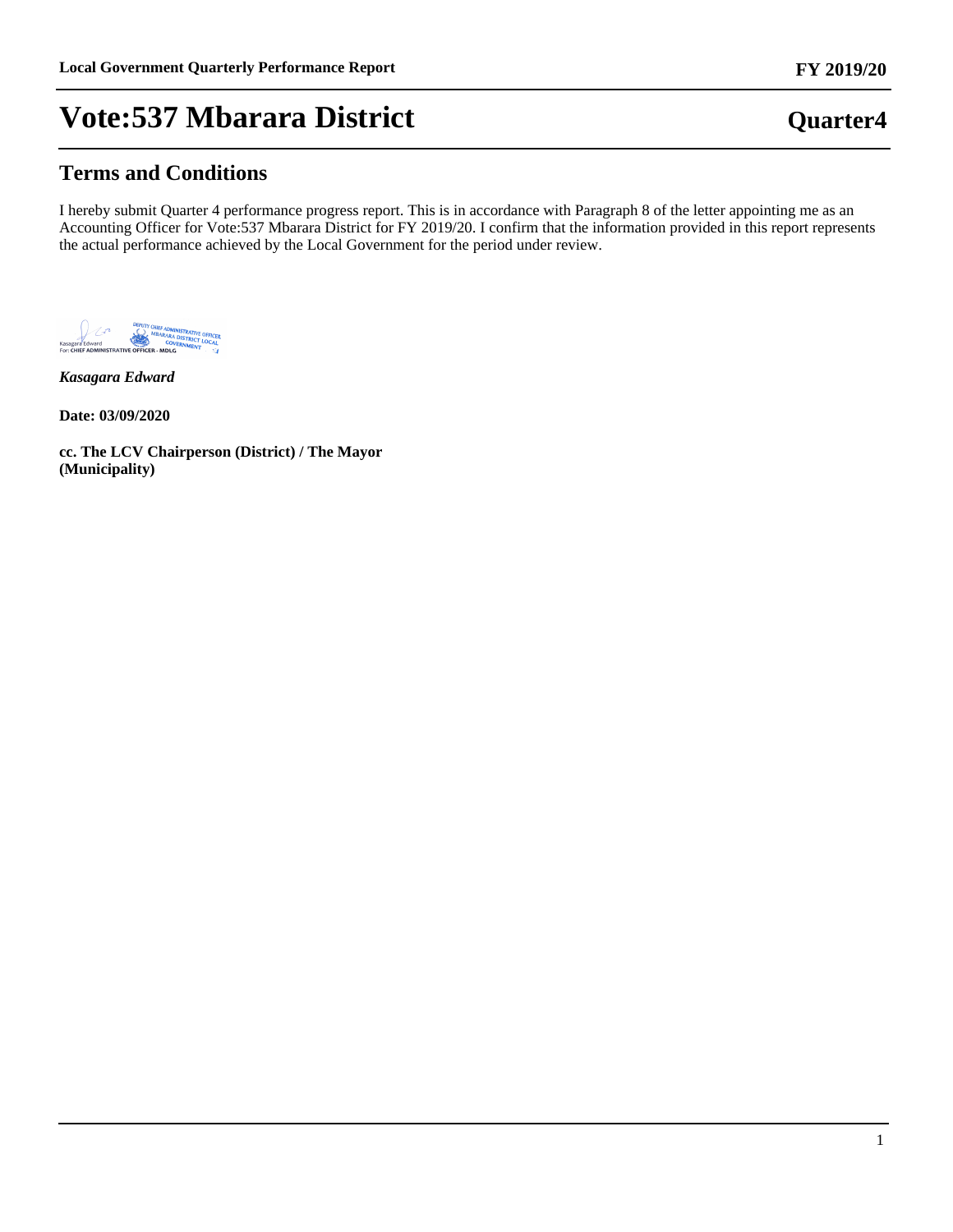## **Quarter4**

## **Summary: Overview of Revenues and Expenditures**

### **Overall Revenue Performance**

| Ushs Thousands                                      | <b>Approved Budget</b> | <b>Cumulative Receipts</b> | % of Budget Received |
|-----------------------------------------------------|------------------------|----------------------------|----------------------|
|                                                     |                        |                            |                      |
| <b>Locally Raised Revenues</b>                      | 971,431                | 885,231                    | 91%                  |
| <b>Discretionary Government</b><br><b>Transfers</b> | 2,007,031              | 2,350,541                  | 117%                 |
| <b>Conditional Government Transfers</b>             | 20,455,061             | 21,181,661                 | 104%                 |
| <b>Other Government Transfers</b>                   | 917,565                | 450,910                    | 49%                  |
| <b>External Financing</b>                           | 610,000                | 351,348                    | 58%                  |
| <b>Total Revenues shares</b>                        | 24,961,088             | 25,219,690                 | 101%                 |

### **Overall Expenditure Performance by Workplan**

| <b>Ushs Thousands</b>                    | <b>Approved</b><br><b>Budget</b> | <b>Cumulative</b><br><b>Releases</b> | <b>Cumulative</b><br><b>Expenditure</b> | % Budget<br><b>Released</b> | % Budget<br><b>Spent</b> | % Releases<br><b>Spent</b> |
|------------------------------------------|----------------------------------|--------------------------------------|-----------------------------------------|-----------------------------|--------------------------|----------------------------|
| Administration                           | 5,365,807                        | 5,706,480                            | 5,663,480                               | 106%                        | 106%                     | 99%                        |
| Finance                                  | 292,404                          | 211,825                              | 211,409                                 | 72%                         | 72%                      | 100%                       |
| <b>Statutory Bodies</b>                  | 726,694                          | 753,023                              | 732,953                                 | 104%                        | 101%                     | 97%                        |
| Production and Marketing                 | 798,578                          | 791,656                              | 784,732                                 | 99%                         | 98%                      | 99%                        |
| Health                                   | 2,932,112                        | 3,382,651                            | 2,972,954                               | 115%                        | 101%                     | 88%                        |
| Education                                | 12,407,886                       | 12,400,772                           | 11,907,937                              | 100%                        | 96%                      | 96%                        |
| Roads and Engineering                    | 768,765                          | 662,618                              | 645,892                                 | 86%                         | 84%                      | 97%                        |
| Water                                    | 551,035                          | 551,035                              | 535,661                                 | 100%                        | 97%                      | 97%                        |
| <b>Natural Resources</b>                 | 167,360                          | 162,636                              | 162,306                                 | 97%                         | 97%                      | 100%                       |
| <b>Community Based Services</b>          | 537,899                          | 183,310                              | 171,315                                 | 34%                         | 32%                      | 93%                        |
| Planning                                 | 304,836                          | 306,073                              | 280,408                                 | 100%                        | 92%                      | 92%                        |
| <b>Internal Audit</b>                    | 54,349                           | 53,792                               | 42,607                                  | 99%                         | 78%                      | 79%                        |
| Trade, Industry and Local<br>Development | 53,364                           | 53,819                               | 45,613                                  | 101%                        | 85%                      | 85%                        |
| <b>Grand Total</b>                       | 24,961,088                       | 25,219,690                           | 24,157,269                              | 101%                        | 97%                      | 96%                        |
| Wage                                     | 12,853,310                       | 13,811,197                           | 12,794,463                              | 107%                        | 100%                     | 93%                        |
| Non-Wage Reccurent                       | 9,311,077                        | 8,927,759                            | 8,882,884                               | 96%                         | 95%                      | 99%                        |
| <b>Domestic Devt</b>                     | 2,186,702                        | 2,129,386                            | 2,128,628                               | 97%                         | 97%                      | 100%                       |
| Donor Devt                               | 610,000                          | 351,348                              | 351,294                                 | 58%                         | 58%                      | $100\%$                    |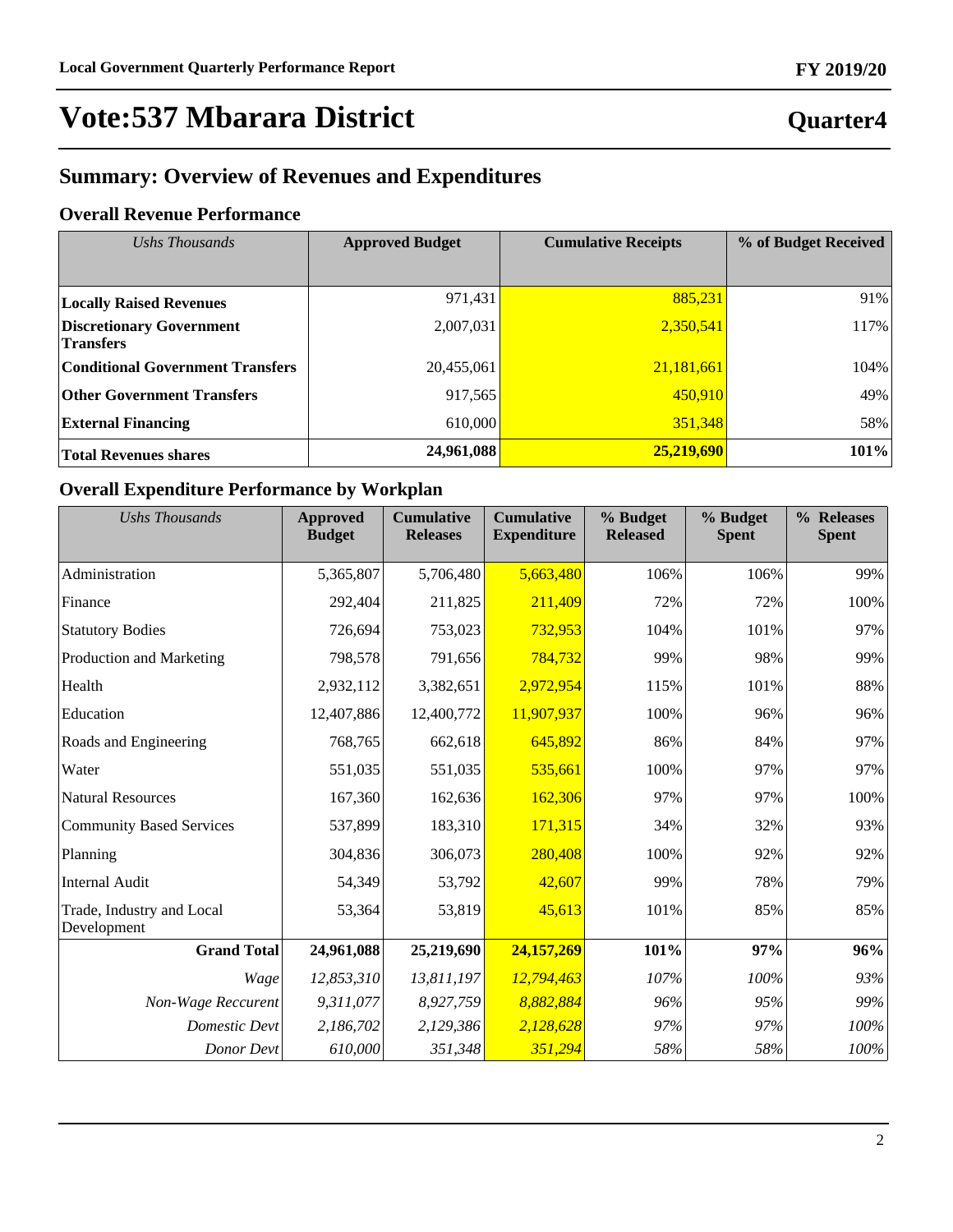## **Quarter4**

### **Summary of Cumulative Receipts, disbursements and expenditure for FY 2019/20**

At the end of Q4, the district had realized Ugx 25,219,690,000 which represents 101% of the total annual budget of Ugx 24,961,088,000. This over performance was caused by more receipts on Discretionary Government Transfers and Conditional Government Transfers. Locally Raised Revenues had cumulative receipts of 885,231,000 which represent 91% of the budget for the revenue source. This performance below the expected 100% for the year was due to fewer receipts from almost all sources apart from Land Fees and Other Fees and Charges which performed at 175% and 117% respectively. The rest couldn't perform at 100% due to COVID19 interruptions. Discretionary Government Transfers had an annual budget of Ugx 2,007,031,000 and at the end of the quarter, cumulative receipts were 2,350,541,000 (117%) of the budgeted amount because DDEG funds were all released fully (100%), District Unconditional Grant (Wage) and District Unconditional Grant (Non Wage) all performed at above 100% because of the supplementary allocations received along the Financial Year. Conditional Government Transfers had an annual budget of Ugx 20,451,061,000 and at the end of Q4, cumulative receipts were Ugx 21,181,661,000 (104%) of the annual budget - above the expected 100% for the quarter. This was because of the revisions (Supplementary) in Sector Conditional Grants (Wage) under Education department and Sector Conditional Grant (Non Wage). Other Government Transfers annual budget was 917,565,000 and at the end of Q4, the total cumulative receipts were Ugx 450,910,000 (49%) of the budget. This was due to the fact that YLP had not received any release since the Financial Year began. The receipts are only for Road Fund and Support to UNEB operations. External Financing had an annual budget of Ugx 610,000,000 and at the end of Q4, total cumulative receipts were Ugx 351,348,000 (58%) of the budget. This was due to the fact that donors released less funds especially under Global Fund for HIV (8%) and UNICEF (64%). At the end of Q4, cumulative releases to all departments were Ugx 25,218,690,000 (101%) of the total budget for FY 2019/2020. The cumulative expenditure for all departments was Ugx 24,150,753,000 which was 101% of the entire budget released and 97% of the releases spent. Of these, wage had an approved annual budget of Ugx 12,853,310,000 and at the end of the quarter; Ugx 13,811,197,000 had been received representing 107% of the budget released (Supplementary of Ugx 957,887,000). Ugx 12,794,463,000 was spent representing 93% of the releases spent and 100% of the budget spent. Non wage Recurrent Grants had a total budget of 9,311,077,000 and at the end of Q4, cumulative releases amounted to Ugx 8,927,759,000 (96%) of the budget released. Ugx 8,875,769,000 was cumulatively spent representing 95% of the budget spent and 99% of the releases spent. Domestic Development had an approved annual budget of Ugx 2,186,702,000 and at the end of Q4, cumulative releases amounted to Ugx 2,129,386,000 representing 97% of the budget released. Cumulative expenditure at the end of the quarter amounted to Ugx 2,129,227,000 representing 97% of the budget spent and 100% of the releases spent. Donor Development had an approved annual budget of Ugx 610,000,000 and at the end of Q4, cumulative releases amounted to Ugx 351,348,000 representing 58% of the budget released. At the end of the quarter, Ugx 351,294,000 was cumulatively spent representing 58% of the budget spent and 100% of the releases spent. The details of over/under performance of each individual department/section is explained in section B of the report.

#### **Cumulative Revenue Performance by Source**

| Ushs Thousands                                                | <b>Approved Budget</b> | <b>Cumulative Receipts</b> | % of Budget<br><b>Received</b> |
|---------------------------------------------------------------|------------------------|----------------------------|--------------------------------|
| <b>1.Locally Raised Revenues</b>                              | 971,431                | 885,231                    | 91 %                           |
| <b>Local Services Tax</b>                                     | 72,106                 | 41,707                     | 58 %                           |
| <b>Land Fees</b>                                              | 104,400                | 183,056                    | 175 %                          |
| <b>Business licenses</b>                                      | 34,904                 | 21,502                     | 62 %                           |
| Liquor licenses                                               | 17,760                 | 13,156                     | 74 %                           |
| Rent & Rates - Non-Produced Assets – from other Govt<br>units | 413,200                | 387,464                    | 94 %                           |
| Park Fees                                                     | 7,200                  | 125                        | 2 %                            |
| Registration (e.g. Births, Deaths, Marriages, etc.) fees      | 34,040                 | 19,045                     | 56 %                           |
| Educational/Instruction related levies                        | 53,750                 | 42,358                     | 79 %                           |
| <b>Inspection Fees</b>                                        | 20,000                 | 10,000                     | 50 %                           |
| Market /Gate Charges                                          | 141,832                | 82,113                     | 58 %                           |
| Other Fees and Charges                                        | 72,238                 | 84,705                     | 117 %                          |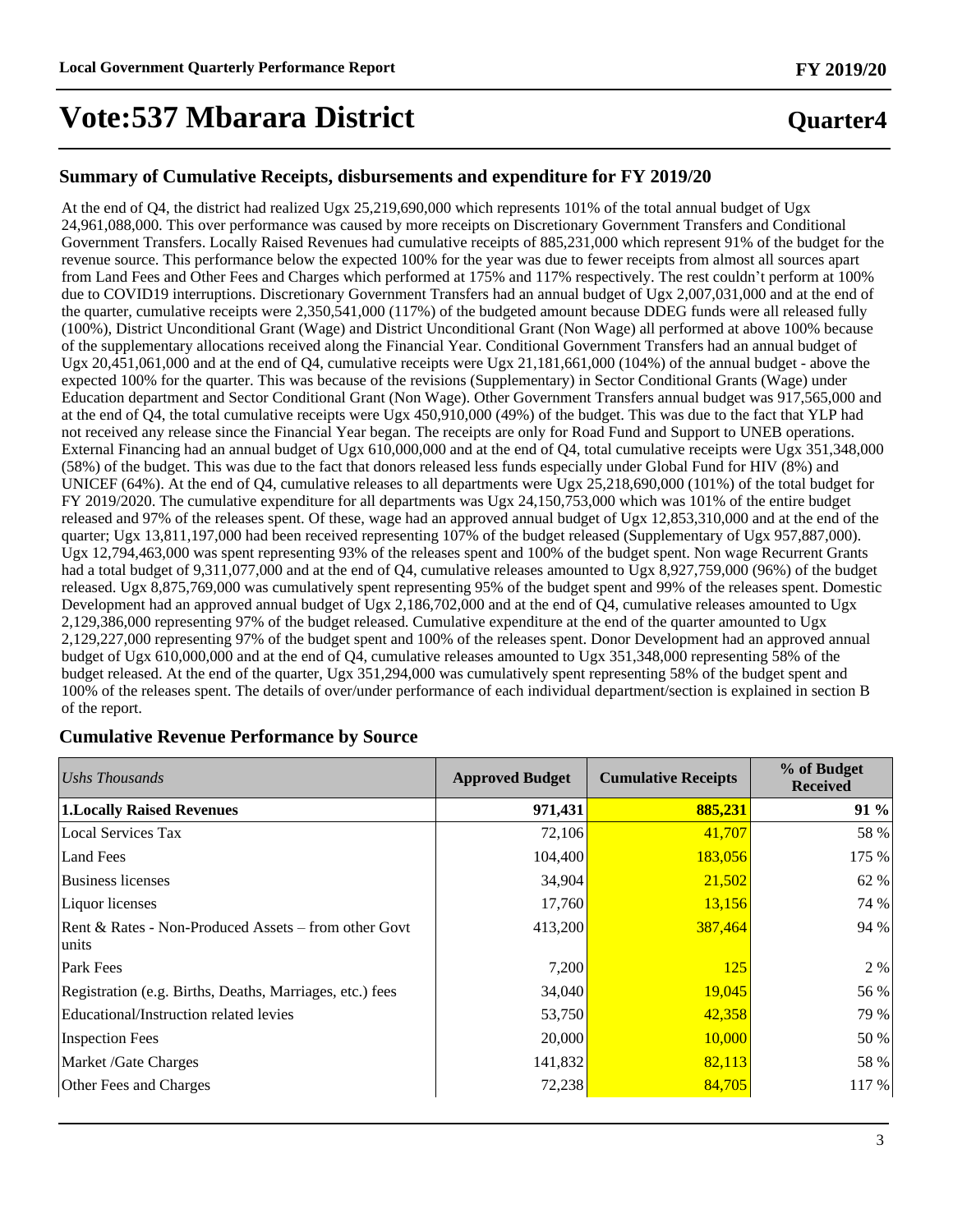| <b>Advance Recoveries</b>                             | $\Omega$   |            | $0\%$   |
|-------------------------------------------------------|------------|------------|---------|
| <b>2a.Discretionary Government Transfers</b>          | 2,007,031  | 2,350,541  | 117 %   |
|                                                       |            |            |         |
| District Unconditional Grant (Non-Wage)               | 623,243    | 650,408    | 104 %   |
| District Discretionary Development Equalization Grant | 243,835    | 243,835    | 100 %   |
| District Unconditional Grant (Wage)                   | 1,139,954  | 1,456,298  | 128 %   |
| <b>2b.Conditional Government Transfers</b>            | 20,455,061 | 21,181,661 | 104 %   |
| Sector Conditional Grant (Wage)                       | 11,713,356 | 12,354,900 | 105 %   |
| Sector Conditional Grant (Non-Wage)                   | 2,041,406  | 2,185,273  | 107 %   |
| <b>Sector Development Grant</b>                       | 1,575,551  | 1,575,551  | 100 %   |
| <b>Transitional Development Grant</b>                 | 367,315    | 310,000    | 84 %    |
| General Public Service Pension Arrears (Budgeting)    | 180,319    | 180,319    | 100 %   |
| Pension for Local Governments                         | 3,238,594  | 3,237,099  | 100 %   |
| <b>Gratuity for Local Governments</b>                 | 1,338,520  | 1,338,520  | 100 %   |
| 2c. Other Government Transfers                        | 917,565    | 450,910    | 49 %    |
| Support to PLE (UNEB)                                 | 13,000     | 13,000     | 100 %   |
| Uganda Road Fund (URF)                                | 563,303    | 437,910    | 78 %    |
| Youth Livelihood Programme (YLP)                      | 341,262    | $\theta$   | $0\ \%$ |
| 3. External Financing                                 | 610,000    | 351,348    | 58 %    |
| United Nations Children Fund (UNICEF)                 | 210,000    | 135,427    | 64 %    |
| Global Fund for HIV, TB & Malaria                     | 220,000    | 16,955     | $8\ \%$ |
| Global Alliance for Vaccines and Immunization (GAVI)  | 180,000    | 198,965    | 111 %   |
| <b>Total Revenues shares</b>                          | 24,961,088 | 25,219,690 | 101 %   |

#### **Cumulative Performance for Locally Raised Revenues**

The approved annual budget for Locally Raised Revenue for the FY 2019/2020 was Ugx 971,431,000. At the end of Q4, the cumulative receipts were Ugx  $885,231,000$  (91%) of the budget received. It's noted that two revenue sources i.e Land fees and Other fees and charges performed over and above the expected 100% (at 175% and 117% respectively) because more receipts were registered as more and more residents are awakening up to acquire titles for their land in the municipality and surrounding sub counties after acquiring the city status. The other fees and charges source also performed better because of more receipts received from cattle movement permits and sale of trees from government owned forests at sub counties and parishes. The rest of the sources except Rent and Rates & Educational related levies are all sub county sources which are collected concurrently and almost all performed at below 100%. This poor performance is attributed to ever dwindling revenue sources that are being taken away from Mbarara by creation of more new Town Councils from sub counties like Rubindi  $-$  Ruhumba Town Council, Rutooma  $-$ Bwizibwera Town Councils and now 3 more Town councils have been added almost all taking away the entire sub counties. Matters were compounded by COVID19 interruptions that saw markets and beer clubs closed. Rent and Rates is majorly a source at the district where rent from district owned buildings and houses rented by private institutions and staffs is collected and it performed above the expected at 94% because the institutions that rent these buildings were closed down due to the pandemic.

#### **Cumulative Performance for Central Government Transfers**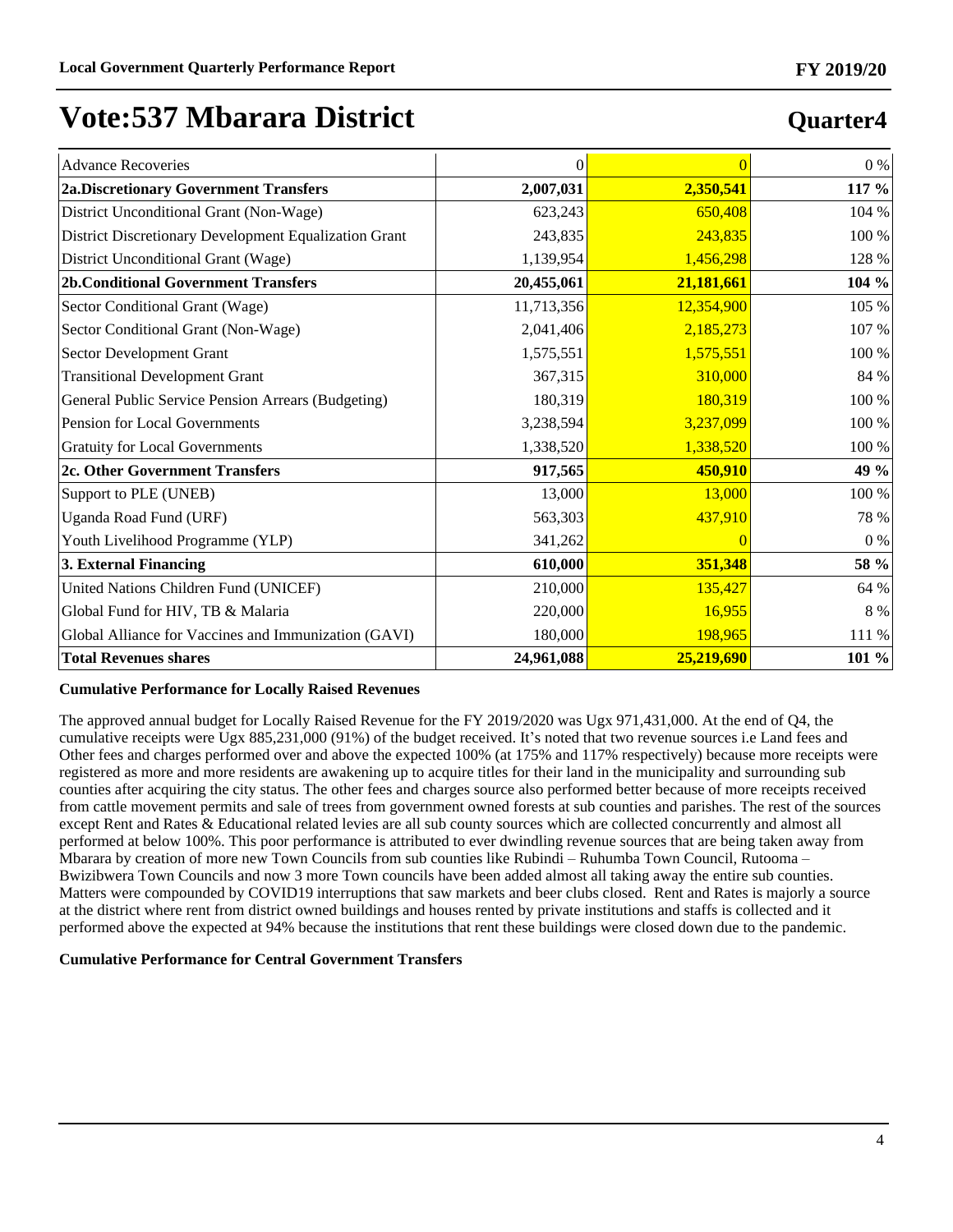## **Quarter4**

The annual budget for Central Government Transfers was Ugx 22,462,092,919 which represents 90% of the total district annual budget. Out of the above total, Ugx 20,455,061,430 was for Conditional Government Transfers and Ugx 2,007,031,489, was for Discretionary Government transfers. By end of Q4, the district realised a cumulative total of Ugx 21,181,661,000 (104%) of the item budget for Conditional Government Transfers and a cumulative total of Ugx 2,350,541,000 (117%) of the item budget for Discretionary Government Transfers. Most Central Government sources like District Unconditional Grant (Non Wage), District Unconditional Grant (Wage), Sector Conditional Grant (Wage), Sector Conditional Grant (Non Wage) all performed above the expected 100%. District Discretionary Development Equalization Grant and Sector Development Grant all performed at 100% because all funds have been released at the end of Q3. General Public Service Pension Arrears (Budgeting) also performed at 100% because all its funds were released in Q1. Transitional Development also performed at 84% because funds are released in 3 quarters instead of 4.

#### **Cumulative Performance for Other Government Transfers**

The approved annual budget for OGTs was Ugx 917,565,000 and at the end of Q4, a cumulative total receipts for this source was Ugx 450,910,000 (49%) of the total annual budget. This under performance was due to the fact that YLP has not received any release of funds for the Financial Year 2019/2020. Support to PLE (UNEB) performed at 100% because all its budgeted funds were released in Q2. URF performed above the expected at 78%.

#### **Cumulative Performance for External Financing**

The district annual budget for External Financing was Ugx 610,000,000. At the end of Q4, cumulative total receipts were 351,348,000 which represent 58% of the total budget. UNICEF performed at 64%, GAVI at 111% because all funds were released in Q1. Global fund performed at 8%. Reasons for this paltry performance are best known by the donors.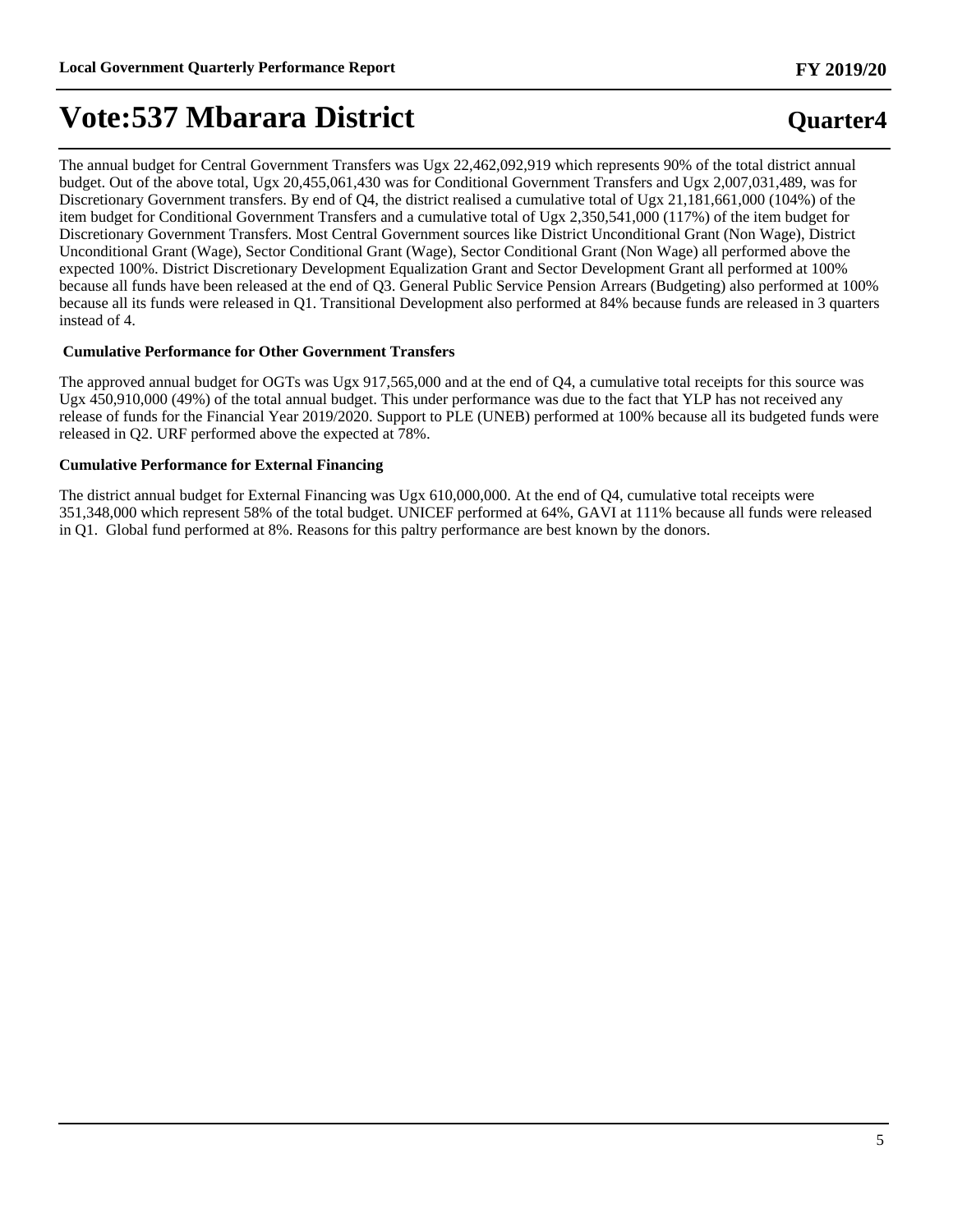# **Quarter4**

**FY 2019/20**

## **Expenditure Performance by Sector and SubProgramme**

| <b>Uganda Shillings Thousands</b>            |           |                                  | <b>Cumulative Expenditure</b><br>Performance |                          |                                   | <b>Quarterly Expenditure</b><br>Performance |                  |  |
|----------------------------------------------|-----------|----------------------------------|----------------------------------------------|--------------------------|-----------------------------------|---------------------------------------------|------------------|--|
|                                              |           | <b>Approved</b><br><b>Budget</b> | <b>Cumulative</b><br><b>Expenditure</b>      | % Budget<br><b>Spent</b> | <b>Plan for</b><br>the<br>quarter | <b>Quarter</b><br>outturn                   | %Quarter<br>Plan |  |
| <b>Sector: Agriculture</b>                   |           |                                  |                                              |                          |                                   |                                             |                  |  |
| <b>Agricultural Extension Services</b>       |           | 665,628                          | 665,918                                      | 100 %                    | 166,407                           | 544,575                                     | 327 %            |  |
| <b>District Production Services</b>          |           | 132,949                          | 118,814                                      | 89 %                     | 33,237                            | 72,457                                      | 218 %            |  |
|                                              | Sub-Total | 798,578                          | 784,732                                      | 98 %                     | 199,644                           | 617,032                                     | 309 %            |  |
| <b>Sector: Works and Transport</b>           |           |                                  |                                              |                          |                                   |                                             |                  |  |
| District, Urban and Community Access Roads   |           | 599,794                          | 482,790                                      | 80 %                     | 149,949                           | 94,624                                      | 63 %             |  |
| <b>District Engineering Services</b>         |           | 168,970                          | 163,102                                      | 97 %                     | 42,243                            | 101,340                                     | 240 %            |  |
|                                              | Sub-Total | 768,765                          | 645,892                                      | 84 %                     | 192,191                           | 195,964                                     | 102 %            |  |
| <b>Sector: Trade and Industry</b>            |           |                                  |                                              |                          |                                   |                                             |                  |  |
| <b>Commercial Services</b>                   |           | 53,364                           | 45,613                                       | 85 %                     | 13,341                            | 26,514                                      | 199 %            |  |
|                                              | Sub-Total | 53,364                           | 45,613                                       | 85 %                     | 13,341                            | 26,514                                      | 199 %            |  |
| <b>Sector: Education</b>                     |           |                                  |                                              |                          |                                   |                                             |                  |  |
| Pre-Primary and Primary Education            |           | 7,278,811                        | 7,044,305                                    | 97 %                     | 1,819,703                         | 1,778,289                                   | 98 %             |  |
| Secondary Education                          |           | 3,760,657                        | 3,841,325                                    | 102 %                    | 940,164                           | 1,569,430                                   | 167 %            |  |
| <b>Skills Development</b>                    |           | 1,146,039                        | 920.766                                      | 80 %                     | 286,510                           | 81,713                                      | 29 %             |  |
| Education & Sports Management and Inspection |           | 222,378                          | 101,541                                      | 46 %                     | 55,595                            | 30,289                                      | 54 %             |  |
|                                              | Sub-Total | 12,407,886                       | 11,907,937                                   | 96 %                     | 3,101,971                         | 3,459,722                                   | 112 %            |  |
| <b>Sector: Health</b>                        |           |                                  |                                              |                          |                                   |                                             |                  |  |
| Primary Healthcare                           |           | 924,185                          | 839,833                                      | 91 %                     | 231,046                           | 562,994                                     | 244 %            |  |
| <b>District Hospital Services</b>            |           | 174,630                          | 171,747                                      | 98 %                     | 43,657                            | 84,437                                      | 193 %            |  |
| Health Management and Supervision            |           | 1,833,297                        | 1,961,374                                    | 107 %                    | 458,324                           | 701,732                                     | 153 %            |  |
|                                              | Sub-Total | 2,932,112                        | 2,972,954                                    | 101 %                    | 733,028                           | 1,349,163                                   | 184 %            |  |
| <b>Sector: Water and Environment</b>         |           |                                  |                                              |                          |                                   |                                             |                  |  |
| Rural Water Supply and Sanitation            |           | 551,035                          | 535,661                                      | 97 %                     | 137,759                           | 458,574                                     | 333 %            |  |
| <b>Natural Resources Management</b>          |           | 167,360                          | 162,306                                      | 97 %                     | 41,840                            | 121,012                                     | 289 %            |  |
|                                              | Sub-Total | 718,395                          | 697,968                                      | 97 %                     | 179,599                           | 579,586                                     | 323 %            |  |
| <b>Sector: Social Development</b>            |           |                                  |                                              |                          |                                   |                                             |                  |  |
| Community Mobilisation and Empowerment       |           | 537,899                          | 171,315                                      | 32 %                     | 134,475                           | 152,177                                     | $113\ \%$        |  |
|                                              | Sub-Total | 537,899                          | 171,315                                      | 32 %                     | 134,475                           | 152,177                                     | 113 %            |  |
| <b>Sector: Public Sector Management</b>      |           |                                  |                                              |                          |                                   |                                             |                  |  |
| District and Urban Administration            |           | 5,365,807                        | 5,663,480                                    | 106 %                    | 1,341,452                         | 5,575,516                                   | 416 %            |  |
| <b>Local Statutory Bodies</b>                |           | 726,694                          | 732,953                                      | 101 %                    | 181,673                           | 529,676                                     | 292 %            |  |
| <b>Local Government Planning Services</b>    |           | 304,836                          | 280,408                                      | 92 %                     | 76,209                            | 95,871                                      | 126 %            |  |
|                                              | Sub-Total | 6,397,336                        | 6,676,841                                    | 104 %                    | 1,599,334                         | 6,201,063                                   | 388 %            |  |
| <b>Sector: Accountability</b>                |           |                                  |                                              |                          |                                   |                                             |                  |  |
| Financial Management and Accountability(LG)  |           | 292,404                          | 211,409                                      | 72 %                     | 73,101                            | 158,982                                     | 217 %            |  |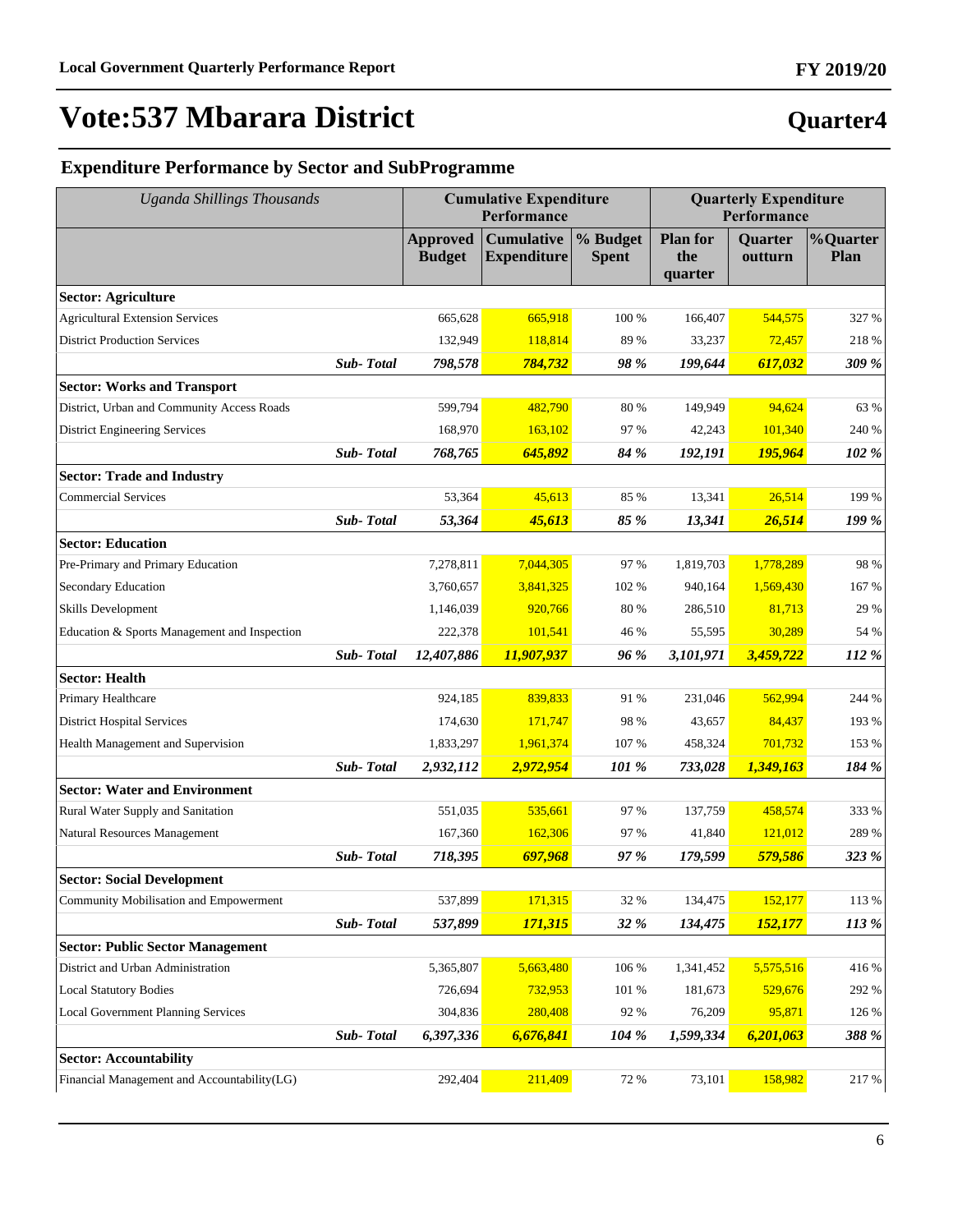| Internal Audit Services | 54,349     | 42,607       | 78 %   | 13.587    | 16,498     | 121%     |
|-------------------------|------------|--------------|--------|-----------|------------|----------|
| <b>Sub-Total</b>        | 346,753    | 254.016      | 73 %   | 86.688    | 175.480    | 202%     |
| <b>Grand Total</b>      | 24.961.088 | 24, 157, 269 | $97\%$ | 6,240,272 | 12,756,701 | $204 \%$ |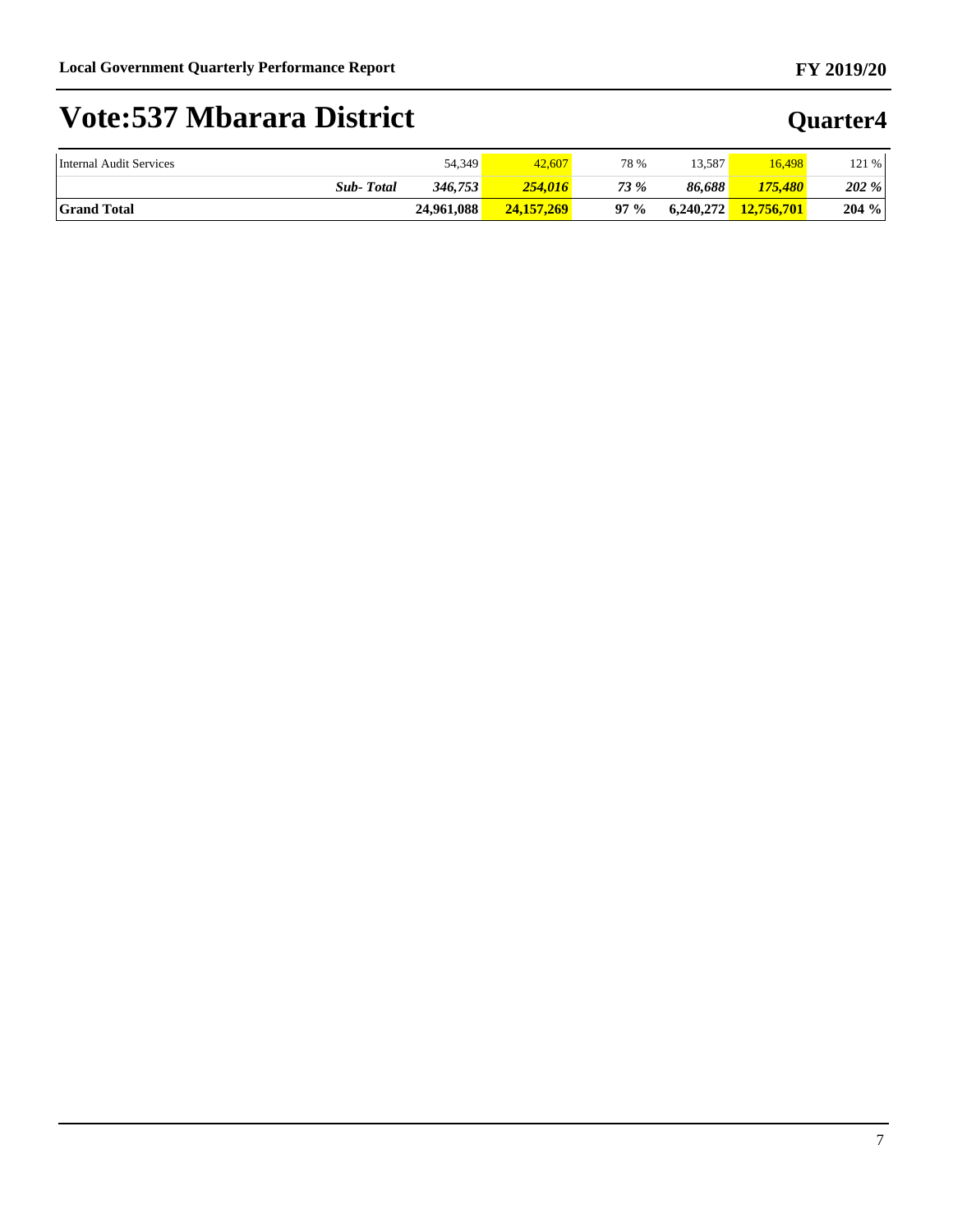### **SECTION B : Workplan Summary**

### *Workplan: Administration*

| <b>Ushs Thousands</b>                                              | <b>Approved</b><br><b>Budget</b> | <b>Cumulative</b><br>Outturn | % Budget<br><b>Spent</b> | <b>Plan for the</b><br>quarter | <b>Quarter</b><br>outturn | %Quarter<br>Plan |  |  |  |  |
|--------------------------------------------------------------------|----------------------------------|------------------------------|--------------------------|--------------------------------|---------------------------|------------------|--|--|--|--|
| <b>A: Breakdown of Workplan Revenues</b>                           |                                  |                              |                          |                                |                           |                  |  |  |  |  |
| <b>Recurrent Revenues</b>                                          | 5,347,587                        | 5,688,259                    | 106%                     | 1,336,897                      | 1,609,006                 | 120%             |  |  |  |  |
| <b>District Unconditional</b><br>Grant (Non-Wage)                  | 149,843                          | 154,861                      | 103%                     | 37,461                         | 41,953                    | 112%             |  |  |  |  |
| <b>District Unconditional</b><br>Grant (Wage)                      | 114,602                          | 430,946                      | 376%                     | 28,650                         | 347,395                   | 1213%            |  |  |  |  |
| General Public Service<br><b>Pension Arrears</b><br>(Budgeting)    | 180,319                          | 180,319                      | 100%                     | 45,080                         | $\overline{0}$            | 0%               |  |  |  |  |
| <b>Gratuity for Local</b><br>Governments                           | 1,338,520                        | 1,338,520                    | 100%                     | 334,630                        | 334,630                   | 100%             |  |  |  |  |
| <b>Locally Raised Revenues</b>                                     | 162,976                          | 206,205                      | 127%                     | 40,744                         | 44,832                    | 110%             |  |  |  |  |
| Multi-Sectoral Transfers to<br>LLGs_NonWage                        | 162,733                          | 140,310                      | 86%                      | 40,683                         | 32,043                    | 79%              |  |  |  |  |
| Pension for Local<br>Governments                                   | 3,238,594                        | 3,237,099                    | 100%                     | 809,648                        | 808,154                   | 100%             |  |  |  |  |
| <b>Development Revenues</b>                                        | 18,220                           | 18,220                       | 100%                     | 4,555                          | $\boldsymbol{0}$          | $0\%$            |  |  |  |  |
| <b>District Discretionary</b><br>Development Equalization<br>Grant | 8,220                            | 8,220                        | 100%                     | 2,055                          | $\overline{0}$            | 0%               |  |  |  |  |
| <b>Transitional Development</b><br>Grant                           | 10,000                           | 10,000                       | 100%                     | 2,500                          | $\overline{0}$            | 0%               |  |  |  |  |
| <b>Total Revenues shares</b>                                       | 5,365,807                        | 5,706,480                    | 106%                     | 1,341,452                      | 1,609,006                 | 120%             |  |  |  |  |
| <b>B: Breakdown of Workplan Expenditures</b>                       |                                  |                              |                          |                                |                           |                  |  |  |  |  |
| <b>Recurrent Expenditure</b>                                       |                                  |                              |                          |                                |                           |                  |  |  |  |  |
| Wage                                                               | 114,602                          | 401,173                      | 350%                     | 28,650                         | 401,173                   | 1,400%           |  |  |  |  |
| Non Wage                                                           | 5,232,985                        | 5,244,088                    | 100%                     | 1,308,246                      | 5,156,124                 | 394%             |  |  |  |  |
| Development Expenditure                                            |                                  |                              |                          |                                |                           |                  |  |  |  |  |
| <b>Domestic Development</b>                                        | 18,220                           | 18,218                       | 100%                     | 4,555                          | 18,218                    | 400%             |  |  |  |  |
| <b>External Financing</b>                                          | $\boldsymbol{0}$                 | $\overline{0}$               | 0%                       | $\boldsymbol{0}$               | $\overline{0}$            | $0\%$            |  |  |  |  |
| <b>Total Expenditure</b>                                           | 5,365,807                        | 5,663,480                    | 106%                     | 1,341,452                      | 5,575,516                 | 416%             |  |  |  |  |
| <b>C: Unspent Balances</b>                                         |                                  |                              |                          |                                |                           |                  |  |  |  |  |
| <b>Recurrent Balances</b>                                          |                                  | 42,997                       | $1\%$                    |                                |                           |                  |  |  |  |  |
| Wage                                                               |                                  | 29,773                       |                          |                                |                           |                  |  |  |  |  |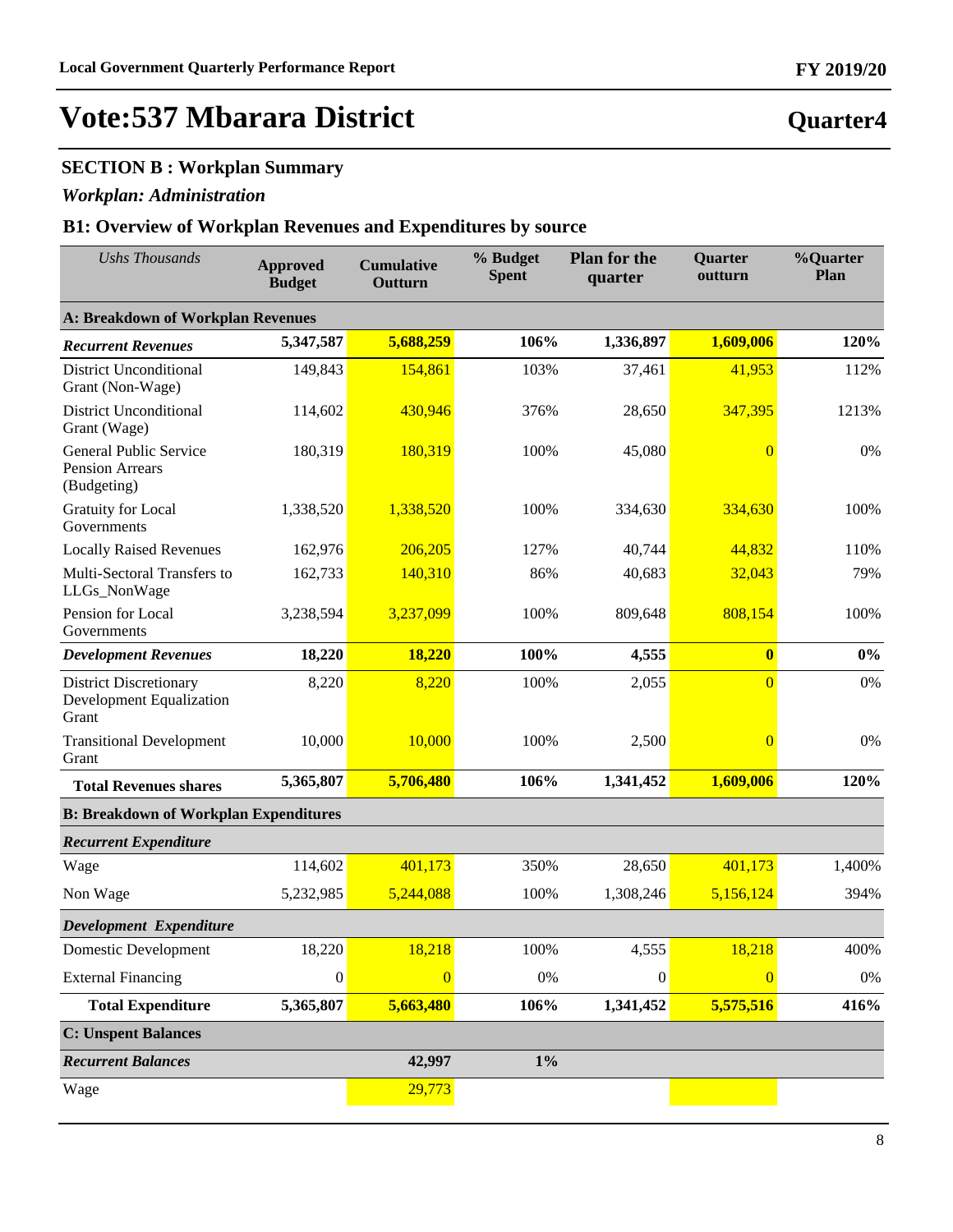| Non Wage                    | 13,225 |       |  |
|-----------------------------|--------|-------|--|
| <b>Development Balances</b> |        | $0\%$ |  |
| Domestic Development        |        |       |  |
| <b>External Financing</b>   |        |       |  |
| <b>Total Unspent</b>        | 43,000 | $1\%$ |  |

#### **Summary of Workplan Revenues and Expenditure by Source**

The department had an approved budget of Ugx 5,365,807,000 and at the end of Q4, cumulative receipts amounted to Ugx 5,706,480,000 (106%) of the budget received. This over performance was due to a supplementary budget of Ugx 340,673,000 received in the course of the quarter whereby Ugx 316,344,000 was allocated for wage, Ugx 19,311,000 was allocated to Locally Raised Revenue to cater for utility bills and Ugx 5,018,000 was allocated for Non wage to cater for staff transport allowances. The details of this supplementary are contained in a letter to PSST Ref: AD/02/18 of 15th July 2020. The plan for the quarter was Ugx 1,341,452,000 and the quarter outturn was 1,609,006,000 (120%) of the plan for the quarter. This was again due to the effect of the supplementary which increased quarter allocations. District Unconditional Grant (Non-Wage) performed at 103% of the budget received and 112% of the quarter outturn because of the 5,018,000 supplementary that was allocated to the department to cater for staff transport allowances in Q4. District Unconditional Grant (Wage) performed at 376% of the budget received because of the wage supplementary of Ugx 316,344,000 received at the beginning of Q4 to cater for wage deficit in the department that came about as a result of miscalculated budgeting wage figures by the department. The quarter outturn was at 1213% because the deficit in the last quarters was covered by more allocation in Q4. General Public Service Pension Arrears (Budgeting) performed at 100% of the budget received and at 0% Quarter outturn because all the money budgeted for the year was received in Q1. Gratuity for Local Governments performed at expected 100% of the budget received and at 100% of the quarter outturn. Locally Raised Revenues over performed at 127% of the budget received and 110% of the quarter outturn because of a supplementary of Ugx 19,311,000 that was allocated to Locally Raised Revenue to cater for utility bills. Multi- Sectoral Transfers to LLGs\_Non Wage performed at 86% of the budget received because 65% remittances back to LLGs were affected by COVID19. The quarter outturn performed at 79%. Pension for Local Governments performed at the expected 100% of the budget received and 100% of the quarter outturn. DDEG performed at 100% of the budget received and 0% Quarter outturn because all the DDEG funds were released in Q3. Transitional Development Grant performed at 100% of the budget received and 0% of the quarter outturn because all funds were released in Q3. Out of the total cumulative receipts of Ugx 5,706,480,000, the department spent Ugx 5,664,079,000 (106%) of the budget whereby Wage spent Ugx 401,173,000 (350%) of the budget spent and at 1400% of the quarter outturn because of the wage supplementary of Ugx 316,344,000 received at the beginning of Q4 to cater for wage deficit in the department that came about as a result of miscalculated budgeting wage figures by the department. Non Wage spent Ugx 5,244,088,000 out of the 5,232,985,000 (100%) of the budget spent and at 394% of the quarter outturn because of the more money from OPM under Luwero  $-$  Rwenzori Project to village CBOs was warranted in the department and transferred to village SACCOs thus increasing the quarter outturn. Domestic Development spent 100% of the budget and 400% of the quarter outturn because all the projects funds were warranted and paid in Q4.

#### **Reasons for unspent balances on the bank account**

A total of Shs 43,000,000 (1% of the budget) remained unspent at quarter end. The unspent balance of 13,225,000 for Non wage accumulated as a result of Pension that remained unpaid because of unverified Pension files on IPPS and the elapse of pension death cases - 15 years after death. The balance of 29,773,000 for Wage remained due to some department staff like Sub County and Parish Chiefs that were originally budgeted for in Mbarara but later transferred services to the new district of Rwampara at the during the Financial Year and were not replaced until March 2020.

#### **Highlights of physical performance by end of the quarter**

- The department paid staff salaries - Pension and Gratuity was also paid - Multi- Sectoral Transfers to LLGs were effected - Office management and operation, supervision and monitoring of government projects was done.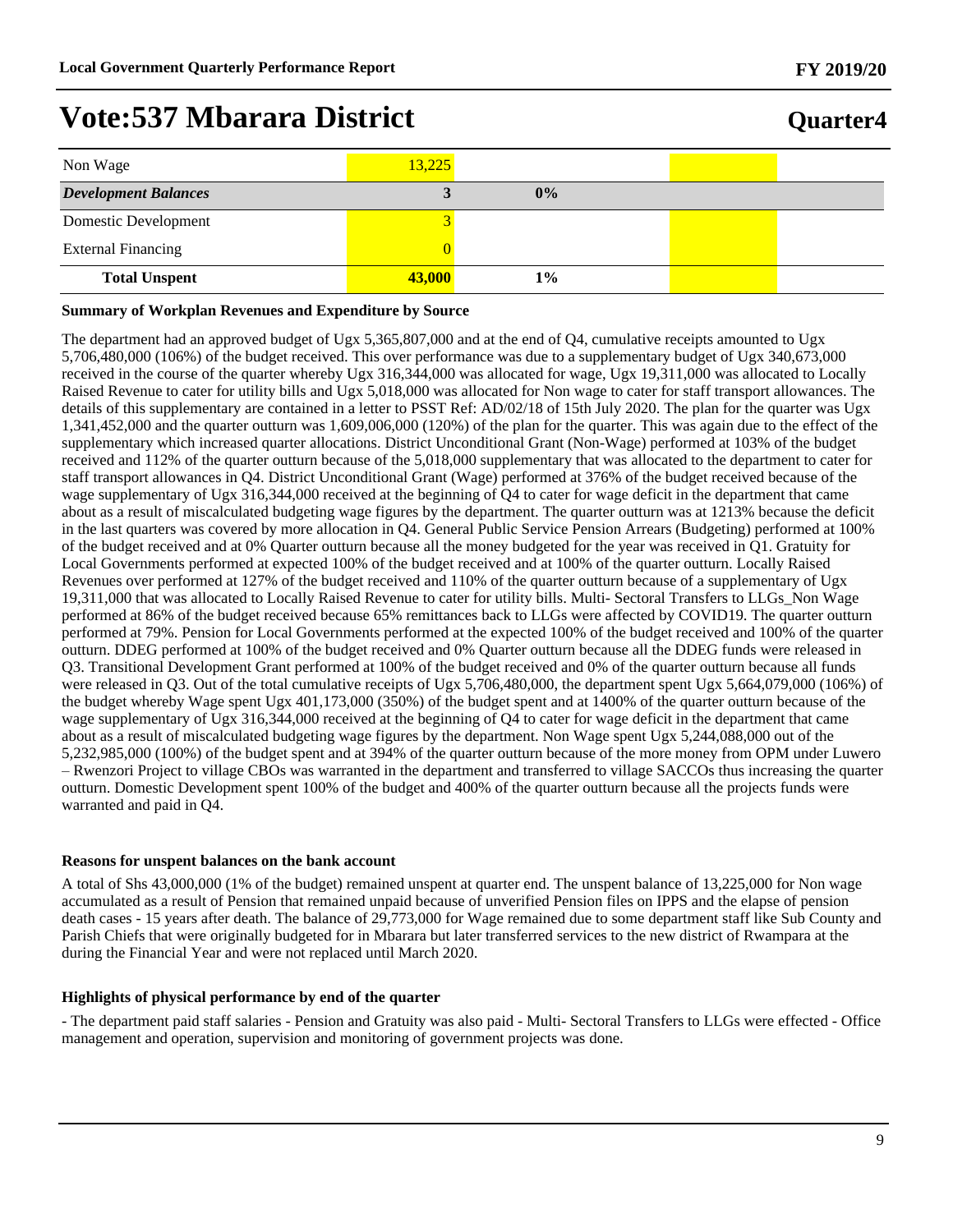**Quarter4**

# **Vote:537 Mbarara District**

### *Workplan: Finance*

| <b>Ushs Thousands</b>                             | <b>Approved</b><br><b>Budget</b> | <b>Cumulative</b><br>Outturn | % Budget<br><b>Spent</b> | <b>Plan for the</b><br>quarter | Quarter<br>outturn | %Quarter<br>Plan |
|---------------------------------------------------|----------------------------------|------------------------------|--------------------------|--------------------------------|--------------------|------------------|
| <b>A: Breakdown of Workplan Revenues</b>          |                                  |                              |                          |                                |                    |                  |
| <b>Recurrent Revenues</b>                         | 292,404                          | 211,825                      | 72%                      | 73,101                         | 56,285             | 77%              |
| <b>District Unconditional</b><br>Grant (Non-Wage) | 25,218                           | 24,580                       | 97%                      | 6,305                          | 6,000              | 95%              |
| <b>District Unconditional</b><br>Grant (Wage)     | 121,425                          | 121,425                      | 100%                     | 30,356                         | 29,606             | 98%              |
| <b>Locally Raised Revenues</b>                    | 54,883                           | 65,820                       | 120%                     | 13,721                         | 20,679             | 151%             |
| Multi-Sectoral Transfers to<br>LLGs_NonWage       | 90,878                           | $\overline{0}$               | 0%                       | 22,719                         | $\overline{0}$     | 0%               |
| <b>Development Revenues</b>                       | $\bf{0}$                         | $\overline{\mathbf{0}}$      | 0%                       | $\bf{0}$                       | $\bf{0}$           | 0%               |
|                                                   |                                  |                              |                          |                                |                    |                  |
| <b>Total Revenues shares</b>                      | 292,404                          | 211,825                      | 72%                      | 73,101                         | 56,285             | 77%              |
| <b>B: Breakdown of Workplan Expenditures</b>      |                                  |                              |                          |                                |                    |                  |
| <b>Recurrent Expenditure</b>                      |                                  |                              |                          |                                |                    |                  |
| Wage                                              | 121,425                          | 121,009                      | 100%                     | 30,356                         | 94,705             | 312%             |
| Non Wage                                          | 170,979                          | 90,400                       | 53%                      | 42,745                         | 64,277             | 150%             |
| Development Expenditure                           |                                  |                              |                          |                                |                    |                  |
| <b>Domestic Development</b>                       | $\mathbf{0}$                     | $\overline{0}$               | 0%                       | $\boldsymbol{0}$               | $\overline{0}$     | 0%               |
| <b>External Financing</b>                         | $\boldsymbol{0}$                 | $\Omega$                     | 0%                       | $\boldsymbol{0}$               | $\overline{0}$     | 0%               |
| <b>Total Expenditure</b>                          | 292,404                          | 211,409                      | 72%                      | 73,101                         | 158,982            | 217%             |
| <b>C: Unspent Balances</b>                        |                                  |                              |                          |                                |                    |                  |
| <b>Recurrent Balances</b>                         |                                  | 416                          | 0%                       |                                |                    |                  |
| Wage                                              |                                  | 417                          |                          |                                |                    |                  |
| Non Wage                                          |                                  | $\overline{0}$               |                          |                                |                    |                  |
| <b>Development Balances</b>                       |                                  | $\boldsymbol{0}$             | 0%                       |                                |                    |                  |
| <b>Domestic Development</b>                       |                                  | $\overline{0}$               |                          |                                |                    |                  |
| <b>External Financing</b>                         |                                  | $\overline{0}$               |                          |                                |                    |                  |
| <b>Total Unspent</b>                              |                                  | 416                          | 0%                       |                                |                    |                  |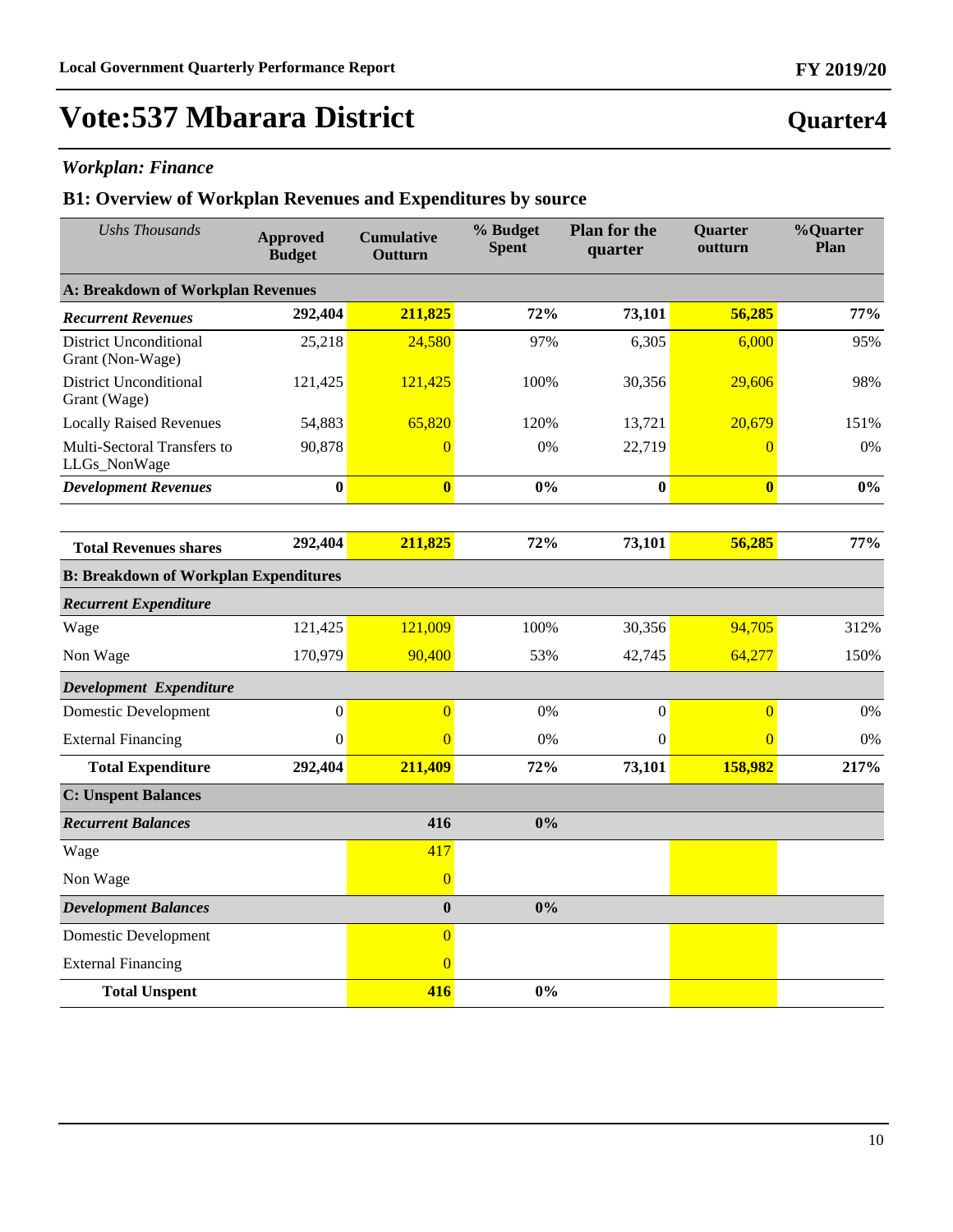#### **Summary of Workplan Revenues and Expenditure by Source**

The approved budget for the department was Ugx 292,404,000 and cumulative receipts at the end of Q4 amounted to Ugx 211,825,000 which represents 72% of the total budget received because the budget for Multi-Sectoral Transfers to LLGs\_Non Wage was transferred to Administration department. District Unconditional Grant (Non-Wage) performed at 97% of the budget because less funds were released than expected but performed at 95% of the quarter plan. District Unconditional Grant (Wage) performance at 100% of the budget received and the quarter plan performed at 98% because the department had unspent balances from Q3. Locally Raised Revenues performed at 120% of the budget received and 151% of the quarter plan because more local revenue was allocated to the department to cater for court fees arising from a law suit by the Market tenderer. Out of the 211,825,000 cumulative receipts, only 211,409,000 (72%) of the budget was spent. Wage performed at 100% of the budget and quarter outturn performed at 312% because more money was warranted in Q4 to cover for salaries of 2 Finance Officers, Senior Accountant and 3 Accounts Assistants who transferred to Rwampara District at the beginning of the Financial Year and were replaced in April 2020. Non Wage performed at 53% of the budget spent but the plan for quarter was increased to 150% because LST and VAT transfers to LLGs and URA respectively that was supposed to be transferred in Q3 was warranted in Q4. the department had no Development and Donor Budgets.

#### **Reasons for unspent balances on the bank account**

The total unspent balances at the end of the quarter was Ugx 416,000 (0% of the budget. ). This remained for wage of Office Attendant who resigned in March 2020 due to marital reasons.

#### **Highlights of physical performance by end of the quarter**

Some of the Physical Performance Highlights Include; The Revenue enhancement exercises that were carried out in all sub counties, Closing of books of accounts and mentoring of sub accountants, Payment of staff welfare and allowances, payment of staff salaries, submission of Financial Statements and Internal Audit Responses to Auditor General, Internal Auditor General and Accountant General.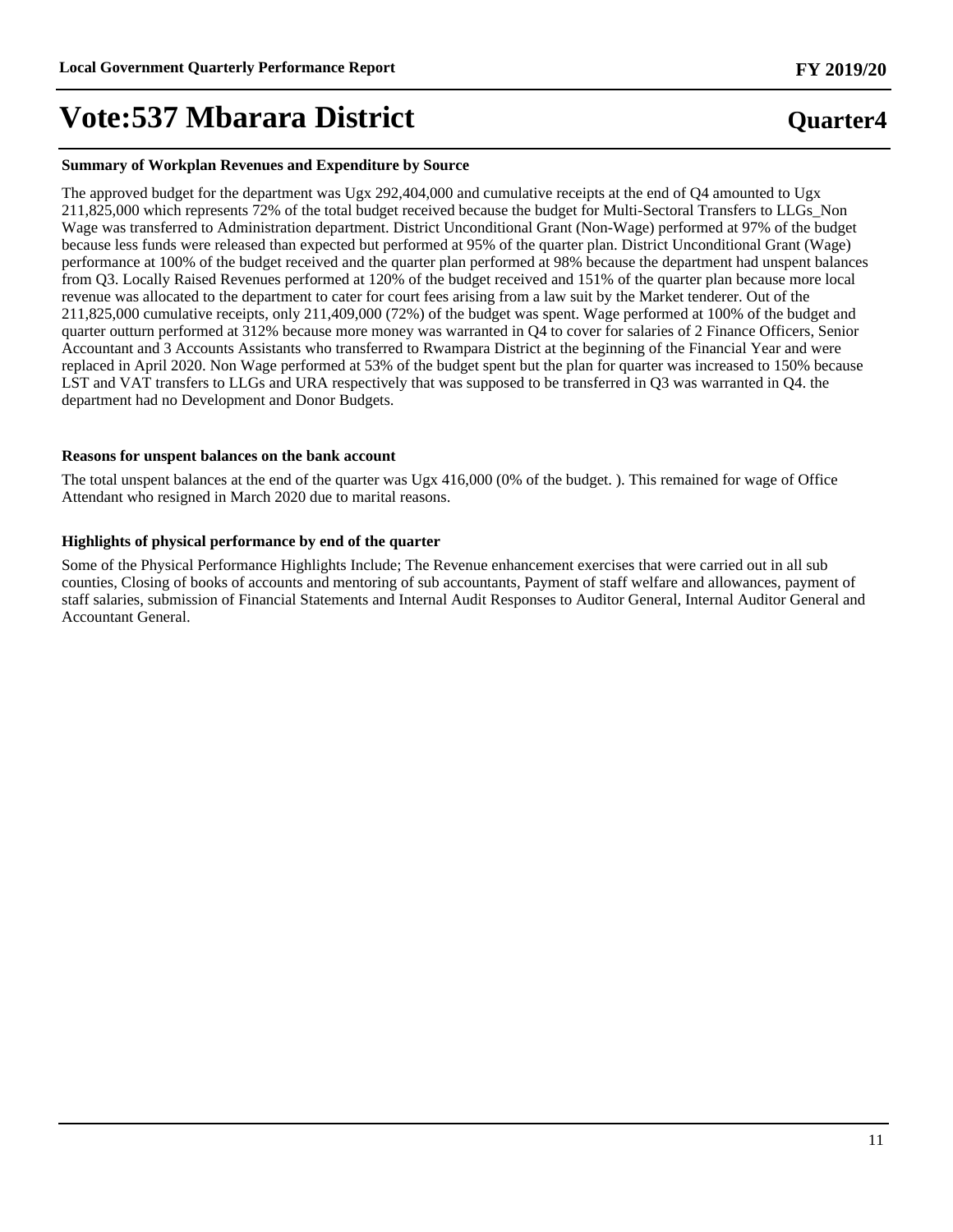**Quarter4**

# **Vote:537 Mbarara District**

### *Workplan: Statutory Bodies*

| <b>Ushs Thousands</b>                             | <b>Approved</b><br><b>Budget</b> | <b>Cumulative</b><br>Outturn | % Budget<br><b>Spent</b> | <b>Plan for the</b><br>quarter | Quarter<br>outturn      | %Quarter<br>Plan |  |  |  |
|---------------------------------------------------|----------------------------------|------------------------------|--------------------------|--------------------------------|-------------------------|------------------|--|--|--|
| <b>A: Breakdown of Workplan Revenues</b>          |                                  |                              |                          |                                |                         |                  |  |  |  |
| <b>Recurrent Revenues</b>                         | 726,694                          | 753,023                      | 104%                     | 181,673                        | 209,909                 | 116%             |  |  |  |
| <b>District Unconditional</b><br>Grant (Non-Wage) | 288,832                          | 307,933                      | 107%                     | 72,208                         | 91,456                  | 127%             |  |  |  |
| <b>District Unconditional</b><br>Grant (Wage)     | 178,961                          | 178,961                      | 100%                     | 44,740                         | 43,990                  | 98%              |  |  |  |
| <b>Locally Raised Revenues</b>                    | 232,980                          | 266,128                      | 114%                     | 58,245                         | 74,463                  | 128%             |  |  |  |
| Multi-Sectoral Transfers to<br>LLGs_NonWage       | 25,920                           | $\overline{0}$               | 0%                       | 6,480                          | $\overline{0}$          | 0%               |  |  |  |
| <b>Development Revenues</b>                       | $\bf{0}$                         | $\overline{\mathbf{0}}$      | 0%                       | $\bf{0}$                       | $\overline{\mathbf{0}}$ | $0\%$            |  |  |  |
|                                                   |                                  |                              |                          |                                |                         |                  |  |  |  |
| <b>Total Revenues shares</b>                      | 726,694                          | 753,023                      | 104%                     | 181,673                        | 209,909                 | 116%             |  |  |  |
| <b>B: Breakdown of Workplan Expenditures</b>      |                                  |                              |                          |                                |                         |                  |  |  |  |
| <b>Recurrent Expenditure</b>                      |                                  |                              |                          |                                |                         |                  |  |  |  |
| Wage                                              | 178,961                          | 178,812                      | 100%                     | 44,740                         | 88,708                  | 198%             |  |  |  |
| Non Wage                                          | 547,732                          | 554,141                      | 101%                     | 136,933                        | 440,968                 | 322%             |  |  |  |
| Development Expenditure                           |                                  |                              |                          |                                |                         |                  |  |  |  |
| <b>Domestic Development</b>                       | $\mathbf{0}$                     | $\overline{0}$               | 0%                       | $\boldsymbol{0}$               | $\overline{0}$          | $0\%$            |  |  |  |
| <b>External Financing</b>                         | $\boldsymbol{0}$                 | $\Omega$                     | 0%                       | $\boldsymbol{0}$               | $\overline{0}$          | 0%               |  |  |  |
| <b>Total Expenditure</b>                          | 726,694                          | 732,953                      | 101%                     | 181,673                        | 529,676                 | 292%             |  |  |  |
| <b>C: Unspent Balances</b>                        |                                  |                              |                          |                                |                         |                  |  |  |  |
| <b>Recurrent Balances</b>                         |                                  | 20,070                       | 3%                       |                                |                         |                  |  |  |  |
| Wage                                              |                                  | 149                          |                          |                                |                         |                  |  |  |  |
| Non Wage                                          |                                  | 19,920                       |                          |                                |                         |                  |  |  |  |
| <b>Development Balances</b>                       |                                  | $\bf{0}$                     | 0%                       |                                |                         |                  |  |  |  |
| <b>Domestic Development</b>                       |                                  | $\overline{0}$               |                          |                                |                         |                  |  |  |  |
| <b>External Financing</b>                         |                                  | $\overline{0}$               |                          |                                |                         |                  |  |  |  |
| <b>Total Unspent</b>                              |                                  | 20,070                       | 3%                       |                                |                         |                  |  |  |  |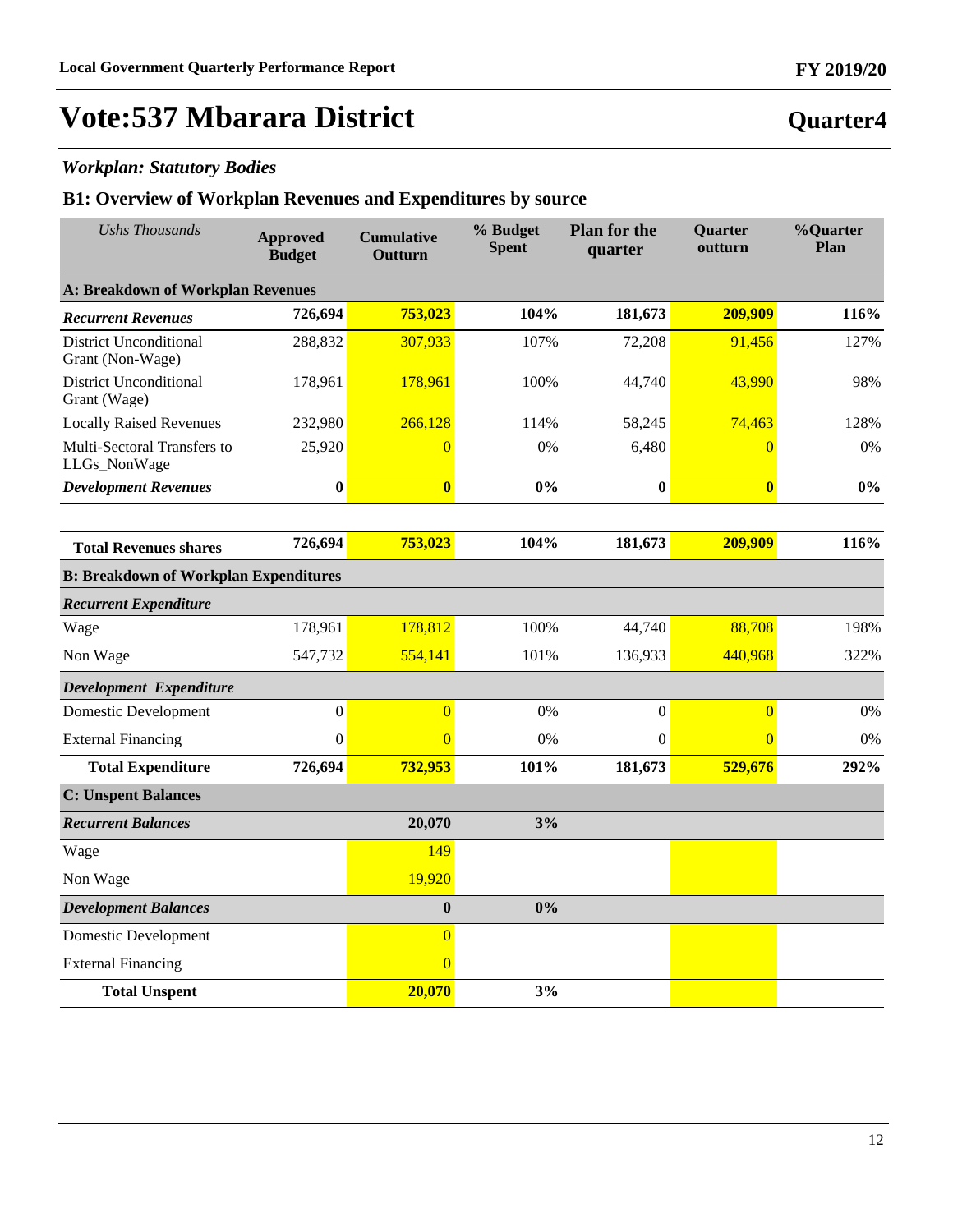#### **Summary of Workplan Revenues and Expenditure by Source**

The department had an approved budget of 726,694,000 and at the end of the quarter, cumulative receipts amounted to Ugx 753,023,000 (104%) of the budget and 116% of the quarter plan. This over performance was due to a supplementary budget of Ugx 26,329,000 to cater for Parish and Village Chairpersons Ex Gratia allowances and to cater for other staff allowances. The details of this supplementary are contained in a letter to PSST Ref: AD/02/18 of 15th July 2020. District Unconditional Grant (Non-Wage) performed at 107% of the budget and at 127% of the quarter plan because of the supplementary. District Unconditional Grant (Wage) performed at the expected 100% of the budget and at 98% of the quarter plan. Locally Raised Revenue receipts were 114% of the budget and 128% of the quarter plan because the department didn't get Local Revenue allocation inQ3. Therefore more local revenue was allocated in Q4 to cater for utility bills and staff allowances. The department had no development and donor budgets. The cumulative expenditure amounted to Ugx 732,953,000 (101%) of the budget spent and 292% of the quarter plan. This was because of the supplementary. Wage expenditure performed at the expected 100% of the budget and 198% of the quarter out turn. Non Wage expenditure performed at 101% and 322% of the quarter outturn because of the supplementary for Ex gratia and all the payments were warranted and effected in the 4th quarter.

#### **Reasons for unspent balances on the bank account**

The total unspent balance was Ugx 20,070,000 (3%) of the budget. Out of this, Ugx 19,920,000 remained unpaid for Non Wage because Council Allowances and Sectoral committee's allowances were released for the quarter but remained unpaid at the end of the quarter due to COVID19 lockdown which prevented committees and Council from sitting. Ugx 149,000 were residual balances that remained unspent for wages may be due miscalculations during budgeting.

#### **Highlights of physical performance by end of the quarter**

- Council Staff Salaries paid - Councillors allowances paid - Political monitoring of govt projects done - Boards and Commission allowances and salaries paid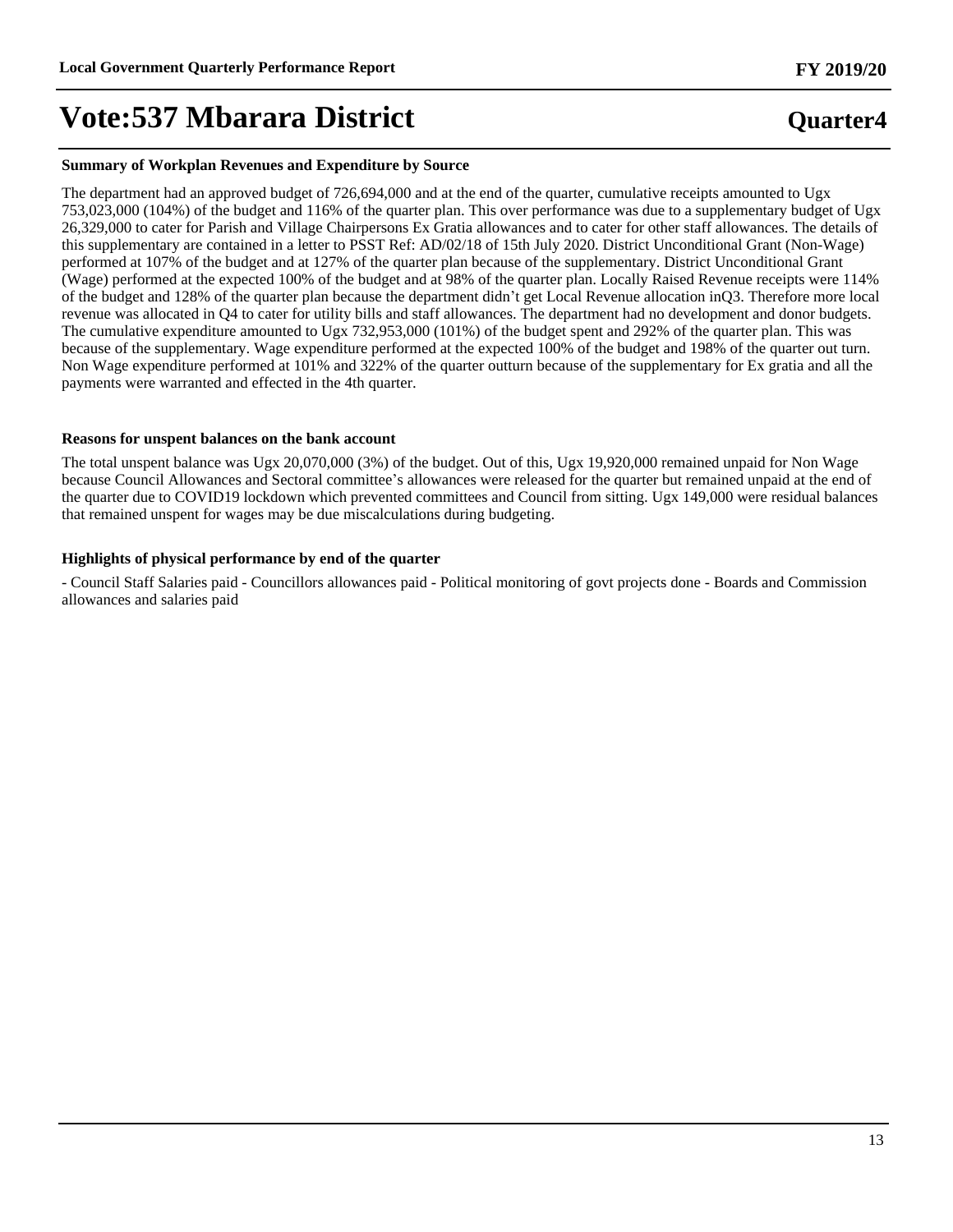### *Workplan: Production and Marketing*

| <b>Ushs Thousands</b>                             | <b>Approved</b><br><b>Budget</b> | <b>Cumulative</b><br>Outturn | % Budget<br><b>Spent</b> | <b>Plan for the</b><br>quarter | <b>Quarter</b><br>outturn | %Quarter<br>Plan |  |  |  |  |
|---------------------------------------------------|----------------------------------|------------------------------|--------------------------|--------------------------------|---------------------------|------------------|--|--|--|--|
| <b>A: Breakdown of Workplan Revenues</b>          |                                  |                              |                          |                                |                           |                  |  |  |  |  |
| <b>Recurrent Revenues</b>                         | 729,000                          | 722,078                      | 99%                      | 182,250                        | 180,414                   | 99%              |  |  |  |  |
| <b>District Unconditional</b><br>Grant (Non-Wage) | 3,000                            | 2,450                        | 82%                      | 750                            | 750                       | 100%             |  |  |  |  |
| <b>District Unconditional</b><br>Grant (Wage)     | 71,068                           | 71,068                       | 100%                     | 17,767                         | 16,867                    | 95%              |  |  |  |  |
| <b>Locally Raised Revenues</b>                    | 16,630                           | 22,620                       | 136%                     | 4,158                          | 12,000                    | 289%             |  |  |  |  |
| Multi-Sectoral Transfers to<br>LLGs_NonWage       | 4,778                            | $\overline{0}$               | 0%                       | 1,194                          | $\overline{0}$            | 0%               |  |  |  |  |
| <b>Sector Conditional Grant</b><br>(Non-Wage)     | 152,140                          | 152,140                      | 100%                     | 38,035                         | 38,035                    | 100%             |  |  |  |  |
| <b>Sector Conditional Grant</b><br>(Wage)         | 481,384                          | 473,801                      | 98%                      | 120,346                        | 112,762                   | 94%              |  |  |  |  |
| <b>Development Revenues</b>                       | 69,578                           | 69,578                       | 100%                     | 17,394                         | $\bf{0}$                  | $0\%$            |  |  |  |  |
| Sector Development Grant                          | 69,578                           | 69,578                       | 100%                     | 17,394                         | $\overline{0}$            | 0%               |  |  |  |  |
| <b>Total Revenues shares</b>                      | 798,578                          | 791,656                      | 99%                      | 199,644                        | 180,414                   | 90%              |  |  |  |  |
| <b>B: Breakdown of Workplan Expenditures</b>      |                                  |                              |                          |                                |                           |                  |  |  |  |  |
| <b>Recurrent Expenditure</b>                      |                                  |                              |                          |                                |                           |                  |  |  |  |  |
| Wage                                              | 552,453                          | 537,976                      | 97%                      | 138,113                        | 382,308                   | 277%             |  |  |  |  |
| Non Wage                                          | 176,547                          | 177,192                      | 100%                     | 44,137                         | 168,652                   | 382%             |  |  |  |  |
| Development Expenditure                           |                                  |                              |                          |                                |                           |                  |  |  |  |  |
| Domestic Development                              | 69,578                           | 69,563                       | 100%                     | 17,394                         | 66,073                    | 380%             |  |  |  |  |
| <b>External Financing</b>                         | $\boldsymbol{0}$                 | $\overline{0}$               | 0%                       | $\theta$                       | $\overline{0}$            | 0%               |  |  |  |  |
| <b>Total Expenditure</b>                          | 798,578                          | 784,732                      | 98%                      | 199,644                        | 617,032                   | 309%             |  |  |  |  |
| <b>C: Unspent Balances</b>                        |                                  |                              |                          |                                |                           |                  |  |  |  |  |
| <b>Recurrent Balances</b>                         |                                  | 6,909                        | $1\%$                    |                                |                           |                  |  |  |  |  |
| Wage                                              |                                  | 6,892                        |                          |                                |                           |                  |  |  |  |  |
| Non Wage                                          |                                  | 17                           |                          |                                |                           |                  |  |  |  |  |
| <b>Development Balances</b>                       |                                  | 15                           | 0%                       |                                |                           |                  |  |  |  |  |
| Domestic Development                              |                                  | 15                           |                          |                                |                           |                  |  |  |  |  |
| <b>External Financing</b>                         |                                  | $\overline{0}$               |                          |                                |                           |                  |  |  |  |  |
| <b>Total Unspent</b>                              |                                  | 6,924                        | $1\%$                    |                                |                           |                  |  |  |  |  |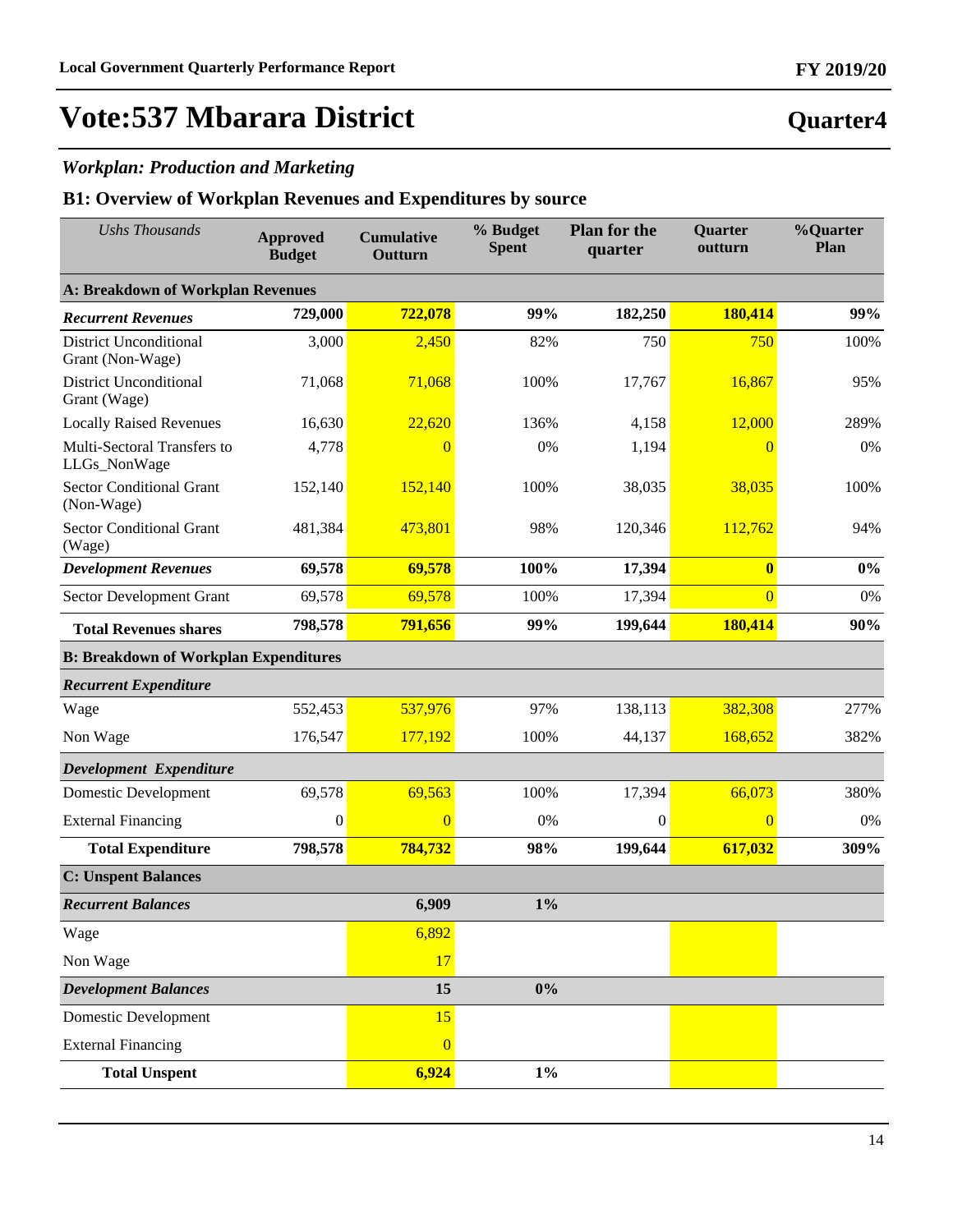#### **Summary of Workplan Revenues and Expenditure by Source**

The approved budget for the department was Ugx 798,578,000. At the end of Q4, the cumulative receipts were Ugx 791,656,000 (99% of the budget received). District Unconditional Grant (Non-Wage) performed at 82% of the budget received because the department was allocated less than budgeted. The quarter plan performed at expected 100%. District Unconditional Grant (Wage) performed at the expected 100% of the budget received and 95% quarter outturn because there were balances from Q3. Locally Raised Revenue receipts over performed at 136% of the budget received and 289% of the quarter outturn because more local revenue was released across all departments as per Budget Desk approval to clear off domestic bills like electricity, water, staff welfare and stationery which had accumulated across the departments. Sector Conditional Grant (Non-Wage) performed at the expected 100% of the budget received and 100% of the quarter plan. Sector Conditional Grant (Wage) also performed at 98% of the budget received and at 94% of the quarter plan because the centre released less than budget. Sector Development Grant performed at 100% of the budget received and 0% of the quarter outturn because all the development funds were released in Q3. The cumulative expenditure for the department amounted to Ugx 784,732,000 (98%) of the budget spent. Wage performed at 97% of the budget spent and at 277% of the quarter outturn because more wage was warranted to cater for salary of arrears of some extension workers which were not paid in Q3. Non Wage performed at 100% of the budget spent and 382% of the quarter outturn because some of the activities' funds were warranted and paid in Q4. Domestic Development expenditure performed at 100% of the budget spent and 380% of the quarter outturn because all the development projects were completed and paid for in Q4. The department had no donor budget.

#### **Reasons for unspent balances on the bank account**

Total unspent balances at the end of the quarter was 6,924,000 (1%) of the budget unspent. Out of the total, Ugx 6,892,000 was unspent for wage which was due to mandatory retirement of Mr. Benson Tayebwa the DPMO who retired in early May 2020. Ugx 17,000 and 15,000 were residual balances for non wage and Domestic Development.

#### **Highlights of physical performance by end of the quarter**

- Agricultural Extension Salaries paid - agricultural extension activities monitored - Animal disease samples collected and analyzed

- Agricultural production data collected and analyzed - Agricultural advisory services provided at sub county level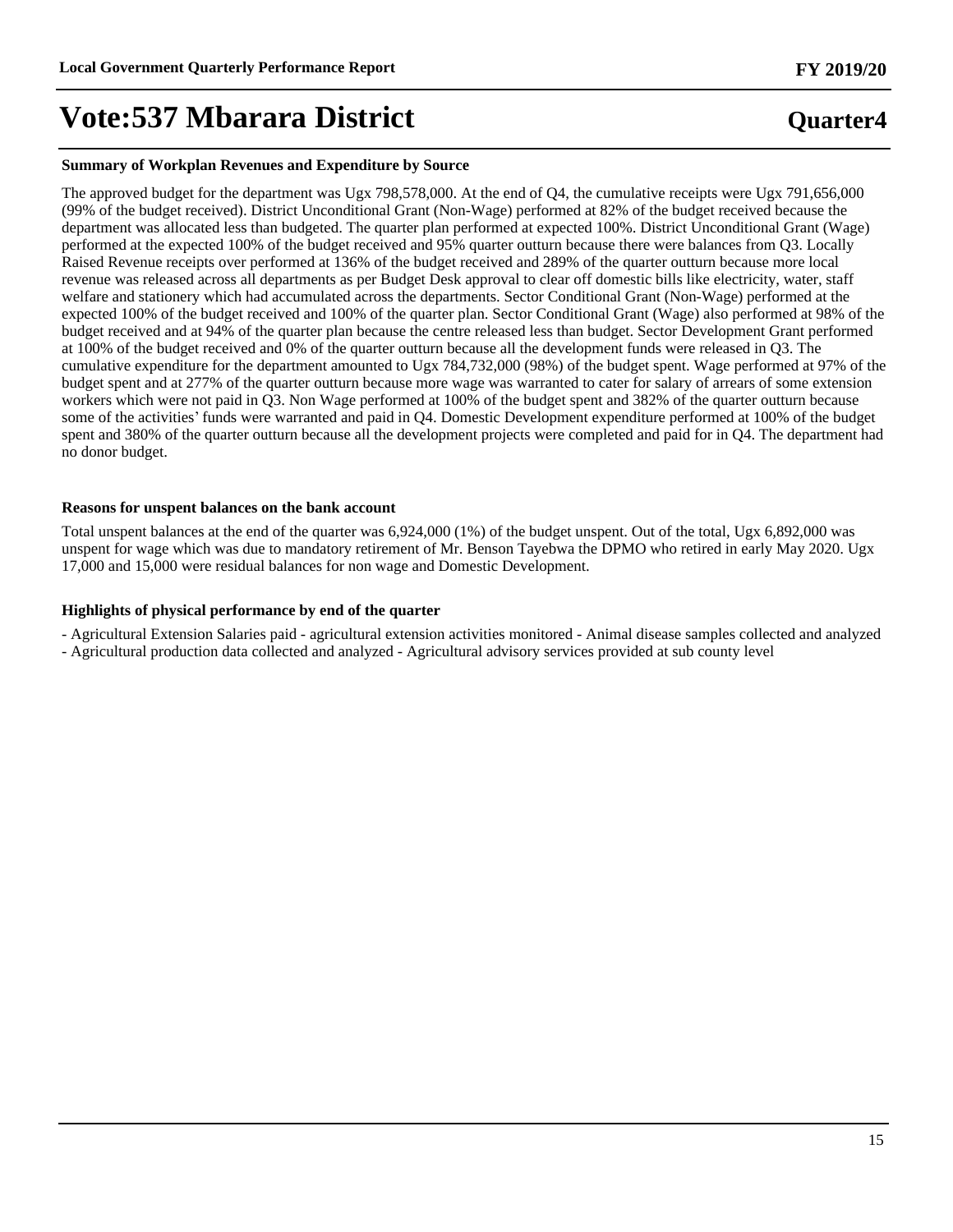**Quarter4**

# **Vote:537 Mbarara District**

### *Workplan: Health*

| <b>Ushs Thousands</b>                                                     | <b>Approved</b><br><b>Budget</b> | <b>Cumulative</b><br>Outturn | % Budget<br><b>Spent</b> | <b>Plan for the</b><br>quarter | <b>Quarter</b><br>outturn | %Quarter<br>Plan |  |  |  |
|---------------------------------------------------------------------------|----------------------------------|------------------------------|--------------------------|--------------------------------|---------------------------|------------------|--|--|--|
| <b>A: Breakdown of Workplan Revenues</b>                                  |                                  |                              |                          |                                |                           |                  |  |  |  |
| <b>Recurrent Revenues</b>                                                 | 2,067,550                        | 2,834,057                    | 137%                     | 516,888                        | 1,285,386                 | 249%             |  |  |  |
| <b>District Unconditional</b><br>Grant (Non-Wage)                         | 2,000                            | 2,000                        | 100%                     | 500                            | 500                       | 100%             |  |  |  |
| <b>Locally Raised Revenues</b>                                            | 2,500                            | 3,000                        | 120%                     | 625                            | 873                       | 140%             |  |  |  |
| Multi-Sectoral Transfers to<br>LLGs_NonWage                               | 2,980                            | 0                            | 0%                       | 745                            | $\overline{0}$            | 0%               |  |  |  |
| <b>Sector Conditional Grant</b><br>(Non-Wage)                             | 420,744                          | 586,250                      | 139%                     | 105,186                        | 270,702                   | 257%             |  |  |  |
| <b>Sector Conditional Grant</b><br>(Wage)                                 | 1,639,326                        | 2,242,807                    | 137%                     | 409,832                        | 1,013,312                 | 247%             |  |  |  |
| <b>Development Revenues</b>                                               | 864,562                          | 548,594                      | 63%                      | 216,140                        | $\boldsymbol{0}$          | $0\%$            |  |  |  |
| <b>District Discretionary</b><br><b>Development Equalization</b><br>Grant | 61,653                           | 61,653                       | 100%                     | 15,413                         | $\overline{0}$            | 0%               |  |  |  |
| <b>External Financing</b>                                                 | 610,000                          | 351,348                      | 58%                      | 152,500                        | $\overline{0}$            | 0%               |  |  |  |
| Sector Development Grant                                                  | 35,593                           | 35,593                       | 100%                     | 8,898                          | $\overline{0}$            | 0%               |  |  |  |
| <b>Transitional Development</b><br>Grant                                  | 157,315                          | 100,000                      | 64%                      | 39,329                         | $\overline{0}$            | 0%               |  |  |  |
| <b>Total Revenues shares</b>                                              | 2,932,112                        | 3,382,651                    | 115%                     | 733,028                        | 1,285,386                 | 175%             |  |  |  |
| <b>B: Breakdown of Workplan Expenditures</b>                              |                                  |                              |                          |                                |                           |                  |  |  |  |
| <b>Recurrent Expenditure</b>                                              |                                  |                              |                          |                                |                           |                  |  |  |  |
| Wage                                                                      | 1,639,326                        | 1,833,334                    | 112%                     | 409,832                        | 603,937                   | 147%             |  |  |  |
| Non Wage                                                                  | 428,224                          | 591,113                      | 138%                     | 107,056                        | 351,935                   | 329%             |  |  |  |
| Development Expenditure                                                   |                                  |                              |                          |                                |                           |                  |  |  |  |
| <b>Domestic Development</b>                                               | 254,562                          | 197,213                      | 77%                      | 63,640                         | 102,580                   | 161%             |  |  |  |
| <b>External Financing</b>                                                 | 610,000                          | 351,294                      | 58%                      | 152,500                        | 290,711                   | 191%             |  |  |  |
| <b>Total Expenditure</b>                                                  | 2,932,112                        | 2,972,954                    | 101%                     | 733,028                        | 1,349,163                 | 184%             |  |  |  |
| <b>C: Unspent Balances</b>                                                |                                  |                              |                          |                                |                           |                  |  |  |  |
| <b>Recurrent Balances</b>                                                 |                                  | 409,610                      | 14%                      |                                |                           |                  |  |  |  |
| Wage                                                                      |                                  | 409,473                      |                          |                                |                           |                  |  |  |  |
| Non Wage                                                                  |                                  | 137                          |                          |                                |                           |                  |  |  |  |
| <b>Development Balances</b>                                               |                                  | 87                           | $0\%$                    |                                |                           |                  |  |  |  |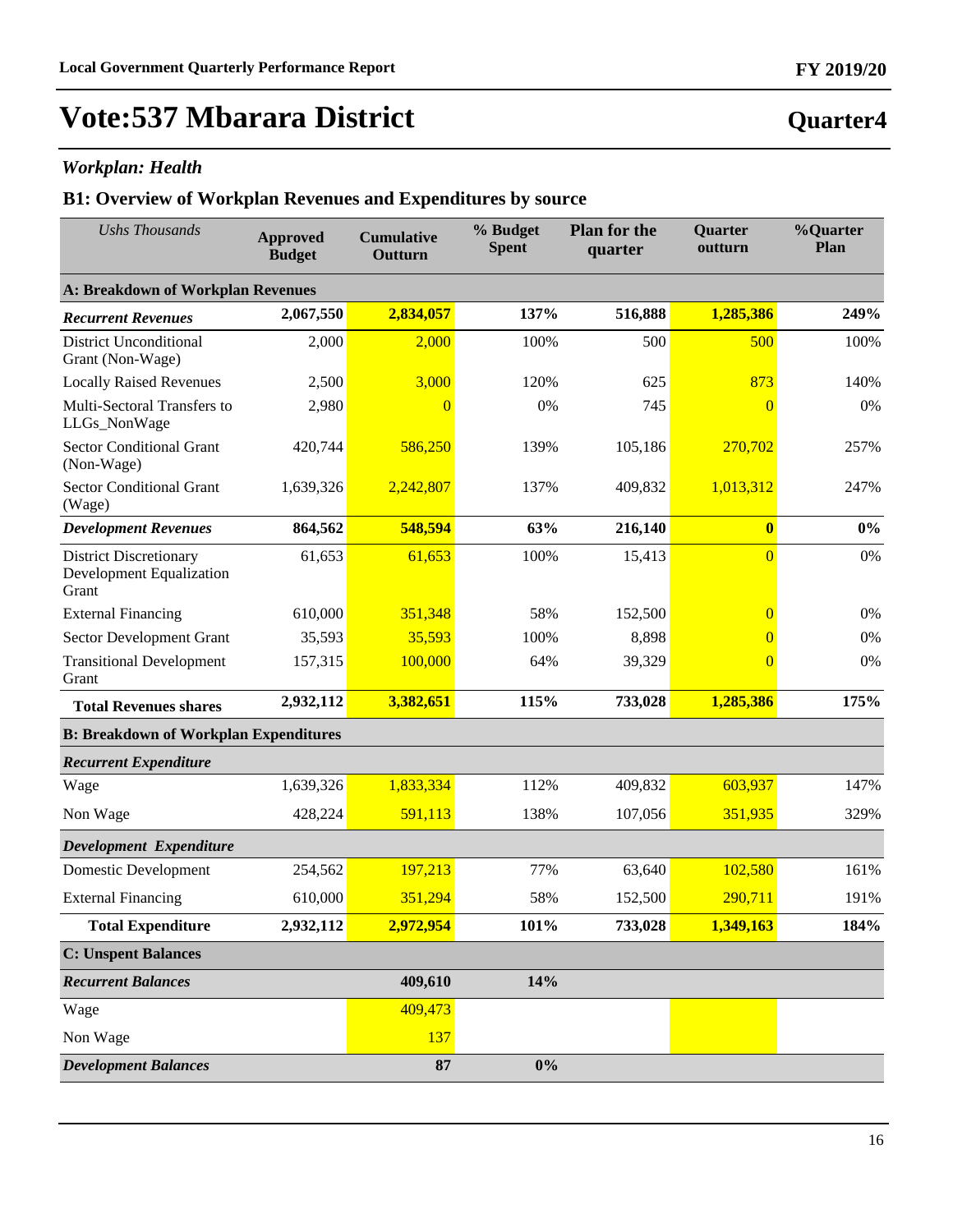## **Quarter4**

| Domestic Development      | 33      |    |  |
|---------------------------|---------|----|--|
| <b>External Financing</b> |         |    |  |
| <b>Total Unspent</b>      | 409.697 | 2% |  |

#### **Summary of Workplan Revenues and Expenditure by Source**

The department had an approved budget of Ugx 2,932,112,000. At the close of Q4, the cumulative receipts amounted to Ugx 3,382,651,000 (115%) of the budget received. This increase was due to the Wage supplementary of Ugx 603,481,802 that was received in Q4 that increased wage from 1,639,326,000 to 2,242,807,000. The details of this supplementary are contained in a letter to PSST Ref: AD/02/18 of 15th July 2020. District Unconditional Grant (Non-Wage) performed at 100% of the budget spent and 100% of the quarter outturn. Sector Conditional Grant (Non-Wage) performed at 139% of the budget spent and at 257% quarter outturn because of COVID19 supplementary of 165million and Ugx 20,000,000 COVID money that was returned by a Member of Parliament that increased the figure from Ugx 420,744,000 to Ugx 586,250,000. Sector Conditional Grant (Wage) performed at 137% of the budget received and at 247% of the quarter plan because of the wage supplementary that was received in Q4. Local Revenue over performed at 120% because more was allocated to the department in Q4 to cater for utility bills of the department. DDDEG performed at 100% of the budget received and at 0% of the quarter outturn because all the funds were released in Q3. Sector Development Grant also performed at 100% of the budget received and 0% of the quarter outturn because their funds were all released in Q3. Transitional Development Grant performed at 64% of the budget received because that's what was released from the quarter. External Financing performed at 58% of the budget received because donors released less than what was expected. Cumulative expenditure at the end of the quarter amounted to Ugx 2,972,954,000 (101% of the budget spent) whereby Wage expenditure performed at 112% of the budget spent and 147% of the quarter plan due to the supplementary mentioned above. Non Wage performed at 138% of the budget spent and 329% of the quarter plan. This was because of the COVID supplementary received. Domestic Development performed at 77% because Works for construction of OPD at Bubaare HCIII and Staff House at Rubaya HCIII had not been finished to be paid. Quarter outturn performed at 161% because all payments for the projects were warranted in Q4. External Financing performed at 58% of the budget spent because the donors released less than the expected and quarter outturn was 191% because all payments and implementation was done in Q3 but warranting and payment was done in Q4.

#### **Reasons for unspent balances on the bank account**

Total unspent balances at the end of the quarter was 409,697,000 (12%) of the budget unspent. Out of the total, Ugx 409,473,000 was unspent for wage which was mainly due to transfer of service of staff in Kinoni HCIV, and other HCIIIs and HCIIs formerly in Rwampara County that automatically went to the new Rwampara district at the beginning of the Financial Year but were initially budgeted in mbarara under Rwampara County. These staff had not been replaced at the end of Q4. The other reason being normal transfer of services, death, abandonment etc of staff. Ugx 137,000, Ugx 33,000 and Ugx 54,000 were residual balances for non wage, Domestic Development and External Financing respectively.

#### **Highlights of physical performance by end of the quarter**

Supportive supervision and monitoring of Health services delivery in the District. Payment of health staff salaries in the District. co-ordination of the departmental activities through meetings. carrying out preventive activities like immunisation, sanitation programmes,TB and HIV control measures, Payment of staff welfare at the head office, Monitoring and supportive supervision of MNCH activities in the District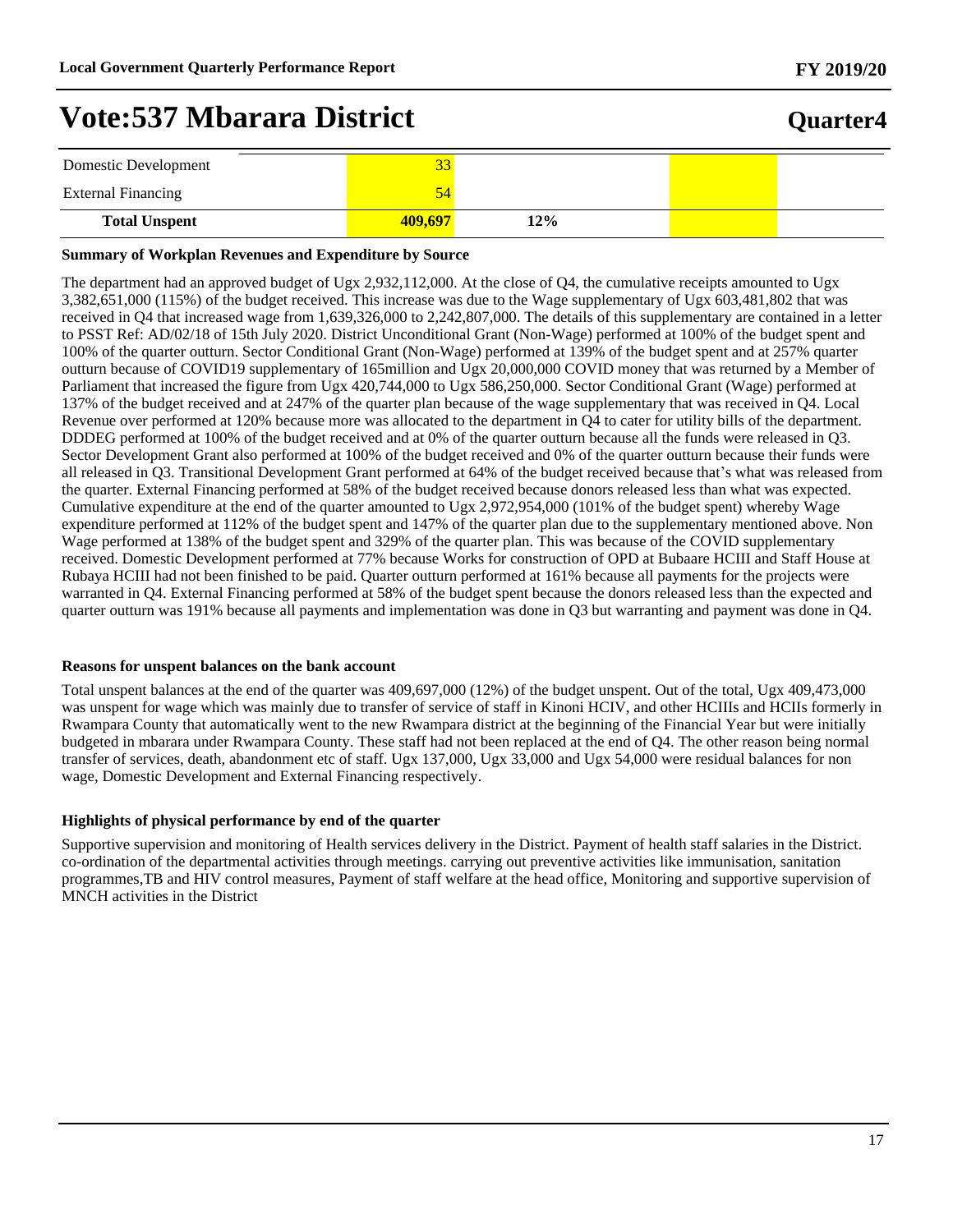**Quarter4**

# **Vote:537 Mbarara District**

### *Workplan: Education*

| <b>Ushs Thousands</b>                                    | <b>Approved</b><br><b>Budget</b> | <b>Cumulative</b><br>Outturn | % Budget<br><b>Spent</b> | <b>Plan for the</b><br>quarter | Quarter<br>outturn | %Quarter<br>Plan |
|----------------------------------------------------------|----------------------------------|------------------------------|--------------------------|--------------------------------|--------------------|------------------|
| <b>A: Breakdown of Workplan Revenues</b>                 |                                  |                              |                          |                                |                    |                  |
| <b>Recurrent Revenues</b>                                | 11,176,604                       | 11,169,490                   | 100%                     | 2,794,151                      | 2,921,566          | 105%             |
| <b>District Unconditional</b><br>Grant (Non-Wage)        | 2,500                            | 2,500                        | 100%                     | 625                            | 625                | 100%             |
| <b>District Unconditional</b><br>Grant (Wage)            | 94,023                           | 94,023                       | 100%                     | 23,506                         | 23,506             | 100%             |
| <b>Locally Raised Revenues</b>                           | 76,000                           | 48,506                       | 64%                      | 19,000                         | 10,330             | 54%              |
| Multi-Sectoral Transfers to<br>LLGs_NonWage              | 3,627                            | $\overline{0}$               | 0%                       | 907                            | $\theta$           | 0%               |
| <b>Other Transfers from</b><br><b>Central Government</b> | 13,000                           | 13,000                       | 100%                     | 3,250                          | $\overline{0}$     | 0%               |
| <b>Sector Conditional Grant</b><br>(Non-Wage)            | 1,394,809                        | 1,373,169                    | 98%                      | 348,702                        | 443,297            | 127%             |
| <b>Sector Conditional Grant</b><br>(Wage)                | 9,592,645                        | 9,638,292                    | 100%                     | 2,398,161                      | 2,443,808          | 102%             |
| <b>Development Revenues</b>                              | 1,231,282                        | 1,231,282                    | 100%                     | 307,820                        | $\boldsymbol{0}$   | $0\%$            |
| Sector Development Grant                                 | 1,031,282                        | 1,031,282                    | 100%                     | 257,820                        | $\overline{0}$     | 0%               |
| <b>Transitional Development</b><br>Grant                 | 200,000                          | 200,000                      | 100%                     | 50,000                         | $\overline{0}$     | 0%               |
| <b>Total Revenues shares</b>                             | 12,407,886                       | 12,400,772                   | 100%                     | 3,101,971                      | 2,921,566          | 94%              |
| <b>B: Breakdown of Workplan Expenditures</b>             |                                  |                              |                          |                                |                    |                  |
| <b>Recurrent Expenditure</b>                             |                                  |                              |                          |                                |                    |                  |
| Wage                                                     | 9,686,668                        | 9,239,555                    | 95%                      | 2,421,667                      | 2,022,082          | 83%              |
| Non Wage                                                 | 1,489,936                        | 1,437,162                    | 96%                      | 372,484                        | 488,125            | 131%             |
| Development Expenditure                                  |                                  |                              |                          |                                |                    |                  |
| <b>Domestic Development</b>                              | 1,231,282                        | 1,231,220                    | 100%                     | 307,820                        | 949,514            | 308%             |
| <b>External Financing</b>                                | $\boldsymbol{0}$                 | $\overline{0}$               | 0%                       | $\mathbf{0}$                   | $\overline{0}$     | 0%               |
| <b>Total Expenditure</b>                                 | 12,407,886                       | 11,907,937                   | 96%                      | 3,101,971                      | 3,459,722          | 112%             |
| <b>C: Unspent Balances</b>                               |                                  |                              |                          |                                |                    |                  |
| <b>Recurrent Balances</b>                                |                                  | 492,773                      | 4%                       |                                |                    |                  |
| Wage                                                     |                                  | 492,760                      |                          |                                |                    |                  |
| Non Wage                                                 |                                  | 13                           |                          |                                |                    |                  |
| <b>Development Balances</b>                              |                                  | 62                           | $0\%$                    |                                |                    |                  |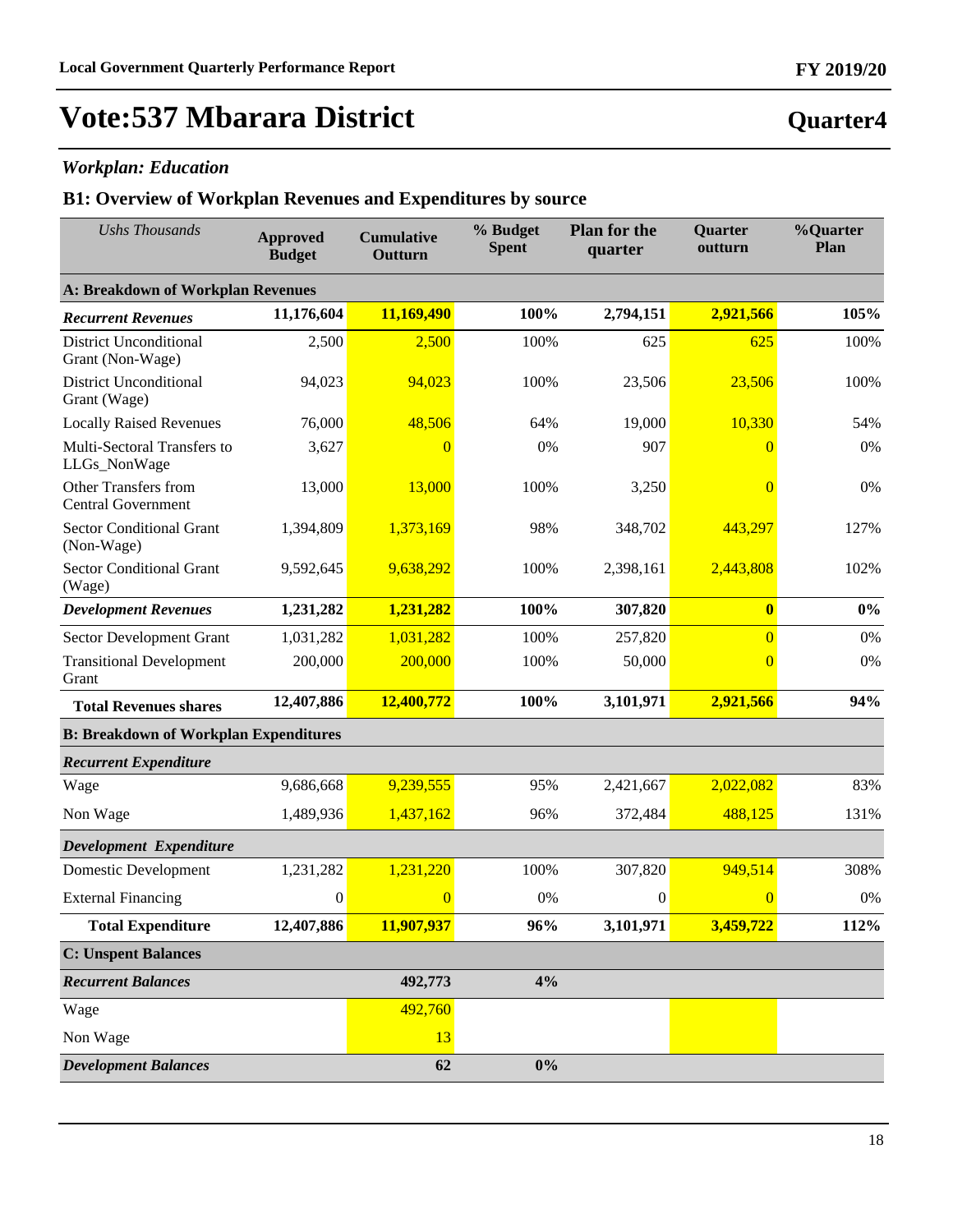## **Quarter4**

| Domestic Development      | 62      |    |  |
|---------------------------|---------|----|--|
| <b>External Financing</b> |         |    |  |
| <b>Total Unspent</b>      | 492,835 | 4% |  |

#### **Summary of Workplan Revenues and Expenditure by Source**

The department had an approved budget of Ugx 12,407,886,000 and at the end of the quarter, the cumulative receipts amounted to 12,400,772,000 (100%) of the budget received. District Unconditional Grant (Non-Wage) and District Unconditional Grant (Wage) all performed at the expected 100% of the budget received and quarter outturn. Sector Conditional Grant (Wage) also performed at 100% of the budget received but at 102% of the quarter outturn because most payments were made in Q4. OGTs (Support to UNEB) performed at 100% of the budget received and at 0% of the quarter outturn because all the money budgeted for the year was received in Q2. Sector Conditional Grant (Non- Wage) performed at 98% of the budget received and at 127% of the quarter outturn because there was more warranted for the quarter. Locally Raised Revenue performed at 64% of the budget received and at 54% of the quarter outturn because the department was allocated less than was budgeted. Sector Development Grant and Transitional Development Grant all performed at 100% of the budget received because funds were released in Q3. At the end of Q4, cumulative expenditure for the department amounted to Ugx 11,907,937,000 (96% of the budget spent) among which wage performed at 95% of the budget spent and 83% of the quarter outturn because COVID19 pandemic halted the recruitment of teachers planned for quarter 4. Non Wage performed at 96% of the budget spent because these funds are released to the department on termly basis. But the output performed at 131% quarter outturn because UPE & USE Capitation for 3rd quarter were released in Q4 because of the Corona lockdown. Domestic Development performed at 100% of the budget spent and at 308% of the quarter outturn because all funds for projects completed were warranted in Q4. The department had no donor budget.

#### **Reasons for unspent balances on the bank account**

Total unspent balances at the end of the quarter was 492,835,000 (4%) of the budget unspent. Out of the total, Ugx 492,760,000 was unspent for wage which which was mainly due to transfer of service of staff in Primary and Secondary Schools in Rwampara County that automatically went to the new Rwampara district at the beginning of the Financial Year but were initially budgeted for in Mbarara under Rwampara County. These staff had not all been replaced at the end of Q4. The other reason being normal transfer of services, death, abandonment etc of staff. Ugx 13,000, and Ugx 62,000 were residual balances for non wage and Domestic Domestic Development.

#### **Highlights of physical performance by end of the quarter**

- Staff and teachers' salaries paid - Schools Inspected - UPE, USE and Support to Skills Development remitted to LLS - District team facilitated in national games - Office operation and management activities done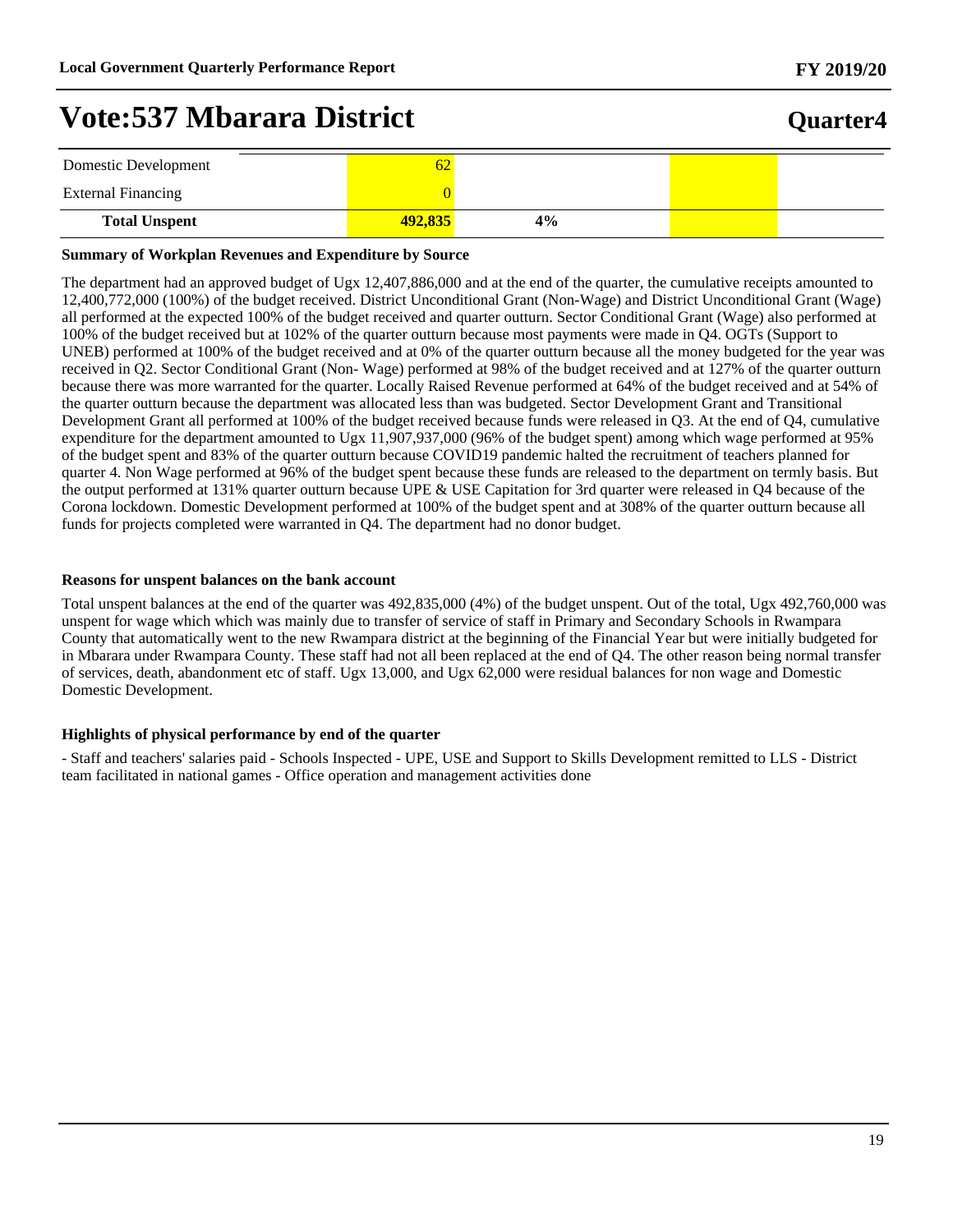### *Workplan: Roads and Engineering*

| <b>Ushs Thousands</b>                                    | <b>Approved</b><br><b>Budget</b> | <b>Cumulative</b><br>Outturn | % Budget<br><b>Spent</b> | <b>Plan for the</b><br>quarter | Quarter<br>outturn | %Quarter<br>Plan |
|----------------------------------------------------------|----------------------------------|------------------------------|--------------------------|--------------------------------|--------------------|------------------|
| <b>A: Breakdown of Workplan Revenues</b>                 |                                  |                              |                          |                                |                    |                  |
| <b>Recurrent Revenues</b>                                | 768,765                          | 662,618                      | 86%                      | 192,191                        | 92,457             | 48%              |
| <b>District Unconditional</b><br>Grant (Non-Wage)        | 2,000                            | 2,000                        | 100%                     | 500                            | 500                | 100%             |
| <b>District Unconditional</b><br>Grant (Wage)            | 100,363                          | 100,363                      | 100%                     | 25,091                         | 25,091             | 100%             |
| <b>Locally Raised Revenues</b>                           | 100,370                          | 122,346                      | 122%                     | 25,093                         | 66,866             | 266%             |
| Multi-Sectoral Transfers to<br>LLGs_NonWage              | 2,728                            | $\overline{0}$               | 0%                       | 682                            | $\overline{0}$     | 0%               |
| <b>Other Transfers from</b><br><b>Central Government</b> | 563,303                          | 437,910                      | 78%                      | 140,826                        | $\overline{0}$     | 0%               |
| <b>Development Revenues</b>                              | $\bf{0}$                         | $\bf{0}$                     | 0%                       | $\boldsymbol{0}$               | $\bf{0}$           | $0\%$            |
| <b>Locally Raised Revenues</b>                           | $\mathbf{0}$                     | $\overline{0}$               | 0%                       | $\boldsymbol{0}$               | $\overline{0}$     | 0%               |
| <b>Total Revenues shares</b>                             | 768,765                          | 662,618                      | 86%                      | 192,191                        | 92,457             | 48%              |
| <b>B: Breakdown of Workplan Expenditures</b>             |                                  |                              |                          |                                |                    |                  |
| <b>Recurrent Expenditure</b>                             |                                  |                              |                          |                                |                    |                  |
| Wage                                                     | 100,363                          | 83,968                       | 84%                      | 25,091                         | 70,484             | 281%             |
| Non Wage                                                 | 668,402                          | 561,924                      | 84%                      | 167,100                        | 125,480            | 75%              |
| Development Expenditure                                  |                                  |                              |                          |                                |                    |                  |
| <b>Domestic Development</b>                              | $\boldsymbol{0}$                 | $\overline{0}$               | 0%                       | $\boldsymbol{0}$               | $\overline{0}$     | 0%               |
| <b>External Financing</b>                                | $\boldsymbol{0}$                 | $\Omega$                     | 0%                       | $\mathbf{0}$                   | $\overline{0}$     | 0%               |
| <b>Total Expenditure</b>                                 | 768,765                          | 645,892                      | 84%                      | 192,191                        | 195,964            | 102%             |
| <b>C: Unspent Balances</b>                               |                                  |                              |                          |                                |                    |                  |
| <b>Recurrent Balances</b>                                |                                  | 16,726                       | 3%                       |                                |                    |                  |
| Wage                                                     |                                  | 16,395                       |                          |                                |                    |                  |
| Non Wage                                                 |                                  | <b>331</b>                   |                          |                                |                    |                  |
| <b>Development Balances</b>                              |                                  | $\pmb{0}$                    | $0\%$                    |                                |                    |                  |
| <b>Domestic Development</b>                              |                                  | $\overline{0}$               |                          |                                |                    |                  |
| <b>External Financing</b>                                |                                  | $\overline{0}$               |                          |                                |                    |                  |
| <b>Total Unspent</b>                                     |                                  | 16,726                       | 3%                       |                                |                    |                  |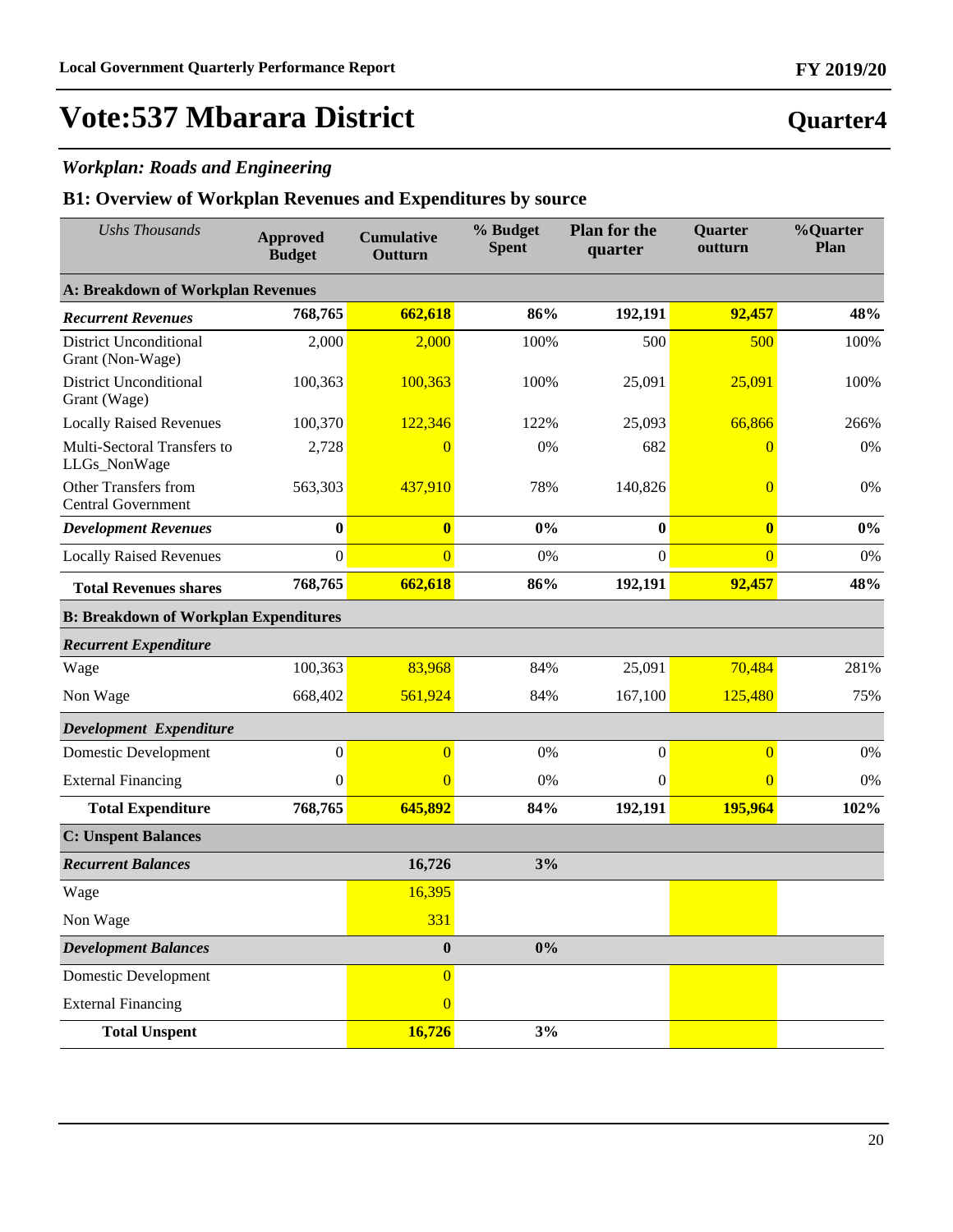#### **Summary of Workplan Revenues and Expenditure by Source**

The approved budget for Roads was 768,765,000 and at the end of Q4, the cumulative receipts amounted to 662,618,000 (86% of the budget received). District Unconditional Grant (Non Wage) and District Unconditional Grant (Wage) all performed at the expected 100% of the budget received and quarter outturn. Locally Raised revenue performed slightly higher at 122% of the budget received and 266% of the quarter outturn because more money was allocated to all the departments to clear domestic bills like water, electricity, staff allowances and welfare. OGTs (Road Fund) performed at 78% of the budget received and at 0% quarter outturn because there were no funds received for Q4. At the end of the quarter, the cumulative expenditure for the department was Ugx 645,892,000 (84% of the budget spent). Out of this, wage spent 84% of the budget and 281% quarter outturn because of the salary arrears of the Senior Engineer who was recruited in August 2019 and accessed the district payroll in April 2020. Non Wage spent 84% and 75% quarter outturn because there were no Road Funds received in quarter 4. The department had no development budget.

#### **Reasons for unspent balances on the bank account**

Total unspent balances at the end of the quarter was 16,726,000 (3%) of the budget unspent. Out of the total, Ugx 16,395,000 was unspent for wage which was due to transfer of service to Rwampara by Senior Engineering Officer (Civil) who was not replaced until March 2020. Ugx 331, 0000 was residual balances for non wage.

#### **Highlights of physical performance by end of the quarter**

1. Manual routine maintenance of feeder roads was suspended for three months of April, May and June. 2. Buildings and compounds were maintained for three months. 3. Two feeder roads were carried forward to next FY and one which was carried forward from Q3 was completed 4. Staff salaries were paid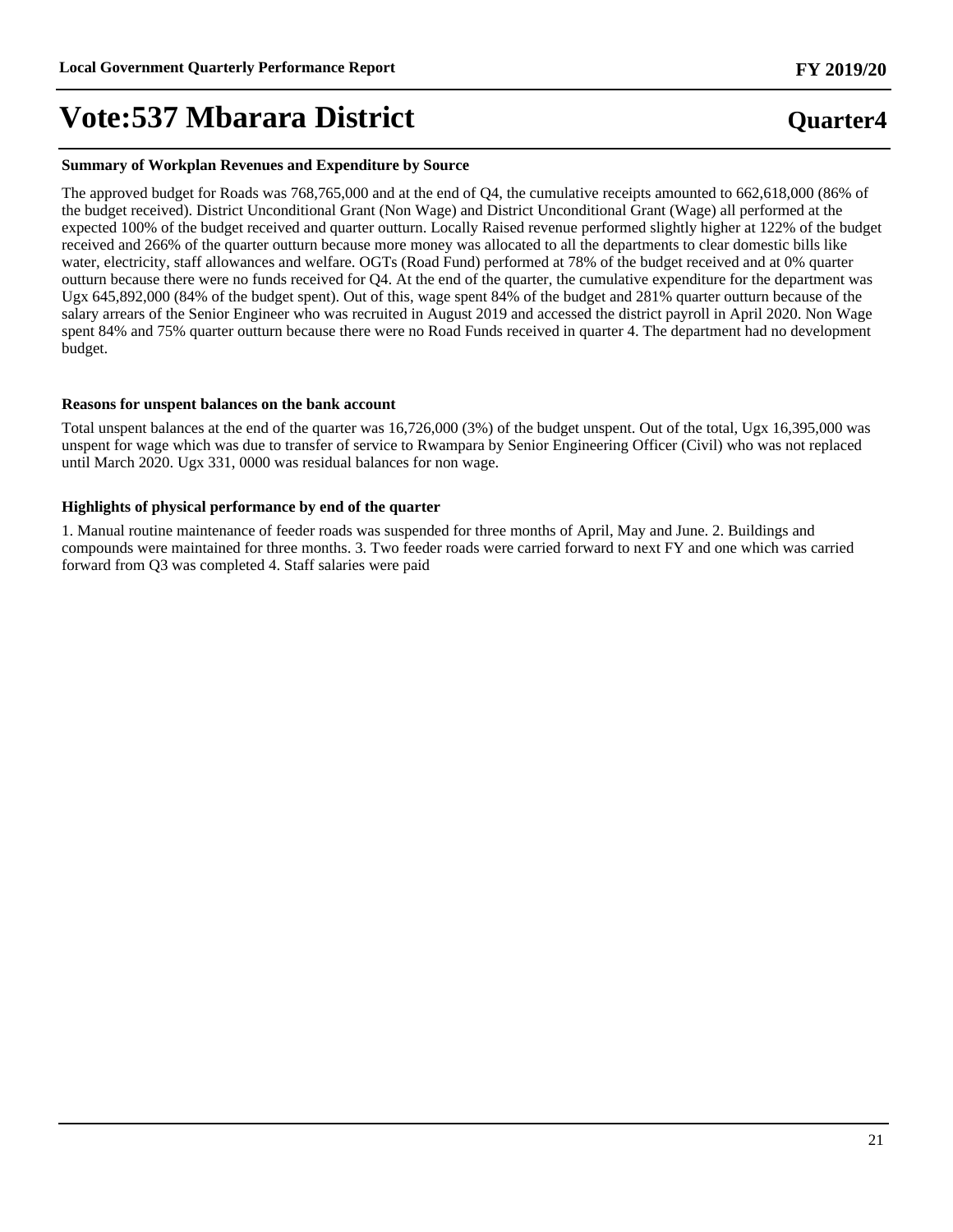### *Workplan: Water*

| <b>Ushs Thousands</b>                         | <b>Approved</b><br><b>Budget</b> | <b>Cumulative</b><br>Outturn | % Budget<br><b>Spent</b> | <b>Plan for the</b><br>quarter | Quarter<br>outturn | %Quarter<br>Plan |  |  |
|-----------------------------------------------|----------------------------------|------------------------------|--------------------------|--------------------------------|--------------------|------------------|--|--|
| A: Breakdown of Workplan Revenues             |                                  |                              |                          |                                |                    |                  |  |  |
| <b>Recurrent Revenues</b>                     | 111,937                          | 111,937                      | 100%                     | 27,984                         | 27,984             | 100%             |  |  |
| <b>District Unconditional</b><br>Grant (Wage) | 81,337                           | 81,337                       | 100%                     | 20,334                         | 20,334             | 100%             |  |  |
| <b>Sector Conditional Grant</b><br>(Non-Wage) | 30,599                           | 30,599                       | 100%                     | 7,650                          | 7,650              | 100%             |  |  |
| <b>Development Revenues</b>                   | 439,099                          | 439,099                      | 100%                     | 109,775                        | $\bf{0}$           | $0\%$            |  |  |
| Sector Development Grant                      | 439,099                          | 439,099                      | 100%                     | 109,775                        | $\overline{0}$     | 0%               |  |  |
| <b>Total Revenues shares</b>                  | 551,035                          | 551,035                      | 100%                     | 137,759                        | 27,984             | 20%              |  |  |
| <b>B: Breakdown of Workplan Expenditures</b>  |                                  |                              |                          |                                |                    |                  |  |  |
| <b>Recurrent Expenditure</b>                  |                                  |                              |                          |                                |                    |                  |  |  |
| Wage                                          | 81,337                           | 66,082                       | 81%                      | 20,334                         | 66,082             | 325%             |  |  |
| Non Wage                                      | 30,599                           | 30,528                       | 100%                     | 7,650                          | 30,528             | 399%             |  |  |
| Development Expenditure                       |                                  |                              |                          |                                |                    |                  |  |  |
| <b>Domestic Development</b>                   | 439,099                          | 439,052                      | 100%                     | 109,775                        | 361,964            | 330%             |  |  |
| <b>External Financing</b>                     | $\boldsymbol{0}$                 | $\Omega$                     | 0%                       | $\mathbf{0}$                   | $\overline{0}$     | 0%               |  |  |
| <b>Total Expenditure</b>                      | 551,035                          | 535,661                      | 97%                      | 137,759                        | 458,574            | 333%             |  |  |
| <b>C: Unspent Balances</b>                    |                                  |                              |                          |                                |                    |                  |  |  |
| <b>Recurrent Balances</b>                     |                                  | 15,327                       | 14%                      |                                |                    |                  |  |  |
| Wage                                          |                                  | 15,256                       |                          |                                |                    |                  |  |  |
| Non Wage                                      |                                  | 71                           |                          |                                |                    |                  |  |  |
| <b>Development Balances</b>                   |                                  | 47                           | 0%                       |                                |                    |                  |  |  |
| <b>Domestic Development</b>                   |                                  | 47                           |                          |                                |                    |                  |  |  |
| <b>External Financing</b>                     |                                  | $\Omega$                     |                          |                                |                    |                  |  |  |
| <b>Total Unspent</b>                          |                                  | 15,374                       | 3%                       |                                |                    |                  |  |  |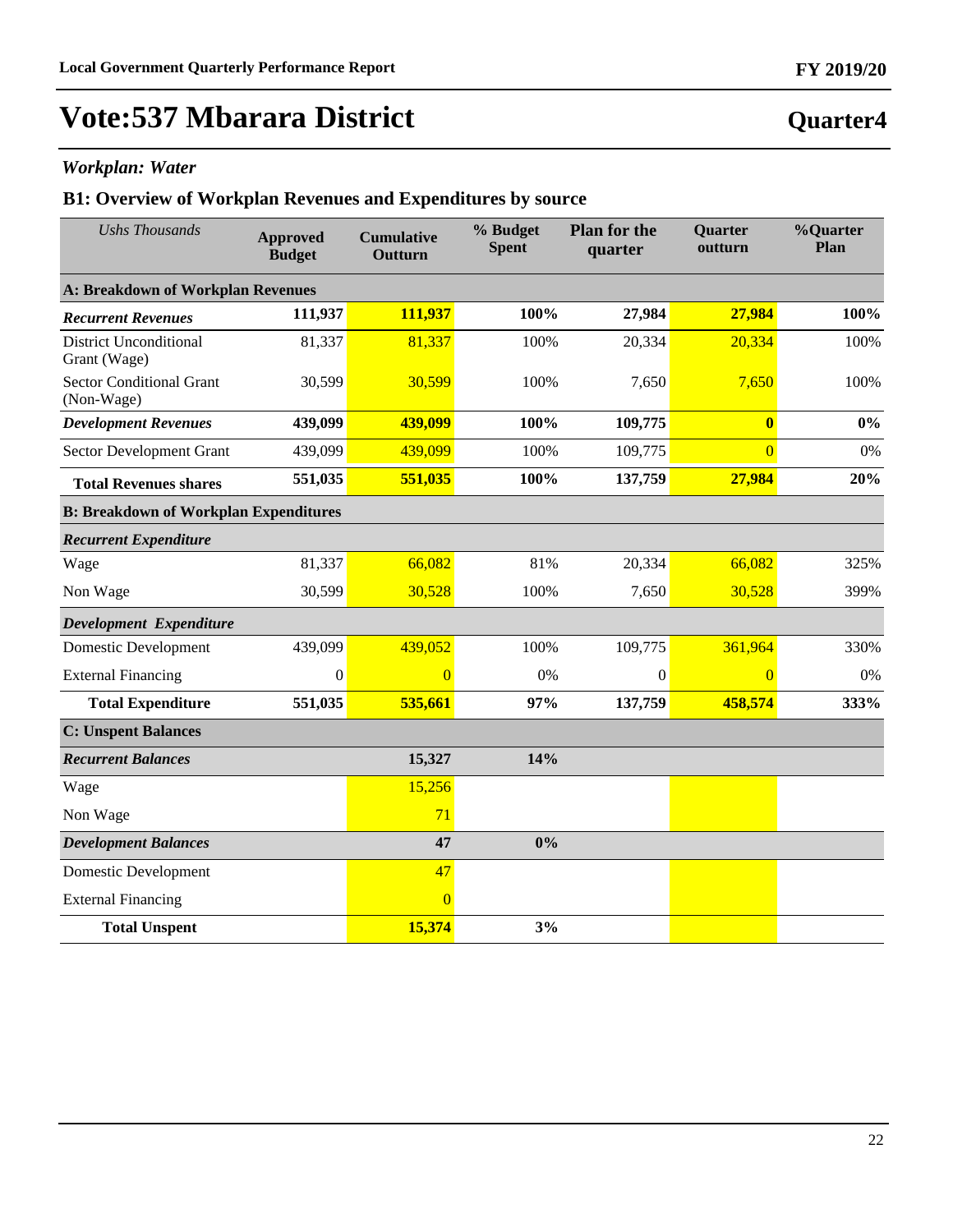**Quarter4**

# **Vote:537 Mbarara District**

#### **Summary of Workplan Revenues and Expenditure by Source**

The approved budget for the sector was Ugx 551,035,000 and the end of Q4, the cumulative receipts were Ugx 551,035,000 (100% of the budget received). District Unconditional Grant (Wage) and Sector Unconditional Grant (Non wage) all performed at the expected 100% of the budget received and at 100% of the quarter plan. Sector Development Grant performed at 100% of the budget received and 0% of the quarter plan because development funds were all released in Q3. At the end of the quarter, cumulative expenditure amounted to 535,661,000 (97% of the budget spent). Wage performed at 81% of the budget spent and at 325% quarter outturn because the salaries of the Assistant Engineering Officer in charge of water and the office typist who were recruited in March did not access the payroll until June 2020 when their salary arrears were paid thus increasing the quarter outturn. Non Wage and Domestic Development both performed at 100% of the budget spent but at 399% and 330% of the quarter outturn respectively because most activities and projects were completed in Q4 and therefore their funds were warranted and paid in Q4 which increased the quarter outturn. The department had no donor financing.

#### **Reasons for unspent balances on the bank account**

Total unspent balances at the end of the quarter was 15,374,000 (3%) of the budget unspent. Out of the total, Ugx 15,256,000 was unspent for wage which was due to transfer of service to Rwampara by Assistant Engineering Officer (Water) who was not replaced until March 2020. Ugx 71, 0000 and 47,000 were residual balances for non wage and Domestic Development.

#### **Highlights of physical performance by end of the quarter**

take holders coordination meetings, Water and sanitation meetings supervision of water projects are still ongoing , were all conducted.,payment of retention monies ,b.and construction of five stance VIP Primary schoo and kitengure water born toilets l iDrilling and installation of eight bore holes n Rubaya ,Kashare Bukiiro Rubindi and Rwanyamahembe sub counties and payment of Staff salarie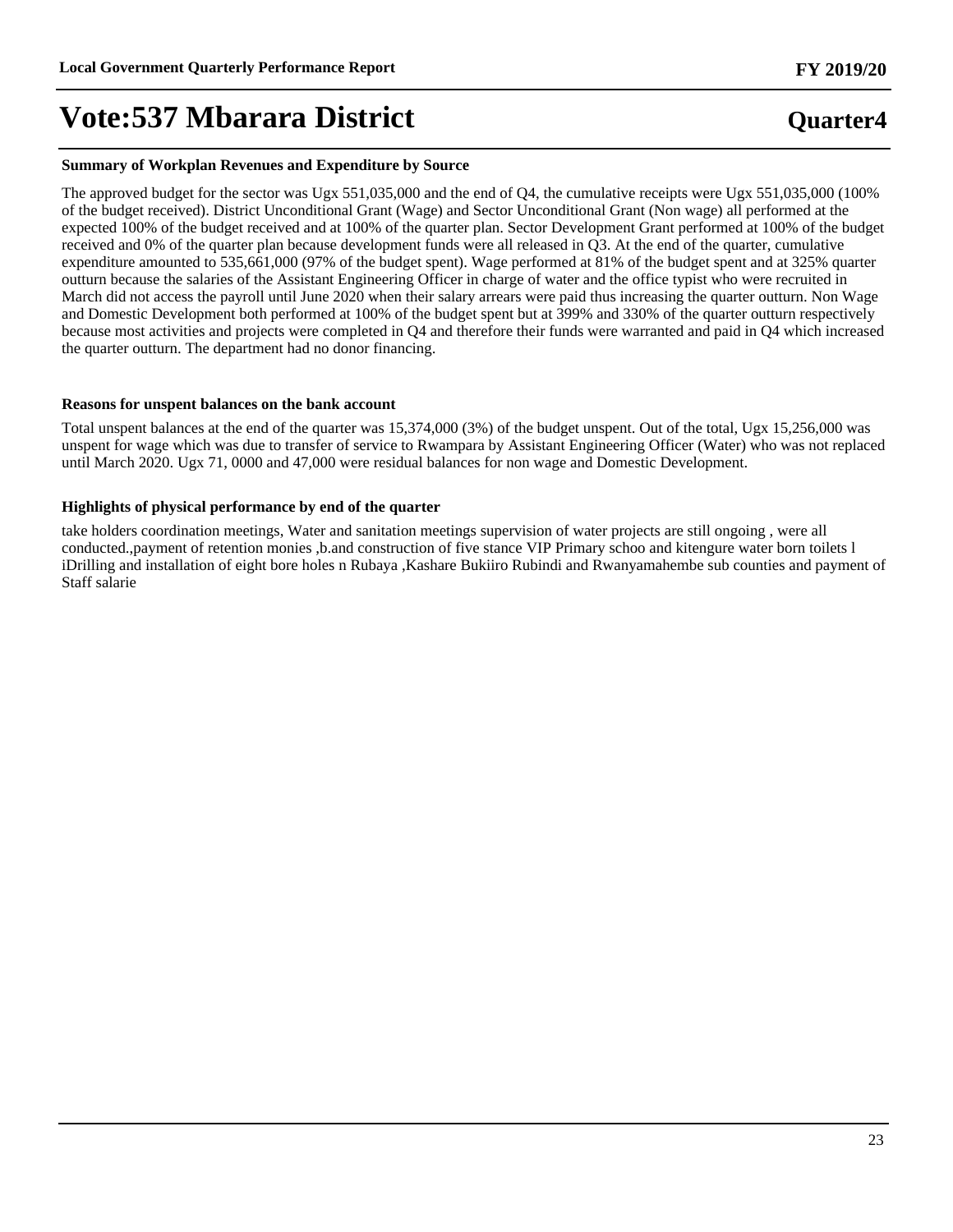### *Workplan: Natural Resources*

| <b>Ushs Thousands</b>                             | <b>Approved</b><br><b>Budget</b> | <b>Cumulative</b><br>Outturn | % Budget<br><b>Spent</b> | <b>Plan for the</b><br>quarter | Quarter<br>outturn | %Quarter<br>Plan |
|---------------------------------------------------|----------------------------------|------------------------------|--------------------------|--------------------------------|--------------------|------------------|
| <b>A: Breakdown of Workplan Revenues</b>          |                                  |                              |                          |                                |                    |                  |
| <b>Recurrent Revenues</b>                         | 167,360                          | 162,636                      | 97%                      | 41,840                         | 43,359             | 104%             |
| <b>District Unconditional</b><br>Grant (Non-Wage) | 2,900                            | 2,900                        | 100%                     | 725                            | 725                | 100%             |
| <b>District Unconditional</b><br>Grant (Wage)     | 121,935                          | 121,935                      | 100%                     | 30,484                         | 30,484             | 100%             |
| <b>Locally Raised Revenues</b>                    | 36,560                           | 33,998                       | 93%                      | 9,140                          | 11,200             | 123%             |
| Multi-Sectoral Transfers to<br>LLGs_NonWage       | 2,162                            | $\overline{0}$               | 0%                       | 541                            | $\overline{0}$     | 0%               |
| <b>Sector Conditional Grant</b><br>(Non-Wage)     | 3,803                            | 3,803                        | 100%                     | 951                            | 951                | 100%             |
| <b>Development Revenues</b>                       | $\bf{0}$                         | $\bf{0}$                     | 0%                       | $\bf{0}$                       | $\bf{0}$           | $0\%$            |
|                                                   |                                  |                              |                          |                                |                    |                  |
| <b>Total Revenues shares</b>                      | 167,360                          | 162,636                      | 97%                      | 41,840                         | 43,359             | 104%             |
| <b>B: Breakdown of Workplan Expenditures</b>      |                                  |                              |                          |                                |                    |                  |
| <b>Recurrent Expenditure</b>                      |                                  |                              |                          |                                |                    |                  |
| Wage                                              | 121,935                          | 121,626                      | 100%                     | 30,484                         | 90,594             | 297%             |
| Non Wage                                          | 45,425                           | 40,680                       | 90%                      | 11,356                         | 30,418             | 268%             |
| Development Expenditure                           |                                  |                              |                          |                                |                    |                  |
| Domestic Development                              | $\boldsymbol{0}$                 | $\overline{0}$               | 0%                       | $\boldsymbol{0}$               | $\overline{0}$     | 0%               |
| <b>External Financing</b>                         | $\mathbf{0}$                     | $\overline{0}$               | $0\%$                    | $\mathbf{0}$                   | $\overline{0}$     | 0%               |
| <b>Total Expenditure</b>                          | 167,360                          | 162,306                      | 97%                      | 41,840                         | 121,012            | 289%             |
| <b>C: Unspent Balances</b>                        |                                  |                              |                          |                                |                    |                  |
| <b>Recurrent Balances</b>                         |                                  | 329                          | 0%                       |                                |                    |                  |
| Wage                                              |                                  | 309                          |                          |                                |                    |                  |
| Non Wage                                          |                                  | 21                           |                          |                                |                    |                  |
| <b>Development Balances</b>                       |                                  | $\bf{0}$                     | $0\%$                    |                                |                    |                  |
| <b>Domestic Development</b>                       |                                  | $\overline{0}$               |                          |                                |                    |                  |
| <b>External Financing</b>                         |                                  | $\overline{0}$               |                          |                                |                    |                  |
| <b>Total Unspent</b>                              |                                  | <b>329</b>                   | $0\%$                    |                                |                    |                  |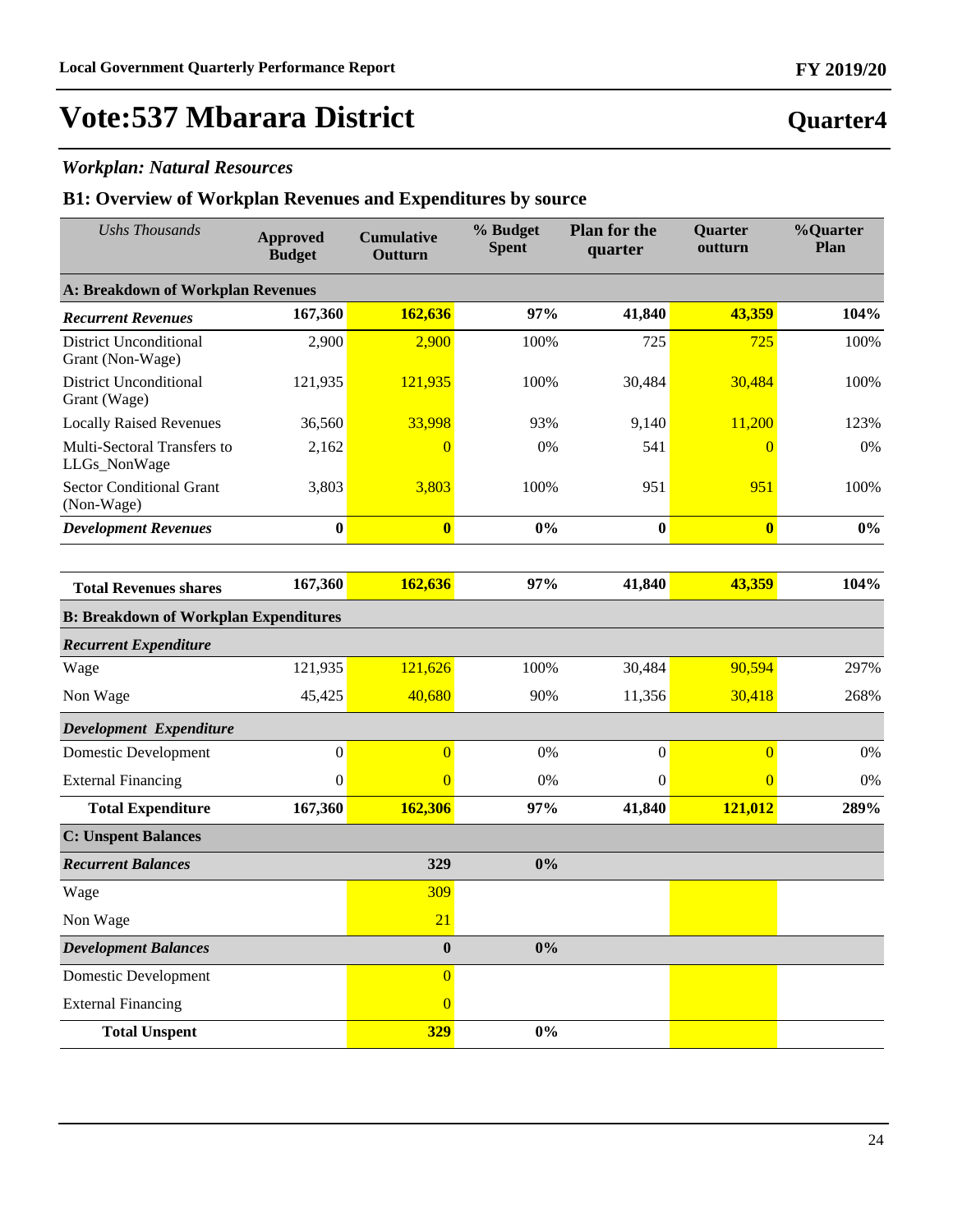#### **Summary of Workplan Revenues and Expenditure by Source**

The approved budget for the sector was Ugx 167,360,000 and the end of Q4, the cumulative receipts were Ugx 162,636,000 (97% of the budget received). District Unconditional Grant (Wage) and District Unconditional Grant (Non wage) all performed at the expected 100% of the budget received and at 100% of the quarter plan. Sector Conditional Grant (Non Wage) also performed at 100% budget spent and 100% quarter outturn. Local Revenue performed at 93% of the budget spent and at 123% quarter outturn because the department received more in Q4 to compensate for Q3 allocation that was not made. At the end of the quarter, cumulative expenditure amounted to 162,306,000 (97% of the budget spent). Wage performed at 100% of the budget spent and 297% of the quarter outturn because salaries of the 2 officers who were on interdiction which was later lifted, were all warranted in the department and paid in June 2020. Non Wage performed at 90% of the budget spent and at 268% of the quarter outturn because funds for Q3 activities that didn't take place because of the pandemic were warranted and paid together with Q4.

#### **Reasons for unspent balances on the bank account**

Total unspent balances at the end of the quarter was 329,000 (0%) of the budget unspent. Out of the total, Ugx 309,000 was residual unspent for wage probably due miscalculations during budgeting. Ugx 21, 0000 was also residual balance for non wage

#### **Highlights of physical performance by end of the quarter**

The funds were spent on payment of staff salaries and allowances and footage, wetland restoration, establishment of tree nursery, site inspections for tree planting and staff welfare

### **Quarter4**

**FY 2019/20**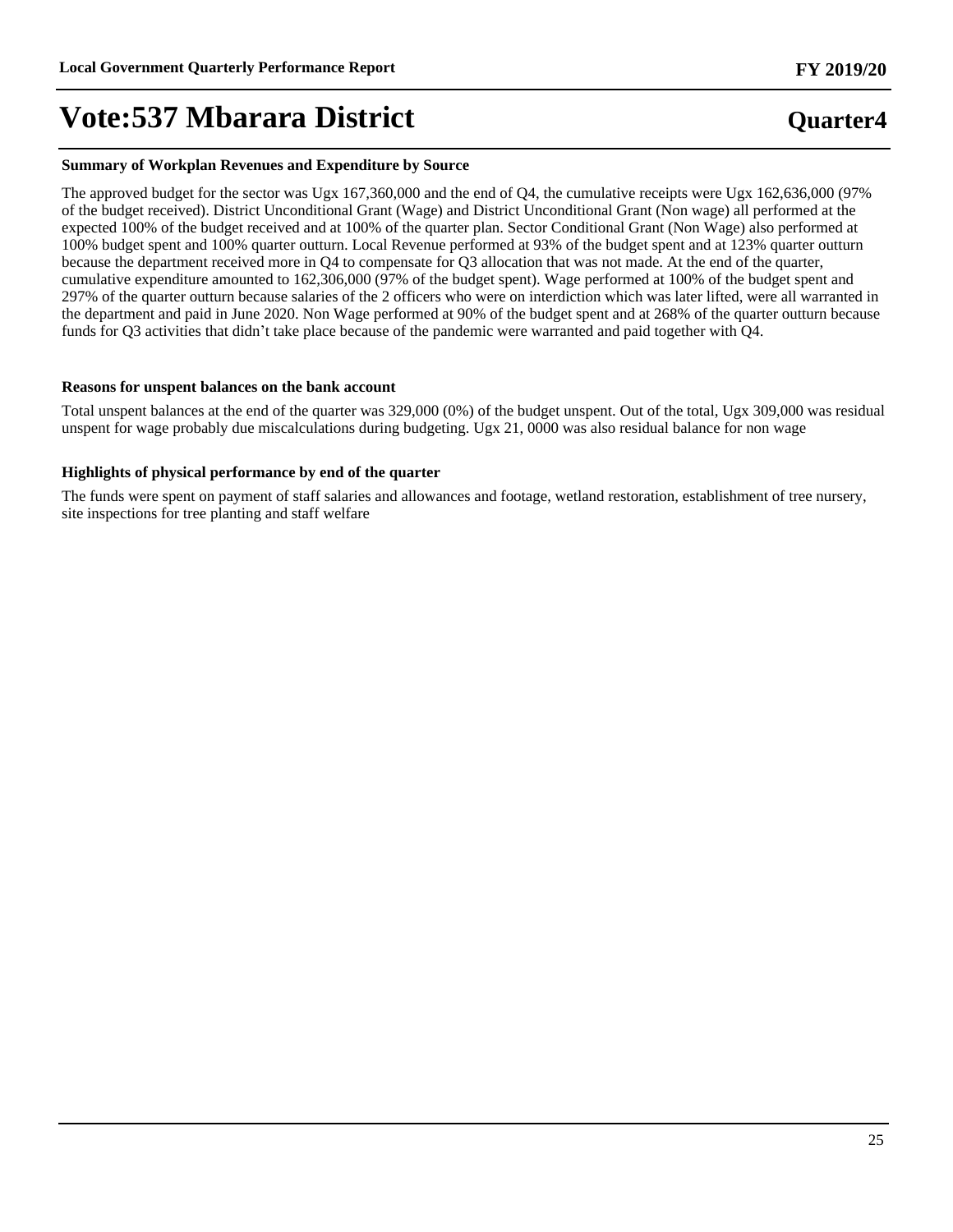**Quarter4**

# **Vote:537 Mbarara District**

### *Workplan: Community Based Services*

| <b>Ushs Thousands</b>                             | <b>Approved</b><br><b>Budget</b> | <b>Cumulative</b><br>Outturn | % Budget<br><b>Spent</b> | <b>Plan for the</b><br>quarter | <b>Ouarter</b><br>outturn | <b>%Quarter</b><br>Plan |
|---------------------------------------------------|----------------------------------|------------------------------|--------------------------|--------------------------------|---------------------------|-------------------------|
| <b>A: Breakdown of Workplan Revenues</b>          |                                  |                              |                          |                                |                           |                         |
| <b>Recurrent Revenues</b>                         | 537,899                          | 183,310                      | 34%                      | 134,475                        | 45,070                    | 34%                     |
| <b>District Unconditional</b><br>Grant (Non-Wage) | 5,000                            | 5,000                        | 100%                     | 1,250                          | 1,250                     | 100%                    |
| <b>District Unconditional</b><br>Grant (Wage)     | 123,874                          | 123,874                      | 100%                     | 30,969                         | 30,969                    | 100%                    |
| <b>Locally Raised Revenues</b>                    | 31,664                           | 25,030                       | 79%                      | 7,916                          | 5,500                     | 69%                     |
| Multi-Sectoral Transfers to<br>LLGs_NonWage       | 6,694                            | $\overline{0}$               | 0%                       | 1,673                          | $\theta$                  | 0%                      |
| Other Transfers from<br><b>Central Government</b> | 341,262                          | $\overline{0}$               | 0%                       | 85,315                         | $\overline{0}$            | 0%                      |
| <b>Sector Conditional Grant</b><br>(Non-Wage)     | 29,406                           | 29,406                       | 100%                     | 7,351                          | 7,351                     | 100%                    |
| <b>Development Revenues</b>                       | $\bf{0}$                         | $\bf{0}$                     | 0%                       | $\bf{0}$                       | $\bf{0}$                  | $0\%$                   |
|                                                   |                                  |                              |                          |                                |                           |                         |
| <b>Total Revenues shares</b>                      | 537,899                          | 183,310                      | 34%                      | 134,475                        | 45,070                    | 34%                     |
| <b>B: Breakdown of Workplan Expenditures</b>      |                                  |                              |                          |                                |                           |                         |
| <b>Recurrent Expenditure</b>                      |                                  |                              |                          |                                |                           |                         |
| Wage                                              | 123,874                          | 112,070                      | 90%                      | 30,969                         | 112,070                   | 362%                    |
| Non Wage                                          | 414,025                          | 59,246                       | 14%                      | 103,506                        | 40,107                    | 39%                     |
| Development Expenditure                           |                                  |                              |                          |                                |                           |                         |
| <b>Domestic Development</b>                       | $\boldsymbol{0}$                 | $\overline{0}$               | 0%                       | $\boldsymbol{0}$               | $\overline{0}$            | 0%                      |
| <b>External Financing</b>                         | $\boldsymbol{0}$                 | $\Omega$                     | 0%                       | $\boldsymbol{0}$               | $\overline{0}$            | 0%                      |
| <b>Total Expenditure</b>                          | 537,899                          | 171,315                      | 32%                      | 134,475                        | 152,177                   | 113%                    |
| <b>C: Unspent Balances</b>                        |                                  |                              |                          |                                |                           |                         |
| <b>Recurrent Balances</b>                         |                                  | 11,995                       | 7%                       |                                |                           |                         |
| Wage                                              |                                  | 11,805                       |                          |                                |                           |                         |
| Non Wage                                          |                                  | 190                          |                          |                                |                           |                         |
| <b>Development Balances</b>                       |                                  | $\boldsymbol{0}$             | 0%                       |                                |                           |                         |
| <b>Domestic Development</b>                       |                                  | $\overline{0}$               |                          |                                |                           |                         |
| <b>External Financing</b>                         |                                  | $\overline{0}$               |                          |                                |                           |                         |
| <b>Total Unspent</b>                              |                                  | 11,995                       | 7%                       |                                |                           |                         |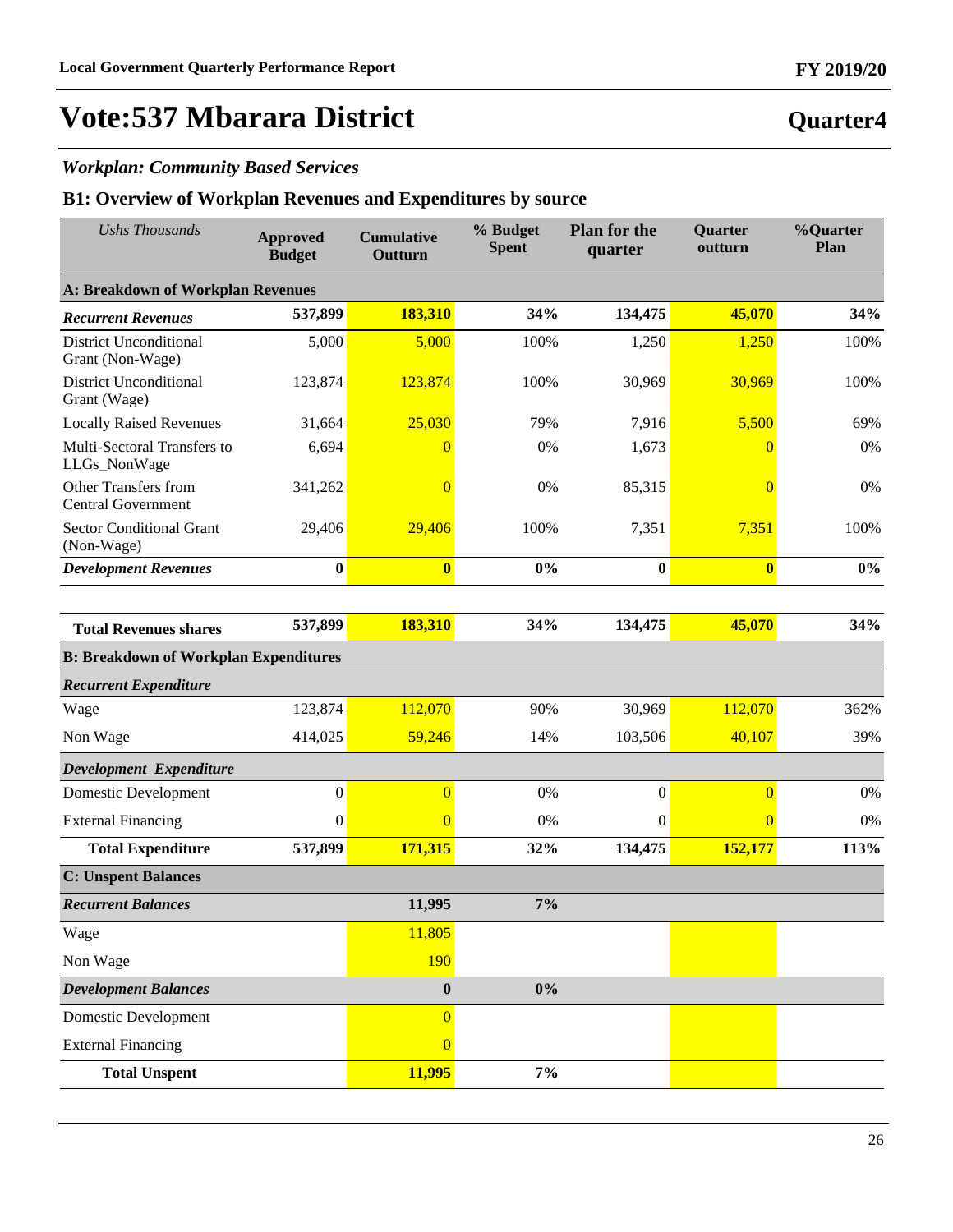#### **Summary of Workplan Revenues and Expenditure by Source**

The department had an approved budget of Ugx 537,899,000 and at the end of the quarter, the cumulative receipts amounted to Ugx 183,310,000 (34% of the budget received). District Unconditional Grant (Non Wage), District Unconditional Grant (Wage) and Sector Conditional Grant (Non Wage) all performed at the expected 100% of the budget received and at 100% of the quarter plan. Locally Raised Revenue performed at 79% of the budget received because more money was allocated for Q3 and less allocation was made for Q4. OGTs (YLP and UWEP) did not receive any release of funds in the Financial Year. At the end of the quarter, the cumulative expenditure for the department amounted to Ugx 171,315,000 (32% of the budget spent). Wage performed at 90% of the budget spent and 362% of the quarter outturn because as one must have noticed, all the recruitments to replace staff who transferred to the new district of Rwampara took place in April 2020 and the staff didn't access the payroll until June 2020 when they were all paid three months arrears thus increasing the quarter outturn of almost all the affected departments. Non Wage performed at 14% of the budget spent and at 39% quarter outturn because the budget for YLP and UWEP was not realized for the whole Financial Year.

#### **Reasons for unspent balances on the bank account**

Total unspent balances at the end of the quarter was 11,995,000 (7%) of the budget unspent. Out of the total, Ugx 11,805,000 was unspent for wage which was due to transfer of service to Rwampara by Senior Community Development Officer who was not replaced until March 2020. Ugx 190, 0000 was residual balances for non wage.

#### **Highlights of physical performance by end of the quarter**

During the quarter, staff salaries were paid, 16 CSOs registered, staff lunch and transport , 6cases of juveniles handled 7 children resettled and 56 cases of child maintenance handled, 9 visits for counseling carried out. Also, 12 follow-ups of fostered children were carried out and 1 child care institution supervised. In the same period 1 training of FAL instructors was conducted,351 adult learners trained, FAL data updated in 7 sub counties and FAL reports submitted to MGLSD. In the Quarter, 2 community groups were sensetised, 2 community participatory meetings held and District Youth Council monitoring of YLP project conducted. In the same quarter under review, 3 gender mainstreaming meetings were conducted, 31 labour disputes settled and 17 inspection of work places carried out. Also in Q1, 2 sensitization meetings of parents of children with disability were held, District Elderly Council Executive meeting conducted, monitoring of UWEP by District Women Executive Conducted and electricity paid for.

27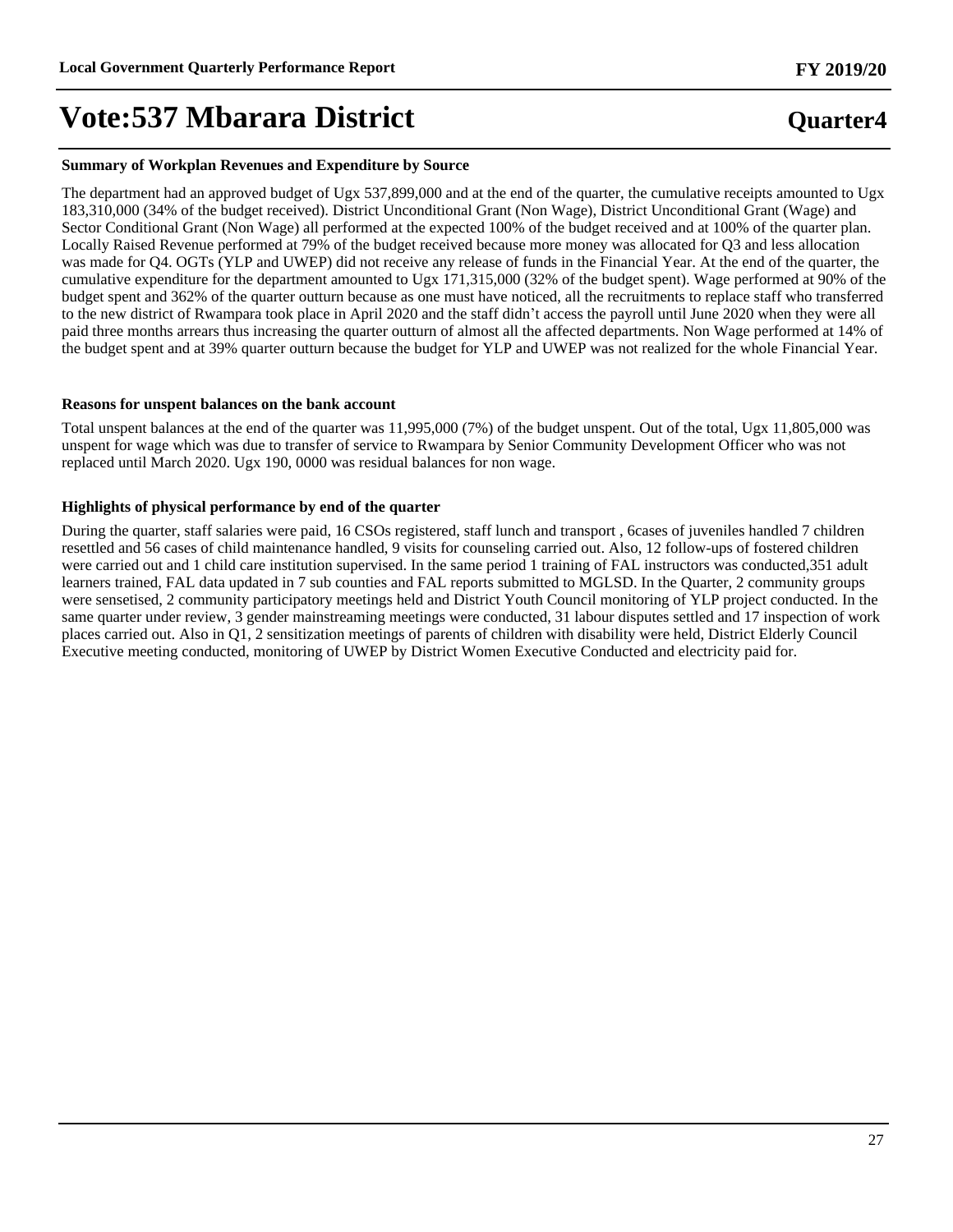### *Workplan: Planning*

### **B1: Overview of Workplan Revenues and Expenditures by source**

| <b>Ushs Thousands</b>                                              | <b>Approved</b><br><b>Budget</b> | <b>Cumulative</b><br>Outturn | % Budget<br><b>Spent</b> | <b>Plan for the</b><br>quarter | Quarter<br>outturn | %Quarter<br>Plan |
|--------------------------------------------------------------------|----------------------------------|------------------------------|--------------------------|--------------------------------|--------------------|------------------|
| <b>A: Breakdown of Workplan Revenues</b>                           |                                  |                              |                          |                                |                    |                  |
| <b>Recurrent Revenues</b>                                          | 130,874                          | 132,112                      | 101%                     | 32,719                         | 33,560             | 103%             |
| <b>District Unconditional</b><br>Grant (Non-Wage)                  | 18,973                           | 21,165                       | 112%                     | 4,743                          | 6,096              | 129%             |
| <b>District Unconditional</b><br>Grant (Wage)                      | 68,335                           | 68,335                       | 100%                     | 17,084                         | 17,084             | 100%             |
| <b>Locally Raised Revenues</b>                                     | 42,027                           | 42,612                       | 101%                     | 10,507                         | 10,380             | 99%              |
| Multi-Sectoral Transfers to<br>LLGs_NonWage                        | 1,539                            | $\overline{0}$               | 0%                       | 385                            | $\overline{0}$     | 0%               |
| <b>Development Revenues</b>                                        | 173,961                          | 173,961                      | 100%                     | 43,490                         | $\bf{0}$           | $0\%$            |
| <b>District Discretionary</b><br>Development Equalization<br>Grant | 12,331                           | 12,331                       | 100%                     | 3,083                          | $\overline{0}$     | 0%               |
| Multi-Sectoral Transfers to<br>LLGs_Gou                            | 161,631                          | 161,631                      | 100%                     | 40,408                         | $\overline{0}$     | 0%               |
| <b>Total Revenues shares</b>                                       | 304,836                          | 306,073                      | 100%                     | 76,209                         | 33,560             | 44%              |
| <b>B: Breakdown of Workplan Expenditures</b>                       |                                  |                              |                          |                                |                    |                  |
| <b>Recurrent Expenditure</b>                                       |                                  |                              |                          |                                |                    |                  |
| Wage                                                               | 68,335                           | 51,458                       | 75%                      | 17,084                         | 51,458             | 301%             |
| Non Wage                                                           | 62,539                           | 55,589                       | 89%                      | 15,635                         | 34,713             | 222%             |
| Development Expenditure                                            |                                  |                              |                          |                                |                    |                  |
| <b>Domestic Development</b>                                        | 173,961                          | 173,362                      | 100%                     | 43,490                         | 9,701              | 22%              |
| <b>External Financing</b>                                          | $\boldsymbol{0}$                 | $\overline{0}$               | 0%                       | $\mathbf{0}$                   | $\overline{0}$     | 0%               |
| <b>Total Expenditure</b>                                           | 304,836                          | 280,408                      | 92%                      | 76,209                         | 95,871             | 126%             |
| <b>C: Unspent Balances</b>                                         |                                  |                              |                          |                                |                    |                  |
| <b>Recurrent Balances</b>                                          |                                  | 25,065                       | 19%                      |                                |                    |                  |
| Wage                                                               |                                  | 16,877                       |                          |                                |                    |                  |
| Non Wage                                                           |                                  | 8,188                        |                          |                                |                    |                  |
| <b>Development Balances</b>                                        |                                  | 600                          | $0\%$                    |                                |                    |                  |
| <b>Domestic Development</b>                                        |                                  | 600                          |                          |                                |                    |                  |
| <b>External Financing</b>                                          |                                  | $\overline{0}$               |                          |                                |                    |                  |
| <b>Total Unspent</b>                                               |                                  | 25,665                       | $8\%$                    |                                |                    |                  |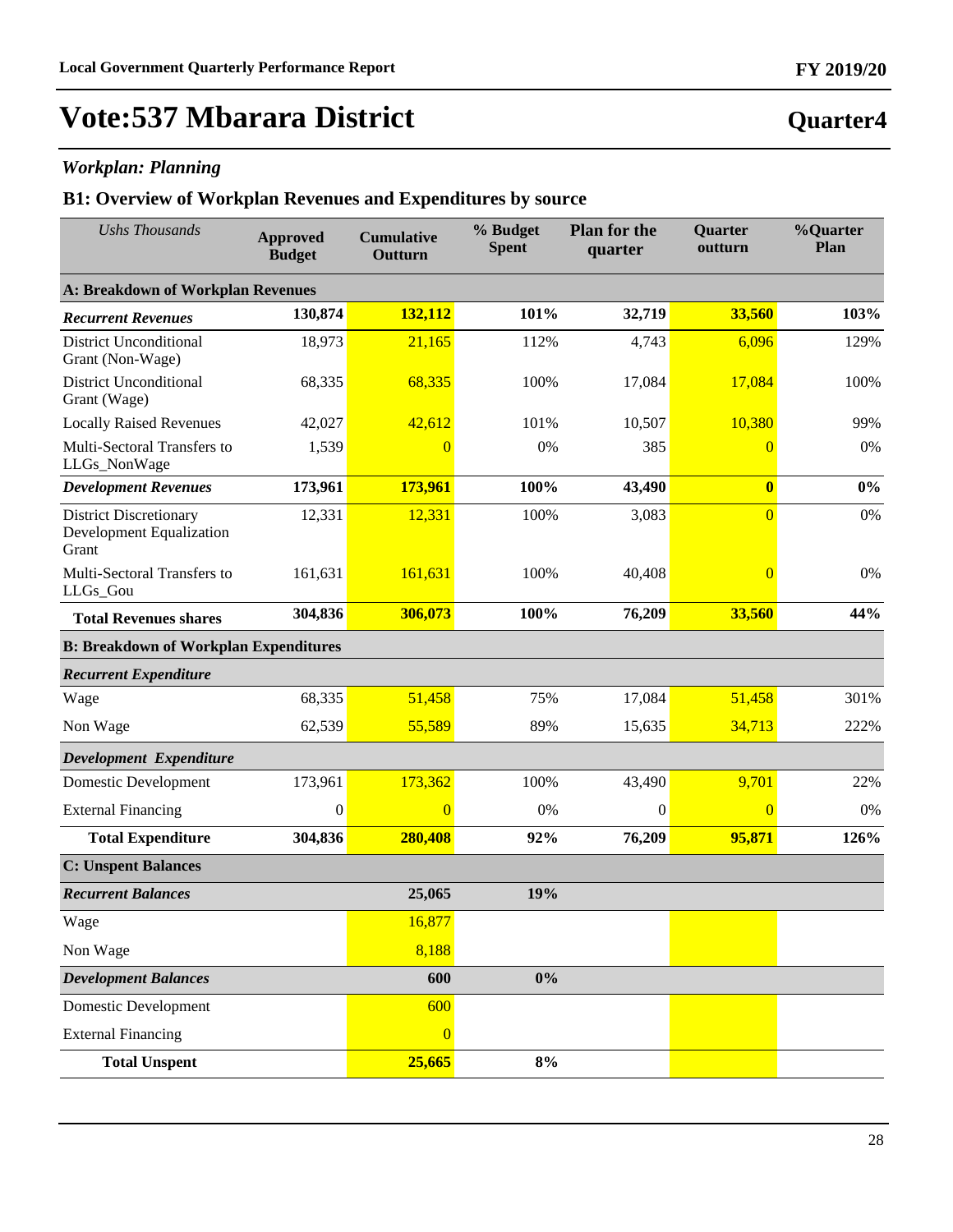#### **Summary of Workplan Revenues and Expenditure by Source**

The approved budget for the department was Ugx 304,836,000 and at the end of Q4, cumulative receipts for the department amounted to Ugx 306,073,000 (100% of the budget received). District Unconditional Grant (Wage) performed at the expected 100% for both the budget received and quarter outturn. District Unconditional Grant (Non Wage) performed at 112% of the budget received and 129% of the quarter outturn because the department received more PAF allocation than what was expected for the quarter. Locally raised Revenue over performed at 101% of the budget received and 99% of the quarter outturn because more money was allocated for Q4. DDDEG and Transfers to LLGs\_Non Wage performed both at 100% of the budget received respectively because the funds were all received in Q3. At the end of Q4, cumulative expenditure was Ugx 280,408,000 (92%) of the budget spent. Whereby wage performed at 75% of the budget spent and at 301% of the quarter outturn because of the salary arrears of the newly recruited staff that inflated departmental quarter outturns as earlier elaborated. Non Wage performed at 89% of the budget spent and at 222% of the quarter outturn because of the effects of COVID19 which stalled activities and projects of Q3 so that warrants and payments had to be scheduled into 4th quarter. Domestic Development performed at 100% of the budget spent and the quarter outturn was at 22% because majority of the project funds were warranted and paid inQ3.

#### **Reasons for unspent balances on the bank account**

Total unspent balances at the end of the quarter was 25,665,000 (8%) of the budget unspent. Out of the total, Ugx 16,877,000 was unspent for wage which was due to transfer of service to other districts by the Population Officer who was replaced in April 2020. Ugx 8,188, 0000 Non wage remained unspent for 4th Quarter PAF monitoring which was affected by COVID19 Lockdown. And 600,000 were residual balances for Domestic Development specifically for production of physical plans for Bwizibwera County Headquarters which exercise was affected by the lockdown due to the pandemic of corona.

#### **Highlights of physical performance by end of the quarter**

- Staff salaries paid - TPC Meetings held - Statistical data collected - Monthly internet subscription made - Quarterly monitoring of govt projects done - PBS report prepared and submitted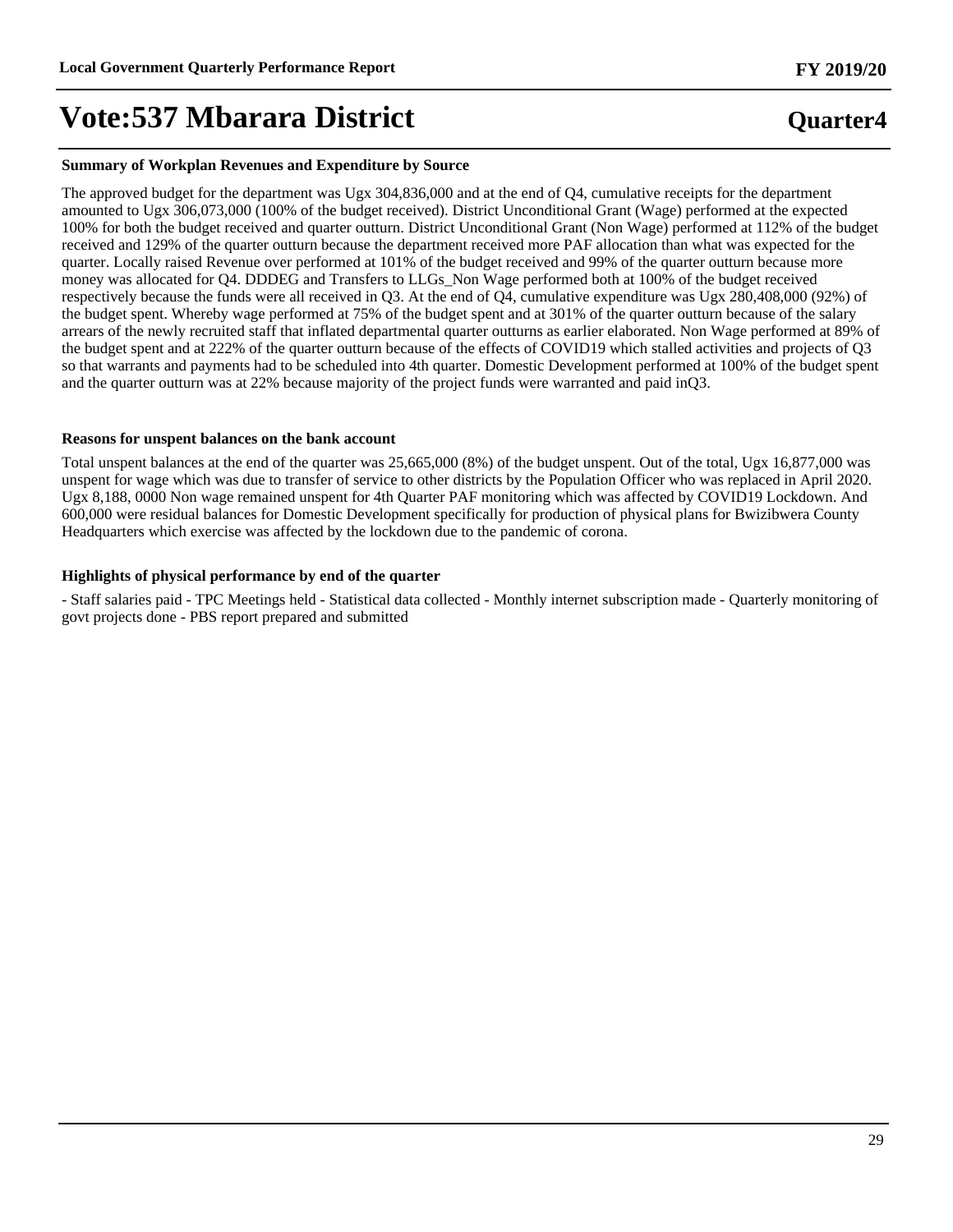### *Workplan: Internal Audit*

| <b>Ushs Thousands</b>                             | <b>Approved</b><br><b>Budget</b> | <b>Cumulative</b><br>Outturn | % Budget<br><b>Spent</b> | <b>Plan for the</b><br>quarter | Quarter<br>outturn | %Quarter<br>Plan |
|---------------------------------------------------|----------------------------------|------------------------------|--------------------------|--------------------------------|--------------------|------------------|
| <b>A: Breakdown of Workplan Revenues</b>          |                                  |                              |                          |                                |                    |                  |
| <b>Recurrent Revenues</b>                         | 54,349                           | 53,792                       | 99%                      | 13,587                         | 15,594             | 115%             |
| <b>District Unconditional</b><br>Grant (Non-Wage) | 3,298                            | 5,341                        | 162%                     | 825                            | 3,201              | 388%             |
| <b>District Unconditional</b><br>Grant (Wage)     | 33,571                           | 33,571                       | 100%                     | 8,393                          | 8,393              | 100%             |
| <b>Locally Raised Revenues</b>                    | 17,480                           | 14,880                       | 85%                      | 4,370                          | 4,000              | 92%              |
| <b>Development Revenues</b>                       | $\bf{0}$                         | $\bf{0}$                     | 0%                       | $\bf{0}$                       | $\bf{0}$           | $0\%$            |
|                                                   |                                  |                              |                          |                                |                    |                  |
| <b>Total Revenues shares</b>                      | 54,349                           | 53,792                       | 99%                      | 13,587                         | 15,594             | 115%             |
| <b>B: Breakdown of Workplan Expenditures</b>      |                                  |                              |                          |                                |                    |                  |
| <b>Recurrent Expenditure</b>                      |                                  |                              |                          |                                |                    |                  |
| Wage                                              | 33,571                           | 25,131                       | 75%                      | 8,393                          | 11,778             | 140%             |
| Non Wage                                          | 20,778                           | 17,476                       | 84%                      | 5,195                          | 4,720              | 91%              |
| Development Expenditure                           |                                  |                              |                          |                                |                    |                  |
| <b>Domestic Development</b>                       | $\boldsymbol{0}$                 | $\Omega$                     | 0%                       | $\boldsymbol{0}$               | $\overline{0}$     | 0%               |
| <b>External Financing</b>                         | $\boldsymbol{0}$                 | $\overline{0}$               | 0%                       | $\mathbf{0}$                   | $\overline{0}$     | 0%               |
| <b>Total Expenditure</b>                          | 54,349                           | 42,607                       | 78%                      | 13,587                         | 16,498             | 121%             |
| <b>C: Unspent Balances</b>                        |                                  |                              |                          |                                |                    |                  |
| <b>Recurrent Balances</b>                         |                                  | 11,185                       | 21%                      |                                |                    |                  |
| Wage                                              |                                  | 8,440                        |                          |                                |                    |                  |
| Non Wage                                          |                                  | 2,745                        |                          |                                |                    |                  |
| <b>Development Balances</b>                       |                                  | $\bf{0}$                     | 0%                       |                                |                    |                  |
| <b>Domestic Development</b>                       |                                  | $\overline{0}$               |                          |                                |                    |                  |
| <b>External Financing</b>                         |                                  | $\overline{0}$               |                          |                                |                    |                  |
| <b>Total Unspent</b>                              |                                  | 11,185                       | 21%                      |                                |                    |                  |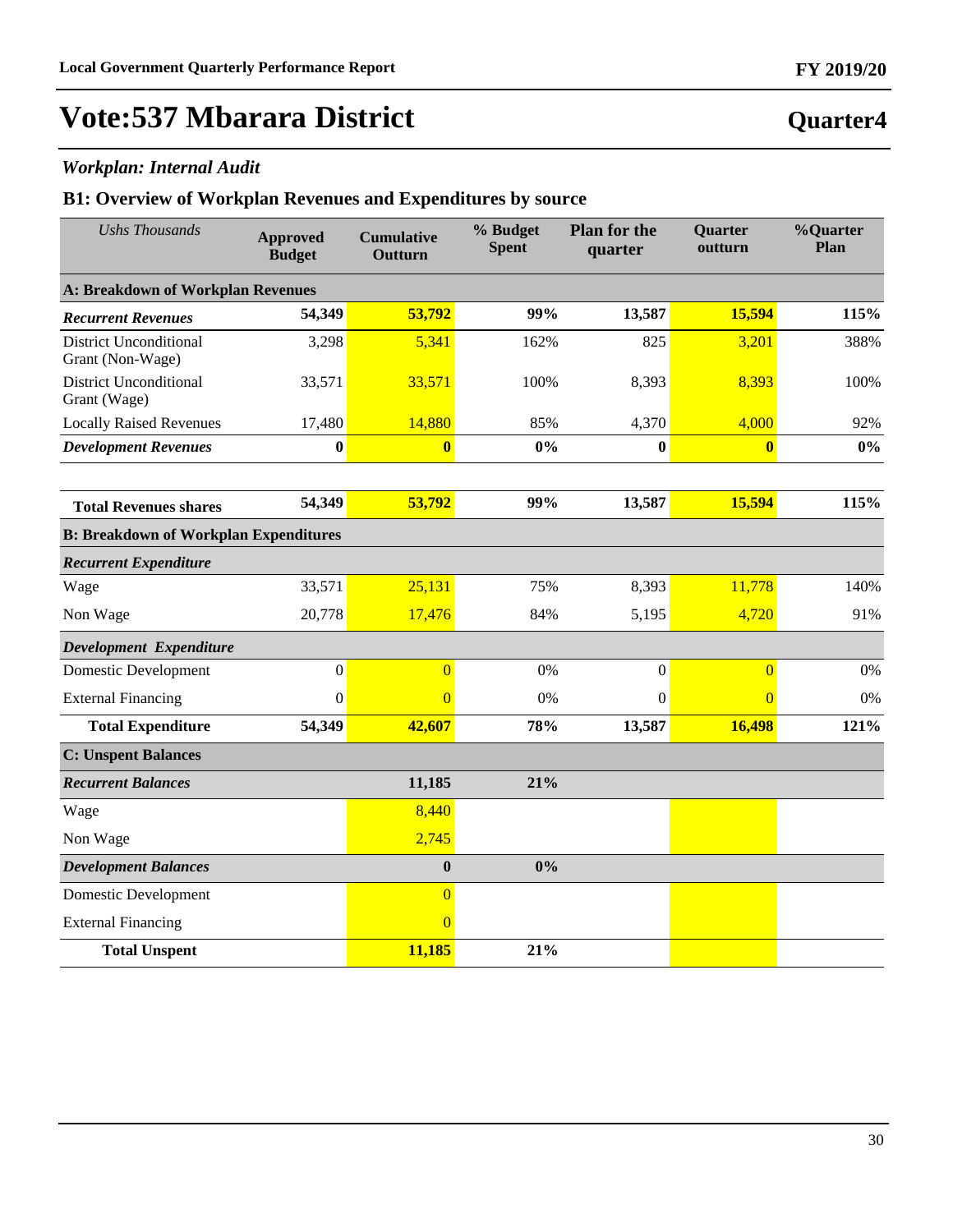#### **Summary of Workplan Revenues and Expenditure by Source**

The approved budget for the department was Ugx 54,349,000. At the end of the quarter, the cumulative receipts for the department was Ugx 53,792,000 (99% of the budget received). District Unconditional Grant (Wage) performed at 100% of the budget received and 100% of the quarter plan. Locally Raised Revenue performed at 85% because less money was allocated for 4th quarter since the department received a supplementary for District Unconditional Grant (Non Wage). District Unconditional Grant (Non Wage) performed at 162% of the budget received and at 388% quarter outturn because of a supplementary budget received in the quarter to cater for audit of Health Centres. At the end of the quarter, cumulative expenditure for the department amounted to 42,607,000 (78%). Wage performed at 57% of the budget spent and at 140% of the quarter outturn because of the salary arrears of the Internal Auditor that was recruited to replace the one who transferred to Rwampara but accessed the payroll in June. However, the position of the District Internal Auditor remains vacant hence the low performance of wage spent. Non Wage performed at 84% of the budget spent and 91% of the quarter outturn because auditing of education institutions did not take place because education institutions were locked down due to COVID19 pandemic.

#### **Reasons for unspent balances on the bank account**

Total unspent balances at the end of the quarter was 11,185,000 (21%) of the budget unspent. Out of the total, Ugx 8,440,000 was unspent for wage which was due to transfer of service to other department by the District Internal Auditor in whose position the Senior Internal Auditor acts. Ugx 2,745, 0000 Non wage remained unspent for 4th Quarter meant for auditing of education institutions which were locked down due to COVID19 pandemic.

#### **Highlights of physical performance by end of the quarter**

- Staff Salaries paid - 5 Departments audited - 5 Sub Counties audited - 5 Health Centres audited - 2 Projects Monitored - 1 report submitted to Council and MoLG - Staff allowances paid - Office operation expenses paid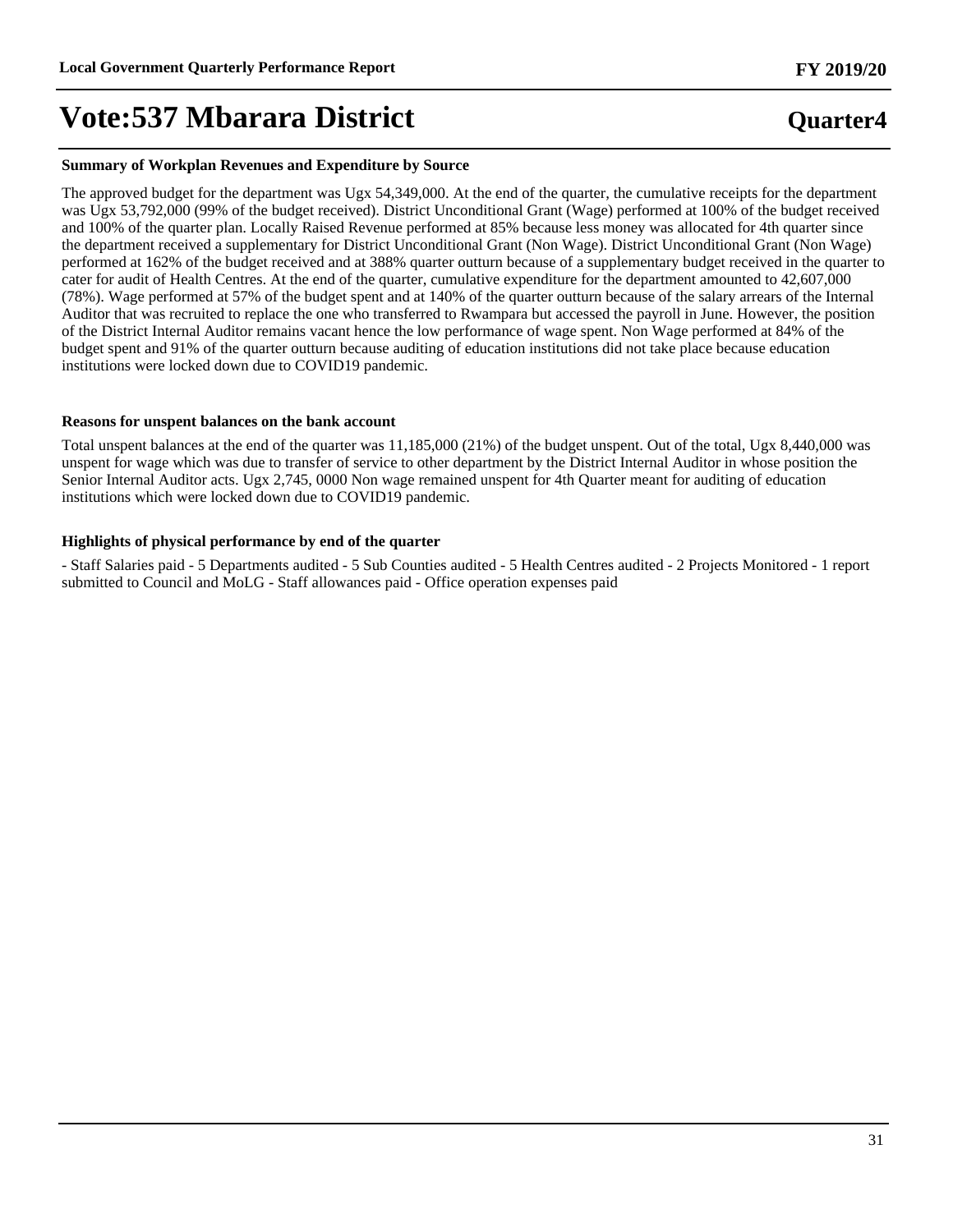### *Workplan: Trade, Industry and Local Development*

### **B1: Overview of Workplan Revenues and Expenditures by source**

| <b>Ushs Thousands</b>                             | <b>Approved</b><br><b>Budget</b> | <b>Cumulative</b><br>Outturn | % Budget<br><b>Spent</b> | <b>Plan for the</b><br>quarter | Quarter<br>outturn | %Quarter<br>Plan |
|---------------------------------------------------|----------------------------------|------------------------------|--------------------------|--------------------------------|--------------------|------------------|
| <b>A: Breakdown of Workplan Revenues</b>          |                                  |                              |                          |                                |                    |                  |
| <b>Recurrent Revenues</b>                         | 53,364                           | 53,819                       | 101%                     | 13,341                         | 14,690             | 110%             |
| <b>District Unconditional</b><br>Grant (Non-Wage) | 7,000                            | 7,000                        | 100%                     | 1,750                          | 1,750              | 100%             |
| <b>District Unconditional</b><br>Grant (Wage)     | 30,458                           | 30,458                       | 100%                     | 7,614                          | 7,614              | 100%             |
| <b>Locally Raised Revenues</b>                    | 6,000                            | 6,455                        | 108%                     | 1,500                          | 2,849              | 190%             |
| <b>Sector Conditional Grant</b><br>(Non-Wage)     | 9,906                            | 9,906                        | 100%                     | 2,477                          | 2,477              | 100%             |
| <b>Development Revenues</b>                       | $\bf{0}$                         | $\bf{0}$                     | 0%                       | $\bf{0}$                       | $\bf{0}$           | 0%               |
|                                                   |                                  |                              |                          |                                |                    |                  |
| <b>Total Revenues shares</b>                      | 53,364                           | 53,819                       | 101%                     | 13,341                         | 14,690             | 110%             |
| <b>B: Breakdown of Workplan Expenditures</b>      |                                  |                              |                          |                                |                    |                  |
| <b>Recurrent Expenditure</b>                      |                                  |                              |                          |                                |                    |                  |
| Wage                                              | 30,458                           | 22,268                       | 73%                      | 7,614                          | 15,103             | 198%             |
| Non Wage                                          | 22,906                           | 23,345                       | 102%                     | 5,727                          | 11,410             | 199%             |
| Development Expenditure                           |                                  |                              |                          |                                |                    |                  |
| <b>Domestic Development</b>                       | $\boldsymbol{0}$                 | $\overline{0}$               | 0%                       | $\boldsymbol{0}$               | $\overline{0}$     | 0%               |
| <b>External Financing</b>                         | $\mathbf{0}$                     | $\Omega$                     | 0%                       | $\mathbf{0}$                   | $\overline{0}$     | 0%               |
| <b>Total Expenditure</b>                          | 53,364                           | 45,613                       | 85%                      | 13,341                         | 26,514             | 199%             |
| <b>C: Unspent Balances</b>                        |                                  |                              |                          |                                |                    |                  |
| <b>Recurrent Balances</b>                         |                                  | 8,206                        | 15%                      |                                |                    |                  |
| Wage                                              |                                  | 8,190                        |                          |                                |                    |                  |
| Non Wage                                          |                                  | 16                           |                          |                                |                    |                  |
| <b>Development Balances</b>                       |                                  | $\boldsymbol{0}$             | 0%                       |                                |                    |                  |
| Domestic Development                              |                                  | $\overline{0}$               |                          |                                |                    |                  |
| <b>External Financing</b>                         |                                  | $\overline{0}$               |                          |                                |                    |                  |
| <b>Total Unspent</b>                              |                                  | 8,206                        | 15%                      |                                |                    |                  |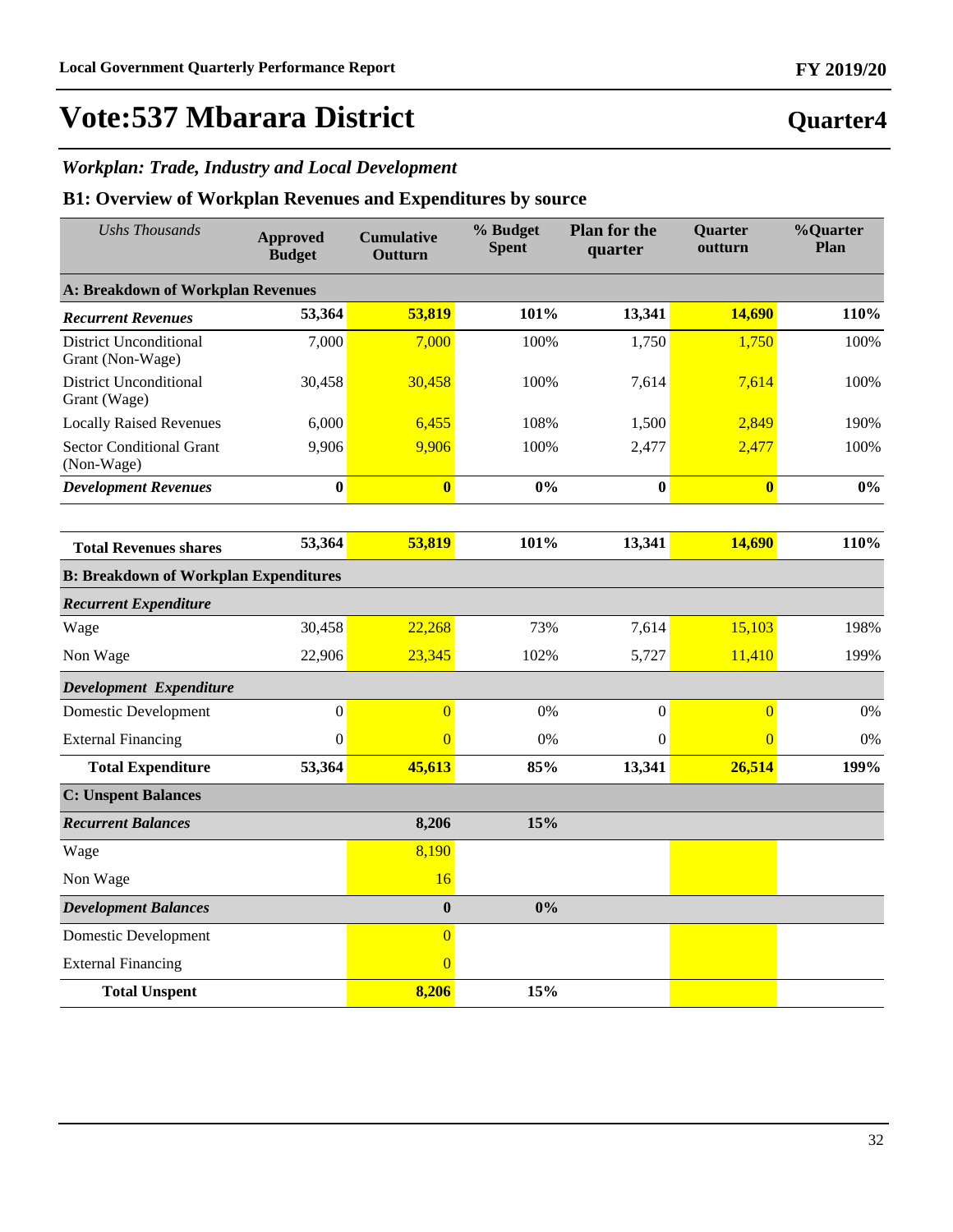#### **Summary of Workplan Revenues and Expenditure by Source**

The department had an approved budget of Ugx 53,364,000 and at the end of the quarter, the cumulative receipts for the department amounted to Ugx 53,819,000 (101%) of the budget as a result of Ugx 455,000 supplementary for Locally Raised Revenue. Non Wage, Wage and Sector Conditional Grant Non Wage all performed at the expected 100% budget received and 100% quarter plan. Locally raised Revenue performed at 108% because a supplementary was allocated for Q4 to cater for Ankole Cultural day promotion. And at the end of the quarter, cumulative expenditure amounted to Ugx 45,613,000 (85% of the budget spent). Wage performed at 73% of the budget spent and at 198% of the quarter outturn because of the salary arrears of the Commercial Officer who was recruited and did not access the payroll until June 2020. However, the department remains without a Principal Commercial Officer after he transferred to Rwampara District hence the 73% wage performance. Non Wage performed at 102% of the budget spent and at 199% of the quarter outturn because of the Ugx 455,000 supplementary for Locally Raised Revenue to cater for Ankole Cultural day promotion.

#### **Reasons for unspent balances on the bank account**

Total unspent balances at the end of the quarter was 8,206,000 (15%) of the budget unspent. Out of the total, Ugx 8,190,000 was unspent for wage which was due to the retirement of the Commercial Officer who retired in December 2019 and was not replaced until April 2020. Ugx 16,000 was residual balances for Non wage.

#### **Highlights of physical performance by end of the quarter**

- Staff salaries paid - Reports on tourism promotion activities produced - Businesses issued with trade licences - Trade sensitization meetings organized - Businesses inspected for compliance - Office operation and management activities done

## **Quarter4**

**FY 2019/20**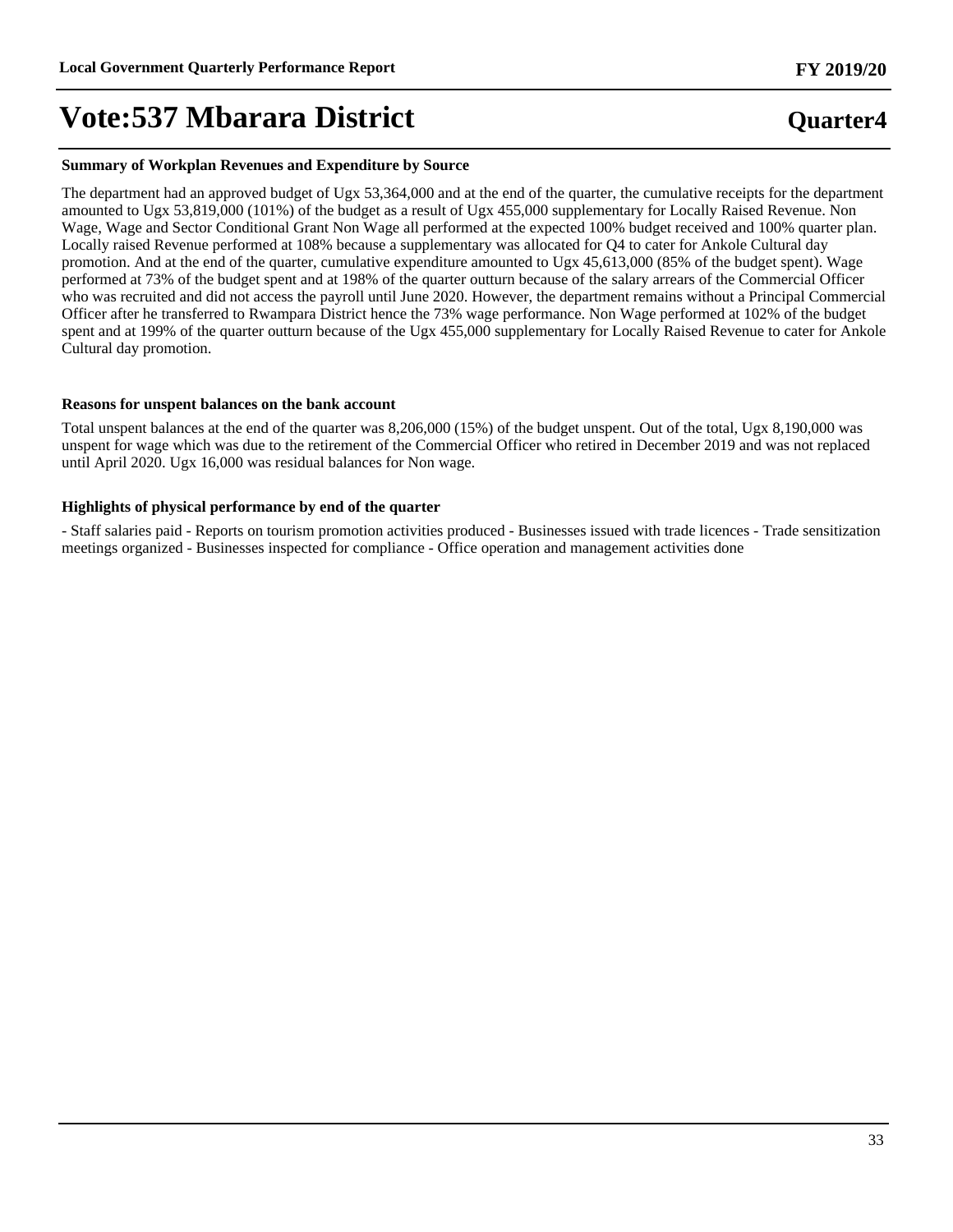### **B2: Workplan Outputs and Performance indicators**

## **Workplan : 1a Administration**

| <b>Outputs and Performance Indicators</b><br>(Ushs Thousands) | <b>Annual</b><br><b>Planned</b><br><b>Outputs</b>                                                                                                                                                                                                                                                                                                                                                                       | <b>Cumulative</b><br>Output<br><b>Performance</b>                                                                                                                                                                                                                                                                                                  | % Peformance  | Quarterly<br><b>Planned</b><br><b>Outputs</b>                                                                                                                                                                                                                                                                                                   | Quarterly<br>Output<br><b>Performance</b>                                                                                                                                                       |
|---------------------------------------------------------------|-------------------------------------------------------------------------------------------------------------------------------------------------------------------------------------------------------------------------------------------------------------------------------------------------------------------------------------------------------------------------------------------------------------------------|----------------------------------------------------------------------------------------------------------------------------------------------------------------------------------------------------------------------------------------------------------------------------------------------------------------------------------------------------|---------------|-------------------------------------------------------------------------------------------------------------------------------------------------------------------------------------------------------------------------------------------------------------------------------------------------------------------------------------------------|-------------------------------------------------------------------------------------------------------------------------------------------------------------------------------------------------|
| Programme: 1381 District and Urban Administration             |                                                                                                                                                                                                                                                                                                                                                                                                                         |                                                                                                                                                                                                                                                                                                                                                    |               |                                                                                                                                                                                                                                                                                                                                                 |                                                                                                                                                                                                 |
| <b>Higher LG Services</b>                                     |                                                                                                                                                                                                                                                                                                                                                                                                                         |                                                                                                                                                                                                                                                                                                                                                    |               |                                                                                                                                                                                                                                                                                                                                                 |                                                                                                                                                                                                 |
| Output: 138101 Operation of the Administration Department     |                                                                                                                                                                                                                                                                                                                                                                                                                         |                                                                                                                                                                                                                                                                                                                                                    |               |                                                                                                                                                                                                                                                                                                                                                 |                                                                                                                                                                                                 |
| N/A                                                           |                                                                                                                                                                                                                                                                                                                                                                                                                         |                                                                                                                                                                                                                                                                                                                                                    |               |                                                                                                                                                                                                                                                                                                                                                 |                                                                                                                                                                                                 |
| Non Standard Outputs:                                         | for 12 Months<br>2. Pension Paid for<br>12 Months<br>3. Gratuity paid<br>4. Workshops and<br>Seminars attended<br>5. Consultations<br>made to various<br>offices<br>6. Staff overtime for<br>staff paid for 12<br>months<br>7. Monitoring and<br>Supervision done<br>Quarterly<br>8. Provision of<br>security especially in<br>festive seasons.<br>9. Rehabilitation of<br>head quarter offices<br>and supply of office | 1. Staff Salaries Paid 1. Staff Salaries Paid<br>for 12 Months.<br>2. Pension Paid for<br>12 Months.<br>3. Gratuity paid for<br>12 months<br>4. Workshops and<br>Seminars attended<br>5. Consultations<br>made to various<br>offices<br>6. Staff overtime for<br>staff paid for 12<br>months<br>7. Monitoring and<br>Supervision done<br>Quarterly |               | 1. Staff Salaries Paid 1. Payment of staff<br>for 12 Months.<br>2. Pension Paid for<br>12 Months.<br>3. Gratuity paid for<br>12 months<br>4. Workshops and<br>Seminars attended<br>5. Consultations<br>made to various<br>offices<br>6. Staff overtime for<br>staff paid for 12<br>months<br>7. Monitoring and<br>Supervision done<br>Quarterly | salaries done<br>2. Payment of<br>Pensions done<br>3. Payment of<br>Gratuity done<br>4. Workshops and<br>seminars attended<br>5. Monitoring and<br>supervision of govt<br>projects carried out. |
| 211101 General Staff Salaries                                 | equipment.<br>114,602                                                                                                                                                                                                                                                                                                                                                                                                   | 484,713                                                                                                                                                                                                                                                                                                                                            |               |                                                                                                                                                                                                                                                                                                                                                 | 401,173                                                                                                                                                                                         |
| 211103 Allowances (Incl. Casuals, Temporary)                  | 19,160                                                                                                                                                                                                                                                                                                                                                                                                                  | 17,299                                                                                                                                                                                                                                                                                                                                             | 423 %<br>90 % |                                                                                                                                                                                                                                                                                                                                                 | 8,759                                                                                                                                                                                           |
| 212105 Pension for Local Governments                          | 3,238,594                                                                                                                                                                                                                                                                                                                                                                                                               | 4,853,117                                                                                                                                                                                                                                                                                                                                          | 150 %         |                                                                                                                                                                                                                                                                                                                                                 | 2,707,416                                                                                                                                                                                       |
| 212107 Gratuity for Local Governments                         | 1,338,520                                                                                                                                                                                                                                                                                                                                                                                                               | 2,569,186                                                                                                                                                                                                                                                                                                                                          | 192 %         |                                                                                                                                                                                                                                                                                                                                                 | 1,948,473                                                                                                                                                                                       |
| 221007 Books, Periodicals & Newspapers                        | 1,800                                                                                                                                                                                                                                                                                                                                                                                                                   | 1,081                                                                                                                                                                                                                                                                                                                                              | 60 %          |                                                                                                                                                                                                                                                                                                                                                 | 117                                                                                                                                                                                             |
| 221008 Computer supplies and Information<br>Technology (IT)   | 4,200                                                                                                                                                                                                                                                                                                                                                                                                                   | 3,180                                                                                                                                                                                                                                                                                                                                              | 76 %          |                                                                                                                                                                                                                                                                                                                                                 | 2,130                                                                                                                                                                                           |
| 221009 Welfare and Entertainment                              | 4,740                                                                                                                                                                                                                                                                                                                                                                                                                   | 4,719                                                                                                                                                                                                                                                                                                                                              | 100 %         |                                                                                                                                                                                                                                                                                                                                                 | 1,220                                                                                                                                                                                           |
| 221016 IFMS Recurrent costs                                   | 47,143                                                                                                                                                                                                                                                                                                                                                                                                                  | 47,027                                                                                                                                                                                                                                                                                                                                             | 100 %         |                                                                                                                                                                                                                                                                                                                                                 | 11,821                                                                                                                                                                                          |
| 221017 Subscriptions                                          | 7,000                                                                                                                                                                                                                                                                                                                                                                                                                   | 6,889                                                                                                                                                                                                                                                                                                                                              | 98 %          |                                                                                                                                                                                                                                                                                                                                                 | 5,139                                                                                                                                                                                           |
| 222001 Telecommunications                                     | 2,760                                                                                                                                                                                                                                                                                                                                                                                                                   | 2,650                                                                                                                                                                                                                                                                                                                                              | 96 %          |                                                                                                                                                                                                                                                                                                                                                 | 1,090                                                                                                                                                                                           |
| 223005 Electricity                                            | 2,000                                                                                                                                                                                                                                                                                                                                                                                                                   | 2,000                                                                                                                                                                                                                                                                                                                                              | 100 %         |                                                                                                                                                                                                                                                                                                                                                 | 0                                                                                                                                                                                               |
| 223006 Water                                                  | 2,000                                                                                                                                                                                                                                                                                                                                                                                                                   | 2,000                                                                                                                                                                                                                                                                                                                                              | 100 %         |                                                                                                                                                                                                                                                                                                                                                 | $\boldsymbol{0}$                                                                                                                                                                                |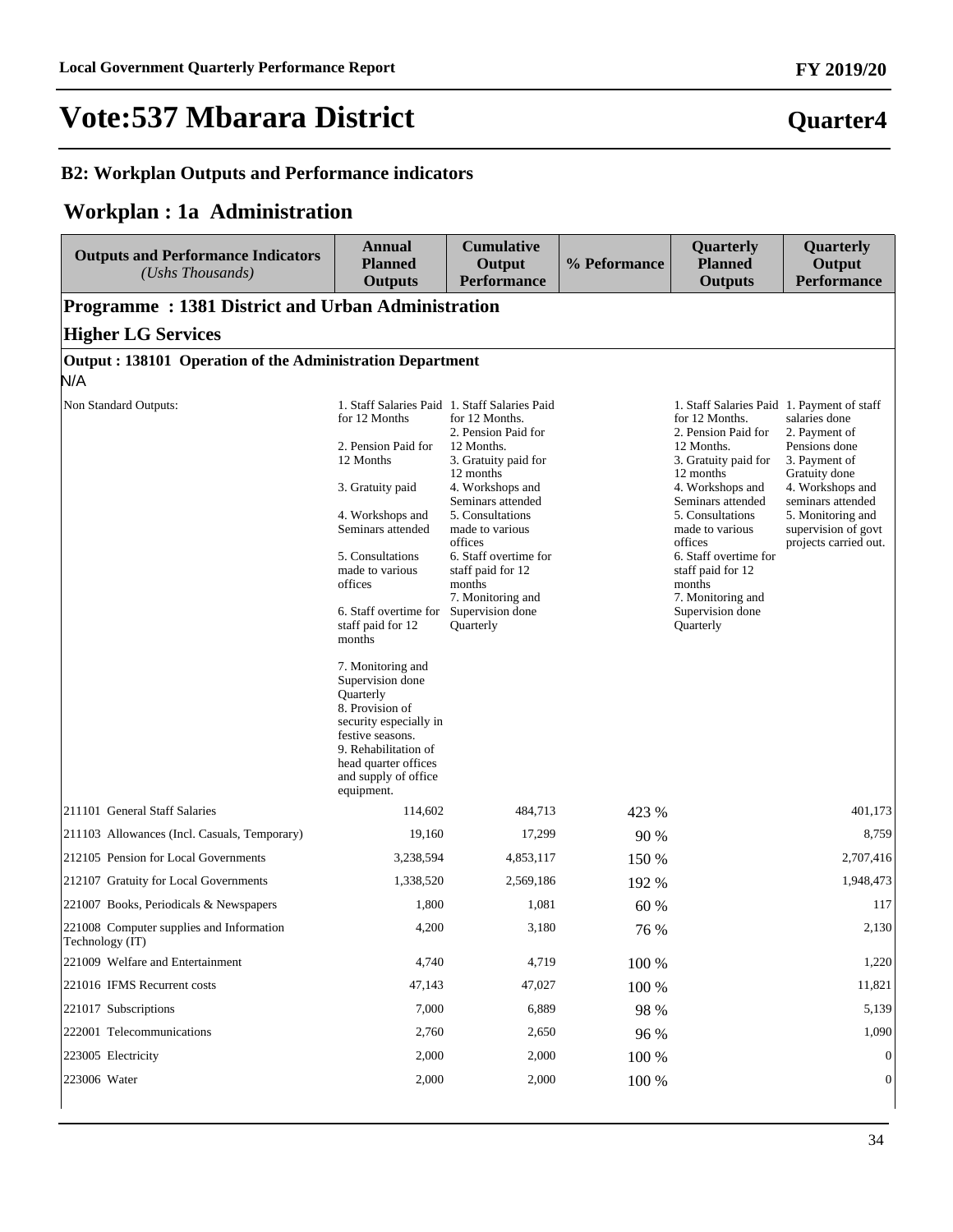## **Quarter4**

| 225001 Consultancy Services- Short term                      | 3,456        | 3,456     | 100 % | $\theta$  |
|--------------------------------------------------------------|--------------|-----------|-------|-----------|
| 227001 Travel inland                                         | 41,148       | 44,704    | 109 % | 4,902     |
| 227002 Travel abroad                                         | 1,000        | 1,000     | 100 % | 1,000     |
| 227004 Fuel, Lubricants and Oils                             | 25,380       | 17,800    | 70 %  | 7,800     |
| 228001 Maintenance - Civil                                   | 6,000        | 1,284     | 21 %  | 1,054     |
| 228002 Maintenance - Vehicles                                | 32,372       | 29,616    | 91 %  | 11,338    |
| 321608 General Public Service Pension arrears<br>(Budgeting) | 180,319      | 180,319   | 100 % | $\Omega$  |
| Wage Rect:                                                   | 114,602      | 484,713   | 423 % | 401,173   |
| Non Wage Rect:                                               | 4,957,592    | 7,787,327 | 157 % | 4,712,259 |
| Gou Dev:                                                     | $\Omega$     | $\theta$  | $0\%$ | $\Omega$  |
| External Financing:                                          | $\mathbf{0}$ | $\theta$  | $0\%$ | $\Omega$  |
| Total:                                                       | 5,072,194    | 8,272,041 | 163 % | 5,113,432 |

Reasons for over/under performance: This Output had a cumulative total over performance of 163% on all items because Wage had a budget of Ugx 114,602,000 but at the end of the Financial Year, Performance was 423% of the budget because of the Wage supplementary received at the end of Q3. Non Wage performed at 157% because of a supplementary on District Unconditional Grant (Non Wage) to cater for staff transport allowances.

#### **Output : 138102 Human Resource Management Services**

| % age of staff appraised                                         | $(100\%)$ All staff to<br>be appraised | $(98\%)$ 98 percent<br>appraised                                                                                                                                                                | $\Omega$ | (98%) 98 percent<br>appraised                                                                                                                                 |
|------------------------------------------------------------------|----------------------------------------|-------------------------------------------------------------------------------------------------------------------------------------------------------------------------------------------------|----------|---------------------------------------------------------------------------------------------------------------------------------------------------------------|
| % age of staff whose salaries are paid by 28th of<br>every month | (99%) All staff paid<br>salaries       | (98%) 98 percent<br>paid salaries                                                                                                                                                               | $\Omega$ | $(98%)98$ percent<br>paid salaries                                                                                                                            |
| % age of pensioners paid by 28th of every month                  | $(99\%)$ All<br>Pensioners paid        | $(98%)$ 98 percent<br>paid Pension                                                                                                                                                              | $\Omega$ | $(98%)98$ percent<br>paid Pension                                                                                                                             |
| Non Standard Outputs:                                            |                                        | Procurement of<br>stationery for 12<br>Months<br>- Payment of<br>Allowances for staff<br>- Payment for staff<br>welfare for 12<br>Months<br>-Official travels<br>made<br>-Workshops<br>attended |          | Procurement of<br>stationery<br>- Payment of<br>Allowances for staff<br>- Payment for staff<br>welfare<br>-Official travels<br>made<br>-Workshops<br>attended |
| [211103 Allowances (Incl. Casuals, Temporary)                    | 6,300                                  | 6,151                                                                                                                                                                                           | 98 %     | 3,290                                                                                                                                                         |
| 213002 Incapacity, death benefits and funeral<br>expenses        | 5,000                                  | 3,500                                                                                                                                                                                           | 70 %     | 1,500                                                                                                                                                         |
| 221002 Workshops and Seminars                                    | 3,000                                  | 3,000                                                                                                                                                                                           | 100 %    | 1,000                                                                                                                                                         |
| 221003 Staff Training                                            | 2,000                                  | 2,000                                                                                                                                                                                           | 100 %    | 1,500                                                                                                                                                         |
| 221009 Welfare and Entertainment                                 | 10,600                                 | 9,670                                                                                                                                                                                           | 91 %     | 3,836                                                                                                                                                         |
| 222001 Telecommunications                                        | 1,019                                  | 1,018                                                                                                                                                                                           | 100 %    | 62                                                                                                                                                            |
| 223005 Electricity                                               | 1,000                                  | 954                                                                                                                                                                                             | 95 %     | $\Omega$                                                                                                                                                      |
| 223006 Water                                                     | 375                                    | 375                                                                                                                                                                                             | 100 %    | 375                                                                                                                                                           |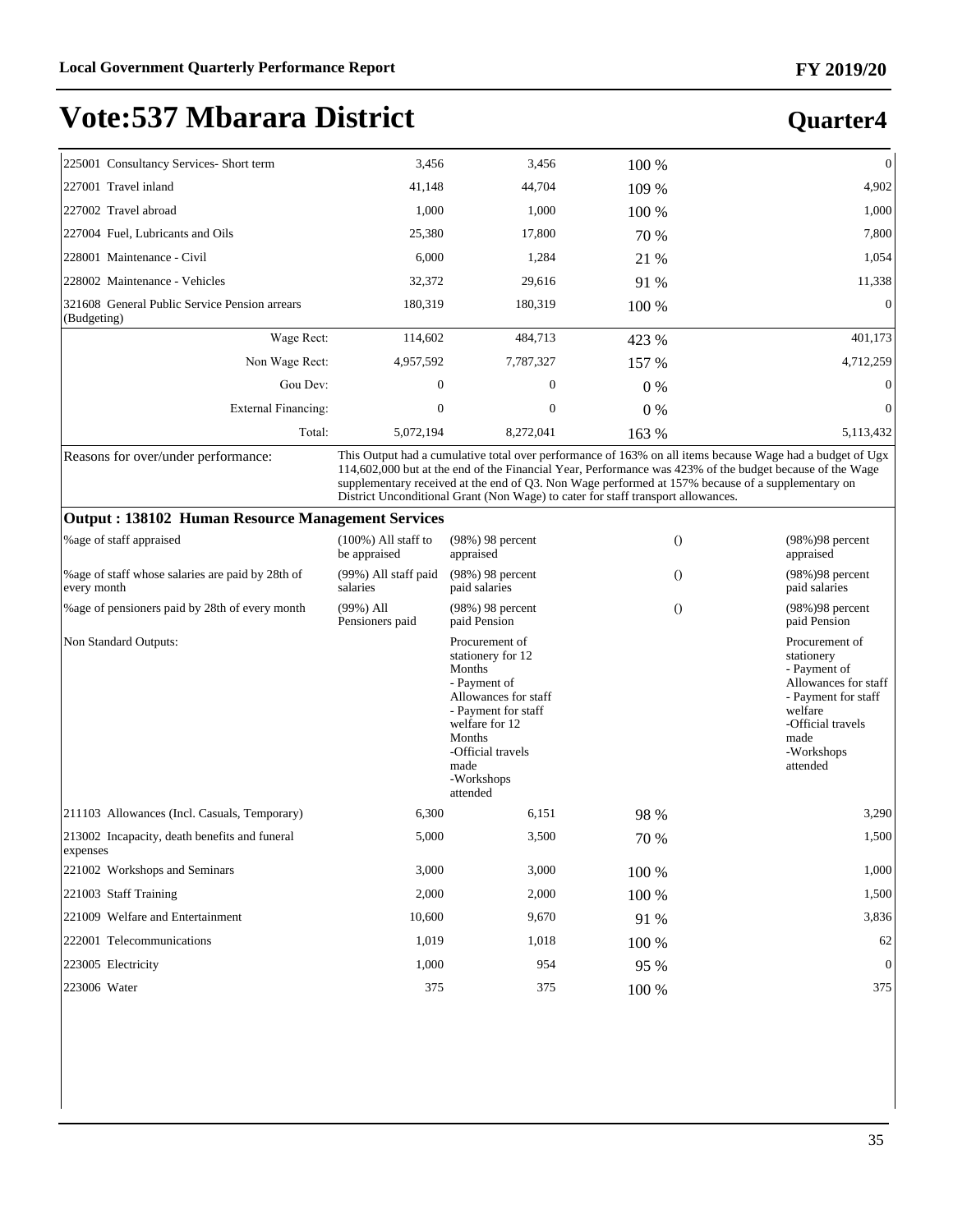## 227001 Travel inland 11,806 11,806 100 % 3,199 :DJH5HFW 0 0 0 % 0 Non Wage Rect: 41,100 38,474 94 % 14,762 Gou Dev:  $0 \t 0 \t 0 \t 0 \t 0$ External Financing:  $\begin{array}{ccc} 0 & 0 & 0 \end{array}$ Total: 41,100 38,474 94 % 14,762 **Quarter4**

Reasons for over/under performance: This output under performed at 94% because out of the total budget of Ugx 41,100,000 for Non Wage, Ugx 38,474,000 was realized because some items like funeral expenses and electricity expenses were allocated less funds.

|  | Output: 138103 Capacity Building for HLG |
|--|------------------------------------------|
|--|------------------------------------------|

| Output, 196109 Capacity Bunding for HDO                                    |                                                             |                                       |                        |                                                      |                                      |
|----------------------------------------------------------------------------|-------------------------------------------------------------|---------------------------------------|------------------------|------------------------------------------------------|--------------------------------------|
| No. (and type) of capacity building sessions<br>undertaken                 | $(1)$ Capacity<br>building training<br>workshop conducted   | (1) Inducted newly<br>recruited staff |                        | $\Omega$                                             | (1)Inducted newly<br>recruited staff |
| Availability and implementation of LG capacity<br>building policy and plan | (1) Policy and Plan<br>implemented                          | (1) Policy in place                   |                        | $\Omega$                                             | $(1)$ Policy in place                |
| Non Standard Outputs:                                                      | 2 Staff trained under Needs assessment<br>Capacity building | made                                  |                        | 1. Workshops,<br>Seminars and<br>induction conducted | Needs assessment<br>conducted        |
| 221002 Workshops and Seminars                                              | 2,032                                                       | 4,686                                 | 231 %                  |                                                      | 4,686                                |
| 221003 Staff Training                                                      | 5,589                                                       | 5,589                                 | 100 %                  |                                                      | 3,534                                |
| 227001 Travel inland                                                       | 600                                                         | $\theta$                              | $0\%$                  |                                                      | $\overline{0}$                       |
| Wage Rect:                                                                 | $\mathbf{0}$                                                | $\mathbf{0}$                          | $0\%$                  |                                                      | $\theta$                             |
| Non Wage Rect:                                                             | $\mathbf{0}$                                                | $\mathbf{0}$                          | $0\%$                  |                                                      | $\theta$                             |
| Gou Dev:                                                                   | 8,220                                                       | 10,275                                | 125 %                  |                                                      | 8,220                                |
| <b>External Financing:</b>                                                 | $\mathbf{0}$                                                | $\mathbf{0}$                          | $0\%$                  |                                                      | $\theta$                             |
| Total:                                                                     | 8,220                                                       | 10,275                                | 125 %                  |                                                      | 8,220                                |
| $\sim$<br>.                                                                | $-1$                                                        | 1.107011                              | $\sim$<br>$\mathbf{1}$ | 11.7.7.1                                             |                                      |

Reasons for over/under performance: This output over performed at 125% because workshops and Seminars were over allocated more money basically for training/orienting field staff in HCs and Parishes

#### **Output : 138105 Public Information Dissemination**  N/A

| Non Standard Outputs:                                    | 1. Information<br>collected and<br>disseminated<br>2. Public notices<br>Made<br>3. Radio and TV<br>Talk shows<br>organized<br>4. Government<br>functions covered | 1. Information<br>collected and<br>disseminated<br>2. Public notices<br>Made<br>3. Radio & and TV<br>Talk shows<br>organized<br>4. Government<br>functions covered |         | 1. Information<br>collected and<br>disseminated<br>2. Public notices<br>Made<br>3. Radio & and TV<br>Talk shows<br>organized<br>4. Government<br>functions covered | 1. Information<br>collected and<br>disseminated<br>2. Public notices<br>Made<br>3. Radio & and TV<br>Talk shows<br>organized<br>4. Government<br>functions covered |
|----------------------------------------------------------|------------------------------------------------------------------------------------------------------------------------------------------------------------------|--------------------------------------------------------------------------------------------------------------------------------------------------------------------|---------|--------------------------------------------------------------------------------------------------------------------------------------------------------------------|--------------------------------------------------------------------------------------------------------------------------------------------------------------------|
| [211103 Allowances (Incl. Casuals, Temporary)            | 1,460                                                                                                                                                            | 1,197                                                                                                                                                              | 82 %    |                                                                                                                                                                    | 205                                                                                                                                                                |
| 221011 Printing, Stationery, Photocopying and<br>Binding | 240                                                                                                                                                              | 240                                                                                                                                                                | $100\%$ |                                                                                                                                                                    | 240                                                                                                                                                                |
| 222001 Telecommunications                                | 500                                                                                                                                                              | 500                                                                                                                                                                | $100\%$ |                                                                                                                                                                    | 400                                                                                                                                                                |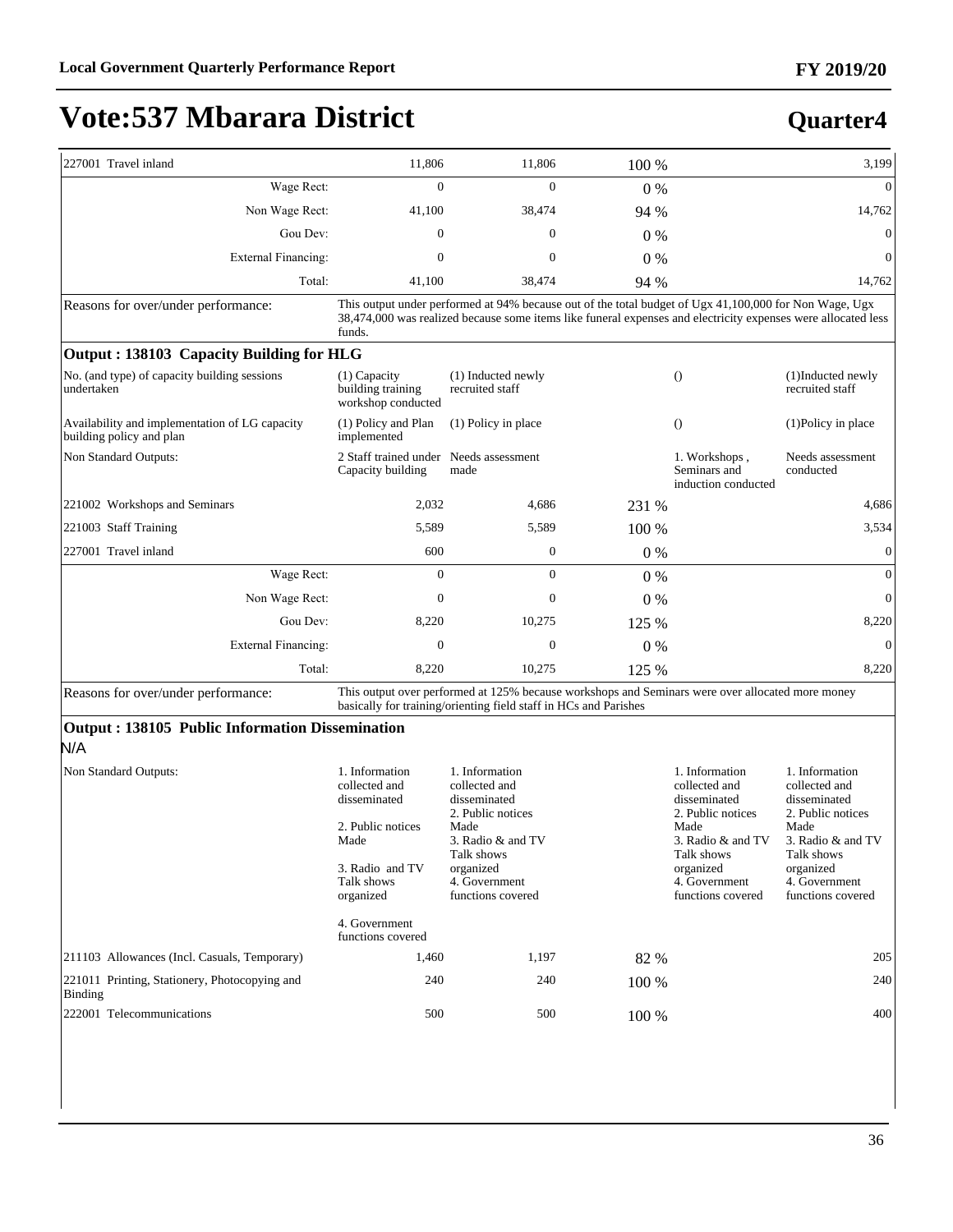| 227001 Travel inland                                                       | 1,628                                                                                                                                | 1,525                                                                                                                                | 94 %  |                                                                                                                                 | 481                                                                                                                                                        |
|----------------------------------------------------------------------------|--------------------------------------------------------------------------------------------------------------------------------------|--------------------------------------------------------------------------------------------------------------------------------------|-------|---------------------------------------------------------------------------------------------------------------------------------|------------------------------------------------------------------------------------------------------------------------------------------------------------|
| Wage Rect:                                                                 | $\Omega$                                                                                                                             | $\Omega$                                                                                                                             | $0\%$ |                                                                                                                                 | $\mathbf{0}$                                                                                                                                               |
| Non Wage Rect:                                                             | 3,828                                                                                                                                | 3,462                                                                                                                                | 90 %  |                                                                                                                                 | 1,326                                                                                                                                                      |
| Gou Dev:                                                                   | $\mathbf{0}$                                                                                                                         | $\mathbf{0}$                                                                                                                         | $0\%$ |                                                                                                                                 | $\boldsymbol{0}$                                                                                                                                           |
| <b>External Financing:</b>                                                 | $\mathbf{0}$                                                                                                                         | $\overline{0}$                                                                                                                       | $0\%$ |                                                                                                                                 | $\mathbf{0}$                                                                                                                                               |
| Total:                                                                     | 3,828                                                                                                                                | 3,462                                                                                                                                | 90 %  |                                                                                                                                 | 1,326                                                                                                                                                      |
| Reasons for over/under performance:                                        |                                                                                                                                      | This output under performed at 90% because less funds were allocated for allowances and Travel inland.                               |       |                                                                                                                                 |                                                                                                                                                            |
| <b>Output: 138109 Payroll and Human Resource Management Systems</b><br>N/A |                                                                                                                                      |                                                                                                                                      |       |                                                                                                                                 |                                                                                                                                                            |
| Non Standard Outputs:                                                      | 1. Payroll prepared,<br>printed and<br>distributed<br>2. Stationery<br>Procured<br>3. Consultations<br>made to line<br>ministry      | 1. Payroll prepared,<br>printed and<br>distributed<br>2. Stationery<br>Procured<br>3. Consultations<br>made to line<br>ministry      |       | 1. Payroll prepared,<br>printed and<br>distributed<br>2. Stationery<br>Procured<br>3. Consultations<br>made to line<br>ministry | 1. Payroll prepared,<br>printed and<br>distributed<br>2. Stationery<br>Procured<br>3. Consultations<br>made to line<br>ministry                            |
| 221011 Printing, Stationery, Photocopying and<br><b>Binding</b>            | 4,000                                                                                                                                | 4,000                                                                                                                                | 100 % |                                                                                                                                 | 1,794                                                                                                                                                      |
| 227001 Travel inland                                                       | 6,800                                                                                                                                | 6,800                                                                                                                                | 100 % |                                                                                                                                 | 561                                                                                                                                                        |
| Wage Rect:                                                                 | $\Omega$                                                                                                                             | $\Omega$                                                                                                                             | $0\%$ |                                                                                                                                 | $\mathbf{0}$                                                                                                                                               |
| Non Wage Rect:                                                             | 10,800                                                                                                                               | 10,800                                                                                                                               | 100 % |                                                                                                                                 | 2,354                                                                                                                                                      |
| Gou Dev:                                                                   | $\boldsymbol{0}$                                                                                                                     | $\boldsymbol{0}$                                                                                                                     | $0\%$ |                                                                                                                                 | $\boldsymbol{0}$                                                                                                                                           |
| <b>External Financing:</b>                                                 | $\mathbf{0}$                                                                                                                         | $\mathbf{0}$                                                                                                                         | $0\%$ |                                                                                                                                 | $\boldsymbol{0}$                                                                                                                                           |
| Total:                                                                     | 10,800                                                                                                                               | 10,800                                                                                                                               | 100 % |                                                                                                                                 | 2,354                                                                                                                                                      |
| Reasons for over/under performance:                                        |                                                                                                                                      | This output performed at the expected 100%                                                                                           |       |                                                                                                                                 |                                                                                                                                                            |
| <b>Output: 138111 Records Management Services</b>                          |                                                                                                                                      |                                                                                                                                      |       |                                                                                                                                 |                                                                                                                                                            |
| % age of staff trained in Records Management                               | $(0)$ No Funds                                                                                                                       | $(0\%)$ No Planned<br>Activity                                                                                                       |       | $(0\%)$ No Funds                                                                                                                | $(0\%)$ No Planned<br>Activity                                                                                                                             |
| Non Standard Outputs:                                                      | 1. Postage and<br>courier expenses<br>paid<br>2. Office Stationery<br>Procured<br>3. Staff welfare paid<br>4. Staff overtime<br>paid | 1. Postage and<br>courier expenses<br>paid<br>2. Office Stationery<br>Procured<br>3. Staff welfare paid<br>4. Staff overtime<br>paid |       | 1. Postage and<br>courier expenses<br>paid<br>2. Office Stationery<br>Procured<br>4. Staff overtime<br>paid                     | 1. Postage and<br>courier expenses<br>paid<br>2. Office Stationery<br>Procured<br>3. Staff welfare paid 3. Staff welfare paid<br>4. Staff overtime<br>paid |
| 211103 Allowances (Incl. Casuals, Temporary)                               | 5,100                                                                                                                                | 4,481                                                                                                                                | 88 %  |                                                                                                                                 | 992                                                                                                                                                        |
| 221009 Welfare and Entertainment                                           | 3,435                                                                                                                                | 3,440                                                                                                                                | 100 % |                                                                                                                                 | 700                                                                                                                                                        |
| 221011 Printing, Stationery, Photocopying and<br>Binding                   | 3,000                                                                                                                                | 2,956                                                                                                                                | 99 %  |                                                                                                                                 | 1,004                                                                                                                                                      |
| 222002 Postage and Courier                                                 | 1,200                                                                                                                                | 700                                                                                                                                  | 58 %  |                                                                                                                                 | 0                                                                                                                                                          |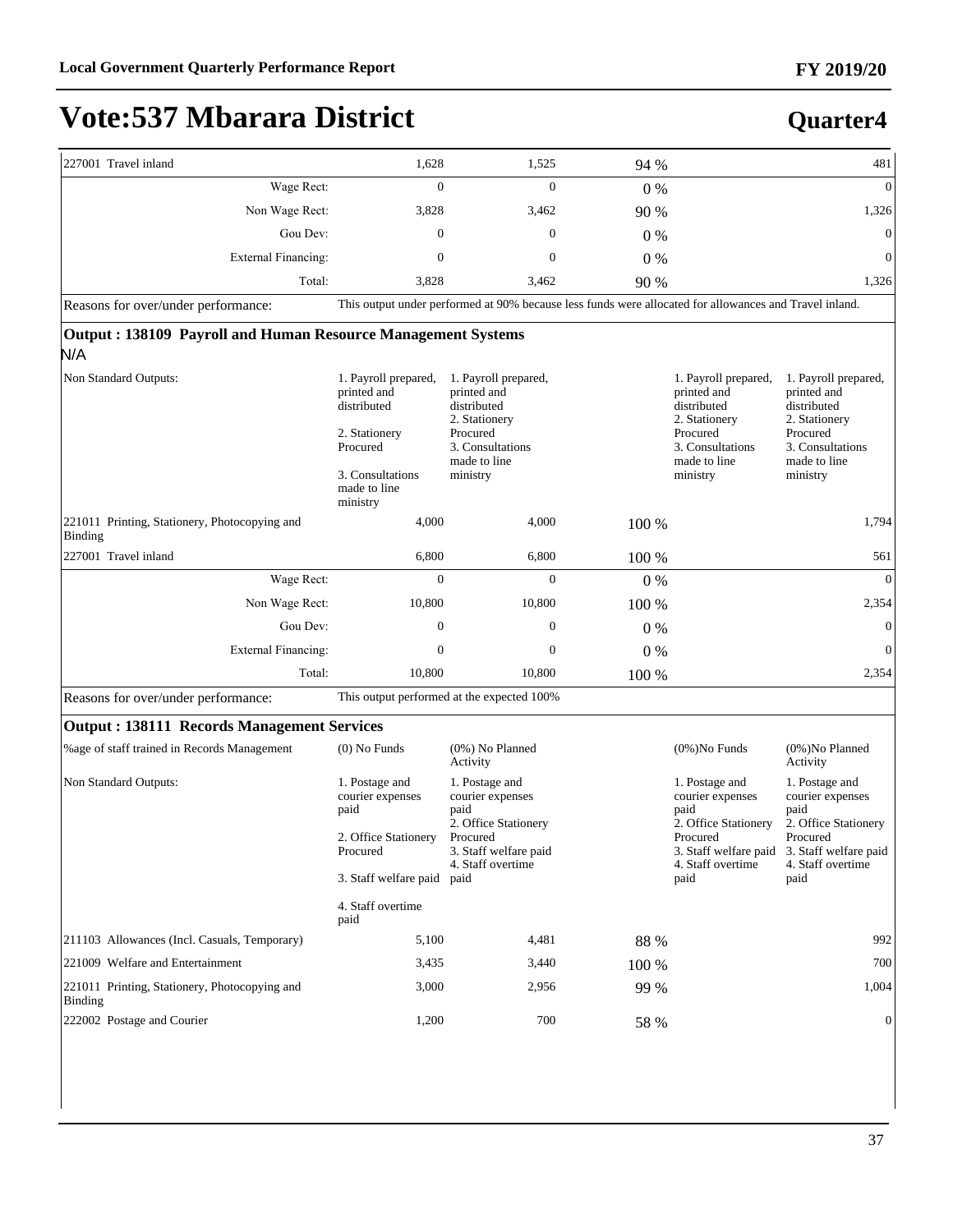**Quarter4**

# **Vote:537 Mbarara District**

| 500              | 98 %  | 1,964  | 2,000  | 223005 Electricity  |
|------------------|-------|--------|--------|---------------------|
| $\mathbf{0}$     | $0\%$ | 0      | 0      | Wage Rect:          |
| 3,196            | 92 %  | 13,540 | 14,735 | Non Wage Rect:      |
| $\boldsymbol{0}$ | $0\%$ | 0      | 0      | Gou Dev:            |
| $\overline{0}$   | $0\%$ | 0      | 0      | External Financing: |
| 3,196            | 92 %  | 13,540 | 14,735 | Total:              |

Reasons for over/under performance: The output under performed at 92% because items like Postage and Courier Services, allowances were allocated very little funds throughout the year.

#### **Lower Local Services**

| Output: 138151 Lower Local Government Administration<br>N/A |                  |                  |       |             |  |  |
|-------------------------------------------------------------|------------------|------------------|-------|-------------|--|--|
| Non Standard Outputs:                                       | Transfer made    | Not Planned      |       | Not planned |  |  |
| 263104 Transfers to other govt. units (Current)             | 42.197           | 351,771          | 834 % | 351,771     |  |  |
| Wage Rect:                                                  | 0                | $\theta$         | $0\%$ | $\theta$    |  |  |
| Non Wage Rect:                                              | 42,197           | 351,771          | 834 % | 351,771     |  |  |
| Gou Dev:                                                    | $\boldsymbol{0}$ | $\boldsymbol{0}$ | $0\%$ | $\theta$    |  |  |
| External Financing:                                         | 0                | $\boldsymbol{0}$ | $0\%$ | $\theta$    |  |  |
| Total:                                                      | 42,197           | 351,771          | 834 % | 351,771     |  |  |

Reasons for over/under performance: This output over short the expected performance at 834% because originally, 65% remittances to LLGs including Town Councils were not budgeted for because they were not remitted through the IFMS. Along the FY, All Local Revenues were required to be banked on the District General Fund Account and the district would transfer back 65% to the LLGs. This Increased the Local revenue Budgeted hence the supplementary.

### **Capital Purchases**

| Output : 138172 Administrative Capital                                                     |                             |                 |       |                                                              |  |
|--------------------------------------------------------------------------------------------|-----------------------------|-----------------|-------|--------------------------------------------------------------|--|
| No. of computers, printers and sets of office furniture (0) N/A<br>purchased               |                             | (0) Not planned |       | (0)Not Planned<br>$\theta$                                   |  |
| No. of existing administrative buildings rehabilitated (0) N/A                             |                             | (0) Not Planned |       | (0)Not planned<br>$\Omega$                                   |  |
| No. of solar panels purchased and installed                                                | $(0)$ N/A                   | (0) Not Planned |       | (0)Not Planned<br>$\Omega$                                   |  |
| No. of administrative buildings constructed                                                | $(0)$ N/A                   | (0) Not Planned |       | (0)Not Planned<br>$\Omega$                                   |  |
| No. of vehicles purchased                                                                  | $(0)$ N/A                   | (0) Not Planned |       | (0)Not Planned<br>$\Omega$                                   |  |
| No. of motorcycles purchased                                                               | (1) Motor Cycle<br>Procured | (0) Not Planned |       | (0)Not Planned<br>$\bigcirc$                                 |  |
| Non Standard Outputs:                                                                      | N/A                         | Not procured    |       | <b>BOQs</b> for<br>procurement of<br>Motorcycles<br>prepared |  |
| 312201 Transport Equipment                                                                 | 10,000                      | 9,997           | 100 % | 9,997                                                        |  |
| Wage Rect:                                                                                 | $\mathbf{0}$                | $\overline{0}$  | 0%    | $\Omega$                                                     |  |
| Non Wage Rect:                                                                             | $\Omega$                    | $\Omega$        | $0\%$ | $\Omega$                                                     |  |
| Gou Dev:                                                                                   | 10,000                      | 9,997           | 100 % | 9,997                                                        |  |
| External Financing:                                                                        | $\mathbf{0}$                | $\mathbf{0}$    | $0\%$ | $\Omega$                                                     |  |
| Total:                                                                                     | 10,000                      | 9,997           | 100 % | 9.997                                                        |  |
| The output performed at the average expected (100%)<br>Reasons for over/under performance: |                             |                 |       |                                                              |  |
| Total For Administration: Wage Rect:                                                       | 114,602                     | 484,713         | 423 % | 401,173                                                      |  |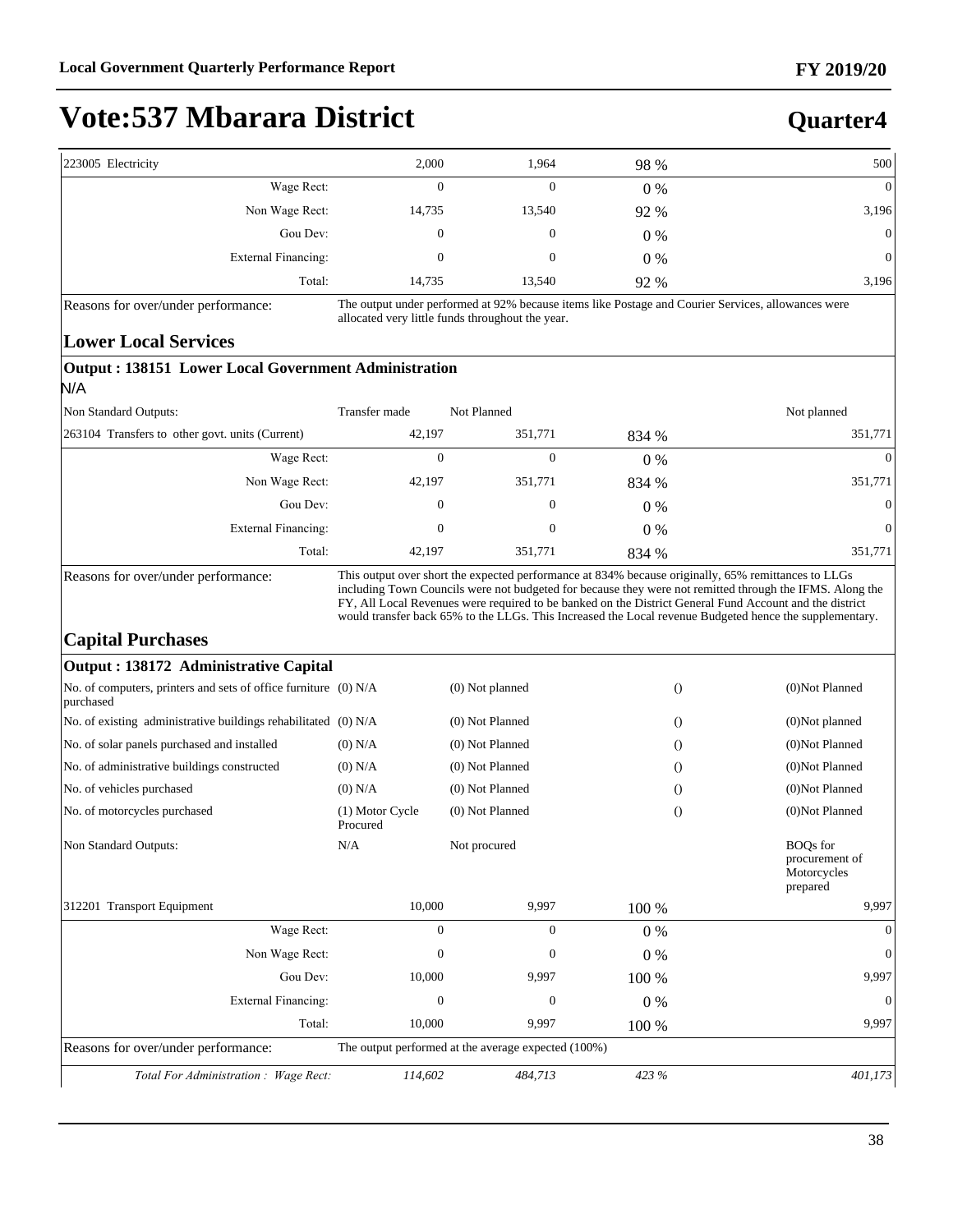### **FY 2019/20**

**Quarter4**

# **Vote:537 Mbarara District**

| Non-Wage Reccurent: | 5,070,252 | 8,205,375 | 162%    | 5,085,669 |
|---------------------|-----------|-----------|---------|-----------|
| GoU Dev:            | 18,220    | 20,273    | $111\%$ | 18,218    |
| Donor Dev:          |           |           | $0\%$   | 0         |
| Grand Total:        | 5.203.074 | 8,710,361 | 167.4%  | 5,505,060 |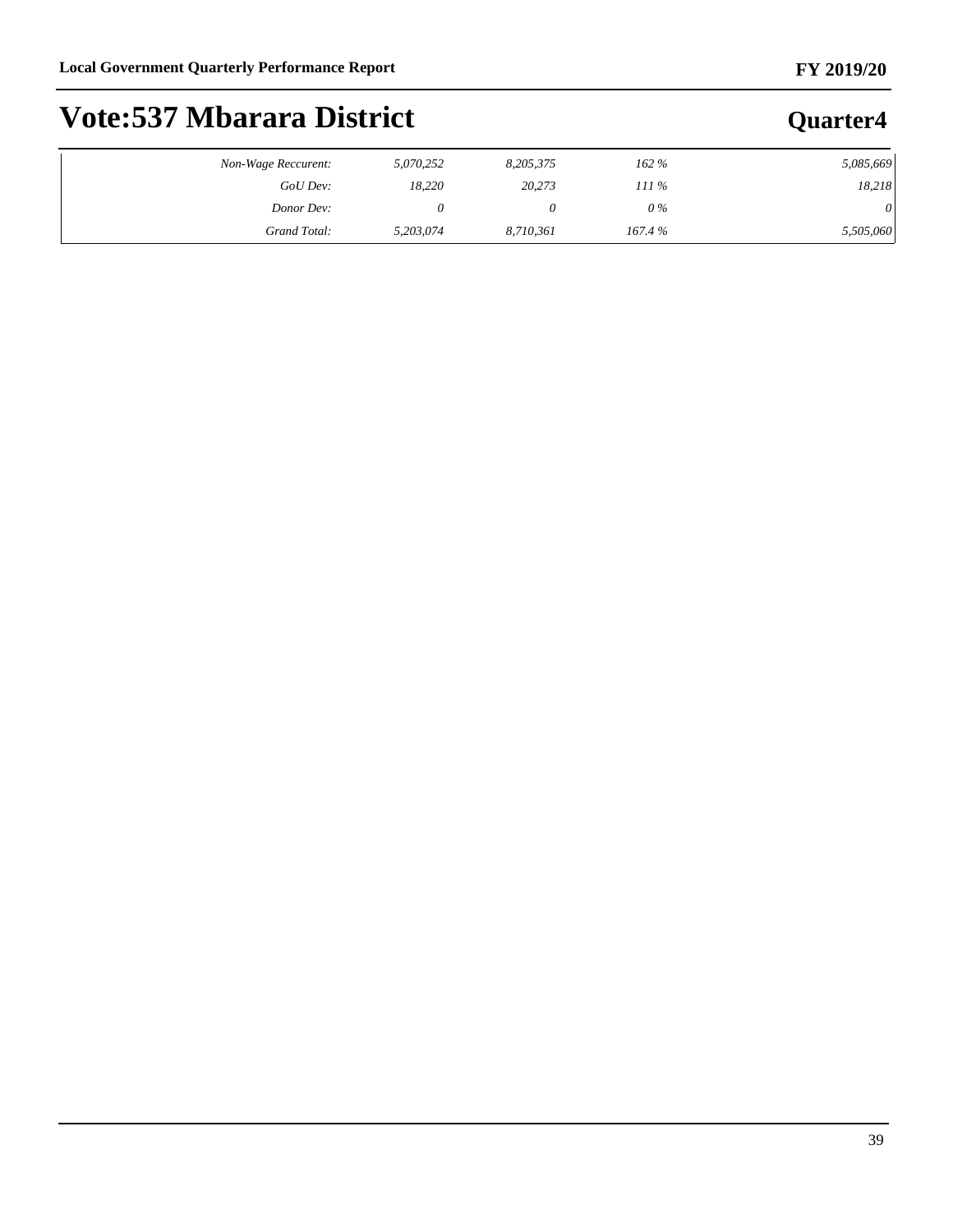### **Workplan : 2 Finance**

| <b>Outputs and Performance Indicators</b><br>(Ushs Thousands)   | <b>Annual</b><br><b>Planned</b><br><b>Outputs</b>                                                                                                                                  | <b>Cumulative</b><br>Output<br><b>Performance</b>                                                                                                                                  | % Peformance | Quarterly<br><b>Planned</b><br><b>Outputs</b>                                                                                                                                      | Quarterly<br>Output<br><b>Performance</b>                                                                                                                                                 |  |  |  |  |  |
|-----------------------------------------------------------------|------------------------------------------------------------------------------------------------------------------------------------------------------------------------------------|------------------------------------------------------------------------------------------------------------------------------------------------------------------------------------|--------------|------------------------------------------------------------------------------------------------------------------------------------------------------------------------------------|-------------------------------------------------------------------------------------------------------------------------------------------------------------------------------------------|--|--|--|--|--|
| Programme: 1481 Financial Management and Accountability(LG)     |                                                                                                                                                                                    |                                                                                                                                                                                    |              |                                                                                                                                                                                    |                                                                                                                                                                                           |  |  |  |  |  |
| <b>Higher LG Services</b>                                       |                                                                                                                                                                                    |                                                                                                                                                                                    |              |                                                                                                                                                                                    |                                                                                                                                                                                           |  |  |  |  |  |
|                                                                 | <b>Output: 148101 LG Financial Management services</b>                                                                                                                             |                                                                                                                                                                                    |              |                                                                                                                                                                                    |                                                                                                                                                                                           |  |  |  |  |  |
| Date for submitting the Annual Performance Report               | $(2019-05-31)$<br>Submission of<br>annual performance<br>contract report to<br>MoFPED                                                                                              | $(1)$ Annual<br>Performance<br>Contract for FY<br>2020-2021<br>submitted to<br>MOFPED on<br>02/07/2020                                                                             |              | $(2019-05-$<br>31)Submission of<br>annual performance<br>contract report to<br>MoFPED                                                                                              | (2020-07-02)Annual<br>Performance<br>Contract for FY<br>2020-2021<br>submitted to<br>MOFPED on<br>02/07/2020                                                                              |  |  |  |  |  |
| Non Standard Outputs:                                           | District coordinated<br>with the centre<br>(Ministries)<br>- staff welfare<br>provided<br>workshops and<br>seminars attended                                                       | District coordinated<br>with the center<br>(Ministries)<br>- staff welfare<br>provided<br>workshops and<br>seminars attended                                                       |              | District coordinated<br>with the center<br>(Ministries)<br>- staff welfare<br>provided<br>workshops and<br>seminars attended                                                       | District coordinated<br>with the center<br>(Ministries)<br>- staff welfare<br>provided<br>workshops and<br>seminars attended                                                              |  |  |  |  |  |
|                                                                 | VAT remitted to<br><b>URA</b><br>Bank Charges paid<br>- LST transferred to<br>sub counties<br>General office<br>supervision and<br>operations<br>performed<br>Staff salaries paid. | VAT remitted to<br><b>URA</b><br>Bank Charges paid<br>- LST transferred to<br>sub counties<br>General office<br>supervision and<br>operations<br>performed<br>Staff salaries paid. |              | VAT remitted to<br><b>URA</b><br>Bank Charges paid<br>- LST transferred to<br>sub counties<br>General office<br>supervision and<br>operations<br>performed<br>Staff salaries paid. | VAT remitted to<br><b>URA</b><br><b>Bank Charges paid</b><br>- LST transferred to<br>sub counties<br>General office<br>supervision and<br>operations<br>performed<br>Staff salaries paid. |  |  |  |  |  |
| 211101 General Staff Salaries                                   | 121,425                                                                                                                                                                            | 178,462                                                                                                                                                                            | 147 %        |                                                                                                                                                                                    | 94,705                                                                                                                                                                                    |  |  |  |  |  |
| 211103 Allowances (Incl. Casuals, Temporary)                    | 8,440                                                                                                                                                                              | 9,194                                                                                                                                                                              | 109 %        |                                                                                                                                                                                    | 5,384                                                                                                                                                                                     |  |  |  |  |  |
| 221002 Workshops and Seminars                                   | 2,000                                                                                                                                                                              | 2,000                                                                                                                                                                              | 100 %        |                                                                                                                                                                                    | 2,000                                                                                                                                                                                     |  |  |  |  |  |
| 221007 Books, Periodicals & Newspapers                          | 1,800                                                                                                                                                                              | 2,318                                                                                                                                                                              | 129 %        |                                                                                                                                                                                    | 1,782                                                                                                                                                                                     |  |  |  |  |  |
| 221008 Computer supplies and Information<br>Technology (IT)     | 2,800                                                                                                                                                                              | 2,860                                                                                                                                                                              | 102 %        |                                                                                                                                                                                    | 2,800                                                                                                                                                                                     |  |  |  |  |  |
| 221009 Welfare and Entertainment                                | 10,400                                                                                                                                                                             | 17,214                                                                                                                                                                             | 166 %        |                                                                                                                                                                                    | 8,650                                                                                                                                                                                     |  |  |  |  |  |
| 221011 Printing, Stationery, Photocopying and<br><b>Binding</b> | 5,018                                                                                                                                                                              | 7,502                                                                                                                                                                              | 150 %        |                                                                                                                                                                                    | 5,018                                                                                                                                                                                     |  |  |  |  |  |
| 221014 Bank Charges and other Bank related costs                | 1,000                                                                                                                                                                              | $\overline{0}$                                                                                                                                                                     | $0\%$        |                                                                                                                                                                                    | $\mathbf{0}$                                                                                                                                                                              |  |  |  |  |  |
| 222001 Telecommunications                                       | 2,640                                                                                                                                                                              | 3,470                                                                                                                                                                              | 131 %        |                                                                                                                                                                                    | 2,640                                                                                                                                                                                     |  |  |  |  |  |
| 227001 Travel inland                                            | 11,000                                                                                                                                                                             | 17,582                                                                                                                                                                             | 160 %        |                                                                                                                                                                                    | 6,000                                                                                                                                                                                     |  |  |  |  |  |
| 227004 Fuel, Lubricants and Oils                                | 8,400                                                                                                                                                                              | 14,700                                                                                                                                                                             | 175 %        |                                                                                                                                                                                    | 8,400                                                                                                                                                                                     |  |  |  |  |  |
| Wage Rect:                                                      | 121,425                                                                                                                                                                            | 178,462                                                                                                                                                                            | 147 %        |                                                                                                                                                                                    | 94,705                                                                                                                                                                                    |  |  |  |  |  |
| Non Wage Rect:                                                  | 53,498                                                                                                                                                                             | 76,840                                                                                                                                                                             | 144 %        |                                                                                                                                                                                    | 42,674                                                                                                                                                                                    |  |  |  |  |  |
| Gou Dev:                                                        | $\boldsymbol{0}$                                                                                                                                                                   | $\boldsymbol{0}$                                                                                                                                                                   | $0\%$        |                                                                                                                                                                                    | $\boldsymbol{0}$                                                                                                                                                                          |  |  |  |  |  |
| <b>External Financing:</b>                                      | $\boldsymbol{0}$                                                                                                                                                                   | $\boldsymbol{0}$                                                                                                                                                                   | $0\%$        |                                                                                                                                                                                    | 0                                                                                                                                                                                         |  |  |  |  |  |
| Total:                                                          | 174,923                                                                                                                                                                            | 255,302                                                                                                                                                                            | 146 %        |                                                                                                                                                                                    | 137,379                                                                                                                                                                                   |  |  |  |  |  |

40

### **FY 2019/20**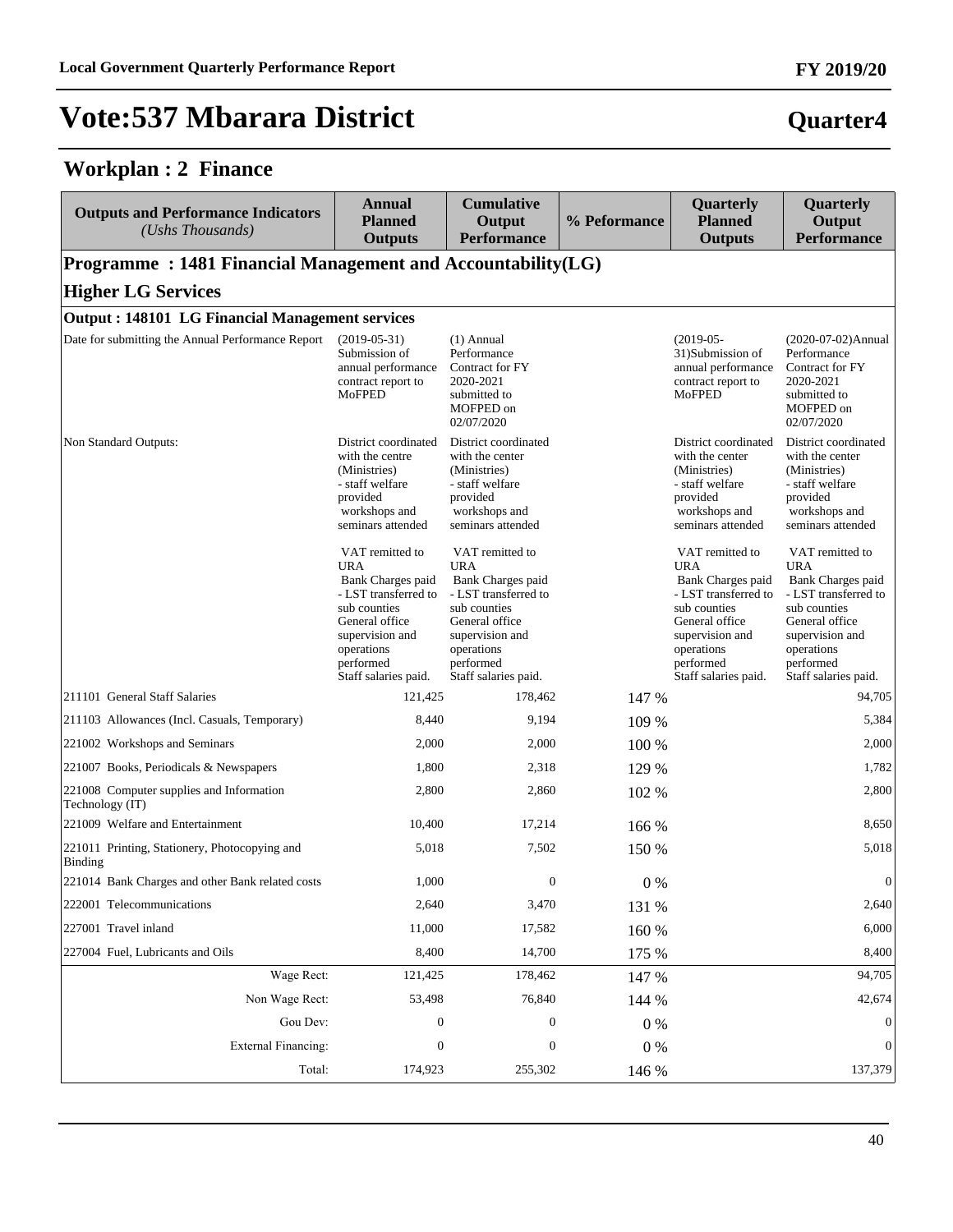# **Quarter4**

### **Workplan : 2 Finance**

| <b>Outputs and Performance Indicators</b><br>(Ushs Thousands)          | Annual<br><b>Planned</b><br><b>Outputs</b>                                                                                              | <b>Cumulative</b><br>Output<br><b>Performance</b>                                                                                                                                        | % Peformance | Quarterly<br><b>Planned</b><br><b>Outputs</b>                                                                                                           | Quarterly<br>Output<br><b>Performance</b>                                                                           |
|------------------------------------------------------------------------|-----------------------------------------------------------------------------------------------------------------------------------------|------------------------------------------------------------------------------------------------------------------------------------------------------------------------------------------|--------------|---------------------------------------------------------------------------------------------------------------------------------------------------------|---------------------------------------------------------------------------------------------------------------------|
| Reasons for over/under performance:                                    |                                                                                                                                         | This output over performed at 146% because General staff salaries and all other items save for Workshops and<br>Seminars received supplementary allocations in the 3rd and 4th Quarters. |              |                                                                                                                                                         |                                                                                                                     |
| <b>Output: 148102 Revenue Management and Collection Services</b>       |                                                                                                                                         |                                                                                                                                                                                          |              |                                                                                                                                                         |                                                                                                                     |
| Value of LG service tax collection                                     | $(50000000)$ -traders, () Traders, service<br>service providers<br>and institutions<br>sensitized on<br>payment of Local<br>Service Tax | providers and<br>institutions<br>sensitized on<br>payment of Local<br>Service Tax                                                                                                        |              | (64368900)Traders,<br>service providers<br>and institutions<br>sensitized on<br>payment of Local<br>Service Tax                                         | ()Traders, service<br>providers and<br>institutions<br>sensitized on<br>payment of Local<br>Service Tax             |
| Value of Hotel Tax Collected                                           | () N/A                                                                                                                                  | $\Omega$                                                                                                                                                                                 |              | $\Omega$                                                                                                                                                | $\Omega$                                                                                                            |
| Value of Other Local Revenue Collections                               | (663719000)<br>Technical staff,<br>political leaders,<br>traders and the<br>general public<br>sensitized on local<br>revenue generation | () Technical staff,<br>political leaders.<br>traders and the<br>general public<br>sensitized on local<br>revenue generation                                                              |              | (777484395)Technic ()Technical staff,<br>al staff, political<br>leaders, traders and<br>the general public<br>sensitized on local<br>revenue generation | political leaders.<br>traders and the<br>general public<br>sensitized on local<br>revenue generation                |
| <b>Non Standard Outputs:</b>                                           | Technical staff,<br>political leadership<br>and general public<br>sensitized on local<br>revenue generation                             | Technical staff,<br>political leadership<br>and general public<br>sensitized on local<br>revenue generation.                                                                             |              | Technical staff,<br>political leadership<br>and general public<br>sensitized on local<br>revenue generation                                             | Technical staff.<br>political leadership<br>and general public<br>sensitized on local<br>revenue generation         |
| 227001 Travel inland                                                   | 8,672                                                                                                                                   | 12,381                                                                                                                                                                                   | 143 %        |                                                                                                                                                         | 3,672                                                                                                               |
| Wage Rect:                                                             | $\overline{0}$                                                                                                                          | $\mathbf{0}$                                                                                                                                                                             | $0\%$        |                                                                                                                                                         | $\overline{0}$                                                                                                      |
| Non Wage Rect:                                                         | 8.672                                                                                                                                   | 12,381                                                                                                                                                                                   | 143 %        |                                                                                                                                                         | 3,672                                                                                                               |
| Gou Dev:                                                               | $\Omega$                                                                                                                                | $\theta$                                                                                                                                                                                 | $0\%$        |                                                                                                                                                         | $\boldsymbol{0}$                                                                                                    |
| <b>External Financing:</b>                                             | $\boldsymbol{0}$                                                                                                                        | $\overline{0}$                                                                                                                                                                           | $0\%$        |                                                                                                                                                         | $\boldsymbol{0}$                                                                                                    |
| Total:                                                                 | 8,672                                                                                                                                   | 12,381                                                                                                                                                                                   | 143 %        |                                                                                                                                                         | 3,672                                                                                                               |
| Reasons for over/under performance:                                    |                                                                                                                                         | The output over performed at 143% because a supplementary allocation on Travel inland.                                                                                                   |              |                                                                                                                                                         |                                                                                                                     |
| <b>Output: 148103 Budgeting and Planning Services</b>                  |                                                                                                                                         |                                                                                                                                                                                          |              |                                                                                                                                                         |                                                                                                                     |
| Date of Approval of the Annual Workplan to the<br>Council              | $(2019-05-31)$<br><b>Approved Annual</b><br><b>Budget estimates</b><br>and work plan by<br>Council                                      | $(1)$ Approved<br>Annual Budget<br>estimates and work<br>plan for FY<br>2020/2021 by<br>Council                                                                                          |              | $(2019-05-$<br>31)Approved<br><b>Annual Budget</b><br>estimates and work<br>plan by Council                                                             | $(2020-05-$<br>28) Approved<br><b>Annual Budget</b><br>estimates and work<br>plan for FY<br>2020/2021 by<br>Council |
| Date for presenting draft Budget and Annual<br>workplan to the Council | (2019-03-25) Draft<br>budgets and Annual<br>work plans                                                                                  | (1) Draft budgets<br>and Annual work<br>plans approved by                                                                                                                                |              | (2019-03-29)Draft<br>budgets and Annual<br>work plans                                                                                                   | (2020-05-28)Draft<br>budgets and Annual<br>work plans approved                                                      |

| 221011 Printing, Stationery, Photocopying and<br>Binding               | 1,259                                                                                                                                             | 1,259                                                                                         | 100 % |                                                                                                                                                          | 1,259                                                                                                        |
|------------------------------------------------------------------------|---------------------------------------------------------------------------------------------------------------------------------------------------|-----------------------------------------------------------------------------------------------|-------|----------------------------------------------------------------------------------------------------------------------------------------------------------|--------------------------------------------------------------------------------------------------------------|
| Non Standard Outputs:                                                  | Draft Budget<br>estimates presented<br>to Council for<br>scrutiny.<br>Budget estimates<br>and work plans<br>presented to council<br>for approval. | Draft Budget<br>estimates and work<br>plans approved by<br>council.                           |       | Draft Budget<br>estimates presented<br>to Council for<br>scrutiny.<br><b>Budget estimates</b><br>and work plans<br>presented to council<br>for approval. | Draft Budget<br>estimates and work<br>plans presented to<br>council for approval.                            |
| Date for presenting draft Budget and Annual<br>workplan to the Council | (2019-03-25) Draft<br>budgets and Annual<br>work plans<br>presented to council                                                                    | (1) Draft budgets<br>and Annual work<br>plans approved by<br>council                          |       | (2019-03-29)Draft<br>budgets and Annual<br>work plans<br>presented to council                                                                            | (2020-05-28)Draft<br>budgets and Annual<br>work plans approved<br>by council                                 |
| Date of Approval of the Annual Workplan to the<br>Council              | $(2019-05-31)$<br>Approved Annual<br>Budget estimates<br>and work plan by<br>Council                                                              | (1) Approved<br>Annual Budget<br>estimates and work<br>plan for FY<br>2020/2021 by<br>Council |       | $(2019-05-$<br>31)Approved<br>Annual Budget<br>estimates and work<br>plan by Council                                                                     | $(2020-05-$<br>28) Approved<br>Annual Budget<br>estimates and work<br>plan for FY<br>2020/2021 by<br>Council |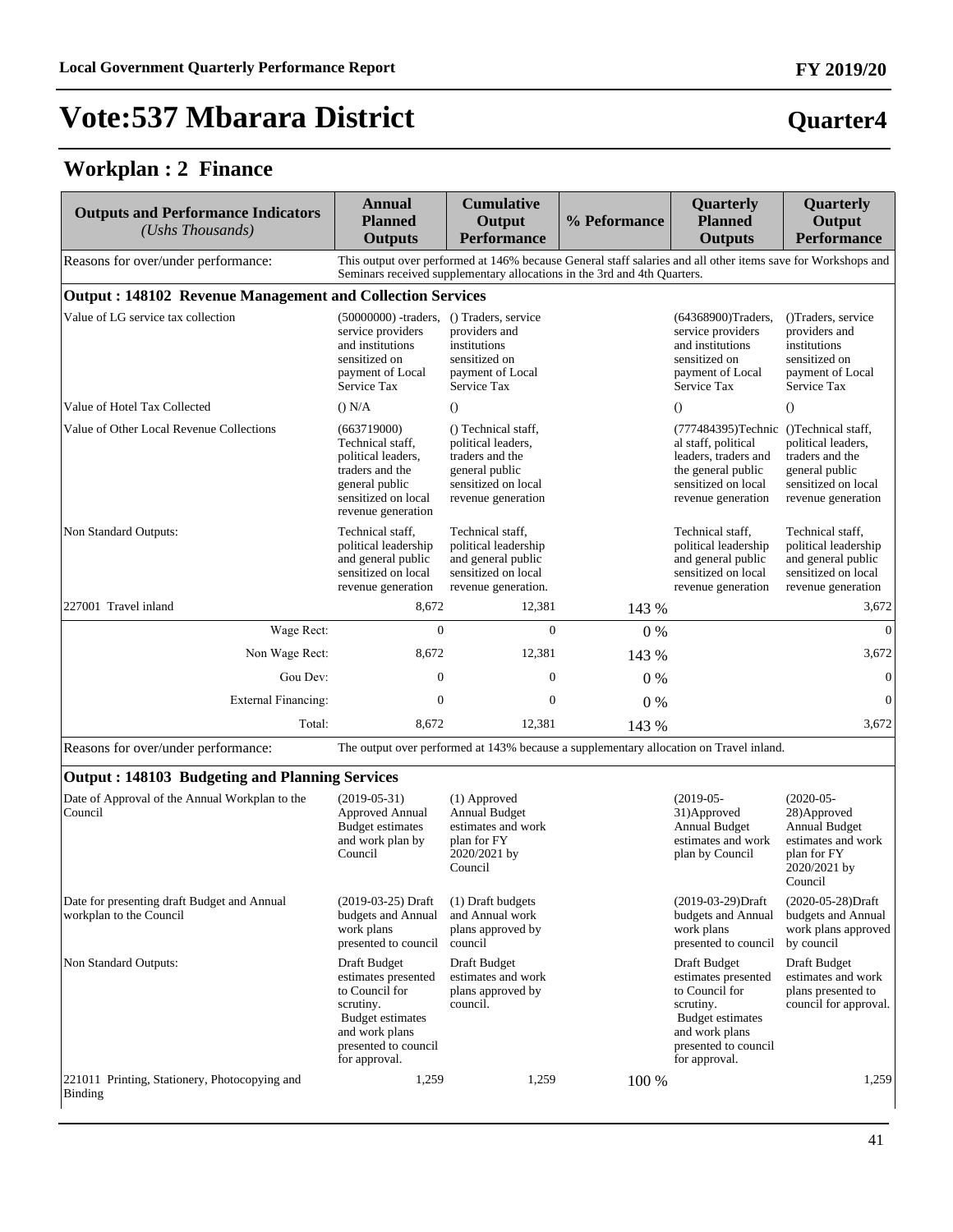| 227001 Travel inland                                                      | 2,000                                                                                                                                                  | 2,957                                                                                                                                                                                                 | 148 % |                                                                                                                                                        | 2,000                                                                                                                                                                                                 |
|---------------------------------------------------------------------------|--------------------------------------------------------------------------------------------------------------------------------------------------------|-------------------------------------------------------------------------------------------------------------------------------------------------------------------------------------------------------|-------|--------------------------------------------------------------------------------------------------------------------------------------------------------|-------------------------------------------------------------------------------------------------------------------------------------------------------------------------------------------------------|
| Wage Rect:                                                                | $\mathbf{0}$                                                                                                                                           | $\mathbf{0}$                                                                                                                                                                                          | $0\%$ |                                                                                                                                                        | $\mathbf{0}$                                                                                                                                                                                          |
| Non Wage Rect:                                                            | 3,259                                                                                                                                                  | 4,216                                                                                                                                                                                                 | 129 % |                                                                                                                                                        | 3,259                                                                                                                                                                                                 |
| Gou Dev:                                                                  | $\mathbf{0}$                                                                                                                                           | $\mathbf{0}$                                                                                                                                                                                          | $0\%$ |                                                                                                                                                        | $\mathbf{0}$                                                                                                                                                                                          |
| <b>External Financing:</b>                                                | 0                                                                                                                                                      | $\boldsymbol{0}$                                                                                                                                                                                      | $0\%$ |                                                                                                                                                        | $\boldsymbol{0}$                                                                                                                                                                                      |
| Total:                                                                    | 3,259                                                                                                                                                  | 4,216                                                                                                                                                                                                 | 129 % |                                                                                                                                                        | 3,259                                                                                                                                                                                                 |
| Reasons for over/under performance:                                       | 2,000,000 to 2,957,000                                                                                                                                 | The Output over performed at 129% because of a supplementary allocation on Travel Inland from Ugx                                                                                                     |       |                                                                                                                                                        |                                                                                                                                                                                                       |
| Output: 148104 LG Expenditure management Services<br>N/A                  |                                                                                                                                                        |                                                                                                                                                                                                       |       |                                                                                                                                                        |                                                                                                                                                                                                       |
| Non Standard Outputs:                                                     | Books of accounts<br>inspected and Sub<br>Accountants<br>counties of Bubaare,<br>Bukiro, Kagongi,<br>Kashare, Rubaya,<br>Rubindi, and<br>Rwanyamahembe | Books of accounts<br>inspected and Sub<br>Accountants<br>mentored in all 7 sub mentored in all 7 sub<br>counties of Bubaare,<br>Bukiro, Kagongi,<br>Kashare, Rubaya,<br>Rubindi, and<br>Rwanyamahembe |       | Books of accounts<br>inspected and Sub<br>Accountants<br>counties of Bubaare,<br>Bukiro, Kagongi,<br>Kashare, Rubaya,<br>Rubindi, and<br>Rwanyamahembe | Books of accounts<br>inspected and Sub<br>Accountants<br>mentored in all 7 sub mentored in all 7 sub<br>counties of Bubaare,<br>Bukiro, Kagongi,<br>Kashare, Rubaya,<br>Rubindi, and<br>Rwanyamahembe |
| 227001 Travel inland                                                      | 6,672                                                                                                                                                  | 6,672                                                                                                                                                                                                 | 100 % |                                                                                                                                                        | 6,672                                                                                                                                                                                                 |
| Wage Rect:                                                                | $\overline{0}$                                                                                                                                         | $\mathbf{0}$                                                                                                                                                                                          | $0\%$ |                                                                                                                                                        | $\mathbf{0}$                                                                                                                                                                                          |
| Non Wage Rect:                                                            | 6,672                                                                                                                                                  | 6,672                                                                                                                                                                                                 | 100 % |                                                                                                                                                        | 6,672                                                                                                                                                                                                 |
| Gou Dev:                                                                  | 0                                                                                                                                                      | $\mathbf{0}$                                                                                                                                                                                          | $0\%$ |                                                                                                                                                        | $\boldsymbol{0}$                                                                                                                                                                                      |
| <b>External Financing:</b>                                                | 0                                                                                                                                                      | $\mathbf{0}$                                                                                                                                                                                          | $0\%$ |                                                                                                                                                        | $\mathbf{0}$                                                                                                                                                                                          |
| Total:                                                                    | 6,672                                                                                                                                                  | 6,672                                                                                                                                                                                                 | 100 % |                                                                                                                                                        | 6,672                                                                                                                                                                                                 |
| Reasons for over/under performance:                                       |                                                                                                                                                        | The output performed at the expected 100%                                                                                                                                                             |       |                                                                                                                                                        |                                                                                                                                                                                                       |
| <b>Output: 148105 LG Accounting Services</b>                              |                                                                                                                                                        |                                                                                                                                                                                                       |       |                                                                                                                                                        |                                                                                                                                                                                                       |
| Date for submitting annual LG final accounts to<br><b>Auditor General</b> | $(2019-08-31)$ Final $(1)$ Final accounts<br>accounts produced<br>and submitted to<br>Auditor general.                                                 | produced and<br>submitted to Auditor<br>general.                                                                                                                                                      |       | (2019-08-31) Final<br>accounts produced<br>and submitted to<br>Auditor general.                                                                        | (2020-08-24) Final<br>accounts produced<br>and submitted to<br>Auditor general.                                                                                                                       |
| Non Standard Outputs:                                                     | Final Accounts for<br>FY 2019/2020<br>produced and<br>submitted to Auditor<br>general in prescribed<br>time.                                           | Final Accounts for<br>FY 2019/2020<br>produced and<br>submitted to Auditor<br>general in prescribed<br>time.                                                                                          |       | Final Accounts for<br>FY 2019/2020<br>produced and<br>submitted to Auditor<br>general in prescribed<br>time.                                           | Final Accounts for<br>FY 2019/2020<br>produced and<br>submitted to Auditor<br>general in prescribed<br>time.                                                                                          |
| 221011 Printing, Stationery, Photocopying and<br>Binding                  | 700                                                                                                                                                    | 700                                                                                                                                                                                                   | 100 % |                                                                                                                                                        | 700                                                                                                                                                                                                   |
| 227001 Travel inland                                                      | 7,300                                                                                                                                                  | 8,460                                                                                                                                                                                                 | 116 % |                                                                                                                                                        | 7,300                                                                                                                                                                                                 |
| Wage Rect:                                                                | $\mathbf{0}$                                                                                                                                           | $\mathbf{0}$                                                                                                                                                                                          | $0\%$ |                                                                                                                                                        | $\Omega$                                                                                                                                                                                              |
| Non Wage Rect:                                                            | 8,000                                                                                                                                                  | 9,160                                                                                                                                                                                                 | 115 % |                                                                                                                                                        | 8,000                                                                                                                                                                                                 |
| Gou Dev:                                                                  | $\boldsymbol{0}$                                                                                                                                       | 0                                                                                                                                                                                                     | $0\%$ |                                                                                                                                                        | $\mathbf{0}$                                                                                                                                                                                          |
| <b>External Financing:</b>                                                | $\boldsymbol{0}$                                                                                                                                       | $\boldsymbol{0}$                                                                                                                                                                                      | $0\%$ |                                                                                                                                                        | 0                                                                                                                                                                                                     |
| Total:                                                                    | 8,000                                                                                                                                                  | 9,160                                                                                                                                                                                                 | 115 % |                                                                                                                                                        | 8,000                                                                                                                                                                                                 |
| Reasons for over/under performance:                                       | allowances.                                                                                                                                            | The output over performed at 115% because of a Non Wage supplementary allocation on Travel Inland                                                                                                     |       |                                                                                                                                                        |                                                                                                                                                                                                       |
| Total For Finance : Wage Rect:                                            | 121,425                                                                                                                                                | 178,462                                                                                                                                                                                               | 147%  |                                                                                                                                                        | 94,705                                                                                                                                                                                                |
| Non-Wage Reccurent:                                                       | 80,101                                                                                                                                                 | 109,270                                                                                                                                                                                               | 136 % |                                                                                                                                                        | 64,277                                                                                                                                                                                                |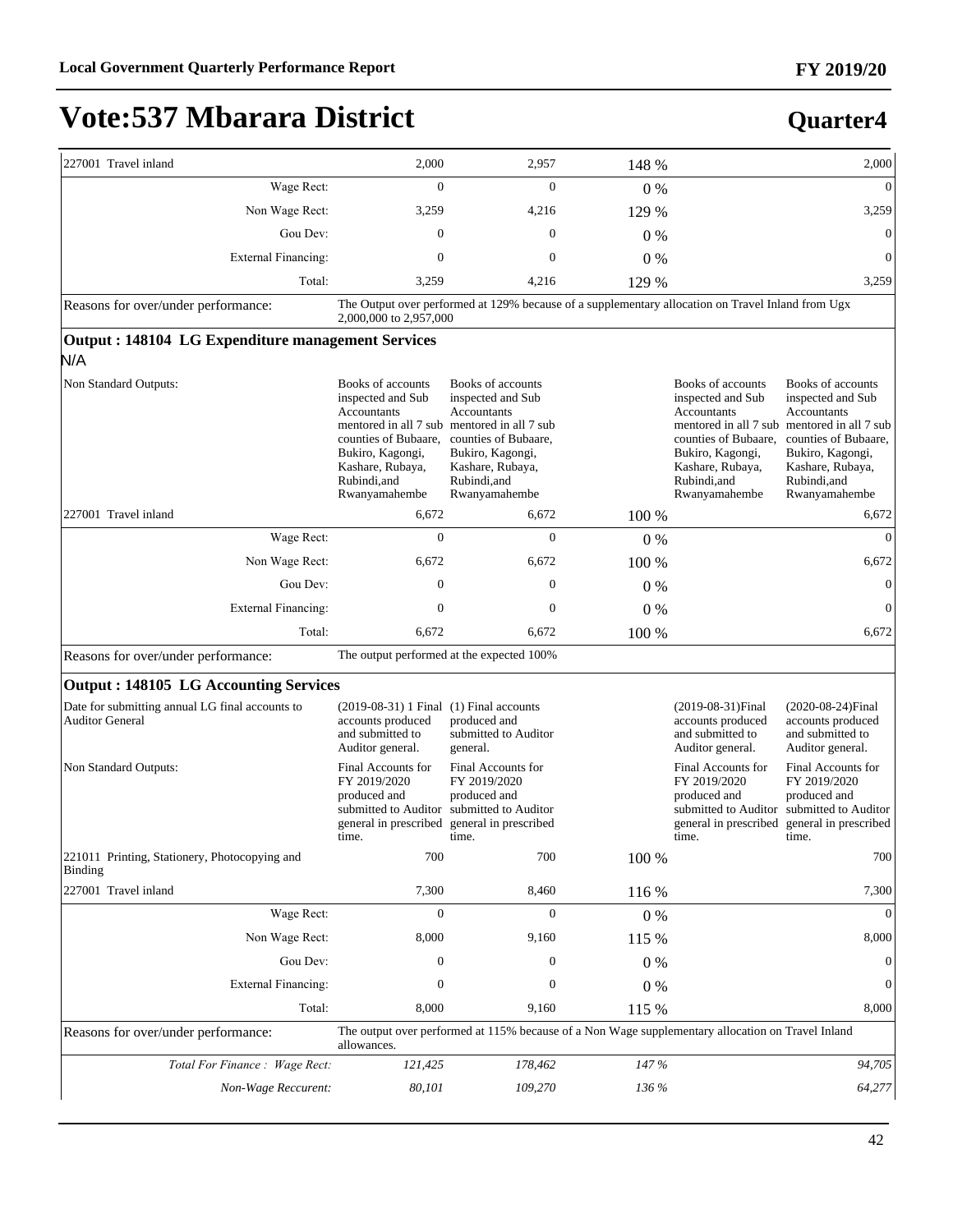### **FY 2019/20**

# **Vote:537 Mbarara District**

| $GoU$ Dev:   |         |         | $0\%$  |         |
|--------------|---------|---------|--------|---------|
| Donor Dev:   |         |         | $0\%$  | U       |
| Grand Total: | 201,526 | 287,731 | 142.8% | 158,982 |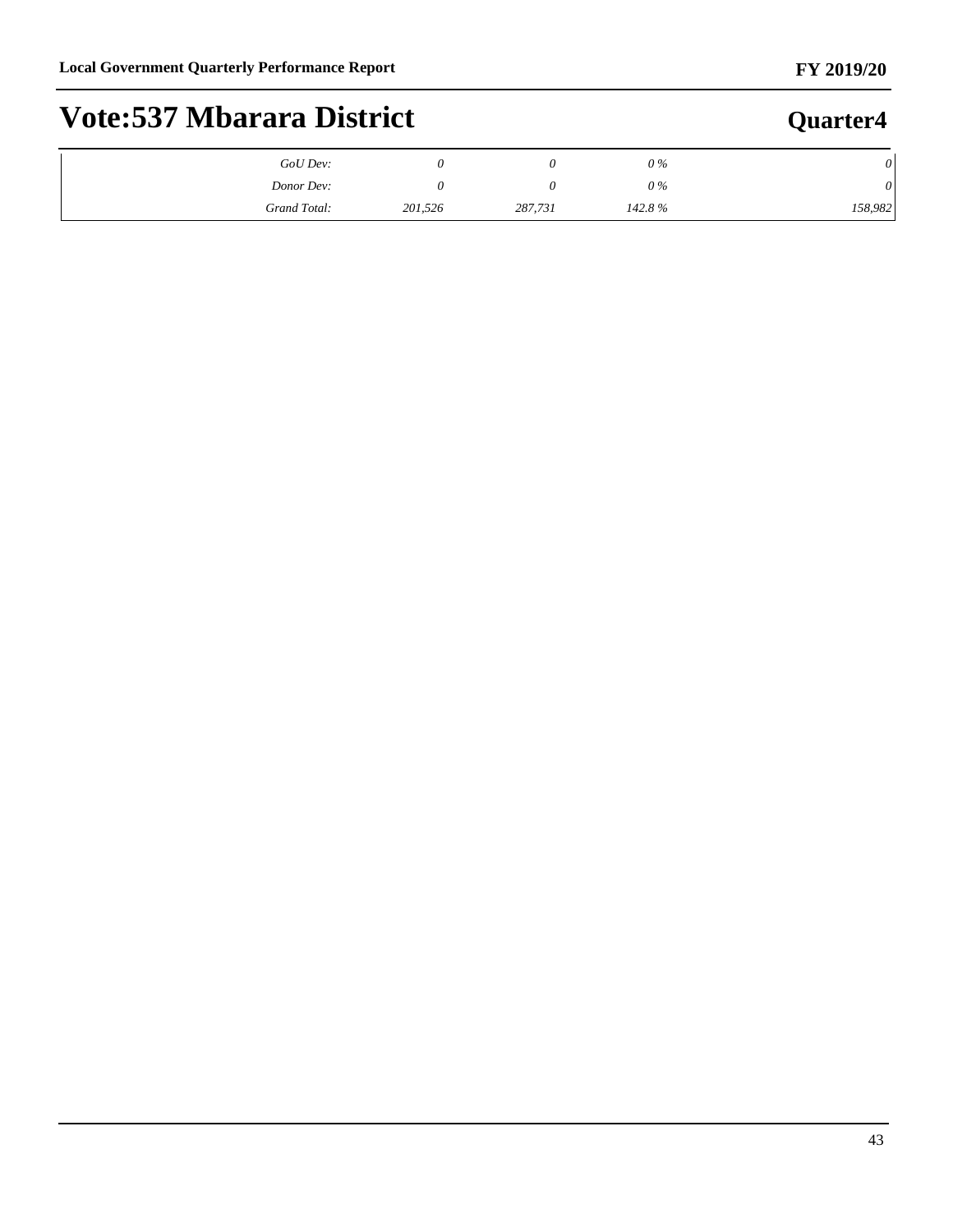**Workplan : 3 Statutory Bodies**

# **Vote:537 Mbarara District**

| Quarter4 |
|----------|
|          |

#### **Outputs and Performance Indicators** *(Ushs Thousands)*  **Annual Planned Outputs Cumulative Output Performance % Peformance Quarterly Planned Outputs Quarterly Output Performance Programme : 1382 Local Statutory Bodies Higher LG Services Output : 138201 LG Council Administration Services** N/A Non Standard Outputs: Clerk to council office managed Government projects Government projects monitored, implemented & supervised Facilitation for council study tour. Clerk to council office managed monitored, implemented & supervised Facilitation for council study tour. Clerk to council office managed Government projects monitored, implemented & supervised Facilitation for council study tour. Clerk to council office managed Government projects monitored, implemented & supervised Facilitation for council study tour. 211101 General Staff Salaries 178,961 223,194 125 % 88,708 211103 Allowances (Incl. Casuals, Temporary) 6,000 30,362 506 % 25,920 221007 Books, Periodicals & Newspapers 1,800 1,712 95 % 1,100 221009 Welfare and Entertainment 1.680 15,222 198 % 7,680 7,680 221011 Printing, Stationery, Photocopying and Binding 3,000 3,877 129 % 2,503 227001 Travel inland 12,108 17,591 145 % 11,635 227004 Fuel, Lubricants and Oils 2,200 2,021 92 % 2,021 92 % 2,021 Wage Rect: 178,961 223,194 125 % 88,708 Non Wage Rect: 32,788 70,785 216 % 50,859 50,859 Gou Dev:  $0 \t 0 \t 0 \t 0 \t 0$ ([WHUQDO)LQDQFLQJ 0 0 0 % 0 70tal: 211,749 293,979 139 % 139,567 Reasons for over/under performance: This output over performed at 139% because of a supplementary allocation on wage,and Ex Gratia allowances for councillors and village chairpersons, travel inland, staff welfare, printing and stationery.

#### **Output : 138202 LG Procurement Management Services** N/A

| Non Standard Outputs:                                       | Office of the unit<br>managed.<br>Contacts committee<br>meetings managed.<br>Advertisements and<br>general operations<br>facilitated.<br>Photocopier<br>purchased. | Office of the unit<br>managed.<br>Contacts committee<br>meetings managed.<br>Advertisements and<br>general operations<br>facilitated.<br>Photocopier<br>purchased. |         | Office of the unit<br>managed.<br>Contacts committee<br>meetings managed.<br>Advertisements and<br>general operations<br>facilitated.<br>Photocopier<br>purchased. | Office of the unit<br>managed.<br>Contacts committee<br>meetings managed.<br>Advertisements and<br>general operations<br>facilitated.<br>Photocopier<br>purchased. |
|-------------------------------------------------------------|--------------------------------------------------------------------------------------------------------------------------------------------------------------------|--------------------------------------------------------------------------------------------------------------------------------------------------------------------|---------|--------------------------------------------------------------------------------------------------------------------------------------------------------------------|--------------------------------------------------------------------------------------------------------------------------------------------------------------------|
| [211103 Allowances (Incl. Casuals, Temporary)               | 9,457                                                                                                                                                              | 14,416                                                                                                                                                             | 152 %   |                                                                                                                                                                    | 9,449                                                                                                                                                              |
| 221001 Advertising and Public Relations                     | 6,000                                                                                                                                                              | 7,710                                                                                                                                                              | 129 %   |                                                                                                                                                                    | 5,330                                                                                                                                                              |
| 221008 Computer supplies and Information<br>Technology (IT) | 6,000                                                                                                                                                              | 6,000                                                                                                                                                              | $100\%$ |                                                                                                                                                                    | 6,000                                                                                                                                                              |
| 221009 Welfare and Entertainment                            | 1,480                                                                                                                                                              | 2,437                                                                                                                                                              | 165 %   |                                                                                                                                                                    | 1,480                                                                                                                                                              |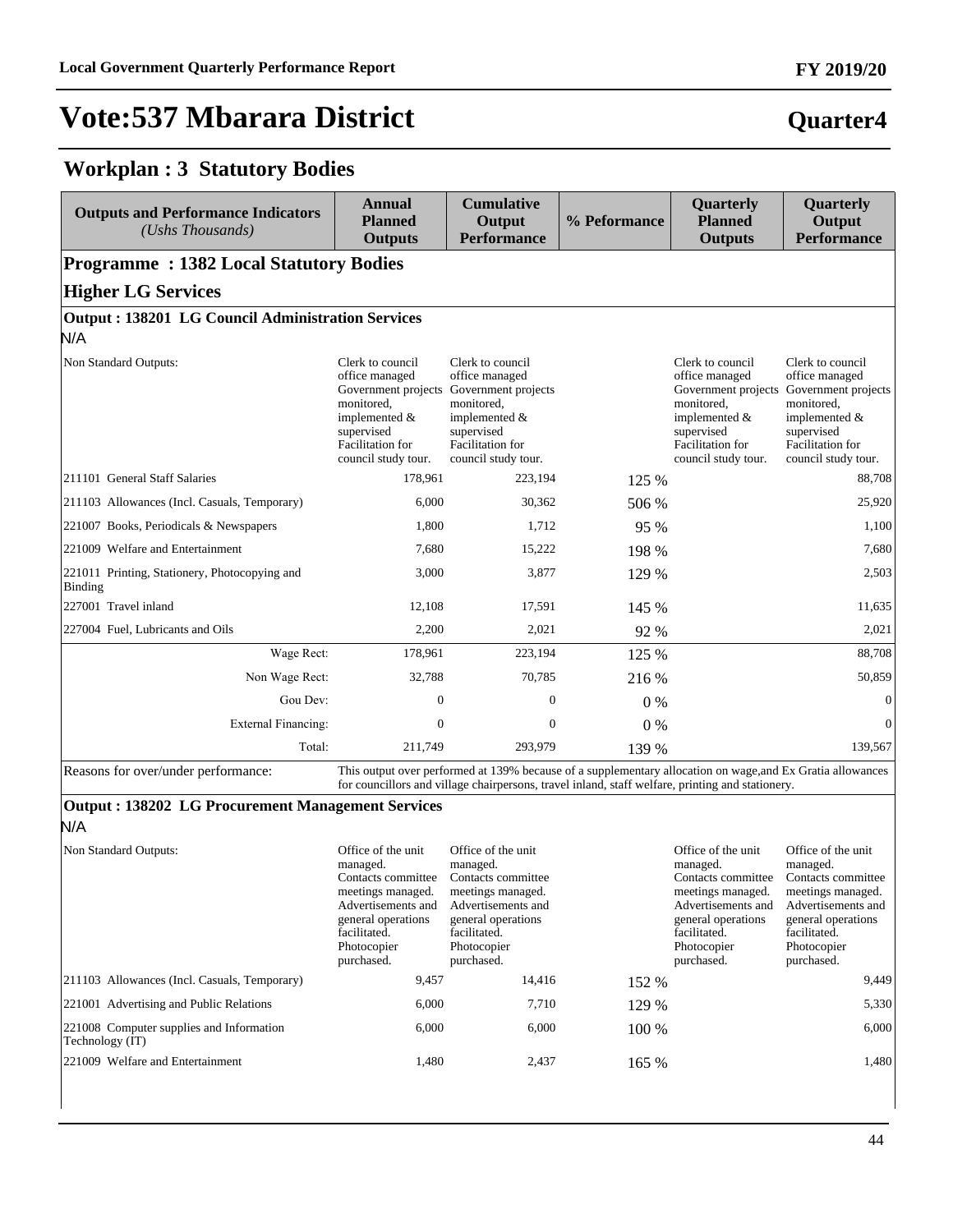**Quarter4**

# **Vote:537 Mbarara District**

| 221011 Printing, Stationery, Photocopying and<br>Binding | 4,000            | 8,335            | 208 %                                                                                           | 3,930          |
|----------------------------------------------------------|------------------|------------------|-------------------------------------------------------------------------------------------------|----------------|
| 223005 Electricity                                       | 2,000            | 1,000            | 50 %                                                                                            | 500            |
| 227001 Travel inland                                     | 3,000            | 4,210            | 140 %                                                                                           | 2,785          |
| Wage Rect:                                               | $\mathbf{0}$     | $\mathbf{0}$     | $0\%$                                                                                           | $\Omega$       |
| Non Wage Rect:                                           | 31,937           | 44,107           | 138 %                                                                                           | 29,475         |
| Gou Dev:                                                 | $\boldsymbol{0}$ | $\boldsymbol{0}$ | $0\%$                                                                                           | $\overline{0}$ |
| External Financing:                                      | $\mathbf{0}$     | $\boldsymbol{0}$ | $0\%$                                                                                           | $\mathbf{0}$   |
| Total:                                                   | 31.937           | 44,107           | 138 %                                                                                           | 29,475         |
| Reasons for over/under performance:                      |                  |                  | This output over performed at 138% because of more allocations on office expenditure items like |                |

Reasons for over/under performance: This output over performed at 138% because of more allocations on office expenditure items like photocopying and staff allowances

#### **Output : 138203 LG Staff Recruitment Services**

### N/A

| Non Standard Outputs:                                       | managed.<br>Board members<br>retainer fees paid<br>Board members<br>meetings paid | Office of the Service Office of the Service<br>Commission<br>managed.<br>Board members<br>retainer fees paid<br>Board members<br>meetings paid<br>Advertisements<br>made for the service<br>commission. |       | Commission<br>managed.<br>Board members<br>retainer fees paid<br>Board members<br>meetings paid<br>Advertisements<br>made for the service<br>commission. | Office of the Service Office of the Service<br>Commission<br>managed.<br>Board members<br>retainer fees paid<br>Board members<br>meetings paid<br>Advertisements<br>made for the service<br>commission. |
|-------------------------------------------------------------|-----------------------------------------------------------------------------------|---------------------------------------------------------------------------------------------------------------------------------------------------------------------------------------------------------|-------|----------------------------------------------------------------------------------------------------------------------------------------------------------|---------------------------------------------------------------------------------------------------------------------------------------------------------------------------------------------------------|
| 211103 Allowances (Incl. Casuals, Temporary)                | 28,810                                                                            | 40,858                                                                                                                                                                                                  | 142 % |                                                                                                                                                          | 28,809                                                                                                                                                                                                  |
| 221001 Advertising and Public Relations                     | 2,200                                                                             | 4,400                                                                                                                                                                                                   | 200 % |                                                                                                                                                          | 2,200                                                                                                                                                                                                   |
| 221007 Books, Periodicals & Newspapers                      | 1,200                                                                             | 1,920                                                                                                                                                                                                   | 160 % |                                                                                                                                                          | 1,200                                                                                                                                                                                                   |
| 221008 Computer supplies and Information<br>Technology (IT) | 440                                                                               | 720                                                                                                                                                                                                     | 164 % |                                                                                                                                                          | 440                                                                                                                                                                                                     |
| 221009 Welfare and Entertainment                            | 4,800                                                                             | 7,385                                                                                                                                                                                                   | 154 % |                                                                                                                                                          | 4,800                                                                                                                                                                                                   |
| 221011 Printing, Stationery, Photocopying and<br>Binding    | 4,200                                                                             | 6,760                                                                                                                                                                                                   | 161 % |                                                                                                                                                          | 4,200                                                                                                                                                                                                   |
| 222001 Telecommunications                                   | 2,100                                                                             | 2,820                                                                                                                                                                                                   | 134 % |                                                                                                                                                          | 2,100                                                                                                                                                                                                   |
| 223005 Electricity                                          | 200                                                                               | 200                                                                                                                                                                                                     | 100 % |                                                                                                                                                          | 200                                                                                                                                                                                                     |
| 223006 Water                                                | 50                                                                                | 50                                                                                                                                                                                                      | 100 % |                                                                                                                                                          | 50                                                                                                                                                                                                      |
| 227001 Travel inland                                        | 11,500                                                                            | 21,402                                                                                                                                                                                                  | 186 % |                                                                                                                                                          | 11,500                                                                                                                                                                                                  |
| 227004 Fuel, Lubricants and Oils                            | 2,000                                                                             | 5,000                                                                                                                                                                                                   | 250 % |                                                                                                                                                          | 2,000                                                                                                                                                                                                   |
| Wage Rect:                                                  | $\Omega$                                                                          | $\Omega$                                                                                                                                                                                                | $0\%$ |                                                                                                                                                          | $\Omega$                                                                                                                                                                                                |
| Non Wage Rect:                                              | 57,500                                                                            | 91,515                                                                                                                                                                                                  | 159 % |                                                                                                                                                          | 57,499                                                                                                                                                                                                  |
| Gou Dev:                                                    | $\mathbf{0}$                                                                      | $\mathbf{0}$                                                                                                                                                                                            | $0\%$ |                                                                                                                                                          | $\Omega$                                                                                                                                                                                                |
| <b>External Financing:</b>                                  | $\Omega$                                                                          | $\theta$                                                                                                                                                                                                | $0\%$ |                                                                                                                                                          | $\Omega$                                                                                                                                                                                                |
| Total:                                                      | 57,500                                                                            | 91,515                                                                                                                                                                                                  | 159 % |                                                                                                                                                          | 57,499                                                                                                                                                                                                  |

Reasons for over/under performance: This output also over performed at 159% because of increased funding on recruitment expenses like advertising, Photocopying and members' sitting allowances.

**Output : 138204 LG Land Management Services**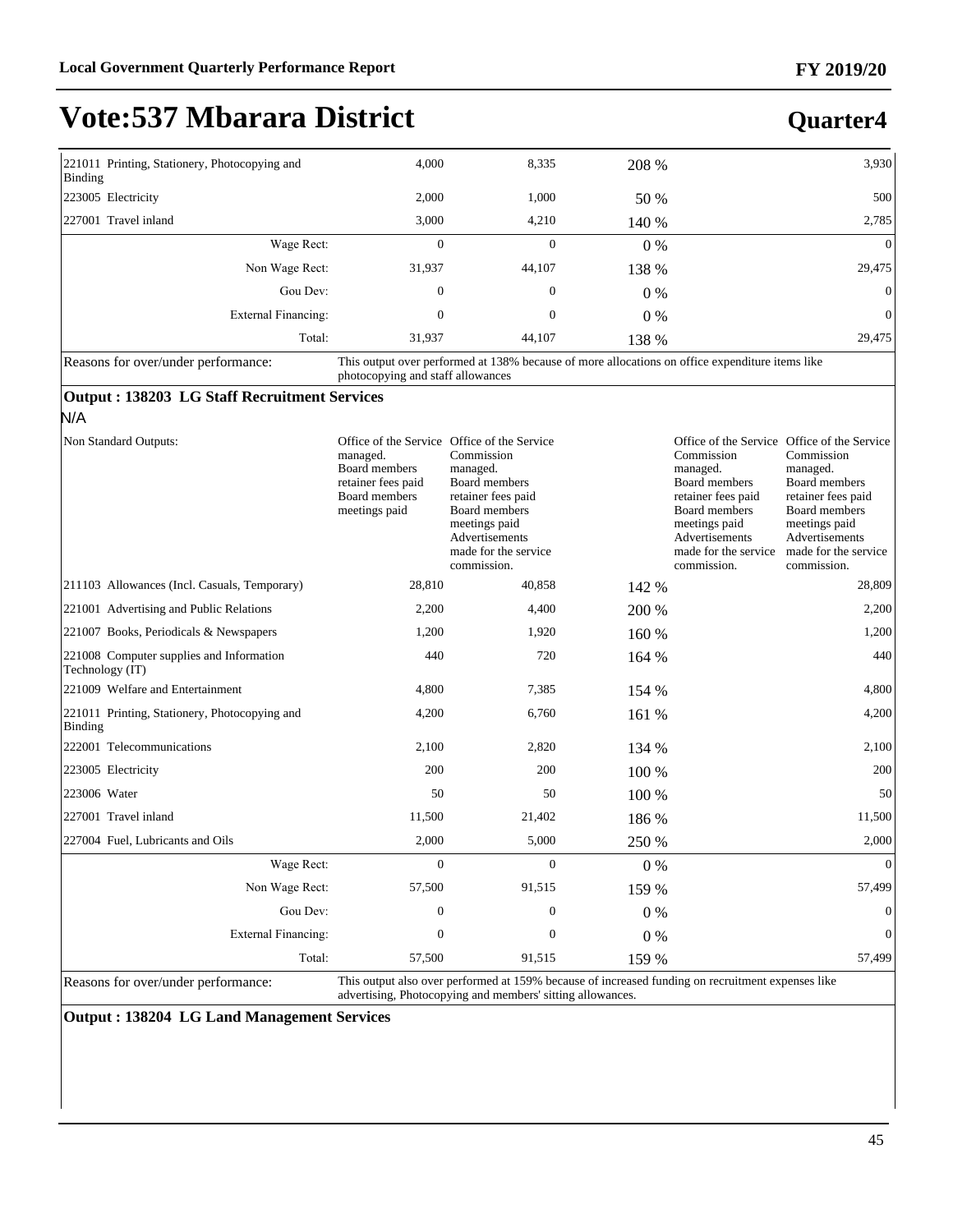### **Quarter4**

| No. of land applications (registration, renewal, lease<br>extensions) cleared | $(400)$ nd<br>applications<br>expected from 11<br>sub-counties and 6<br>divisions of Mbarara<br>Municiplaity | () Land applications<br>made in 11 sub-<br>counties.                                                                                                |       | $(100)100$ Land<br>applications made in made in 11 sub-<br>11 sub-counties and<br>6             | ()Land applications<br>counties.                                                                                                         |
|-------------------------------------------------------------------------------|--------------------------------------------------------------------------------------------------------------|-----------------------------------------------------------------------------------------------------------------------------------------------------|-------|-------------------------------------------------------------------------------------------------|------------------------------------------------------------------------------------------------------------------------------------------|
| No. of Land board meetings                                                    | (6) District Land<br><b>Board Meetings</b><br>Conducted.                                                     | (4) District Land<br><b>Board Meetings</b><br>Conducted.                                                                                            |       | (District Land)<br><b>Board Meetings</b><br>Conducted.                                          | (District Land)<br><b>Board Meetings</b><br>Conducted.                                                                                   |
| Non Standard Outputs:                                                         | Office activities<br>managed.<br>Land board<br>members retainer<br>fees paid.<br>facilitated.                | Office activities<br>managed.<br>Land board<br>members retainer<br>fees paid.<br>Land board meetings Land board meetings<br>facilitated.            |       | Office activities<br>managed.<br>Land board<br>members retainer<br>fees paid.<br>facilitated.   | Office activities<br>managed.<br>Land board<br>members retainer<br>fees paid.<br>Land board meetings Land board meetings<br>facilitated. |
| 211103 Allowances (Incl. Casuals, Temporary)                                  | 11,100                                                                                                       | 19,491                                                                                                                                              | 176 % |                                                                                                 | 11,100                                                                                                                                   |
| 221009 Welfare and Entertainment                                              | 1,000                                                                                                        | 1,400                                                                                                                                               | 140 % |                                                                                                 | 1,000                                                                                                                                    |
| 221011 Printing, Stationery, Photocopying and<br><b>Binding</b>               | 500                                                                                                          | 661                                                                                                                                                 | 132 % |                                                                                                 | 411                                                                                                                                      |
| 222001 Telecommunications                                                     | 320                                                                                                          | 350                                                                                                                                                 | 109 % |                                                                                                 | 250                                                                                                                                      |
| 227001 Travel inland                                                          | 4,609                                                                                                        | 7,071                                                                                                                                               | 153 % |                                                                                                 | 4,579                                                                                                                                    |
| 227004 Fuel, Lubricants and Oils                                              | 1,000                                                                                                        | 1,500                                                                                                                                               | 150 % |                                                                                                 | 1,000                                                                                                                                    |
| Wage Rect:                                                                    | $\Omega$                                                                                                     | $\Omega$                                                                                                                                            | $0\%$ |                                                                                                 | $\overline{0}$                                                                                                                           |
| Non Wage Rect:                                                                | 18,529                                                                                                       | 30,473                                                                                                                                              | 164 % |                                                                                                 | 18,340                                                                                                                                   |
| Gou Dev:                                                                      | $\overline{0}$                                                                                               | $\overline{0}$                                                                                                                                      | 0%    |                                                                                                 | $\boldsymbol{0}$                                                                                                                         |
| <b>External Financing:</b>                                                    | $\overline{0}$                                                                                               | $\overline{0}$                                                                                                                                      | 0%    |                                                                                                 | $\overline{0}$                                                                                                                           |
| Total:                                                                        | 18,529                                                                                                       | 30,473                                                                                                                                              | 164%  |                                                                                                 | 18,340                                                                                                                                   |
| Reasons for over/under performance:                                           |                                                                                                              | The output over performed at 164% because of more expenditure allocations on land board members<br>allowances, fuel for field visits, printing etc. |       |                                                                                                 |                                                                                                                                          |
| Output: 138205 LG Financial Accountability                                    |                                                                                                              |                                                                                                                                                     |       |                                                                                                 |                                                                                                                                          |
| No. of Auditor Generals queries reviewed per LG                               | $(4)$ 4 quarterly PAC<br>reports submitted to<br>local governments<br>public accounts<br>committee.          | $(4)$ 4 quarterly PAC<br>reports submitted to<br>local governments<br>public accounts<br>committee.                                                 |       | (1) quarterly PAC<br>reports submitted to<br>local governments<br>public accounts<br>committee. | (1) quarterly PAC<br>reports submitted to<br>local governments<br>public accounts<br>committee.                                          |
| No. of LG PAC reports discussed by Council                                    | $(4)$ 4 quarterly PAC<br>reports discussed by<br>council                                                     | () 1 quarterly PAC<br>reports discussed by<br>council                                                                                               |       | ()1 quarterly PAC<br>reports discussed by<br>council                                            | ()1 quarterly PAC<br>reports discussed by<br>council                                                                                     |
| Non Standard Outputs:                                                         | Office activities<br>managed.<br>District public                                                             | Office activities<br>managed.<br>District public                                                                                                    |       | Office activities<br>managed.<br>District public                                                | Office activities<br>managed.<br>District public                                                                                         |

accounts committee accounts committee

facilitated

211103 Allowances (Incl. Casuals, Temporary) 9,550 12,105 127 % 9,550 221009 Welfare and Entertainment 800 800 900 113 % 800

222001 Telecommunications 200 200 100 % 200

facilitated

221011 Printing, Stationery, Photocopying and

Binding

46

accounts committee facilitated

accounts committee facilitated

1,000 1,000 1 100 % 1,000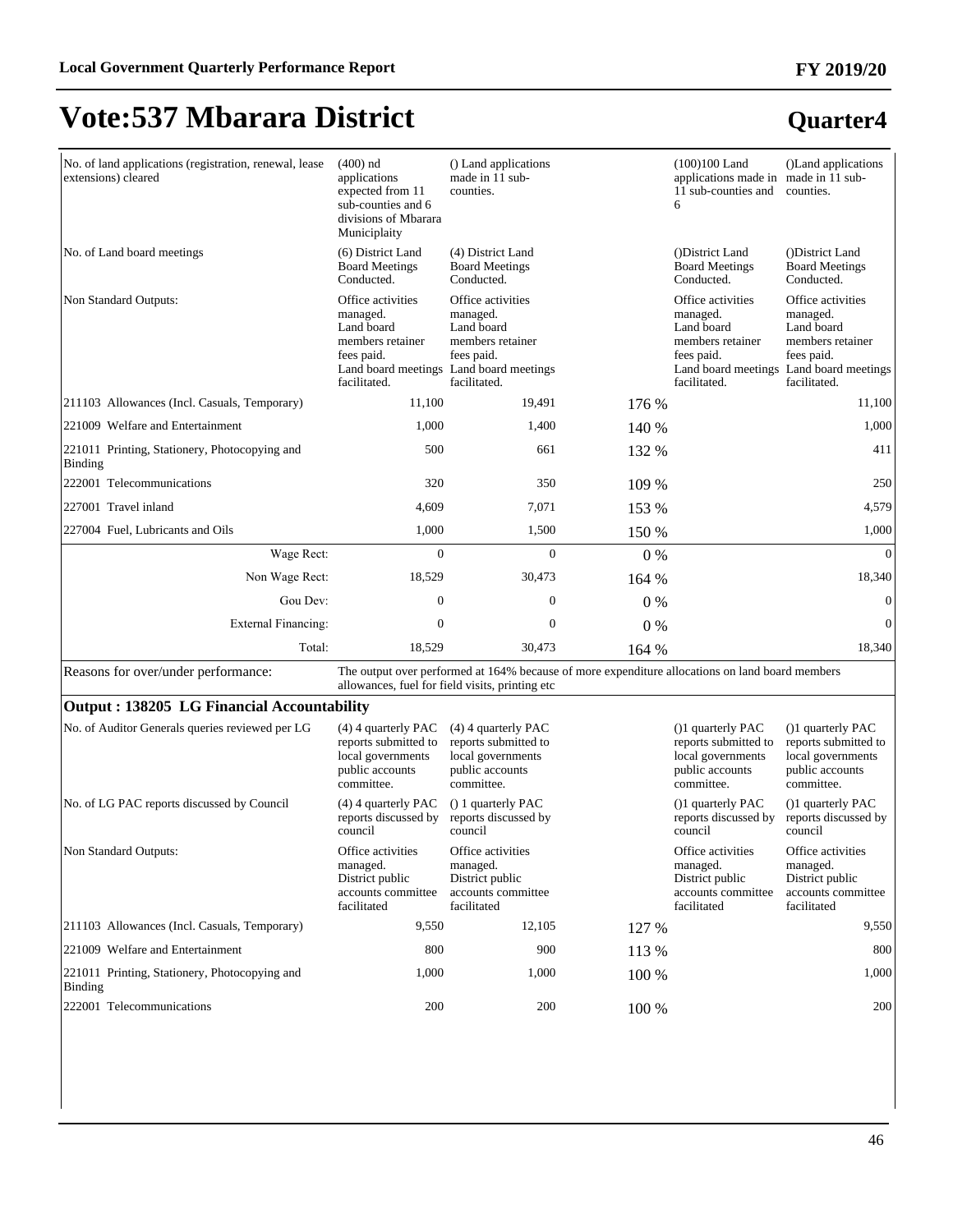| 227001 Travel inland                                           | 3,357                                                                                                                                                                                         | 3,060                                                                                                                                                                                                                                     | 91 %  |                                                                                                                                                                                              | 3,060                                                                                                                                                                                                                                     |
|----------------------------------------------------------------|-----------------------------------------------------------------------------------------------------------------------------------------------------------------------------------------------|-------------------------------------------------------------------------------------------------------------------------------------------------------------------------------------------------------------------------------------------|-------|----------------------------------------------------------------------------------------------------------------------------------------------------------------------------------------------|-------------------------------------------------------------------------------------------------------------------------------------------------------------------------------------------------------------------------------------------|
| Wage Rect:                                                     | $\overline{0}$                                                                                                                                                                                | $\theta$                                                                                                                                                                                                                                  | $0\%$ |                                                                                                                                                                                              | $\Omega$                                                                                                                                                                                                                                  |
| Non Wage Rect:                                                 | 14,907                                                                                                                                                                                        | 17,265                                                                                                                                                                                                                                    | 116 % |                                                                                                                                                                                              | 14,610                                                                                                                                                                                                                                    |
| Gou Dev:                                                       | $\Omega$                                                                                                                                                                                      | $\Omega$                                                                                                                                                                                                                                  | $0\%$ |                                                                                                                                                                                              | $\mathbf{0}$                                                                                                                                                                                                                              |
| External Financing:                                            | $\mathbf{0}$                                                                                                                                                                                  | $\theta$                                                                                                                                                                                                                                  | $0\%$ |                                                                                                                                                                                              | $\mathbf{0}$                                                                                                                                                                                                                              |
| Total:                                                         | 14,907                                                                                                                                                                                        | 17,265                                                                                                                                                                                                                                    | 116 % |                                                                                                                                                                                              | 14,610                                                                                                                                                                                                                                    |
| Reasons for over/under performance:                            | welfare of meetings                                                                                                                                                                           | The output over performed at 116% because of a supplementary increase PAC members allowances and                                                                                                                                          |       |                                                                                                                                                                                              |                                                                                                                                                                                                                                           |
| Output: 138206 LG Political and executive oversight            |                                                                                                                                                                                               |                                                                                                                                                                                                                                           |       |                                                                                                                                                                                              |                                                                                                                                                                                                                                           |
| No of minutes of Council meetings with relevant<br>resolutions | $(12)$ 12 meetings<br>held in year for<br>executive members                                                                                                                                   | $(12)$ 12 meetings<br>held in year for<br>executive members                                                                                                                                                                               |       | ()3 meetings held in<br>year for executive<br>members                                                                                                                                        | (3)3 meetings held<br>in the quarter for<br>executive members                                                                                                                                                                             |
| Non Standard Outputs:                                          | members paid.<br>Fuel for facilitating<br>executive members<br>paid.<br>Chairmans pledges<br>paid.<br>Chairmans M/V<br>Reapaired<br>Airtime for<br>executive members<br>speakers office. paid | Nights for executive Nights for executive<br>members paid.<br>Fuel for facilitating<br>executive members<br>paid.<br>Chairmans pledges<br>paid.<br>Chairmans M/V<br>Repaired<br>Airtime for<br>executive members<br>speakers office. paid |       | members paid.<br>Fuel for facilitating<br>executive members<br>paid.<br>Chairmans pledges<br>paid.<br>Chairmans M/V<br>Repaired<br>Airtime for<br>executive members<br>speakers office, paid | Nights for executive Nights for executive<br>members paid.<br>Fuel for facilitating<br>executive members<br>paid.<br>Chairmans pledges<br>paid.<br>Chairmans M/V<br>Repaired<br>Airtime for<br>executive members<br>speakers office. paid |
| 222001 Telecommunications                                      | 6,000                                                                                                                                                                                         | 7,318                                                                                                                                                                                                                                     | 122 % |                                                                                                                                                                                              | 4,504                                                                                                                                                                                                                                     |
| 227001 Travel inland                                           | 25,540                                                                                                                                                                                        | 39,559                                                                                                                                                                                                                                    | 155 % |                                                                                                                                                                                              | 25,540                                                                                                                                                                                                                                    |
| 227004 Fuel, Lubricants and Oils                               | 65,580                                                                                                                                                                                        | 62,580                                                                                                                                                                                                                                    | 95 %  |                                                                                                                                                                                              | 62,580                                                                                                                                                                                                                                    |
| 282101 Donations                                               | 5,600                                                                                                                                                                                         | 8,000                                                                                                                                                                                                                                     | 143 % |                                                                                                                                                                                              | 5,000                                                                                                                                                                                                                                     |
| Wage Rect:                                                     | $\overline{0}$                                                                                                                                                                                | $\Omega$                                                                                                                                                                                                                                  | $0\%$ |                                                                                                                                                                                              | $\Omega$                                                                                                                                                                                                                                  |
| Non Wage Rect:                                                 | 102,720                                                                                                                                                                                       | 117,457                                                                                                                                                                                                                                   | 114 % |                                                                                                                                                                                              | 97,624                                                                                                                                                                                                                                    |
| Gou Dev:                                                       | $\Omega$                                                                                                                                                                                      | $\Omega$                                                                                                                                                                                                                                  | $0\%$ |                                                                                                                                                                                              | $\mathbf{0}$                                                                                                                                                                                                                              |
| External Financing:                                            | $\mathbf{0}$                                                                                                                                                                                  | $\overline{0}$                                                                                                                                                                                                                            | $0\%$ |                                                                                                                                                                                              | $\mathbf{0}$                                                                                                                                                                                                                              |
| Total:                                                         | 102,720                                                                                                                                                                                       | 117,457                                                                                                                                                                                                                                   | 114 % |                                                                                                                                                                                              | 97,624                                                                                                                                                                                                                                    |
| Reasons for over/under performance:                            | travels and communication expenses                                                                                                                                                            | This output also over performed at 114% because of supplementary increase in Donations, Chairpersons                                                                                                                                      |       |                                                                                                                                                                                              |                                                                                                                                                                                                                                           |
| <b>Output: 138207 Standing Committees Services</b>             |                                                                                                                                                                                               |                                                                                                                                                                                                                                           |       |                                                                                                                                                                                              |                                                                                                                                                                                                                                           |
| N/A                                                            |                                                                                                                                                                                               |                                                                                                                                                                                                                                           |       |                                                                                                                                                                                              |                                                                                                                                                                                                                                           |
| Non Standard Outputs:                                          | Council, sectoral<br>committee &<br>business committee<br>meetings facilitated.<br>PWDs helpers and<br>Chief whip<br>allowances paid.                                                         | Council, Sectoral<br>committee : business<br>committe meetings<br>facilitated.<br>PWDs helpers and<br>Chief whip<br>allowances paid.                                                                                                      |       | Council, Sectoral<br>committee ; business<br>committe meetings<br>facilitated.<br>PWDs helpers and<br>Chief whip<br>allowances paid.                                                         | Council, Sectoral<br>committee; business<br>committe meetings<br>facilitated.<br>PWDs helpers and<br>Chief whip<br>allowances paid.                                                                                                       |
| 211103 Allowances (Incl. Casuals, Temporary)                   | 261,452                                                                                                                                                                                       | 280,875                                                                                                                                                                                                                                   | 107 % |                                                                                                                                                                                              | 170,661                                                                                                                                                                                                                                   |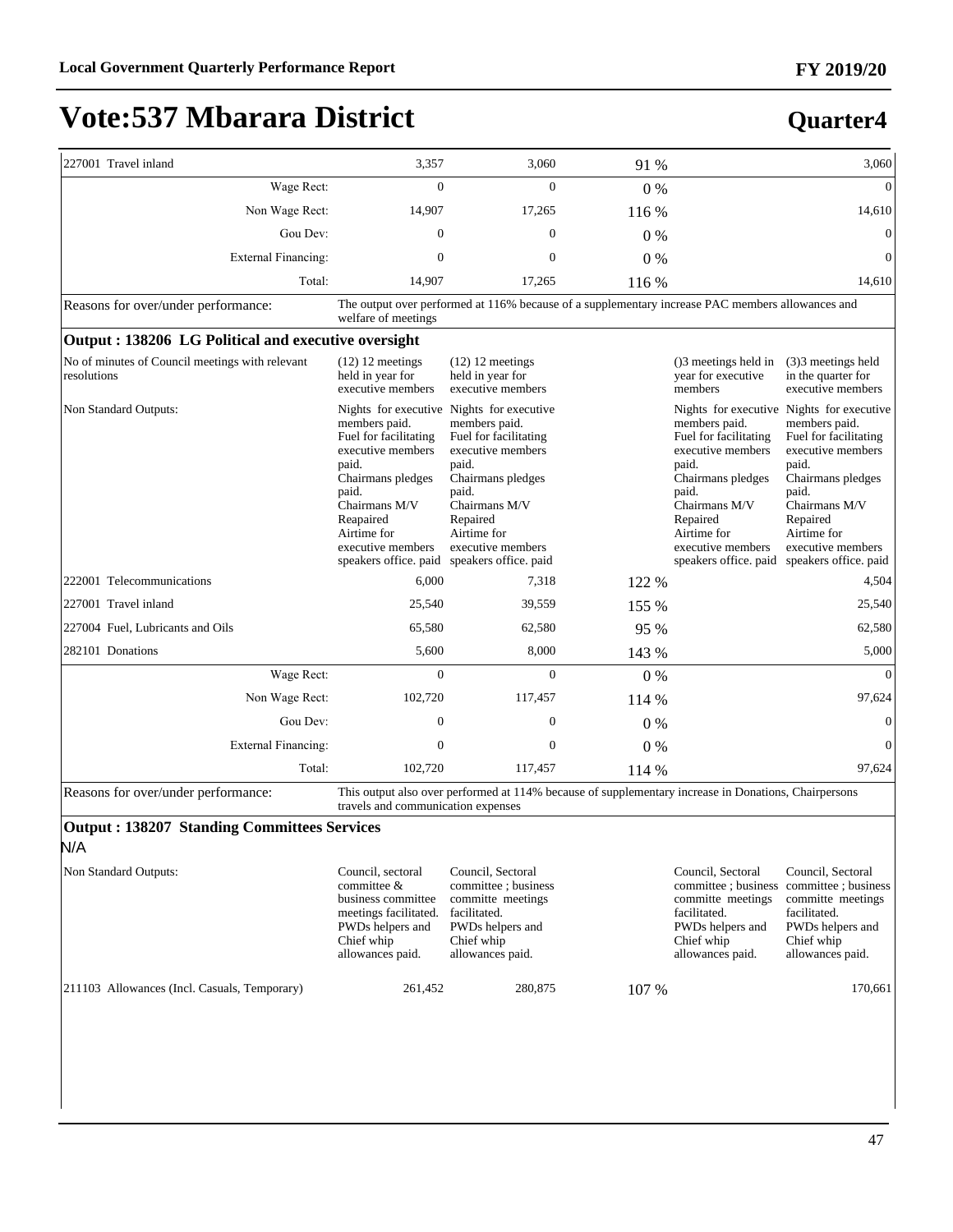| 227001 Travel inland                   | 1,979        | 1,900        | 96 %   | 1,900                                                                                            |
|----------------------------------------|--------------|--------------|--------|--------------------------------------------------------------------------------------------------|
| Wage Rect:                             | $\mathbf{0}$ | $\mathbf{0}$ | $0\%$  | $\Omega$                                                                                         |
| Non Wage Rect:                         | 263,431      | 282,775      | 107 %  | 172,561                                                                                          |
| Gou Dev:                               | $\Omega$     | $\mathbf{0}$ | 0 %    |                                                                                                  |
| External Financing:                    |              |              | $0\%$  |                                                                                                  |
| Total:                                 | 263,431      | 282,775      | 107 %  | 172,561                                                                                          |
| Reasons for over/under performance:    |              |              |        | The output over performed at 107% because of more fund allocation to members' sitting allowances |
| Total For Statutory Bodies: Wage Rect: | 178,961      | 223,194      | 125%   | 88,708                                                                                           |
| Non-Wage Reccurent:                    | 521,812      | 654,378      | 125%   | 440,968                                                                                          |
| GoU Dev:                               | 0            | 0            | 0 %    |                                                                                                  |
| Donor Dev:                             | $\theta$     | 0            | 0 %    | 0                                                                                                |
| Grand Total:                           | 700,773      | 877,572      | 125.2% | 529,676                                                                                          |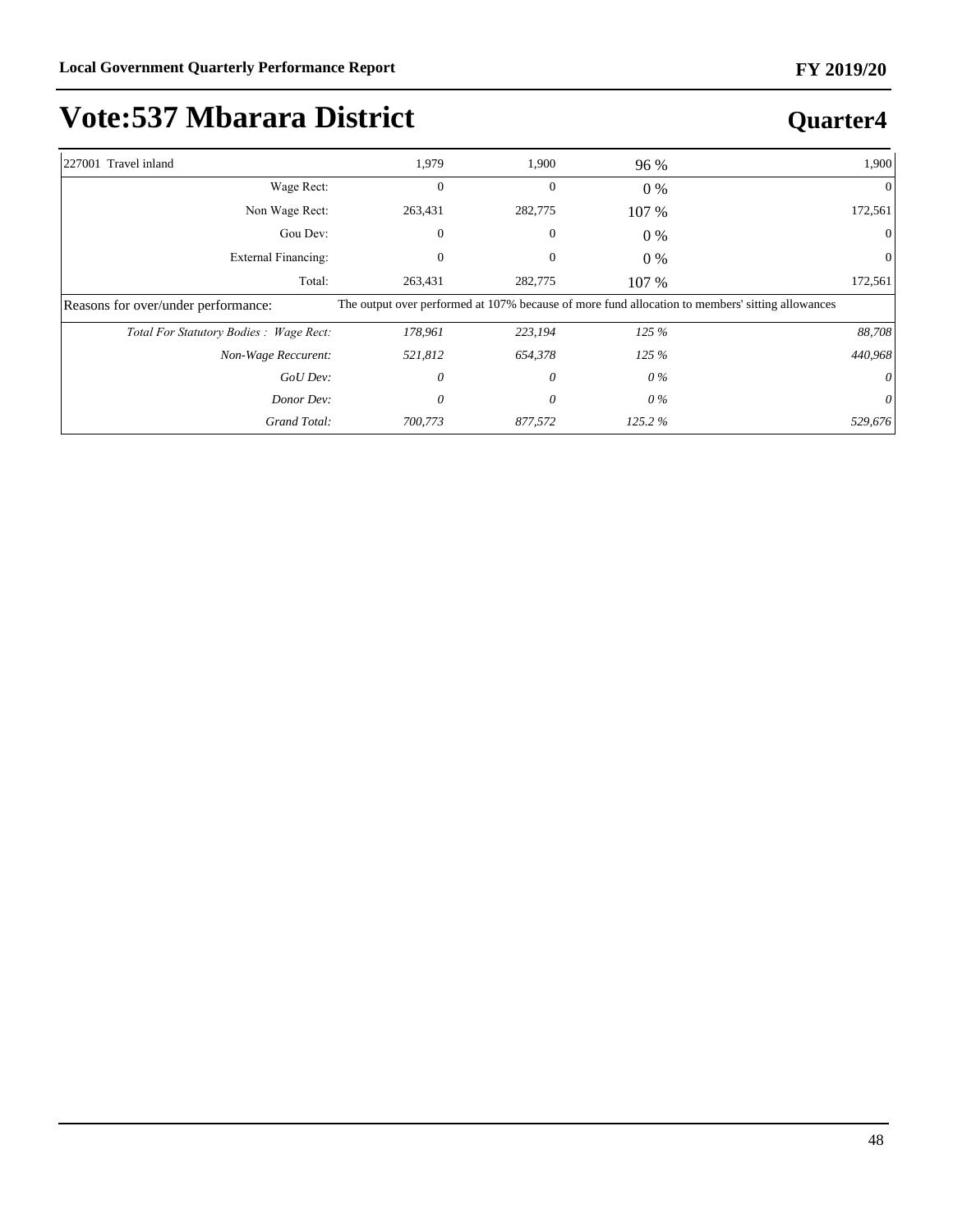**FY 2019/20**

### **Workplan : 4 Production and Marketing**

| <b>Outputs and Performance Indicators</b><br>(Ushs Thousands) | <b>Annual</b><br><b>Planned</b><br><b>Outputs</b>                                                                                                                                                                                                                                                                                                                                                                                                                                                                                                                                                                                                                                                                                                                                                                                       | <b>Cumulative</b><br>Output<br><b>Performance</b>                                                                                                                                                                                                                                                                                         | % Peformance | Quarterly<br><b>Planned</b><br><b>Outputs</b>                                                                                                                                                                                                                                                                                                                                                                                                                           | Quarterly<br>Output<br><b>Performance</b>                                                                                                                                                                                                                                                                                                                                                                                                                                                                            |
|---------------------------------------------------------------|-----------------------------------------------------------------------------------------------------------------------------------------------------------------------------------------------------------------------------------------------------------------------------------------------------------------------------------------------------------------------------------------------------------------------------------------------------------------------------------------------------------------------------------------------------------------------------------------------------------------------------------------------------------------------------------------------------------------------------------------------------------------------------------------------------------------------------------------|-------------------------------------------------------------------------------------------------------------------------------------------------------------------------------------------------------------------------------------------------------------------------------------------------------------------------------------------|--------------|-------------------------------------------------------------------------------------------------------------------------------------------------------------------------------------------------------------------------------------------------------------------------------------------------------------------------------------------------------------------------------------------------------------------------------------------------------------------------|----------------------------------------------------------------------------------------------------------------------------------------------------------------------------------------------------------------------------------------------------------------------------------------------------------------------------------------------------------------------------------------------------------------------------------------------------------------------------------------------------------------------|
| <b>Programme: 0181 Agricultural Extension Services</b>        |                                                                                                                                                                                                                                                                                                                                                                                                                                                                                                                                                                                                                                                                                                                                                                                                                                         |                                                                                                                                                                                                                                                                                                                                           |              |                                                                                                                                                                                                                                                                                                                                                                                                                                                                         |                                                                                                                                                                                                                                                                                                                                                                                                                                                                                                                      |
| <b>Higher LG Services</b>                                     |                                                                                                                                                                                                                                                                                                                                                                                                                                                                                                                                                                                                                                                                                                                                                                                                                                         |                                                                                                                                                                                                                                                                                                                                           |              |                                                                                                                                                                                                                                                                                                                                                                                                                                                                         |                                                                                                                                                                                                                                                                                                                                                                                                                                                                                                                      |
| <b>Output: 018101 Extension Worker Services</b>               |                                                                                                                                                                                                                                                                                                                                                                                                                                                                                                                                                                                                                                                                                                                                                                                                                                         |                                                                                                                                                                                                                                                                                                                                           |              |                                                                                                                                                                                                                                                                                                                                                                                                                                                                         |                                                                                                                                                                                                                                                                                                                                                                                                                                                                                                                      |
| N/A                                                           |                                                                                                                                                                                                                                                                                                                                                                                                                                                                                                                                                                                                                                                                                                                                                                                                                                         |                                                                                                                                                                                                                                                                                                                                           |              |                                                                                                                                                                                                                                                                                                                                                                                                                                                                         |                                                                                                                                                                                                                                                                                                                                                                                                                                                                                                                      |
| Non Standard Outputs:                                         | Salaries for<br>agricultural<br>extension workers<br>paid for all 12<br>months<br>Agricultural<br>extension activities<br>monitored by district 4times<br>Administration<br>Agricultural<br>extension activities<br>monitored by<br>DPMO and Sub<br>sector Heads<br>Animal disease<br>samples collected<br>and analyzed in the<br>lab.<br>Agricultural<br>production data<br>collected and<br>analyzed<br>national Workshops<br>and factions<br>attended by<br>extension workers,<br>DPMO and sub<br>sector heads<br>National agricultural<br>show attended by<br>farmers and<br>technical staff.<br>Vehicles and<br>motorcycles<br>maintained and<br>serviced<br>Agricultural<br>advisory services<br>provided at sub<br>county level<br>Priority commodities<br>and breeds promoted<br>and commercialised<br>along the value<br>chain | paid salaries for all<br>12 months<br>DPMO and sub<br>sector heads<br>monitored Extension<br>workers activities in<br>all 7 sub counties<br>Agricultural Data on<br>major enterprises<br>collected and final<br>analysisi being done<br>Constructed Phase 1<br>of plant Lab/clinic<br>using funds for<br>national events and<br>workshops |              | paying salaries for<br>Agricultural<br>extension staff for 3 the three months<br>moths<br>DPMO and Sub<br>sector heads<br>monitoring<br>Agricultural<br>extension activities<br>in 4 sub counties<br>collecting animal<br>Disease sample and<br>analyzed in the Lab<br>as cases happen<br>collecting and<br>analyzing<br>Agricultural data in<br>major enterprises<br>attending National<br>Workshops and<br>functions by DPMO<br>and Technical staff<br>as they happen | Paid salaries for all<br>Extension staff for<br>DPMO and sub<br>sector heads<br>monitored<br>departmental<br>activities in Sub<br>counties; Rubaya,<br>Kagongi, Bukiro,<br>Rubindi, Kagongi,<br>Bubaare and<br>Rwanyamahembe<br>Crops and Animals<br>diseases samples<br>collected and<br>analysed in all sub<br>counties<br>agricultural data in<br>Major enterprises<br>collected and is<br>currently being<br>Analyzed from all<br>sub counties<br>No National event<br>attended because of<br>Covid_19 pandemic. |
|                                                               |                                                                                                                                                                                                                                                                                                                                                                                                                                                                                                                                                                                                                                                                                                                                                                                                                                         |                                                                                                                                                                                                                                                                                                                                           |              |                                                                                                                                                                                                                                                                                                                                                                                                                                                                         |                                                                                                                                                                                                                                                                                                                                                                                                                                                                                                                      |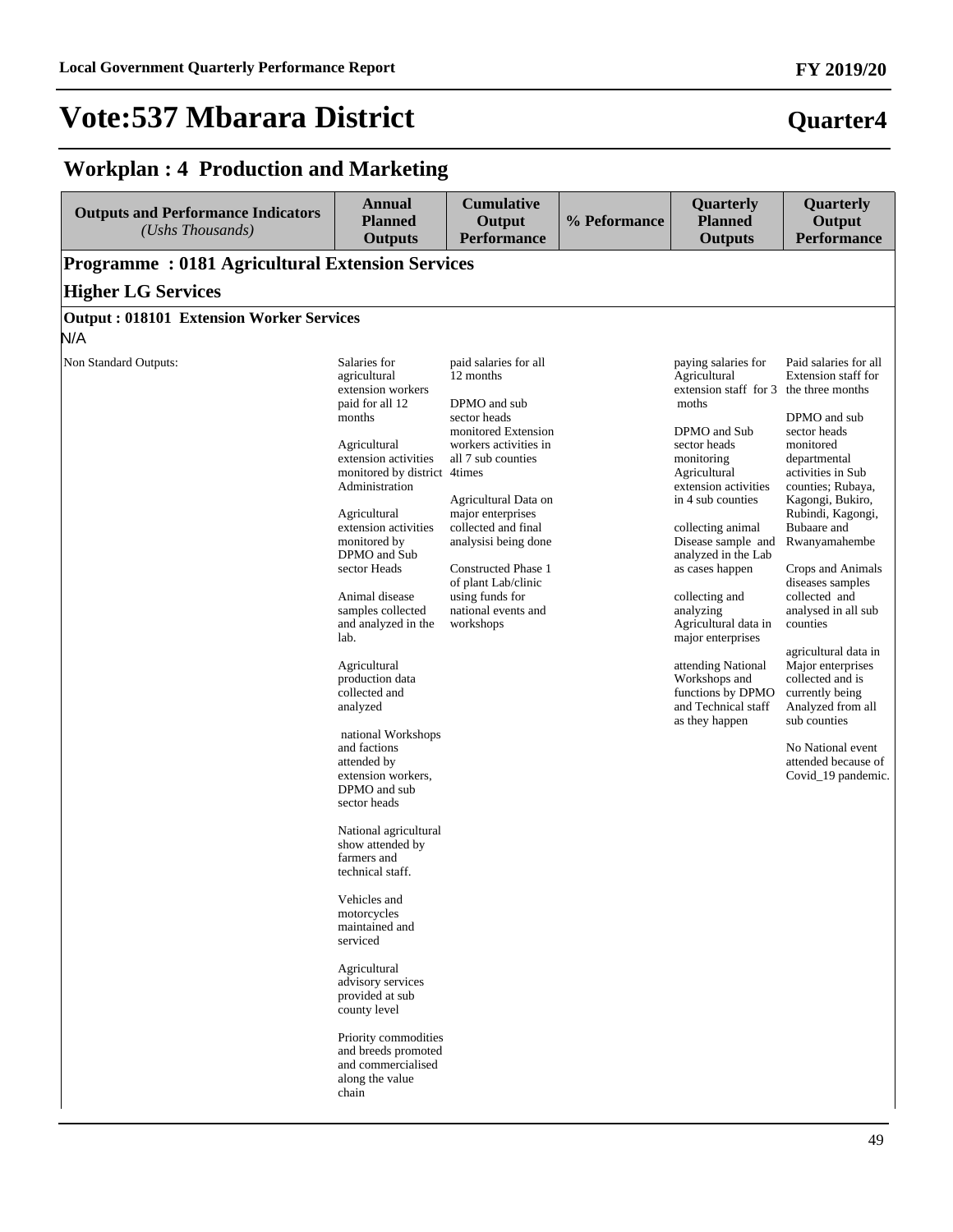|                                                          | Farmer households<br>and farmer<br>organizations<br>profiled<br>quarterly planing<br>and review meetings<br>conducted<br>Exchange visits,<br>field days and study<br>visits conducted<br>field demonstration<br>kits and materials<br>procured<br>stationery for<br>extension workers<br>procured |              |       |                  |
|----------------------------------------------------------|---------------------------------------------------------------------------------------------------------------------------------------------------------------------------------------------------------------------------------------------------------------------------------------------------|--------------|-------|------------------|
| 211101 General Staff Salaries                            | 481,384                                                                                                                                                                                                                                                                                           | 723,356      | 150 % | 364,441          |
| 221002 Workshops and Seminars                            | 24,130                                                                                                                                                                                                                                                                                            | 24,130       | 100 % | 24,130           |
| 221009 Welfare and Entertainment                         | 2,120                                                                                                                                                                                                                                                                                             | 4,414        | 208 % | 2,120            |
| 221011 Printing, Stationery, Photocopying and<br>Binding | 2,600                                                                                                                                                                                                                                                                                             | 3,860        | 148 % | 2,600            |
| 221012 Small Office Equipment                            | 1,800                                                                                                                                                                                                                                                                                             | 1,800        | 100 % | 1,800            |
| 222001 Telecommunications                                | 2,280                                                                                                                                                                                                                                                                                             | 3,230        | 142 % | 2,280            |
| 224006 Agricultural Supplies                             | 7,000                                                                                                                                                                                                                                                                                             | 8,750        | 125 % | 7,000            |
| 227001 Travel inland                                     | 46,751                                                                                                                                                                                                                                                                                            | 69,675       | 149 % | 46,751           |
| 227004 Fuel, Lubricants and Oils                         | 37,186                                                                                                                                                                                                                                                                                            | 58,280       | 157 % | 37,186           |
| 228002 Maintenance - Vehicles                            | 10,600                                                                                                                                                                                                                                                                                            | 16,050       | 151 % | 10,600           |
| Wage Rect:                                               | 481,384                                                                                                                                                                                                                                                                                           | 723,356      | 150 % | 364,441          |
| Non Wage Rect:                                           | 134,467                                                                                                                                                                                                                                                                                           | 190,189      | 141 % | 134,467          |
| Gou Dev:                                                 | $\boldsymbol{0}$                                                                                                                                                                                                                                                                                  | $\mathbf{0}$ | 0%    | $\boldsymbol{0}$ |
| <b>External Financing:</b>                               | $\boldsymbol{0}$                                                                                                                                                                                                                                                                                  | $\mathbf{0}$ | 0%    | $\mathbf{0}$     |
| Total:                                                   | 615,852                                                                                                                                                                                                                                                                                           | 913,545      | 148 % | 498,909          |

Reasons for over/under performance: The output over performed at 148% because of significant increase on wage and non wage allocations in the course of the Financial Year.

### **Capital Purchases**

**Output : 018175 Non Standard Service Delivery Capital** N/A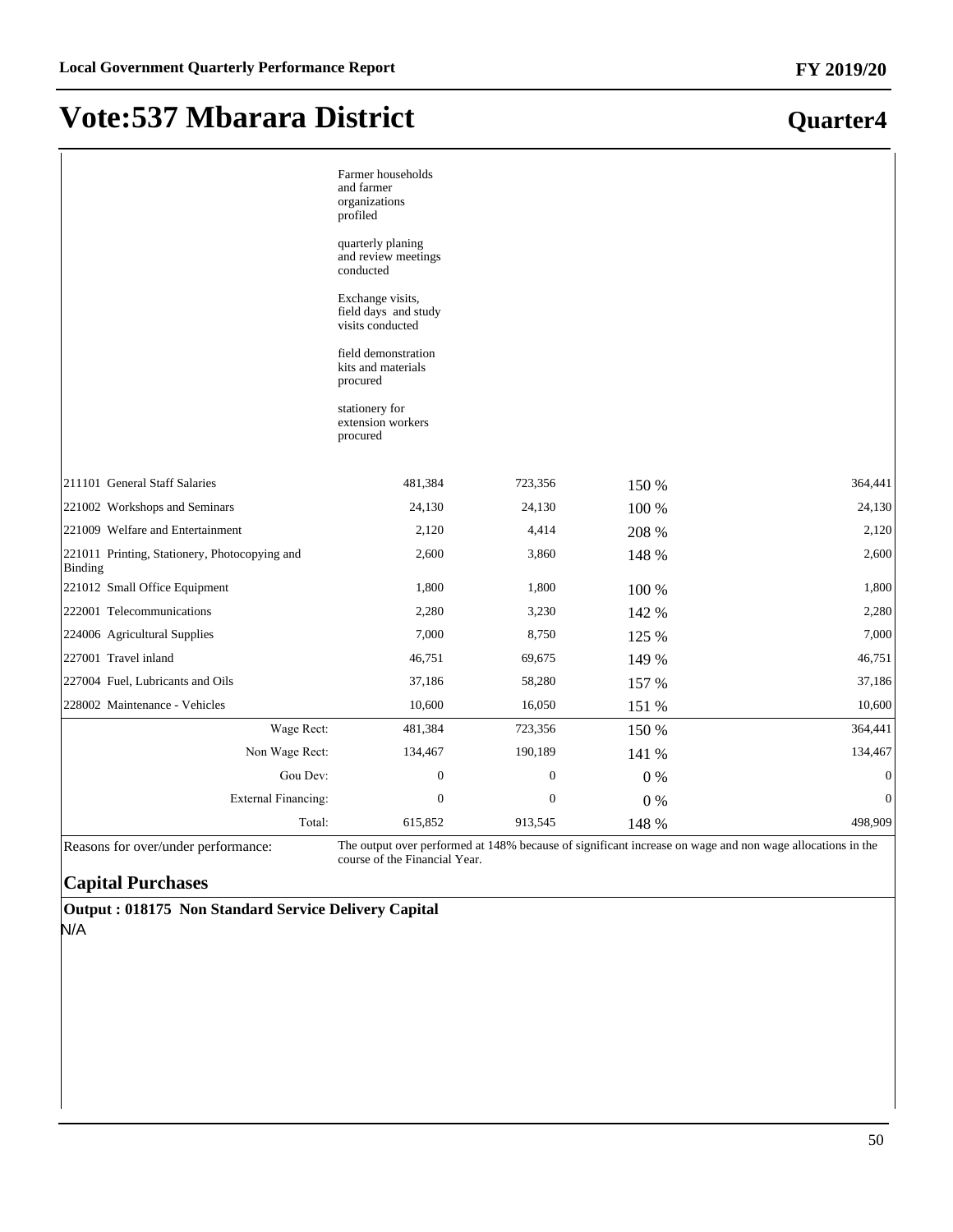### **Quarter4**

| Non Standard Outputs:                         | Two motorcycles<br>procured<br>one aquaculture<br>demonstration center sub county<br>established<br>Water tank procured<br>and Installed<br>Filling cabinet and a | One aquaculture<br>Demo center was<br>established in<br>Nyamiriro, Rubindi<br>one water tank was<br>intalled at the<br>veterinary lab/clinic |       | Development project<br>all planned for in<br>2nd quarter | One aquaculture<br>Demo center was<br>established in<br>Nyamiriro, Rubindi<br>sub county<br>one water tank was<br>intalled at the<br>veterinary lab/clinic |
|-----------------------------------------------|-------------------------------------------------------------------------------------------------------------------------------------------------------------------|----------------------------------------------------------------------------------------------------------------------------------------------|-------|----------------------------------------------------------|------------------------------------------------------------------------------------------------------------------------------------------------------------|
| 281504 Monitoring, Supervision & Appraisal of | table procured<br>1,820                                                                                                                                           | 10,228                                                                                                                                       | 562 % |                                                          | 10,101                                                                                                                                                     |
| capital works                                 |                                                                                                                                                                   |                                                                                                                                              |       |                                                          |                                                                                                                                                            |
| 312104 Other Structures                       | 18,930                                                                                                                                                            | 18,930                                                                                                                                       | 100 % |                                                          | 18,930                                                                                                                                                     |
| 312201 Transport Equipment                    | 22,749                                                                                                                                                            | 23,149                                                                                                                                       | 102 % |                                                          | 8,149                                                                                                                                                      |
| 312203 Furniture & Fixtures                   | 1,500                                                                                                                                                             | 8,487                                                                                                                                        | 566 % |                                                          | 8,487                                                                                                                                                      |
| Wage Rect:                                    | $\mathbf{0}$                                                                                                                                                      | $\mathbf{0}$                                                                                                                                 | $0\%$ |                                                          | $\overline{0}$                                                                                                                                             |
| Non Wage Rect:                                | $\mathbf{0}$                                                                                                                                                      | $\mathbf{0}$                                                                                                                                 | $0\%$ |                                                          | $\overline{0}$                                                                                                                                             |
| Gou Dev:                                      | 44,999                                                                                                                                                            | 60,793                                                                                                                                       | 135 % |                                                          | 45,666                                                                                                                                                     |
| External Financing:                           | $\boldsymbol{0}$                                                                                                                                                  | $\mathbf{0}$                                                                                                                                 | $0\%$ |                                                          | $\theta$                                                                                                                                                   |
| Total:                                        | 44,999                                                                                                                                                            | 60,793                                                                                                                                       | 135 % |                                                          | 45,666                                                                                                                                                     |

Reasons for over/under performance: This also over performed at 135% because of more allocations to construction of irrigation schemes and milking sheds.

### **Programme : 0182 District Production Services**

#### **Higher LG Services**

#### **Output : 018201 Cattle Based Supervision (Slaughter slabs, cattle dips, holding grounds)**

N/A

| Non Standard Outputs:        | Supervising and<br>backstopping<br>Veterinary extension<br>workers in sub<br>counties                    | Veterinary<br><b>Extension Staff</b><br>backs stopped and<br>supervised in all 7<br>sub counties 4 times                                                                                     |       | supervising and<br>backstopping<br>Veterinary<br><b>Extension</b> workers<br>in Sub counties                                               | Veterinary<br><b>Extension Staff</b><br>backs stopped and<br>supervised in all 7<br>sub counties                                                                                                               |
|------------------------------|----------------------------------------------------------------------------------------------------------|----------------------------------------------------------------------------------------------------------------------------------------------------------------------------------------------|-------|--------------------------------------------------------------------------------------------------------------------------------------------|----------------------------------------------------------------------------------------------------------------------------------------------------------------------------------------------------------------|
|                              | laboratory<br>consumables<br>procured<br>Vaccines, reagents<br>and permits<br>collected from<br>Entebbe. | All required lab<br>consumables<br>procured<br>Vaccines for PPR<br>and Animal<br>movement permits<br>were collected from<br>Entebbe.<br>Electricity and water<br>bills paid for 12<br>months |       | Procuring Lab.<br>consumables<br>collecting Vaccines,<br>Reagents and<br>Permits from<br>Entebbe<br>Paying Electricity<br>and Water bills. | All required lab<br>consumables in the<br>quarter procured<br>Vaccines for PPR<br>and Animal<br>movement permits<br>were collected from<br>Entebbe.<br>Electricity and water<br>bills paid for three<br>months |
| 223005 Electricity           | 4,665                                                                                                    | 4,970                                                                                                                                                                                        | 107 % |                                                                                                                                            | 3,804                                                                                                                                                                                                          |
| 223006 Water                 | 1,000                                                                                                    | 1,243                                                                                                                                                                                        | 124 % |                                                                                                                                            | 1,243                                                                                                                                                                                                          |
| 224006 Agricultural Supplies | 3,000                                                                                                    | 2,053                                                                                                                                                                                        | 68 %  |                                                                                                                                            | 1,803                                                                                                                                                                                                          |
| 227001 Travel inland         | 460                                                                                                      | 460                                                                                                                                                                                          | 100 % |                                                                                                                                            | 460                                                                                                                                                                                                            |
|                              |                                                                                                          |                                                                                                                                                                                              |       |                                                                                                                                            |                                                                                                                                                                                                                |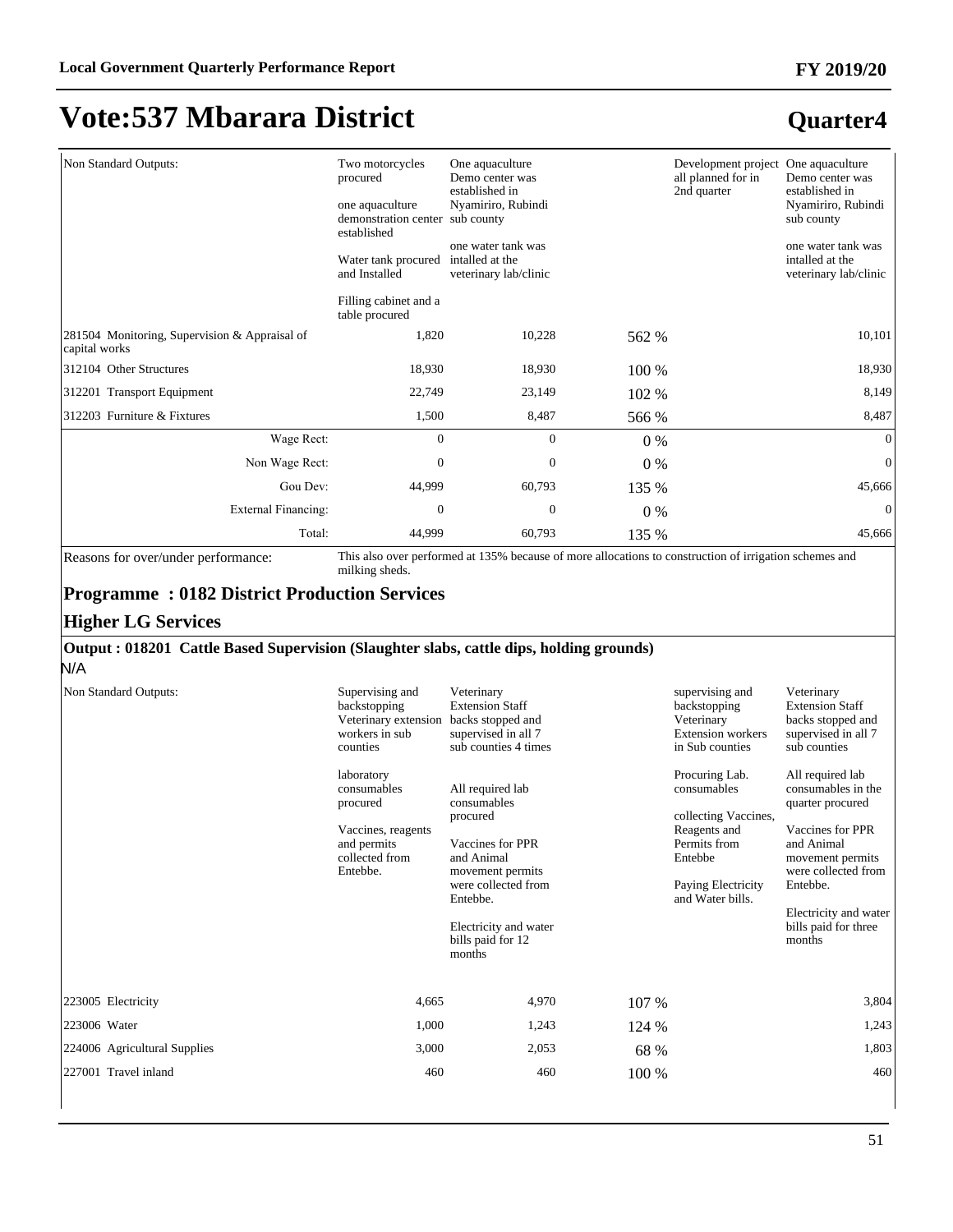| 227004 Fuel, Lubricants and Oils                          | 540                                                                                           | 540                                                                                                                                                                                                              | 100 % |                                                                                                     | 540                                                                                                                                                                      |
|-----------------------------------------------------------|-----------------------------------------------------------------------------------------------|------------------------------------------------------------------------------------------------------------------------------------------------------------------------------------------------------------------|-------|-----------------------------------------------------------------------------------------------------|--------------------------------------------------------------------------------------------------------------------------------------------------------------------------|
| Wage Rect:                                                | $\mathbf{0}$                                                                                  | $\mathbf{0}$                                                                                                                                                                                                     | 0%    |                                                                                                     | $\mathbf{0}$                                                                                                                                                             |
| Non Wage Rect:                                            | 9,665                                                                                         | 9,266                                                                                                                                                                                                            | 96 %  |                                                                                                     | 7,850                                                                                                                                                                    |
| Gou Dev:                                                  | $\boldsymbol{0}$                                                                              | $\boldsymbol{0}$                                                                                                                                                                                                 | $0\%$ |                                                                                                     | $\mathbf{0}$                                                                                                                                                             |
| <b>External Financing:</b>                                | 0                                                                                             | $\boldsymbol{0}$                                                                                                                                                                                                 | 0%    |                                                                                                     | $\mathbf{0}$                                                                                                                                                             |
| Total:                                                    | 9,665                                                                                         | 9,266                                                                                                                                                                                                            | 96 %  |                                                                                                     | 7,850                                                                                                                                                                    |
| Reasons for over/under performance:                       | activity was shifted to OWEC office                                                           | This output under performed at 96% because of less allocation to agricultural supplies to farmers as the                                                                                                         |       |                                                                                                     |                                                                                                                                                                          |
| Output: 018204 Fisheries regulation                       |                                                                                               |                                                                                                                                                                                                                  |       |                                                                                                     |                                                                                                                                                                          |
| N/A                                                       |                                                                                               |                                                                                                                                                                                                                  |       |                                                                                                     |                                                                                                                                                                          |
| Non Standard Outputs:                                     | Farmers are advised<br>in modern farming<br>practices<br>Fisheries regulations<br>adhered to, | carried out a total of<br>48 advisory visits<br>district wide and 10<br>regulatory visits to<br>all available fish<br>markets                                                                                    |       | carrying out 7<br>farmer advisory<br>visits<br>carring out 3<br>rgulatory visits in<br>fish markets | carried out 12<br>advisory visits to<br>Rubindi,<br>Rwanyamahembe,<br>Nyakayojo, Kakiika,<br>Nyamitanga,<br>Kagongi, and Bukiro<br>carried out 3<br>regulatory visits to |
|                                                           |                                                                                               |                                                                                                                                                                                                                  |       |                                                                                                     | Central Market,<br>Koranorya and<br><b>Biharwe Markets</b>                                                                                                               |
| 227001 Travel inland                                      | 460                                                                                           | 690                                                                                                                                                                                                              | 150 % |                                                                                                     | 460                                                                                                                                                                      |
| 227004 Fuel, Lubricants and Oils                          | 876                                                                                           | 1,314                                                                                                                                                                                                            | 150 % |                                                                                                     | 876                                                                                                                                                                      |
| Wage Rect:                                                | $\mathbf{0}$                                                                                  | $\mathbf{0}$                                                                                                                                                                                                     | $0\%$ |                                                                                                     | $\mathbf{0}$                                                                                                                                                             |
| Non Wage Rect:                                            | 1,336                                                                                         | 2,004                                                                                                                                                                                                            | 150 % |                                                                                                     | 1,336                                                                                                                                                                    |
| Gou Dev:                                                  | $\boldsymbol{0}$                                                                              | $\boldsymbol{0}$                                                                                                                                                                                                 | $0\%$ |                                                                                                     | $\mathbf{0}$                                                                                                                                                             |
| <b>External Financing:</b>                                | 0                                                                                             | $\boldsymbol{0}$                                                                                                                                                                                                 | 0%    |                                                                                                     | $\mathbf{0}$                                                                                                                                                             |
| Total:                                                    | 1,336                                                                                         | 2,004                                                                                                                                                                                                            | 150 % |                                                                                                     | 1,336                                                                                                                                                                    |
| Reasons for over/under performance:                       |                                                                                               | The output over performed at 150% because of supplementary allocations to fish regulation activities to curb<br>illegal fishing practices in the district and visits to fish farmers for sensitization meetings. |       |                                                                                                     |                                                                                                                                                                          |
| Output: 018205 Crop disease control and regulation<br>N/A |                                                                                               |                                                                                                                                                                                                                  |       |                                                                                                     |                                                                                                                                                                          |
| Non Standard Outputs:                                     | Crop extension<br>workers supervised<br>and backstopped<br>Crop diseases                      | Crop extension Staff<br>supervised and<br>backstopped in all 7<br>sub counties 4 times                                                                                                                           |       | supervising<br><b>Extension</b> workers<br>in sub counties<br>controlling crop                      | Crop extension Staff<br>supervised and<br>backstopped in all 7<br>sub counties                                                                                           |
|                                                           | controlled                                                                                    | 21 farms most heat<br>by BBW visited and<br>advised on control                                                                                                                                                   |       | diseases through<br>farm visits and plant<br>clinic operations                                      | 8 farms most heat by<br>BBW visited and<br>advised on control                                                                                                            |
| 227001 Travel inland                                      | 460                                                                                           | 791                                                                                                                                                                                                              | 172 % |                                                                                                     | 460                                                                                                                                                                      |
| 227004 Fuel. Lubricants and Oils                          | 540                                                                                           | 945                                                                                                                                                                                                              | 175 % |                                                                                                     | 540                                                                                                                                                                      |
| Wage Rect:                                                | $\mathbf{0}$                                                                                  | $\mathbf{0}$                                                                                                                                                                                                     | 0%    |                                                                                                     | $\overline{0}$                                                                                                                                                           |
| Non Wage Rect:                                            | 1,000                                                                                         | 1,736                                                                                                                                                                                                            | 174 % |                                                                                                     | 1,000                                                                                                                                                                    |
| Gou Dev:                                                  | $\boldsymbol{0}$                                                                              | 0                                                                                                                                                                                                                | 0%    |                                                                                                     | $\mathbf{0}$                                                                                                                                                             |
| <b>External Financing:</b>                                | $\boldsymbol{0}$                                                                              | $\boldsymbol{0}$                                                                                                                                                                                                 | 0%    |                                                                                                     | $\boldsymbol{0}$                                                                                                                                                         |
| Total:                                                    | 1,000                                                                                         | 1,736                                                                                                                                                                                                            | 174 % |                                                                                                     | 1,000                                                                                                                                                                    |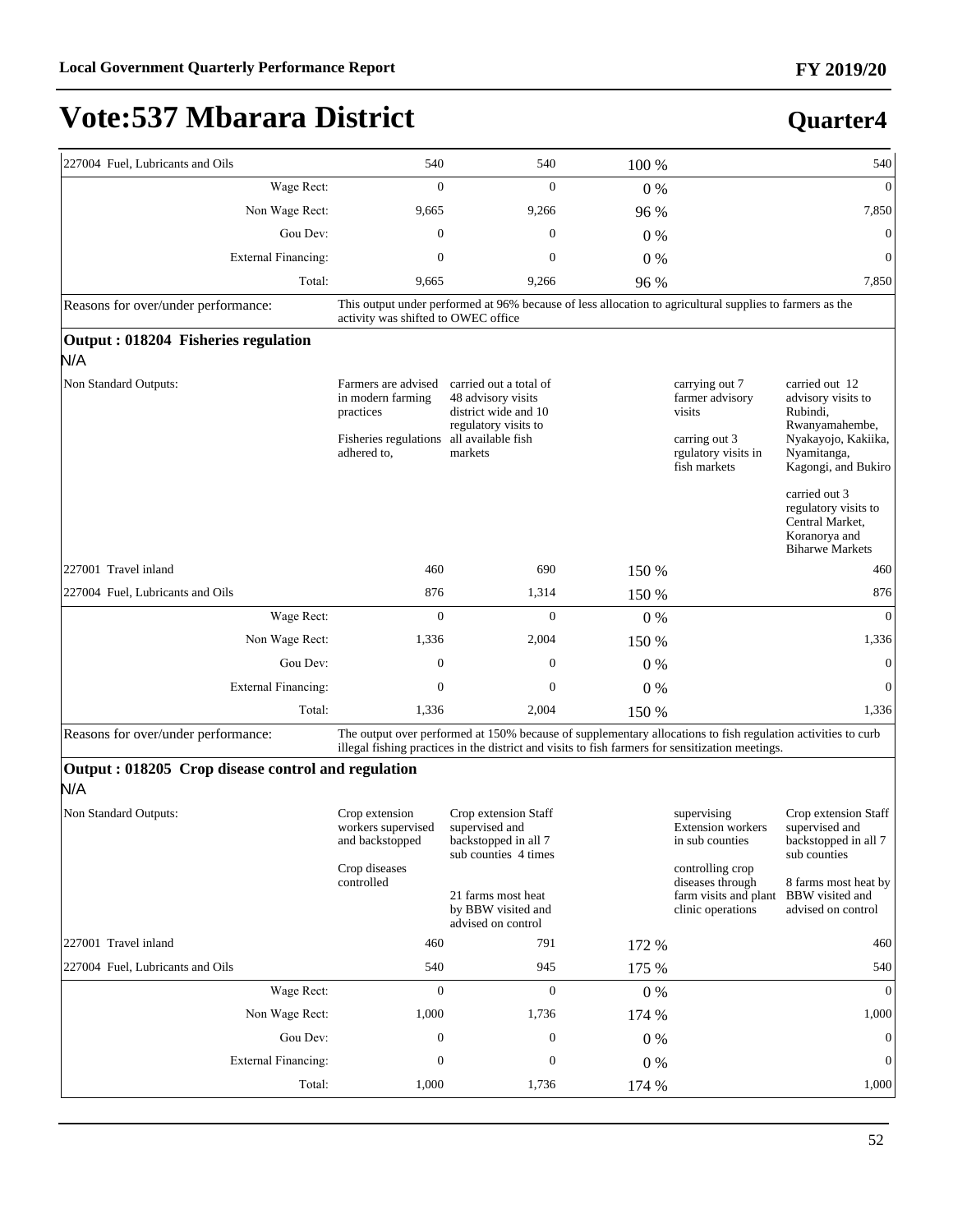### **FY 2019/20**

# **Vote:537 Mbarara District**

## **Quarter4**

### **Workplan : 4 Production and Marketing**

| <b>Outputs and Performance Indicators</b><br>$(Ushs$ Thousands)                    | Annual<br><b>Planned</b><br><b>Outputs</b>                                                                        | <b>Cumulative</b><br>Output<br><b>Performance</b>                                                                                                                                                                   | % Peformance | Quarterly<br><b>Planned</b><br><b>Outputs</b>                                       | Quarterly<br>Output<br><b>Performance</b>                                                                                                             |
|------------------------------------------------------------------------------------|-------------------------------------------------------------------------------------------------------------------|---------------------------------------------------------------------------------------------------------------------------------------------------------------------------------------------------------------------|--------------|-------------------------------------------------------------------------------------|-------------------------------------------------------------------------------------------------------------------------------------------------------|
| Reasons for over/under performance:                                                | farmers in the district.                                                                                          | The output over performed at 174% because more funds allocation to travel and fuel expenses to carry out<br>district wide sensitization meetings about banana weavil and other crop diseases that have plagued many |              |                                                                                     |                                                                                                                                                       |
| Output : 018207 Tsetse vector control and commercial insects farm promotion<br>N/A |                                                                                                                   |                                                                                                                                                                                                                     |              |                                                                                     |                                                                                                                                                       |
| Non Standard Outputs:                                                              | farmers advised in<br>modern Apiary<br>management<br>practices                                                    | a total of 30<br>advisory visits were<br>done district wide                                                                                                                                                         |              | carrying out 7<br>keeping<br>communities                                            | carried out 9<br>advisory visits to bee advisory visits to bee<br>keepers in sub<br>counties of; Kashsre,<br>Rubindi, Kagongi<br>and<br>Rwanyamahembe |
| 227001 Travel inland                                                               | 460                                                                                                               | 801                                                                                                                                                                                                                 | 174 %        |                                                                                     | 460                                                                                                                                                   |
| 227004 Fuel, Lubricants and Oils                                                   | 876                                                                                                               | 1,533                                                                                                                                                                                                               | 175 %        |                                                                                     | 876                                                                                                                                                   |
| Wage Rect:                                                                         | $\overline{0}$                                                                                                    | $\mathbf{0}$                                                                                                                                                                                                        | 0%           |                                                                                     | $\mathbf{0}$                                                                                                                                          |
| Non Wage Rect:                                                                     | 1,336                                                                                                             | 2,334                                                                                                                                                                                                               | 175 %        |                                                                                     | 1,336                                                                                                                                                 |
| Gou Dev:                                                                           | $\boldsymbol{0}$                                                                                                  | $\boldsymbol{0}$                                                                                                                                                                                                    | $0\%$        |                                                                                     | $\mathbf{0}$                                                                                                                                          |
| External Financing:                                                                | $\mathbf{0}$                                                                                                      | $\mathbf{0}$                                                                                                                                                                                                        | 0%           |                                                                                     | $\theta$                                                                                                                                              |
| Total:                                                                             | 1,336                                                                                                             | 2,334                                                                                                                                                                                                               | 175 %        |                                                                                     | 1,336                                                                                                                                                 |
| Reasons for over/under performance:                                                | district                                                                                                          | The output over performed at 175% because more funds were allocated to sensitization activities across the                                                                                                          |              |                                                                                     |                                                                                                                                                       |
| <b>Output: 018212 District Production Management Services</b><br>N/A               |                                                                                                                   |                                                                                                                                                                                                                     |              |                                                                                     |                                                                                                                                                       |
| Non Standard Outputs:                                                              | Stationary for<br>Production<br>department procured                                                               | All required<br>stationery for the<br>department procured<br>for all quarters                                                                                                                                       |              | procuring stationery<br>for production<br>department as<br>required                 | All required<br>stationery for the<br>department procured                                                                                             |
|                                                                                    | Documents and<br>correspondences<br>delivered and<br>collected to and<br>from sub counties<br>Planning and review | all documented and<br>correspondences<br>collected and<br>delivered to all sub<br>counties for all<br>quarters                                                                                                      |              | collecting and<br>delivering<br>documents and<br>correspondences to<br>sub counties | all documented and<br>correspondences<br>collected and<br>delivered to all sub<br>counties                                                            |
|                                                                                    | workshop held<br>office equipment<br>maintained                                                                   | fuel for coordination<br>offices procured for<br>all the quarters                                                                                                                                                   |              | procuring fuel<br>Production<br>coordination offices                                | fuel for coordination<br>offices procured for<br>the quarter                                                                                          |
|                                                                                    | fuel for coordination all quarters reports<br>office activities<br>availed                                        | delivered to the<br>ministry                                                                                                                                                                                        |              | Carrying out timely<br>reporting to the<br>ministry in Entebbe                      | Fourth quarter report<br>delivered to the<br>ministry                                                                                                 |
|                                                                                    | timely reporting to<br>line ministry                                                                              | Transport<br>allowances paid for<br>all head quarter staff<br>for all quarters                                                                                                                                      |              | Paying Transport<br>allowances for<br>headquarter staff.                            | Transport<br>allowances paid for<br>all head quarter staff.                                                                                           |
| 211101 General Staff Salaries                                                      | 71,068                                                                                                            | 70,979                                                                                                                                                                                                              | 100 %        |                                                                                     | 17,867                                                                                                                                                |
| 211103 Allowances (Incl. Casuals, Temporary)                                       | 4,500                                                                                                             | 4,930                                                                                                                                                                                                               | 110 %        |                                                                                     | 3,729                                                                                                                                                 |
| 221002 Workshops and Seminars                                                      | 4,800                                                                                                             | 7,200                                                                                                                                                                                                               | 150 %        |                                                                                     | 4,800                                                                                                                                                 |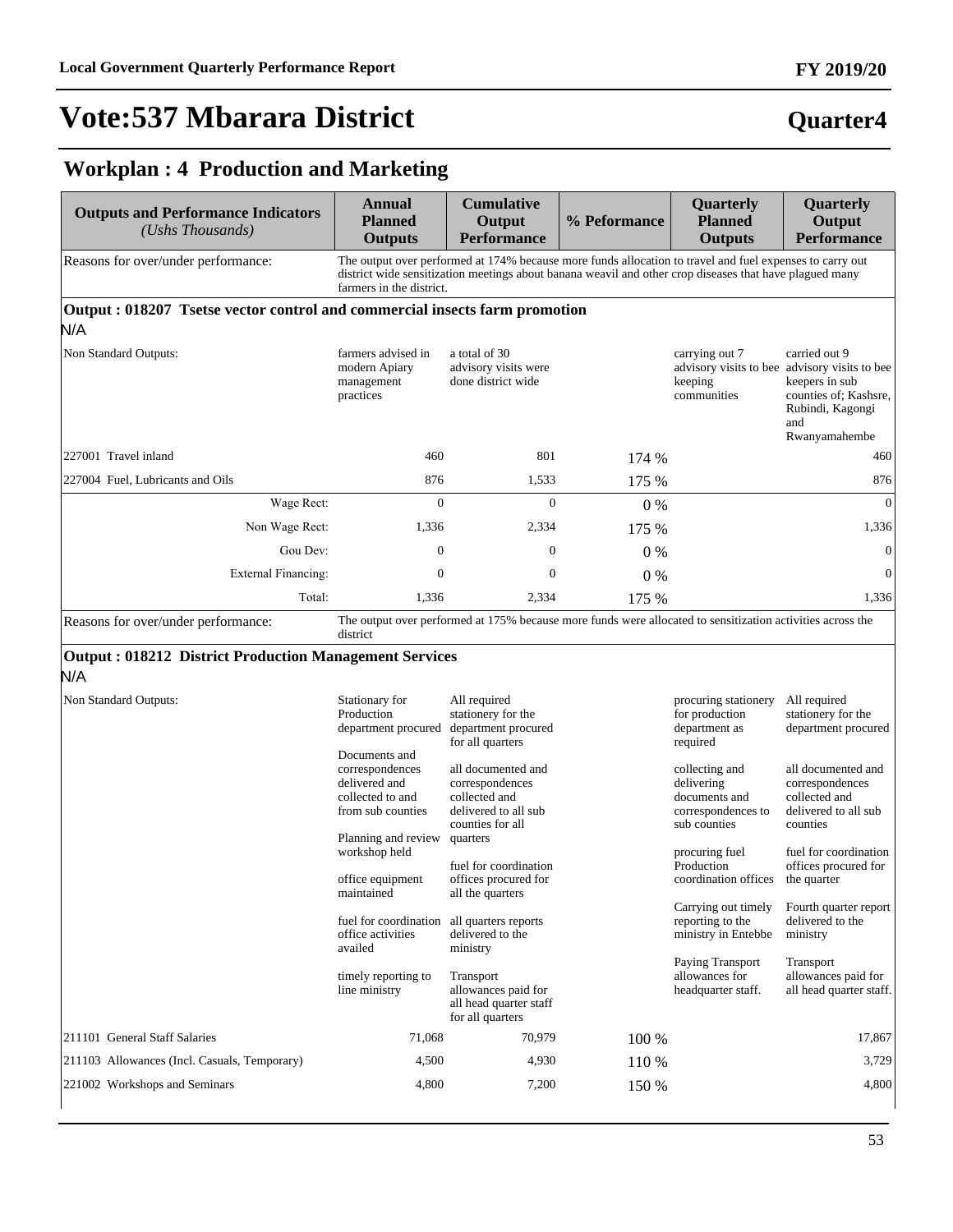### **Quarter4**

|                                               | 6,465        | 6,866            | 106 % | 5,933                   |
|-----------------------------------------------|--------------|------------------|-------|-------------------------|
| 221011 Printing, Stationery, Photocopying and | 3,000        | 3,746            |       | 3,000                   |
|                                               | 1,000        | 1,000            | 100 % | 1,000                   |
|                                               | 3,200        | 3,450            | 108 % | 3,200                   |
|                                               | 1,000        | 1,250            | 125 % | 1,000                   |
| Wage Rect:                                    | 71,068       | 70,979           | 100 % | 17,867                  |
| Non Wage Rect:                                | 23,965       | 28,443           | 119 % | 22,662                  |
| Gou Dev:                                      | $\mathbf{0}$ | $\boldsymbol{0}$ |       | $\mathbf{0}$            |
| External Financing:                           | $\mathbf{0}$ | $\boldsymbol{0}$ |       | $\mathbf{0}$            |
| Total:                                        | 95,033       | 99,421           | 105 % | 40,529                  |
|                                               |              |                  |       | 125 %<br>$0\%$<br>$0\%$ |

Reasons for over/under performance: This output slightly over performed at 105% because of supplementary allocations to Workshops, fuel and printing expenses

### **Capital Purchases**

#### **Output : 018275 Non Standard Service Delivery Capital** N/A

| Non Standard Outputs:                                          | climate change<br>implemented in 2nd<br>Mitigated<br>quarter |              |        |                                                                                                             |
|----------------------------------------------------------------|--------------------------------------------------------------|--------------|--------|-------------------------------------------------------------------------------------------------------------|
|                                                                | Retention for<br>Building animal<br>clinic Paid              |              |        |                                                                                                             |
|                                                                | Capital projects<br>Monitored                                |              |        |                                                                                                             |
| 281504 Monitoring, Supervision & Appraisal of<br>capital works | 1,659                                                        | 6,522        | 393 %  | 6,078                                                                                                       |
| 312101 Non-Residential Buildings                               | 2,920                                                        | 8,183        | 280 %  | 5,264                                                                                                       |
| 312104 Other Structures                                        | 20,000                                                       | 17,257       | 86 %   | 9,065                                                                                                       |
| Wage Rect:                                                     | $\mathbf{0}$                                                 | $\mathbf{0}$ | $0\%$  | $\mathbf{0}$                                                                                                |
| Non Wage Rect:                                                 | $\mathbf{0}$                                                 | $\mathbf{0}$ | $0\%$  | $\theta$                                                                                                    |
| Gou Dev:                                                       | 24,579                                                       | 31,963       | 130 %  | 20,406                                                                                                      |
| External Financing:                                            | $\mathbf{0}$                                                 | $\mathbf{0}$ | $0\%$  | $\mathbf{0}$                                                                                                |
| Total:                                                         | 24,579                                                       | 31,963       | 130 %  | 20,406                                                                                                      |
| Reasons for over/under performance:                            | the district and slaughter slabs in the district Rufura      |              |        | The output over performed at 130% because of more allocation of funds to construction of the crop clinic at |
| Total For Production and Marketing: Wage Rect:                 | 552,453                                                      | 794,335      | 144 %  | 382,308                                                                                                     |
| Non-Wage Reccurent:                                            | 171,770                                                      | 233,973      | 136 %  | 168,652                                                                                                     |
| GoU Dev:                                                       | 69,578                                                       | 92,756       | 133 %  | 66,073                                                                                                      |
| Donor Dev:                                                     | 0                                                            | 0            | $0\%$  | $\theta$                                                                                                    |
| Grand Total:                                                   | 793,800                                                      | 1,121,063    | 141.2% | 617,032                                                                                                     |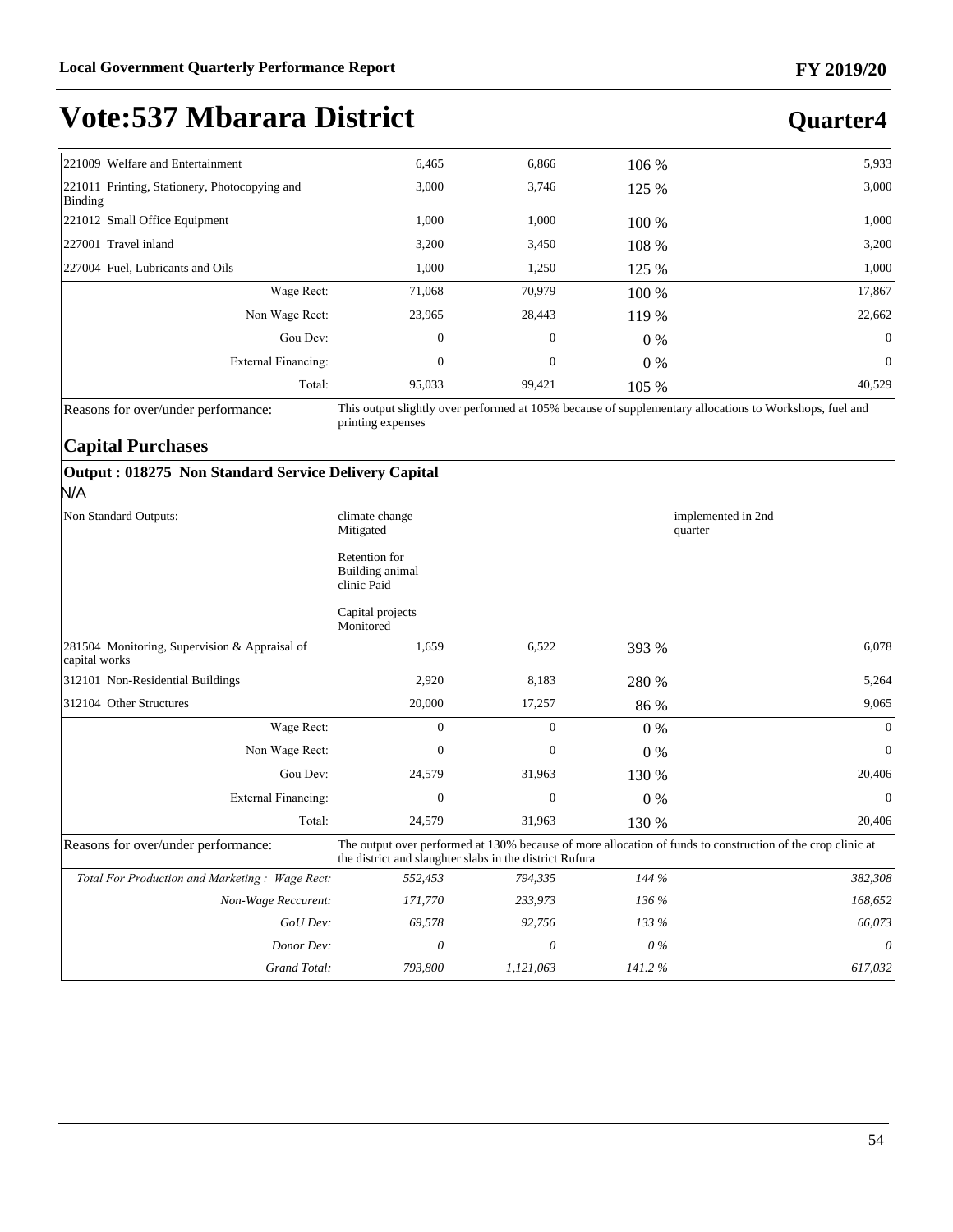### **Workplan : 5 Health**

| <b>Outputs and Performance Indicators</b><br>(Ushs Thousands) | <b>Annual</b><br><b>Planned</b><br><b>Outputs</b>                                                                                                                                                             | <b>Cumulative</b><br>Output<br><b>Performance</b>                                                                                                                                                             | % Peformance | Quarterly<br><b>Planned</b><br><b>Outputs</b>                                                                                                                                                                                                             | Quarterly<br>Output<br><b>Performance</b>                                                                                                                                                                     |
|---------------------------------------------------------------|---------------------------------------------------------------------------------------------------------------------------------------------------------------------------------------------------------------|---------------------------------------------------------------------------------------------------------------------------------------------------------------------------------------------------------------|--------------|-----------------------------------------------------------------------------------------------------------------------------------------------------------------------------------------------------------------------------------------------------------|---------------------------------------------------------------------------------------------------------------------------------------------------------------------------------------------------------------|
| <b>Programme: 0881 Primary Healthcare</b>                     |                                                                                                                                                                                                               |                                                                                                                                                                                                               |              |                                                                                                                                                                                                                                                           |                                                                                                                                                                                                               |
| <b>Higher LG Services</b>                                     |                                                                                                                                                                                                               |                                                                                                                                                                                                               |              |                                                                                                                                                                                                                                                           |                                                                                                                                                                                                               |
| Output: 088101 Public Health Promotion                        |                                                                                                                                                                                                               |                                                                                                                                                                                                               |              |                                                                                                                                                                                                                                                           |                                                                                                                                                                                                               |
| N/A                                                           |                                                                                                                                                                                                               |                                                                                                                                                                                                               |              |                                                                                                                                                                                                                                                           |                                                                                                                                                                                                               |
| Non Standard Outputs:                                         | Improve on MNCH<br>services in the<br>District<br>improve on<br>identified new TB<br>cases<br>Improve on<br>immunisation<br>services in the<br>District<br>Malaria, IPT and<br>improve on the use<br>of ILLNs | improve on MNCH<br>services in the<br>District<br>improve on<br>identified new TB<br>cases<br>Improve on<br>immunisation<br>services in the<br>District<br>Malaria, IPT and<br>improve on the use<br>of ILLNs |              | Improve on MNCH<br>services in the<br>District $\langle$ br $\rangle$<br>improve on<br>identified new TB<br>cases $\text{br}$ /><br>Improve on<br>immunisation<br>services in the<br>District $br>$<br>Malaria, IPT and<br>improve on the use<br>of ILLNs | improve on MNCH<br>services in the<br>District<br>improve on<br>identified new TB<br>cases<br>Improve on<br>immunisation<br>services in the<br>District<br>Malaria, IPT and<br>improve on the use<br>of ILLNs |
| 211103 Allowances (Incl. Casuals, Temporary)                  | 4,500                                                                                                                                                                                                         | 2,078                                                                                                                                                                                                         | 46 %         |                                                                                                                                                                                                                                                           | 2,078                                                                                                                                                                                                         |
| 221001 Advertising and Public Relations                       | 1,000                                                                                                                                                                                                         | $\Omega$                                                                                                                                                                                                      | 0%           |                                                                                                                                                                                                                                                           | $\Omega$                                                                                                                                                                                                      |
| 221002 Workshops and Seminars                                 | 200,000                                                                                                                                                                                                       | 275,685                                                                                                                                                                                                       | 138 %        |                                                                                                                                                                                                                                                           | 140,257                                                                                                                                                                                                       |
| 221012 Small Office Equipment                                 | 20,000                                                                                                                                                                                                        | 1,670                                                                                                                                                                                                         | 8 %          |                                                                                                                                                                                                                                                           | 1,670                                                                                                                                                                                                         |
| 227001 Travel inland                                          | 380,000                                                                                                                                                                                                       | 147,428                                                                                                                                                                                                       | 39 %         |                                                                                                                                                                                                                                                           | 147,428                                                                                                                                                                                                       |
| 227004 Fuel, Lubricants and Oils                              | 9,000                                                                                                                                                                                                         | 2,031                                                                                                                                                                                                         | 23 %         |                                                                                                                                                                                                                                                           | 1,355                                                                                                                                                                                                         |
| Wage Rect:                                                    | $\Omega$                                                                                                                                                                                                      | $\Omega$                                                                                                                                                                                                      | $0\%$        |                                                                                                                                                                                                                                                           | $\theta$                                                                                                                                                                                                      |
| Non Wage Rect:                                                | 4,500                                                                                                                                                                                                         | 2,078                                                                                                                                                                                                         | 46 %         |                                                                                                                                                                                                                                                           | 2,078                                                                                                                                                                                                         |
| Gou Dev:                                                      | $\Omega$                                                                                                                                                                                                      | $\Omega$                                                                                                                                                                                                      | $0\%$        |                                                                                                                                                                                                                                                           | $\Omega$                                                                                                                                                                                                      |
| <b>External Financing:</b>                                    | 610,000                                                                                                                                                                                                       | 426,814                                                                                                                                                                                                       | 70 %         |                                                                                                                                                                                                                                                           | 290,711                                                                                                                                                                                                       |
| Total:                                                        | 614,500                                                                                                                                                                                                       | 428,892                                                                                                                                                                                                       | 70 %         |                                                                                                                                                                                                                                                           | 292,789                                                                                                                                                                                                       |

Reasons for over/under performance: This output under performed at 70% because more funds were spent on Workshops and seminars and other items were allocated less.

**Output : 088106 District healthcare management services** N/A

**FY 2019/20**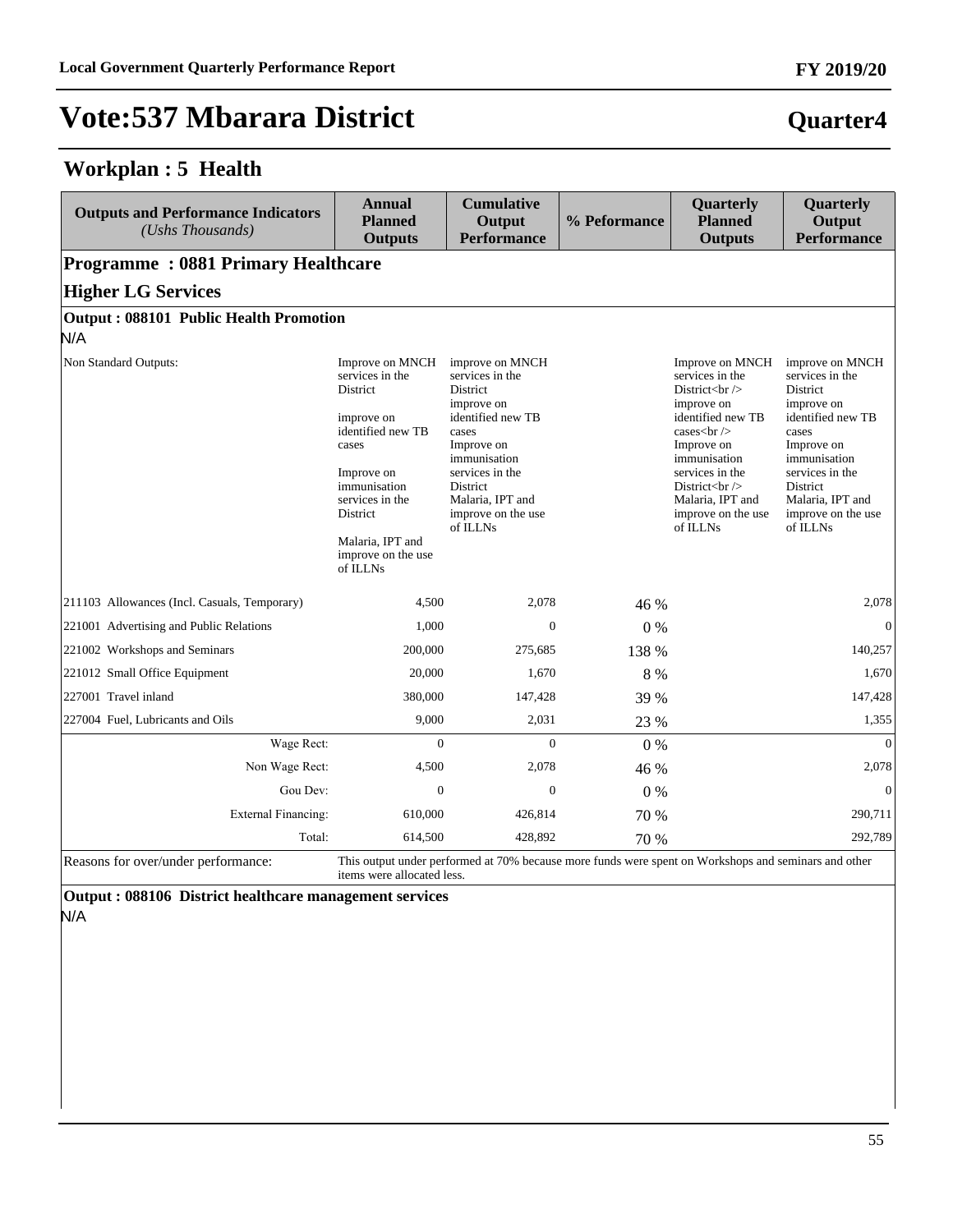### **FY 2019/20**

**Quarter4**

# **Vote:537 Mbarara District**

| Non Standard Outputs:<br>N/A                                                                | Carrying out routine COVID-19<br>DHOs office work in pandemic activities<br>the District $\langle$ br $\rangle$<br>supervision and<br>monitoring of health<br>services in the<br>District $\left\langle \text{br}\right\rangle$<br>To improve on the<br>well fare of the DHT<br>staff in the District | including<br>senstization meeting,<br>transportation of<br>mother who are to<br>deliver.<br>transportation of<br>health workers, Fuel<br>and procurement of<br>food for quaratine<br>and payment health<br>workers and VHTs |                                                                                                                                                                                                   | COVID-19<br>pandemic activities<br>including<br>senstization meeting,<br>transportation of<br>mother who are to<br>deliver,<br>transportation of<br>health workers, Fuel<br>and procurement of<br>food for quaratine<br>and payment health<br>workers and VHTs |
|---------------------------------------------------------------------------------------------|-------------------------------------------------------------------------------------------------------------------------------------------------------------------------------------------------------------------------------------------------------------------------------------------------------|-----------------------------------------------------------------------------------------------------------------------------------------------------------------------------------------------------------------------------|---------------------------------------------------------------------------------------------------------------------------------------------------------------------------------------------------|----------------------------------------------------------------------------------------------------------------------------------------------------------------------------------------------------------------------------------------------------------------|
| Reasons for over/under performance:                                                         | The output performed at 100%                                                                                                                                                                                                                                                                          |                                                                                                                                                                                                                             |                                                                                                                                                                                                   |                                                                                                                                                                                                                                                                |
| <b>Lower Local Services</b>                                                                 |                                                                                                                                                                                                                                                                                                       |                                                                                                                                                                                                                             |                                                                                                                                                                                                   |                                                                                                                                                                                                                                                                |
| Output: 088153 NGO Basic Healthcare Services (LLS)                                          |                                                                                                                                                                                                                                                                                                       |                                                                                                                                                                                                                             |                                                                                                                                                                                                   |                                                                                                                                                                                                                                                                |
| Number of outpatients that visited the NGO Basic<br>health facilities                       | $(50000)$ Number of<br>OPD patients who<br>visited the NGO<br>health units for basic health units for<br>health services.                                                                                                                                                                             | $(31989)$ Number of<br>OPD patients who<br>visited the NGO<br>basic health services.                                                                                                                                        | $(5000)$ Number of<br>OPD patients who<br>visited the NGO<br>health units for                                                                                                                     | $(3500)$ Number of<br>OPD patients who<br>visited the NGO<br>health units for<br>basic health services. basic health services.                                                                                                                                 |
| Number of inpatients that visited the NGO Basic<br>health facilities                        | $(2000)$ Number of<br>patients admitted in<br>the IPD for services<br>in the NGO Basic<br>health facilities                                                                                                                                                                                           | $(6522)$ Number of<br>patients admitted in<br>the IPD for services<br>in the NGO Basic<br>health facilities                                                                                                                 | $(1200)$ Number of<br>patients admitted in<br>the IPD for services<br>in the NGO Basic<br>health facilities                                                                                       | $(1500)$ Number of<br>patients admitted in<br>the IPD for services<br>in the NGO Basic<br>health facilities                                                                                                                                                    |
| No. and proportion of deliveries conducted in the<br>NGO Basic health facilities            | (20000) Number and (3855) Number and<br>propotion of<br>deliveries conducted<br>in the NGO basic<br>health facilites<br>Number and<br>propotion of<br>deliveries conducted<br>in the NGO basic<br>health facilites                                                                                    | propotion of<br>deliveries conducted<br>in the NGO basic<br>health facilites<br>Number and<br>propotion of<br>deliveries conducted<br>in the NGO basic<br>health facilites                                                  | $(1750)$ Number and<br>propotion of<br>deliveries conducted<br>in the NGO basic<br>health facilites<br>Number and<br>propotion of<br>deliveries conducted<br>in the NGO basic<br>health facilites | $(1103)$ Number and<br>propotion of<br>deliveries conducted<br>in the NGO basic<br>health facilites<br>Number and<br>propotion of<br>deliveries conducted<br>in the NGO basic<br>health facilites                                                              |
| Number of children immunized with Pentavalent<br>vaccine in the NGO Basic health facilities | $(4000)$ Number of<br>children immunized<br>with pentavalent<br>vaccine in the NGO<br>Basic health<br>facilities                                                                                                                                                                                      | $(3341)$ Number of<br>children immunized<br>with pentavalent<br>vaccine in the NGO<br>Basic health<br>facilities                                                                                                            | $(2000)$ Number of<br>children immunized<br>with pentavalent<br>vaccine in the NGO<br>Basic health<br>facilities                                                                                  | $(234)$ Number of<br>children immunized<br>with pentavalent<br>vaccine in the NGO<br>Basic health<br>facilities                                                                                                                                                |
|                                                                                             |                                                                                                                                                                                                                                                                                                       |                                                                                                                                                                                                                             |                                                                                                                                                                                                   |                                                                                                                                                                                                                                                                |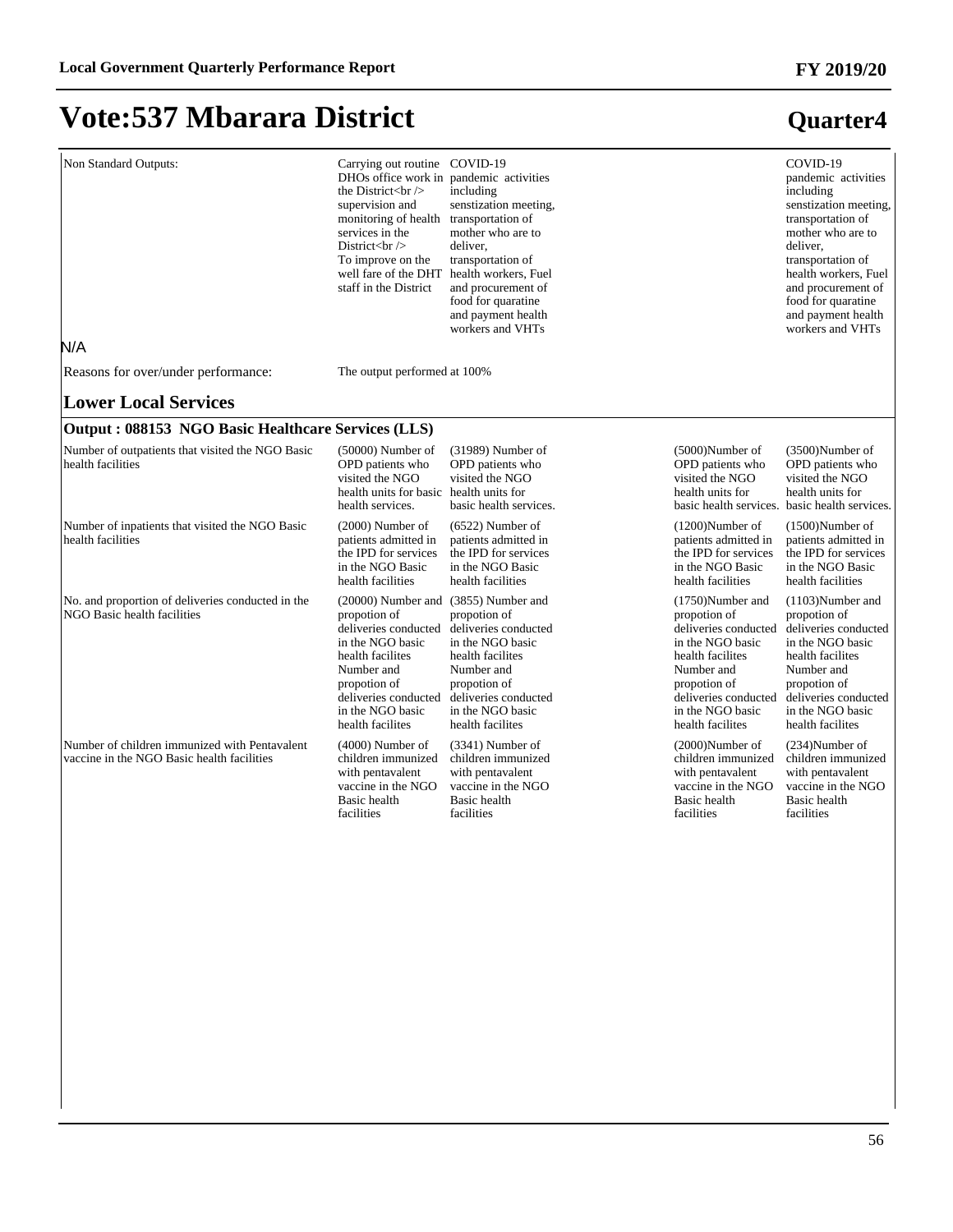#### Non Standard Outputs: Number of OPD patients who visited the NGO health units for basic health services. Number of children immunized with pentavalent vaccine in the NGO Basic health facilities Number and propotion of deliveries conducted in the NGO basic health facilites Number and propotion of deliveries conducted deliveries conducted in the NGO basic health facilites Number of patients admitted in the IPD for services in the NGO Basic health facilities Number of OPD patients who visited the NGO health units for basic health services. Number of children immunized with pentavalent vaccine in the NGO Basic health facilities Number and propotion of deliveries conducted in the NGO basic health facilites Number and propotion of in the NGO basic health facilites Number of patients admitted in the IPD for services in the NGO Basic health facilities Number of OPD patients who visited the NGO health units for basic health services. Number of children immunized with pentavalent vaccine in the NGO Basic health facilities Number and propotion of deliveries conducted in the NGO basic health facilites Number and propotion of deliveries conducted in the NGO basic health facilites Number of patients admitted in the IPD for services in the NGO Basic health facilities Number of OPD patients who visited the NGO health units for basic health services. Number of children immunized with pentavalent vaccine in the NGO Basic health facilities Number and propotion of deliveries conducted in the NGO basic health facilites Number and propotion of deliveries conducted in the NGO basic health facilites Number of patients admitted in the IPD for services in the NGO Basic health facilities 263367 Sector Conditional Grant (Non-Wage) 13,389 13,377 100 % 3,345 :DJH5HFW 0 0 0 % 0 Non Wage Rect: 13,389 13,377 100 % 3,345 \*RX'HY 0 0 0 % 0 ([WHUQDO)LQDQFLQJ 0 0 0 % 0 Total: 13,389 13,377 100 % 3,345 Reasons for over/under performance: The output over performed at 116% because over more allocations Immunization campaigns.

#### **Output : 088154 Basic Healthcare Services (HCIV-HCII-LLS)**

| Number of trained health workers in health centers                 | $(134)$ staffs who are<br>located in the health<br>facilities are 134<br>Recruitment plan of<br>staffs to work in<br>health facilities are<br>70                                                  | $(180)$ staffs who are<br>located in the health<br>facilities are 180<br>were trained in the<br>basic health care<br>delivery ie HIV, TB<br>immunisation and<br>others                            | $(134)$ staffs who are<br>located in the health<br>facilities are 134<br>Recruitment plan of<br>staffs to work in<br>health facilities are<br>34                                                 | $(180)$ staffs who are<br>located in the health<br>facilities are 180<br>were trained in the<br>basic health care<br>delivery ie HIV, TB<br>immunisation and<br>others                           |
|--------------------------------------------------------------------|---------------------------------------------------------------------------------------------------------------------------------------------------------------------------------------------------|---------------------------------------------------------------------------------------------------------------------------------------------------------------------------------------------------|--------------------------------------------------------------------------------------------------------------------------------------------------------------------------------------------------|--------------------------------------------------------------------------------------------------------------------------------------------------------------------------------------------------|
| No of trained health related training sessions held.               | $(134)$ training in<br>basic health delivery<br>conduct training of<br>staffs in malaria<br>control and<br>prevention,<br>Immunisation<br>services, HIV/AIDS<br>\$TB management.                  | $(4)$ staffs who are<br>located in the health<br>facilities are 180<br>were trained in the<br>basic health care<br>delivery ie HIV, TB<br>immunisation and<br>others                              | (34) training in basic<br>health delivery<br>conduct training of<br>staffs in malaria<br>control and<br>prevention,<br>Immunisation<br>services, HIV/AIDS<br>\$TB management.                    | $(4)$ staffs who are<br>located in the health<br>facilities are 180<br>were trained in the<br>basic health care<br>delivery ie HIV, TB<br>immunisation and<br>others                             |
| Number of outpatients that visited the Govt. health<br>facilities. | $(378398)$ Number of<br>patient that visited<br>ODP of the the<br>health facility in a<br>year conduct<br>outpatient services,<br>treatment of<br>communicable<br>diseases & non-<br>communicable | $(375425)$ Number of<br>patient that visited<br>ODP of the the<br>health facility in a<br>year<br>conduct outpatient<br>services, treatment<br>of communicable<br>diseases & non-<br>communicable | $(94599)$ Number of<br>patient that visited<br>ODP of the the<br>health facility in a<br>year<br>conduct outpatient<br>services, treatment<br>of communicable<br>diseases & non-<br>communicable | $(87654)$ Number of<br>patient that visited<br>ODP of the the<br>health facility in a<br>year<br>conduct outpatient<br>services, treatment<br>of communicable<br>diseases & non-<br>communicable |

57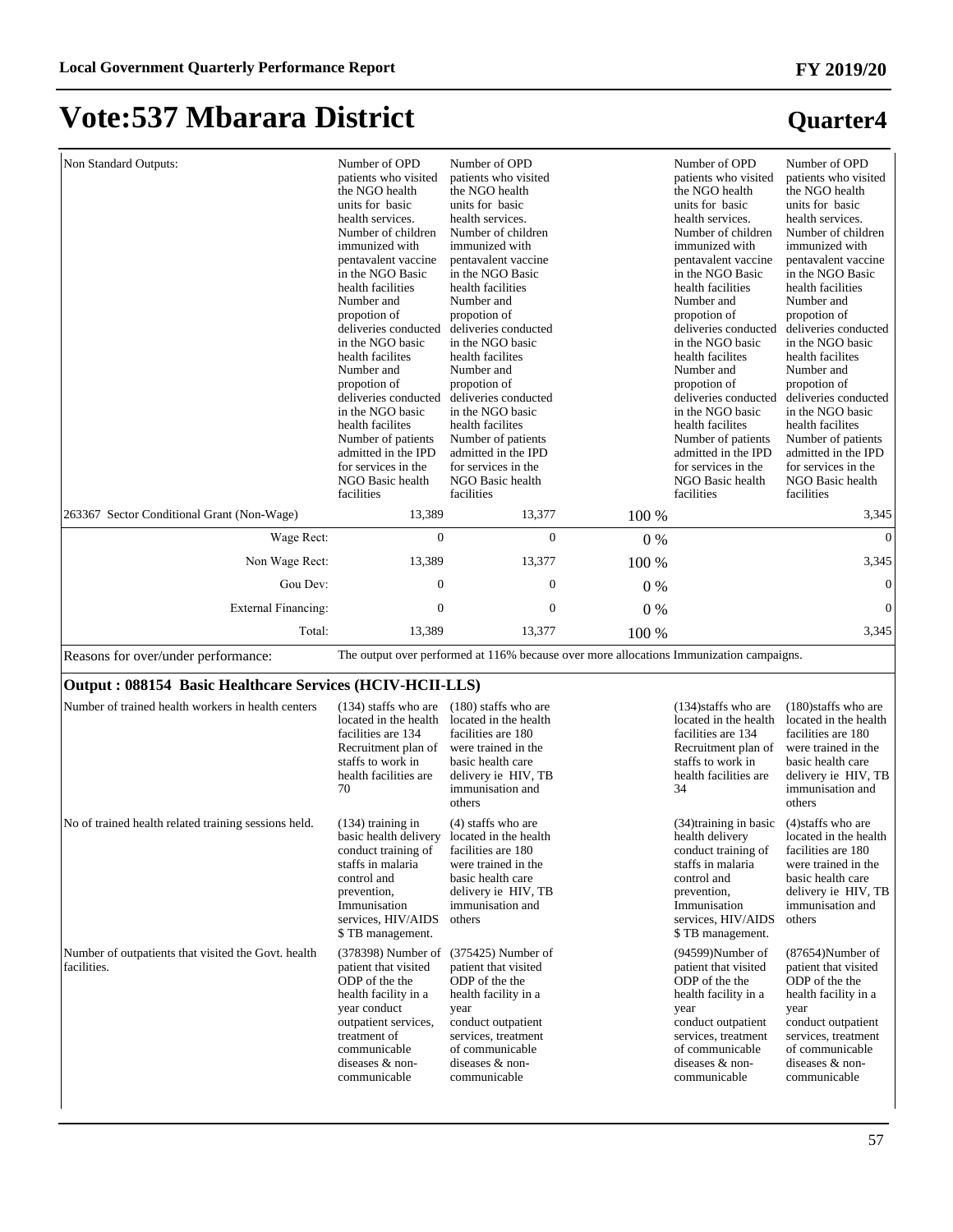| Number of inpatients that visited the Govt. health<br>facilities.                       | $(10000)$ Number of<br>patients admitted in<br><b>IPD</b> within Public<br>health facilities                                                                                                                                                                                                                                                                                                                                                                                                                                                        | $(33469)$ Number of<br>patients admitted in<br><b>IPD</b> within Public<br>health facilities                                                 |       | $(2500)$ Number of<br>patients admitted in<br><b>IPD</b> within Public<br>health facilities                                                                                                                                                                                                                                      | $(3076)$ Number of<br>patients admitted in<br><b>IPD</b> within Public<br>health facilities                             |
|-----------------------------------------------------------------------------------------|-----------------------------------------------------------------------------------------------------------------------------------------------------------------------------------------------------------------------------------------------------------------------------------------------------------------------------------------------------------------------------------------------------------------------------------------------------------------------------------------------------------------------------------------------------|----------------------------------------------------------------------------------------------------------------------------------------------|-------|----------------------------------------------------------------------------------------------------------------------------------------------------------------------------------------------------------------------------------------------------------------------------------------------------------------------------------|-------------------------------------------------------------------------------------------------------------------------|
| No and proportion of deliveries conducted in the<br>Govt. health facilities             | pregnant mothers<br>conducted                                                                                                                                                                                                                                                                                                                                                                                                                                                                                                                       | $(18352)$ deliveries of $(18214)$ deliveries of<br>pregnant mothers<br>conducted                                                             |       | (4588) deliveries of<br>pregnant mothers<br>conducted                                                                                                                                                                                                                                                                            | $(3421)$ deliveries of<br>pregnant mothers<br>conducted                                                                 |
| % age of approved posts filled with qualified health<br>workers                         | (75%) staffing norm<br>is still stuck at 64%<br>and hopefully during 84% and hopefully<br>FY 2019/2020 34<br>health workers will<br>be recruited to make<br>180 raise the staffing 100% raise the<br>norm to $65%$                                                                                                                                                                                                                                                                                                                                  | (84%) staffing norm<br>is now standing at<br>during FY2020/2021<br>health workers will<br>be recruited to make<br>staffing                   |       | (75%) staffing norm<br>is still stuck at 64%<br>and hopefully during 84% and hopefully<br>FY 2019/2020 34<br>health workers will<br>be recruited to make be recruited to make<br>180 raise the staffing 100% raise the<br>norm to 65%                                                                                            | (84%) staffing norm<br>is now standing at<br>during FY2020/2021<br>health workers will<br>staffing                      |
| % age of Villages with functional (existing, trained,<br>and reporting quarterly) VHTs. | (89%) district has<br>525 VHTs                                                                                                                                                                                                                                                                                                                                                                                                                                                                                                                      | $(100\%)$ 525 VHT<br>were trained during<br>the quarter in covid-<br>19                                                                      |       | $(22%)131 \text{ VHT}$<br>reported in a quarter                                                                                                                                                                                                                                                                                  | (100%)525 VHT<br>were trained during<br>the quarter in covid-<br>19                                                     |
| No of children immunized with Pentavalent vaccine                                       | $(16271)$ number of<br>children below one<br>vear immunized<br>with DPT                                                                                                                                                                                                                                                                                                                                                                                                                                                                             | $(9582)$ number of<br>children below one<br>vear immunized<br>with DPT                                                                       |       | $(4068)$ number of<br>children below one<br>year immunized<br>with DPT                                                                                                                                                                                                                                                           | $(3043)$ number of<br>children below one<br>vear immunized<br>with DPT                                                  |
| Non Standard Outputs:                                                                   | Recruitment of staffs staffs who are<br>to work in health<br>facilities<br>training in basic<br>health delvery<br>conduct training of<br>staffs in malaria<br>control and<br>prevention,<br>Immunisation<br>services, HIV/AIDS<br>\$ TB management.<br>Number of patient<br>that visited ODP of<br>the the health facility<br>in a year<br>Number of patients<br>admitted in IPD<br>within Public health<br>facilities<br>deliveries of<br>pregnant mothers<br>conducted<br>recruited to raise the<br>staffing norm to<br>75%<br>number of children | located in the health<br>facilities are 180<br>were trained in the<br>basic health care<br>delivery ie HIV, TB<br>immunisation and<br>others |       | Recruitment of staffs staffs who are<br>conduct<br>Training of staff on<br>basic health<br>deliveries in malaria, basic health care<br>TB Immunisation<br>and HIV<br>Number of patients<br>attended OPD<br>Number of patients<br>received IPD<br>services<br>Chlidren immunised<br>with DPT<br>Number of<br>Deliveries conducted | located in the health<br>facilities are 180<br>were trained in the<br>delivery ie HIV, TB<br>immunisation and<br>others |
|                                                                                         | below one year<br>immunized with<br><b>DPT</b>                                                                                                                                                                                                                                                                                                                                                                                                                                                                                                      |                                                                                                                                              |       |                                                                                                                                                                                                                                                                                                                                  |                                                                                                                         |
| 263367 Sector Conditional Grant (Non-Wage)                                              | 196,070                                                                                                                                                                                                                                                                                                                                                                                                                                                                                                                                             | 227,066                                                                                                                                      | 116 % |                                                                                                                                                                                                                                                                                                                                  | 85,231                                                                                                                  |

### 58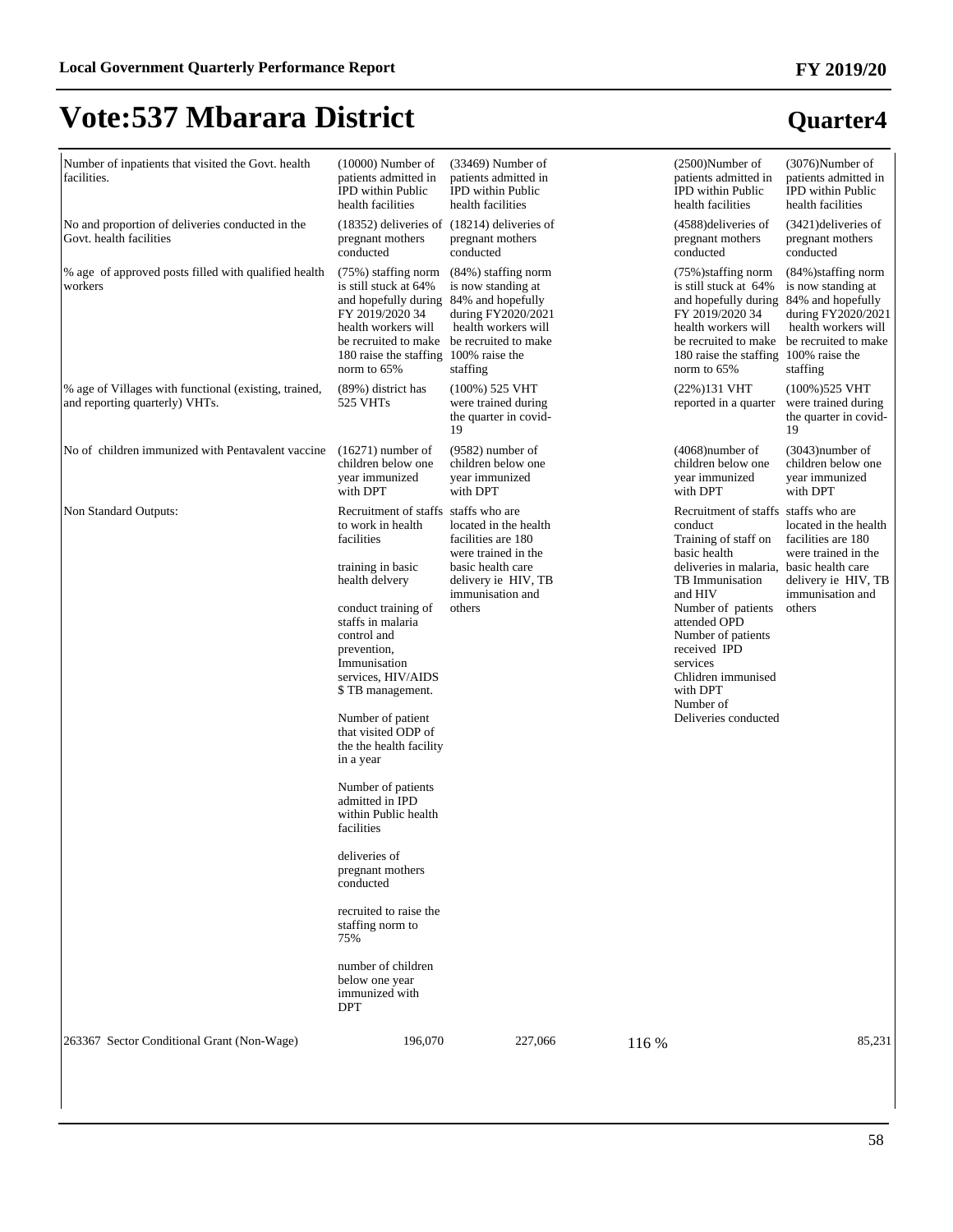**Quarter4**

# **Vote:537 Mbarara District**

| Wage Rect:                                                                 | $\overline{0}$                                                                                                      | $\mathbf{0}$                                                                                                                                                         | 0%    |                                                                                                                                                                                                    | $\overline{0}$                                                                                    |
|----------------------------------------------------------------------------|---------------------------------------------------------------------------------------------------------------------|----------------------------------------------------------------------------------------------------------------------------------------------------------------------|-------|----------------------------------------------------------------------------------------------------------------------------------------------------------------------------------------------------|---------------------------------------------------------------------------------------------------|
| Non Wage Rect:                                                             | 196,070                                                                                                             | 227,066                                                                                                                                                              | 116 % |                                                                                                                                                                                                    | 85,231                                                                                            |
| Gou Dev:                                                                   | $\boldsymbol{0}$                                                                                                    | $\boldsymbol{0}$                                                                                                                                                     | $0\%$ |                                                                                                                                                                                                    | $\boldsymbol{0}$                                                                                  |
| <b>External Financing:</b>                                                 | $\boldsymbol{0}$                                                                                                    | $\boldsymbol{0}$                                                                                                                                                     | 0%    |                                                                                                                                                                                                    | $\overline{0}$                                                                                    |
| Total:                                                                     | 196,070                                                                                                             | 227,066                                                                                                                                                              | 116 % |                                                                                                                                                                                                    | 85,231                                                                                            |
| Reasons for over/under performance:                                        | N/A                                                                                                                 |                                                                                                                                                                      |       |                                                                                                                                                                                                    |                                                                                                   |
| <b>Capital Purchases</b>                                                   |                                                                                                                     |                                                                                                                                                                      |       |                                                                                                                                                                                                    |                                                                                                   |
| Output: 088183 OPD and other ward Construction and Rehabilitation          |                                                                                                                     |                                                                                                                                                                      |       |                                                                                                                                                                                                    |                                                                                                   |
| No of OPD and other wards constructed                                      | $(1)$ Construction of<br>an OPD at bubaare<br>health center II<br>phase 1 using both<br>PHC Devt and<br><b>DDEG</b> | $\theta$                                                                                                                                                             |       | $(0.5)$ Construction of $()$<br>an OPD at bubaare<br>health center III in<br>Bubaare sub county<br>and Renovation of<br>OPD at Kagongi<br><b>HCIII</b> in Kagongi<br>sub-county and staff<br>house |                                                                                                   |
| No of OPD and other wards rehabilitated                                    | $(1)$ Construction of<br>an OPD at bubaare<br>health center II<br>phase 1 using both<br>PHC Devt and<br><b>DDEG</b> | $\Omega$                                                                                                                                                             |       | ()No funds for<br>rehabilitation.                                                                                                                                                                  | $\Omega$                                                                                          |
| Non Standard Outputs:                                                      | Construction of an<br>OPD at bubaare<br>health center II<br>phase 1 using both<br>PHC Devt and<br><b>DDEG</b>       |                                                                                                                                                                      |       | Construction of an<br>OPD at<br>bubaare<br>health center III<br>in  Bubaare<br>sub county and<br>Renovation of OPD<br>at Kagongi HCIII in<br>Kagongi sub-county<br>and staff house                 |                                                                                                   |
| 312101 Non-Residential Buildings                                           | 97,246                                                                                                              | 80,487                                                                                                                                                               | 83 %  |                                                                                                                                                                                                    | 16,099                                                                                            |
| Wage Rect:                                                                 | $\boldsymbol{0}$                                                                                                    | $\mathbf{0}$                                                                                                                                                         | 0%    |                                                                                                                                                                                                    | $\mathbf{0}$                                                                                      |
| Non Wage Rect:                                                             | $\boldsymbol{0}$                                                                                                    | $\boldsymbol{0}$                                                                                                                                                     | $0\%$ |                                                                                                                                                                                                    | $\overline{0}$                                                                                    |
| Gou Dev:                                                                   | 97,246                                                                                                              | 80,487                                                                                                                                                               | 83 %  |                                                                                                                                                                                                    | 16,099                                                                                            |
| External Financing:                                                        | $\boldsymbol{0}$                                                                                                    | $\boldsymbol{0}$                                                                                                                                                     | 0%    |                                                                                                                                                                                                    | $\overline{0}$                                                                                    |
| Total:                                                                     | 97,246                                                                                                              | 80,487                                                                                                                                                               | 83 %  |                                                                                                                                                                                                    | 16,099                                                                                            |
| Reasons for over/under performance:                                        |                                                                                                                     | The output under performed at 83% because only Ugx 80,487,000 out of the expected 97,246,000 was<br>allocated for Phase I of construction of an OPD at Bubaare HCIII |       |                                                                                                                                                                                                    |                                                                                                   |
| <b>Programme: 0882 District Hospital Services</b>                          |                                                                                                                     |                                                                                                                                                                      |       |                                                                                                                                                                                                    |                                                                                                   |
| <b>Lower Local Services</b>                                                |                                                                                                                     |                                                                                                                                                                      |       |                                                                                                                                                                                                    |                                                                                                   |
| Output: 088252 NGO Hospital Services (LLS.)                                |                                                                                                                     |                                                                                                                                                                      |       |                                                                                                                                                                                                    |                                                                                                   |
| Number of inpatients that visited the NGO hospital<br>facility             | $(2800)$ Number of<br><b>IPD</b> patients<br>for basic health<br>facilities                                         | $(5398)$ Number of<br><b>IPD</b> patients<br>visitedNGO Hospital visitedNGO Hospital<br>for basic health<br>facilities                                               |       | $\theta$                                                                                                                                                                                           | $(410)$ Number of<br><b>IPD</b> patients<br>visitedNGO Hospital<br>for basic health<br>facilities |
| No. and proportion of deliveries conducted in NGO<br>hospitals facilities. | $(50000)$ Number of<br>proportion of                                                                                | $(432)$ Number of<br>proportion of<br>Deliveries conducted Deliveries conducted<br>in the NGO Hospital in the NGO Hospital                                           |       | $\theta$                                                                                                                                                                                           | (98)Number of<br>proportion of<br>Deliveries conducted<br>in the NGO Hospital                     |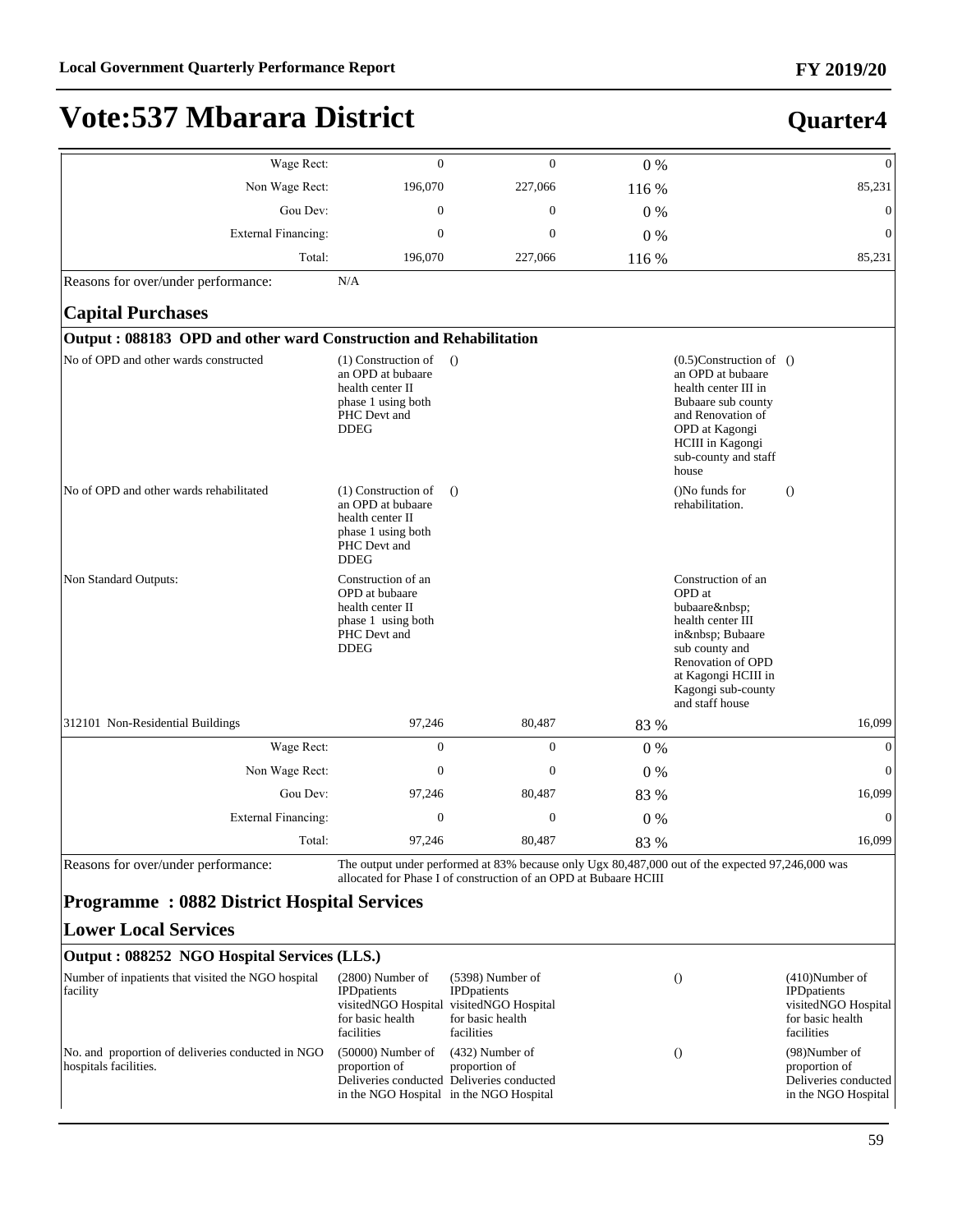### **Quarter4**

| Number of outpatients that visited the NGO hospital<br>facility | $(100000)$ Number of<br><b>OPD</b> patients<br>visitedNGO Hospital<br>for basic health<br>facilities                                                                                                                                                                                        | $(41770)$ Number of<br><b>OPD</b> patients<br>visitedNGO Hospital<br>for basic health<br>facilities                                                                                                       |       | $\Omega$ | $(4678)$ Number of<br><b>OPD</b> patients<br>visitedNGO Hospital<br>for basic health<br>facilities                                                                                                                                                         |
|-----------------------------------------------------------------|---------------------------------------------------------------------------------------------------------------------------------------------------------------------------------------------------------------------------------------------------------------------------------------------|-----------------------------------------------------------------------------------------------------------------------------------------------------------------------------------------------------------|-------|----------|------------------------------------------------------------------------------------------------------------------------------------------------------------------------------------------------------------------------------------------------------------|
| Non Standard Outputs:                                           | Number of<br><b>IPD</b> patients<br>visitedNGO Hospital<br>for basic health<br>facilities<br>Number of<br>proportion of<br>Deliveries conducted in the NGO Hospital<br>in the NGO Hospital Number of OPD<br>Number of OPD<br>patients visitedNGO<br>Hospital for basic<br>health facilities | Number of IPD<br>patients visited NGO<br>Hospital for basic<br>health facilities<br>Number of<br>proportion of<br>Deliveries conducted<br>patients visited NGO<br>Hospital for basic<br>health facilities |       |          | Number of<br><b>IPD</b> patients<br>visitedNGO Hospital<br>for basic health<br>facilities<br>Number of<br>proportion of<br>Deliveries conducted<br>in the NGO Hospital<br>Number of OPD<br>patients visited NGO<br>Hospital for basic<br>health facilities |
| 263367 Sector Conditional Grant (Non-Wage)                      | 174,630                                                                                                                                                                                                                                                                                     | 171,747                                                                                                                                                                                                   | 98 %  |          | 84,437                                                                                                                                                                                                                                                     |
| Wage Rect:                                                      | $\Omega$                                                                                                                                                                                                                                                                                    | $\Omega$                                                                                                                                                                                                  | $0\%$ |          | $\Omega$                                                                                                                                                                                                                                                   |
| Non Wage Rect:                                                  | 174,630                                                                                                                                                                                                                                                                                     | 171,747                                                                                                                                                                                                   | 98 %  |          | 84,437                                                                                                                                                                                                                                                     |
| Gou Dev:                                                        | $\mathbf{0}$                                                                                                                                                                                                                                                                                | 0                                                                                                                                                                                                         | $0\%$ |          | $\Omega$                                                                                                                                                                                                                                                   |
| External Financing:                                             | $\mathbf{0}$                                                                                                                                                                                                                                                                                | $\mathbf{0}$                                                                                                                                                                                              | $0\%$ |          | $\Omega$                                                                                                                                                                                                                                                   |
| Total:                                                          | 174,630                                                                                                                                                                                                                                                                                     | 171,747                                                                                                                                                                                                   | 98 %  |          | 84,437                                                                                                                                                                                                                                                     |

Reasons for over/under performance: The Output under performed at 98% because only Shs 171,747,000 out of the expected 174,630,000 was allocated to the NGO Health facilities

### **Programme : 0883 Health Management and Supervision**

#### **Higher LG Services**

#### **Output : 088301 Healthcare Management Services**

N/A

| Non Standard Outputs:               | Payment health staff Payment health<br>salaries in the<br>District                      | worker staff salaries<br>in the District |       | Payment health<br>worker staff salaries<br>in the District | Payment health<br>worker staff salaries<br>in the District |
|-------------------------------------|-----------------------------------------------------------------------------------------|------------------------------------------|-------|------------------------------------------------------------|------------------------------------------------------------|
| Non Standard Outputs:               | payment of staff<br>salaries                                                            |                                          |       |                                                            |                                                            |
| 211101 General Staff Salaries       | 1,639,326                                                                               | 1,833,334                                | 112 % |                                                            | 603,937                                                    |
| Wage Rect:                          | 1,639,326                                                                               | 1,833,334                                | 112 % |                                                            | 603,937                                                    |
| Non Wage Rect:                      | $\overline{0}$                                                                          | $\mathbf{0}$                             | $0\%$ |                                                            | $\overline{0}$                                             |
| Gou Dev:                            | $\mathbf{0}$                                                                            | $\mathbf{0}$                             | $0\%$ |                                                            | $\Omega$                                                   |
| External Financing:                 | $\mathbf{0}$                                                                            | $\mathbf{0}$                             | $0\%$ |                                                            | $\theta$                                                   |
| Total:                              | 1,639,326                                                                               | 1,833,334                                | 112 % |                                                            | 603,937                                                    |
| Reasons for over/under performance: | The output over performed at 112% because of the supplementary budget received for wage |                                          |       |                                                            |                                                            |

**Output : 088302 Healthcare Services Monitoring and Inspection** N/A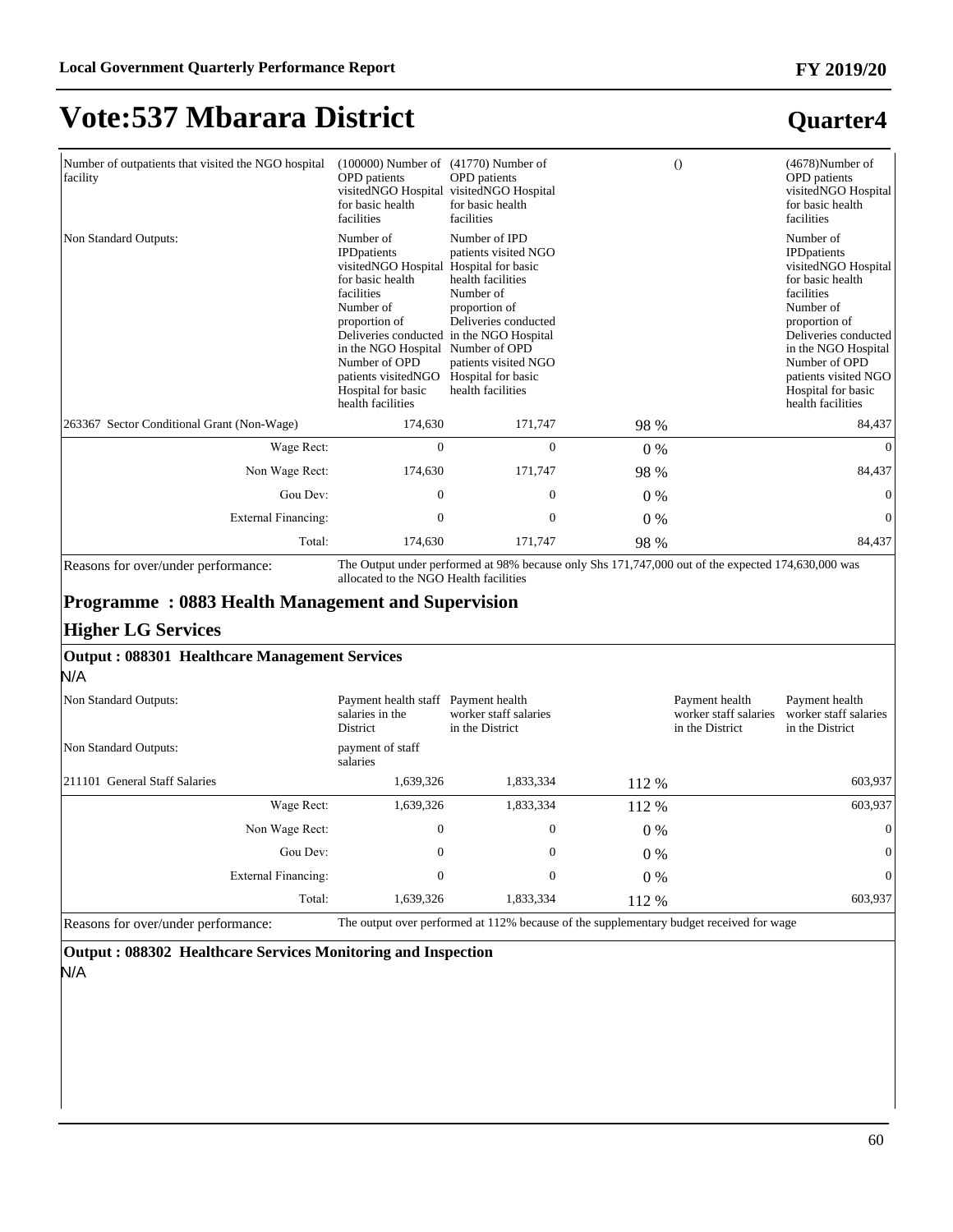| Non Standard Outputs:                                    | Facilitation the<br>operations of office<br>payment of utility<br>bills for water and<br>electricity<br>Co-ordination by<br>the DHO in the<br><b>District</b><br>Maintenance of the<br>office car<br>payment of staff<br>welfare<br><b>Facilitation of DHTs</b><br>in supportive<br>supervision in the<br>District | supportive<br>supervision and<br>monitoring of health<br>services in the<br>District<br>Co-ordination of<br>District health<br>department activities<br>staff Welfare at the<br>head office |         | supportive<br>supervision and<br>monitoring of health<br>services in the<br><b>District</b><br>Co-ordination of<br>District health<br>department activities<br>staff Welfare at the<br>head office |
|----------------------------------------------------------|--------------------------------------------------------------------------------------------------------------------------------------------------------------------------------------------------------------------------------------------------------------------------------------------------------------------|---------------------------------------------------------------------------------------------------------------------------------------------------------------------------------------------|---------|----------------------------------------------------------------------------------------------------------------------------------------------------------------------------------------------------|
| 211103 Allowances (Incl. Casuals, Temporary)             | 2,000                                                                                                                                                                                                                                                                                                              | 1.844                                                                                                                                                                                       | 92 %    | 299                                                                                                                                                                                                |
| 221001 Advertising and Public Relations                  | 1,000                                                                                                                                                                                                                                                                                                              | 1,000                                                                                                                                                                                       | 100 %   | 1,000                                                                                                                                                                                              |
| 221002 Workshops and Seminars                            | 1,000                                                                                                                                                                                                                                                                                                              | 1,000                                                                                                                                                                                       | 100 %   | 1,000                                                                                                                                                                                              |
| 221007 Books, Periodicals & Newspapers                   | 1,800                                                                                                                                                                                                                                                                                                              | 1,800                                                                                                                                                                                       | 100 %   | 1,400                                                                                                                                                                                              |
| 221009 Welfare and Entertainment                         | 8,426                                                                                                                                                                                                                                                                                                              | 8,423                                                                                                                                                                                       | 100 %   | 2,743                                                                                                                                                                                              |
| 221011 Printing, Stationery, Photocopying and<br>Binding | 4.600                                                                                                                                                                                                                                                                                                              | 4,582                                                                                                                                                                                       | 100 %   | 1,901                                                                                                                                                                                              |
| 223005 Electricity                                       | 2,400                                                                                                                                                                                                                                                                                                              | 2,400                                                                                                                                                                                       | $100\%$ | 200                                                                                                                                                                                                |
| 227001 Travel inland                                     | 12,222                                                                                                                                                                                                                                                                                                             | 10.066                                                                                                                                                                                      | 82 %    | 1,524                                                                                                                                                                                              |
| 227004 Fuel, Lubricants and Oils                         | 3,207                                                                                                                                                                                                                                                                                                              | 3,146                                                                                                                                                                                       | 98 %    | 1,246                                                                                                                                                                                              |
| Wage Rect:                                               | $\Omega$                                                                                                                                                                                                                                                                                                           | $\Omega$                                                                                                                                                                                    | $0\%$   | $\Omega$                                                                                                                                                                                           |
| Non Wage Rect:                                           | 36,655                                                                                                                                                                                                                                                                                                             | 34,262                                                                                                                                                                                      | 93 %    | 11,314                                                                                                                                                                                             |
| Gou Dev:                                                 | $\mathbf{0}$                                                                                                                                                                                                                                                                                                       | $\Omega$                                                                                                                                                                                    | $0\%$   | $\mathbf{0}$                                                                                                                                                                                       |
| <b>External Financing:</b>                               | $\mathbf{0}$                                                                                                                                                                                                                                                                                                       | $\overline{0}$                                                                                                                                                                              | 0%      | $\mathbf{0}$                                                                                                                                                                                       |
| Total:                                                   | 36,655                                                                                                                                                                                                                                                                                                             | 34,262                                                                                                                                                                                      | 93 %    | 11,314                                                                                                                                                                                             |

Reasons for over/under performance: This output under performed at 93% because of less allocations to allowances and travel inland.

### **Capital Purchases**

| Output : 088372 Administrative Capital<br>N/A |                                                                                                                                                                                                                    |                                                                                                                                                                                                                            |      |                                                                                                                                                                                                                            |
|-----------------------------------------------|--------------------------------------------------------------------------------------------------------------------------------------------------------------------------------------------------------------------|----------------------------------------------------------------------------------------------------------------------------------------------------------------------------------------------------------------------------|------|----------------------------------------------------------------------------------------------------------------------------------------------------------------------------------------------------------------------------|
| Non Standard Outputs:                         | Constraction of staff<br>house at Rubaya<br><b>HCIII</b> Using<br>(100,000,000)<br>Sanitation program<br>me monitoring that<br>is ODF in the<br>community, school<br>inspection and<br>hygiene (using<br>57315309) | construction a staff<br>house at Rubaya<br>HCIII<br>which the finished 1<br>st phase and<br>construction of OPD<br>at Bubaare HCIII<br>also 1st phase<br>completed.<br>support sanitation<br>activities in the<br>District |      | construction a staff<br>house at Rubaya<br>HCIII<br>which the finished 1<br>st phase and<br>construction of OPD<br>at Bubaare HCIII<br>also 1st phase<br>completed.<br>support sanitation<br>activities in the<br>District |
| 312101 Non-Residential Buildings              | 157,315                                                                                                                                                                                                            | 116,726                                                                                                                                                                                                                    | 74 % | 86,481                                                                                                                                                                                                                     |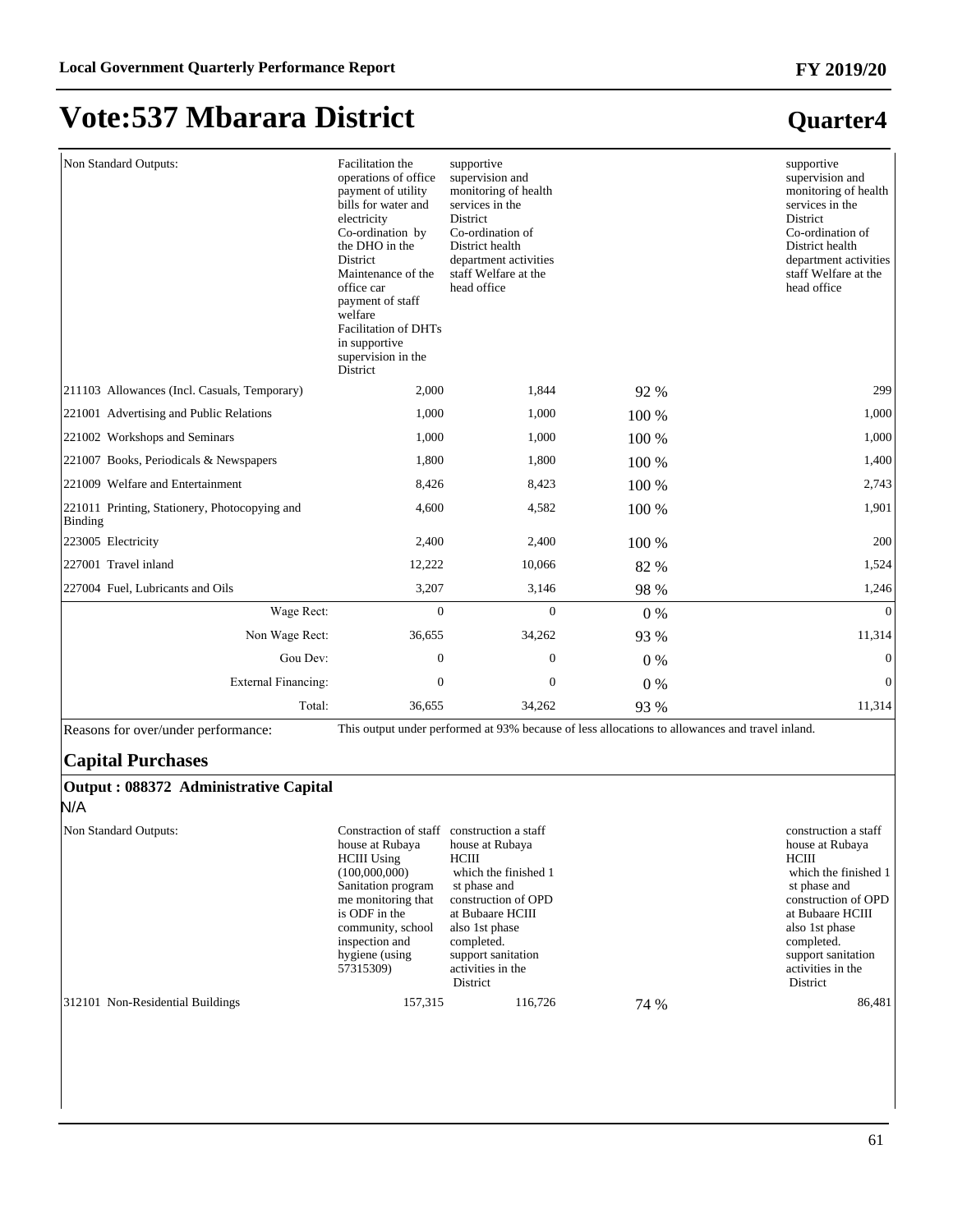| Wage Rect:                          | $\mathbf{0}$ | $\theta$  | $0\%$  | $\Omega$                                                                                               |
|-------------------------------------|--------------|-----------|--------|--------------------------------------------------------------------------------------------------------|
| Non Wage Rect:                      | 0            | 0         | $0\%$  | $\theta$                                                                                               |
| Gou Dev:                            | 157,315      | 116,726   | 74 %   | 86,481                                                                                                 |
| External Financing:                 | $\Omega$     | $\theta$  | $0\%$  |                                                                                                        |
| Total:                              | 157,315      | 116,726   | 74 %   | 86,481                                                                                                 |
| Reasons for over/under performance: | 157,315,000  |           |        | The output under performed at 74% because less was allocated (Shs 116,726,000) out of the expected Shs |
| Total For Health : Wage Rect:       | 1,639,326    | 1,833,334 | 112%   | 603,937                                                                                                |
| Non-Wage Reccurent:                 | 425,244      | 614,061   | 144%   | 351,935                                                                                                |
| GoU Dev:                            | 254,562      | 197,213   | 77 %   | 102,580                                                                                                |
| Donor Dev:                          | 610,000      | 426.814   | 70 %   | 290,711                                                                                                |
| Grand Total:                        | 2,929,132    | 3,071,423 | 104.9% | 1,349,163                                                                                              |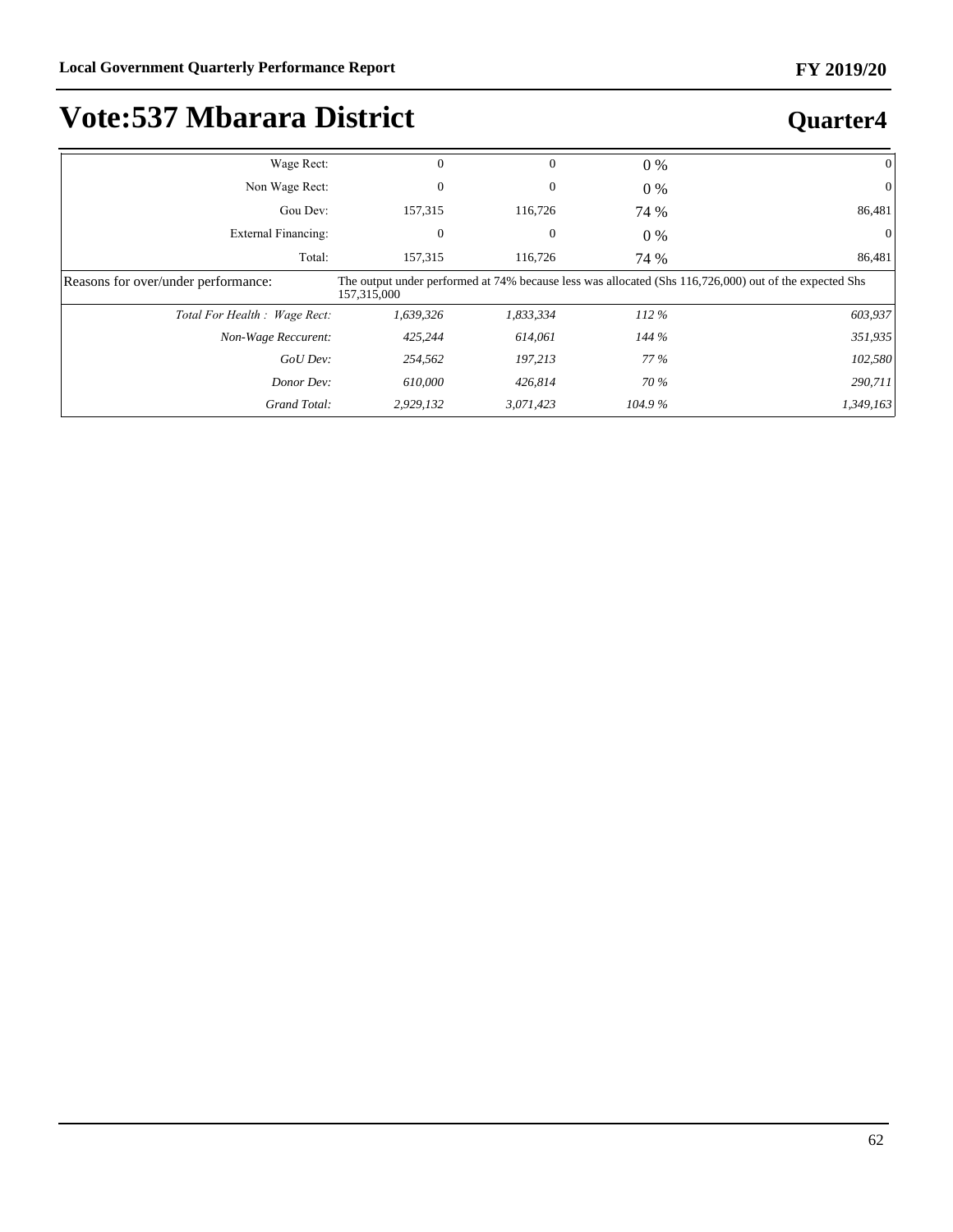### **Workplan : 6 Education**

| <b>Outputs and Performance Indicators</b><br>(Ushs Thousands)      | <b>Annual</b><br><b>Planned</b><br><b>Outputs</b>                                                          | <b>Cumulative</b><br>Output<br><b>Performance</b>                                                                                                                               | % Peformance | Quarterly<br><b>Planned</b><br><b>Outputs</b>                                                                             | Quarterly<br>Output<br><b>Performance</b>                                                                                 |
|--------------------------------------------------------------------|------------------------------------------------------------------------------------------------------------|---------------------------------------------------------------------------------------------------------------------------------------------------------------------------------|--------------|---------------------------------------------------------------------------------------------------------------------------|---------------------------------------------------------------------------------------------------------------------------|
| <b>Programme: 0781 Pre-Primary and Primary Education</b>           |                                                                                                            |                                                                                                                                                                                 |              |                                                                                                                           |                                                                                                                           |
| <b>Higher LG Services</b>                                          |                                                                                                            |                                                                                                                                                                                 |              |                                                                                                                           |                                                                                                                           |
| <b>Output: 078102 Primary Teaching Services</b><br>N/A             |                                                                                                            |                                                                                                                                                                                 |              |                                                                                                                           |                                                                                                                           |
| Non Standard Outputs:                                              | Salaries paid for all<br>primary school<br>teachers. Support to<br><b>UNEB</b> for all<br>primary schools. | Payment of staff<br>salaries for all<br>primary school<br>teachers. Support to<br><b>UNEB</b> for all<br>primary schools.                                                       |              | Payment of staff<br>salaries for all<br>primary school<br>teachers. Support to<br><b>UNEB</b> for all<br>primary schools. | Payment of staff<br>salaries for all<br>primary school<br>teachers. Support to<br><b>UNEB</b> for all<br>primary schools. |
| 211101 General Staff Salaries                                      | 6,409,581                                                                                                  | 6,172,118                                                                                                                                                                       | 96 %         |                                                                                                                           | 1,365,101                                                                                                                 |
| 211103 Allowances (Incl. Casuals, Temporary)                       | 13,000                                                                                                     | 23,281                                                                                                                                                                          | 179 %        |                                                                                                                           | $\mathbf{0}$                                                                                                              |
| 227001 Travel inland                                               | 4,563                                                                                                      | 4,563                                                                                                                                                                           | 100 %        |                                                                                                                           | $\Omega$                                                                                                                  |
| Wage Rect:                                                         | 6,409,581                                                                                                  | 6,172,118                                                                                                                                                                       | 96 %         |                                                                                                                           | 1,365,101                                                                                                                 |
| Non Wage Rect:                                                     | 17,563                                                                                                     | 27,844                                                                                                                                                                          | 159 %        |                                                                                                                           | $\boldsymbol{0}$                                                                                                          |
| Gou Dev:                                                           | $\mathbf{0}$                                                                                               | $\boldsymbol{0}$                                                                                                                                                                | $0\%$        |                                                                                                                           | $\mathbf{0}$                                                                                                              |
| <b>External Financing:</b>                                         | $\boldsymbol{0}$                                                                                           | $\boldsymbol{0}$                                                                                                                                                                | 0%           |                                                                                                                           | $\Omega$                                                                                                                  |
| Total:                                                             | 6,427,144                                                                                                  | 6,199,963                                                                                                                                                                       | 96 %         |                                                                                                                           | 1,365,101                                                                                                                 |
| Reasons for over/under performance:<br><b>Lower Local Services</b> |                                                                                                            | The output under performed at 96% because General Staff Salaries under performed at 96% due to some<br>staffing gaps that had not been filled at the end of the Financial Year. |              |                                                                                                                           |                                                                                                                           |
| Output: 078151 Primary Schools Services UPE (LLS)                  |                                                                                                            |                                                                                                                                                                                 |              |                                                                                                                           |                                                                                                                           |
| No. of teachers paid salaries                                      | $(869)$ Number of<br>teachers paid salaries                                                                | $\left( \right)$                                                                                                                                                                |              | $\Omega$                                                                                                                  | $\theta$                                                                                                                  |
| No. of qualified primary teachers                                  | $(869)$ Number of<br>qualified primary<br>teachers.                                                        | $\Omega$                                                                                                                                                                        |              | $\theta$                                                                                                                  | $\theta$                                                                                                                  |
| No. of pupils enrolled in UPE                                      | $(27068)$ Number of<br>pupils enrolled in<br><b>UPE</b>                                                    | $\left( \right)$                                                                                                                                                                |              | $\theta$                                                                                                                  | $\left( \right)$                                                                                                          |
| No. of student drop-outs                                           | (70) Number of<br>student drop-outs<br>captured.                                                           | $\Omega$                                                                                                                                                                        |              | $\Omega$                                                                                                                  | $\theta$                                                                                                                  |
| No. of Students passing in grade one                               | $(1000)$ Number of<br>students passing in<br>grade one.                                                    | $\Omega$                                                                                                                                                                        |              | $\theta$                                                                                                                  | $\theta$                                                                                                                  |
| No. of pupils sitting PLE                                          | (3200) Number of<br>pupils sitting PLE in<br>65 sitting centres                                            | $\Omega$                                                                                                                                                                        |              | $\theta$                                                                                                                  | $\bigcirc$                                                                                                                |
| Non Standard Outputs:                                              | N/A                                                                                                        | Support to UPE,<br>made.                                                                                                                                                        |              |                                                                                                                           | Support to UPE,<br>made.                                                                                                  |
| 263367 Sector Conditional Grant (Non-Wage)                         | 463,236                                                                                                    | 455,929                                                                                                                                                                         | 98 %         |                                                                                                                           | 147,105                                                                                                                   |

# **Quarter4**

**FY 2019/20**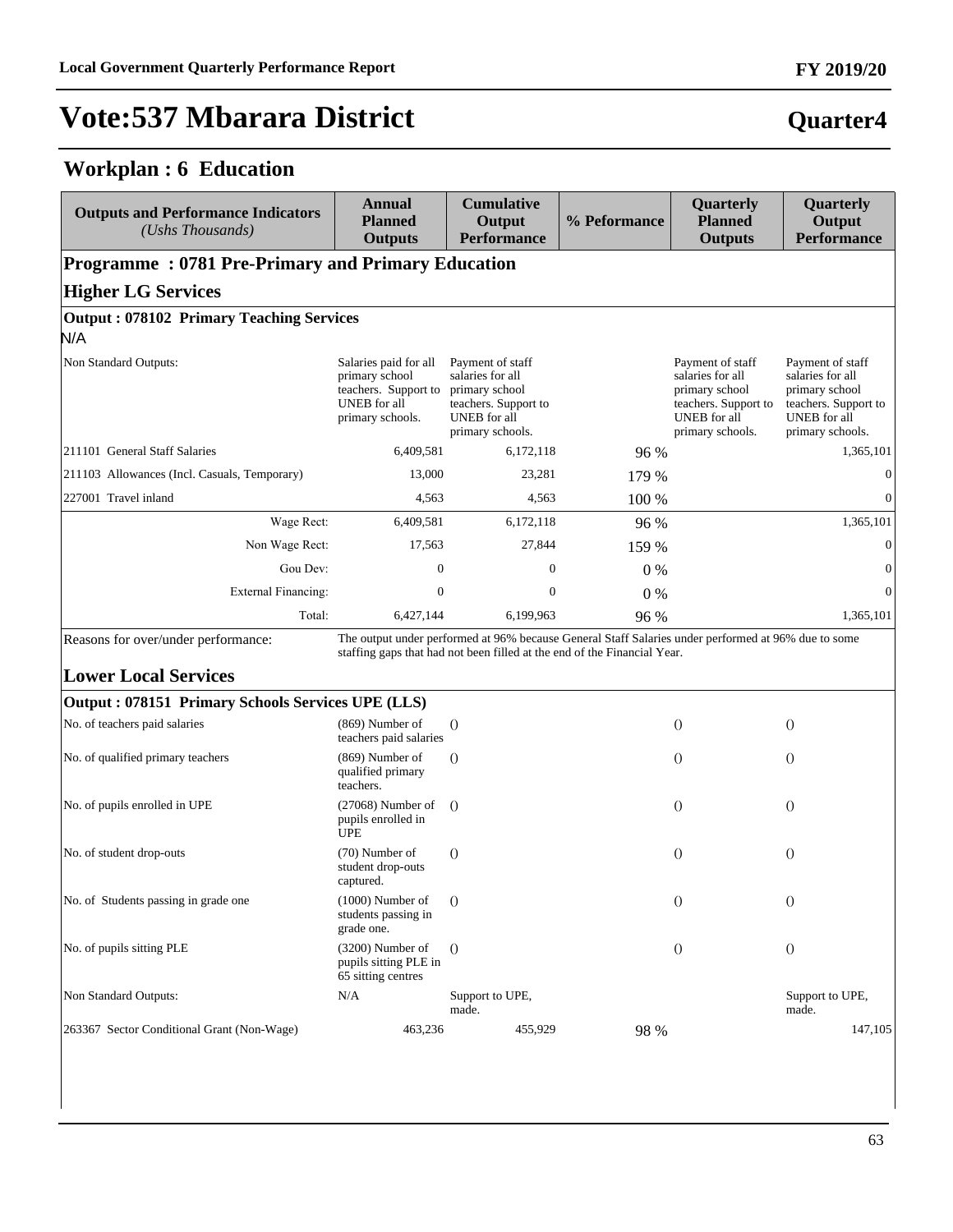#### **FY 2019/20**

**Quarter4**

# **Vote:537 Mbarara District**

| Wage Rect:                                                     | $\overline{0}$                                                                                                                                                                    | $\overline{0}$                                                                                                                                                                  | 0%    | $\theta$                                                                                                                                                       |
|----------------------------------------------------------------|-----------------------------------------------------------------------------------------------------------------------------------------------------------------------------------|---------------------------------------------------------------------------------------------------------------------------------------------------------------------------------|-------|----------------------------------------------------------------------------------------------------------------------------------------------------------------|
| Non Wage Rect:                                                 | 463,236                                                                                                                                                                           | 455,929                                                                                                                                                                         | 98 %  | 147,105                                                                                                                                                        |
| Gou Dev:                                                       | $\overline{0}$                                                                                                                                                                    | $\mathbf{0}$                                                                                                                                                                    | $0\%$ | $\theta$                                                                                                                                                       |
| External Financing:                                            | $\overline{0}$                                                                                                                                                                    | $\overline{0}$                                                                                                                                                                  | $0\%$ | 0                                                                                                                                                              |
| Total:                                                         | 463,236                                                                                                                                                                           | 455,929                                                                                                                                                                         | 98 %  | 147,105                                                                                                                                                        |
| Reasons for over/under performance:                            | not paid                                                                                                                                                                          |                                                                                                                                                                                 |       | The output under performed at 98% because due to schools lock down, The capitation grant for 2nd term was                                                      |
| <b>Capital Purchases</b>                                       |                                                                                                                                                                                   |                                                                                                                                                                                 |       |                                                                                                                                                                |
| Output: 078180 Classroom construction and rehabilitation       |                                                                                                                                                                                   |                                                                                                                                                                                 |       |                                                                                                                                                                |
| No. of classrooms constructed in UPE                           | 10 classroom blocks<br>in five primary<br>P/s, Bwizibwera<br>Moslem $P/s$ ,<br>Ruburara P/s,<br>Katsikizi P/s,<br>Rugarama II P/s.                                                | $(10)$ Construction of $()$ Construction of 10<br>classroom blocks at<br><b>Bwizibwera</b> Moslem<br>schools: Rwengwe I P/S, Rwengwe I P/S,<br>Ruburara P/S and<br>Rugarama P/S |       | $\Omega$<br>(Construction of 10)<br>classroom blocks at<br><b>Bwizibwera</b> Moslem<br>P/S, Rwengwe I P/S,<br>Ruburara P/S and<br>Rugarama P/S                 |
| No. of classrooms rehabilitated in UPE                         | $(0)$ N/A                                                                                                                                                                         | () Completion of<br>construction of 10<br>classroom blocks at<br><b>Bwizibwera</b> Moslem<br>$P/S$ , Rwengwe I $P/S$ ,<br>Ruburara P/S and<br>Rugarama P/S                      |       | $\Omega$<br>(Completion of<br>construction of 10<br>classroom blocks at<br><b>Bwizibwera</b> Moslem<br>P/S, Rwengwe I P/S,<br>Ruburara P/S and<br>Rugarama P/S |
| Non Standard Outputs:                                          | Construction of 10<br>classroom blocks in<br>five primary schools<br>of: Rwengwe I,<br><b>Bwizibwera</b><br>Moslem, Ruburara,<br>Katsikizi and<br>Rugarama II primary<br>Schools. | Completion of<br>construction of 10<br>classroom blocks at<br>Bwizibwera Moslem<br>$P/S$ , Rwengwe I $P/S$ ,<br>Ruburara P/S and<br>Rugarama P/S                                |       | Completion of<br>construction of 10<br>classroom blocks at<br><b>Bwizibwera</b> Moslem<br>$P/S$ , Rwengwe I $P/S$ ,<br>Ruburara P/S and<br>Rugarama P/S        |
| 281504 Monitoring, Supervision & Appraisal of<br>capital works | 15,000                                                                                                                                                                            | 15,000                                                                                                                                                                          | 100 % | 8,336                                                                                                                                                          |
| 312101 Non-Residential Buildings                               | 345,000                                                                                                                                                                           | 344,983                                                                                                                                                                         | 100 % | 229,317                                                                                                                                                        |
| 312203 Furniture & Fixtures                                    | 28,431                                                                                                                                                                            | 28,431                                                                                                                                                                          | 100 % | 28,431                                                                                                                                                         |
| Wage Rect:                                                     | $\overline{0}$                                                                                                                                                                    | $\overline{0}$                                                                                                                                                                  | $0\%$ | $\theta$                                                                                                                                                       |
| Non Wage Rect:                                                 | $\mathbf{0}$                                                                                                                                                                      | $\mathbf{0}$                                                                                                                                                                    | 0%    | $\Omega$                                                                                                                                                       |
| Gou Dev:                                                       | 388,431                                                                                                                                                                           | 388,414                                                                                                                                                                         | 100 % | 266,084                                                                                                                                                        |
| External Financing:                                            | $\boldsymbol{0}$                                                                                                                                                                  | $\boldsymbol{0}$                                                                                                                                                                | $0\%$ | $\theta$                                                                                                                                                       |
| Total:                                                         | 388,431                                                                                                                                                                           | 388,414                                                                                                                                                                         | 100 % | 266,084                                                                                                                                                        |

Reasons for over/under performance: This output performed at the expected 100%

### **Programme : 0782 Secondary Education**

#### **Higher LG Services**

**Output : 078201 Secondary Teaching Services** N/A

Non Standard Outputs: Payment of 140

secondary school teachers.

Payment of 140 secondary school teachers.

Payment of 140 secondary school teachers.

Payment of 140 secondary school teachers.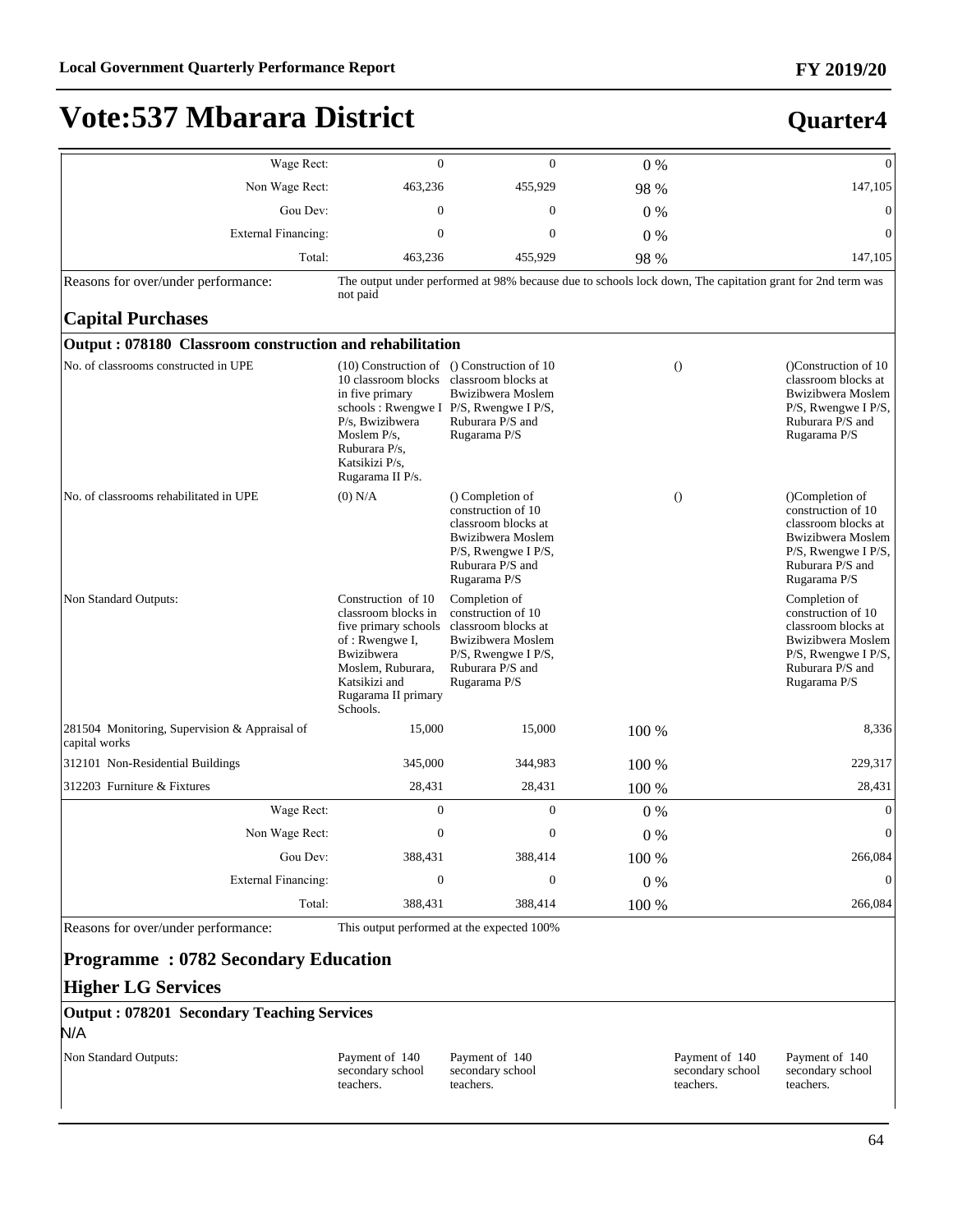**Quarter4**

# **Vote:537 Mbarara District**

| 211101 General Staff Salaries |                     | 2,282,014 | 2,362,725      | 104 % | 651,415        |
|-------------------------------|---------------------|-----------|----------------|-------|----------------|
|                               | Wage Rect:          | 2,282,014 | 2,362,725      | 104 % | 651,415        |
|                               | Non Wage Rect:      | 0         | $\overline{0}$ | $0\%$ | $\overline{0}$ |
|                               | Gou Dev:            | 0         | $\mathbf{0}$   | $0\%$ | $\overline{0}$ |
|                               | External Financing: |           | 0              | $0\%$ | $\overline{0}$ |
|                               | Total:              | 2,282,014 | 2,362,725      | 104 % | 651,415        |

Reasons for over/under performance: This output slightly over performed at 104% due to a supplementary budget on wages

#### **Lower Local Services**

#### **Output : 078251 Secondary Capitation(USE)(LLS)**

| N/A                                        |              |                  |       |                          |  |
|--------------------------------------------|--------------|------------------|-------|--------------------------|--|
| Non Standard Outputs:                      | made.        | Support to USE,  |       | Support to USE,<br>made. |  |
| 263367 Sector Conditional Grant (Non-Wage) | 635,793      | 635,793          | 100 % | 234,585                  |  |
| Wage Rect:                                 | 0            | 0                | $0\%$ | $\theta$                 |  |
| Non Wage Rect:                             | 635,793      | 635,793          | 100 % | 234,585                  |  |
| Gou Dev:                                   | $\mathbf{0}$ | $\boldsymbol{0}$ | $0\%$ | $\theta$                 |  |
| External Financing:                        | 0            | 0                | $0\%$ | $\theta$                 |  |
| Total:                                     | 635,793      | 635,793          | 100 % | 234,585                  |  |

Reasons for over/under performance: The output performed at the expected 100%

#### **Capital Purchases**

#### **Output : 078280 Secondary School Construction and Rehabilitation** N/A

| Non Standard Outputs:            | Construction of<br><b>Bukiro Seed</b><br>Secondary School. | Construction of<br><b>Bukiro Seed</b><br>Secondary School |       | Construction of<br><b>Bukiro Seed</b><br>Secondary School |
|----------------------------------|------------------------------------------------------------|-----------------------------------------------------------|-------|-----------------------------------------------------------|
| 312101 Non-Residential Buildings | 842,851                                                    | 842,806                                                   | 100 % | 683,430                                                   |
| Wage Rect:                       | 0                                                          | $\mathbf{0}$                                              | $0\%$ | $\Omega$                                                  |
| Non Wage Rect:                   | 0                                                          | $\mathbf{0}$                                              | 0 %   | $\Omega$                                                  |
| Gou Dev:                         | 842,851                                                    | 842,806                                                   | 100 % | 683,430                                                   |
| External Financing:              | $\boldsymbol{0}$                                           | $\boldsymbol{0}$                                          | $0\%$ | $\Omega$                                                  |
| Total:                           | 842,851                                                    | 842,806                                                   | 100 % | 683,430                                                   |

Reasons for over/under performance: The output performed at the expected 100%

### **Programme : 0783 Skills Development**

#### **Higher LG Services**

#### **Output : 078301 Tertiary Education Services**

| No. Of tertiary education Instructors paid salaries | $(101)$ 101 tertiary<br>paid salaries.            | $( ) 27$ tertiary<br>education instructors education instructors<br>paid salaries. | $(27)27$ tertiary<br>paid salaries.                                  | $(27$ tertiary<br>education instructors education instructors<br>paid salaries. |
|-----------------------------------------------------|---------------------------------------------------|------------------------------------------------------------------------------------|----------------------------------------------------------------------|---------------------------------------------------------------------------------|
| No. of students in tertiary education               | (1300) 1300<br>Students in tertiary<br>education. | $(325)$ 325 Students<br>in tertiary education.                                     | $(325)325$ Students<br>in tertiary education. in tertiary education. | $(325)325$ Students                                                             |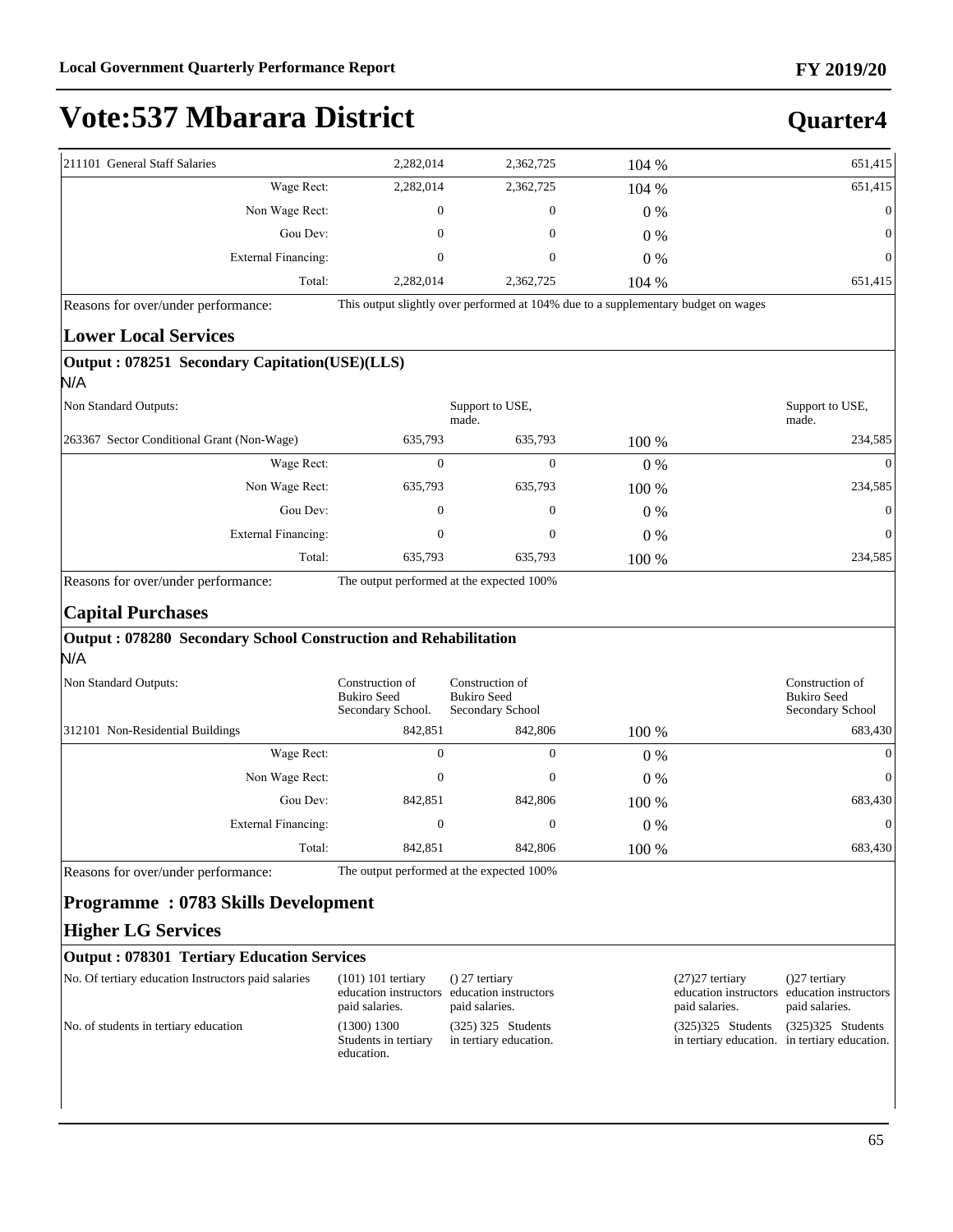#### Non Standard Outputs: Payment of salaries to tertiary education instructors. Payment of salaries to tertiary education instructors. Payment of salaries to tertiary education instructors. Payment of salaries to tertiary education instructors. 211101 General Staff Salaries 601,051 675,778 75 % 50 Wage Rect: 901,051 675,778 75 % 50 Non Wage Rect:  $0$  0 0 0  $0\%$  0 Gou Dev:  $0 \t 0 \t 0 \t 0 \t 0$ ([WHUQDO)LQDQFLQJ 0 0 0 % 0 Total: 901,051 675,778 75 % 50

**Output : 078351 Skills Development Services**

Reasons for over/under performance: The output under performed at 75% because some of the instructors that transferred services to Rwampara District had not been replaced at the end of the Financial Year

#### **Lower Local Services**

| N/A                                         |                                                             |                                       |       |                                       |
|---------------------------------------------|-------------------------------------------------------------|---------------------------------------|-------|---------------------------------------|
| Non Standard Outputs:                       | <b>Tertiary Capitation</b><br>Grant disbursed to<br>schools | Support to Skills<br>Development done |       | Support to Skills<br>Development done |
| [263367 Sector Conditional Grant (Non-Wage) | 244.988                                                     | 244,988                               | 100 % | 81,663                                |
| Wage Rect:                                  | 0                                                           | $\theta$                              | $0\%$ | 0                                     |
| Non Wage Rect:                              | 244,988                                                     | 244,988                               | 100 % | 81,663                                |
| Gou Dev:                                    | $\mathbf{0}$                                                | $\theta$                              | $0\%$ | $\theta$                              |
| <b>External Financing:</b>                  | $\mathbf{0}$                                                | $\mathbf{0}$                          | $0\%$ | $\theta$                              |
| Total:                                      | 244.988                                                     | 244.988                               | 100 % | 81,663                                |
|                                             |                                                             |                                       |       |                                       |

Reasons for over/under performance: The output performed at the expected 100%

### **Programme : 0784 Education & Sports Management and Inspection**

### **Higher LG Services**

#### **Output : 078401 Monitoring and Supervision of Primary and Secondary Education** N/A

| Non Standard Outputs:                                       |                | - Inspection of<br>schools done<br>- Monitoring of<br>development<br>projects done |       | - Inspection of<br>schools done<br>- Monitoring of<br>development<br>projects done |
|-------------------------------------------------------------|----------------|------------------------------------------------------------------------------------|-------|------------------------------------------------------------------------------------|
| [211103 Allowances (Incl. Casuals, Temporary)               | 13,500         | 11,264                                                                             | 83 %  | 3,984                                                                              |
| 221008 Computer supplies and Information<br>Technology (IT) | 7,622          | 7,621                                                                              | 100 % | 3,281                                                                              |
| 221011 Printing, Stationery, Photocopying and<br>Binding    | 3,200          | 4,428                                                                              | 138 % | $\mathbf{0}$                                                                       |
| 227001 Travel inland                                        | 26,906         | 26,906                                                                             | 100 % | 9,916                                                                              |
| Wage Rect:                                                  | $\mathbf{0}$   | $\mathbf{0}$                                                                       | $0\%$ | $\overline{0}$                                                                     |
| Non Wage Rect:                                              | 51,228         | 50,219                                                                             | 98 %  | 17,181                                                                             |
| Gou Dev:                                                    | $\overline{0}$ | $\mathbf{0}$                                                                       | $0\%$ | $\theta$                                                                           |
| <b>External Financing:</b>                                  | $\theta$       | $\Omega$                                                                           | $0\%$ | $\overline{0}$                                                                     |
| Total:                                                      | 51,228         | 50,219                                                                             | 98 %  | 17,181<br>$\sim$ $\sim$<br>$\sim$ $\sim$                                           |

Reasons for over/under performance: The output under performed at 98% because staff allowances were allocated less money for the quarter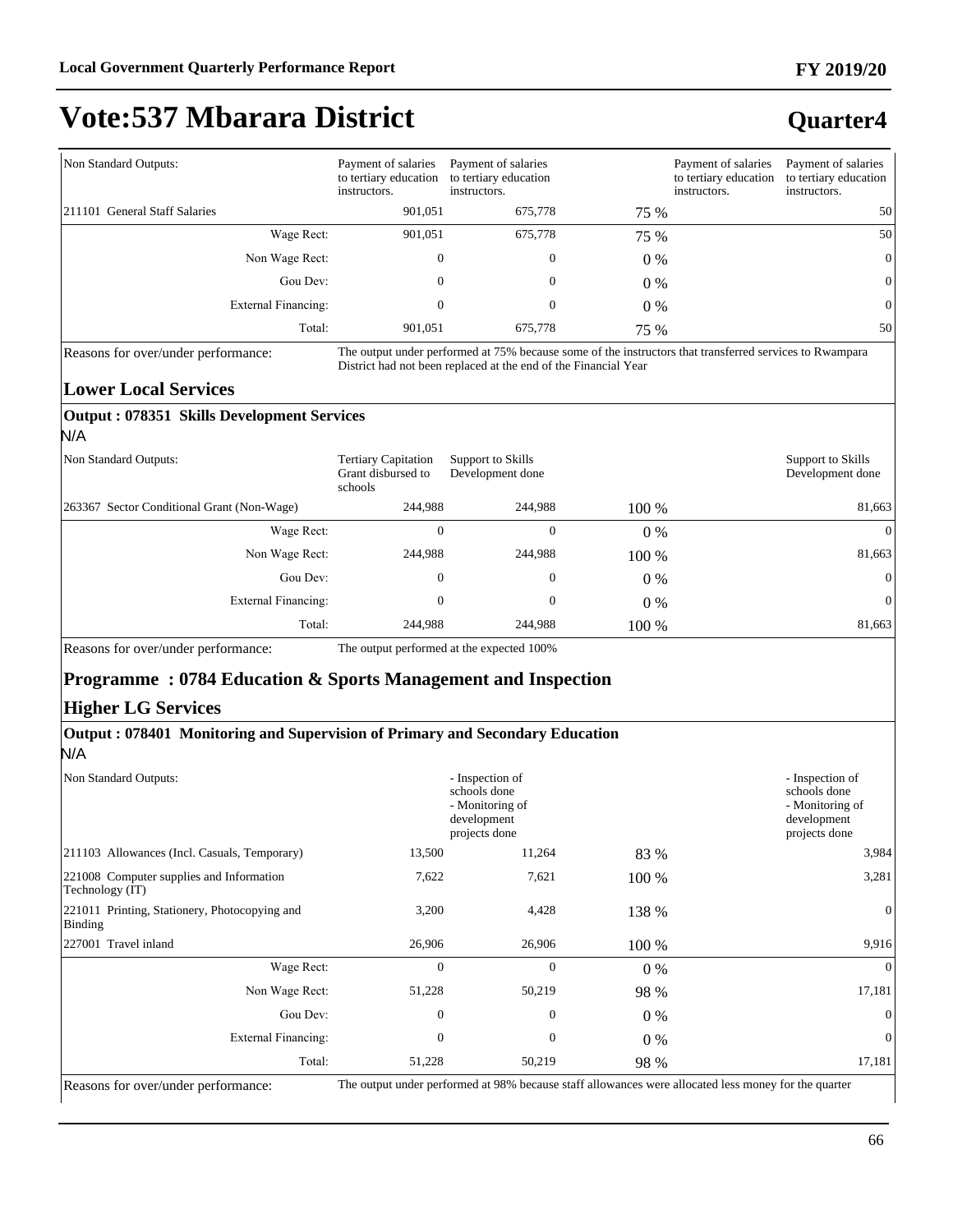**Quarter4**

# **Vote:537 Mbarara District**

### **Workplan : 6 Education**

| <b>Outputs and Performance Indicators</b><br>(Ushs Thousands) | <b>Annual</b><br><b>Planned</b><br><b>Outputs</b>                                                                                                                                 | <b>Cumulative</b><br>Output<br><b>Performance</b>                                                                                                                                 | % Peformance | Quarterly<br><b>Planned</b><br><b>Outputs</b>                                                                                                                                     | Quarterly<br>Output<br><b>Performance</b>                                                                                                                                         |
|---------------------------------------------------------------|-----------------------------------------------------------------------------------------------------------------------------------------------------------------------------------|-----------------------------------------------------------------------------------------------------------------------------------------------------------------------------------|--------------|-----------------------------------------------------------------------------------------------------------------------------------------------------------------------------------|-----------------------------------------------------------------------------------------------------------------------------------------------------------------------------------|
| Output: 078403 Sports Development services                    |                                                                                                                                                                                   |                                                                                                                                                                                   |              |                                                                                                                                                                                   |                                                                                                                                                                                   |
| N/A                                                           |                                                                                                                                                                                   |                                                                                                                                                                                   |              |                                                                                                                                                                                   |                                                                                                                                                                                   |
| Non Standard Outputs:                                         | Fielding of district<br>team at National<br>level in ball games,<br>athletics and music<br>dance and drama.                                                                       | - Carry out Inter<br>school games<br>- Carry out inter<br>District competitions<br>- Participate in                                                                               |              |                                                                                                                                                                                   | - Carry out Inter<br>school games<br>- Carry out inter<br>District competitions<br>- Participate in                                                                               |
| 211103 Allowances (Incl. Casuals, Temporary)                  | 8,000                                                                                                                                                                             | 1,090                                                                                                                                                                             | 14 %         |                                                                                                                                                                                   | 90                                                                                                                                                                                |
| 221001 Advertising and Public Relations                       | 100                                                                                                                                                                               | $\mathbf{0}$                                                                                                                                                                      | $0\%$        |                                                                                                                                                                                   | $\boldsymbol{0}$                                                                                                                                                                  |
| 221002 Workshops and Seminars                                 | 6,000                                                                                                                                                                             | $\Omega$                                                                                                                                                                          | $0\%$        |                                                                                                                                                                                   | $\boldsymbol{0}$                                                                                                                                                                  |
| 221005 Hire of Venue (chairs, projector, etc)                 | 5,500                                                                                                                                                                             | 3,079                                                                                                                                                                             | 56 %         |                                                                                                                                                                                   | $\overline{0}$                                                                                                                                                                    |
| 221009 Welfare and Entertainment                              | 19,400                                                                                                                                                                            | 5,535                                                                                                                                                                             | 29 %         |                                                                                                                                                                                   | 214                                                                                                                                                                               |
| 221017 Subscriptions                                          | 1,500                                                                                                                                                                             | $\mathbf{0}$                                                                                                                                                                      | $0\%$        |                                                                                                                                                                                   | $\mathbf{0}$                                                                                                                                                                      |
| 227001 Travel inland                                          | 19,250                                                                                                                                                                            | 8,773                                                                                                                                                                             | 46 %         |                                                                                                                                                                                   | 2,498                                                                                                                                                                             |
| Wage Rect:                                                    | $\Omega$                                                                                                                                                                          | $\Omega$                                                                                                                                                                          | $0\%$        |                                                                                                                                                                                   | $\Omega$                                                                                                                                                                          |
| Non Wage Rect:                                                | 59,750                                                                                                                                                                            | 18,477                                                                                                                                                                            | 31 %         |                                                                                                                                                                                   | 2,802                                                                                                                                                                             |
| Gou Dev:                                                      | $\boldsymbol{0}$                                                                                                                                                                  | $\boldsymbol{0}$                                                                                                                                                                  | $0\%$        |                                                                                                                                                                                   | $\boldsymbol{0}$                                                                                                                                                                  |
| <b>External Financing:</b>                                    | $\overline{0}$                                                                                                                                                                    | $\overline{0}$                                                                                                                                                                    | $0\%$        |                                                                                                                                                                                   | $\boldsymbol{0}$                                                                                                                                                                  |
| Total:                                                        | 59,750                                                                                                                                                                            | 18,477                                                                                                                                                                            | 31 %         |                                                                                                                                                                                   | 2,802                                                                                                                                                                             |
| Reasons for over/under performance:                           | pandemic                                                                                                                                                                          | This output grossly under performed at 31% because all the sports activities were shut down by COVID19                                                                            |              |                                                                                                                                                                                   |                                                                                                                                                                                   |
| <b>Output: 078405 Education Management Services</b>           |                                                                                                                                                                                   |                                                                                                                                                                                   |              |                                                                                                                                                                                   |                                                                                                                                                                                   |
| N/A                                                           |                                                                                                                                                                                   |                                                                                                                                                                                   |              |                                                                                                                                                                                   |                                                                                                                                                                                   |
| Non Standard Outputs:                                         | Payment of staff<br>allowances<br>Payment of<br>departmental staff<br>salaries.<br>Payment of office<br>utilities<br>General office<br>coordinated<br>Payment of staff<br>welfare | Payment of staff<br>allowances<br>Payment of<br>departmental staff<br>salaries.<br>Payment of office<br>utilities<br>General office<br>coordinated<br>Payment of staff<br>welfare |              | Payment of staff<br>allowances<br>Payment of<br>departmental staff<br>salaries.<br>Payment of office<br>utilities<br>General office<br>coordinated<br>Payment of staff<br>welfare | Payment of staff<br>allowances<br>Payment of<br>departmental staff<br>salaries.<br>Payment of office<br>utilities<br>General office<br>coordinated<br>Payment of staff<br>welfare |
| 211101 General Staff Salaries                                 | 94.023                                                                                                                                                                            | 70.033                                                                                                                                                                            | 74 %         |                                                                                                                                                                                   | 5.516                                                                                                                                                                             |

 $211103$  Allowances (Incl. Casuals, Temporary) 2,000 1,328 66 % 66 % 221009 Welfare and Entertainment 5,250 3,197 61 % 1,815 223005 Electricity **2000** 1,300 65 % 500 223006 Water **1,000** 600 600 600 600 600 600 600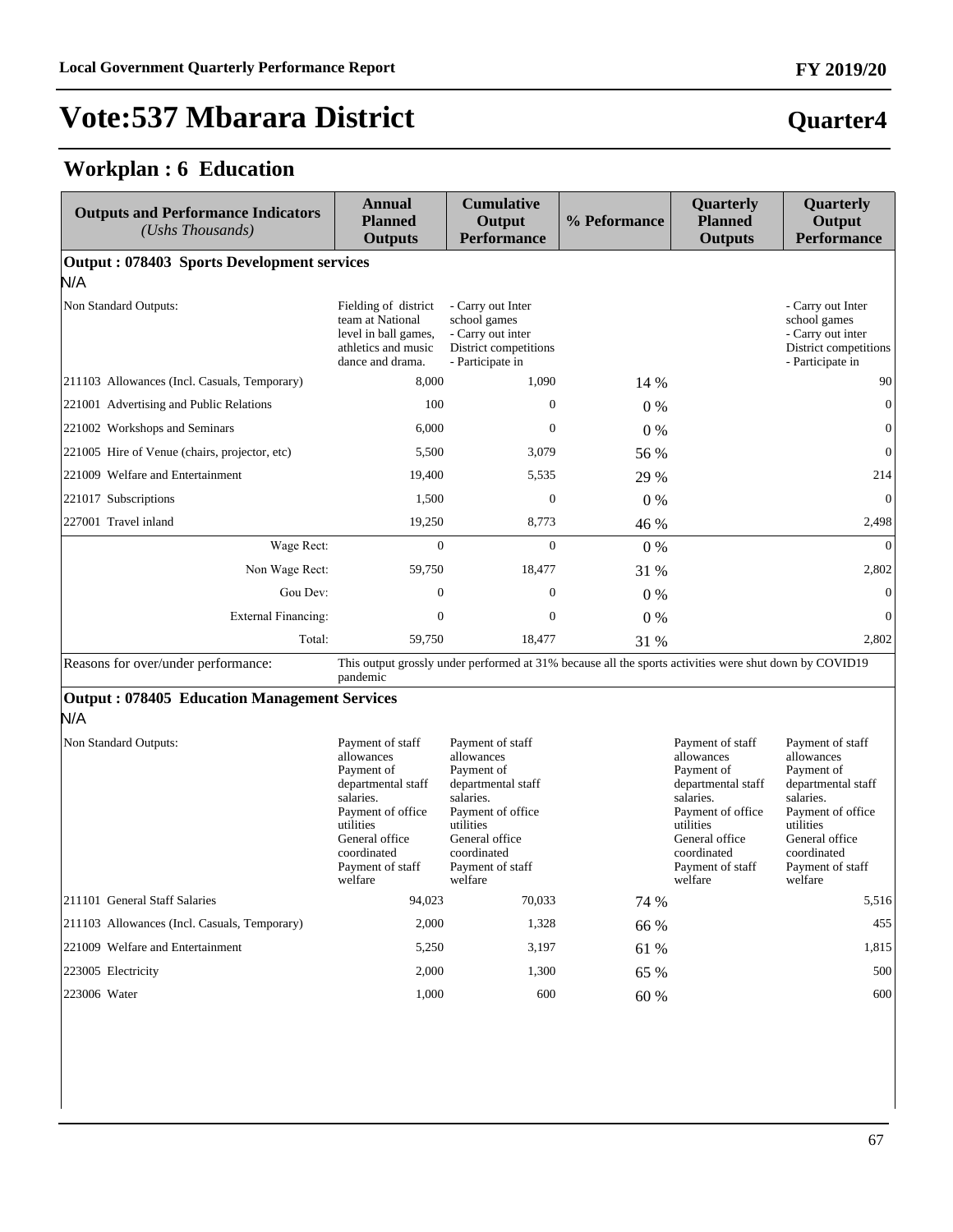| 227001 Travel inland                | 3,501      | 2,857        | 82 %    | 1,421                                                                                                       |
|-------------------------------------|------------|--------------|---------|-------------------------------------------------------------------------------------------------------------|
| Wage Rect:                          | 94,023     | 70,033       | 74 %    | 5,516                                                                                                       |
| Non Wage Rect:                      | 13,751     | 9,281        | 67 %    | 4,791                                                                                                       |
| Gou Dev:                            | 0          | $\mathbf{0}$ | $0\%$   | $\Omega$                                                                                                    |
| External Financing:                 | $\Omega$   | $\mathbf{0}$ | $0\%$   | $\Omega$                                                                                                    |
| Total:                              | 107,773    | 79,314       | 74 %    | 10,307                                                                                                      |
| Reasons for over/under performance: |            |              |         | The output under performed at 74% because almost all items were allocated less money than was budgeted for. |
| Total For Education: Wage Rect:     | 9,686,668  | 9,280,655    | 96 %    | 2,022,082                                                                                                   |
| Non-Wage Reccurent:                 | 1,486,309  | 1,442,531    | 97 %    | 488,125                                                                                                     |
| GoU Dev:                            | 1,231,282  | 1,231,220    | $100\%$ | 949,514                                                                                                     |
| Donor Dev:                          | 0          | 0            | 0 %     |                                                                                                             |
| Grand Total:                        | 12,404,259 | 11,954,406   | 96.4%   | 3,459,722                                                                                                   |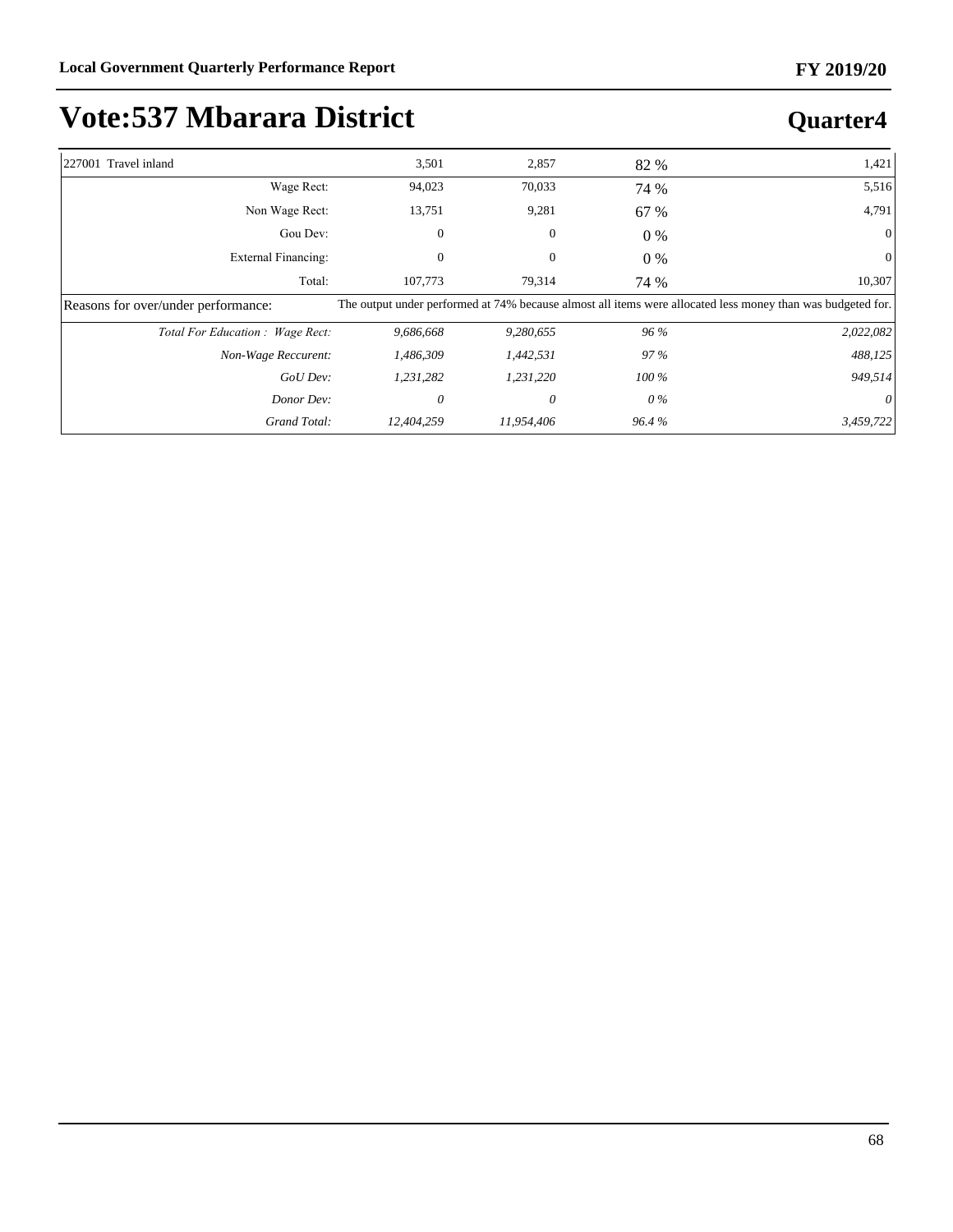#### **FY 2019/20**

## **Quarter4**

### **Workplan : 7a Roads and Engineering**

| <b>Outputs and Performance Indicators</b><br>$(Ushs$ Thousands)   | <b>Annual</b><br><b>Planned</b><br><b>Outputs</b>                                                                                | <b>Cumulative</b><br>Output<br><b>Performance</b>                                                                                                                          | % Peformance | Quarterly<br><b>Planned</b><br><b>Outputs</b>                                                                                                                            | Quarterly<br>Output<br><b>Performance</b>                                                                                                                                |  |  |  |  |
|-------------------------------------------------------------------|----------------------------------------------------------------------------------------------------------------------------------|----------------------------------------------------------------------------------------------------------------------------------------------------------------------------|--------------|--------------------------------------------------------------------------------------------------------------------------------------------------------------------------|--------------------------------------------------------------------------------------------------------------------------------------------------------------------------|--|--|--|--|
| <b>Programme: 0481 District, Urban and Community Access Roads</b> |                                                                                                                                  |                                                                                                                                                                            |              |                                                                                                                                                                          |                                                                                                                                                                          |  |  |  |  |
| <b>Higher LG Services</b>                                         |                                                                                                                                  |                                                                                                                                                                            |              |                                                                                                                                                                          |                                                                                                                                                                          |  |  |  |  |
| Output: 048108 Operation of District Roads Office                 |                                                                                                                                  |                                                                                                                                                                            |              |                                                                                                                                                                          |                                                                                                                                                                          |  |  |  |  |
| N/A                                                               |                                                                                                                                  |                                                                                                                                                                            |              |                                                                                                                                                                          |                                                                                                                                                                          |  |  |  |  |
| Non Standard Outputs:                                             | 1. Payments of<br>general staff salaries<br>to works staff<br>2. Operation and<br>maintenance of<br>district engineers<br>office | 1. Payments of<br>general staff salaries<br>to works staff for<br>twelve months<br>2. Operation and<br>maintenance of<br>district engineers<br>office for twelve<br>months |              | 1. Payments of<br>general staff salaries<br>to works staff for<br>three months<br>2. Operation and<br>maintenance of<br>district engineers<br>office for three<br>months | 1. Payments of<br>general staff salaries<br>to works staff for<br>three months<br>2. Operation and<br>maintenance of<br>district engineers<br>office for three<br>months |  |  |  |  |
| 211101 General Staff Salaries                                     | 100,363                                                                                                                          | 132,775                                                                                                                                                                    | 132 %        |                                                                                                                                                                          | 70.484                                                                                                                                                                   |  |  |  |  |
| 211103 Allowances (Incl. Casuals, Temporary)                      | 9,696                                                                                                                            | 10,929                                                                                                                                                                     | 113 %        |                                                                                                                                                                          | 5,672                                                                                                                                                                    |  |  |  |  |
| 221007 Books, Periodicals & Newspapers                            | 720                                                                                                                              | 1.016                                                                                                                                                                      | 141 %        |                                                                                                                                                                          | 540                                                                                                                                                                      |  |  |  |  |
| 221009 Welfare and Entertainment                                  | 2,400                                                                                                                            | 3,091                                                                                                                                                                      | 129 %        |                                                                                                                                                                          | 1,800                                                                                                                                                                    |  |  |  |  |
| 221011 Printing, Stationery, Photocopying and<br>Binding          | 4.800                                                                                                                            | 10,213                                                                                                                                                                     | 213 %        |                                                                                                                                                                          | 4.903                                                                                                                                                                    |  |  |  |  |
| 221012 Small Office Equipment                                     | 480                                                                                                                              | 200                                                                                                                                                                        | 42 %         |                                                                                                                                                                          | 200                                                                                                                                                                      |  |  |  |  |
| 222001 Telecommunications                                         | 800                                                                                                                              | 1,342                                                                                                                                                                      | 168 %        |                                                                                                                                                                          | 887                                                                                                                                                                      |  |  |  |  |
| 223005 Electricity                                                | 1,200                                                                                                                            | 1,800                                                                                                                                                                      | 150 %        |                                                                                                                                                                          | 900                                                                                                                                                                      |  |  |  |  |
| 223006 Water                                                      | 600                                                                                                                              | 900                                                                                                                                                                        | 150 %        |                                                                                                                                                                          | 450                                                                                                                                                                      |  |  |  |  |
| 227001 Travel inland                                              | 4,800                                                                                                                            | 11,188                                                                                                                                                                     | 233 %        |                                                                                                                                                                          | 8,788                                                                                                                                                                    |  |  |  |  |
| Wage Rect:                                                        | 100,363                                                                                                                          | 132,775                                                                                                                                                                    | 132 %        |                                                                                                                                                                          | 70.484                                                                                                                                                                   |  |  |  |  |
| Non Wage Rect:                                                    | 25,496                                                                                                                           | 40.678                                                                                                                                                                     | 160 %        |                                                                                                                                                                          | 24,140                                                                                                                                                                   |  |  |  |  |
| Gou Dev:                                                          | $\overline{0}$                                                                                                                   | $\mathbf{0}$                                                                                                                                                               | 0%           |                                                                                                                                                                          | $\mathbf{0}$                                                                                                                                                             |  |  |  |  |
| External Financing:                                               | $\overline{0}$                                                                                                                   | $\Omega$                                                                                                                                                                   | 0%           |                                                                                                                                                                          | $\Omega$                                                                                                                                                                 |  |  |  |  |
| Total:                                                            | 125,859                                                                                                                          | 173,453                                                                                                                                                                    | 138 %        |                                                                                                                                                                          | 94,624                                                                                                                                                                   |  |  |  |  |

### **Lower Local Services**

| <b>Output: 048157 Bottle necks Clearance on Community Access Roads</b> |                                                                                     |                                                              |                                                            |                                                            |
|------------------------------------------------------------------------|-------------------------------------------------------------------------------------|--------------------------------------------------------------|------------------------------------------------------------|------------------------------------------------------------|
| No. of bottlenecks cleared on community Access<br>Roads                | (7) Grading of one<br>community access<br>road in each of the<br>seven sub counties | (7) Grading of one<br>community access<br>road in one county | ()Grading of one<br>community access<br>road in one county | (Crading of one)<br>community access<br>road in one county |
| Non Standard Outputs:                                                  | N/A                                                                                 | N/A                                                          | N/A                                                        | N/A                                                        |
| 263104 Transfers to other govt. units (Current)                        | 101.712                                                                             | 101.712                                                      | $100\%$                                                    | $\Omega$                                                   |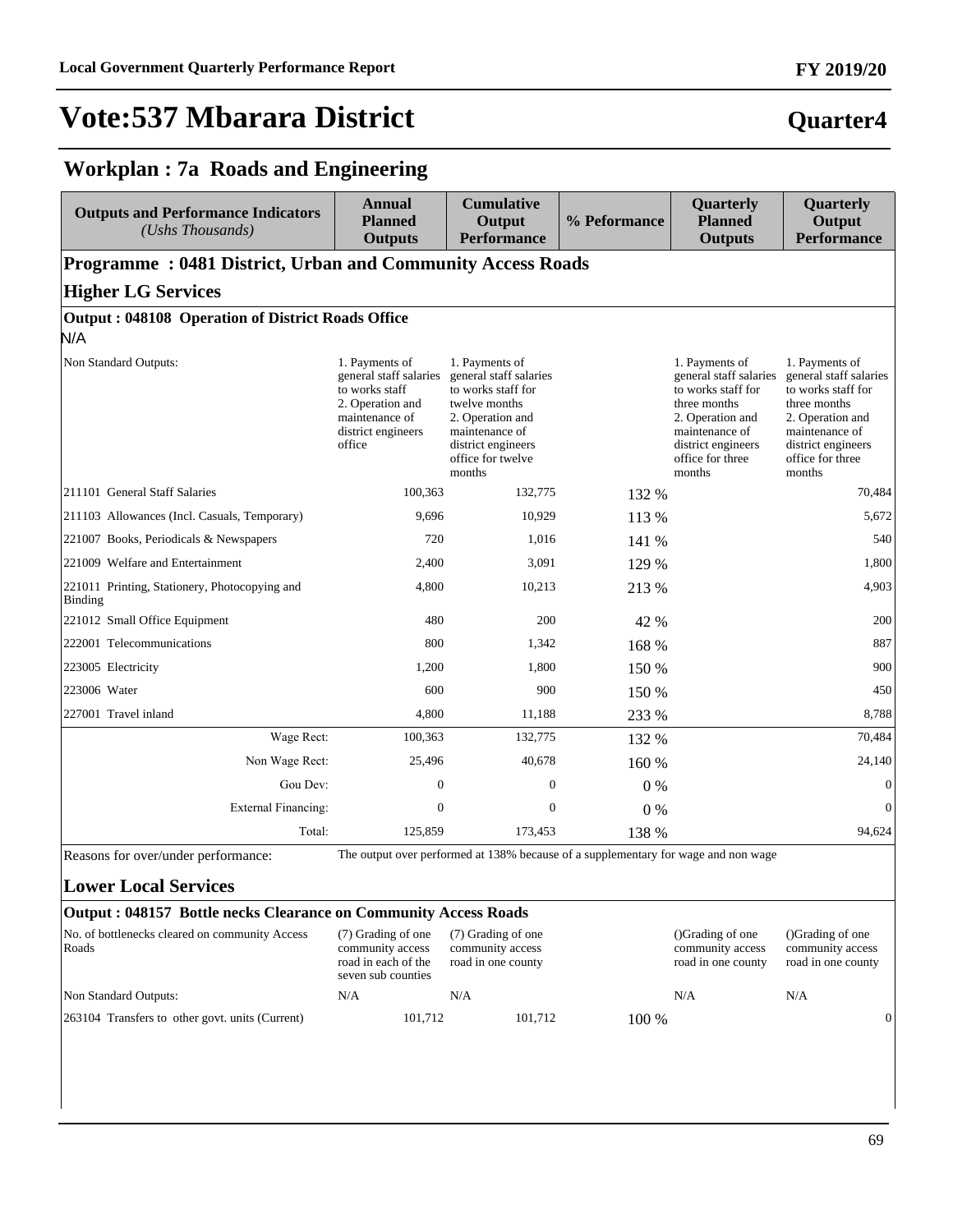| Wage Rect:                                                | $\mathbf{0}$                                                                                                                                                                                                                                                                                                                                                                                                                                                                                                                           | $\mathbf{0}$                                                                                                                                                                                                                                                                                                                                                                                                                                                                                                                          | 0%    |                                                                                                                                                     | $\boldsymbol{0}$                                                                 |
|-----------------------------------------------------------|----------------------------------------------------------------------------------------------------------------------------------------------------------------------------------------------------------------------------------------------------------------------------------------------------------------------------------------------------------------------------------------------------------------------------------------------------------------------------------------------------------------------------------------|---------------------------------------------------------------------------------------------------------------------------------------------------------------------------------------------------------------------------------------------------------------------------------------------------------------------------------------------------------------------------------------------------------------------------------------------------------------------------------------------------------------------------------------|-------|-----------------------------------------------------------------------------------------------------------------------------------------------------|----------------------------------------------------------------------------------|
| Non Wage Rect:                                            | 101,712                                                                                                                                                                                                                                                                                                                                                                                                                                                                                                                                | 101,712                                                                                                                                                                                                                                                                                                                                                                                                                                                                                                                               | 100 % |                                                                                                                                                     | $\mathbf{0}$                                                                     |
| Gou Dev:                                                  | $\overline{0}$                                                                                                                                                                                                                                                                                                                                                                                                                                                                                                                         | $\mathbf{0}$                                                                                                                                                                                                                                                                                                                                                                                                                                                                                                                          | $0\%$ |                                                                                                                                                     | $\mathbf{0}$                                                                     |
| <b>External Financing:</b>                                | $\Omega$                                                                                                                                                                                                                                                                                                                                                                                                                                                                                                                               | $\mathbf{0}$                                                                                                                                                                                                                                                                                                                                                                                                                                                                                                                          | 0%    |                                                                                                                                                     | $\overline{0}$                                                                   |
| Total:                                                    | 101,712                                                                                                                                                                                                                                                                                                                                                                                                                                                                                                                                | 101,712                                                                                                                                                                                                                                                                                                                                                                                                                                                                                                                               | 100 % |                                                                                                                                                     | $\overline{0}$                                                                   |
| Reasons for over/under performance:                       |                                                                                                                                                                                                                                                                                                                                                                                                                                                                                                                                        | The output performed at the expected 100%                                                                                                                                                                                                                                                                                                                                                                                                                                                                                             |       |                                                                                                                                                     |                                                                                  |
| Output: 048158 District Roads Maintainence (URF)          |                                                                                                                                                                                                                                                                                                                                                                                                                                                                                                                                        |                                                                                                                                                                                                                                                                                                                                                                                                                                                                                                                                       |       |                                                                                                                                                     |                                                                                  |
| Length in Km of District roads routinely maintained       | (224) Maintainable<br>feeder roads in the<br>whole district<br>(manual routine<br>Maintenance of<br>feeder roads)                                                                                                                                                                                                                                                                                                                                                                                                                      | (224) Maintainable<br>feeder roads in the<br>whole district<br>(manual routine<br>Routine Manual<br>Maintenance of<br>feeder roads for<br>seven months                                                                                                                                                                                                                                                                                                                                                                                |       | ()Maintainable<br>feeder roads in the<br>whole district<br>(manual routine)<br>Routine Manual<br>Maintenance of<br>feeder roads for<br>three months | (0) Works suspended<br>for this quarter as<br>there was no release<br>from URF   |
| Length in Km of District roads periodically<br>maintained | (56) Grading and<br>spot graveling of<br>Selected feeder<br>roads in the whole<br>district carried out<br>thus: 1. Bwizibwera-<br>Mabira-Kitookye-<br>Rwenshanku 12km<br>2.Amabare-<br>Nyabisirira-Kiruhura 21.5km) done<br>Border 9.5km 3.<br>Bunenero-<br>Kaguhanzya-<br>Kyamatambarire 4<br>out of 10km 4.<br>Orutaitsire-Kabare-<br>Mile26 5km 5.<br>Kibega-<br>Nyakatookye-<br>Nyakabirizi 4.9km<br>6. Kanyeganyegye-<br>Runengo 9km 7.<br>Bukiro-Rubare-<br>Rubindi 2 out of<br>16km 8. Kashaka-<br>Karuyenje 2 out of<br>21.5km | $(34)$ 1. Grading and<br>spot graveling of<br>Bukiro-Rubare-<br>Rubindi road 3km<br>out of 17.5km)<br>carried out<br>2. Spot graveling of<br>Kashaka-Karuyenje<br>road (2km out of<br>3. Grading of<br>Kanyeganyegye-<br>Runengo road-9km<br>4. Grading (12km)<br>and spot gravelling<br>(1km) of wizibwera-<br>mabira-Kitokye-<br>Rwenshanku road<br>5. Grading (4km)<br>and spot gravelling<br>(2km) of Bunenero-<br>Kaguhanzya-<br>Kyamatambarire<br>road<br>6. Grading of<br>Kibega-<br>Nyakatookye-<br>Nyakabirizi<br>road-4.9km |       | $( )1$ . Grading of<br>Amabare-<br>Nyabisirira-<br>Kirruhura border<br>road-9.5km<br>2. Grading of<br>Orutaitsire-Kabare-<br>Mile26 road-5km        | $(0)$ Works suspended<br>for this quarter as<br>there was no release<br>from URF |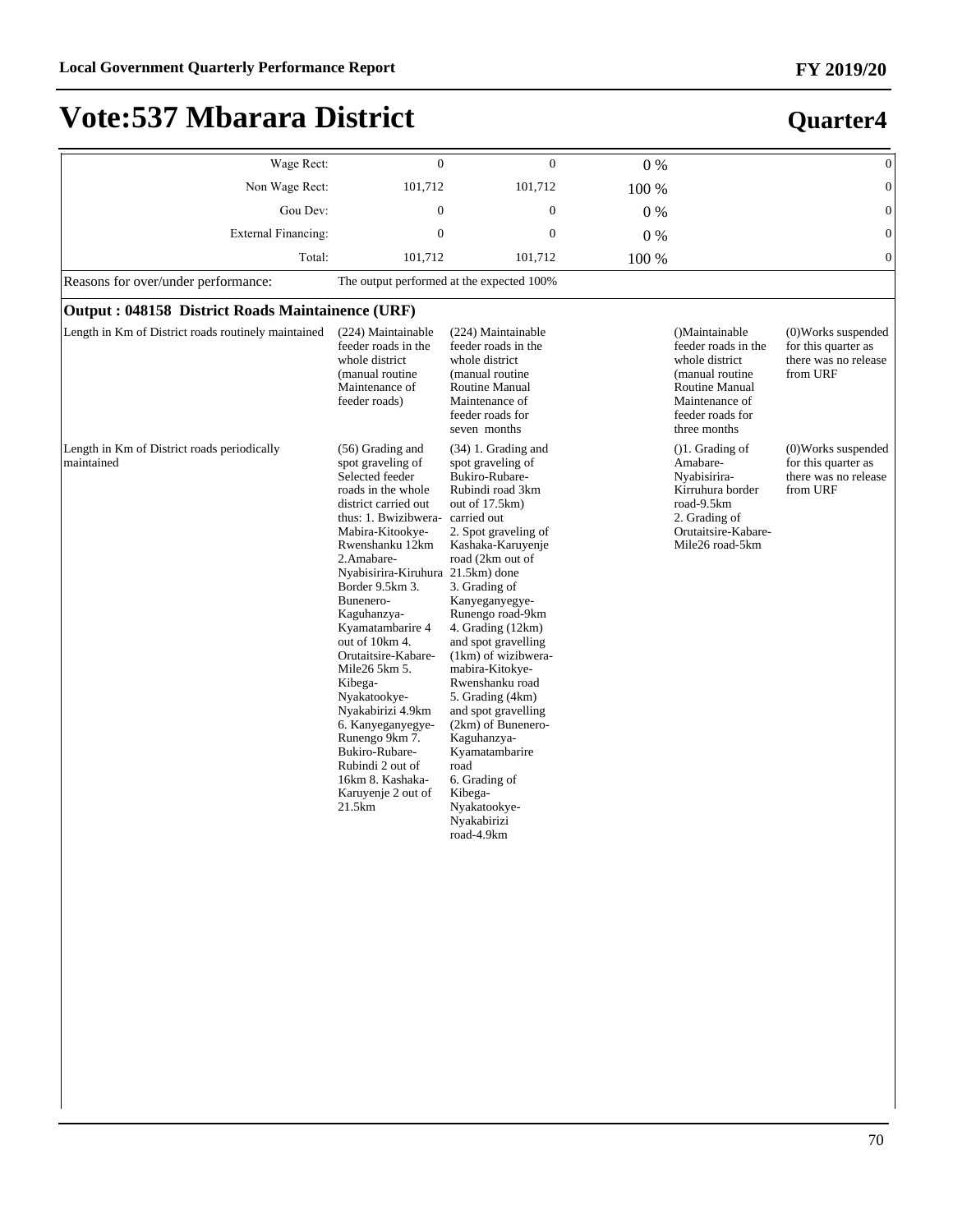| No. of bridges maintained                                                                                                                                                                                                                                                     | $(10)$ Supply and<br>installation of<br>culverts along<br>selected Feeder<br>Roads thus: 1.<br>Bukiro-Rubare-<br>Rubindi 02Lines 2.<br>Rubindi-Kyandahi-<br>Kagongi 01 Line 3.<br>Bwizibwera-Mabira- 02Lines<br>Kitookye 02Lines 4.<br>Rubaya-kasusano<br>$01$ Line 5.<br>Kanyeganyegye-<br>Runengo 01 Line 6.<br>Ntuura-<br>Nyaminyobwa-<br>Nkondo 02Lines 7.<br>Kashaka-Karuyenje<br>01Line | $(10)$ Supply and<br>installation of<br>culverts along<br>selected Feeder<br>Roads thus:<br>1. Bukiro-Rubare-<br>Rubindi 02Lines<br>2. Bwizibwera-<br>Mabira-Kitookye<br>3. Rubaya-kasusano<br>01Line<br>4. Kanyeganyegye-<br>Runengo 01Line<br>5. Ntuura-<br>Nyaminyobwa-<br>Nkondo 02Lines<br>6. Kashaka-<br>Karuyenje 02Lines |       | ()Supply and<br>installation of<br>culverts along<br>selected Feeder<br>Roads thus:<br>1. Ntuura-<br>Nyaminyobwa-<br>Nkondo 02Lines                                                                                               | ()culvert installation<br>planned and<br>implemented in<br>previous quarters                                                                                                                                                                                                                                                      |  |  |  |  |
|-------------------------------------------------------------------------------------------------------------------------------------------------------------------------------------------------------------------------------------------------------------------------------|-----------------------------------------------------------------------------------------------------------------------------------------------------------------------------------------------------------------------------------------------------------------------------------------------------------------------------------------------------------------------------------------------|----------------------------------------------------------------------------------------------------------------------------------------------------------------------------------------------------------------------------------------------------------------------------------------------------------------------------------|-------|-----------------------------------------------------------------------------------------------------------------------------------------------------------------------------------------------------------------------------------|-----------------------------------------------------------------------------------------------------------------------------------------------------------------------------------------------------------------------------------------------------------------------------------------------------------------------------------|--|--|--|--|
| Non Standard Outputs:                                                                                                                                                                                                                                                         | N/A                                                                                                                                                                                                                                                                                                                                                                                           | N/A                                                                                                                                                                                                                                                                                                                              |       | N/A                                                                                                                                                                                                                               |                                                                                                                                                                                                                                                                                                                                   |  |  |  |  |
| 263104 Transfers to other govt. units (Current)                                                                                                                                                                                                                               | 369,495                                                                                                                                                                                                                                                                                                                                                                                       | 268,014                                                                                                                                                                                                                                                                                                                          | 73 %  |                                                                                                                                                                                                                                   | $\boldsymbol{0}$                                                                                                                                                                                                                                                                                                                  |  |  |  |  |
| Wage Rect:                                                                                                                                                                                                                                                                    | $\boldsymbol{0}$                                                                                                                                                                                                                                                                                                                                                                              | $\boldsymbol{0}$                                                                                                                                                                                                                                                                                                                 | $0\%$ |                                                                                                                                                                                                                                   | $\boldsymbol{0}$                                                                                                                                                                                                                                                                                                                  |  |  |  |  |
| Non Wage Rect:                                                                                                                                                                                                                                                                | 369,495                                                                                                                                                                                                                                                                                                                                                                                       | 268,014                                                                                                                                                                                                                                                                                                                          | 73 %  |                                                                                                                                                                                                                                   | $\mathbf{0}$                                                                                                                                                                                                                                                                                                                      |  |  |  |  |
| Gou Dev:                                                                                                                                                                                                                                                                      | $\boldsymbol{0}$                                                                                                                                                                                                                                                                                                                                                                              | $\boldsymbol{0}$                                                                                                                                                                                                                                                                                                                 | 0%    |                                                                                                                                                                                                                                   | $\boldsymbol{0}$                                                                                                                                                                                                                                                                                                                  |  |  |  |  |
| <b>External Financing:</b>                                                                                                                                                                                                                                                    | $\boldsymbol{0}$                                                                                                                                                                                                                                                                                                                                                                              | $\boldsymbol{0}$                                                                                                                                                                                                                                                                                                                 | 0%    |                                                                                                                                                                                                                                   | $\boldsymbol{0}$                                                                                                                                                                                                                                                                                                                  |  |  |  |  |
| Total:                                                                                                                                                                                                                                                                        | 369,495                                                                                                                                                                                                                                                                                                                                                                                       | 268,014                                                                                                                                                                                                                                                                                                                          | 73 %  |                                                                                                                                                                                                                                   | $\mathbf{0}$                                                                                                                                                                                                                                                                                                                      |  |  |  |  |
| The output under performed at 73% because due to COVID-19 Pandemic, Uganda Road Fund did not release<br>Reasons for over/under performance:<br>Q4 road maintenance funds which affected works planned for the quarter<br><b>Programme: 0482 District Engineering Services</b> |                                                                                                                                                                                                                                                                                                                                                                                               |                                                                                                                                                                                                                                                                                                                                  |       |                                                                                                                                                                                                                                   |                                                                                                                                                                                                                                                                                                                                   |  |  |  |  |
| <b>Higher LG Services</b><br><b>Output: 048201 Buildings Maintenance</b><br>N/A                                                                                                                                                                                               |                                                                                                                                                                                                                                                                                                                                                                                               |                                                                                                                                                                                                                                                                                                                                  |       |                                                                                                                                                                                                                                   |                                                                                                                                                                                                                                                                                                                                   |  |  |  |  |
| Non Standard Outputs:                                                                                                                                                                                                                                                         | 1. Maintenance of<br>office building<br>headquarters<br>2. Maintenance of<br>compounds at<br>headquarters<br>3. Facilitation of<br>works staff at<br>headquarters<br>(transport<br>allowances)                                                                                                                                                                                                | 1. Maintenance of<br>office building<br>(cleaning) at District (cleaning) at District<br>headquarters for<br>twelve months<br>2. Maintenance of<br>compounds at<br>headquarters for<br>twelve months<br>3. Facilitation of<br>works staff at<br>headquarters<br>(transport<br>allowances) for<br>twelve months                   |       | 1. Maintenance of<br>office building<br>headquarters for<br>three months<br>2. Maintenance of<br>compounds at<br>headquarters for<br>three months<br>3. Facilitation of<br>works staff at<br>headquarters<br>(transport<br>months | 1. Maintenance of<br>office building<br>(cleaning) at District (cleaning) at District<br>headquarters for<br>three months<br>2. Maintenance of<br>compounds at<br>headquarters for<br>three months<br>3. Facilitation of<br>works staff at<br>headquarters<br>(transport<br>allowances) for three allowances) for three<br>months |  |  |  |  |
| 211103 Allowances (Incl. Casuals, Temporary)                                                                                                                                                                                                                                  | 6,000                                                                                                                                                                                                                                                                                                                                                                                         | 8,424                                                                                                                                                                                                                                                                                                                            | 140 % |                                                                                                                                                                                                                                   | 5,904                                                                                                                                                                                                                                                                                                                             |  |  |  |  |
| 224004 Cleaning and Sanitation                                                                                                                                                                                                                                                | 12,840                                                                                                                                                                                                                                                                                                                                                                                        | 21,343                                                                                                                                                                                                                                                                                                                           | 166 % |                                                                                                                                                                                                                                   | 12,840                                                                                                                                                                                                                                                                                                                            |  |  |  |  |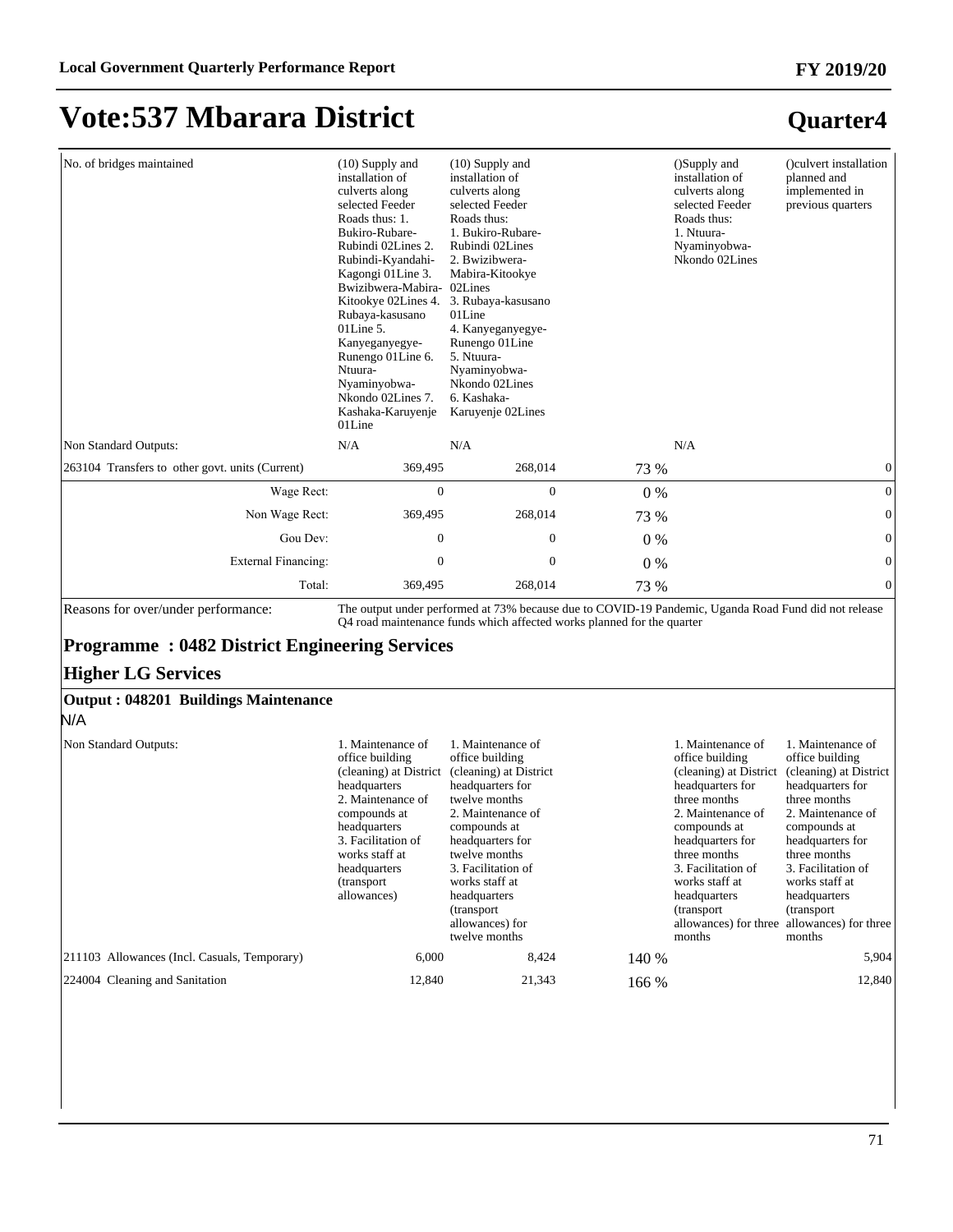| 228001 Maintenance - Civil                               | 83,530                                                                                                                                                                              | 69,364                                                                                                                | 83 %    |                                                                                                                      | 50,209                                                                                                               |  |  |  |
|----------------------------------------------------------|-------------------------------------------------------------------------------------------------------------------------------------------------------------------------------------|-----------------------------------------------------------------------------------------------------------------------|---------|----------------------------------------------------------------------------------------------------------------------|----------------------------------------------------------------------------------------------------------------------|--|--|--|
| Wage Rect:                                               | $\mathbf{0}$                                                                                                                                                                        | 0                                                                                                                     | $0\%$   |                                                                                                                      | $\mathbf{0}$                                                                                                         |  |  |  |
| Non Wage Rect:                                           | 102,370                                                                                                                                                                             | 99,131                                                                                                                | 97 %    |                                                                                                                      | 68,953                                                                                                               |  |  |  |
| Gou Dev:                                                 | $\mathbf{0}$                                                                                                                                                                        | $\mathbf{0}$                                                                                                          | $0\%$   |                                                                                                                      | $\boldsymbol{0}$                                                                                                     |  |  |  |
| External Financing:                                      | $\mathbf{0}$                                                                                                                                                                        | $\mathbf{0}$                                                                                                          | $0\%$   |                                                                                                                      | $\overline{0}$                                                                                                       |  |  |  |
| Total:                                                   | 102,370                                                                                                                                                                             | 99,131                                                                                                                | 97 %    |                                                                                                                      | 68,953                                                                                                               |  |  |  |
| Reasons for over/under performance:                      |                                                                                                                                                                                     | The output under performed at 97% because maintenance civil received less allocation of funds                         |         |                                                                                                                      |                                                                                                                      |  |  |  |
| Output: 048202 Vehicle Maintenance<br>N/A                |                                                                                                                                                                                     |                                                                                                                       |         |                                                                                                                      |                                                                                                                      |  |  |  |
| Non Standard Outputs:                                    | 1. Maintenance<br>(service and repairs)<br>of Works Service<br>Vehicles at District<br>Headquarters                                                                                 | Maintenance<br>(service and repairs)<br>of Works Service<br>Vehicles at District<br>Headquarters for<br>twelve months |         | Maintenance<br>(service and repairs)<br>of Works Service<br>Vehicles at District<br>Headquarters for<br>three months | Maintenance<br>(service and repairs)<br>of Works Service<br>Vehicles at District<br>Headquarters for<br>three months |  |  |  |
| 228002 Maintenance - Vehicles                            | 18,000                                                                                                                                                                              | 12,144                                                                                                                | 67 %    |                                                                                                                      | 6,570                                                                                                                |  |  |  |
| Wage Rect:                                               | $\mathbf{0}$                                                                                                                                                                        | $\mathbf{0}$                                                                                                          | 0%      |                                                                                                                      | $\mathbf{0}$                                                                                                         |  |  |  |
| Non Wage Rect:                                           | 18,000                                                                                                                                                                              | 12,144                                                                                                                | 67 %    |                                                                                                                      | 6,570                                                                                                                |  |  |  |
| Gou Dev:                                                 | $\mathbf{0}$                                                                                                                                                                        | 0                                                                                                                     | $0\%$   |                                                                                                                      | $\mathbf{0}$                                                                                                         |  |  |  |
| <b>External Financing:</b>                               | $\mathbf{0}$                                                                                                                                                                        | $\overline{0}$                                                                                                        | $0\%$   |                                                                                                                      | $\mathbf{0}$                                                                                                         |  |  |  |
| Total:                                                   | 18,000                                                                                                                                                                              | 12,144                                                                                                                | 67 %    |                                                                                                                      | 6,570                                                                                                                |  |  |  |
| Reasons for over/under performance:                      | The output under performed at 67% because only vehicle emergency maintenance was carried out as the funds<br>for maintenance are from Uganda road Fund and were not released for Q4 |                                                                                                                       |         |                                                                                                                      |                                                                                                                      |  |  |  |
| Output: 048203 Plant Maintenance                         |                                                                                                                                                                                     |                                                                                                                       |         |                                                                                                                      |                                                                                                                      |  |  |  |
| N/A                                                      |                                                                                                                                                                                     |                                                                                                                       |         |                                                                                                                      |                                                                                                                      |  |  |  |
| Non Standard Outputs:                                    | 1. Servicing of the<br>road unit<br>2. Minor repairs to<br>the road unit<br>3. Provision of<br>security for road unit out for nine months                                           | 1. Servicing of the<br>road unit carried out<br>for nine months<br>2. Minor repairs to<br>the road unit carried       |         | 1. Servicing of the<br>road unit for three<br>months<br>2. Minor repairs to<br>the road unit for<br>three months     | No activity carried<br>out.                                                                                          |  |  |  |
| 228003 Maintenance – Machinery, Equipment &<br>Furniture | 48,600                                                                                                                                                                              | 51,827                                                                                                                | 107 %   |                                                                                                                      | 25,817                                                                                                               |  |  |  |
| Wage Rect:                                               | $\mathbf{0}$                                                                                                                                                                        | $\mathbf{0}$                                                                                                          | $0\%$   |                                                                                                                      | $\mathbf{0}$                                                                                                         |  |  |  |
| Non Wage Rect:                                           | 48.600                                                                                                                                                                              | 51,827                                                                                                                | 107 %   |                                                                                                                      | 25,817                                                                                                               |  |  |  |
| Gou Dev:                                                 | $\boldsymbol{0}$                                                                                                                                                                    | $\boldsymbol{0}$                                                                                                      | 0%      |                                                                                                                      | $\mathbf{0}$                                                                                                         |  |  |  |
| <b>External Financing:</b>                               | $\mathbf{0}$                                                                                                                                                                        | $\boldsymbol{0}$                                                                                                      | $0\ \%$ |                                                                                                                      | $\boldsymbol{0}$                                                                                                     |  |  |  |
| Total:                                                   | 48,600                                                                                                                                                                              | 51,827                                                                                                                | 107 %   |                                                                                                                      | 25,817                                                                                                               |  |  |  |
| Reasons for over/under performance:                      | The output over performed at 107% because of the supplementary of about 4million to do maintenance of a<br>water bouser that had broken down.                                       |                                                                                                                       |         |                                                                                                                      |                                                                                                                      |  |  |  |
| Total For Roads and Engineering: Wage Rect:              | 100,363                                                                                                                                                                             | 132,775                                                                                                               | 132 %   |                                                                                                                      | 70,484                                                                                                               |  |  |  |
| Non-Wage Reccurent:                                      | 665,673                                                                                                                                                                             | 573,506                                                                                                               | 86 %    |                                                                                                                      | 125,480                                                                                                              |  |  |  |
| GoU Dev:                                                 | 0                                                                                                                                                                                   | 0                                                                                                                     | $0\%$   |                                                                                                                      | 0                                                                                                                    |  |  |  |
| Donor Dev:                                               | 0                                                                                                                                                                                   | 0                                                                                                                     | 0%      |                                                                                                                      |                                                                                                                      |  |  |  |
| Grand Total:                                             | 766,036                                                                                                                                                                             | 706,281                                                                                                               | 92.2%   |                                                                                                                      | 195,964                                                                                                              |  |  |  |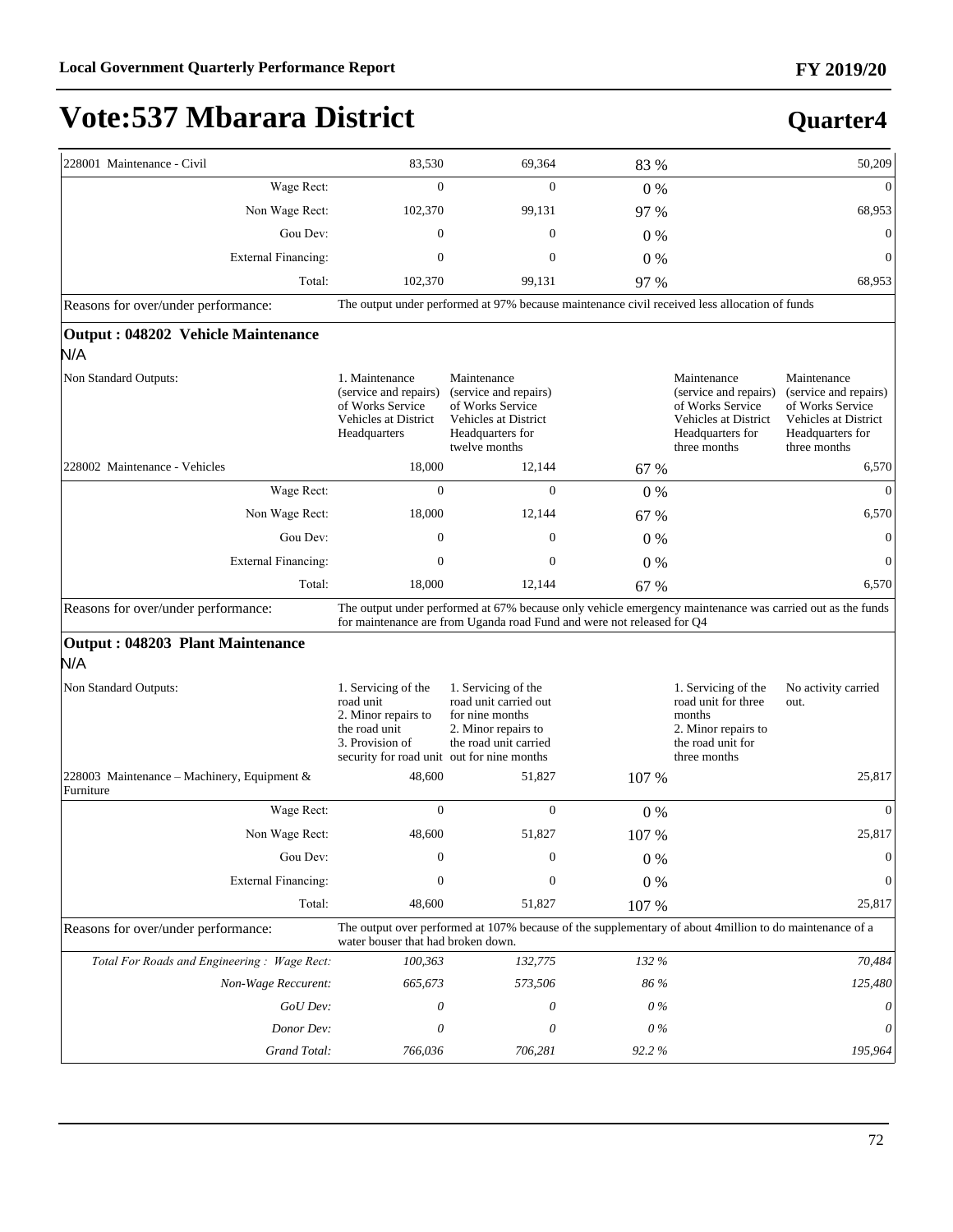### **Workplan : 7b Water**

| <b>Outputs and Performance Indicators</b><br>(Ushs Thousands)                                  | Annual<br><b>Planned</b><br><b>Outputs</b>                                                                                                                                  | <b>Cumulative</b><br>Output<br><b>Performance</b>                                         | % Peformance | <b>Quarterly</b><br><b>Planned</b><br><b>Outputs</b>                                                                                                                        | <b>Quarterly</b><br>Output<br><b>Performance</b> |  |  |
|------------------------------------------------------------------------------------------------|-----------------------------------------------------------------------------------------------------------------------------------------------------------------------------|-------------------------------------------------------------------------------------------|--------------|-----------------------------------------------------------------------------------------------------------------------------------------------------------------------------|--------------------------------------------------|--|--|
| <b>Programme: 0981 Rural Water Supply and Sanitation</b>                                       |                                                                                                                                                                             |                                                                                           |              |                                                                                                                                                                             |                                                  |  |  |
| <b>Higher LG Services</b>                                                                      |                                                                                                                                                                             |                                                                                           |              |                                                                                                                                                                             |                                                  |  |  |
| Output: 098101 Operation of the District Water Office                                          |                                                                                                                                                                             |                                                                                           |              |                                                                                                                                                                             |                                                  |  |  |
| N/A                                                                                            |                                                                                                                                                                             |                                                                                           |              |                                                                                                                                                                             |                                                  |  |  |
| Non Standard Outputs:                                                                          | Staff salaries paid<br>for $12$<br>months, motorcycles<br>and ,work plans and<br>consultative<br>meetings done<br>utilities paid and<br>staff tea for twelve<br>moths paid. | Staff salaries paid<br>for four quarters and<br>work plan submitted                       |              | Staff salaries paid<br>for $3$<br>months, motorcycles<br>and , work plans and<br>consultative<br>meetings done<br>utilities paid and<br>staff tea for twelve<br>moths paid. | Staff salaries paid<br>for four months           |  |  |
| 211101 General Staff Salaries                                                                  | 81,337                                                                                                                                                                      | 125,085                                                                                   | 154 %        |                                                                                                                                                                             | 66.082                                           |  |  |
| [211103 Allowances (Incl. Casuals, Temporary)                                                  | 1,980                                                                                                                                                                       | 3,960                                                                                     | 200 %        |                                                                                                                                                                             | 1,980                                            |  |  |
| 221008 Computer supplies and Information<br>Technology (IT)                                    | 1,500                                                                                                                                                                       | 1,500                                                                                     | 100 %        |                                                                                                                                                                             | 1,500                                            |  |  |
| 221009 Welfare and Entertainment                                                               | 1,730                                                                                                                                                                       | 2,912                                                                                     | 168 %        |                                                                                                                                                                             | 1,730                                            |  |  |
| 221011 Printing, Stationery, Photocopying and<br>Binding                                       | 1,200                                                                                                                                                                       | 1,198                                                                                     | 100 %        |                                                                                                                                                                             | 1,198                                            |  |  |
| 227004 Fuel, Lubricants and Oils                                                               | 2,326                                                                                                                                                                       | 4,155                                                                                     | 179 %        |                                                                                                                                                                             | 2,280                                            |  |  |
| Wage Rect:                                                                                     | 81,337                                                                                                                                                                      | 125,085                                                                                   | 154 %        |                                                                                                                                                                             | 66,082                                           |  |  |
| Non Wage Rect:                                                                                 | 8,736                                                                                                                                                                       | 13,725                                                                                    | 157 %        |                                                                                                                                                                             | 8,688                                            |  |  |
| Gou Dev:                                                                                       | $\Omega$                                                                                                                                                                    | $\Omega$                                                                                  | 0%           |                                                                                                                                                                             | $\Omega$                                         |  |  |
| External Financing:                                                                            | $\Omega$                                                                                                                                                                    | $\Omega$                                                                                  | 0%           |                                                                                                                                                                             | $\Omega$                                         |  |  |
| Total:                                                                                         | 90,073                                                                                                                                                                      | 138,810                                                                                   | 154 %        |                                                                                                                                                                             | 74,769                                           |  |  |
| Reasons for over/under performance:<br>Output: 098102 Supervision, monitoring and coordination |                                                                                                                                                                             | This output over performed at 154% because of the wage and non wage supplementary budgets |              |                                                                                                                                                                             |                                                  |  |  |

#### **Output : 098102 Supervision, monitoring and coordination**

| No. of supervision visits during and after<br>construction | (30) Supervision<br>visits carried out in<br>Bubaare, Bukiiro, Ru<br>bindi, Kagongi, kasha<br>reRubaya and<br>Rwanyamembe                                          | $(30)$ A total of 30<br>superviaional visists<br>carried out in the<br>following sub<br>counties .Bubaare<br>Rudindi and kagongi<br>kashare Rubsaya and<br>rwanyamahembe | (5) Supervision visits<br>carried out in<br>Bubaare, Bukiiro, Ru<br>bindi, Kagongi, kasha<br>reRubaya and<br>Rwanyamembe                                          | $(10)$ A total of 10<br>superviaional visists<br>carried out in the<br>following sub<br>counties , Bubaare<br>Rudindi and kagongi |
|------------------------------------------------------------|--------------------------------------------------------------------------------------------------------------------------------------------------------------------|--------------------------------------------------------------------------------------------------------------------------------------------------------------------------|-------------------------------------------------------------------------------------------------------------------------------------------------------------------|-----------------------------------------------------------------------------------------------------------------------------------|
| No. of water points tested for quality                     | $(60)$ 60 water point<br>and water sources<br>shall be tested in<br>Rubaya, Kashare, Bu<br>kiiro, Kagongi, Rubin<br>di, Bubaareand<br>Rwanyamahembe<br>subcounties | $(60)$ 60 water points<br>were tested from<br>bubaare kashare<br>rwanyamahembe<br>Bukiiro and Runaya<br>sub counties                                                     | $(15)15$ water point<br>and water sources<br>shall be tested in<br>Rubaya, Kashare, Bu<br>kiiro, Kagongi, Rubin<br>di, Bubaareand<br>Rwanyamahembe<br>subcounties | $(45)45$ water points<br>were tested from<br>bubaare kashare<br>rwanyamahembe<br>Bukiiro and Runaya<br>subcounties                |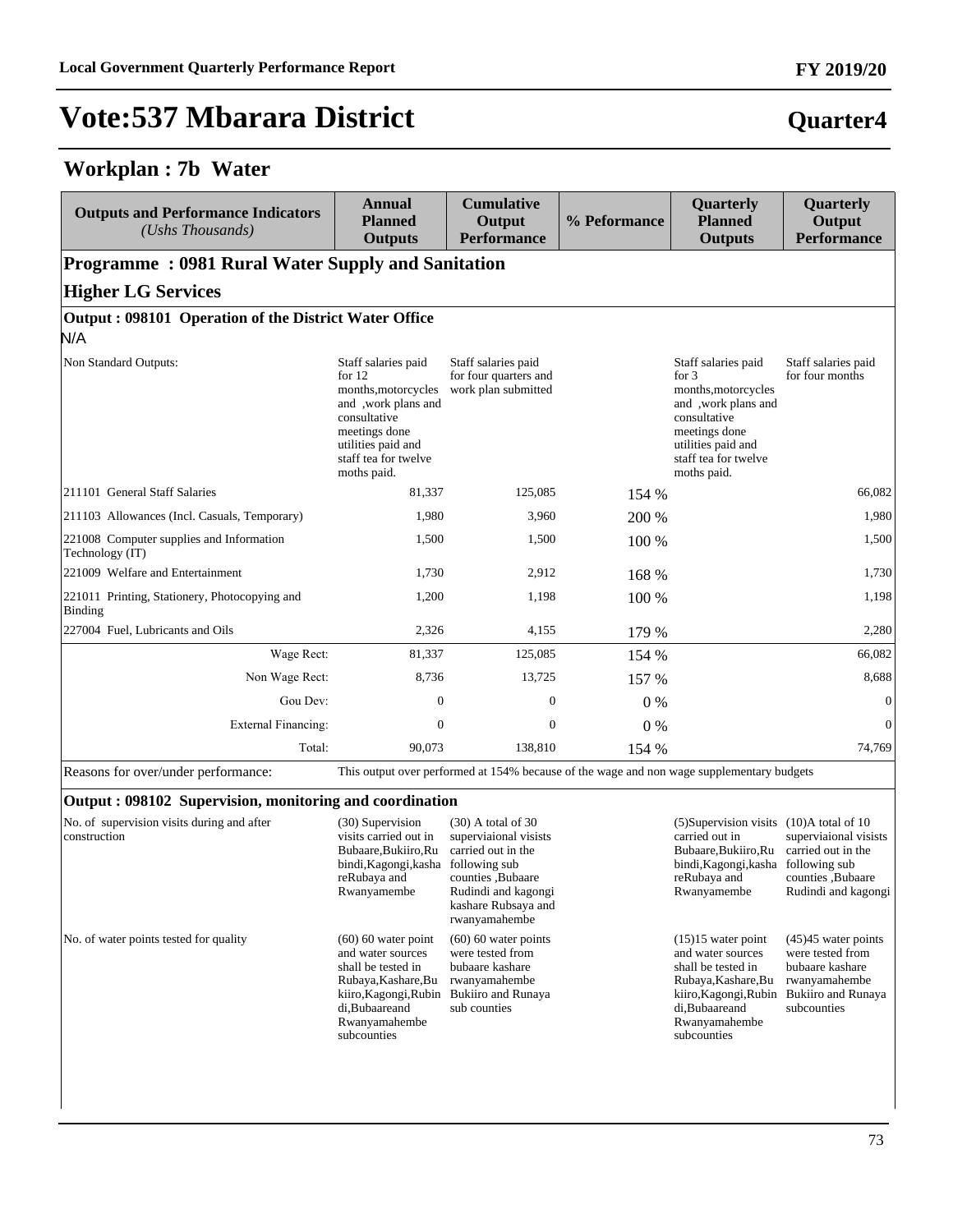# **Quarter4**

**FY 2019/20**

# **Vote:537 Mbarara District**

| No. of District Water Supply and Sanitation<br><b>Coordination Meetings</b>                       | $(4)$ 4 quarterly<br>coordination and itra coordination and<br>district meetings<br>held at Water office<br>Kamukuzi                                                             | $(4)$ 4 both<br>intra district metings<br>were conducted at<br>district head quarters<br>in water office  |       | $(2)$ Both<br>coordination and itra<br>district meetings<br>held at Water office<br>Kamukuzi                                | (1) Both coordination<br>and intra district<br>metings were<br>conducted at district<br>head quarters in<br>water office |
|---------------------------------------------------------------------------------------------------|----------------------------------------------------------------------------------------------------------------------------------------------------------------------------------|-----------------------------------------------------------------------------------------------------------|-------|-----------------------------------------------------------------------------------------------------------------------------|--------------------------------------------------------------------------------------------------------------------------|
| No. of Mandatory Public notices displayed with<br>financial information (release and expenditure) | $(4)$ public notice<br>board published at<br>public notice board<br>kamukuzi                                                                                                     | (4) Four Public<br>notice boards were<br>displayed on the<br>notice about releases<br>water grant         |       | (2) public notice<br>board published at<br>public notice board<br>kamukuz                                                   | (2) Two Public<br>notice boards were<br>displayed on the<br>notice about releases<br>water grant                         |
| No. of sources tested for water quality                                                           | $(26)$ collection of 26 () N/A<br>water samples for<br>testing of new water<br>sources from<br>Bukiiro, Bubaare, Ru<br>bindi, Kagongi, Kash<br>are, Rubaya, and<br>Rwanyamahembe |                                                                                                           |       | (0)N/A                                                                                                                      | (N/A)                                                                                                                    |
| Non Standard Outputs:                                                                             | Staff welfare, News<br>papers and<br>stationary Airtime<br>and allowances paid<br>quarterly at the<br>district headquarters                                                      | Staff welfare, new<br>papers and stationer<br>nay and allowance<br>paid at district head<br>quarter       |       | Staff welfare, News<br>papers and<br>stationary Airtime<br>and allowances paid<br>quarterly at the<br>district headquarters | Staff welfare, new<br>papers and stationer<br>nay and allowance<br>paid at district head<br>quarter                      |
| 211103 Allowances (Incl. Casuals, Temporary)                                                      | 4,860                                                                                                                                                                            | 7,953                                                                                                     | 164 % |                                                                                                                             | 4,860                                                                                                                    |
| 221009 Welfare and Entertainment                                                                  | 560                                                                                                                                                                              | 560                                                                                                       | 100 % |                                                                                                                             | 560                                                                                                                      |
| 221011 Printing, Stationery, Photocopying and<br><b>Binding</b>                                   | 600                                                                                                                                                                              | 583                                                                                                       | 97 %  |                                                                                                                             | 583                                                                                                                      |
| 222001 Telecommunications                                                                         | 80                                                                                                                                                                               | 80                                                                                                        | 100 % |                                                                                                                             | 80                                                                                                                       |
| 227004 Fuel, Lubricants and Oils                                                                  | 800                                                                                                                                                                              | 1,346                                                                                                     | 168 % |                                                                                                                             | 800                                                                                                                      |
| Wage Rect:                                                                                        | $\mathbf{0}$                                                                                                                                                                     | $\Omega$                                                                                                  | $0\%$ |                                                                                                                             | $\theta$                                                                                                                 |
| Non Wage Rect:                                                                                    | 6,900                                                                                                                                                                            | 10,522                                                                                                    | 152 % |                                                                                                                             | 6,883                                                                                                                    |
| Gou Dev:                                                                                          | $\boldsymbol{0}$                                                                                                                                                                 | $\boldsymbol{0}$                                                                                          | $0\%$ |                                                                                                                             | $\mathbf{0}$                                                                                                             |
| <b>External Financing:</b>                                                                        | $\mathbf{0}$                                                                                                                                                                     | $\mathbf{0}$                                                                                              | $0\%$ |                                                                                                                             | $\boldsymbol{0}$                                                                                                         |
| Total:                                                                                            | 6,900                                                                                                                                                                            | 10,522                                                                                                    | 152 % |                                                                                                                             | 6,883                                                                                                                    |
| Reasons for over/under performance:                                                               | and quality completion.                                                                                                                                                          | The output over performed at 152% because more funds were allocated to supervision of projects for timely |       |                                                                                                                             |                                                                                                                          |
| <b>Output: 098104 Promotion of Community Based Management</b>                                     |                                                                                                                                                                                  |                                                                                                           |       |                                                                                                                             |                                                                                                                          |
| No. of water and Sanitation promotional events<br>undertaken                                      | (1) World water day<br>held in Kashare<br>world water to be<br>observed on 22nd<br>march 2019                                                                                    | (0) Not conducted<br>due to COVID-19                                                                      |       | $(0)$ Planned for q3                                                                                                        | ()Not conducted due<br>to COVID-19                                                                                       |
| No. of water user committees formed.                                                              | $(26)$ 26 new water<br>points and sources<br>formed in<br>Bubare, Kashare, Rub<br>indi, Kagongi, Rwany<br>amahembe, Bukiro                                                       | $(26)$ Atotal of 26<br>new water<br>committees formed                                                     |       | $(0)$ Activity<br>completed in<br>previous quarters                                                                         | (26) Activity<br>concluded in<br>previous quarters as<br>planned                                                         |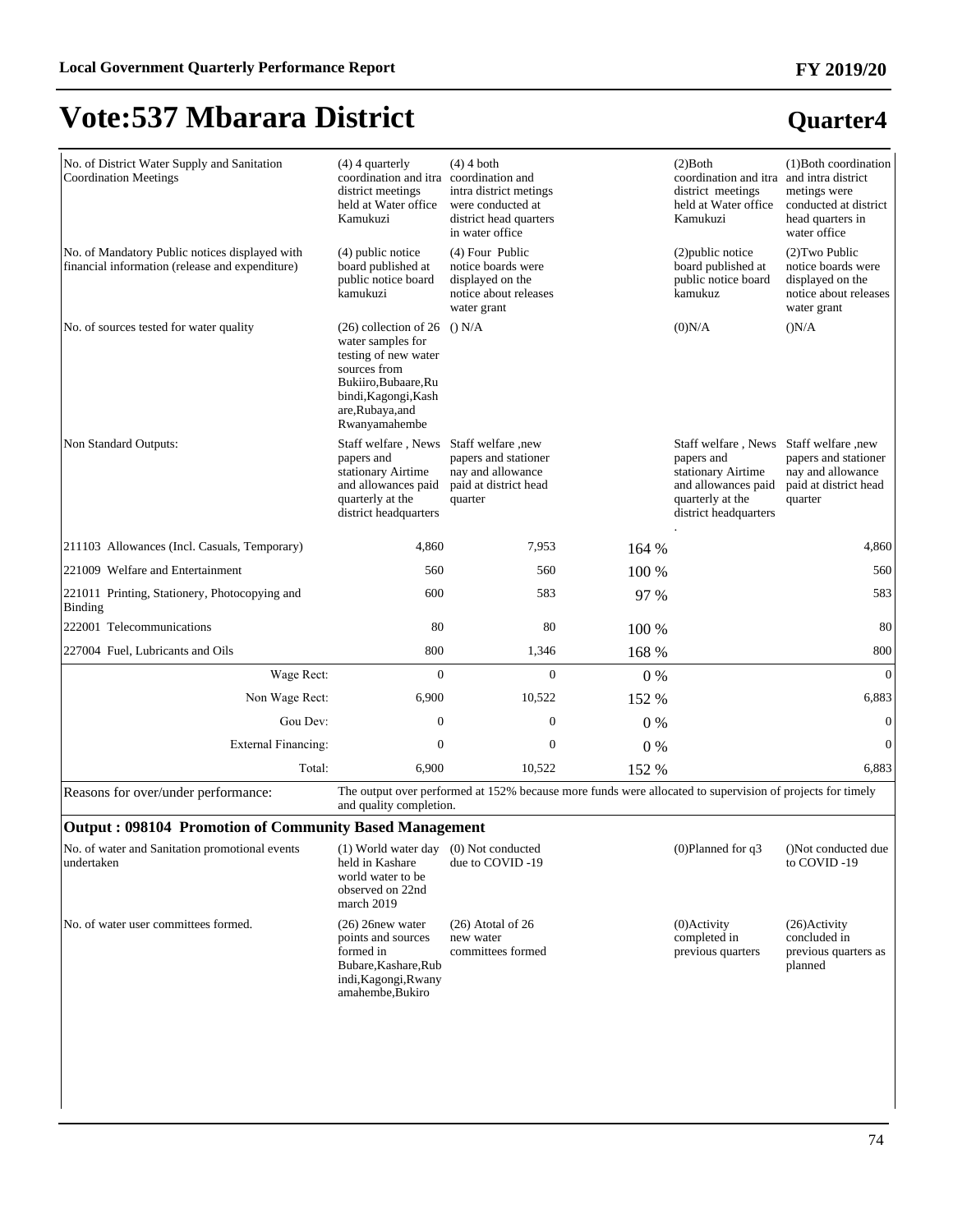### **Quarter4**

| No. of Water User Committee members trained                                                                                             | $(26)$ 26new water<br>points and sources<br>trained on their roles committees trained<br>and responsibilities<br>in<br>Bubare, Kashare, Rub<br>indi, Kagongi, Rwany<br>amahembe, Bukiro | $(26)$ A total of 26<br>new water<br>on their roles and<br>responsibilities          |       | $(0)$ Activity<br>completed in<br>previous quarters                                                                         | (0)ctivity concluded<br>in previous quarters<br>as planned                                                                     |
|-----------------------------------------------------------------------------------------------------------------------------------------|-----------------------------------------------------------------------------------------------------------------------------------------------------------------------------------------|--------------------------------------------------------------------------------------|-------|-----------------------------------------------------------------------------------------------------------------------------|--------------------------------------------------------------------------------------------------------------------------------|
| No. of private sector Stakeholders trained in<br>preventative maintenance, hygiene and sanitation                                       | $(0)$ Not planned                                                                                                                                                                       | $()$ n/a                                                                             |       | (0)                                                                                                                         | (n/a)                                                                                                                          |
| No. of advocacy activities (drama shows, radio spots.<br>public campaigns) on promoting water, sanitation<br>and good hygiene practices | (26) District level<br>meetings conducted<br>Bubare, Kashare, Rub held in all sub<br>indi, Kagongi, Rwany counties<br>amahembe, Bukiro                                                  | $(26)$ A total of 26<br>advocacy meeting                                             |       | $(0)$ Activity<br>completed in<br>previous quarters                                                                         | () activity concluded<br>in previous quarters<br>as planned in<br>Rubaya,<br>Bubare, kashare,<br>kagongi, and<br>rwanyamahembe |
| Non Standard Outputs:                                                                                                                   | lubricants stationary<br>and welfare for staff stationery paid at<br>paid at District hea<br>quartes                                                                                    | Allowance fuels and taff allowances fuels<br>and lubricants<br>district head quartes |       | Allowance fuels and<br>lubricants stationary<br>and welfare for staff stationery paid at<br>paid at District hea<br>quartes | Staff allowances<br>fuels and lubricants<br>district head quartes                                                              |
| 211103 Allowances (Incl. Casuals, Temporary)                                                                                            | 7,637                                                                                                                                                                                   | 11,637                                                                               | 152 % |                                                                                                                             | 7,637                                                                                                                          |
| 221009 Welfare and Entertainment                                                                                                        | 3,350                                                                                                                                                                                   | 3,632                                                                                | 108 % |                                                                                                                             | 3,350                                                                                                                          |
| 221011 Printing, Stationery, Photocopying and<br>Binding                                                                                | 500                                                                                                                                                                                     | 495                                                                                  | 99 %  |                                                                                                                             | 495                                                                                                                            |
| 222001 Telecommunications                                                                                                               | 50                                                                                                                                                                                      | 50                                                                                   | 100 % |                                                                                                                             | 50                                                                                                                             |
| 223005 Electricity                                                                                                                      | 500                                                                                                                                                                                     | 1,000                                                                                | 200 % |                                                                                                                             | 500                                                                                                                            |
| 223006 Water                                                                                                                            | 500                                                                                                                                                                                     | 500                                                                                  | 100 % |                                                                                                                             | 500                                                                                                                            |
| 227004 Fuel, Lubricants and Oils                                                                                                        | 2,426                                                                                                                                                                                   | 4,582                                                                                | 189 % |                                                                                                                             | 2,426                                                                                                                          |
| Wage Rect:                                                                                                                              | $\mathbf{0}$                                                                                                                                                                            | $\overline{0}$                                                                       | 0%    |                                                                                                                             | $\mathbf{0}$                                                                                                                   |
| Non Wage Rect:                                                                                                                          | 14,963                                                                                                                                                                                  | 21,896                                                                               | 146 % |                                                                                                                             | 14,958                                                                                                                         |
| Gou Dev:                                                                                                                                | $\mathbf{0}$                                                                                                                                                                            | $\boldsymbol{0}$                                                                     | $0\%$ |                                                                                                                             | $\mathbf{0}$                                                                                                                   |
| <b>External Financing:</b>                                                                                                              | $\mathbf{0}$                                                                                                                                                                            | $\mathbf{0}$                                                                         | $0\%$ |                                                                                                                             | $\theta$                                                                                                                       |
| Total:                                                                                                                                  | 14,963                                                                                                                                                                                  | 21,896                                                                               | 146 % |                                                                                                                             | 14,958                                                                                                                         |

Reasons for over/under performance: The output over performed at 146% because of more allocation of money for office electricity bills that had accumulated, and allocation of more money to fuel and allowances to ensure timely monitoring of water projects in the district.

#### **Lower Local Services**

#### **Output : 098151 Rehabilitation and Repairs to Rural Water Sources (LLS)** N/A

| Non Standard Outputs:                  | Bore hole<br>Rehabilitated in<br><b>Bubare</b><br>Kagongi, Rubaya, Ka<br>share.and<br>Rwanyamahembe<br>sub counties | A total of 18 bore<br>holes<br>wererehabilitated in<br>sub counties of<br>Rubaya , kashare<br>Kagonngi<br>Rwanyamahembe<br>and Bubaare |         | Bore hole<br>Rehabilitated in<br><b>Bubare</b><br>Kagongi, Rubaya, Ka<br>share, and<br>Rwanyamahembe<br>sub counties | A total of 18 bore<br>holes<br>wererehabilitated in<br>sub counties of<br>Rubaya , kashare<br>Kagonngi<br>Rwanyamahembe<br>and Bubaare |
|----------------------------------------|---------------------------------------------------------------------------------------------------------------------|----------------------------------------------------------------------------------------------------------------------------------------|---------|----------------------------------------------------------------------------------------------------------------------|----------------------------------------------------------------------------------------------------------------------------------------|
| 263201 LG Conditional grants (Capital) | 45,000                                                                                                              | 44,999                                                                                                                                 | $100\%$ |                                                                                                                      | 44.999                                                                                                                                 |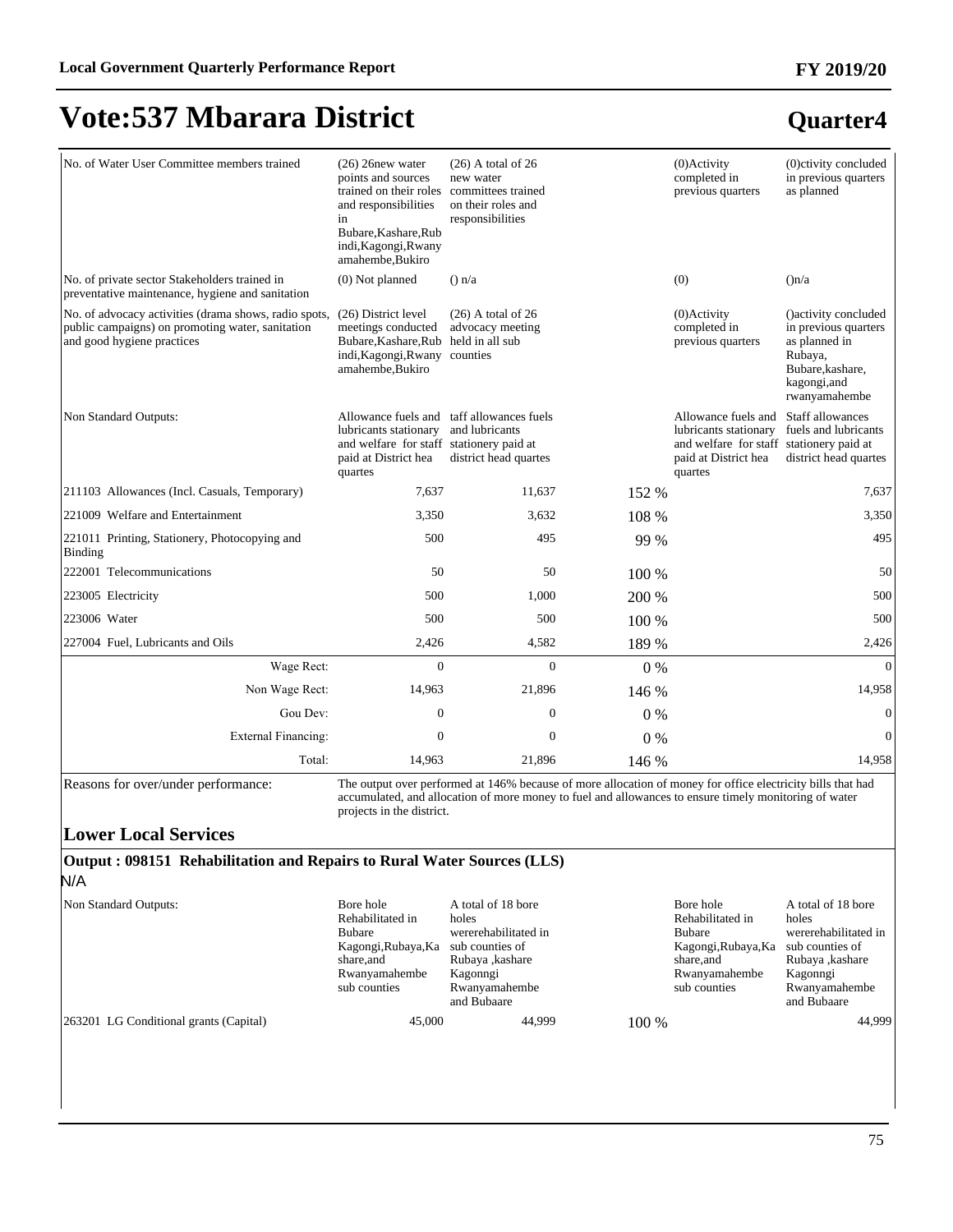### **Quarter4**

| Wage Rect:                                                     | $\mathbf{0}$                                                                                                          | $\Omega$                                                                                                                                                                                              | $0\%$ |                                                                                                                                                            | $\mathbf{0}$                                                                                                                                                                                         |
|----------------------------------------------------------------|-----------------------------------------------------------------------------------------------------------------------|-------------------------------------------------------------------------------------------------------------------------------------------------------------------------------------------------------|-------|------------------------------------------------------------------------------------------------------------------------------------------------------------|------------------------------------------------------------------------------------------------------------------------------------------------------------------------------------------------------|
| Non Wage Rect:                                                 | 0                                                                                                                     | 0                                                                                                                                                                                                     | $0\%$ |                                                                                                                                                            | $\mathbf{0}$                                                                                                                                                                                         |
| Gou Dev:                                                       | 45,000                                                                                                                | 44,999                                                                                                                                                                                                | 100 % |                                                                                                                                                            | 44,999                                                                                                                                                                                               |
| <b>External Financing:</b>                                     | $\mathbf{0}$                                                                                                          | $\mathbf{0}$                                                                                                                                                                                          | $0\%$ |                                                                                                                                                            | $\boldsymbol{0}$                                                                                                                                                                                     |
| Total:                                                         | 45,000                                                                                                                | 44,999                                                                                                                                                                                                | 100 % |                                                                                                                                                            | 44,999                                                                                                                                                                                               |
| Reasons for over/under performance:                            |                                                                                                                       | The output performed at expected 100% and a total of 18 bore holes were rehabilitated in sub counties of<br>Rubaya , kashare Kagonngi Rwanyamahembe and Bubaare and they are functional and in use    |       |                                                                                                                                                            |                                                                                                                                                                                                      |
| <b>Capital Purchases</b>                                       |                                                                                                                       |                                                                                                                                                                                                       |       |                                                                                                                                                            |                                                                                                                                                                                                      |
| Output: 098172 Administrative Capital                          |                                                                                                                       |                                                                                                                                                                                                       |       |                                                                                                                                                            |                                                                                                                                                                                                      |
| N/A                                                            |                                                                                                                       |                                                                                                                                                                                                       |       |                                                                                                                                                            |                                                                                                                                                                                                      |
| Non Standard Outputs:                                          | Water and sanitation All water and<br>facilities supervised<br>and monitored for<br>efficiency and value<br>for money | sanitation facilities<br>were monitored<br>politically and<br>supervised<br>technically in the su<br>counties of Rubindi<br>kashare kagongi<br>Rwanyamahembe<br>and Buk                               |       | Water and sanitation All water and<br>facilities supervised<br>and monitored for<br>efficiency and value<br>for money .During<br>and after<br>construction | sanitation facilities<br>were monitored<br>politically and<br>supervised<br>technically in the su<br>counties of Rubindi<br>kashare kagongi<br>Rwanyamahembe<br>and Bukiiro                          |
| 281504 Monitoring, Supervision & Appraisal of<br>capital works | 10,000                                                                                                                | 10,980                                                                                                                                                                                                | 110 % |                                                                                                                                                            | 680                                                                                                                                                                                                  |
| Wage Rect:                                                     | $\mathbf{0}$                                                                                                          | $\mathbf{0}$                                                                                                                                                                                          | $0\%$ |                                                                                                                                                            | $\boldsymbol{0}$                                                                                                                                                                                     |
| Non Wage Rect:                                                 | $\mathbf{0}$                                                                                                          | 0                                                                                                                                                                                                     | $0\%$ |                                                                                                                                                            | $\boldsymbol{0}$                                                                                                                                                                                     |
| Gou Dev:                                                       | 10,000                                                                                                                | 10,980                                                                                                                                                                                                | 110 % |                                                                                                                                                            | 680                                                                                                                                                                                                  |
| <b>External Financing:</b>                                     | $\mathbf{0}$                                                                                                          | 0                                                                                                                                                                                                     | 0%    |                                                                                                                                                            | $\mathbf{0}$                                                                                                                                                                                         |
| Total:                                                         | 10,000                                                                                                                | 10,980                                                                                                                                                                                                | 110 % |                                                                                                                                                            | 680                                                                                                                                                                                                  |
| Reasons for over/under performance:                            |                                                                                                                       | The output over performed at 110% because more allocation for monitoring of the projects                                                                                                              |       |                                                                                                                                                            |                                                                                                                                                                                                      |
| Output: 098180 Construction of public latrines in RGCs         |                                                                                                                       |                                                                                                                                                                                                       |       |                                                                                                                                                            |                                                                                                                                                                                                      |
| No. of public latrines in RGCs and public places               | (2) Public latrine in<br>Bukiro at kitengure<br>p/school and Rubaya<br>-Rwatsinga primary<br>school constructed       | (2) 2NOpublic<br>latrines, one VIP<br>latrine and one water<br>borne toilets<br>constructed at<br>Rwanstinga and<br>kitengure primary<br>schools in Rubaya<br>and Bukiro sub<br>counties respectively |       | $\theta$                                                                                                                                                   | (2)2NOpublic<br>latrines, one VIP<br>latrine and one water<br>borne toilets<br>constructed at<br>Rwanstinga and<br>kitengure primary<br>schools in Rubaya<br>and Bukiro sub<br>counties respectively |
| Non Standard Outputs:                                          | Water born toilets at N/A<br>District head<br>quarters renovated                                                      |                                                                                                                                                                                                       |       |                                                                                                                                                            | N/A                                                                                                                                                                                                  |
| 312104 Other Structures                                        | 59,099                                                                                                                | 59,099                                                                                                                                                                                                | 100 % |                                                                                                                                                            | 40,791                                                                                                                                                                                               |
| Wage Rect:                                                     | $\mathbf{0}$                                                                                                          | $\boldsymbol{0}$                                                                                                                                                                                      | $0\%$ |                                                                                                                                                            | $\theta$                                                                                                                                                                                             |
| Non Wage Rect:                                                 | $\boldsymbol{0}$                                                                                                      | $\boldsymbol{0}$                                                                                                                                                                                      | $0\%$ |                                                                                                                                                            | $\boldsymbol{0}$                                                                                                                                                                                     |
| Gou Dev:                                                       | 59,099                                                                                                                | 59,099                                                                                                                                                                                                | 100 % |                                                                                                                                                            | 40,791                                                                                                                                                                                               |
| <b>External Financing:</b>                                     | $\boldsymbol{0}$                                                                                                      | $\boldsymbol{0}$                                                                                                                                                                                      | 0%    |                                                                                                                                                            | $\mathbf{0}$                                                                                                                                                                                         |
| Total:                                                         | 59,099                                                                                                                | 59,099                                                                                                                                                                                                | 100 % |                                                                                                                                                            | 40,791                                                                                                                                                                                               |
| Reasons for over/under performance:                            |                                                                                                                       | The output performed at the expected 100%                                                                                                                                                             |       |                                                                                                                                                            |                                                                                                                                                                                                      |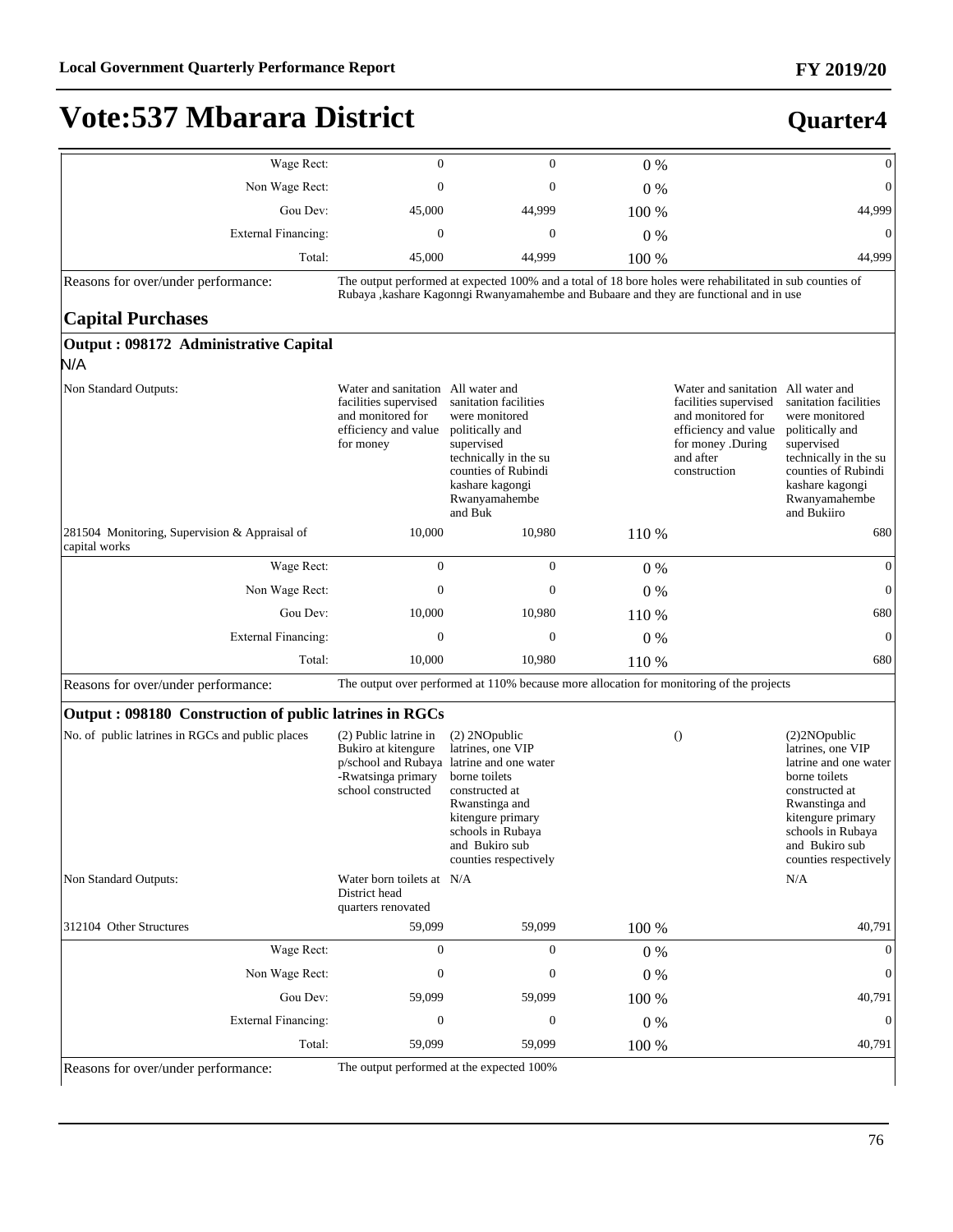### **Quarter4**

#### **Workplan : 7b Water**

| <b>Outputs and Performance Indicators</b><br>(Ushs Thousands)                                           | <b>Annual</b><br><b>Planned</b><br><b>Outputs</b>                                                                                                                                               | <b>Cumulative</b><br>Output<br><b>Performance</b>                                                                                 | % Peformance | Quarterly<br><b>Planned</b><br><b>Outputs</b>                                                                                                                               | Quarterly<br>Output<br><b>Performance</b>                                                                                                   |
|---------------------------------------------------------------------------------------------------------|-------------------------------------------------------------------------------------------------------------------------------------------------------------------------------------------------|-----------------------------------------------------------------------------------------------------------------------------------|--------------|-----------------------------------------------------------------------------------------------------------------------------------------------------------------------------|---------------------------------------------------------------------------------------------------------------------------------------------|
| Output: 098183 Borehole drilling and rehabilitation                                                     |                                                                                                                                                                                                 |                                                                                                                                   |              |                                                                                                                                                                             |                                                                                                                                             |
| No. of deep boreholes drilled (hand pump,<br>motorised)                                                 | (9) Boreholes sited,<br>drilled and installed<br>in Bukiro<br>2, Rwanyamahembe<br>1, Kashare 2, Rubaya counties of<br>3                                                                         | (9) A total of 9hand<br>pump boreholes<br>were drilled and<br>installed in the sub<br>Bukiro, Rubindi<br>Kashare and Rubaya       |              | (2) Boreholes sited,<br>drilled and installed<br>in, Rwanyamahembe<br>1, Kashare 1                                                                                          | (7) A total of 7 hand<br>pump boreholes<br>were drilled and<br>installed in the sub<br>counties of<br>Bukiro, Rubindi<br>Kashare and Rubaya |
| No. of deep boreholes rehabilitated                                                                     | (15) Bore holes shall (18) 18 bore holes<br>be rehabilitated that<br>are beyond<br>community repair in kagongi and<br>kashare,rubaya,Kago Rubaya sub<br>ngi, Rwanyamahemb countries<br>e.Bubare | were rehabilitated in<br>kashare.Bubaare                                                                                          |              | (4) Bore holes shall<br>be rehabilitated that<br>are beyond<br>community repair in kagongi and<br>kashare,rubaya,Kago Rubaya sub<br>ngi, Rwanyamahemb countiies<br>e,Bubare | $(14)14$ bore holes<br>were rehabilitated in<br>kashare, Bubaare                                                                            |
| Non Standard Outputs:                                                                                   | N/A                                                                                                                                                                                             | N/A                                                                                                                               |              | N/A                                                                                                                                                                         | N/A                                                                                                                                         |
| 312104 Other Structures                                                                                 | 244,000                                                                                                                                                                                         | 244,000                                                                                                                           | 100 %        |                                                                                                                                                                             | 196,850                                                                                                                                     |
| Wage Rect:                                                                                              | $\Omega$                                                                                                                                                                                        | $\Omega$                                                                                                                          | $0\%$        |                                                                                                                                                                             | $\overline{0}$                                                                                                                              |
| Non Wage Rect:                                                                                          | $\mathbf{0}$                                                                                                                                                                                    | $\overline{0}$                                                                                                                    | $0\%$        |                                                                                                                                                                             | $\overline{0}$                                                                                                                              |
| Gou Dev:                                                                                                | 244,000                                                                                                                                                                                         | 244,000                                                                                                                           | 100 %        |                                                                                                                                                                             | 196,850                                                                                                                                     |
| <b>External Financing:</b>                                                                              | $\boldsymbol{0}$                                                                                                                                                                                | $\boldsymbol{0}$                                                                                                                  | $0\%$        |                                                                                                                                                                             | $\boldsymbol{0}$                                                                                                                            |
| Total:                                                                                                  | 244,000                                                                                                                                                                                         | 244,000                                                                                                                           | 100 %        |                                                                                                                                                                             | 196,850                                                                                                                                     |
| Reasons for over/under performance:                                                                     |                                                                                                                                                                                                 | The output performed at the expected 100%                                                                                         |              |                                                                                                                                                                             |                                                                                                                                             |
| Output: 098184 Construction of piped water supply system                                                |                                                                                                                                                                                                 |                                                                                                                                   |              |                                                                                                                                                                             |                                                                                                                                             |
| No. of piped water supply systems constructed (GFS, (1) extension of<br>borehole pumped, surface water) | solar piped water<br>constructed ik<br>kashare                                                                                                                                                  | () one solar piped<br>water system was<br>constructed and<br>extended in kashare<br>-milongo parist with<br>five public tap stand |              | (1) Extension of solar () one solar piped<br>piped water<br>constructed ik<br>kashare                                                                                       | water system was<br>constructed and<br>extended in kashare<br>-milongo parist with<br>five public tap stand                                 |
| Non Standard Outputs:                                                                                   | N/AN/A                                                                                                                                                                                          | N/A                                                                                                                               |              | N/A                                                                                                                                                                         | N/A                                                                                                                                         |
| 312104 Other Structures                                                                                 | 81,000                                                                                                                                                                                          | 79,974                                                                                                                            | 99 %         |                                                                                                                                                                             | 78,644                                                                                                                                      |
| Wage Rect:                                                                                              | $\overline{0}$                                                                                                                                                                                  | $\overline{0}$                                                                                                                    | $0\%$        |                                                                                                                                                                             | $\mathbf{0}$                                                                                                                                |
| Non Wage Rect:                                                                                          | $\mathbf{0}$                                                                                                                                                                                    | $\overline{0}$                                                                                                                    | 0%           |                                                                                                                                                                             | $\overline{0}$                                                                                                                              |
| Gou Dev:                                                                                                | 81,000                                                                                                                                                                                          | 79,974                                                                                                                            | 99 %         |                                                                                                                                                                             | 78,644                                                                                                                                      |
| <b>External Financing:</b>                                                                              | $\boldsymbol{0}$                                                                                                                                                                                | $\boldsymbol{0}$                                                                                                                  | 0%           |                                                                                                                                                                             | $\boldsymbol{0}$                                                                                                                            |

Total: 81,000 79,974 99 % 78,644 Reasons for over/under performance: The output under performed at 99% because the central government released less than was budgeted.

#### **Programme : 0982 Urban Water Supply and Sanitation**

#### **Higher LG Services**

|      | Output: 098201 Water distribution and revenue collection |
|------|----------------------------------------------------------|
| N/A  |                                                          |
| N/A  |                                                          |
| NI/A |                                                          |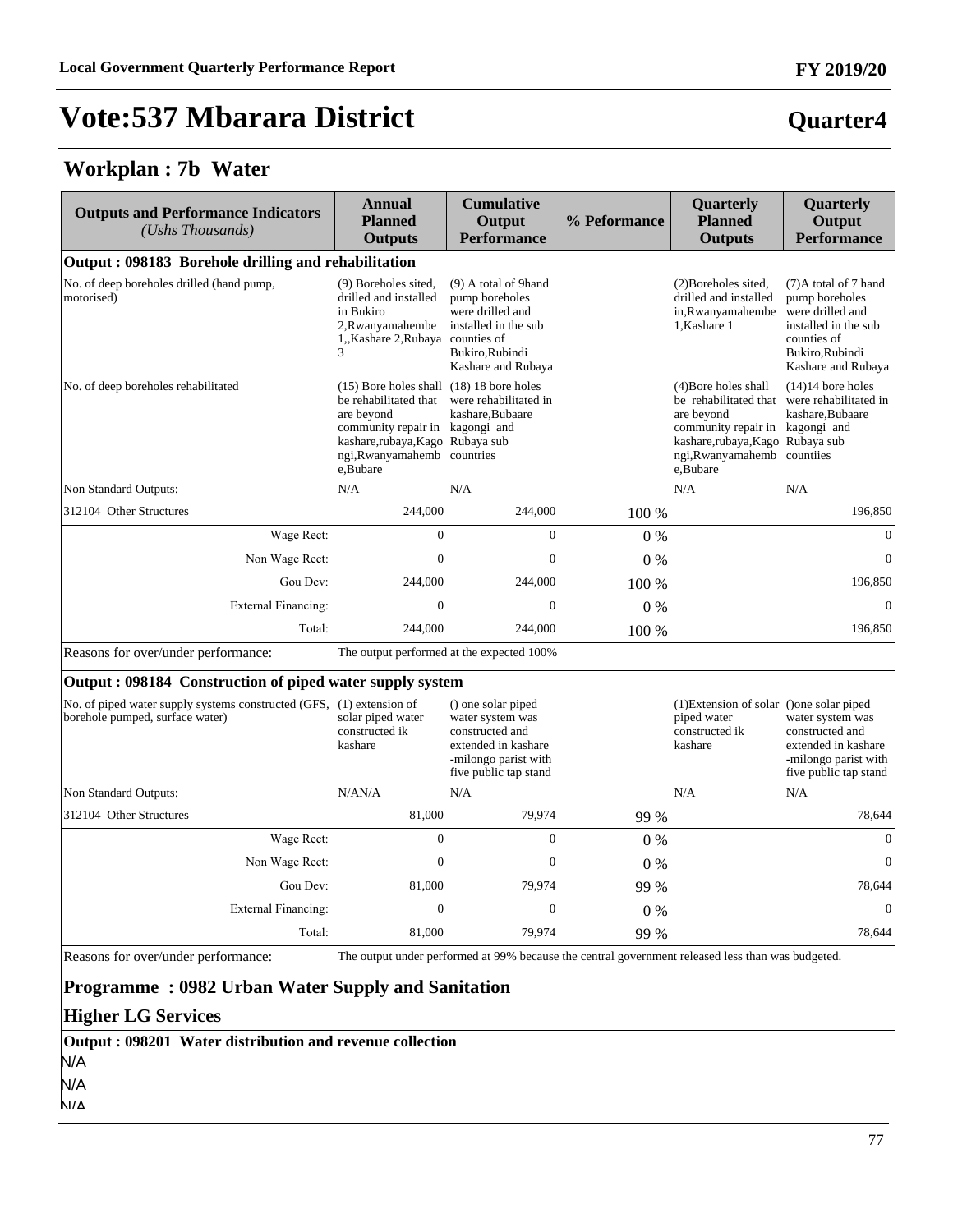| <b>Vote:537 Mbarara District</b> |  |
|----------------------------------|--|
|----------------------------------|--|

| $\mathbb{I}$ $\mathbb{V}/\mathbb{I}$ |         |         |           |          |
|--------------------------------------|---------|---------|-----------|----------|
| Reasons for over/under performance:  |         |         |           |          |
| Total For Water: Wage Rect:          | 81,337  | 125,085 | 154%      | 66,082   |
| Non-Wage Reccurent:                  | 30,599  | 46,142  | 151%      | 30,528   |
| GoUDev:                              | 439,099 | 439,052 | $100\,\%$ | 361,964  |
| Donor Dev:                           | 0       | 0       | $0\%$     | $\theta$ |
| Grand Total:                         | 551,035 | 610.279 | $110.8\%$ | 458,574  |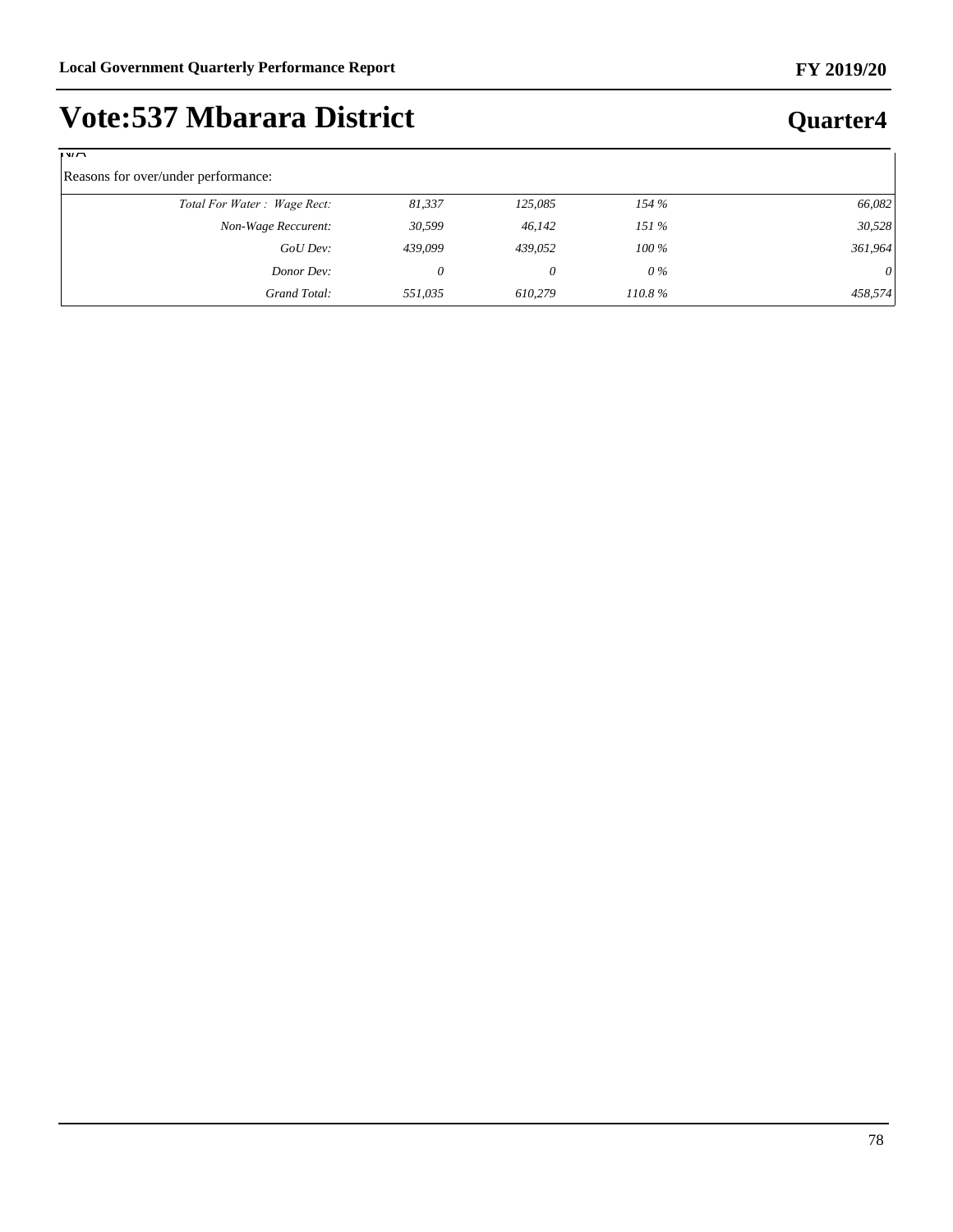# **Quarter4**

### **Workplan : 8 Natural Resources**

| <b>Outputs and Performance Indicators</b><br>(Ushs Thousands)            | <b>Annual</b><br><b>Planned</b><br><b>Outputs</b>        | <b>Cumulative</b><br>Output<br><b>Performance</b>                                           | % Peformance | Quarterly<br><b>Planned</b><br><b>Outputs</b>                                                                                                                                                                                                                  | Quarterly<br>Output<br><b>Performance</b>                                            |
|--------------------------------------------------------------------------|----------------------------------------------------------|---------------------------------------------------------------------------------------------|--------------|----------------------------------------------------------------------------------------------------------------------------------------------------------------------------------------------------------------------------------------------------------------|--------------------------------------------------------------------------------------|
| <b>Programme: 0983 Natural Resources Management</b>                      |                                                          |                                                                                             |              |                                                                                                                                                                                                                                                                |                                                                                      |
| <b>Higher LG Services</b>                                                |                                                          |                                                                                             |              |                                                                                                                                                                                                                                                                |                                                                                      |
| Output: 098301 Districts Wetland Planning, Regulation and Promotion      |                                                          |                                                                                             |              |                                                                                                                                                                                                                                                                |                                                                                      |
| N/A                                                                      |                                                          |                                                                                             |              |                                                                                                                                                                                                                                                                |                                                                                      |
| Non Standard Outputs:                                                    | Staff paid<br>allowances                                 | staff allowances,<br>office coordination,<br>travel in land,<br>stationery and<br>utilities |              | Staff paid wages for Payment of staff<br>O <sub>4</sub> , footage and<br>Mileage. Utilities for coordination, travel<br>office coordination,<br>stationery, travel<br>inland allowances<br>paid, provision of<br>staff tea, airtime for<br>office coordination | allowances, office<br>in land, stationery<br>and utilities                           |
| 211101 General Staff Salaries                                            | 121,935                                                  | 148,840                                                                                     | 122 %        |                                                                                                                                                                                                                                                                | 90,594                                                                               |
| 211103 Allowances (Incl. Casuals, Temporary)                             | 3,000                                                    | 4,983                                                                                       | 166 %        |                                                                                                                                                                                                                                                                | 2,807                                                                                |
| 221009 Welfare and Entertainment                                         | 1,485                                                    | 1,341                                                                                       | 90 %         |                                                                                                                                                                                                                                                                | 972                                                                                  |
| 222001 Telecommunications                                                | 400                                                      | 400                                                                                         | 100 %        |                                                                                                                                                                                                                                                                | 320                                                                                  |
| 223005 Electricity                                                       | 200                                                      | $\boldsymbol{0}$                                                                            | $0\%$        |                                                                                                                                                                                                                                                                | $\mathbf{0}$                                                                         |
| 223006 Water                                                             | 200                                                      | $\mathbf{0}$                                                                                | $0\%$        |                                                                                                                                                                                                                                                                | $\mathbf{0}$                                                                         |
| 227001 Travel inland                                                     | 400                                                      | 732                                                                                         | 183 %        |                                                                                                                                                                                                                                                                | 400                                                                                  |
| 227004 Fuel, Lubricants and Oils                                         | 400                                                      | 758                                                                                         | 190 %        |                                                                                                                                                                                                                                                                | 400                                                                                  |
| Wage Rect:                                                               | 121,935                                                  | 148,840                                                                                     | 122 %        |                                                                                                                                                                                                                                                                | 90,594                                                                               |
| Non Wage Rect:                                                           | 6,085                                                    | 8,215                                                                                       | 135 %        |                                                                                                                                                                                                                                                                | 4,899                                                                                |
| Gou Dev:                                                                 | $\mathbf{0}$                                             | $\mathbf{0}$                                                                                | $0\%$        |                                                                                                                                                                                                                                                                | $\mathbf{0}$                                                                         |
| <b>External Financing:</b>                                               | $\boldsymbol{0}$                                         | $\boldsymbol{0}$                                                                            | $0\%$        |                                                                                                                                                                                                                                                                | $\mathbf{0}$                                                                         |
| Total:                                                                   | 128,020                                                  | 157,055                                                                                     | 123 %        |                                                                                                                                                                                                                                                                | 95,493                                                                               |
| Reasons for over/under performance:                                      | allowances, and wetland supervision                      |                                                                                             |              | The output over performed at 123% because of the wage supplementary and Non wage to cater for staff                                                                                                                                                            |                                                                                      |
| <b>Output: 098303 Tree Planting and Afforestation</b>                    |                                                          |                                                                                             |              |                                                                                                                                                                                                                                                                |                                                                                      |
| Area (Ha) of trees established (planted and surviving) (10000) Number of | tree seedlings raised<br>and distributed for<br>planting | $(15000)$ tree<br>seedlings raised in<br>the FY                                             |              | $(2500)$ Tree seedlings $(2500)10,000$ tree<br>district and sub<br>county land,<br>institutions                                                                                                                                                                | raised for planting at seedlings distributed<br>for planting at sub-<br>county level |
| Non Standard Outputs:                                                    | N/A                                                      |                                                                                             |              | N/A                                                                                                                                                                                                                                                            |                                                                                      |
| 211103 Allowances (Incl. Casuals, Temporary)                             | 2,400                                                    | 2,929                                                                                       | 122 %        |                                                                                                                                                                                                                                                                | 1,656                                                                                |
| 221011 Printing, Stationery, Photocopying and<br><b>Binding</b>          | 500                                                      | 425                                                                                         | 85 %         |                                                                                                                                                                                                                                                                | 300                                                                                  |
| 224006 Agricultural Supplies                                             | 2,600                                                    | 2,433                                                                                       | 94 %         |                                                                                                                                                                                                                                                                | 1,849                                                                                |
| 227001 Travel inland                                                     | 1,000                                                    | 1,500                                                                                       | 150 %        |                                                                                                                                                                                                                                                                | 1,000                                                                                |

# **FY 2019/20**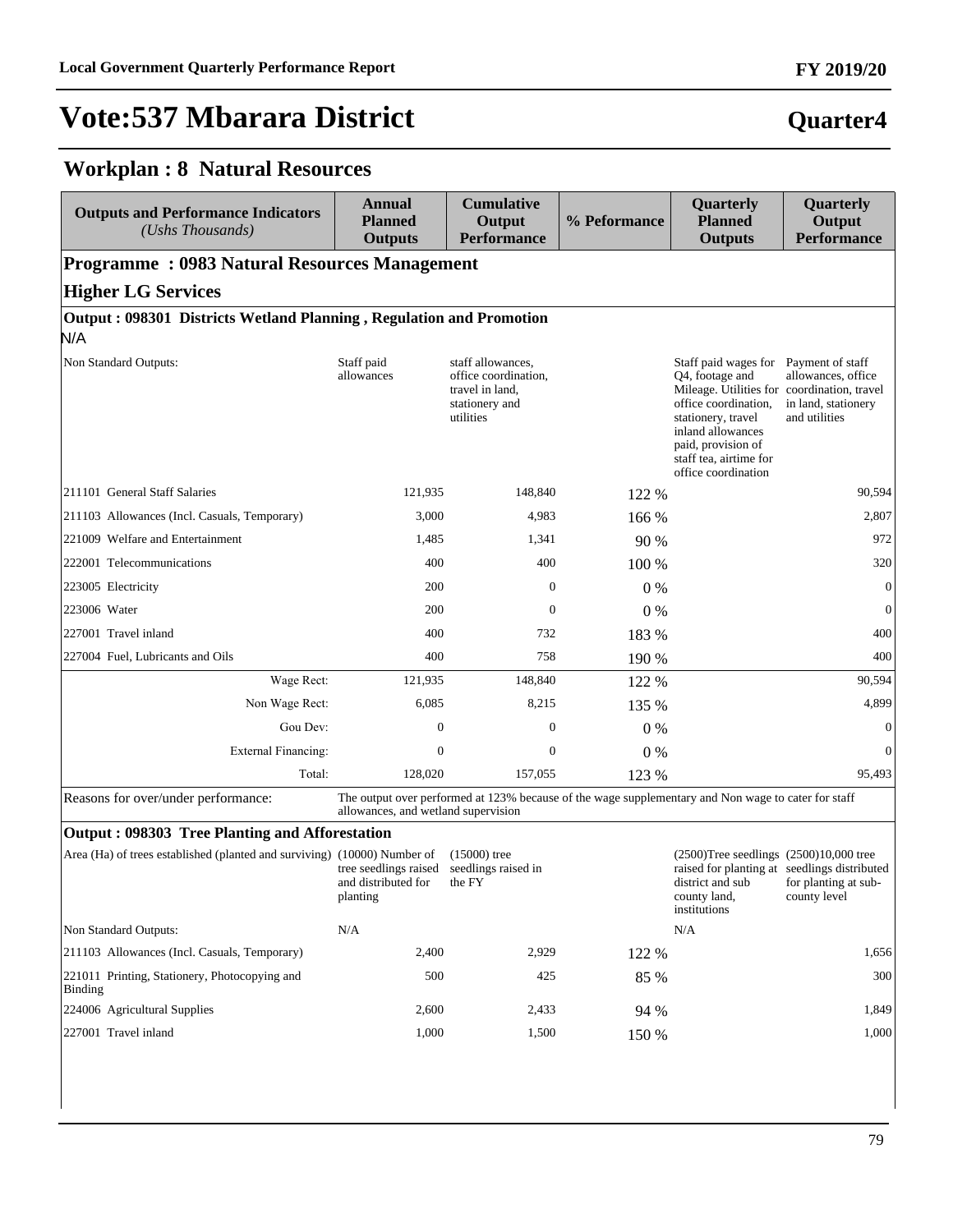### **Quarter4**

| 227004 Fuel, Lubricants and Oils                                    | 1,000                                                                                                                   | 402                                                                                              | 40 %    |                                                                                           | 402                                                                             |
|---------------------------------------------------------------------|-------------------------------------------------------------------------------------------------------------------------|--------------------------------------------------------------------------------------------------|---------|-------------------------------------------------------------------------------------------|---------------------------------------------------------------------------------|
| Wage Rect:                                                          | $\Omega$                                                                                                                | $\Omega$                                                                                         | 0%      |                                                                                           | $\mathbf{0}$                                                                    |
| Non Wage Rect:                                                      | 7,500                                                                                                                   | 7,689                                                                                            | 103 %   |                                                                                           | 5,207                                                                           |
| Gou Dev:                                                            | $\mathbf{0}$                                                                                                            | $\mathbf{0}$                                                                                     | $0\%$   |                                                                                           | $\boldsymbol{0}$                                                                |
| <b>External Financing:</b>                                          | $\mathbf{0}$                                                                                                            | $\mathbf{0}$                                                                                     | 0%      |                                                                                           | $\mathbf{0}$                                                                    |
| Total:                                                              | 7,500                                                                                                                   | 7,689                                                                                            | 103 %   |                                                                                           | 5,207                                                                           |
| Reasons for over/under performance:                                 |                                                                                                                         | The output over performed at 103% because of more allocation for staff allowances and mileage    |         |                                                                                           |                                                                                 |
| Output: 098307 River Bank and Wetland Restoration                   |                                                                                                                         |                                                                                                  |         |                                                                                           |                                                                                 |
| No. of Wetland Action Plans and regulations<br>developed            | $(100)$ acres of<br>degraded wetland<br>sections restored                                                               | $(150)$ acres of<br>wetlands restored                                                            |         | $(25)$ acres of<br>degraded wetland<br>sections restored                                  | $(25)$ acres of<br>degraded sections of<br>wetlands restored                    |
| Non Standard Outputs:                                               |                                                                                                                         | N/A                                                                                              |         | N/A                                                                                       | N/A                                                                             |
| 211103 Allowances (Incl. Casuals, Temporary)                        | 2,800                                                                                                                   | 4,125                                                                                            | 147 %   |                                                                                           | 2,800                                                                           |
| 221011 Printing, Stationery, Photocopying and<br>Binding            | 100                                                                                                                     | 100                                                                                              | 100 %   |                                                                                           | 100                                                                             |
| 227001 Travel inland                                                | 900                                                                                                                     | 651                                                                                              | 72 %    |                                                                                           | 651                                                                             |
| 227004 Fuel, Lubricants and Oils                                    | 1,003                                                                                                                   | 2,303                                                                                            | 230 %   |                                                                                           | 1,003                                                                           |
| Wage Rect:                                                          | $\mathbf{0}$                                                                                                            | $\mathbf{0}$                                                                                     | 0%      |                                                                                           | $\mathbf{0}$                                                                    |
| Non Wage Rect:                                                      | 4,803                                                                                                                   | 7,179                                                                                            | 149 %   |                                                                                           | 4,554                                                                           |
| Gou Dev:                                                            | $\mathbf{0}$                                                                                                            | $\mathbf{0}$                                                                                     | $0\%$   |                                                                                           | $\mathbf{0}$                                                                    |
| <b>External Financing:</b>                                          | $\mathbf{0}$                                                                                                            | $\mathbf{0}$                                                                                     | $0\%$   |                                                                                           | $\mathbf{0}$                                                                    |
| Total:                                                              | 4,803                                                                                                                   | 7,179                                                                                            | 149 %   |                                                                                           | 4,554                                                                           |
| Reasons for over/under performance:                                 | restoration                                                                                                             | The output over performed at 149% because of the field engagements with the community in wetland |         |                                                                                           |                                                                                 |
| Output: 098308 Stakeholder Environmental Training and Sensitisation |                                                                                                                         |                                                                                                  |         |                                                                                           |                                                                                 |
| N/A                                                                 |                                                                                                                         |                                                                                                  |         |                                                                                           |                                                                                 |
| Non Standard Outputs:                                               | 50 local<br>environment<br>committee members<br>trained in climate<br>change mitigation<br>and adaptation<br>mechanisms | 10 LEC members<br>trained in Climate<br><b>Change Adaptation</b>                                 |         | 10 LEC members<br>trained in climate<br>change mitigation<br>and adaptation<br>mechanisms | 10 LEC members<br>were trained in<br>climate change<br>adaptation<br>mechanisms |
| 211103 Allowances (Incl. Casuals, Temporary)                        | 600                                                                                                                     | 302                                                                                              | 50 %    |                                                                                           | 302                                                                             |
| 227004 Fuel, Lubricants and Oils                                    | 400                                                                                                                     | $\boldsymbol{0}$                                                                                 | $0\ \%$ |                                                                                           | $\boldsymbol{0}$                                                                |
| Wage Rect:                                                          | $\mathbf{0}$                                                                                                            | $\mathbf{0}$                                                                                     | 0%      |                                                                                           | $\boldsymbol{0}$                                                                |
| Non Wage Rect:                                                      | 1,000                                                                                                                   | 302                                                                                              | 30 %    |                                                                                           | 302                                                                             |
| Gou Dev:                                                            | 0                                                                                                                       | $\boldsymbol{0}$                                                                                 | 0%      |                                                                                           | $\boldsymbol{0}$                                                                |
| <b>External Financing:</b>                                          | $\boldsymbol{0}$                                                                                                        | $\boldsymbol{0}$                                                                                 | $0\%$   |                                                                                           | 0                                                                               |
| Total:                                                              | 1,000                                                                                                                   | 302                                                                                              | 30 %    |                                                                                           | 302                                                                             |
| Reasons for over/under performance:                                 |                                                                                                                         | The output under performed at 30% because less money was allocated to the activities             |         |                                                                                           |                                                                                 |

**Output : 098309 Monitoring and Evaluation of Environmental Compliance**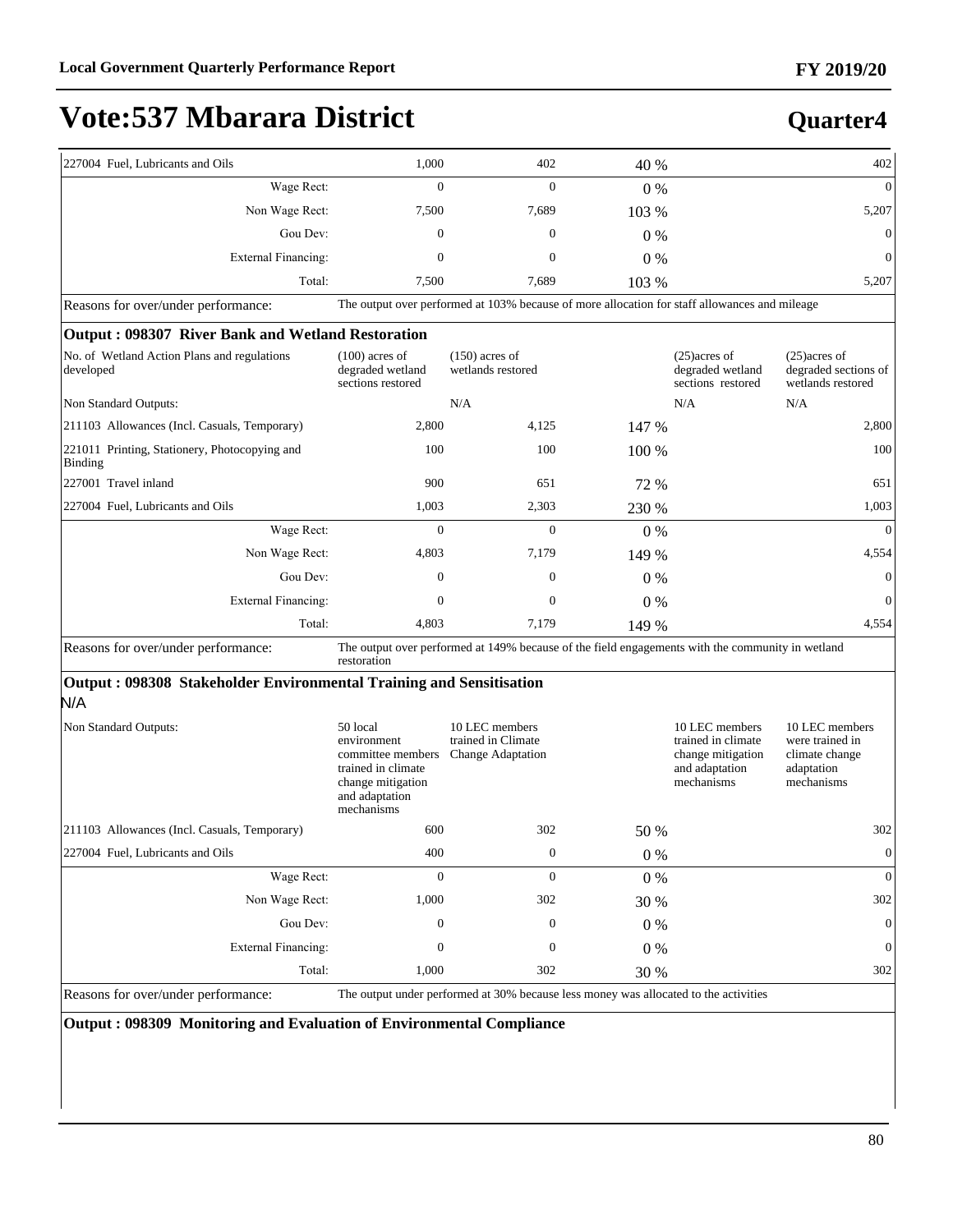#### **FY 2019/20**

# **Vote:537 Mbarara District**

### **Quarter4**

| No. of monitoring and compliance surveys<br>undertaken                                         | $(10)$ 10 environment $(8)$ environment<br>inspections<br>conducted for<br>monitoring<br>compliance to<br>environmental<br>legislation                                                                          | inspections on<br>district projects and<br>compliance<br>monitoring on wise-<br>use of wetlands                                                              |       | (2)environment<br>inspections<br>conducted for<br>monitoring<br>compliance to<br>environmental<br>legislation                    | (6)environment<br>inspections on<br>district projects and<br>compliance<br>monitoring on wise-<br>use of wetlands |
|------------------------------------------------------------------------------------------------|-----------------------------------------------------------------------------------------------------------------------------------------------------------------------------------------------------------------|--------------------------------------------------------------------------------------------------------------------------------------------------------------|-------|----------------------------------------------------------------------------------------------------------------------------------|-------------------------------------------------------------------------------------------------------------------|
| Non Standard Outputs:                                                                          | N/A                                                                                                                                                                                                             | N/A                                                                                                                                                          |       | N/A                                                                                                                              | N/A                                                                                                               |
| 211103 Allowances (Incl. Casuals, Temporary)                                                   | 2,900                                                                                                                                                                                                           | 4,876                                                                                                                                                        | 168 % |                                                                                                                                  | 2,900                                                                                                             |
| Wage Rect:                                                                                     | $\Omega$                                                                                                                                                                                                        | $\overline{0}$                                                                                                                                               | $0\%$ |                                                                                                                                  | $\overline{0}$                                                                                                    |
| Non Wage Rect:                                                                                 | 2,900                                                                                                                                                                                                           | 4,876                                                                                                                                                        | 168 % |                                                                                                                                  | 2,900                                                                                                             |
| Gou Dev:                                                                                       | $\mathbf{0}$                                                                                                                                                                                                    | $\mathbf{0}$                                                                                                                                                 | $0\%$ |                                                                                                                                  | $\boldsymbol{0}$                                                                                                  |
| <b>External Financing:</b>                                                                     | $\Omega$                                                                                                                                                                                                        | $\Omega$                                                                                                                                                     | $0\%$ |                                                                                                                                  | $\boldsymbol{0}$                                                                                                  |
| Total:                                                                                         | 2,900                                                                                                                                                                                                           | 4,876                                                                                                                                                        | 168 % |                                                                                                                                  | 2,900                                                                                                             |
| Reasons for over/under performance:                                                            | evaluation of compliance in rural areas.                                                                                                                                                                        | The output over performed at 168% because of more allocation to allowances to carry out the monitoring and                                                   |       |                                                                                                                                  |                                                                                                                   |
| Output: 098310 Land Management Services (Surveying, Valuations, Tittling and lease management) |                                                                                                                                                                                                                 |                                                                                                                                                              |       |                                                                                                                                  |                                                                                                                   |
| No. of new land disputes settled within FY                                                     | $(300)$ 300 land titles<br>issued district wide.<br>100 instructions to<br>survey issued. 50<br>land disputes settled<br>200 land offers<br>processed. 1 piece of<br>land per sub-county<br>surveyed and titled | $(575)$ Land titling<br>offers processed                                                                                                                     |       | (75)land titles<br>issued. 200<br>instructions to<br>survey issued. 10<br>land disputes settled<br>200 land offers<br>processed. | $(100)300$ land titling<br>offers processed                                                                       |
| Non Standard Outputs:                                                                          | N/A                                                                                                                                                                                                             |                                                                                                                                                              |       | N/A                                                                                                                              |                                                                                                                   |
| 211103 Allowances (Incl. Casuals, Temporary)                                                   | 6,500                                                                                                                                                                                                           | 4,834                                                                                                                                                        | 74 %  |                                                                                                                                  | 4,294                                                                                                             |
| 221009 Welfare and Entertainment                                                               | 2,475                                                                                                                                                                                                           | 788                                                                                                                                                          | 32 %  |                                                                                                                                  | 586                                                                                                               |
| 221011 Printing, Stationery, Photocopying and<br><b>Binding</b>                                | 1,000                                                                                                                                                                                                           | 1,565                                                                                                                                                        | 157 % |                                                                                                                                  | 865                                                                                                               |
| 223005 Electricity                                                                             | 1,000                                                                                                                                                                                                           | 851                                                                                                                                                          | 85 %  |                                                                                                                                  | 601                                                                                                               |
| 223006 Water                                                                                   | 1,000                                                                                                                                                                                                           | 601                                                                                                                                                          | 60 %  |                                                                                                                                  | 601                                                                                                               |
| 227004 Fuel, Lubricants and Oils                                                               | 3,000                                                                                                                                                                                                           | 2,003                                                                                                                                                        | 67 %  |                                                                                                                                  | 2,003                                                                                                             |
| Wage Rect:                                                                                     | $\Omega$                                                                                                                                                                                                        | $\Omega$                                                                                                                                                     | $0\%$ |                                                                                                                                  | $\boldsymbol{0}$                                                                                                  |
| Non Wage Rect:                                                                                 | 14,975                                                                                                                                                                                                          | 10,642                                                                                                                                                       | 71 %  |                                                                                                                                  | 8,950                                                                                                             |
| Gou Dev:                                                                                       | $\boldsymbol{0}$                                                                                                                                                                                                | $\boldsymbol{0}$                                                                                                                                             | $0\%$ |                                                                                                                                  | $\boldsymbol{0}$                                                                                                  |
| <b>External Financing:</b>                                                                     | $\overline{0}$                                                                                                                                                                                                  | $\theta$                                                                                                                                                     | 0%    |                                                                                                                                  | $\overline{0}$                                                                                                    |
| Total:                                                                                         | 14,975                                                                                                                                                                                                          | 10.642                                                                                                                                                       | 71 %  |                                                                                                                                  | 8.950                                                                                                             |
| Reasons for over/under performance:                                                            |                                                                                                                                                                                                                 | The output under performed at 71% because less funds were allocated to the items save for Printing and<br>photocopying of land titles, plans and title deeds |       |                                                                                                                                  |                                                                                                                   |

**Output : 098311 Infrastruture Planning** 

N/A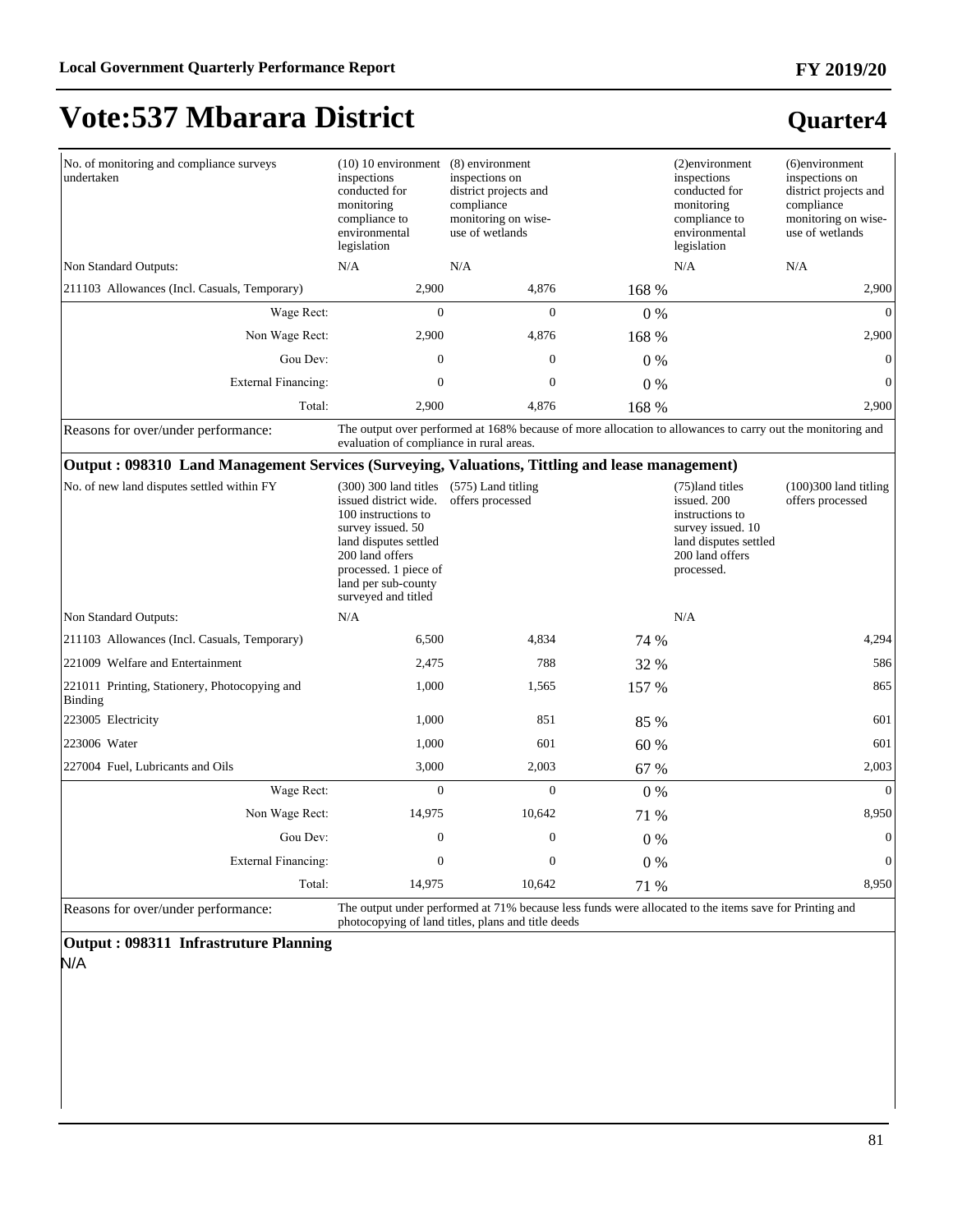| Non Standard Outputs:                                    | 3 physical<br>development plans<br>for rural trading<br>centers, awareness<br>creation on physical<br>planning,<br>Inspections on<br>compliance to<br>physical planning,<br>implementation of<br>physical plans,<br>demarcation of<br>boundaries between<br>urban and peri-<br>urban/rural areas,<br>physical planning<br>committee meetings | 1 physical planning<br>meeting conducted.<br>2 physical planning<br>inspections<br>conducted  |         | 1 Physical Planning<br>committee meetings<br>held, 2 physical<br>planning inspections<br>conducted | 1 physical planning<br>committee meeting<br>and 2 physical<br>planning inspections |
|----------------------------------------------------------|----------------------------------------------------------------------------------------------------------------------------------------------------------------------------------------------------------------------------------------------------------------------------------------------------------------------------------------------|-----------------------------------------------------------------------------------------------|---------|----------------------------------------------------------------------------------------------------|------------------------------------------------------------------------------------|
| 211103 Allowances (Incl. Casuals, Temporary)             | 3,200                                                                                                                                                                                                                                                                                                                                        | 2,400                                                                                         | 75 %    |                                                                                                    | 1,700                                                                              |
| 221011 Printing, Stationery, Photocopying and<br>Binding | 300                                                                                                                                                                                                                                                                                                                                          | 306                                                                                           | 102 %   |                                                                                                    | 206                                                                                |
| 227001 Travel inland                                     | 1,000                                                                                                                                                                                                                                                                                                                                        | 1,700                                                                                         | 170 %   |                                                                                                    | 1,000                                                                              |
| 227004 Fuel, Lubricants and Oils                         | 1,500                                                                                                                                                                                                                                                                                                                                        | 700                                                                                           | 47 %    |                                                                                                    | 700                                                                                |
| Wage Rect:                                               | $\mathbf{0}$                                                                                                                                                                                                                                                                                                                                 | $\mathbf{0}$                                                                                  | $0\%$   |                                                                                                    | $\Omega$                                                                           |
| Non Wage Rect:                                           | 6,000                                                                                                                                                                                                                                                                                                                                        | 5,106                                                                                         | 85 %    |                                                                                                    | 3,606                                                                              |
| Gou Dev:                                                 | $\overline{0}$                                                                                                                                                                                                                                                                                                                               | $\boldsymbol{0}$                                                                              | $0\%$   |                                                                                                    | $\mathbf{0}$                                                                       |
| <b>External Financing:</b>                               | $\theta$                                                                                                                                                                                                                                                                                                                                     | $\mathbf{0}$                                                                                  | $0\%$   |                                                                                                    | $\mathbf{0}$                                                                       |
| Total:                                                   | 6,000                                                                                                                                                                                                                                                                                                                                        | 5,106                                                                                         | 85 %    |                                                                                                    | 3,606                                                                              |
| Reasons for over/under performance:                      |                                                                                                                                                                                                                                                                                                                                              | The output under performed at 85% because the department received less that what was budgeted |         |                                                                                                    |                                                                                    |
| Total For Natural Resources : Wage Rect:                 | 121,935                                                                                                                                                                                                                                                                                                                                      | 148,840                                                                                       | 122 %   |                                                                                                    | 90,594                                                                             |
| Non-Wage Reccurent:                                      | 43,263                                                                                                                                                                                                                                                                                                                                       | 44,009                                                                                        | 102 %   |                                                                                                    | 30,418                                                                             |
| GoU Dev:                                                 | 0                                                                                                                                                                                                                                                                                                                                            | 0                                                                                             | 0%      |                                                                                                    | 0                                                                                  |
| Donor Dev:                                               | 0                                                                                                                                                                                                                                                                                                                                            | 0                                                                                             | $0\,\%$ |                                                                                                    | 0                                                                                  |
| Grand Total:                                             | 165,198                                                                                                                                                                                                                                                                                                                                      | 192,849                                                                                       | 116.7%  |                                                                                                    | 121,012                                                                            |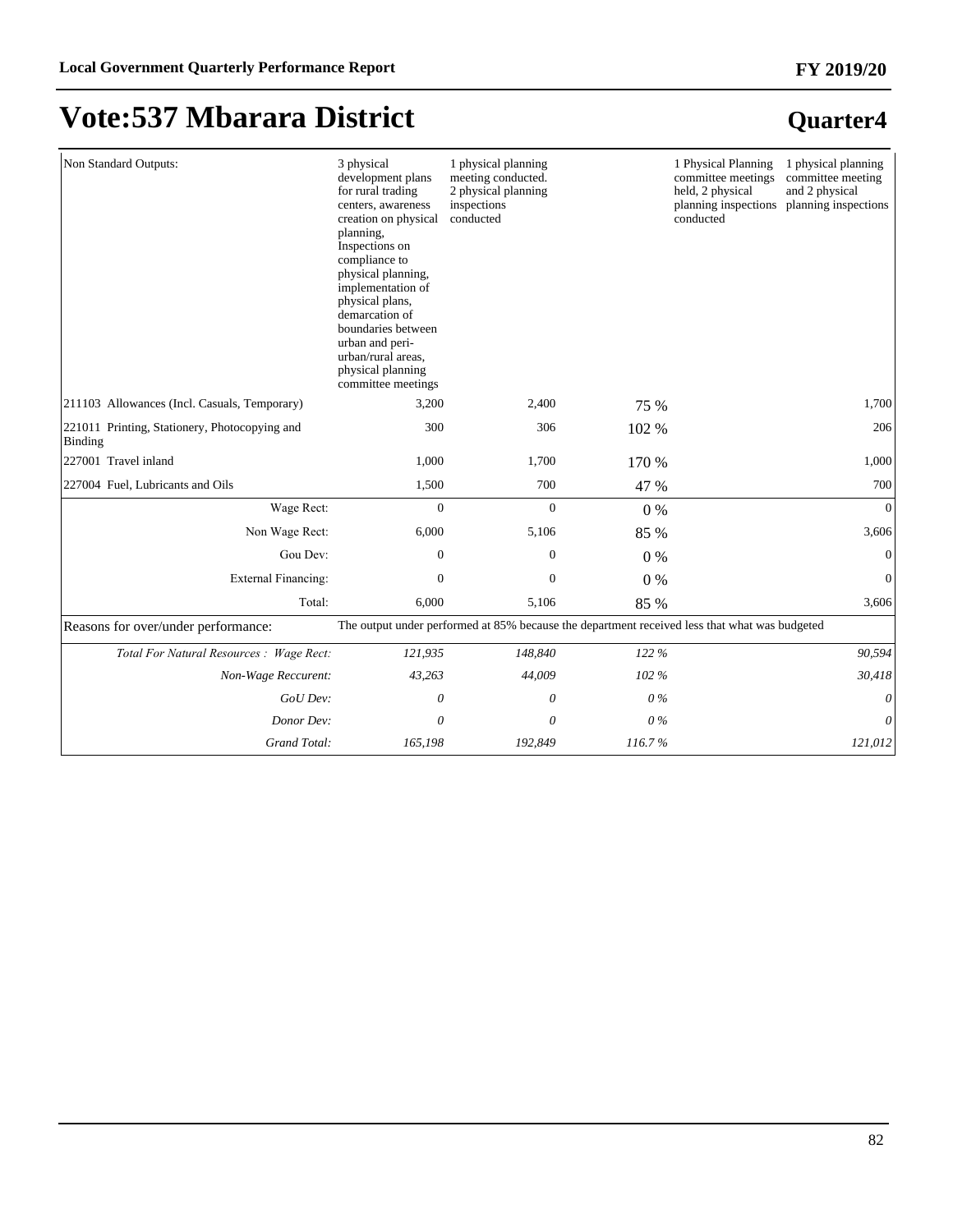#### **FY 2019/20**

### **Quarter4**

### **Workplan : 9 Community Based Services**

| <b>Outputs and Performance Indicators</b><br>$(Ushs$ Thousands)            | <b>Annual</b><br><b>Planned</b><br><b>Outputs</b>                                                                                                                                                                                               | <b>Cumulative</b><br>Output<br><b>Performance</b>                                                                                                                                          | % Peformance | Quarterly<br><b>Planned</b><br><b>Outputs</b>                                                                                                                                                                    | Quarterly<br>Output<br><b>Performance</b>                                                                                                                                        |  |  |  |  |
|----------------------------------------------------------------------------|-------------------------------------------------------------------------------------------------------------------------------------------------------------------------------------------------------------------------------------------------|--------------------------------------------------------------------------------------------------------------------------------------------------------------------------------------------|--------------|------------------------------------------------------------------------------------------------------------------------------------------------------------------------------------------------------------------|----------------------------------------------------------------------------------------------------------------------------------------------------------------------------------|--|--|--|--|
| <b>Programme: 1081 Community Mobilisation and Empowerment</b>              |                                                                                                                                                                                                                                                 |                                                                                                                                                                                            |              |                                                                                                                                                                                                                  |                                                                                                                                                                                  |  |  |  |  |
| <b>Higher LG Services</b>                                                  |                                                                                                                                                                                                                                                 |                                                                                                                                                                                            |              |                                                                                                                                                                                                                  |                                                                                                                                                                                  |  |  |  |  |
| <b>Output: 108104 Facilitation of Community Development Workers</b><br>N/A |                                                                                                                                                                                                                                                 |                                                                                                                                                                                            |              |                                                                                                                                                                                                                  |                                                                                                                                                                                  |  |  |  |  |
| Non Standard Outputs:                                                      | 5 Community<br>Groups / IGAs<br>trained<br>5 Community<br>Participatory<br>planning meeting<br>held<br>5 Monitoring and<br>supervision<br>conducted                                                                                             | 2 community<br>Groups sensitized on<br>development issues<br>3 Community<br>participatory<br>meetings held<br>4 entrepreneurship<br>trainings in Rubaya,<br>Kashare, Bubare and<br>Kagongi |              | 1 Community<br>Group/ IGAs trained<br>1 Community<br>Participatory<br>planning meeting<br>held<br>1 Monitoring and<br>supervision<br>conducted                                                                   | 4 entrepreneurship<br>trainings in Rubaya,<br>Kashare, Bubare and<br>Kagongi                                                                                                     |  |  |  |  |
| 221011 Printing, Stationery, Photocopying and<br><b>Binding</b>            | 100                                                                                                                                                                                                                                             | 200                                                                                                                                                                                        | 200 %        |                                                                                                                                                                                                                  | 100                                                                                                                                                                              |  |  |  |  |
| 222001 Telecommunications                                                  | 100                                                                                                                                                                                                                                             | 200                                                                                                                                                                                        | 200 %        |                                                                                                                                                                                                                  | 100                                                                                                                                                                              |  |  |  |  |
| 227001 Travel inland                                                       | 1,270                                                                                                                                                                                                                                           | 2,516                                                                                                                                                                                      | 198 %        |                                                                                                                                                                                                                  | 1,270                                                                                                                                                                            |  |  |  |  |
| Wage Rect:                                                                 | $\boldsymbol{0}$                                                                                                                                                                                                                                | $\overline{0}$                                                                                                                                                                             | $0\%$        |                                                                                                                                                                                                                  | $\mathbf{0}$                                                                                                                                                                     |  |  |  |  |
| Non Wage Rect:                                                             | 1,470                                                                                                                                                                                                                                           | 2,915                                                                                                                                                                                      | 198 %        |                                                                                                                                                                                                                  | 1,470                                                                                                                                                                            |  |  |  |  |
| Gou Dev:                                                                   | $\mathbf{0}$                                                                                                                                                                                                                                    | $\mathbf{0}$                                                                                                                                                                               | $0\%$        |                                                                                                                                                                                                                  | $\mathbf{0}$                                                                                                                                                                     |  |  |  |  |
| <b>External Financing:</b>                                                 | $\mathbf{0}$                                                                                                                                                                                                                                    | $\mathbf{0}$                                                                                                                                                                               | $0\%$        |                                                                                                                                                                                                                  | $\boldsymbol{0}$                                                                                                                                                                 |  |  |  |  |
| Total:                                                                     | 1,470                                                                                                                                                                                                                                           | 2,915                                                                                                                                                                                      | 198 %        |                                                                                                                                                                                                                  | 1,470                                                                                                                                                                            |  |  |  |  |
| Reasons for over/under performance:                                        | telecommunication expenses.                                                                                                                                                                                                                     | The output over performed at 198% because more allocations were made for printing, stationery and                                                                                          |              |                                                                                                                                                                                                                  |                                                                                                                                                                                  |  |  |  |  |
| Output: 108105 Adult Learning                                              |                                                                                                                                                                                                                                                 |                                                                                                                                                                                            |              |                                                                                                                                                                                                                  |                                                                                                                                                                                  |  |  |  |  |
| No. FAL Learners Trained                                                   | $(2225)$ A total of<br>2225 FAL learners<br>trained in the district trained                                                                                                                                                                     | $(1450)$ A total of<br>783 FAL learners                                                                                                                                                    |              | (2235)A total 2225<br>FAL learners will be<br>trained in the year                                                                                                                                                | $\Omega$                                                                                                                                                                         |  |  |  |  |
| Non Standard Outputs:                                                      | -2 FAL Instructors<br>trainings conducted<br>-6 FAL review and<br>planning meetings<br>held<br>FAL data updated<br>FAL activities<br>supervised &<br>monitored<br>Submission of FAL<br>quarterly work-plans<br>and reports to<br>MGLSD, Kampala | 2 FAL review<br>meetings i<br>6 Support<br>supervision and<br>monitoring                                                                                                                   |              | -1 FAL review and<br>planning meetings<br>held<br>FAL data updated<br>1 visit for FAL<br>supervision $&$<br>monitoring<br>Submission of FAL Kashare,<br>quarterly work-plans<br>and reports to<br>MGLSD, Kampala | 2 FAL review<br>meetings in Rubindi<br>and Bukiro<br>6 Support<br>supervision and<br>monitoring in<br>Bubaare, Rubindi,<br>Rwanyamahembe,<br>kagongi, and rubaya<br>subcounties. |  |  |  |  |
| 211103 Allowances (Incl. Casuals, Temporary)                               | 800                                                                                                                                                                                                                                             | 1,348                                                                                                                                                                                      | 168 %        |                                                                                                                                                                                                                  | 800                                                                                                                                                                              |  |  |  |  |
| 221002 Workshops and Seminars                                              | 1,200                                                                                                                                                                                                                                           | 2,123                                                                                                                                                                                      | 177 %        |                                                                                                                                                                                                                  | 1,200                                                                                                                                                                            |  |  |  |  |
| 221011 Printing, Stationery, Photocopying and<br><b>Binding</b>            | 101                                                                                                                                                                                                                                             | 160                                                                                                                                                                                        | 159 %        |                                                                                                                                                                                                                  | 101                                                                                                                                                                              |  |  |  |  |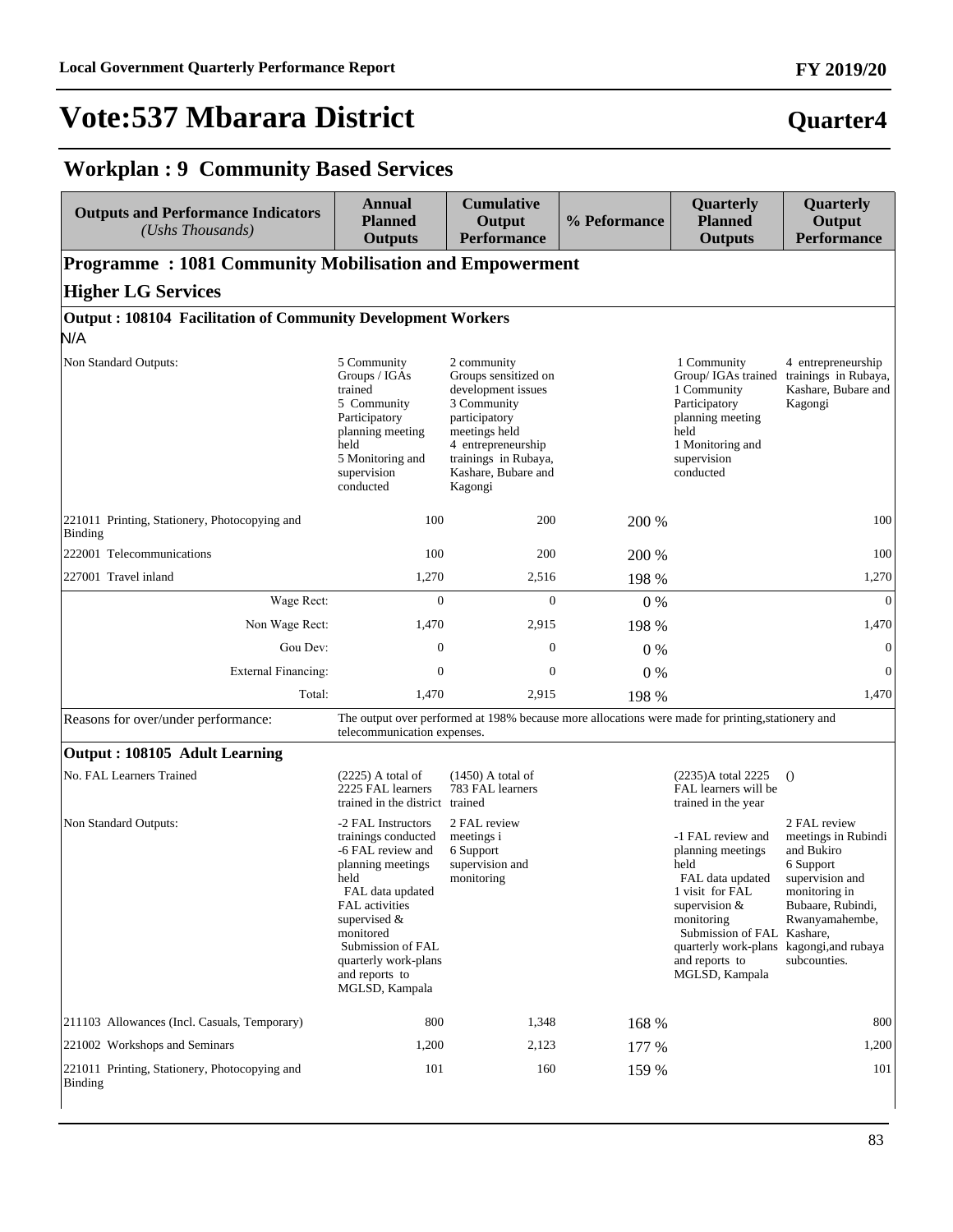| 227001 Travel inland                                     | 2,310                                                                                                                                          | 3,888                                                                                                     | 168 %   |                                                                                                                                              | 2,310                                                                                                   |
|----------------------------------------------------------|------------------------------------------------------------------------------------------------------------------------------------------------|-----------------------------------------------------------------------------------------------------------|---------|----------------------------------------------------------------------------------------------------------------------------------------------|---------------------------------------------------------------------------------------------------------|
| Wage Rect:                                               | $\Omega$                                                                                                                                       | $\Omega$                                                                                                  | $0\ \%$ |                                                                                                                                              | $\theta$                                                                                                |
| Non Wage Rect:                                           | 4,411                                                                                                                                          | 7,518                                                                                                     | 170 %   |                                                                                                                                              | 4,411                                                                                                   |
| Gou Dev:                                                 | $\boldsymbol{0}$                                                                                                                               | $\mathbf{0}$                                                                                              | $0\%$   |                                                                                                                                              | $\boldsymbol{0}$                                                                                        |
| <b>External Financing:</b>                               | $\overline{0}$                                                                                                                                 | $\overline{0}$                                                                                            | 0%      |                                                                                                                                              | $\overline{0}$                                                                                          |
| Total:                                                   | 4,411                                                                                                                                          | 7,518                                                                                                     | 170 %   |                                                                                                                                              | 4,411                                                                                                   |
| Reasons for over/under performance:                      |                                                                                                                                                | The output over performed at 170% because of supplementary allocations for non wage - on all items        |         |                                                                                                                                              |                                                                                                         |
| <b>Output: 108107 Gender Mainstreaming</b><br>N/A        |                                                                                                                                                |                                                                                                           |         |                                                                                                                                              |                                                                                                         |
| Non Standard Outputs:                                    | 5 Gender<br>mainstreaming<br>meetings held<br>5 Community<br>sensitization<br>meetings on<br>property Rights &<br>legal marriages<br>conducted | 4 mainstreaming<br>meetings of women<br>groups in Bubaare,<br>Kagongi<br>,Rwanyamahembe,<br>and Kagongi   |         | Gender<br>mainstreaming<br>meetings held<br>1 Community<br>sensitization<br>meetings on<br>property Rights &<br>legal marriages<br>conducted | 4 mainstreaming<br>meetings of women<br>groups in Bubaare,<br>Kagongi<br>,Rwanyamahembe,<br>and Kagongi |
| 221011 Printing, Stationery, Photocopying and<br>Binding | 200                                                                                                                                            | $\mathbf{0}$                                                                                              | $0\%$   |                                                                                                                                              | $\boldsymbol{0}$                                                                                        |
| 222001 Telecommunications                                | 100                                                                                                                                            | $\mathbf{0}$                                                                                              | $0\%$   |                                                                                                                                              | $\overline{0}$                                                                                          |
| 227001 Travel inland                                     | 2,297                                                                                                                                          | 1,192                                                                                                     | 52 %    |                                                                                                                                              | 597                                                                                                     |
| Wage Rect:                                               | $\overline{0}$                                                                                                                                 | $\overline{0}$                                                                                            | $0\%$   |                                                                                                                                              | $\overline{0}$                                                                                          |
| Non Wage Rect:                                           | 2,597                                                                                                                                          | 1,192                                                                                                     | 46 %    |                                                                                                                                              | 597                                                                                                     |
| Gou Dev:                                                 | $\mathbf{0}$                                                                                                                                   | $\overline{0}$                                                                                            | $0\%$   |                                                                                                                                              | $\overline{0}$                                                                                          |
| <b>External Financing:</b>                               | $\mathbf{0}$                                                                                                                                   | $\mathbf{0}$                                                                                              | $0\%$   |                                                                                                                                              | $\overline{0}$                                                                                          |
| Total:                                                   | 2,597                                                                                                                                          | 1,192                                                                                                     | 46 %    |                                                                                                                                              | 597                                                                                                     |
| Reasons for over/under performance:                      | Financial Year                                                                                                                                 | The output under performed at 46% because Women empowerment funds were not received for the whole         |         |                                                                                                                                              |                                                                                                         |
| Output: 108108 Children and Youth Services               |                                                                                                                                                |                                                                                                           |         |                                                                                                                                              |                                                                                                         |
| No. of children cases (Juveniles) handled and settled    | (20) Mbarara Chief<br>Magistrates Court,<br>Mbarara Police<br>Station, Villages                                                                | (18) Mbarara Chief<br>Magistrate Court,<br>Kabale Remand<br>Home,) Mbarara<br>Police Station,<br>villages |         | (5) Mbarara Chief<br>Magistrates Court,<br>Mbarara Police<br>Station, Villages                                                               | (3) Mbarara<br>Magistrate Court,,<br>Mbarara Police<br><b>Station</b>                                   |
|                                                          |                                                                                                                                                |                                                                                                           |         |                                                                                                                                              |                                                                                                         |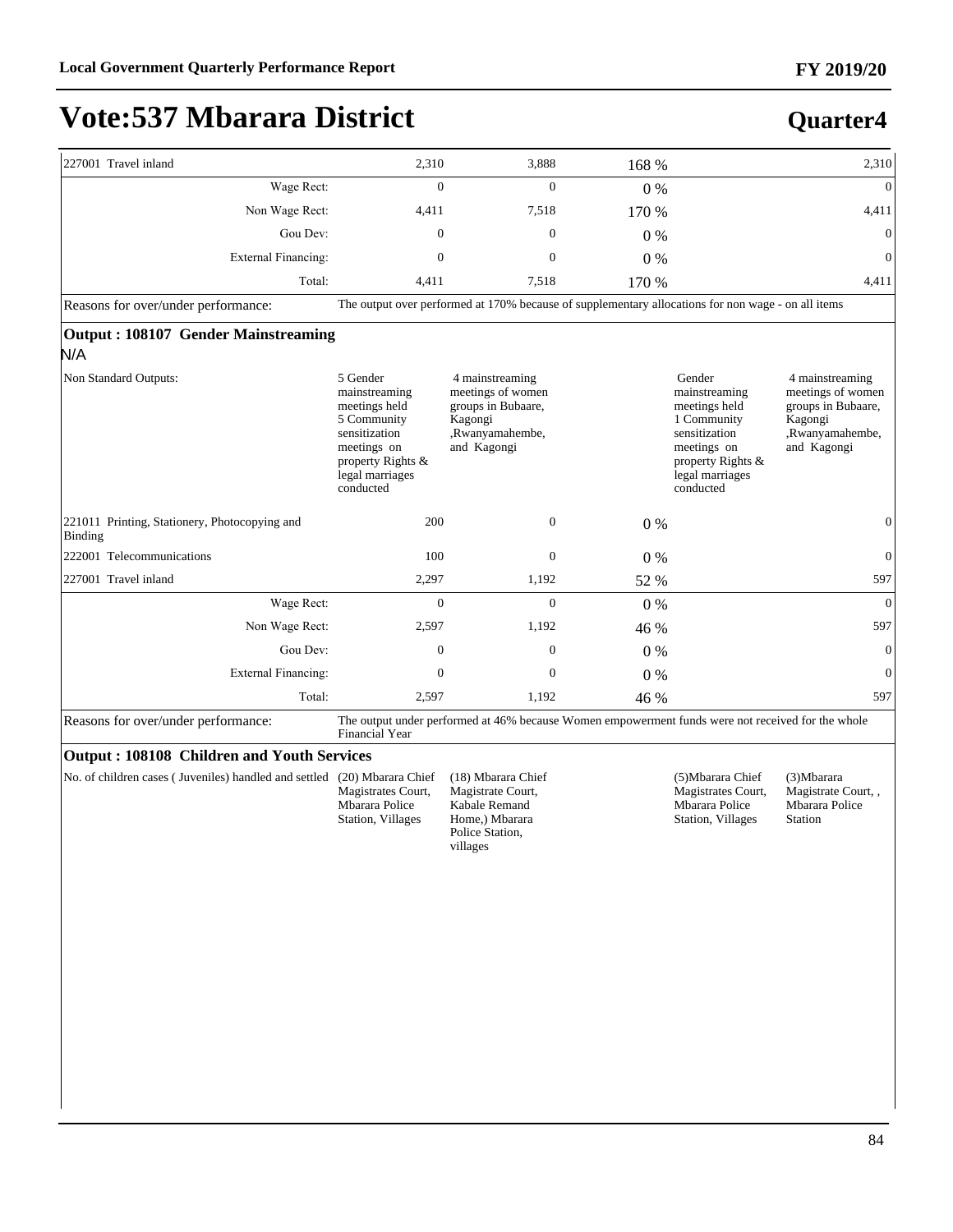| Non Standard Outputs:                                    | 30 children Settled<br>Alternative care<br>arrangements for 30<br>children in need of<br>care and protection<br>made<br>10 Family<br>counseling and<br>arbitration visits<br>conducted<br>200 Cases of<br>Maintenance and<br>custody of children<br>handled<br>10 Supervision visits<br>of Child care<br>institutions<br>conducted<br>Day of African<br>Child celebrated<br>Support for Divine<br>Marcy Babies Home<br>and Para Social<br>workers<br>Utilities (electricity<br>and water)paid for<br>Office<br>administration<br>(stationary and<br>airtime | 33 children resettled<br>4 family visits for<br>assessment of<br>prospective foster<br>parents<br>12 follow ups of<br>fostered children in<br>different parts of the<br>district<br>18 visits for<br>counselling and<br>arbitration<br>6 assessments of<br>prospective Foster<br>parents<br>133 cases of child<br>maintenance and<br>custody handled |       | 8 children Settled<br>and follow ups of<br>settled children<br>Alternative care<br>arrangements for 7<br>children in need of<br>care and protection<br>made<br>2 Family counseling<br>and arbitration visits<br>conducted<br>50 Cases of<br>Maintenance and<br>custody of children<br>handled<br>2 Supervision visits<br>of Child care<br>institutions<br>conducted<br>Day of African<br>Child celebrated<br>Utilities (electricity<br>and water)paid for<br>Office<br>administration<br>(stationary and<br>airtime | 7 children resettled(<br>2 in Ibanda, 1 in<br>Nyakayojo, 2 in<br>Ntungamo and 3 in<br>Isingiro<br>27 cases of child<br>maintenance handled |
|----------------------------------------------------------|-------------------------------------------------------------------------------------------------------------------------------------------------------------------------------------------------------------------------------------------------------------------------------------------------------------------------------------------------------------------------------------------------------------------------------------------------------------------------------------------------------------------------------------------------------------|------------------------------------------------------------------------------------------------------------------------------------------------------------------------------------------------------------------------------------------------------------------------------------------------------------------------------------------------------|-------|---------------------------------------------------------------------------------------------------------------------------------------------------------------------------------------------------------------------------------------------------------------------------------------------------------------------------------------------------------------------------------------------------------------------------------------------------------------------------------------------------------------------|--------------------------------------------------------------------------------------------------------------------------------------------|
| 221009 Welfare and Entertainment                         | 500                                                                                                                                                                                                                                                                                                                                                                                                                                                                                                                                                         | $\mathbf{0}$                                                                                                                                                                                                                                                                                                                                         | 0%    |                                                                                                                                                                                                                                                                                                                                                                                                                                                                                                                     | $\boldsymbol{0}$                                                                                                                           |
| 221011 Printing, Stationery, Photocopying and<br>Binding | 500                                                                                                                                                                                                                                                                                                                                                                                                                                                                                                                                                         | 380                                                                                                                                                                                                                                                                                                                                                  | 76 %  |                                                                                                                                                                                                                                                                                                                                                                                                                                                                                                                     | $\boldsymbol{0}$                                                                                                                           |
| 222001 Telecommunications                                | 400                                                                                                                                                                                                                                                                                                                                                                                                                                                                                                                                                         | 200                                                                                                                                                                                                                                                                                                                                                  | 50 %  |                                                                                                                                                                                                                                                                                                                                                                                                                                                                                                                     | $\boldsymbol{0}$                                                                                                                           |
| 223005 Electricity                                       | 400                                                                                                                                                                                                                                                                                                                                                                                                                                                                                                                                                         | 100                                                                                                                                                                                                                                                                                                                                                  | 25 %  |                                                                                                                                                                                                                                                                                                                                                                                                                                                                                                                     | $\boldsymbol{0}$                                                                                                                           |
| 223006 Water                                             | 400                                                                                                                                                                                                                                                                                                                                                                                                                                                                                                                                                         | 109                                                                                                                                                                                                                                                                                                                                                  | 27 %  |                                                                                                                                                                                                                                                                                                                                                                                                                                                                                                                     | $\boldsymbol{0}$                                                                                                                           |
| 227001 Travel inland                                     | 6,481                                                                                                                                                                                                                                                                                                                                                                                                                                                                                                                                                       | 8,006                                                                                                                                                                                                                                                                                                                                                | 124 % |                                                                                                                                                                                                                                                                                                                                                                                                                                                                                                                     | 2,815                                                                                                                                      |
| 282101 Donations                                         | 2,000                                                                                                                                                                                                                                                                                                                                                                                                                                                                                                                                                       | 601                                                                                                                                                                                                                                                                                                                                                  | 30 %  |                                                                                                                                                                                                                                                                                                                                                                                                                                                                                                                     | $\boldsymbol{0}$                                                                                                                           |
| Wage Rect:                                               | $\mathbf{0}$                                                                                                                                                                                                                                                                                                                                                                                                                                                                                                                                                | $\mathbf{0}$                                                                                                                                                                                                                                                                                                                                         | $0\%$ |                                                                                                                                                                                                                                                                                                                                                                                                                                                                                                                     | $\mathbf{0}$                                                                                                                               |
| Non Wage Rect:                                           | 10,681                                                                                                                                                                                                                                                                                                                                                                                                                                                                                                                                                      | 9,396                                                                                                                                                                                                                                                                                                                                                | 88 %  |                                                                                                                                                                                                                                                                                                                                                                                                                                                                                                                     | 2,815                                                                                                                                      |
| Gou Dev:                                                 | 0                                                                                                                                                                                                                                                                                                                                                                                                                                                                                                                                                           | $\boldsymbol{0}$                                                                                                                                                                                                                                                                                                                                     | $0\%$ |                                                                                                                                                                                                                                                                                                                                                                                                                                                                                                                     | $\mathbf{0}$                                                                                                                               |
| External Financing:                                      | 0                                                                                                                                                                                                                                                                                                                                                                                                                                                                                                                                                           | $\mathbf{0}$                                                                                                                                                                                                                                                                                                                                         | $0\%$ |                                                                                                                                                                                                                                                                                                                                                                                                                                                                                                                     | $\mathbf{0}$                                                                                                                               |
| Total:                                                   | 10,681                                                                                                                                                                                                                                                                                                                                                                                                                                                                                                                                                      | 9,396                                                                                                                                                                                                                                                                                                                                                | 88 %  |                                                                                                                                                                                                                                                                                                                                                                                                                                                                                                                     | 2,815                                                                                                                                      |
| Reasons for over/under performance:                      | year                                                                                                                                                                                                                                                                                                                                                                                                                                                                                                                                                        | The output under performed at 88% because less allocations were made on almost all items throughout the                                                                                                                                                                                                                                              |       |                                                                                                                                                                                                                                                                                                                                                                                                                                                                                                                     |                                                                                                                                            |
| <b>Output: 108109 Support to Youth Councils</b>          |                                                                                                                                                                                                                                                                                                                                                                                                                                                                                                                                                             |                                                                                                                                                                                                                                                                                                                                                      |       |                                                                                                                                                                                                                                                                                                                                                                                                                                                                                                                     |                                                                                                                                            |
| No. of Youth councils supported                          | (4) District Youth<br>Council                                                                                                                                                                                                                                                                                                                                                                                                                                                                                                                               | (3) District Youth<br>Council facilitated 3<br>times                                                                                                                                                                                                                                                                                                 |       | (1) District Youth<br>Council                                                                                                                                                                                                                                                                                                                                                                                                                                                                                       | $(0)$ None                                                                                                                                 |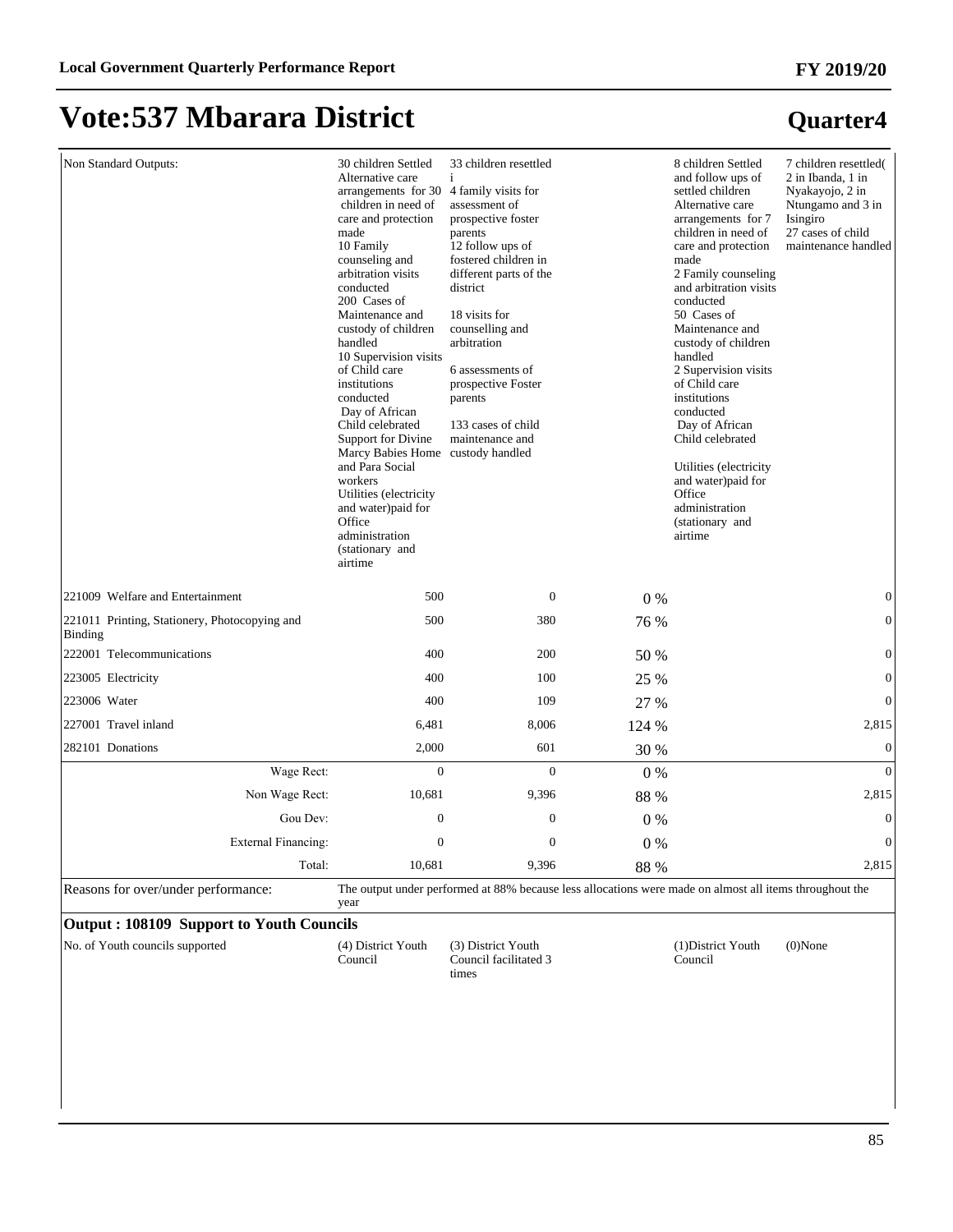**Quarter4**

# **Vote:537 Mbarara District**

| Non Standard Outputs:                                              | 2 District Youth<br>Executive<br>Committee meetings YLP youth groups<br>held<br>1 District Youth<br>Council general<br>meeting held<br>Youth day<br>celebrated<br>40 Youth<br>development project<br>(YLP) funded<br>2 Sub county based<br>Sensitization<br>workshops on<br>developmental<br>issues conducted | 27 monitoring and<br>supervision visits of<br>beneficiaries<br>1 District Youth<br>Council Executive<br>Meeing Held |       | 10 Youth<br>development project<br>(YLP) funded | 7 monitoring visits<br>of youth groups that<br>benefited from YLP |
|--------------------------------------------------------------------|---------------------------------------------------------------------------------------------------------------------------------------------------------------------------------------------------------------------------------------------------------------------------------------------------------------|---------------------------------------------------------------------------------------------------------------------|-------|-------------------------------------------------|-------------------------------------------------------------------|
| [211103 Allowances (Incl. Casuals, Temporary)                      | 8,000                                                                                                                                                                                                                                                                                                         | $\mathbf{0}$                                                                                                        | 0%    |                                                 | $\boldsymbol{0}$                                                  |
| 221002 Workshops and Seminars                                      | 12,000                                                                                                                                                                                                                                                                                                        | $\mathbf{0}$                                                                                                        | 0%    |                                                 | $\mathbf{0}$                                                      |
| 221009 Welfare and Entertainment                                   | 100                                                                                                                                                                                                                                                                                                           | 150                                                                                                                 | 150 % |                                                 | 100                                                               |
| 221011 Printing, Stationery, Photocopying and<br>Binding           | 2,200                                                                                                                                                                                                                                                                                                         | 347                                                                                                                 | 16 %  |                                                 | 200                                                               |
| 222001 Telecommunications                                          | 400                                                                                                                                                                                                                                                                                                           | 300                                                                                                                 | 75 %  |                                                 | 200                                                               |
| 227001 Travel inland                                               | 11,058                                                                                                                                                                                                                                                                                                        | 4,252                                                                                                               | 38 %  |                                                 | 1,858                                                             |
| 227004 Fuel, Lubricants and Oils                                   | 5,000                                                                                                                                                                                                                                                                                                         | 2,200                                                                                                               | 44 %  |                                                 | 2,200                                                             |
| 282101 Donations                                                   | 307,062                                                                                                                                                                                                                                                                                                       | $\boldsymbol{0}$                                                                                                    | 0%    |                                                 | $\boldsymbol{0}$                                                  |
| Wage Rect:                                                         | $\boldsymbol{0}$                                                                                                                                                                                                                                                                                              | $\overline{0}$                                                                                                      | 0%    |                                                 | $\boldsymbol{0}$                                                  |
| Non Wage Rect:                                                     | 345,820                                                                                                                                                                                                                                                                                                       | 7,249                                                                                                               | 2 %   |                                                 | 4,558                                                             |
| Gou Dev:                                                           | $\boldsymbol{0}$                                                                                                                                                                                                                                                                                              | $\mathbf{0}$                                                                                                        | 0%    |                                                 | $\boldsymbol{0}$                                                  |
| External Financing:                                                | $\boldsymbol{0}$                                                                                                                                                                                                                                                                                              | $\mathbf{0}$                                                                                                        | 0%    |                                                 | $\boldsymbol{0}$                                                  |
| Total:                                                             | 345,820                                                                                                                                                                                                                                                                                                       | 7,249                                                                                                               | 2 %   |                                                 | 4,558                                                             |
| Reasons for over/under performance:                                | beneficiary groups.                                                                                                                                                                                                                                                                                           | The output under performed at 2% because Less funds received than expected. No funds released for YLP               |       |                                                 |                                                                   |
| Output: 108110 Support to Disabled and the Elderly                 |                                                                                                                                                                                                                                                                                                               |                                                                                                                     |       |                                                 |                                                                   |
| No. of assisted aids supplied to disabled and elderly<br>community | $(2)$ 2 Selected /<br>needy PWDs in the<br>district supplied with<br>appliances                                                                                                                                                                                                                               | $(2)$ 2 white canes<br>provided                                                                                     |       | $\left( \right)$                                | $(2)$ 2 white canes<br>provided                                   |
|                                                                    |                                                                                                                                                                                                                                                                                                               |                                                                                                                     |       |                                                 |                                                                   |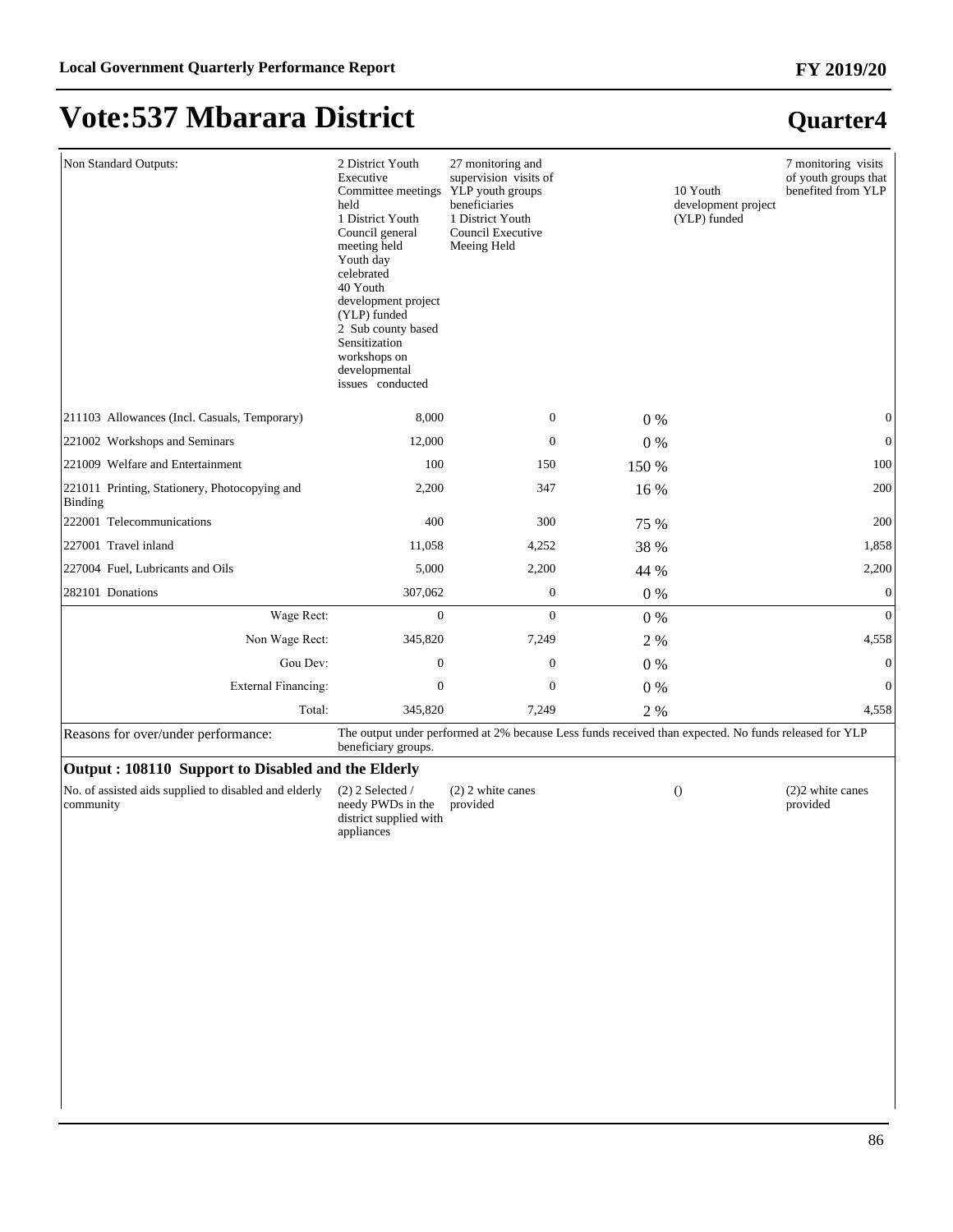| Non Standard Outputs:                                           | 2 PWD executive<br>committee meetings<br>held<br>1 PWD council<br>general meeting held of District Older<br>$2$ days $($<br>PWDs/Elderly)Cele<br>brated<br>2 Sensitization<br>workshops for PWD<br>on development<br>issues conducted<br>4 Sensitization<br>workshops for the<br>Elderly on<br>development issues<br>held<br>10 PWDs groups<br>supported with<br>PWDs special grant | 9 groups accessed<br>special grants for<br><b>PWDs</b><br>1 executive<br>committee meeting<br>Person's Council<br>1 grants Committee<br>foe special grant<br>held<br>1 Sensitization<br>workshops for PWD<br>on development<br>issues conducted<br>6 home visits for<br><b>PWDs</b> families<br>1 sensetisation<br>meeting for Elderly<br>in Bubaare |         | 1 Sensitization<br>workshops for the<br>Elderly on<br>development issues<br>held<br>2 PWDs groups<br>supported with<br>PWDs special grant | 3 groups of PWDs<br>accessed /received<br>funds from special<br>gran for PWDs<br>1 sensetisation<br>meeting for Elderly<br>in Bubaare<br>1 sensetisation<br>meeting of parents<br>of children with<br>Disabilities. |
|-----------------------------------------------------------------|-------------------------------------------------------------------------------------------------------------------------------------------------------------------------------------------------------------------------------------------------------------------------------------------------------------------------------------------------------------------------------------|------------------------------------------------------------------------------------------------------------------------------------------------------------------------------------------------------------------------------------------------------------------------------------------------------------------------------------------------------|---------|-------------------------------------------------------------------------------------------------------------------------------------------|---------------------------------------------------------------------------------------------------------------------------------------------------------------------------------------------------------------------|
| 221009 Welfare and Entertainment                                | 300                                                                                                                                                                                                                                                                                                                                                                                 | 523                                                                                                                                                                                                                                                                                                                                                  | 174 %   |                                                                                                                                           | 300                                                                                                                                                                                                                 |
| 221011 Printing, Stationery, Photocopying and<br><b>Binding</b> | 200                                                                                                                                                                                                                                                                                                                                                                                 | 334                                                                                                                                                                                                                                                                                                                                                  | 167 %   |                                                                                                                                           | 200                                                                                                                                                                                                                 |
| 222001 Telecommunications                                       | 100                                                                                                                                                                                                                                                                                                                                                                                 | 169                                                                                                                                                                                                                                                                                                                                                  | 169 %   |                                                                                                                                           | 100                                                                                                                                                                                                                 |
| 227001 Travel inland                                            | 4,341                                                                                                                                                                                                                                                                                                                                                                               | 4,791                                                                                                                                                                                                                                                                                                                                                | 110 %   |                                                                                                                                           | 2,341                                                                                                                                                                                                               |
| 282101 Donations                                                | 7,940                                                                                                                                                                                                                                                                                                                                                                               | 9,704                                                                                                                                                                                                                                                                                                                                                | 122 %   |                                                                                                                                           | 6,526                                                                                                                                                                                                               |
| Wage Rect:                                                      | $\Omega$                                                                                                                                                                                                                                                                                                                                                                            | $\Omega$                                                                                                                                                                                                                                                                                                                                             | $0\ \%$ |                                                                                                                                           | $\Omega$                                                                                                                                                                                                            |
| Non Wage Rect:                                                  | 12,880                                                                                                                                                                                                                                                                                                                                                                              | 15,520                                                                                                                                                                                                                                                                                                                                               | 120 %   |                                                                                                                                           | 9,467                                                                                                                                                                                                               |
| Gou Dev:                                                        | $\mathbf{0}$                                                                                                                                                                                                                                                                                                                                                                        | $\mathbf{0}$                                                                                                                                                                                                                                                                                                                                         | $0\%$   |                                                                                                                                           | $\boldsymbol{0}$                                                                                                                                                                                                    |
| <b>External Financing:</b>                                      | $\mathbf{0}$                                                                                                                                                                                                                                                                                                                                                                        | $\boldsymbol{0}$                                                                                                                                                                                                                                                                                                                                     | 0%      |                                                                                                                                           | $\boldsymbol{0}$                                                                                                                                                                                                    |
| Total:                                                          | 12,880                                                                                                                                                                                                                                                                                                                                                                              | 15,520                                                                                                                                                                                                                                                                                                                                               | 120 %   |                                                                                                                                           | 9,467                                                                                                                                                                                                               |
| Reasons for over/under performance:                             | elderly and the disabled.                                                                                                                                                                                                                                                                                                                                                           | The output over performed at 120% because of more supplementary allocations to all the items for aiding the                                                                                                                                                                                                                                          |         |                                                                                                                                           |                                                                                                                                                                                                                     |
| Output : 108112 Work based inspections<br>N/A                   |                                                                                                                                                                                                                                                                                                                                                                                     |                                                                                                                                                                                                                                                                                                                                                      |         |                                                                                                                                           |                                                                                                                                                                                                                     |
| Non Standard Outputs:                                           | 20 work places<br>Inspected<br>2 sensitization<br>meetings of Workers<br>and employers on<br>their rights,                                                                                                                                                                                                                                                                          | 17 inpections of<br>work places                                                                                                                                                                                                                                                                                                                      |         | 5 work places<br>Inspected                                                                                                                | None                                                                                                                                                                                                                |

|                                                          | carried out |     |       |  |
|----------------------------------------------------------|-------------|-----|-------|--|
| 221011 Printing, Stationery, Photocopying and<br>Binding | 100         | 100 | 100 % |  |
| 222001 Telecommunications                                | 100         | 60  | 60 %  |  |

responsibilities and other labour laws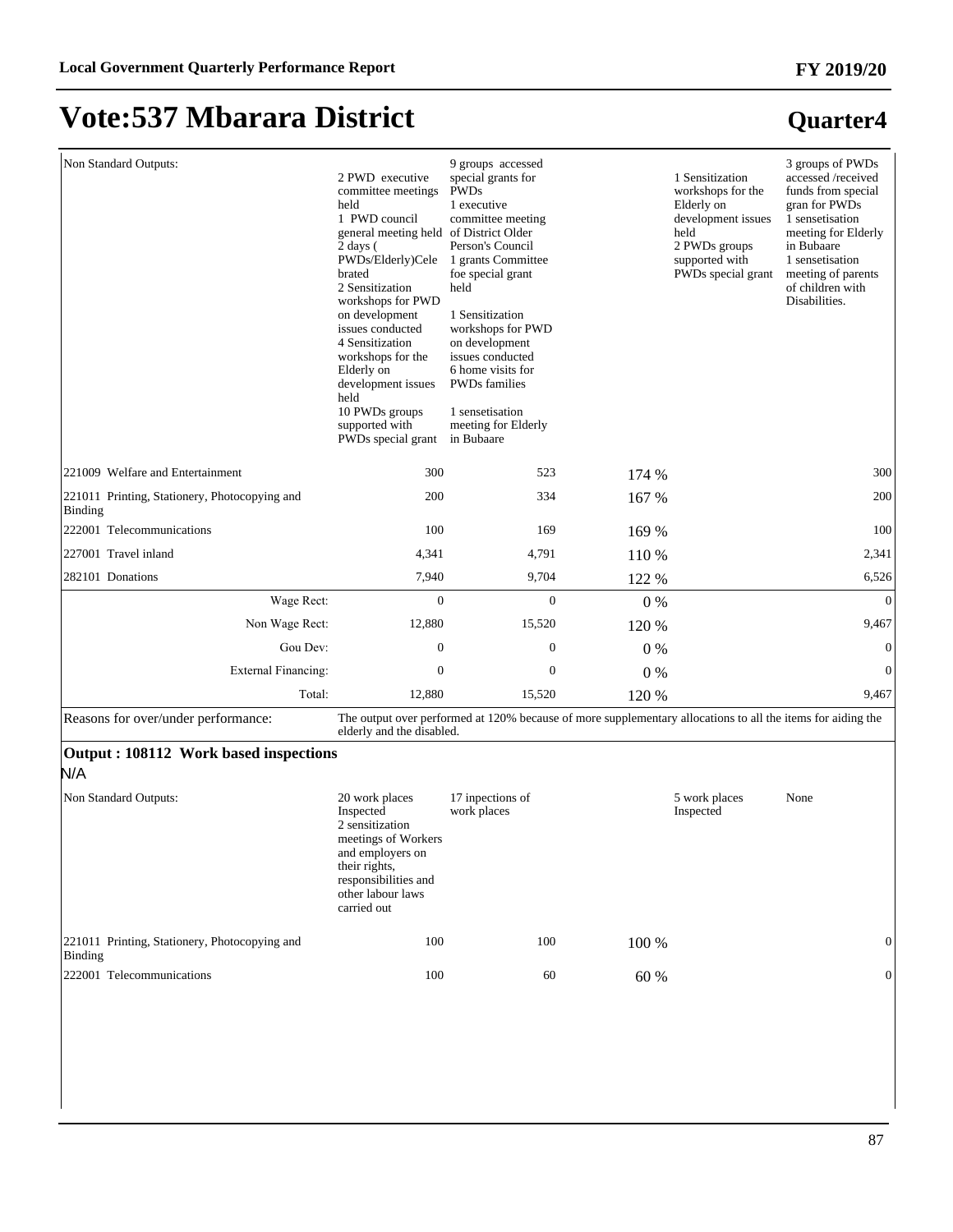### **Quarter4**

| 227001 Travel inland                                     | 1,682                                                                                                             | 2,358                                                          | 140 % | 882                                                                                                   |
|----------------------------------------------------------|-------------------------------------------------------------------------------------------------------------------|----------------------------------------------------------------|-------|-------------------------------------------------------------------------------------------------------|
| Wage Rect:                                               | $\overline{0}$                                                                                                    | $\overline{0}$                                                 | $0\%$ | $\overline{0}$                                                                                        |
| Non Wage Rect:                                           | 1,882                                                                                                             | 2,518                                                          | 134 % | 882                                                                                                   |
| Gou Dev:                                                 | $\mathbf{0}$                                                                                                      | $\mathbf{0}$                                                   | 0%    | $\theta$                                                                                              |
| External Financing:                                      | $\Omega$                                                                                                          | $\theta$                                                       | 0%    | $\theta$                                                                                              |
| Total:                                                   | 1,882                                                                                                             | 2,518                                                          | 134 % | 882                                                                                                   |
| Reasons for over/under performance:                      | expenses.                                                                                                         |                                                                |       | The output over performed at 134% because of more allocations to telecommunication and travel inland  |
| Output: 108113 Labour dispute settlement                 |                                                                                                                   |                                                                |       |                                                                                                       |
| N/A                                                      |                                                                                                                   |                                                                |       |                                                                                                       |
| Non Standard Outputs:                                    | 200 labour disputes 37 labour disputes<br>registered<br>60 labour disputes<br>settled<br>Office<br>administration | settlements at work<br>places<br>labour disputes<br>registered |       | 50 labour disputes<br>None<br>registered<br>15 labour disputes<br>settled<br>Office<br>administration |
| 221011 Printing, Stationery, Photocopying and<br>Binding | 100                                                                                                               | $\theta$                                                       | $0\%$ | $\mathbf{0}$                                                                                          |
| 222001 Telecommunications                                | 100                                                                                                               | $\mathbf{0}$                                                   | $0\%$ | $\mathbf{0}$                                                                                          |
| 227001 Travel inland                                     | 800                                                                                                               | $\mathbf{0}$                                                   | $0\%$ | $\overline{0}$                                                                                        |
| Wage Rect:                                               | $\mathbf{0}$                                                                                                      | $\mathbf{0}$                                                   | $0\%$ | $\overline{0}$                                                                                        |
| Non Wage Rect:                                           | 1,000                                                                                                             | $\mathbf{0}$                                                   | 0%    | $\overline{0}$                                                                                        |
| Gou Dev:                                                 | $\Omega$                                                                                                          | $\mathbf{0}$                                                   | 0%    | $\Omega$                                                                                              |
| <b>External Financing:</b>                               | $\Omega$                                                                                                          | $\Omega$                                                       | 0%    | $\Omega$                                                                                              |
| Total:                                                   | 1,000                                                                                                             | $\mathbf{0}$                                                   | 0%    | $\Omega$                                                                                              |
| Reasons for over/under performance:                      | Un funded this uarter                                                                                             |                                                                |       |                                                                                                       |
| <b>Output: 108114 Representation on Women's Councils</b> |                                                                                                                   |                                                                |       |                                                                                                       |

#### **Output : 108114 Representation on Women's Councils**

| No. of women councils supported | $(4)$ 1 Women     | (4) District Women          | (1) Women Council | ()Facilitated District |
|---------------------------------|-------------------|-----------------------------|-------------------|------------------------|
|                                 | Council supported | Council supported 3         | supported         | Women Chairperson      |
|                                 |                   | times                       |                   | to attend              |
|                                 |                   | <b>Facilitated District</b> |                   | International W        |
|                                 |                   | Women Chairperson           |                   | omens Day(refund)      |
|                                 |                   | to attend                   |                   |                        |
|                                 |                   | International W             |                   |                        |
|                                 |                   | omens Day(refund)           |                   |                        |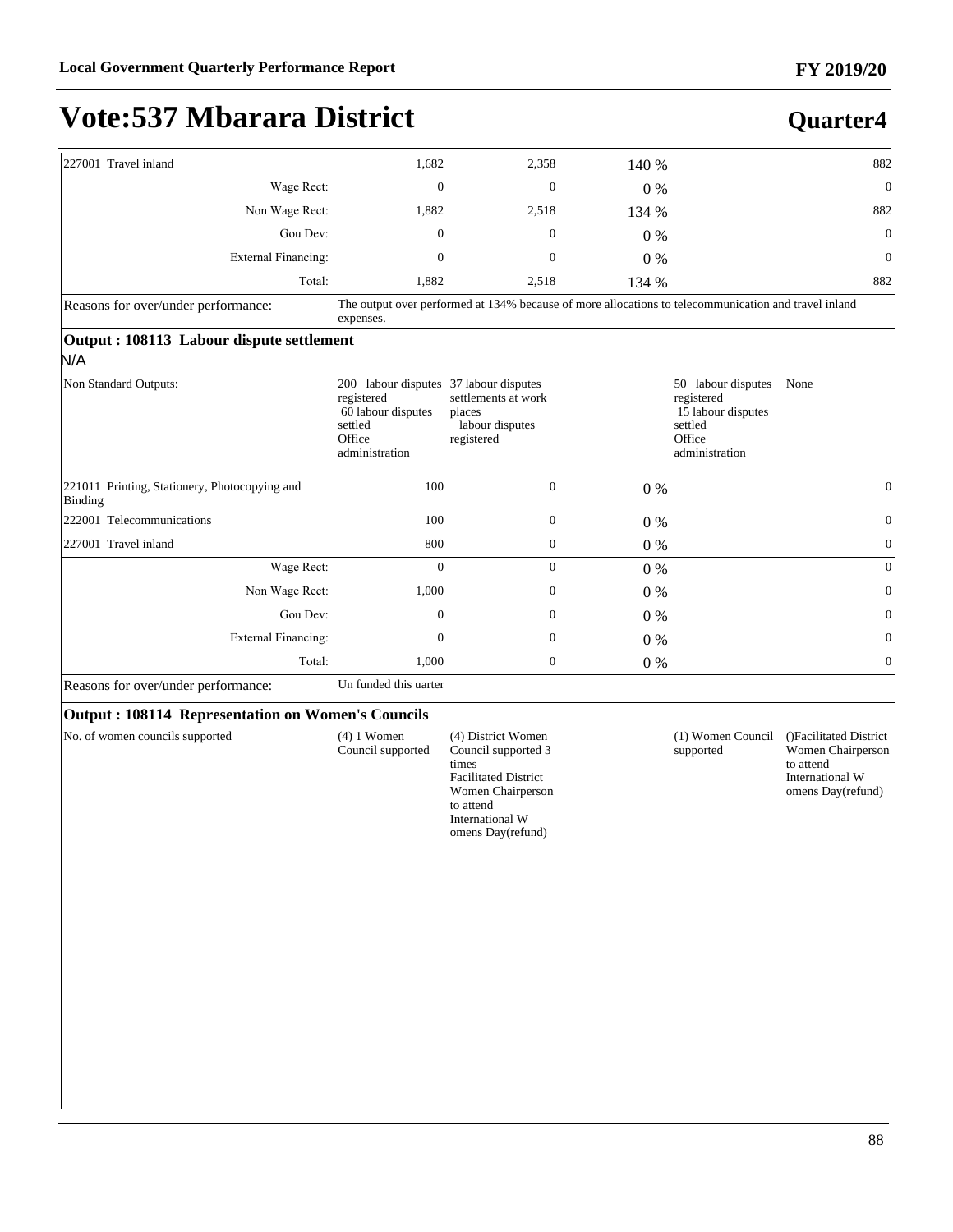#### **FY 2019/20**

# **Vote:537 Mbarara District**

### **Quarter4**

| Non Standard Outputs:                                                                                | 2 District women<br>council executive<br>meetings held<br>1 District women<br>council general<br>meetings held<br>International<br>women's day<br>Celebrated<br>30 women groups<br>monitored and<br>Supported with<br><b>UWEP</b> funding<br>development<br>projects (WEP)<br>sub county based<br>sensitization<br>workshops on<br>women rights and<br>economic<br>empowerment | 4 sensitisation<br>meetings of women<br>leaders on<br>development issues<br>in Bukiro, Bubare,<br>Rubaya and<br>Rwanyamahembe.<br>28 Monitoring and<br>supervision visits of<br>UWEP activities in<br>seven sub counties<br>by District<br>stakeholders<br>(TPC,RDC, DISO,<br>District WEomen<br>Council<br>Chairperson), |       | 1 executive meeting<br>held | 10 Follow ups of<br>Women groups that<br>accessed UWEP<br>funding<br>Submission of<br>reports and<br>applications for<br><b>UWEP</b> funding<br>Monitoring of |
|------------------------------------------------------------------------------------------------------|--------------------------------------------------------------------------------------------------------------------------------------------------------------------------------------------------------------------------------------------------------------------------------------------------------------------------------------------------------------------------------|---------------------------------------------------------------------------------------------------------------------------------------------------------------------------------------------------------------------------------------------------------------------------------------------------------------------------|-------|-----------------------------|---------------------------------------------------------------------------------------------------------------------------------------------------------------|
| 221009 Welfare and Entertainment                                                                     | 200                                                                                                                                                                                                                                                                                                                                                                            | 300                                                                                                                                                                                                                                                                                                                       | 150 % |                             | 200                                                                                                                                                           |
| 221011 Printing, Stationery, Photocopying and<br>Binding                                             | 200                                                                                                                                                                                                                                                                                                                                                                            | 1,279                                                                                                                                                                                                                                                                                                                     | 640 % |                             | 200                                                                                                                                                           |
| 222001 Telecommunications                                                                            | 100                                                                                                                                                                                                                                                                                                                                                                            | 400                                                                                                                                                                                                                                                                                                                       | 400 % |                             | 100                                                                                                                                                           |
| 227001 Travel inland                                                                                 | 3,205                                                                                                                                                                                                                                                                                                                                                                          | 6,331                                                                                                                                                                                                                                                                                                                     | 198 % |                             | 2,205                                                                                                                                                         |
| Wage Rect:                                                                                           | $\mathbf{0}$                                                                                                                                                                                                                                                                                                                                                                   | $\overline{0}$                                                                                                                                                                                                                                                                                                            | $0\%$ |                             | $\Omega$                                                                                                                                                      |
| Non Wage Rect:                                                                                       | 3,705                                                                                                                                                                                                                                                                                                                                                                          | 8,310                                                                                                                                                                                                                                                                                                                     | 224 % |                             | 2,705                                                                                                                                                         |
| Gou Dev:                                                                                             | $\mathbf{0}$                                                                                                                                                                                                                                                                                                                                                                   | $\mathbf{0}$                                                                                                                                                                                                                                                                                                              | $0\%$ |                             | $\theta$                                                                                                                                                      |
| <b>External Financing:</b>                                                                           | $\boldsymbol{0}$                                                                                                                                                                                                                                                                                                                                                               | $\boldsymbol{0}$                                                                                                                                                                                                                                                                                                          | $0\%$ |                             | $\theta$                                                                                                                                                      |
| Total:                                                                                               | 3,705                                                                                                                                                                                                                                                                                                                                                                          | 8,310                                                                                                                                                                                                                                                                                                                     | 224 % |                             | 2,705                                                                                                                                                         |
| $\mathbf{D}$ - - - - - $\mathbf{f}$ - - - - - - $\mathbf{f}$ - - $\mathbf{J}$ - - - - $\mathbf{f}$ - |                                                                                                                                                                                                                                                                                                                                                                                | The output over performed at 2240/ because more funds were allocated to the items to enable functionality of                                                                                                                                                                                                              |       |                             |                                                                                                                                                               |

Reasons for over/under performance: The output over performed at 224% because more funds were allocated to the items to enable functionality of women councils

#### **Output : 108116 Social Rehabilitation Services**

#### N/A

| Non Standard Outputs:                                           | 5 Poverty awareness 6 home visits of<br>campaigns carried<br>out<br>5 HIV/AIDS<br>sensitization<br>meetings for PWDs 2 sensitization<br>& Elderly conducted<br>5 CBR activities<br>carried out | <b>PWDs</b> families<br>(CBR) activities<br>carried out<br>meetings of parents<br>of children with<br>disabilities i<br>Poverty awareness<br>campaigns carried<br>out<br>1 HIV/AIDS<br>sensitization<br>meetings for PWDs<br>& Elderly conducted<br>2 CBR activities<br>carried out |     | 2 Poverty awareness None<br>campaigns carried<br>out<br>1 HIV/AIDS<br>sensitization<br>meetings for PWDs<br>& Elderly conducted<br>1 CBR activities<br>carried out |   |
|-----------------------------------------------------------------|------------------------------------------------------------------------------------------------------------------------------------------------------------------------------------------------|-------------------------------------------------------------------------------------------------------------------------------------------------------------------------------------------------------------------------------------------------------------------------------------|-----|--------------------------------------------------------------------------------------------------------------------------------------------------------------------|---|
| 221011 Printing, Stationery, Photocopying and<br><b>Binding</b> | 100                                                                                                                                                                                            | $\mathbf{0}$                                                                                                                                                                                                                                                                        | 0 % |                                                                                                                                                                    | 0 |
| 222001 Telecommunications                                       | 100                                                                                                                                                                                            | $\mathbf{0}$                                                                                                                                                                                                                                                                        | 0 % |                                                                                                                                                                    | 0 |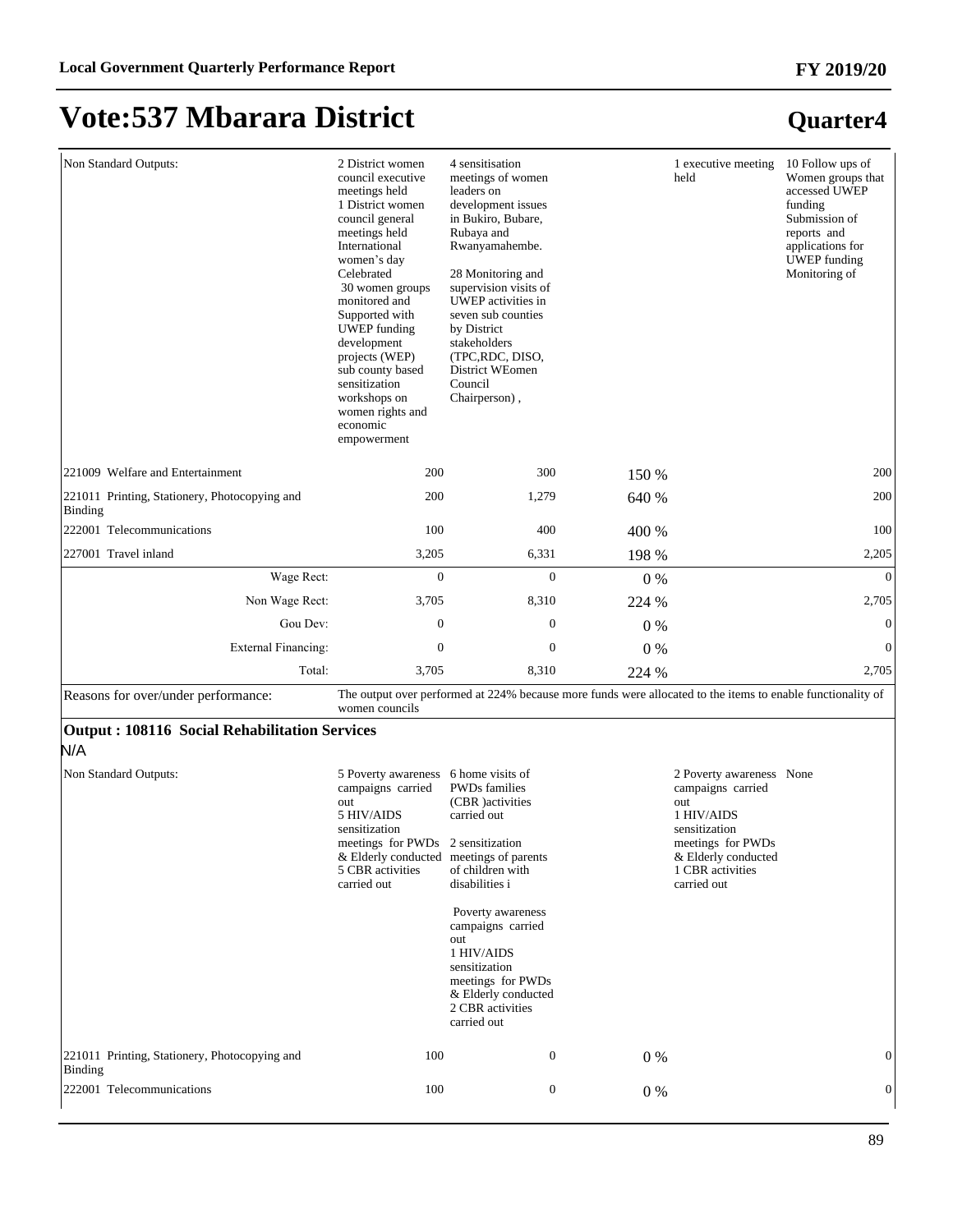**Quarter4**

# **Vote:537 Mbarara District**

| 227001 Travel inland | 1,826 | 2,301        | 126 % | 1,026                                                                                     |
|----------------------|-------|--------------|-------|-------------------------------------------------------------------------------------------|
| Wage Rect:           | 0     | $\mathbf{0}$ | $0\%$ | $\overline{0}$                                                                            |
| Non Wage Rect:       | 2,026 | 2,301        | 114 % | 1,026                                                                                     |
| Gou Dev:             | 0     | 0            | $0\%$ | $\mathbf{0}$                                                                              |
| External Financing:  | 0     | 0            | $0\%$ | $\overline{0}$                                                                            |
| Total:               | 2.026 | 2,301        | 114 % | 1,026                                                                                     |
| $D_{22}$             |       |              |       | The Output over performed at 1140/ due to more funds ellocation to travel inland expanses |

Reasons for over/under performance: The Output over performed at 114% due to more funds allocation to travel inland expenses

#### **Output : 108117 Operation of the Community Based Services Department**  N/A

| Non Standard Outputs:                                    | paid<br>20 support<br>supervision and<br>monitoring visits of<br>sector staff<br>conducted<br>200 CSOs<br>registered/renewed<br>their registration<br>Computers and<br>printers<br>Repaired/serviced<br>Staff provided tea<br>Transport<br>allowances for staff<br>paid<br>Campaign against<br>GBV(MIFUMI)<br>supported<br>Office<br>administration<br>Utilities (Electricity)<br>paid<br>Office<br>administration -<br>stationary purchased | Salaries for 22 staffs salaries for staff paid<br>for 12 months<br>6 staff members<br>facilitated with<br>transport allowance<br>for 9 months<br>3 support<br>supervision and<br>monitoring visits of<br>sector staff<br>69 CSOs registered/<br>renewed their<br>registration<br>Staff provided tea<br>Transport<br>allowances for staff<br>paid<br>1 Campaign against<br>GBV(MIFUMI)<br>supported<br>Office<br>administration<br>Utilities (Electricity)<br>paid<br>Office<br>administration |       | Salaries of 3 months 5 staff members<br>for 21 staffs paid<br>5 support<br>supervision and<br>monitoring visits of<br>sector staff<br>conducted<br>50 CSOs registered/<br>renewed their<br>registration<br>Computers and<br>printers<br>Repaired/serviced<br>Staff provided tea<br>Transport<br>allowances for staff<br>paid<br>1 Campaign against<br>GBV(MIFUMI)<br>supported<br>Office<br>administration<br>Utilities (Electricity)<br>paid<br>Office<br>administration -<br>stationary purchased | facilitated with<br>transport and lunch<br>Staff supplied with<br>tea<br>Dissemination of<br>NGO<br>regulations 2017 att<br>District HOs<br>Purchase of assorted<br>office items<br><b>Identifying Youth</b><br>and OVC to benefit<br>from Covid 19<br>supplies. |
|----------------------------------------------------------|----------------------------------------------------------------------------------------------------------------------------------------------------------------------------------------------------------------------------------------------------------------------------------------------------------------------------------------------------------------------------------------------------------------------------------------------|-----------------------------------------------------------------------------------------------------------------------------------------------------------------------------------------------------------------------------------------------------------------------------------------------------------------------------------------------------------------------------------------------------------------------------------------------------------------------------------------------|-------|-----------------------------------------------------------------------------------------------------------------------------------------------------------------------------------------------------------------------------------------------------------------------------------------------------------------------------------------------------------------------------------------------------------------------------------------------------------------------------------------------------|------------------------------------------------------------------------------------------------------------------------------------------------------------------------------------------------------------------------------------------------------------------|
| 211101 General Staff Salaries                            | 123,874                                                                                                                                                                                                                                                                                                                                                                                                                                      | 200,244                                                                                                                                                                                                                                                                                                                                                                                                                                                                                       | 162 % |                                                                                                                                                                                                                                                                                                                                                                                                                                                                                                     | 112,070                                                                                                                                                                                                                                                          |
| 211103 Allowances (Incl. Casuals, Temporary)             | 4,000                                                                                                                                                                                                                                                                                                                                                                                                                                        | 4,331                                                                                                                                                                                                                                                                                                                                                                                                                                                                                         | 108 % |                                                                                                                                                                                                                                                                                                                                                                                                                                                                                                     | 2,000                                                                                                                                                                                                                                                            |
| 221007 Books, Periodicals & Newspapers                   | 400                                                                                                                                                                                                                                                                                                                                                                                                                                          | 200                                                                                                                                                                                                                                                                                                                                                                                                                                                                                           | 50 %  |                                                                                                                                                                                                                                                                                                                                                                                                                                                                                                     | $\mathbf{0}$                                                                                                                                                                                                                                                     |
| 221009 Welfare and Entertainment                         | 7,200                                                                                                                                                                                                                                                                                                                                                                                                                                        | 4,885                                                                                                                                                                                                                                                                                                                                                                                                                                                                                         | 68 %  |                                                                                                                                                                                                                                                                                                                                                                                                                                                                                                     | 3,000                                                                                                                                                                                                                                                            |
| 221011 Printing, Stationery, Photocopying and<br>Binding | 800                                                                                                                                                                                                                                                                                                                                                                                                                                          | 400                                                                                                                                                                                                                                                                                                                                                                                                                                                                                           | 50 %  |                                                                                                                                                                                                                                                                                                                                                                                                                                                                                                     | $\mathbf{0}$                                                                                                                                                                                                                                                     |
| 222001 Telecommunications                                | 300                                                                                                                                                                                                                                                                                                                                                                                                                                          | 100                                                                                                                                                                                                                                                                                                                                                                                                                                                                                           | 33 %  |                                                                                                                                                                                                                                                                                                                                                                                                                                                                                                     | $\boldsymbol{0}$                                                                                                                                                                                                                                                 |
| 223005 Electricity                                       | 4,572                                                                                                                                                                                                                                                                                                                                                                                                                                        | 1,150                                                                                                                                                                                                                                                                                                                                                                                                                                                                                         | 25 %  |                                                                                                                                                                                                                                                                                                                                                                                                                                                                                                     | $\overline{0}$                                                                                                                                                                                                                                                   |
| 227001 Travel inland                                     | 2,588                                                                                                                                                                                                                                                                                                                                                                                                                                        | 7,177                                                                                                                                                                                                                                                                                                                                                                                                                                                                                         | 277 % |                                                                                                                                                                                                                                                                                                                                                                                                                                                                                                     | 7,177                                                                                                                                                                                                                                                            |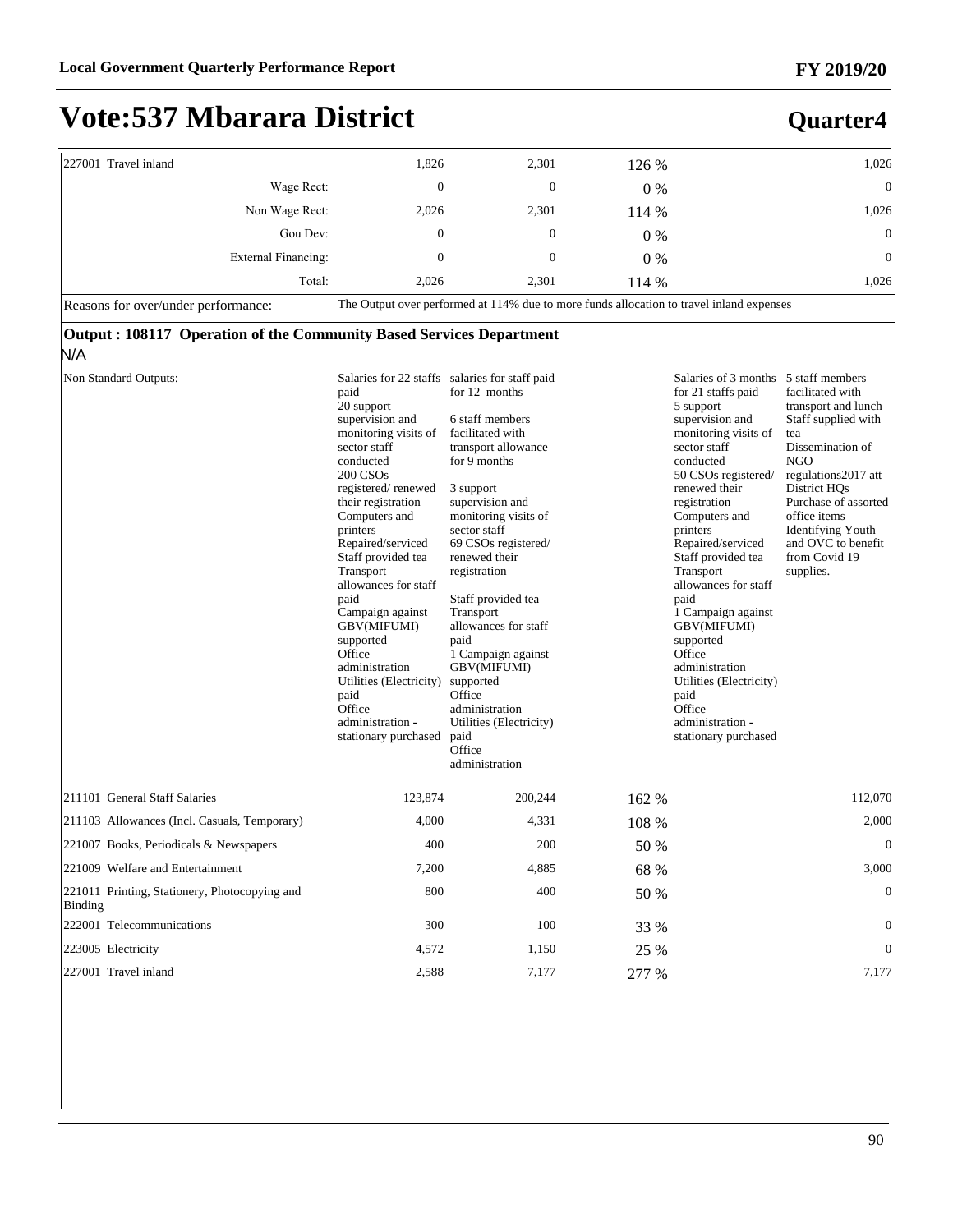**Quarter4**

# **Vote:537 Mbarara District**

| 282101 Donations                                | 1,000                       | 250          | 25 %  | $\overline{0}$                                                                                              |
|-------------------------------------------------|-----------------------------|--------------|-------|-------------------------------------------------------------------------------------------------------------|
| Wage Rect:                                      | 123,874                     | 200,244      | 162 % | 112,070                                                                                                     |
| Non Wage Rect:                                  | 20,860                      | 18,493       | 89 %  | 12,177                                                                                                      |
| Gou Dev:                                        | $\theta$                    | $\mathbf{0}$ | $0\%$ | $\overline{0}$                                                                                              |
| External Financing:                             | 0                           | 0            | $0\%$ | $\overline{0}$                                                                                              |
| Total:                                          | 144,734                     | 218,736      | 151 % | 124,247                                                                                                     |
| Reasons for over/under performance:             | and travel inland expenses. |              |       | The output over performed at 151% due to supplementary increase on General Staff Salaries, staff allowances |
| Total For Community Based Services : Wage Rect: | 123,874                     | 200,244      | 162%  | 112,070                                                                                                     |
| Non-Wage Reccurent:                             | 407,331                     | 75,412       | 19%   | 40,107                                                                                                      |
| GoU Dev:                                        | 0                           | 0            | 0 %   | $\theta$                                                                                                    |
| Donor Dev:                                      | 0                           | 0            | 0 %   | $\theta$                                                                                                    |
| Grand Total:                                    | 531,206                     | 275,656      | 51.9% | 152,177                                                                                                     |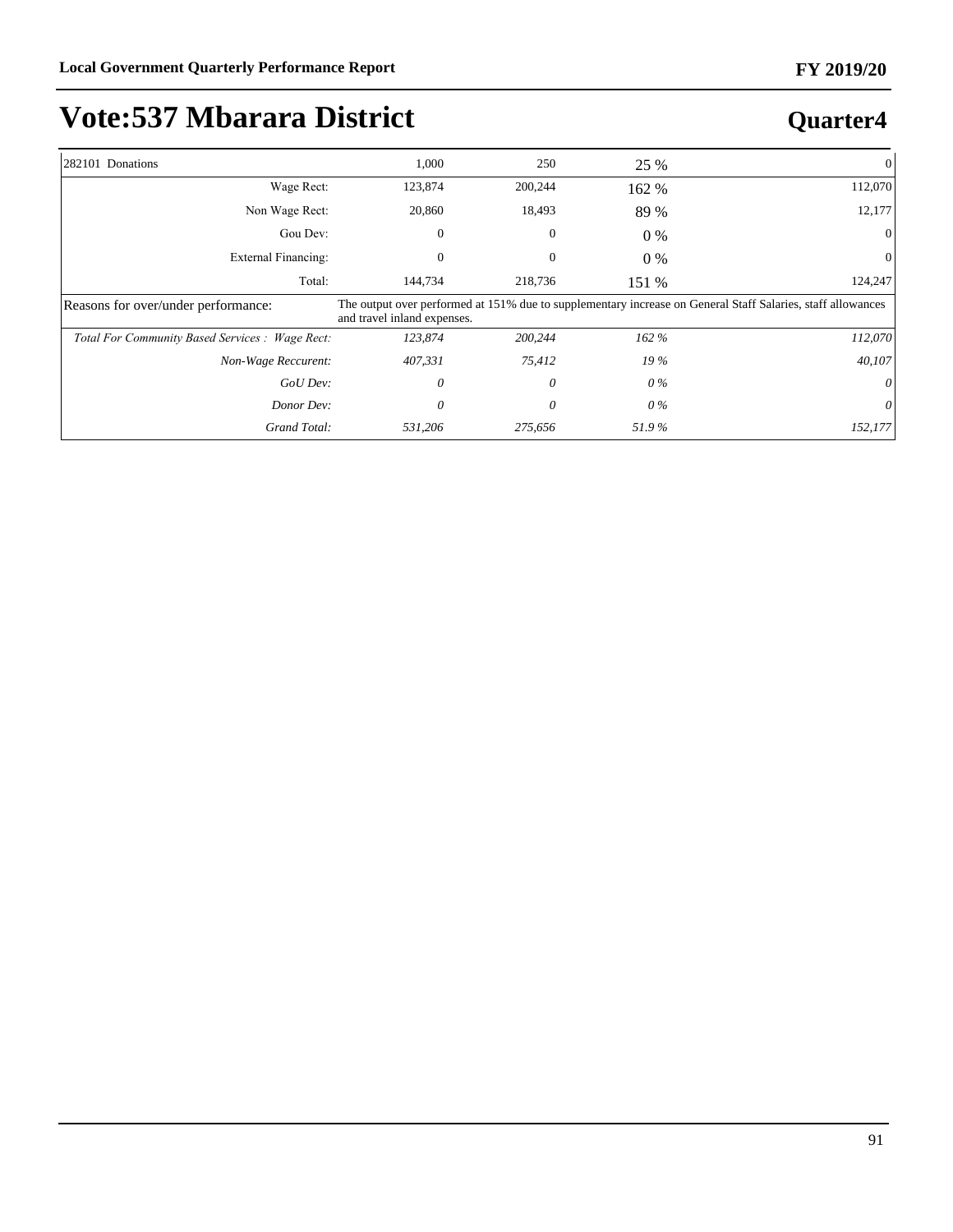#### **Workplan : 10 Planning**

| <b>Outputs and Performance Indicators</b><br>(Ushs Thousands)                                                                                                                              | Annual<br><b>Planned</b><br><b>Outputs</b>                                                                             | <b>Cumulative</b><br>Output<br><b>Performance</b>                                                                                                            | % Peformance | Quarterly<br><b>Planned</b><br><b>Outputs</b>                                                                                                                | Quarterly<br>Output<br><b>Performance</b>                                                                                                             |  |  |  |  |
|--------------------------------------------------------------------------------------------------------------------------------------------------------------------------------------------|------------------------------------------------------------------------------------------------------------------------|--------------------------------------------------------------------------------------------------------------------------------------------------------------|--------------|--------------------------------------------------------------------------------------------------------------------------------------------------------------|-------------------------------------------------------------------------------------------------------------------------------------------------------|--|--|--|--|
|                                                                                                                                                                                            | <b>Programme: 1383 Local Government Planning Services</b>                                                              |                                                                                                                                                              |              |                                                                                                                                                              |                                                                                                                                                       |  |  |  |  |
| <b>Higher LG Services</b>                                                                                                                                                                  |                                                                                                                        |                                                                                                                                                              |              |                                                                                                                                                              |                                                                                                                                                       |  |  |  |  |
| Output: 138301 Management of the District Planning Office<br>N/A                                                                                                                           |                                                                                                                        |                                                                                                                                                              |              |                                                                                                                                                              |                                                                                                                                                       |  |  |  |  |
| Non Standard Outputs:                                                                                                                                                                      | Staff salaries paid.<br>Office stationery<br>procured<br>Staff transport<br>allowance paid<br>Lunch allowances<br>paid | Staff salaries paid.<br>Office stationery<br>procured<br><b>Planning Office</b><br>Managed.<br>Staff transport<br>allowance paid<br>Lunch allowances<br>paid |              | Staff salaries paid.<br>Office stationery<br>procured<br><b>Planning Office</b><br>Managed.<br>Staff transport<br>allowance paid<br>Lunch allowances<br>paid | Staff salaries paid.<br>Office stationery<br>procured<br>Planning Office<br>Managed.<br>Staff transport<br>allowance paid<br>Lunch allowances<br>paid |  |  |  |  |
| 211101 General Staff Salaries                                                                                                                                                              | 68,335                                                                                                                 | 89,399                                                                                                                                                       | 131 %        |                                                                                                                                                              | 51,458                                                                                                                                                |  |  |  |  |
| [211103 Allowances (Incl. Casuals, Temporary)                                                                                                                                              | 2,500                                                                                                                  | 2,825                                                                                                                                                        | 113 %        |                                                                                                                                                              | 1,200                                                                                                                                                 |  |  |  |  |
| 221007 Books, Periodicals & Newspapers                                                                                                                                                     | 1,000                                                                                                                  | 351                                                                                                                                                          | 35 %         |                                                                                                                                                              | 101                                                                                                                                                   |  |  |  |  |
| 221009 Welfare and Entertainment                                                                                                                                                           | 4,095                                                                                                                  | 4,879                                                                                                                                                        | 119 %        |                                                                                                                                                              | 4,042                                                                                                                                                 |  |  |  |  |
| 221011 Printing, Stationery, Photocopying and<br>Binding                                                                                                                                   | 3,147                                                                                                                  | 3,153                                                                                                                                                        | 100 %        |                                                                                                                                                              | 750                                                                                                                                                   |  |  |  |  |
| 222001 Telecommunications                                                                                                                                                                  | 1.000                                                                                                                  | 950                                                                                                                                                          | 95 %         |                                                                                                                                                              | 650                                                                                                                                                   |  |  |  |  |
| 223005 Electricity                                                                                                                                                                         | 1,000                                                                                                                  | $\theta$                                                                                                                                                     | 0%           |                                                                                                                                                              | $\mathbf{0}$                                                                                                                                          |  |  |  |  |
| 227001 Travel inland                                                                                                                                                                       | 2,385                                                                                                                  | 421                                                                                                                                                          | 18 %         |                                                                                                                                                              | 421                                                                                                                                                   |  |  |  |  |
| Wage Rect:                                                                                                                                                                                 | 68,335                                                                                                                 | 89,399                                                                                                                                                       | 131 %        |                                                                                                                                                              | 51,458                                                                                                                                                |  |  |  |  |
| Non Wage Rect:                                                                                                                                                                             | 15,127                                                                                                                 | 12,580                                                                                                                                                       | 83 %         |                                                                                                                                                              | 7,164                                                                                                                                                 |  |  |  |  |
| Gou Dev:                                                                                                                                                                                   | $\mathbf{0}$                                                                                                           | $\mathbf{0}$                                                                                                                                                 | $0\%$        |                                                                                                                                                              | $\mathbf{0}$                                                                                                                                          |  |  |  |  |
| <b>External Financing:</b>                                                                                                                                                                 | $\mathbf{0}$                                                                                                           | $\Omega$                                                                                                                                                     | 0%           |                                                                                                                                                              | $\Omega$                                                                                                                                              |  |  |  |  |
| Total:                                                                                                                                                                                     | 83,462                                                                                                                 | 101,979                                                                                                                                                      | 122 %        |                                                                                                                                                              | 58,622                                                                                                                                                |  |  |  |  |
| The output over performed at 122% because the supplementary allocations to General Staff Salaries, Staff<br>Reasons for over/under performance:<br>allowances and Welfare and entertaiment |                                                                                                                        |                                                                                                                                                              |              |                                                                                                                                                              |                                                                                                                                                       |  |  |  |  |

#### **Output : 138302 District Planning**

No of qualified staff in the Unit (5) District Planner Senior Planner Population Officer Office typist Office Attendant (5) District Planner Senior Planner Population Officer Office typist Office Attendant ()District Planner Senior Planner Population Officer Office typist Office Attendant (5)District Planner Senior Planner Population Officer Office typist Office Attendant No of Minutes of TPC meetings (12) 12 monthly TPC meetings conducted in the whole Financial year 2019/2020. () 3 monthly TPC meetings conducted in the quarter. ()3 monthly TPC meetings conducted in the quarter. ()3 monthly TPC meetings conducted in the quarter.

## **Quarter4**

**FY 2019/20**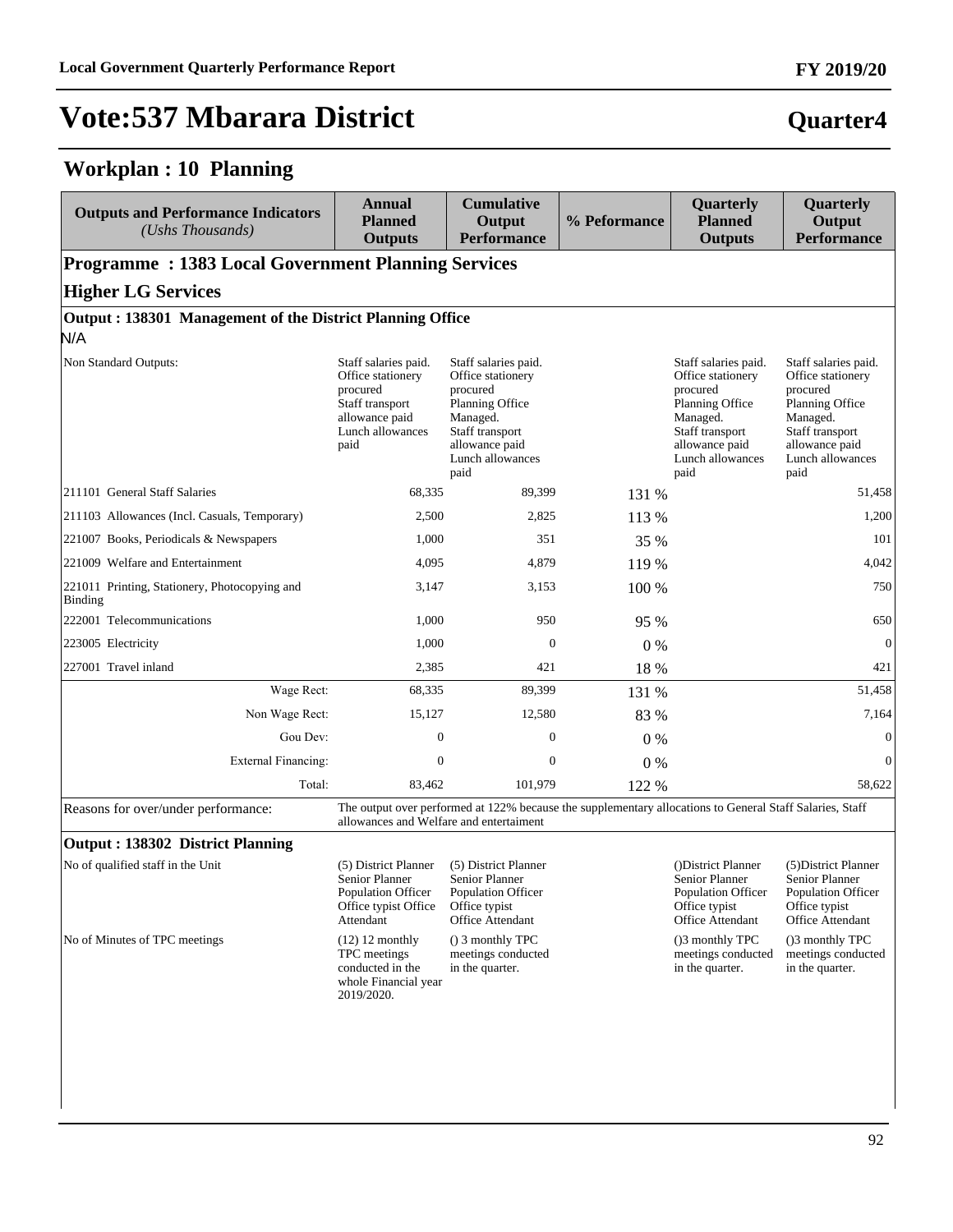#### **FY 2019/20**

# **Vote:537 Mbarara District**

### **Quarter4**

| Non Standard Outputs:                         | Monthly TPC<br>meetings conducted<br><b>Budget Conference</b><br>conducted<br>Local government<br>assessment exercise<br>conducted. | Monthly TPC<br>Meetings conducted.<br>Budget conference<br>conducted.<br>Local government<br>assessment exercise<br>conducted. |       | Monthly TPC<br>Meetings conducted.<br>Budget conference<br>conducted.<br>Local government<br>assessment exercise<br>conducted. | Monthly TPC<br>Meetings conducted.<br>Budget conference<br>conducted.<br>Local government<br>assessment exercise<br>conducted. |
|-----------------------------------------------|-------------------------------------------------------------------------------------------------------------------------------------|--------------------------------------------------------------------------------------------------------------------------------|-------|--------------------------------------------------------------------------------------------------------------------------------|--------------------------------------------------------------------------------------------------------------------------------|
| [211103 Allowances (Incl. Casuals, Temporary) | 1,653                                                                                                                               | 1,064                                                                                                                          | 64 %  |                                                                                                                                | 261                                                                                                                            |
| 221009 Welfare and Entertainment              | 6,000                                                                                                                               | 6,554                                                                                                                          | 109 % |                                                                                                                                | 944                                                                                                                            |
| 227001 Travel inland                          | 8,132                                                                                                                               | 6,322                                                                                                                          | 78 %  |                                                                                                                                | 1,000                                                                                                                          |
| Wage Rect:                                    | $\mathbf{0}$                                                                                                                        | $\mathbf{0}$                                                                                                                   | $0\%$ |                                                                                                                                | $\theta$                                                                                                                       |
| Non Wage Rect:                                | 15,785                                                                                                                              | 13,940                                                                                                                         | 88 %  |                                                                                                                                | 2,205                                                                                                                          |
| Gou Dev:                                      | $\mathbf{0}$                                                                                                                        | $\overline{0}$                                                                                                                 | $0\%$ |                                                                                                                                | $\theta$                                                                                                                       |
| <b>External Financing:</b>                    | $\mathbf{0}$                                                                                                                        | $\boldsymbol{0}$                                                                                                               | 0 %   |                                                                                                                                | $\mathbf{0}$                                                                                                                   |
| Total:                                        | 15,785                                                                                                                              | 13,940                                                                                                                         | 88 %  |                                                                                                                                | 2,205                                                                                                                          |

Reasons for over/under performance: The Output under performed at 88% because less allocations were made the items like travel inland.

#### **Output : 138303 Statistical data collection**  N/A

| Non Standard Outputs: | One statistical<br>abstract produced. | None         |       | One statistical<br>None<br>abstract produced. |
|-----------------------|---------------------------------------|--------------|-------|-----------------------------------------------|
| 227001 Travel inland  | 500                                   | $\mathbf{0}$ | $0\%$ |                                               |
| Wage Rect:            | 0                                     | 0            | $0\%$ |                                               |
| Non Wage Rect:        | 500                                   | 0            | $0\%$ | $\Omega$                                      |
| Gou Dev:              | 0                                     | 0            | $0\%$ | $\Omega$                                      |
| External Financing:   | 0                                     | 0            | $0\%$ | $\mathbf{0}$                                  |
| Total:                | 500                                   | 0            | $0\%$ | $\Omega$                                      |

Reasons for over/under performance: Not funded.

#### **Output : 138305 Project Formulation**

N/A

| Non Standard Outputs:                  | One detailed<br>planning model<br>produced. | One detailed<br>planning model<br>produced. |       | One detailed<br>One detailed<br>planning model<br>planning model<br>produced.<br>produced. |
|----------------------------------------|---------------------------------------------|---------------------------------------------|-------|--------------------------------------------------------------------------------------------|
| 225001 Consultancy Services-Short term | 7,000                                       | 6,400                                       | 91 %  | 6,400                                                                                      |
| Wage Rect:                             | 0                                           | 0                                           | $0\%$ | $\Omega$                                                                                   |
| Non Wage Rect:                         | 0                                           | 0                                           | $0\%$ | $\Omega$                                                                                   |
| Gou Dev:                               | 7,000                                       | 6,400                                       | 91 %  | 6,400                                                                                      |
| External Financing:                    | 0                                           | 0                                           | $0\%$ | $\Omega$                                                                                   |
| Total:                                 | 7,000                                       | 6,400                                       | 91 %  | 6,400                                                                                      |

Reasons for over/under performance: The output under performed at 91% because less was spent on consultancy services.

**Output : 138307 Management Information Systems** N/A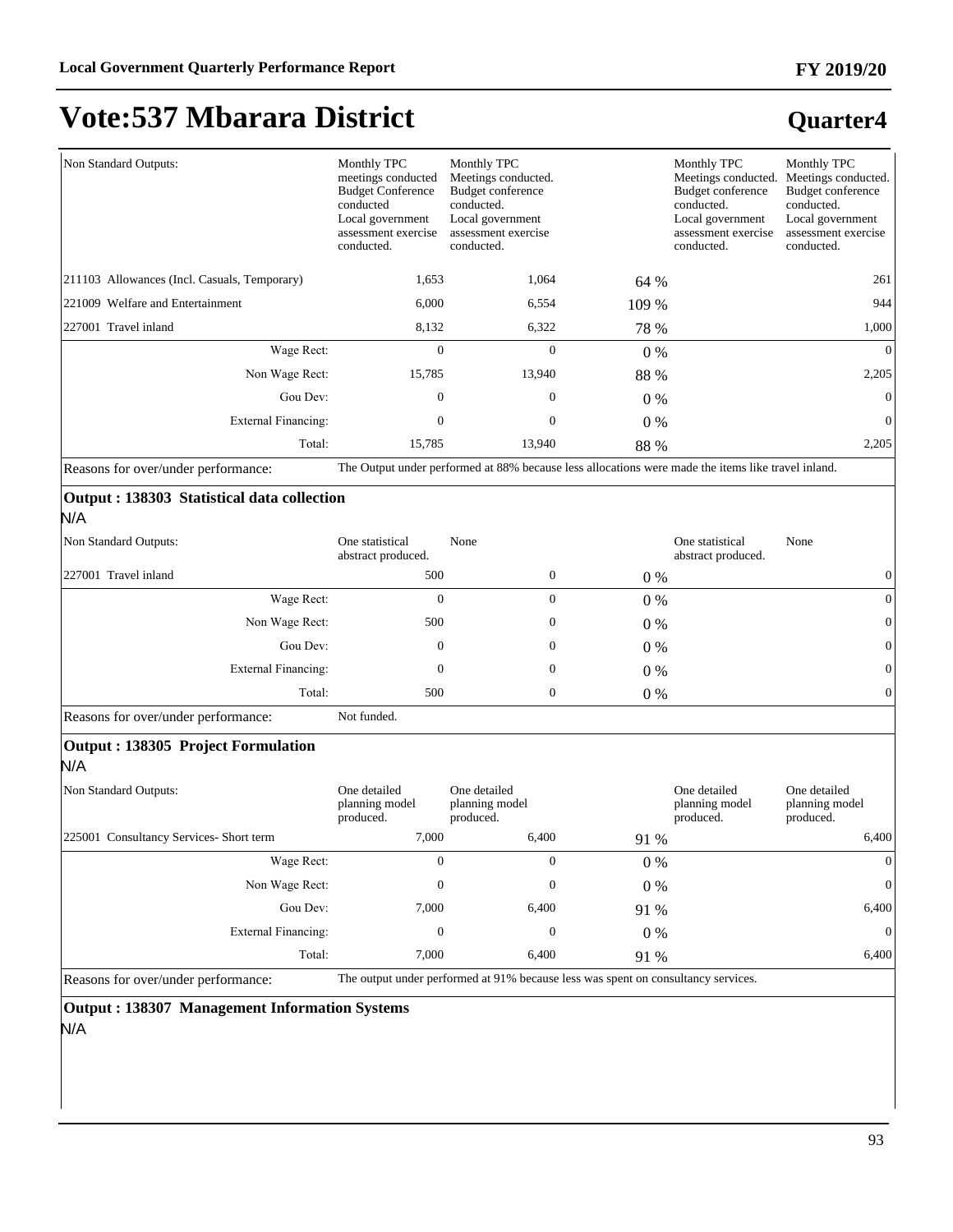### **Quarter4**

| Non Standard Outputs:                                    | Monthly internet<br>subscriptions paid.<br>Installation of anti-<br>virus and repairing<br>of air conditioners.                                                             | Monthly internet<br>subscriptions paid.<br>Installation of anti-<br>virus and repairing<br>of air conditioners.                                                                                                          |       | Monthly internet<br>subscriptions paid.<br>Installation of anti-<br>virus and repairing<br>of air conditioners.                                                             | Monthly internet<br>subscriptions paid.<br>Installation of anti-<br>virus and repairing<br>of air conditioners.                                                                                                          |
|----------------------------------------------------------|-----------------------------------------------------------------------------------------------------------------------------------------------------------------------------|--------------------------------------------------------------------------------------------------------------------------------------------------------------------------------------------------------------------------|-------|-----------------------------------------------------------------------------------------------------------------------------------------------------------------------------|--------------------------------------------------------------------------------------------------------------------------------------------------------------------------------------------------------------------------|
| 221017 Subscriptions                                     | 9,300                                                                                                                                                                       | 5,923                                                                                                                                                                                                                    | 64 %  |                                                                                                                                                                             | 1,992                                                                                                                                                                                                                    |
| 228004 Maintenance – Other                               | 2,000                                                                                                                                                                       | 512                                                                                                                                                                                                                      | 26 %  |                                                                                                                                                                             | 512                                                                                                                                                                                                                      |
| Wage Rect:                                               | $\Omega$                                                                                                                                                                    | $\Omega$                                                                                                                                                                                                                 | $0\%$ |                                                                                                                                                                             | $\Omega$                                                                                                                                                                                                                 |
| Non Wage Rect:                                           | 11,300                                                                                                                                                                      | 6,435                                                                                                                                                                                                                    | 57 %  |                                                                                                                                                                             | 2,504                                                                                                                                                                                                                    |
| Gou Dev:                                                 | $\Omega$                                                                                                                                                                    | $\mathbf{0}$                                                                                                                                                                                                             | 0%    |                                                                                                                                                                             | $\boldsymbol{0}$                                                                                                                                                                                                         |
| <b>External Financing:</b>                               | $\overline{0}$                                                                                                                                                              | $\overline{0}$                                                                                                                                                                                                           | 0%    |                                                                                                                                                                             | $\Omega$                                                                                                                                                                                                                 |
| Total:                                                   | 11,300                                                                                                                                                                      | 6,435                                                                                                                                                                                                                    | 57 %  |                                                                                                                                                                             | 2,504                                                                                                                                                                                                                    |
| Reasons for over/under performance:                      | equipment.                                                                                                                                                                  | The output under performed at 57% because of less allocations for internet subscription and maintenance of                                                                                                               |       |                                                                                                                                                                             |                                                                                                                                                                                                                          |
| Output: 138308 Operational Planning<br>N/A               |                                                                                                                                                                             |                                                                                                                                                                                                                          |       |                                                                                                                                                                             |                                                                                                                                                                                                                          |
| Non Standard Outputs:                                    | One draft<br>performance report<br>produced.<br>Four quarterly<br>budget performance<br>reports produced.<br>Training of heads of<br>departments and<br>sub-county staff of | One draft<br>performance report<br>produced.<br>Four quarterly<br>budget performance<br>reports produced.<br>Training of heads of<br>departments and<br>sub-county staff of<br>the use of PBS done. the use of PBS done. |       | One draft<br>performance report<br>produced.<br>Four quarterly<br>budget performance<br>reports produced.<br>Training of heads of<br>departments and<br>sub-county staff of | One draft<br>performance report<br>produced.<br>Four quarterly<br>budget performance<br>reports produced.<br>Training of heads of<br>departments and<br>sub-county staff of<br>the use of PBS done. the use of PBS done. |
| 227001 Travel inland                                     | 6,000                                                                                                                                                                       | 5,850                                                                                                                                                                                                                    | 97 %  |                                                                                                                                                                             | 970                                                                                                                                                                                                                      |
| Wage Rect:                                               | $\theta$                                                                                                                                                                    | $\overline{0}$                                                                                                                                                                                                           | $0\%$ |                                                                                                                                                                             | $\overline{0}$                                                                                                                                                                                                           |
| Non Wage Rect:                                           | 3,000                                                                                                                                                                       | 2,850                                                                                                                                                                                                                    | 95 %  |                                                                                                                                                                             | $\overline{0}$                                                                                                                                                                                                           |
| Gou Dev:                                                 | 3,000                                                                                                                                                                       | 3,000                                                                                                                                                                                                                    | 100 % |                                                                                                                                                                             | 970                                                                                                                                                                                                                      |
| <b>External Financing:</b>                               | $\Omega$                                                                                                                                                                    | $\overline{0}$                                                                                                                                                                                                           | 0%    |                                                                                                                                                                             | $\overline{0}$                                                                                                                                                                                                           |
| Total:                                                   | 6,000                                                                                                                                                                       | 5,850                                                                                                                                                                                                                    | 97 %  |                                                                                                                                                                             | 970                                                                                                                                                                                                                      |
| Reasons for over/under performance:                      |                                                                                                                                                                             | The output under performed at 97% because less money was allocated for travel inland.                                                                                                                                    |       |                                                                                                                                                                             |                                                                                                                                                                                                                          |
| Output: 138309 Monitoring and Evaluation of Sector plans |                                                                                                                                                                             |                                                                                                                                                                                                                          |       |                                                                                                                                                                             |                                                                                                                                                                                                                          |

N/A

| Non Standard Outputs:                                    | Ouarterly<br>monitoring of the<br>district projects<br>implemented.<br>Mentoring of the<br>district staff done. | <b>Ouarterly</b><br>monitoring of the<br>district projects<br>implemented.<br>Mentoring of the<br>district staff done. |         | <b>Ouarterly</b><br>monitoring of the<br>district projects<br>implemented.<br>Mentoring of the<br>district staff done. | <b>Ouarterly</b><br>monitoring of the<br>district projects<br>implemented.<br>Mentoring of the<br>district staff done. |
|----------------------------------------------------------|-----------------------------------------------------------------------------------------------------------------|------------------------------------------------------------------------------------------------------------------------|---------|------------------------------------------------------------------------------------------------------------------------|------------------------------------------------------------------------------------------------------------------------|
| 221011 Printing, Stationery, Photocopying and<br>Binding | 1.500                                                                                                           | 1.596                                                                                                                  | $106\%$ |                                                                                                                        | 1.500                                                                                                                  |
| 227001 Travel inland                                     | 9,288                                                                                                           | 15.436                                                                                                                 | 166 %   |                                                                                                                        | 9,288                                                                                                                  |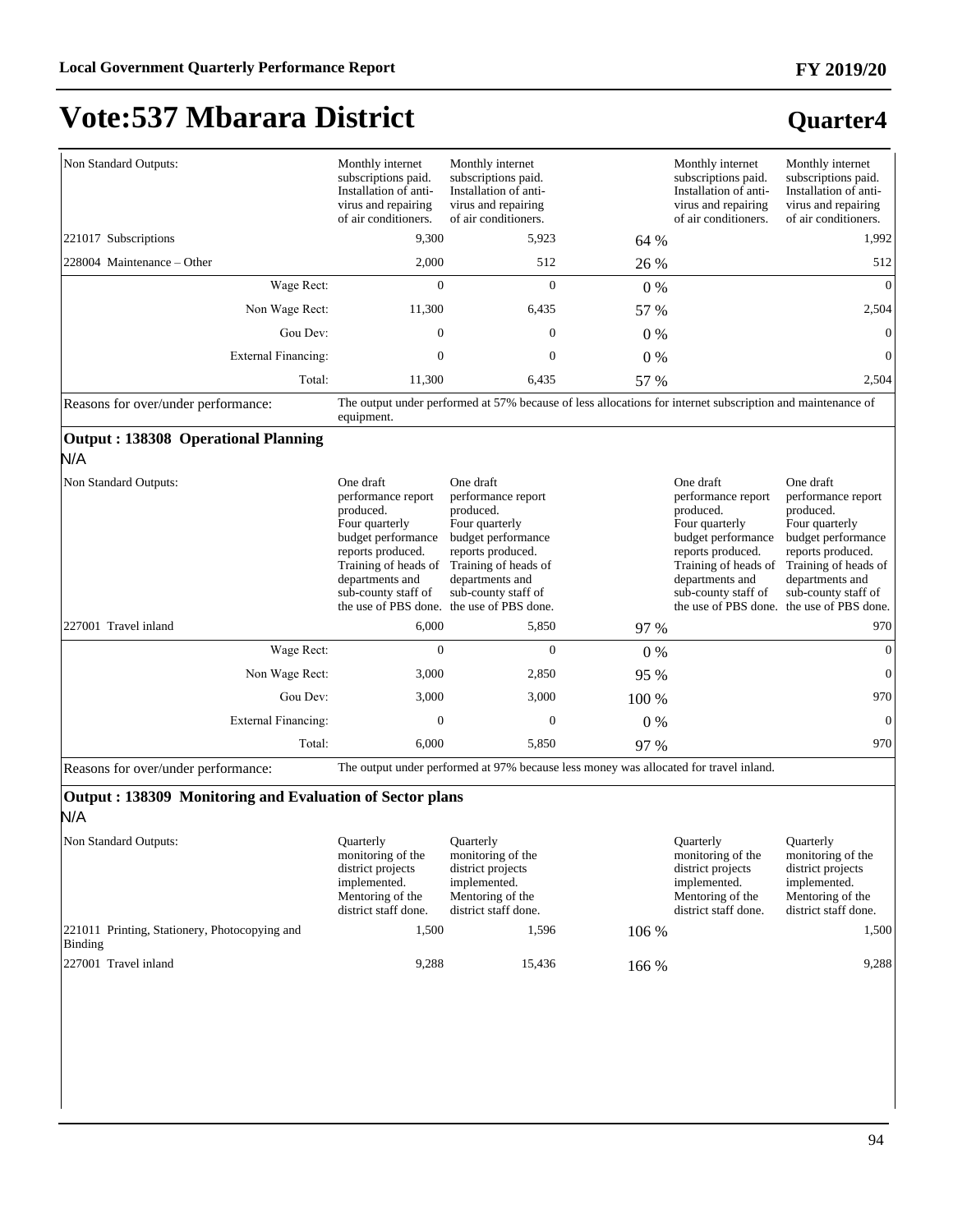**Quarter4**

# **Vote:537 Mbarara District**

| 227004 Fuel, Lubricants and Oils                                          | 4,500                                                                                                                       | 16,426                                                                                                                                                            | 365 %  |                                                                                                                              | 12,052                                                                                                                                               |
|---------------------------------------------------------------------------|-----------------------------------------------------------------------------------------------------------------------------|-------------------------------------------------------------------------------------------------------------------------------------------------------------------|--------|------------------------------------------------------------------------------------------------------------------------------|------------------------------------------------------------------------------------------------------------------------------------------------------|
| Wage Rect:                                                                | $\Omega$                                                                                                                    | $\overline{0}$                                                                                                                                                    | 0%     |                                                                                                                              | $\theta$                                                                                                                                             |
| Non Wage Rect:                                                            | 15,288                                                                                                                      | 33,457                                                                                                                                                            | 219 %  |                                                                                                                              | 22,840                                                                                                                                               |
| Gou Dev:                                                                  | $\boldsymbol{0}$                                                                                                            | $\boldsymbol{0}$                                                                                                                                                  | $0\%$  |                                                                                                                              | $\overline{0}$                                                                                                                                       |
| <b>External Financing:</b>                                                | $\mathbf{0}$                                                                                                                | $\mathbf{0}$                                                                                                                                                      | $0\%$  |                                                                                                                              | $\overline{0}$                                                                                                                                       |
| Total:                                                                    | 15,288                                                                                                                      | 33,457                                                                                                                                                            | 219 %  |                                                                                                                              | 22,840                                                                                                                                               |
| Reasons for over/under performance:                                       |                                                                                                                             | The output over performed at 219% because more funds were allocated for monitoring and evaluation of<br>district projects to ensure timely and quality completion |        |                                                                                                                              |                                                                                                                                                      |
| <b>Capital Purchases</b><br>Output : 138372 Administrative Capital<br>N/A |                                                                                                                             |                                                                                                                                                                   |        |                                                                                                                              |                                                                                                                                                      |
| Non Standard Outputs:                                                     | Purchase of 3<br>computes in<br>administration and<br>procurement<br>Monitoring of<br>DDEG projects for<br>the FY 2019/2020 | DDEG Monitored,<br><b>Purchased Binding</b><br>Machine, CAO's<br>Office Chair, 1<br>Printer and<br>constructed a<br>modern kitchen sink<br>in office              |        | Purchase of 3<br>computes in<br>administration and<br>procurement<br>Monitoring of<br>DDEG projects for<br>the FY 2019/2020. | DDEG Monitored,<br><b>Purchased Binding</b><br>Machine, CAO's<br>Office Chair, 1<br>Printer and<br>constructed a<br>modern kitchen sink<br>in office |
| 312213 ICT Equipment                                                      | 2,331                                                                                                                       | 2,331                                                                                                                                                             | 100 %  |                                                                                                                              | 2,331                                                                                                                                                |
| Wage Rect:                                                                | $\overline{0}$                                                                                                              | $\overline{0}$                                                                                                                                                    | 0%     |                                                                                                                              | $\theta$                                                                                                                                             |
| Non Wage Rect:                                                            | $\mathbf{0}$                                                                                                                | $\mathbf{0}$                                                                                                                                                      | $0\%$  |                                                                                                                              | $\theta$                                                                                                                                             |
| Gou Dev:                                                                  | 2,331                                                                                                                       | 2,331                                                                                                                                                             | 100 %  |                                                                                                                              | 2,331                                                                                                                                                |
| <b>External Financing:</b>                                                | $\mathbf{0}$                                                                                                                | $\overline{0}$                                                                                                                                                    | 0%     |                                                                                                                              | $\Omega$                                                                                                                                             |
| Total:                                                                    | 2,331                                                                                                                       | 2,331                                                                                                                                                             | 100 %  |                                                                                                                              | 2,331                                                                                                                                                |
| Reasons for over/under performance:                                       |                                                                                                                             | The output performed at the expected 100%. Motorcycle procured.                                                                                                   |        |                                                                                                                              |                                                                                                                                                      |
| Total For Planning: Wage Rect:                                            | 68,335                                                                                                                      | 89,399                                                                                                                                                            | 131 %  |                                                                                                                              | 51,458                                                                                                                                               |
| Non-Wage Reccurent:                                                       | 61,000                                                                                                                      | 69,262                                                                                                                                                            | 114 %  |                                                                                                                              | 34,713                                                                                                                                               |
| GoU Dev:                                                                  | 12,331                                                                                                                      | 11,731                                                                                                                                                            | 95 %   |                                                                                                                              | 9,701                                                                                                                                                |
| Donor Dev:                                                                | 0                                                                                                                           | 0                                                                                                                                                                 | $0\%$  |                                                                                                                              | $\theta$                                                                                                                                             |
| Grand Total:                                                              | 141,666                                                                                                                     | 170,392                                                                                                                                                           | 120.3% |                                                                                                                              | 95,871                                                                                                                                               |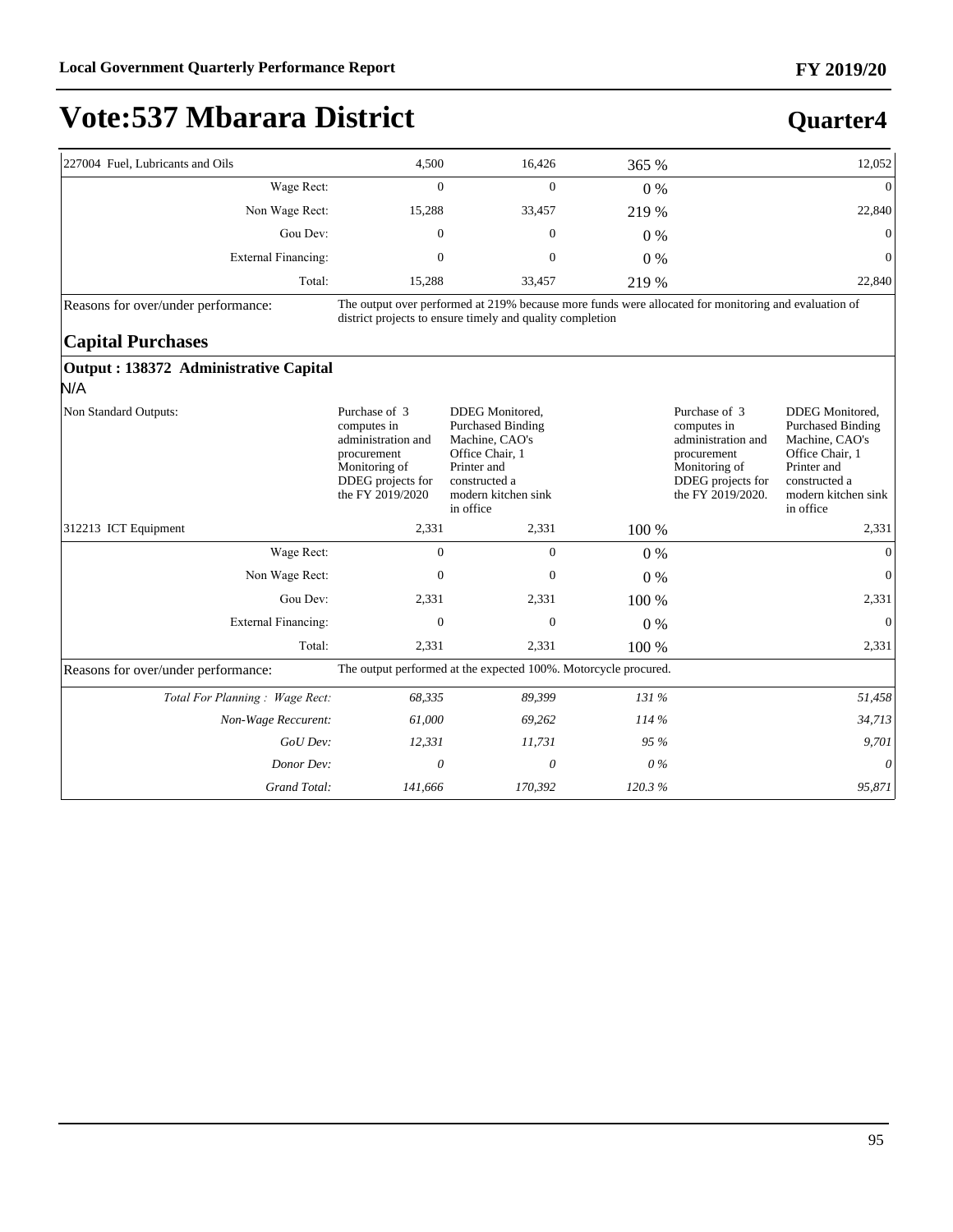### **Quarter4**

### **Workplan : 11 Internal Audit**

| <b>Outputs and Performance Indicators</b><br>(Ushs Thousands)                            | <b>Annual</b><br><b>Planned</b><br><b>Outputs</b>                                                                                                                                                                                                                    | <b>Cumulative</b><br>Output<br><b>Performance</b>                                                                                                                                                                                           | % Peformance | <b>Quarterly</b><br><b>Planned</b><br><b>Outputs</b>                                                                                                                                                                                                 | Quarterly<br>Output<br><b>Performance</b>                                                                                                                                                                                                   |  |  |  |
|------------------------------------------------------------------------------------------|----------------------------------------------------------------------------------------------------------------------------------------------------------------------------------------------------------------------------------------------------------------------|---------------------------------------------------------------------------------------------------------------------------------------------------------------------------------------------------------------------------------------------|--------------|------------------------------------------------------------------------------------------------------------------------------------------------------------------------------------------------------------------------------------------------------|---------------------------------------------------------------------------------------------------------------------------------------------------------------------------------------------------------------------------------------------|--|--|--|
| <b>Programme: 1482 Internal Audit Services</b>                                           |                                                                                                                                                                                                                                                                      |                                                                                                                                                                                                                                             |              |                                                                                                                                                                                                                                                      |                                                                                                                                                                                                                                             |  |  |  |
| <b>Higher LG Services</b>                                                                |                                                                                                                                                                                                                                                                      |                                                                                                                                                                                                                                             |              |                                                                                                                                                                                                                                                      |                                                                                                                                                                                                                                             |  |  |  |
|                                                                                          | Output: 148201 Management of Internal Audit Office                                                                                                                                                                                                                   |                                                                                                                                                                                                                                             |              |                                                                                                                                                                                                                                                      |                                                                                                                                                                                                                                             |  |  |  |
| N/A                                                                                      |                                                                                                                                                                                                                                                                      |                                                                                                                                                                                                                                             |              |                                                                                                                                                                                                                                                      |                                                                                                                                                                                                                                             |  |  |  |
| Non Standard Outputs:                                                                    | Staff salaries for 12<br>months paid, Staff<br>tea supplied for 12<br>and lunch allowance<br>for 12 months paid,<br>mileage for 12<br>months paid, office<br>stationery procured,<br>2 computers<br>maintained.                                                      | Staff salaries for 3<br>months paid, Staff<br>tea supplied for 3<br>months, staff footage months, staff footage<br>and lunch allowance<br>for 3 months paid,<br>mileage for 3<br>months paid, office<br>stationery procured,<br>2 computers |              | Staff salaries for 3<br>months paid, Staff<br>tea supplied for 3<br>and lunch allowance<br>for 3 months paid,<br>mileage for 3<br>months paid, office<br>stationery procured,<br>2 computers<br>maintained.                                          | Staff salaries for 3<br>months paid, Staff<br>tea supplied for 3<br>months, staff footage months, staff footage<br>and lunch allowance<br>for 3 months paid,<br>mileage for 3<br>months paid, office<br>stationery procured,<br>2 computers |  |  |  |
| 211101 General Staff Salaries                                                            | 33,571                                                                                                                                                                                                                                                               | 30,971                                                                                                                                                                                                                                      | 92 %         |                                                                                                                                                                                                                                                      | 11,778                                                                                                                                                                                                                                      |  |  |  |
| 211103 Allowances (Incl. Casuals, Temporary)                                             | 1,080                                                                                                                                                                                                                                                                | 1,795                                                                                                                                                                                                                                       | 166 %        |                                                                                                                                                                                                                                                      | 1,080                                                                                                                                                                                                                                       |  |  |  |
| 221009 Welfare and Entertainment                                                         | 1,000                                                                                                                                                                                                                                                                | 1,427                                                                                                                                                                                                                                       | 143 %        |                                                                                                                                                                                                                                                      | 1,000                                                                                                                                                                                                                                       |  |  |  |
| Wage Rect:                                                                               | 33,571                                                                                                                                                                                                                                                               | 30,971                                                                                                                                                                                                                                      | 92 %         |                                                                                                                                                                                                                                                      | 11,778                                                                                                                                                                                                                                      |  |  |  |
| Non Wage Rect:                                                                           | 2,080                                                                                                                                                                                                                                                                | 3,221                                                                                                                                                                                                                                       | 155 %        |                                                                                                                                                                                                                                                      | 2,080                                                                                                                                                                                                                                       |  |  |  |
| Gou Dev:                                                                                 | $\overline{0}$                                                                                                                                                                                                                                                       | $\mathbf{0}$                                                                                                                                                                                                                                | 0%           |                                                                                                                                                                                                                                                      | $\boldsymbol{0}$                                                                                                                                                                                                                            |  |  |  |
| External Financing:                                                                      | $\mathbf{0}$                                                                                                                                                                                                                                                         | $\mathbf{0}$                                                                                                                                                                                                                                | 0%           |                                                                                                                                                                                                                                                      | $\mathbf{0}$                                                                                                                                                                                                                                |  |  |  |
| Total:                                                                                   | 35,651                                                                                                                                                                                                                                                               | 34,192                                                                                                                                                                                                                                      | 96 %         |                                                                                                                                                                                                                                                      | 13,858                                                                                                                                                                                                                                      |  |  |  |
| Reasons for over/under performance:                                                      |                                                                                                                                                                                                                                                                      | The output under performed at 96% because the depart did not fully utilize the wage budget                                                                                                                                                  |              |                                                                                                                                                                                                                                                      |                                                                                                                                                                                                                                             |  |  |  |
| Output: 148202 Internal Audit                                                            |                                                                                                                                                                                                                                                                      |                                                                                                                                                                                                                                             |              |                                                                                                                                                                                                                                                      |                                                                                                                                                                                                                                             |  |  |  |
| No. of Internal Department Audits<br>Date of submitting Quarterly Internal Audit Reports | $(4)$ 5 Departments<br>audited per quarter 5<br>Sub-counties audited 5 Sub-counties<br>per quarter 5 Health<br>centres audited per<br>quarter 5 schools<br>audited per quarter 2<br>projects monitored<br>$(2019-10-31)1$<br>report submitted to<br>council and MOLG | () 7 Departments<br>audited per quarter<br>audited per quarter<br>5 Health centers<br>audited per quarter<br>5 schools audited<br>per quarter<br>2 projects monitored<br>() 1 report submitted<br>to council and MOL                        |              | ()5 Departments<br>audited per quarter<br>5 Sub-counties<br>audited per quarter<br>5 Health centers<br>audited per quarter<br>5 schools audited<br>per quarter<br>2 projects monitored<br>$(2019-08-30)1$<br>report submitted to<br>council and MOLG | ()7 Departments<br>audited per quarter<br>5 Sub-counties<br>audited per quarter<br>5 Health centers<br>audited per quarter<br>5 schools audited<br>per quarter<br>2 projects monitored<br>()1 report submitted<br>to council and MOL        |  |  |  |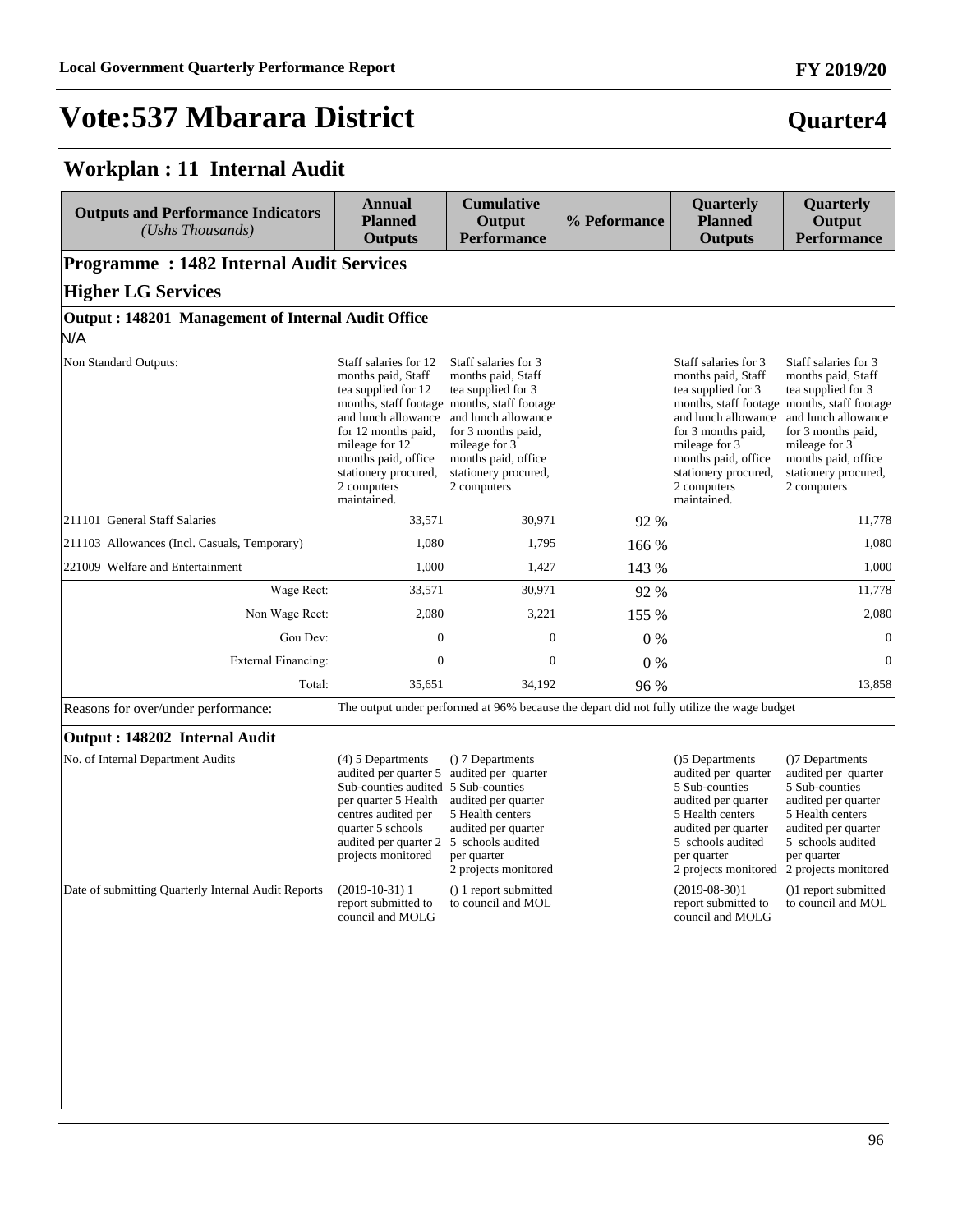### **FY 2019/20**

# **Vote:537 Mbarara District**

| Non Standard Outputs:                                       | 5 Departments<br>audited per quarter<br>5 Sub-counties<br>audited per quarter<br>5 Health centres<br>audited per quarter<br>5 schools audited per quarter<br>quarter<br>2 projects<br>monitored/verified<br>1 Quarterly Report<br>submitted to council<br>and MOLG | 2 Departments<br>audited per quarter<br>1 Sub-counties<br>audited per quarter<br>5 Health centres<br>audited per quarter<br>5 schools audited per<br>2 projects<br>monitored/verified<br>1 Ouarterly Report<br>submitted to council<br>and MOLG |       | 2 Departments<br>audited per quarter<br>1 Sub-counties<br>audited per quarter<br>5 Health centres<br>audited per quarter<br>quarter<br>2 projects<br>monitored/verified<br>1 Ouarterly Report<br>submitted to council<br>and MOLG | 2 Departments<br>audited per quarter<br>1 Sub-counties<br>audited per quarter<br>5 Health centres<br>audited per quarter<br>5 schools audited per 5 schools audited per<br>quarter<br>2 projects<br>monitored/verified<br>1 Ouarterly Report<br>submitted to council<br>and MOLG |
|-------------------------------------------------------------|--------------------------------------------------------------------------------------------------------------------------------------------------------------------------------------------------------------------------------------------------------------------|-------------------------------------------------------------------------------------------------------------------------------------------------------------------------------------------------------------------------------------------------|-------|-----------------------------------------------------------------------------------------------------------------------------------------------------------------------------------------------------------------------------------|----------------------------------------------------------------------------------------------------------------------------------------------------------------------------------------------------------------------------------------------------------------------------------|
| 211103 Allowances (Incl. Casuals, Temporary)                | 2,500                                                                                                                                                                                                                                                              | 2,120                                                                                                                                                                                                                                           | 85 %  |                                                                                                                                                                                                                                   | 1,422                                                                                                                                                                                                                                                                            |
| 221008 Computer supplies and Information<br>Technology (IT) | 1,000                                                                                                                                                                                                                                                              | $\mathbf{0}$                                                                                                                                                                                                                                    | $0\%$ |                                                                                                                                                                                                                                   | $\mathbf{0}$                                                                                                                                                                                                                                                                     |
| 221009 Welfare and Entertainment                            | 980                                                                                                                                                                                                                                                                | 97                                                                                                                                                                                                                                              | 10 %  |                                                                                                                                                                                                                                   | $\boldsymbol{0}$                                                                                                                                                                                                                                                                 |
| 221011 Printing, Stationery, Photocopying and<br>Binding    | 1,000                                                                                                                                                                                                                                                              | 500                                                                                                                                                                                                                                             | 50 %  |                                                                                                                                                                                                                                   | $\overline{0}$                                                                                                                                                                                                                                                                   |
| 227001 Travel inland                                        | 13,218                                                                                                                                                                                                                                                             | 11,718                                                                                                                                                                                                                                          | 89 %  |                                                                                                                                                                                                                                   | 1,218                                                                                                                                                                                                                                                                            |
| Wage Rect:                                                  | $\mathbf{0}$                                                                                                                                                                                                                                                       | $\overline{0}$                                                                                                                                                                                                                                  | $0\%$ |                                                                                                                                                                                                                                   | $\Omega$                                                                                                                                                                                                                                                                         |
| Non Wage Rect:                                              | 18,698                                                                                                                                                                                                                                                             | 14,435                                                                                                                                                                                                                                          | 77 %  |                                                                                                                                                                                                                                   | 2,640                                                                                                                                                                                                                                                                            |
| Gou Dev:                                                    | $\mathbf{0}$                                                                                                                                                                                                                                                       | 0                                                                                                                                                                                                                                               | $0\%$ |                                                                                                                                                                                                                                   | $\mathbf{0}$                                                                                                                                                                                                                                                                     |
| External Financing:                                         | $\Omega$                                                                                                                                                                                                                                                           | $\mathbf{0}$                                                                                                                                                                                                                                    | 0%    |                                                                                                                                                                                                                                   | $\mathbf{0}$                                                                                                                                                                                                                                                                     |
| Total:                                                      | 18,698                                                                                                                                                                                                                                                             | 14,435                                                                                                                                                                                                                                          | 77 %  |                                                                                                                                                                                                                                   | 2,640                                                                                                                                                                                                                                                                            |
| Reasons for over/under performance:                         |                                                                                                                                                                                                                                                                    | The output under performed at 77% because of failure to release all local revenue budget                                                                                                                                                        |       |                                                                                                                                                                                                                                   |                                                                                                                                                                                                                                                                                  |
| Total For Internal Audit: Wage Rect:                        | 33,571                                                                                                                                                                                                                                                             | 30,971                                                                                                                                                                                                                                          | 92 %  |                                                                                                                                                                                                                                   | 11,778                                                                                                                                                                                                                                                                           |
| Non-Wage Reccurent:                                         | 20,778                                                                                                                                                                                                                                                             | 17,656                                                                                                                                                                                                                                          | 85 %  |                                                                                                                                                                                                                                   | 4,720                                                                                                                                                                                                                                                                            |
| GoU Dev:                                                    | $\theta$                                                                                                                                                                                                                                                           | 0                                                                                                                                                                                                                                               | $0\%$ |                                                                                                                                                                                                                                   |                                                                                                                                                                                                                                                                                  |
| Donor Dev:                                                  | 0                                                                                                                                                                                                                                                                  | 0                                                                                                                                                                                                                                               | $0\%$ |                                                                                                                                                                                                                                   | $\theta$                                                                                                                                                                                                                                                                         |
| Grand Total:                                                | 54,349                                                                                                                                                                                                                                                             | 48,627                                                                                                                                                                                                                                          | 89.5% |                                                                                                                                                                                                                                   | 16,498                                                                                                                                                                                                                                                                           |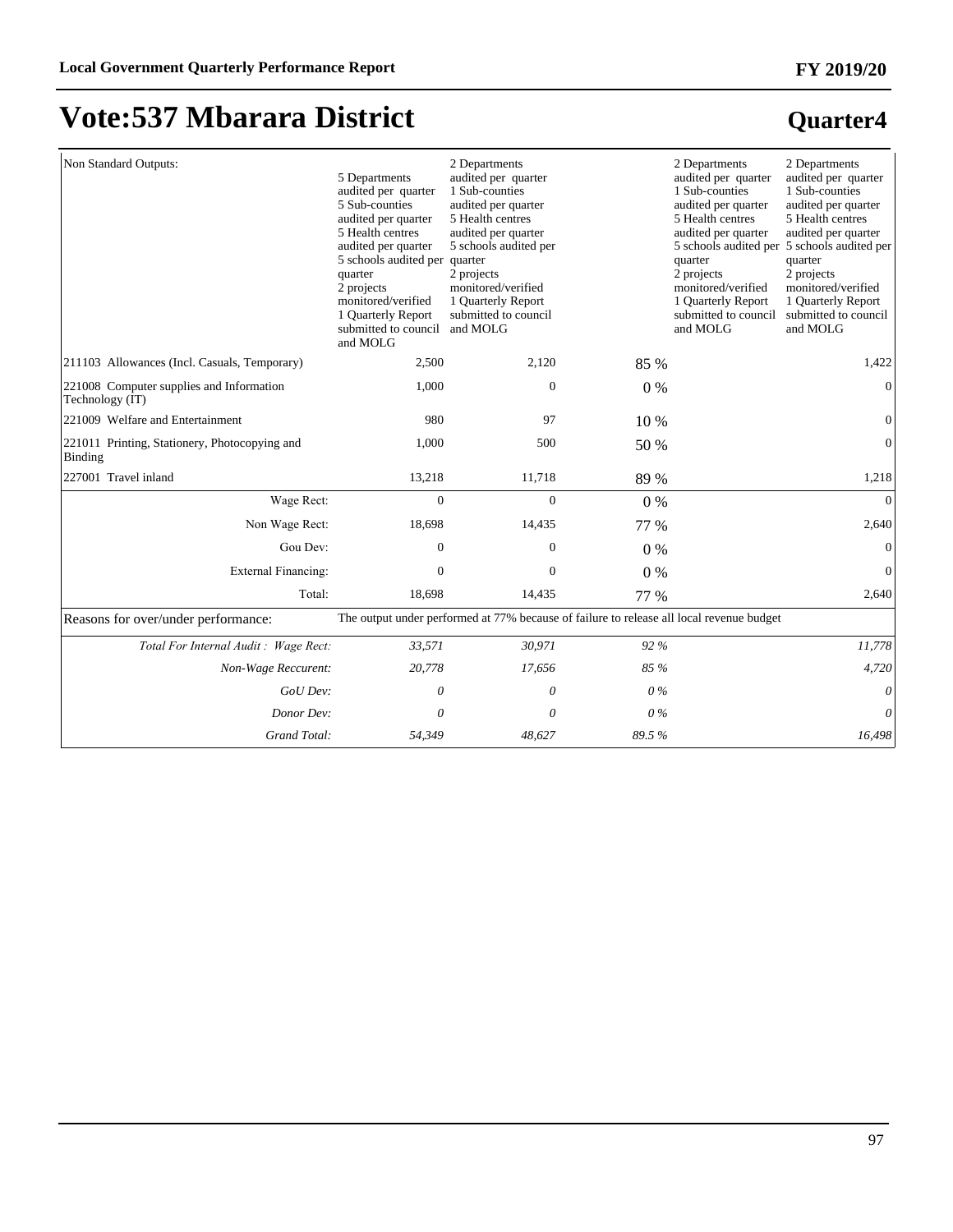### **Quarter4**

### **Workplan : 12 Trade, Industry and Local Development**

| <b>Outputs and Performance Indicators</b><br>(Ushs Thousands)                      | <b>Annual</b><br><b>Planned</b><br><b>Outputs</b>                                                                                                                                                                                                  | <b>Cumulative</b><br>Output<br><b>Performance</b>                                                   | % Peformance | Quarterly<br><b>Planned</b><br><b>Outputs</b>                                  | Quarterly<br>Output<br><b>Performance</b>                                                       |
|------------------------------------------------------------------------------------|----------------------------------------------------------------------------------------------------------------------------------------------------------------------------------------------------------------------------------------------------|-----------------------------------------------------------------------------------------------------|--------------|--------------------------------------------------------------------------------|-------------------------------------------------------------------------------------------------|
| <b>Programme: 0683 Commercial Services</b>                                         |                                                                                                                                                                                                                                                    |                                                                                                     |              |                                                                                |                                                                                                 |
| <b>Higher LG Services</b>                                                          |                                                                                                                                                                                                                                                    |                                                                                                     |              |                                                                                |                                                                                                 |
| <b>Output: 068301 Trade Development and Promotion Services</b>                     |                                                                                                                                                                                                                                                    |                                                                                                     |              |                                                                                |                                                                                                 |
| No of awareness radio shows participated in                                        | $(4)$ Radio<br>proggrammes and<br>talk show held to<br>create awareness in<br>the District                                                                                                                                                         | () two radio talk<br>shows were held to<br>create awareness on<br>trade development                 |              | $\theta$                                                                       | () two radio talk<br>shows were held to<br>create awareness on<br>trade development             |
| No. of trade sensitisation meetings organised at the<br>District/Municipal Council | () Trainings<br>() training meetings<br>conducted and<br>and reports in sub<br>reported in sub<br>counties of<br>rubaya,rubindi and<br>counties of<br>Rubindi, Rubaya, bub<br>rwanyamahembe<br>aareKashare, kagongi<br>Bukiro and<br>Rwanyamahembe |                                                                                                     |              | $\theta$                                                                       | ()training meetings<br>and reports in sub<br>counties of<br>rubaya,rubindi and<br>rwanyamahembe |
| No of businesses inspected for compliance to the law                               | $(12)$ Twelve<br>businesses inspected were inspected for<br>for compliance to<br>the law in all seven<br>sub counties                                                                                                                              | () 20 businesses<br>compliance with the<br>law                                                      |              | $\theta$                                                                       | (20 businesses were<br>inspected for<br>compliance with the<br>law                              |
| No of businesses issued with trade licenses                                        | (60) SIXTY TRADE () 8 trading licenses<br>LICENSES ISSUED were issued to<br><b>TO BUSINESSES</b><br><b>OWNERS IN ALL</b><br><b>SEVEN SUB</b><br><b>COUNTIES</b>                                                                                    | business owners                                                                                     |              | $\theta$                                                                       | ()8 trading licenses<br>were issued to<br>business owners                                       |
| Non Standard Outputs:                                                              | 4 reports on trade<br>development and<br>business potential<br>prepared and<br>submitted to relevant<br>authorities                                                                                                                                | 3 reports on trade<br>development and<br>other business<br>potentials                               |              | 4 reports on trade<br>development and<br>business<br>development<br>potentials |                                                                                                 |
| 227001 Travel inland                                                               | 2,050                                                                                                                                                                                                                                              | 4,092                                                                                               | 200 %        |                                                                                | 2,050                                                                                           |
| Wage Rect:                                                                         | $\mathbf{0}$                                                                                                                                                                                                                                       | $\mathbf{0}$                                                                                        | $0\%$        |                                                                                | $\mathbf{0}$                                                                                    |
| Non Wage Rect:                                                                     | 2,050                                                                                                                                                                                                                                              | 4,092                                                                                               | 200 %        |                                                                                | 2,050                                                                                           |
| Gou Dev:                                                                           | $\boldsymbol{0}$                                                                                                                                                                                                                                   | $\boldsymbol{0}$                                                                                    | 0%           |                                                                                | $\mathbf{0}$                                                                                    |
| External Financing:                                                                | $\mathbf{0}$                                                                                                                                                                                                                                       | $\mathbf{0}$                                                                                        | $0\%$        |                                                                                | $\overline{0}$                                                                                  |
| Total:                                                                             | 2,050                                                                                                                                                                                                                                              | 4,092                                                                                               | 200 %        |                                                                                | 2,050                                                                                           |
| Reasons for over/under performance:                                                | 4,092,000                                                                                                                                                                                                                                          | The output over performed at 200% due a supplementary allocation to travel inland from 2,050,000 to |              |                                                                                |                                                                                                 |
| <b>Output: 068302 Enterprise Development Services</b>                              |                                                                                                                                                                                                                                                    |                                                                                                     |              |                                                                                |                                                                                                 |
| No of awareneness radio shows participated in                                      | (4) Awareness radio<br>talk shows<br>conducted                                                                                                                                                                                                     | () 3 radio talk shows<br>were conducted                                                             |              | $\bigcirc$                                                                     | ()3 radio talk shows<br>were conducted                                                          |
| No of businesses assited in business registration<br>process                       | $(12)$ Businesses<br>registered                                                                                                                                                                                                                    | () 9 businesses were<br>registered in Q4                                                            |              | $\theta$                                                                       | ()9 businesses were<br>registered in Q4                                                         |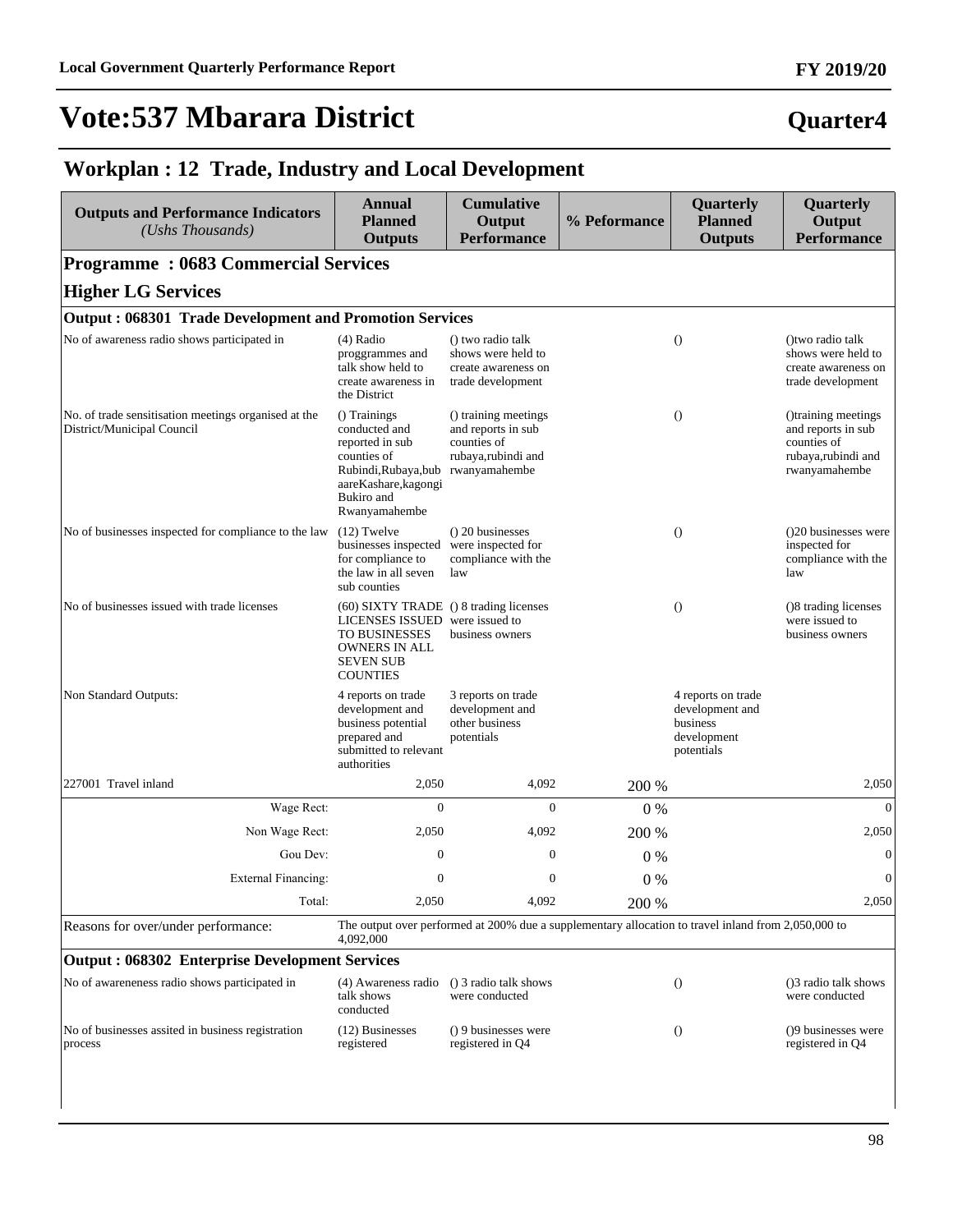#### **FY 2019/20**

# **Vote:537 Mbarara District**

| No. of enterprises linked to UNBS for product<br>quality and standards                       | (4) Enterprises<br>linked to UNBS for<br>quality and<br>standards                                       | () 6 ENTERPRISES<br>WERE LINKED TO<br><b>UNBS FOR</b><br><b>QUALITY</b><br><b>STANDARDS</b>                                                                                          |       | $\overline{O}$                                                                                          | ()6 ENTERPRISES<br>WERE LINKED TO<br><b>UNBS FOR</b><br><b>QUALITY</b><br><b>STANDARDS</b>                         |
|----------------------------------------------------------------------------------------------|---------------------------------------------------------------------------------------------------------|--------------------------------------------------------------------------------------------------------------------------------------------------------------------------------------|-------|---------------------------------------------------------------------------------------------------------|--------------------------------------------------------------------------------------------------------------------|
| Non Standard Outputs:                                                                        | 4 sensitization<br>meetings to identify<br>enterprises                                                  | 4 Sensitization<br>meetings were<br>carried out                                                                                                                                      |       | 4 sensitization<br>meetings to identify<br>enterprises                                                  | 4 Sensitization<br>meetings were<br>carried out                                                                    |
| 227001 Travel inland                                                                         | 2,279                                                                                                   | 743                                                                                                                                                                                  | 33 %  |                                                                                                         | $\boldsymbol{0}$                                                                                                   |
| Wage Rect:                                                                                   | $\Omega$                                                                                                | $\Omega$                                                                                                                                                                             | 0%    |                                                                                                         | $\theta$                                                                                                           |
| Non Wage Rect:                                                                               | 2,279                                                                                                   | 743                                                                                                                                                                                  | 33 %  |                                                                                                         | $\mathbf{0}$                                                                                                       |
| Gou Dev:                                                                                     | $\Omega$                                                                                                | $\mathbf{0}$                                                                                                                                                                         | $0\%$ |                                                                                                         | $\mathbf{0}$                                                                                                       |
| External Financing:                                                                          | $\mathbf{0}$                                                                                            | $\mathbf{0}$                                                                                                                                                                         | 0%    |                                                                                                         | $\overline{0}$                                                                                                     |
| Total:                                                                                       | 2,279                                                                                                   | 743                                                                                                                                                                                  | 33 %  |                                                                                                         | $\mathbf{0}$                                                                                                       |
| Reasons for over/under performance:                                                          |                                                                                                         | The output under performed at 33% due to less funding of travel inland expenses                                                                                                      |       |                                                                                                         |                                                                                                                    |
| <b>Output: 068303 Market Linkage Services</b>                                                |                                                                                                         |                                                                                                                                                                                      |       |                                                                                                         |                                                                                                                    |
| No. of producers or producer groups linked to market (0) N/A<br>internationally through UEPB |                                                                                                         | () 2 producer groups<br>were linked to<br><b>UEPB</b>                                                                                                                                |       | $\left( \right)$                                                                                        | ()2 producer groups<br>were linked to<br><b>UEPB</b>                                                               |
| No. of market information reports desserminated                                              | (4) Information<br>shared with different reports shared<br>stake holders                                | $() 6$ Information                                                                                                                                                                   |       | $\theta$                                                                                                | ()6 Information<br>reports shared                                                                                  |
| Non Standard Outputs:                                                                        | producers identified<br>and sensitized on<br>market linkages                                            | sensitization<br>meetings on market<br>linkages                                                                                                                                      |       | producers identified<br>and sensitized on<br>market linkages                                            | sensitization<br>meetings on market<br>linkages                                                                    |
| 227001 Travel inland                                                                         | 3,298                                                                                                   | 5,762                                                                                                                                                                                | 175 % |                                                                                                         | 3,298                                                                                                              |
| Wage Rect:                                                                                   | $\Omega$                                                                                                | $\Omega$                                                                                                                                                                             | 0%    |                                                                                                         | $\Omega$                                                                                                           |
| Non Wage Rect:                                                                               | 3,298                                                                                                   | 5,762                                                                                                                                                                                | 175 % |                                                                                                         | 3,298                                                                                                              |
| Gou Dev:                                                                                     | $\mathbf{0}$                                                                                            | $\mathbf{0}$                                                                                                                                                                         | $0\%$ |                                                                                                         | $\mathbf{0}$                                                                                                       |
| <b>External Financing:</b>                                                                   | $\mathbf{0}$                                                                                            | $\mathbf{0}$                                                                                                                                                                         | 0%    |                                                                                                         | $\theta$                                                                                                           |
| Total:                                                                                       | 3,298                                                                                                   | 5,762                                                                                                                                                                                | 175 % |                                                                                                         | 3,298                                                                                                              |
| Reasons for over/under performance:                                                          |                                                                                                         | The output over performed at 175% due to supplementary allocation to travel inland from 3,298,000 to<br>5,762,000 to cater for sensitization on market linkages and export promotion |       |                                                                                                         |                                                                                                                    |
| <b>Output: 068304 Cooperatives Mobilisation and Outreach Services</b>                        |                                                                                                         |                                                                                                                                                                                      |       |                                                                                                         |                                                                                                                    |
| No of cooperative groups supervised                                                          | (12) cooperatives<br>supervised                                                                         | () 12 cooperatives<br>were supervised in<br>Q4                                                                                                                                       |       | $\theta$                                                                                                | $(12$ cooperatives<br>were supervised in<br>Q4                                                                     |
| No. of cooperative groups mobilised for registration                                         | (6) Cooperative<br>groups mobilized<br>and registration                                                 | $() 10$ cooperative<br>groups were<br>mobilized and<br>registered                                                                                                                    |       | $\theta$                                                                                                | $(10$ cooperative<br>groups were<br>mobilized and<br>registered                                                    |
| No. of cooperatives assisted in registration                                                 | (4) Cooperatives<br>assisted in<br>registration                                                         | $\theta$                                                                                                                                                                             |       | $\theta$                                                                                                | $\theta$                                                                                                           |
| Non Standard Outputs:                                                                        | 4 Trainings of<br>cooperative<br>leaders, employees<br>and members on<br>compliance with<br>regulations | reports on training<br>of cooperative<br>leaders employees<br>and members on<br>compliance with the<br>regulations                                                                   |       | 4 Trainings of<br>cooperative<br>leaders, employees<br>and members on<br>compliance with<br>regulations | reports on training<br>of cooperative<br>leaders employees<br>and members on<br>compliance with the<br>regulations |
| 227001 Travel inland                                                                         | 2,050                                                                                                   | 4,100                                                                                                                                                                                | 200 % |                                                                                                         | 2,050                                                                                                              |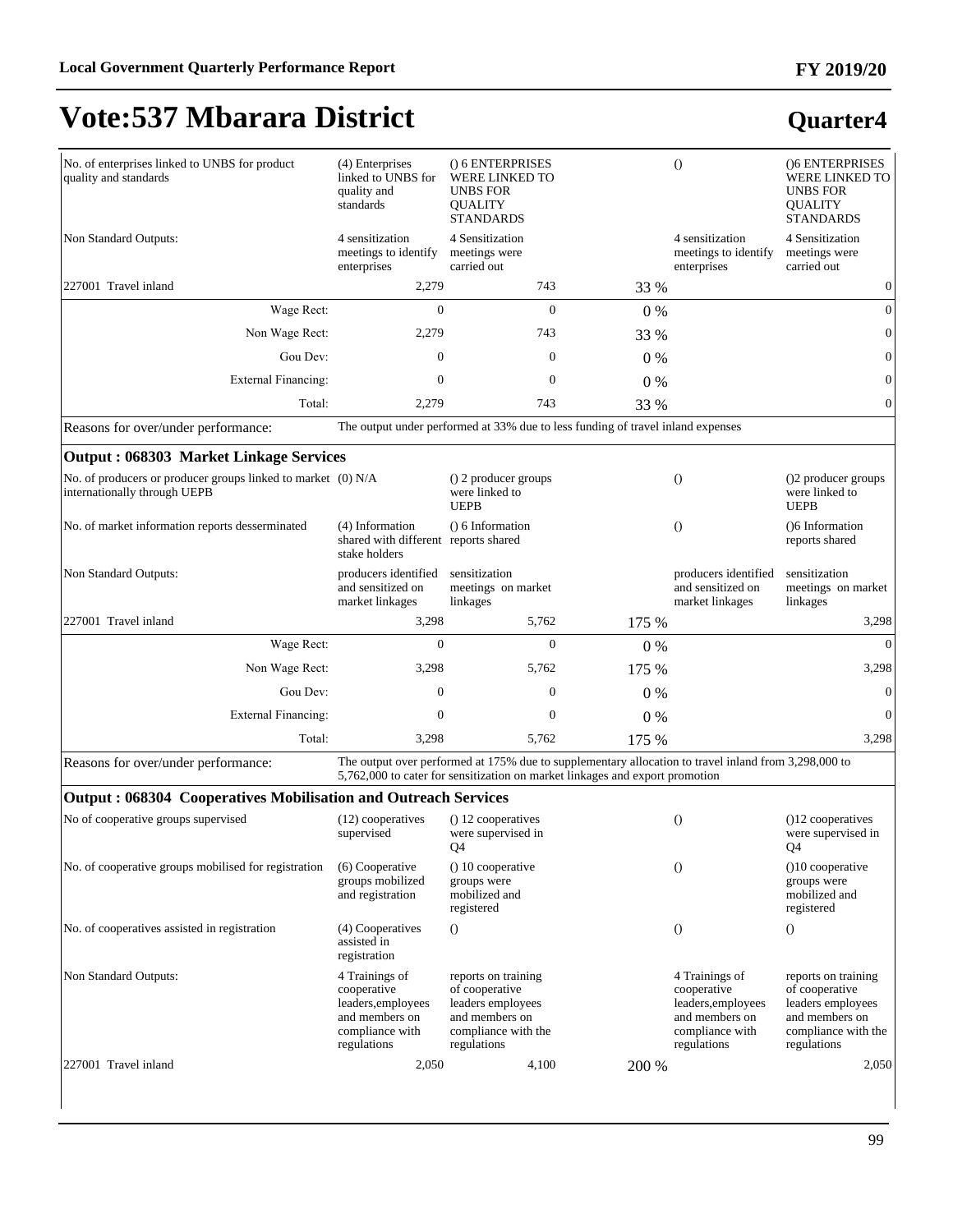| Wage Rect:                                                                                     | $\mathbf{0}$                              | $\Omega$                                                                                                                                                                                                   | $0\%$ |                                            | $\Omega$                                                                   |
|------------------------------------------------------------------------------------------------|-------------------------------------------|------------------------------------------------------------------------------------------------------------------------------------------------------------------------------------------------------------|-------|--------------------------------------------|----------------------------------------------------------------------------|
| Non Wage Rect:                                                                                 | 2,050                                     | 4,100                                                                                                                                                                                                      | 200 % |                                            | 2,050                                                                      |
| Gou Dev:                                                                                       | $\Omega$                                  | 0                                                                                                                                                                                                          | $0\%$ |                                            | $\Omega$                                                                   |
| <b>External Financing:</b>                                                                     | $\mathbf{0}$                              | 0                                                                                                                                                                                                          | $0\%$ |                                            | $\mathbf{0}$                                                               |
| Total:                                                                                         | 2,050                                     | 4,100                                                                                                                                                                                                      | 200 % |                                            | 2,050                                                                      |
| Reasons for over/under performance:                                                            |                                           | The output over performed at 200% due to supplementary allocation supervision, training and regulation of                                                                                                  |       |                                            |                                                                            |
|                                                                                                | cooperative groups                        |                                                                                                                                                                                                            |       |                                            |                                                                            |
| <b>Output: 068305 Tourism Promotional Services</b>                                             |                                           |                                                                                                                                                                                                            |       |                                            |                                                                            |
| No. of tourism promotion activities meanstremed in<br>district development plans               | $()$ N/A                                  | $()$ 3 tourism<br>interventions were<br>mainstreamed in the<br><b>DDP</b>                                                                                                                                  |       | $\Omega$                                   | $( )$ 3 tourism<br>interventions were<br>mainstreamed in the<br><b>DDP</b> |
| No. and name of hospitality facilities (e.g. Lodges,<br>hotels and restaurants)                | (30) hospitality<br>facilities identified | $\Omega$                                                                                                                                                                                                   |       | $\Omega$                                   | ()40 hospitality<br>facilities were<br>indenfied and<br>inspected          |
| Non Standard Outputs:                                                                          | 4 reports on tourism<br>activities        | 3 reports were<br>produced and<br>disseminated                                                                                                                                                             |       | a report on tourism<br>activities produced | 3 reports were<br>produced and<br>disseminated                             |
| 221002 Workshops and Seminars                                                                  | 800                                       | 800                                                                                                                                                                                                        | 100 % |                                            | 800                                                                        |
| 221011 Printing, Stationery, Photocopying and<br><b>Binding</b>                                | 300                                       | 338                                                                                                                                                                                                        | 113 % |                                            | 300                                                                        |
| 222001 Telecommunications                                                                      | 300                                       | 330                                                                                                                                                                                                        | 110 % |                                            | 300                                                                        |
| 227001 Travel inland                                                                           | 2,392                                     | 2,564                                                                                                                                                                                                      | 107 % |                                            | 1,132                                                                      |
| Wage Rect:                                                                                     | $\mathbf{0}$                              | $\mathbf{0}$                                                                                                                                                                                               | $0\%$ |                                            | $\Omega$                                                                   |
| Non Wage Rect:                                                                                 | 3,792                                     | 4,032                                                                                                                                                                                                      | 106 % |                                            | 2,532                                                                      |
| Gou Dev:                                                                                       | $\Omega$                                  | $\mathbf{0}$                                                                                                                                                                                               | $0\%$ |                                            | $\theta$                                                                   |
| External Financing:                                                                            | $\mathbf{0}$                              | $\mathbf{0}$                                                                                                                                                                                               | 0%    |                                            | $\mathbf{0}$                                                               |
| Total:                                                                                         | 3,792                                     | 4,032                                                                                                                                                                                                      | 106 % |                                            | 2,532                                                                      |
| Reasons for over/under performance:                                                            |                                           | The output over performed at 106% because of more allocations to printing and stationery, communication<br>expenses and travel inland expenses to facilitate tourism promotional services in the district. |       |                                            |                                                                            |
| <b>Output: 068306 Industrial Development Services</b>                                          |                                           |                                                                                                                                                                                                            |       |                                            |                                                                            |
| No. of producer groups identified for collective value (6) Producer groups<br>addition support | identified for value<br>addition          | () 5 producer groups<br>were identified for<br>value addition                                                                                                                                              |       | $\theta$                                   | ()5 producer groups<br>were identified for<br>value addition               |
| Non Standard Outputs:                                                                          | 4 trainings<br>conducted                  | 4 training meetings<br>conducted and<br>reports produced                                                                                                                                                   |       | 4 trainings<br>conducted                   | 4 training meetings<br>conducted and<br>reports produced                   |
| 227001 Travel inland                                                                           | 4,216                                     | 3,870                                                                                                                                                                                                      | 92 %  |                                            | $\mathbf{0}$                                                               |
| Wage Rect:                                                                                     | $\boldsymbol{0}$                          | $\mathbf{0}$                                                                                                                                                                                               | $0\%$ |                                            | $\mathbf{0}$                                                               |
| Non Wage Rect:                                                                                 | 4,216                                     | 3,870                                                                                                                                                                                                      | 92 %  |                                            | $\Omega$                                                                   |
| Gou Dev:                                                                                       | 0                                         | $\mathbf{0}$                                                                                                                                                                                               | $0\%$ |                                            | $\mathbf{0}$                                                               |
| <b>External Financing:</b>                                                                     | $\Omega$                                  | $\boldsymbol{0}$                                                                                                                                                                                           | $0\%$ |                                            | 0                                                                          |
| Total:                                                                                         | 4,216                                     | 3,870                                                                                                                                                                                                      | 92 %  |                                            | $\mathbf{0}$                                                               |
| Reasons for over/under performance:                                                            |                                           | The output under performed at 92% due less allocation for travel inland activities                                                                                                                         |       |                                            |                                                                            |
| Output: 068308 Sector Management and Monitoring<br>N/A                                         |                                           |                                                                                                                                                                                                            |       |                                            |                                                                            |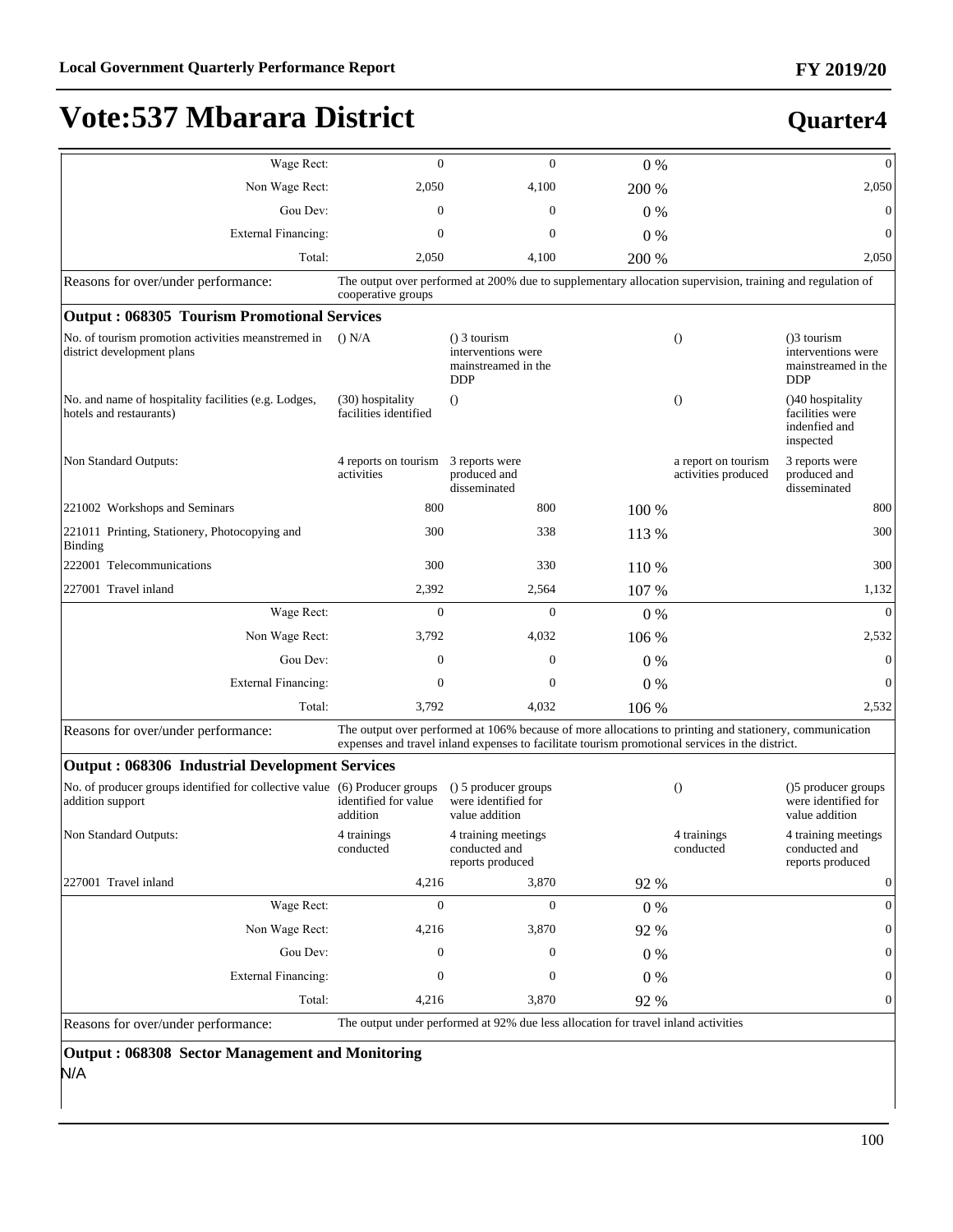#### **FY 2019/20**

# **Vote:537 Mbarara District**

| Non Standard Outputs:                                          | 4 staff<br>paid, stationary for<br>twelve months<br>purchased, welfare<br>procured, IT<br>services, telecommun services procured<br>ication services | 3 staff paid,<br>stationary<br>purchased, welfare<br>procured, IT services,<br>telecommunication     |        | 4 staff<br>paid, stationary<br>purchased, welfare<br>procured, IT<br>services, telecommun telecommunication<br>ication | 3 staff paid,<br>stationary<br>purchased, welfare<br>procured, IT services,<br>services procured |
|----------------------------------------------------------------|------------------------------------------------------------------------------------------------------------------------------------------------------|------------------------------------------------------------------------------------------------------|--------|------------------------------------------------------------------------------------------------------------------------|--------------------------------------------------------------------------------------------------|
| 211101 General Staff Salaries                                  | 30,458                                                                                                                                               | 31,627                                                                                               | 104 %  |                                                                                                                        | 15,103                                                                                           |
| [211103 Allowances (Incl. Casuals, Temporary)                  | 1,485                                                                                                                                                | 675                                                                                                  | 45 %   |                                                                                                                        | $\Omega$                                                                                         |
| 221009 Welfare and Entertainment                               | 1,936                                                                                                                                                | $\mathbf{0}$                                                                                         | $0\%$  |                                                                                                                        | $\Omega$                                                                                         |
| 221011 Printing, Stationery, Photocopying and<br>Binding       | 500                                                                                                                                                  | 861                                                                                                  | 172 %  |                                                                                                                        | 500                                                                                              |
| 222001 Telecommunications                                      | 300                                                                                                                                                  | 260                                                                                                  | 87 %   |                                                                                                                        | $\theta$                                                                                         |
| 222003 Information and communications<br>technology (ICT)      | 1,000                                                                                                                                                | 1,336                                                                                                | 134 %  |                                                                                                                        | 981                                                                                              |
| Wage Rect:                                                     | 30,458                                                                                                                                               | 31,627                                                                                               | 104 %  |                                                                                                                        | 15,103                                                                                           |
| Non Wage Rect:                                                 | 5,221                                                                                                                                                | 3,132                                                                                                | 60 %   |                                                                                                                        | 1,481                                                                                            |
| Gou Dev:                                                       | $\Omega$                                                                                                                                             | $\Omega$                                                                                             | $0\%$  |                                                                                                                        | $\Omega$                                                                                         |
| <b>External Financing:</b>                                     | $\Omega$                                                                                                                                             | $\Omega$                                                                                             | 0%     |                                                                                                                        | $\Omega$                                                                                         |
| Total:                                                         | 35,679                                                                                                                                               | 34,758                                                                                               | 97 %   |                                                                                                                        | 16,584                                                                                           |
| Reasons for over/under performance:                            |                                                                                                                                                      | The output under performed at 97% due to less allocations to staff allowances and telecommunications |        |                                                                                                                        |                                                                                                  |
| Total For Trade, Industry and Local Development:<br>Wage Rect: | 30,458                                                                                                                                               | 31,627                                                                                               | 104 %  |                                                                                                                        | 15,103                                                                                           |
| Non-Wage Reccurent:                                            | 22,906                                                                                                                                               | 25,730                                                                                               | 112%   |                                                                                                                        | 11,410                                                                                           |
| GoU Dev:                                                       | 0                                                                                                                                                    | 0                                                                                                    | $0\%$  |                                                                                                                        | 0                                                                                                |
| Donor Dev:                                                     | 0                                                                                                                                                    | 0                                                                                                    | 0%     |                                                                                                                        | 0                                                                                                |
| Grand Total:                                                   | 53,364                                                                                                                                               | 57,357                                                                                               | 107.5% |                                                                                                                        | 26,514                                                                                           |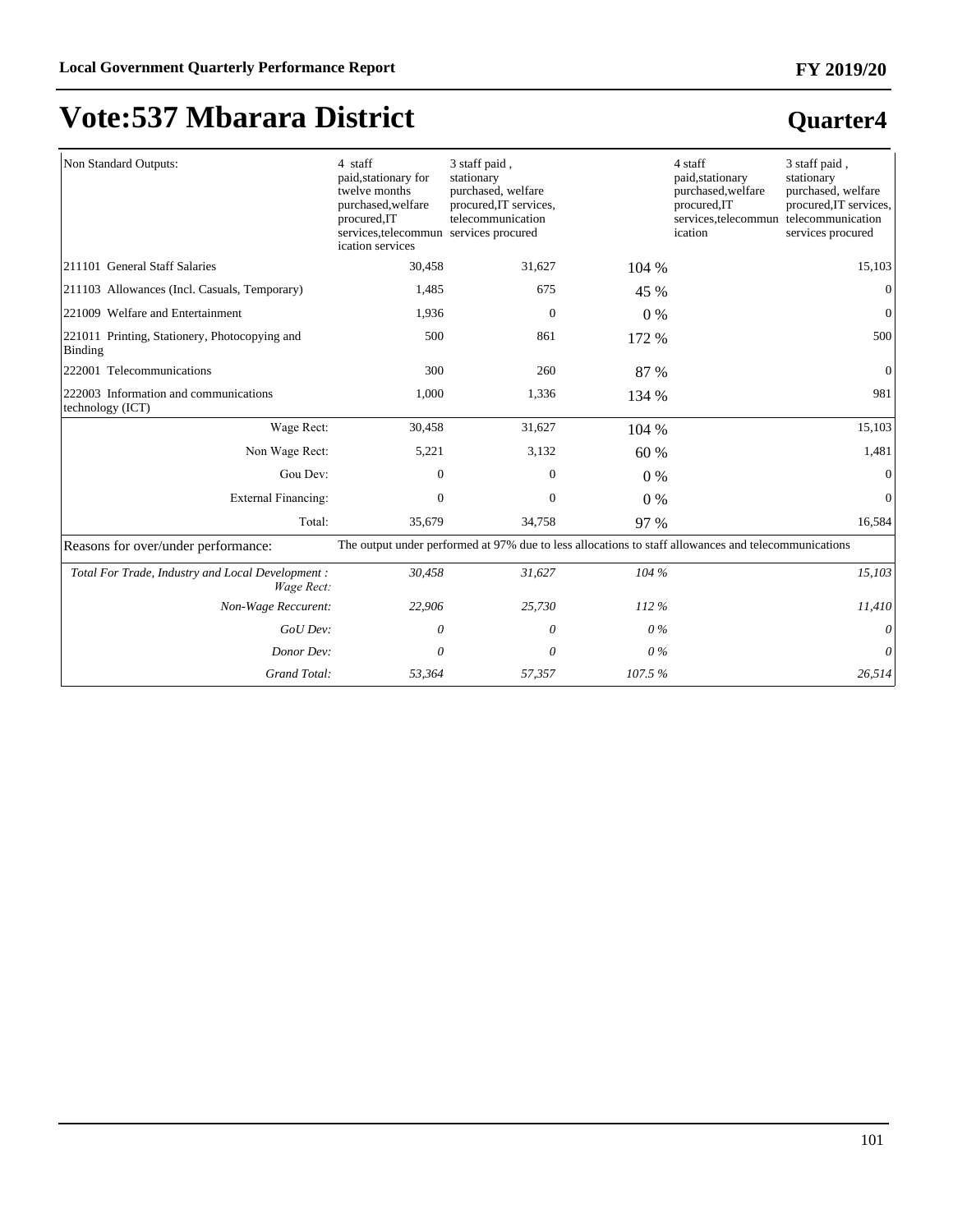### **Quarter4**

#### **SECTION C: Details of Transfers to Lower Level Services and Capital Investments by LCIII**

| <b>Description</b>                                              | <b>Specific</b><br><b>Location</b>                      | Source of<br><b>Funding</b>               | <b>Status / Level</b> | <b>Budget</b>    | <b>Spent</b> |  |
|-----------------------------------------------------------------|---------------------------------------------------------|-------------------------------------------|-----------------------|------------------|--------------|--|
| <b>LCIII : KAGONGI</b>                                          |                                                         |                                           |                       | 183,046          | 1,384,655    |  |
| <b>Sector: Works and Transport</b>                              |                                                         |                                           |                       | 13,353           | 13,410       |  |
|                                                                 | Programme: District, Urban and Community Access Roads   |                                           |                       |                  |              |  |
| <b>Lower Local Services</b>                                     |                                                         |                                           |                       |                  |              |  |
| <b>Output: Bottle necks Clearance on Community Access Roads</b> |                                                         |                                           |                       | 13,353           | 13,410       |  |
| Item : 263104 Transfers to other govt. units (Current)          |                                                         |                                           |                       |                  |              |  |
| Kagongi Sub County                                              | <b>NGANGO</b><br>Community Access from Central<br>Roads | <b>Other Transfers</b><br>Government      |                       | 13,353           | 13,410       |  |
| <b>Sector: Education</b>                                        |                                                         |                                           |                       | 161,466          | 1,366,018    |  |
| <b>Programme: Pre-Primary and Primary Education</b>             |                                                         |                                           |                       | 59,826           | 817,087      |  |
| <b>Higher LG Services</b>                                       |                                                         |                                           |                       |                  |              |  |
| <b>Output: Primary Teaching Services</b>                        |                                                         |                                           |                       | $\bf{0}$         | 757,261      |  |
| Item: 211101 General Staff Salaries                             |                                                         |                                           |                       |                  |              |  |
|                                                                 | <b>BWENGURE</b>                                         | <b>Sector Conditional</b><br>Grant (Wage) | ,,,,,,,,,,            | $\boldsymbol{0}$ | 757,261      |  |
|                                                                 | <b>BWENGURE</b><br><b>BWENGURE P/S</b>                  | Sector Conditional<br>Grant (Wage)        | ,,,,,,,,,,            | $\boldsymbol{0}$ | 757,261      |  |
|                                                                 | <b>NTUURA</b><br><b>KAGONGI I P/S</b>                   | Sector Conditional<br>Grant (Wage)        | ,,,,,,,,,,            | $\boldsymbol{0}$ | 757,261      |  |
|                                                                 | <b>BWENGURE</b><br>KATAGYENGYE<br>RA P/S                | <b>Sector Conditional</b><br>Grant (Wage) | ,,,,,,,,,,            | $\boldsymbol{0}$ | 757,261      |  |
|                                                                 | <b>NTUURA</b><br><b>KYARUSHANJE</b><br>P/S              | <b>Sector Conditional</b><br>Grant (Wage) | ,,,,,,,,,,            | $\boldsymbol{0}$ | 757,261      |  |
|                                                                 | <b>KYANDAHI</b><br>MUNYONYI P/S                         | <b>Sector Conditional</b><br>Grant (Wage) | ,,,,,,,,,,            | $\boldsymbol{0}$ | 757,261      |  |
|                                                                 | <b>NSIIKA</b><br><b>NSIIKA P/S</b>                      | <b>Sector Conditional</b><br>Grant (Wage) | ,,,,,,,,,,            | $\boldsymbol{0}$ | 757,261      |  |
|                                                                 | <b>KIBINGO</b><br><b>NYAKABWERA</b><br>P/S              | Sector Conditional<br>Grant (Wage)        | ,,,,,,,,,,            | $\boldsymbol{0}$ | 757,261      |  |
|                                                                 | <b>NTUURA</b><br>OMUKAGYERA<br>P/S                      | Sector Conditional<br>Grant (Wage)        | ,,,,,,,,,,            | $\boldsymbol{0}$ | 757,261      |  |
|                                                                 | <b>KYANDAHI</b><br><b>RWAMPANUMA</b><br>P/S             | <b>Sector Conditional</b><br>Grant (Wage) | ,,,,,,,,,,            | $\boldsymbol{0}$ | 757,261      |  |
|                                                                 | <b>NGANGO</b><br><b>RWESHE P/S</b>                      | Sector Conditional<br>Grant (Wage)        | ,,,,,,,,,,            | $\boldsymbol{0}$ | 757,261      |  |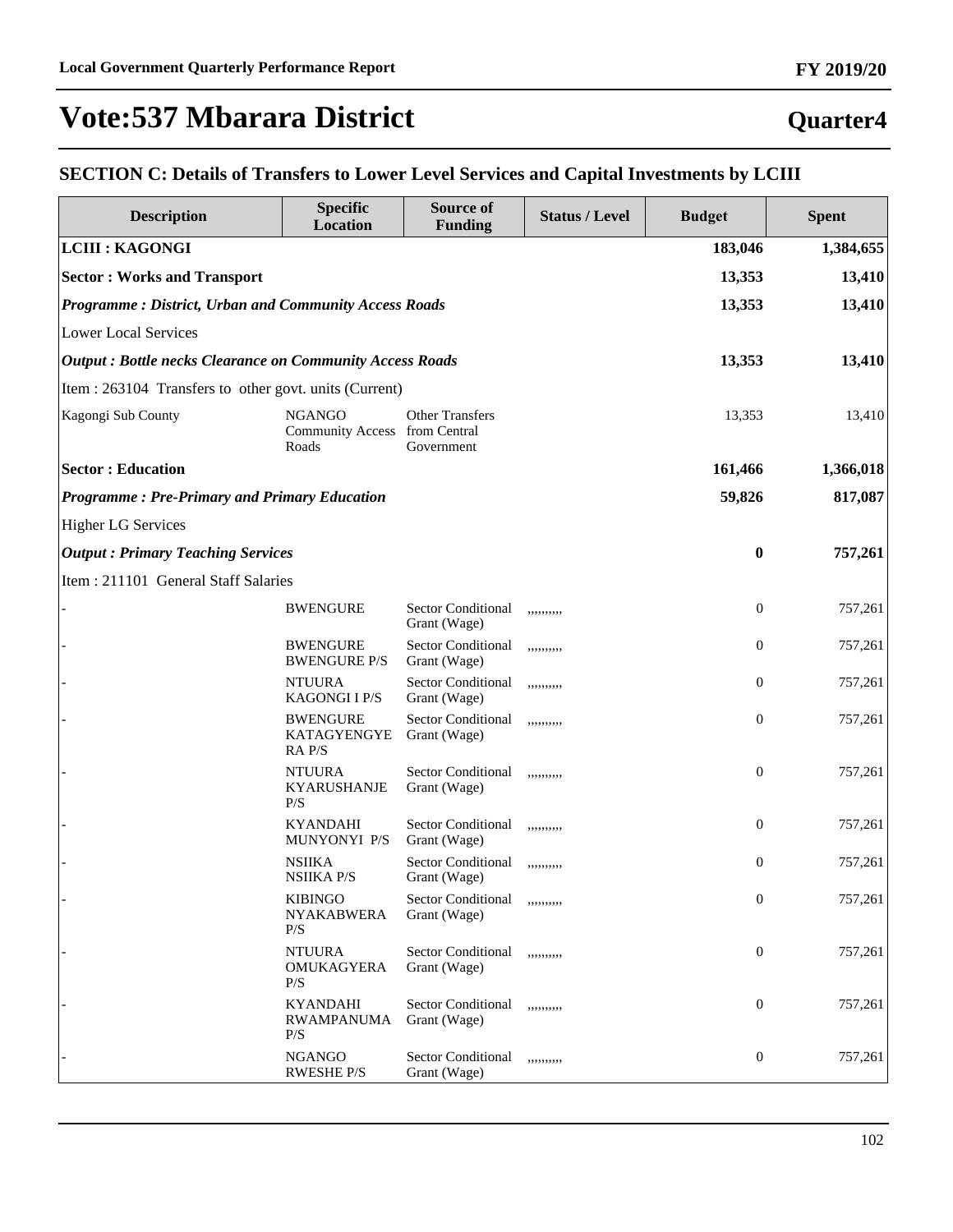| Lower Local Services |  |
|----------------------|--|

### **Quarter4**

 $\overline{\mathbb{1}}$ 

| Lower Local Services                                      |                 |                                               |                  |         |
|-----------------------------------------------------------|-----------------|-----------------------------------------------|------------------|---------|
| <b>Output : Primary Schools Services UPE (LLS)</b>        |                 |                                               | 59,826           | 59,826  |
| Item: 263367 Sector Conditional Grant (Non-Wage)          |                 |                                               |                  |         |
| <b>BWENGURE PS</b>                                        | <b>BWENGURE</b> | <b>Sector Conditional</b><br>Grant (Non-Wage) | 5,046            | 5,046   |
| <b>KAGONGIIPS</b>                                         | <b>NTUURA</b>   | Sector Conditional<br>Grant (Non-Wage)        | 7,614            | 7,614   |
| <b>KATAGYENGYERA PS</b>                                   | <b>BWENGURE</b> | Sector Conditional<br>Grant (Non-Wage)        | 3,774            | 3,774   |
| <b>KYARUSHANJE PS</b>                                     | <b>NTUURA</b>   | <b>Sector Conditional</b><br>Grant (Non-Wage) | 3,366            | 3,366   |
| <b>MUNYONYI PS</b>                                        | <b>KYANDAHI</b> | Sector Conditional<br>Grant (Non-Wage)        | 5,970            | 5,970   |
| <b>NSIIKA PS</b>                                          | <b>NSIIKA</b>   | Sector Conditional<br>Grant (Non-Wage)        | 6,294            | 6,294   |
| <b>NYAKABWERA PS</b>                                      | <b>KIBINGO</b>  | Sector Conditional<br>Grant (Non-Wage)        | 6,558            | 6,558   |
| NYAMINYOBWA COU PS                                        | <b>BWENGURE</b> | <b>Sector Conditional</b><br>Grant (Non-Wage) | 3,546            | 3,546   |
| OMUKAGYERA PS                                             | <b>NTUURA</b>   | <b>Sector Conditional</b><br>Grant (Non-Wage) | 4,554            | 4,554   |
| <b>RWAMANUMA PS</b>                                       | <b>KYANDAHI</b> | <b>Sector Conditional</b><br>Grant (Non-Wage) | 7,026            | 7,026   |
| <b>RWESHE PS</b>                                          | <b>NGANGO</b>   | Sector Conditional<br>Grant (Non-Wage)        | 6,078            | 6,078   |
| <b>Programme: Secondary Education</b>                     |                 |                                               | 101,640          | 548,931 |
| <b>Higher LG Services</b>                                 |                 |                                               |                  |         |
| <b>Output: Secondary Teaching Services</b>                |                 |                                               | $\bf{0}$         | 447,291 |
| Item: 211101 General Staff Salaries                       |                 |                                               |                  |         |
|                                                           | <b>KYANDAHI</b> | <b>Sector Conditional</b><br>Grant (Wage)     | $\boldsymbol{0}$ | 447,291 |
| <b>Lower Local Services</b>                               |                 |                                               |                  |         |
| <b>Output: Secondary Capitation(USE)(LLS)</b>             |                 |                                               | 101,640          | 101,640 |
| Item : 263367 Sector Conditional Grant (Non-Wage)         |                 |                                               |                  |         |
| RWANTSINGA HIGH SCHOOL                                    | <b>KYANDAHI</b> | <b>Sector Conditional</b><br>Grant (Non-Wage) | 101,640          | 101,640 |
| <b>Sector: Health</b>                                     |                 |                                               | 5,226            | 5,226   |
| <b>Programme: Primary Healthcare</b>                      |                 |                                               | 5,226            | 5,226   |
| <b>Lower Local Services</b>                               |                 |                                               |                  |         |
| <b>Output : Basic Healthcare Services (HCIV-HCII-LLS)</b> |                 |                                               | 5,226            | 5,226   |
| Item: 263367 Sector Conditional Grant (Non-Wage)          |                 |                                               |                  |         |
| Nyabisirira Health centre 11                              | <b>BWENGURE</b> | <b>Sector Conditional</b><br>Grant (Non-Wage) | 5,226            | 5,226   |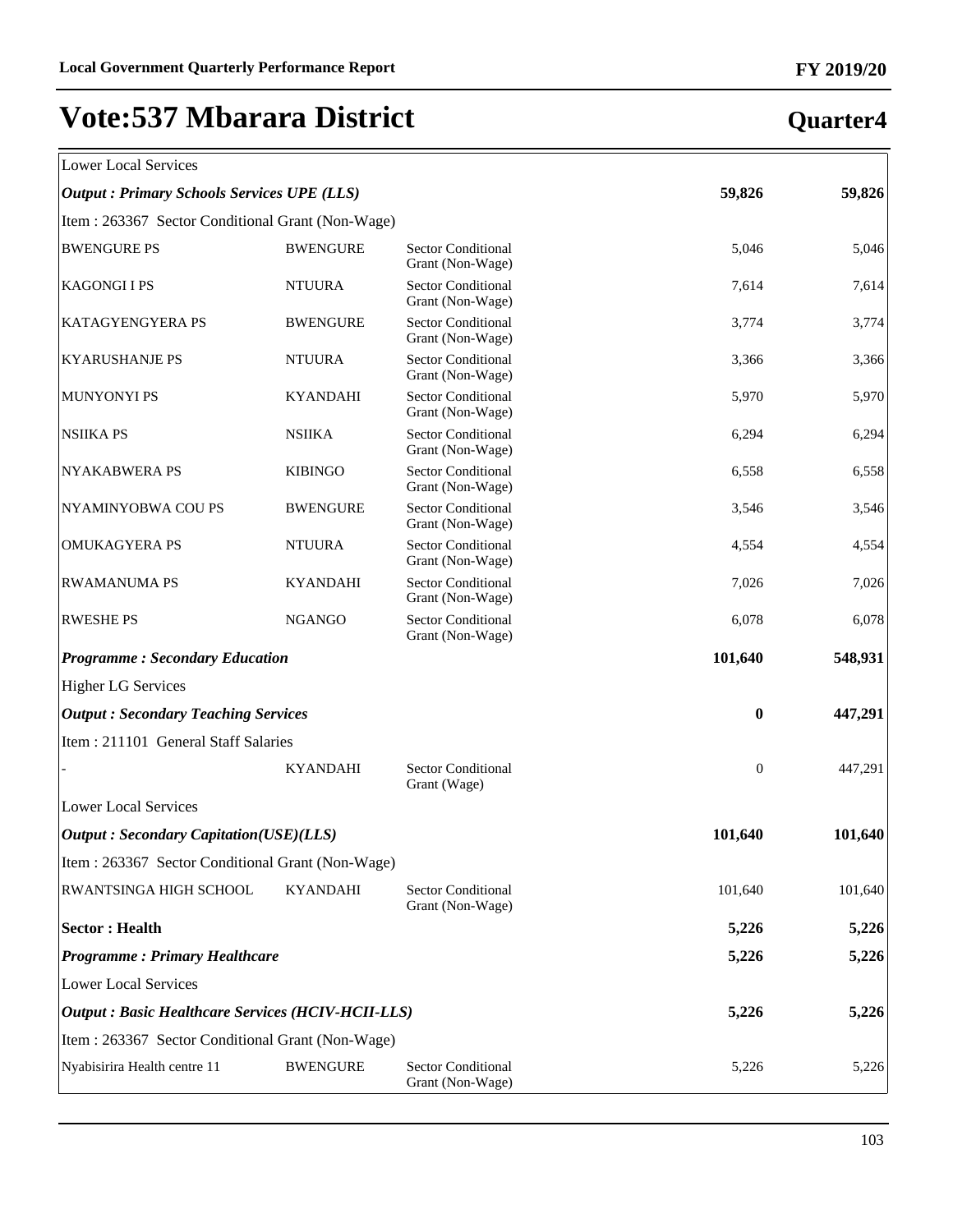**Quarter4**

# **Vote:537 Mbarara District**

#### **Sector : Water and Environment 3,000 0** *Programme : Rural Water Supply and Sanitation* **3,000 0** Lower Local Services *Output : Rehabilitation and Repairs to Rural Water Sources (LLS)* **3,000 0** Item : 263201 LG Conditional grants (Capital) kKagongi BWENGURE Bwengure Sector Development Grant 3,000 0 **LCIII : RWANYAMAHEMBE 204,861 1,552,932 Sector : Works and Transport 18,010 18,031** *Programme : District, Urban and Community Access Roads* **18,010 18,031** Lower Local Services *Output : Bottle necks Clearance on Community Access Roads* **18,010 18,031** Item : 263104 Transfers to other govt. units (Current) Rwanyamahembe Sub County RUTOOMA Community Access Roads Other Transfers from Central Government 18,010 18,031 **Sector : Education 147,834 1,490,277** *Programme : Pre-Primary and Primary Education* **147,834 1,490,277** Higher LG Services *Output : Primary Teaching Services* **0 1,232,264** Item : 211101 General Staff Salaries KAKYERERE Sector Conditional Grant (Wage) ,,,,,,,,,,,,, 0 1,232,264 RWEBISHEKYE Sector Conditional Grant (Wage) ,,,,,,,,,,,,, 0 1,232,264 **MABIRA** KACWAMBA P/S Sector Conditional Grant (Wage) ,,,,,,,,,,,,, 0 1,232,264 **KAKYERERE** KARUYENJE P/S Sector Conditional Grant (Wage) ,,,,,,,,,,,,, 0 1,232,264 **MABIRA** Kitookye P/S Sector Conditional Grant (Wage) ,,,,,,,,,,,,, 0 1,232,264 **RWEBISHEKYE** MISHENYI P/S Sector Conditional Grant (Wage) ,,,,,,,,,,,,, 0 1,232,264 - RWEBISHEKYE MUKO P/S Sector Conditional Grant (Wage) ,,,,,,,,,,,,, 0 1,232,264 **KAKYERERE** Nyakayojo II P/S Sector Conditional Grant (Wage) ,,,,,,,,,,,,, 0 1,232,264 **MABIRA** NYAMPIKYE P/S Sector Conditional Grant (Wage) ,,,,,,,,,,,,, 0 1,232,264 - KATAZYO Sector Conditional ,,,,,,,,,,,,, 0 1,232,264

RUNENGO P/S

Grant (Wage)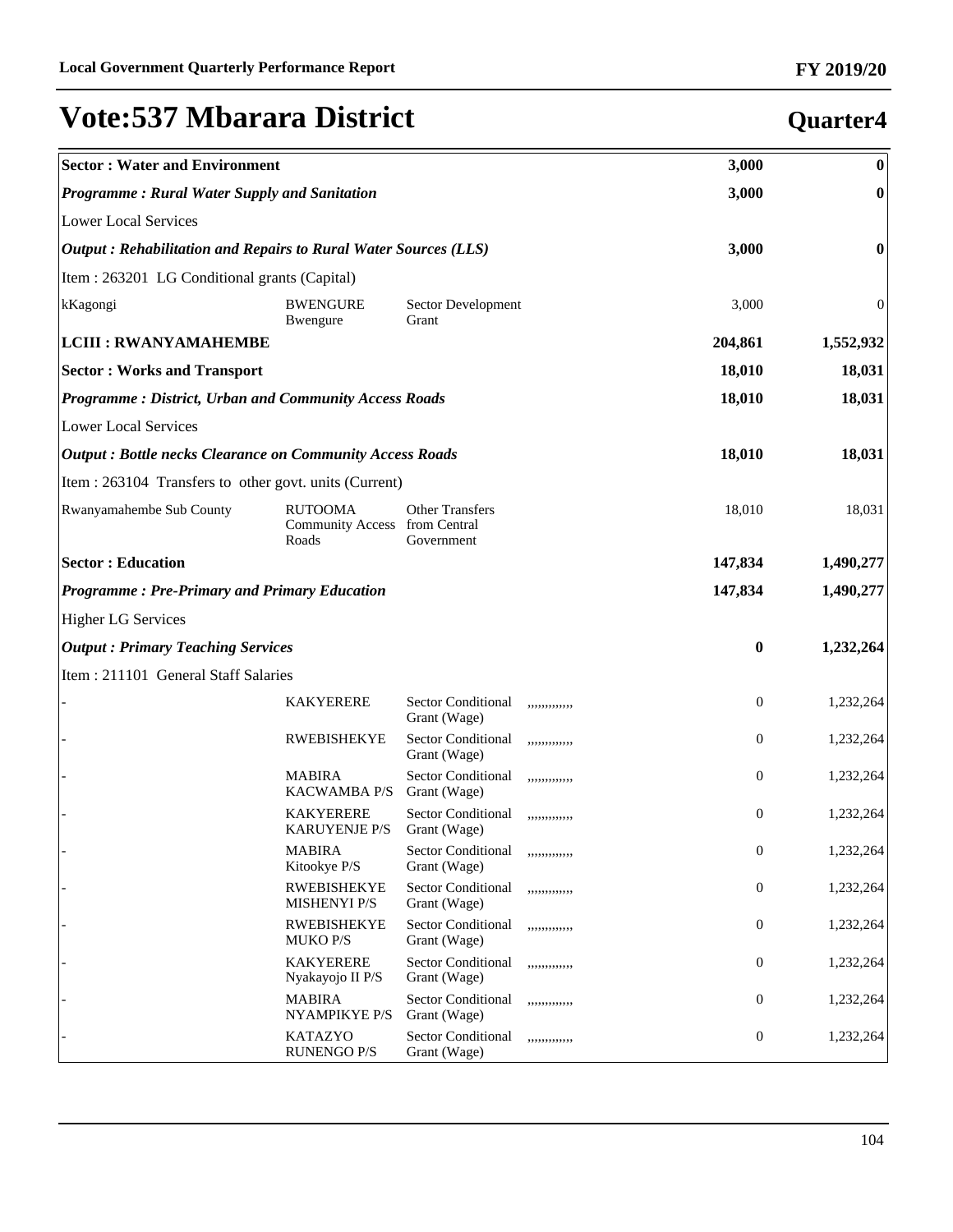|                                                          | <b>RUTOOMA</b><br><b>RUTOOMA</b><br><b>INTEGRATED P/S</b> | <b>Sector Conditional</b><br>Grant (Wage)     | ,,,,,,,,,,,,  | $\overline{0}$   | 1,232,264 |
|----------------------------------------------------------|-----------------------------------------------------------|-----------------------------------------------|---------------|------------------|-----------|
|                                                          | <b>KAKYERERE</b><br><b>RUTOOMA</b><br><b>MODERN P/S</b>   | <b>Sector Conditional</b><br>Grant (Wage)     | ,,,,,,,,,,,,, | $\boldsymbol{0}$ | 1,232,264 |
|                                                          | <b>KATAZYO</b><br><b>RWEISHAMIRO</b><br>P/S               | <b>Sector Conditional</b><br>Grant (Wage)     | ,,,,,,,,,,,,  | $\boldsymbol{0}$ | 1,232,264 |
|                                                          | <b>KATAZYO</b><br><b>RWENTOJO P/S</b>                     | <b>Sector Conditional</b><br>Grant (Wage)     | ,,,,,,,,,,,,, | $\boldsymbol{0}$ | 1,232,264 |
| <b>Lower Local Services</b>                              |                                                           |                                               |               |                  |           |
| <b>Output : Primary Schools Services UPE (LLS)</b>       |                                                           |                                               |               | 72,834           | 72,804    |
| Item: 263367 Sector Conditional Grant (Non-Wage)         |                                                           |                                               |               |                  |           |
| <b>BUHUMURIRO PS</b>                                     | <b>KAKYERERE</b>                                          | <b>Sector Conditional</b><br>Grant (Non-Wage) |               | 4,950            | 4,950     |
| <b>BWEZIBWERA MOSLEM PS</b>                              | <b>RWEBISHEKYE</b>                                        | Sector Conditional<br>Grant (Non-Wage)        |               | 3,330            | 3,300     |
| <b>BWIZIBWERA TOWN PS</b>                                | <b>RWEBISHEKYE</b>                                        | Sector Conditional<br>Grant (Non-Wage)        |               | 5,790            | 5,790     |
| <b>KACWAMBA PS</b>                                       | <b>MABIRA</b>                                             | Sector Conditional<br>Grant (Non-Wage)        |               | 4,098            | 4,098     |
| KARUYENJE INTEGRATED PS                                  | <b>KAKYERERE</b>                                          | Sector Conditional<br>Grant (Non-Wage)        |               | 6,066            | 6,066     |
| KITOOKYE PS                                              | <b>MABIRA</b>                                             | Sector Conditional<br>Grant (Non-Wage)        |               | 4,206            | 4,206     |
| <b>MISHENYI PS</b>                                       | <b>RWEBISHEKYE</b>                                        | Sector Conditional<br>Grant (Non-Wage)        |               | 3,066            | 3,066     |
| MUKO I PS                                                | <b>RWEBISHEKYE</b>                                        | Sector Conditional<br>Grant (Non-Wage)        |               | 4,038            | 4,038     |
| NYAKAYOJO II PS                                          | <b>KAKYERERE</b>                                          | Sector Conditional<br>Grant (Non-Wage)        |               | 5,310            | 5,310     |
| <b>NYAMPIKYE PS</b>                                      | <b>MABIRA</b>                                             | <b>Sector Conditional</b><br>Grant (Non-Wage) |               | 3,654            | 3,654     |
| <b>RUNENGO PS</b>                                        | <b>KATAZYO</b>                                            | Sector Conditional<br>Grant (Non-Wage)        |               | 6,270            | 6,270     |
| RUTOOMA INTEGRATED PS                                    | <b>RUTOOMA</b>                                            | <b>Sector Conditional</b><br>Grant (Non-Wage) |               | 5,202            | 5,202     |
| RUTOOMA MODERN PS                                        | <b>KAKYERERE</b>                                          | <b>Sector Conditional</b><br>Grant (Non-Wage) |               | 5,658            | 5,658     |
| <b>RWEISHAMIRO PS</b>                                    | <b>KATAZYO</b>                                            | <b>Sector Conditional</b><br>Grant (Non-Wage) |               | 4,386            | 4,386     |
| <b>RWENTOJO PS</b>                                       | <b>KATAZYO</b>                                            | <b>Sector Conditional</b><br>Grant (Non-Wage) |               | 6,810            | 6,810     |
| <b>Capital Purchases</b>                                 |                                                           |                                               |               |                  |           |
| <b>Output: Classroom construction and rehabilitation</b> |                                                           |                                               |               | 75,000           | 185,209   |
| Item: 312101 Non-Residential Buildings                   |                                                           |                                               |               |                  |           |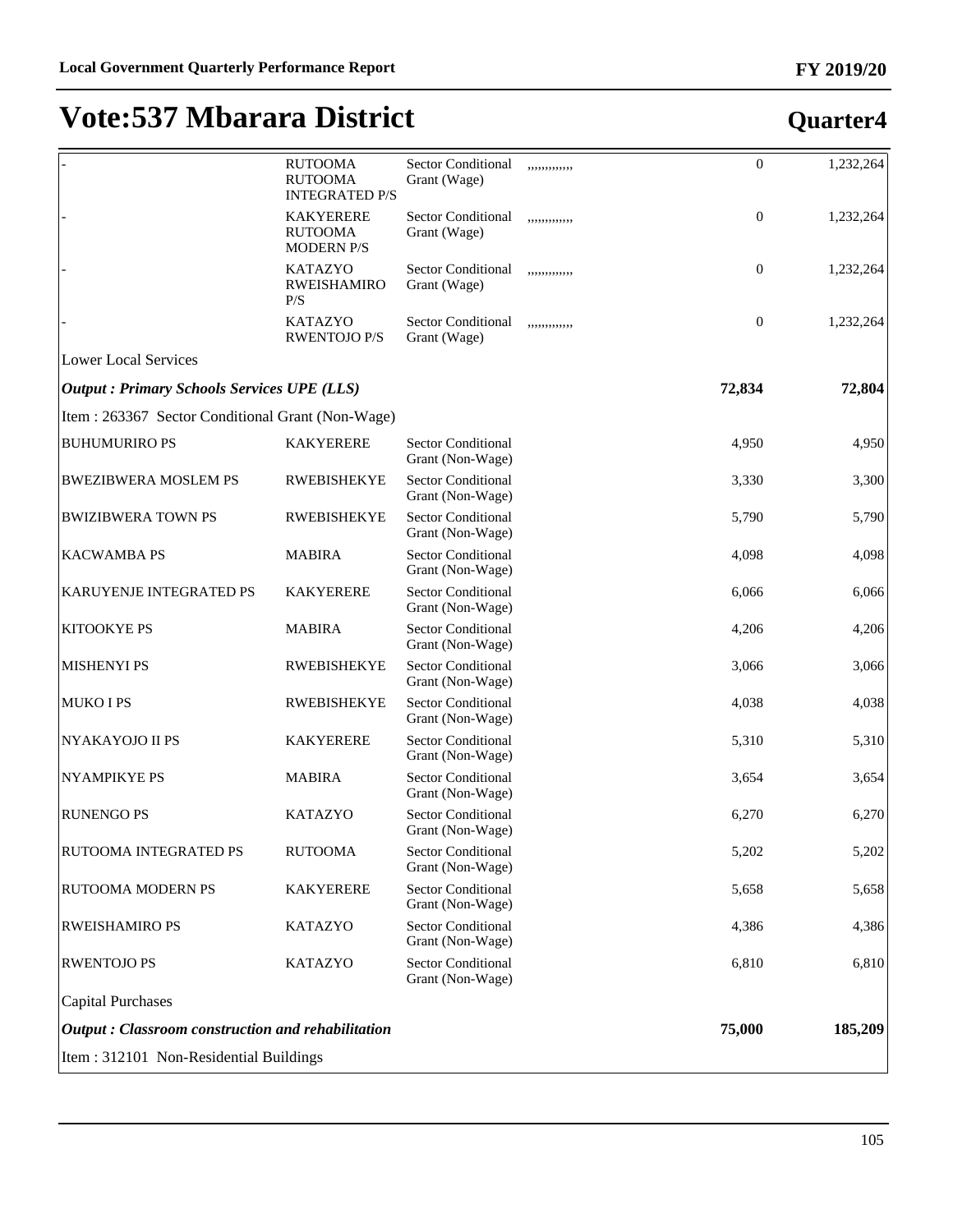| <b>Building Construction - Construction</b><br>Expenses-213     | <b>RWEBISHEKYE</b><br>Bwizibwera<br>Moslem P/S      | Sector Development Completed<br>Grant         | 75,000           | 185,209   |
|-----------------------------------------------------------------|-----------------------------------------------------|-----------------------------------------------|------------------|-----------|
| <b>Sector: Health</b>                                           |                                                     |                                               | 5,355            | 4,524     |
| <b>Programme: Primary Healthcare</b>                            |                                                     |                                               | 5,355            | 4,524     |
| <b>Lower Local Services</b>                                     |                                                     |                                               |                  |           |
| <b>Output : NGO Basic Healthcare Services (LLS)</b>             |                                                     |                                               | 5,355            | 4,524     |
| Item: 263367 Sector Conditional Grant (Non-Wage)                |                                                     |                                               |                  |           |
| St Johns Community Health centr                                 | <b>RWEBISHEKYE</b>                                  | <b>Sector Conditional</b><br>Grant (Non-Wage) | 5,355            | 4,524     |
| <b>Sector: Water and Environment</b>                            |                                                     |                                               | 33,662           | 40,100    |
| <b>Programme: Rural Water Supply and Sanitation</b>             |                                                     |                                               | 33,662           | 40,100    |
| <b>Lower Local Services</b>                                     |                                                     |                                               |                  |           |
| Output: Rehabilitation and Repairs to Rural Water Sources (LLS) |                                                     |                                               | 3,000            | $\bf{0}$  |
| Item : 263201 LG Conditional grants (Capital)                   |                                                     |                                               |                  |           |
| Rwanyamahembe                                                   | <b>RWEBISHEKYE</b><br>Rwebishekye                   | Sector Development<br>Grant                   | 3,000            | 0         |
| <b>Capital Purchases</b>                                        |                                                     |                                               |                  |           |
| <b>Output: Construction of public latrines in RGCs</b>          |                                                     |                                               | 3,551            | 0         |
| Item: 312104 Other Structures                                   |                                                     |                                               |                  |           |
| <b>Construction Services - Maintenance</b><br>and Repair-400    | <b>KAKYERERE</b><br>HQ                              | Sector Development<br>Grant                   | 3,551            | 0         |
| Output: Borehole drilling and rehabilitation                    |                                                     |                                               | 27,111           | 40,100    |
| Item: 312104 Other Structures                                   |                                                     |                                               |                  |           |
| <b>Construction Services - Projects-407</b>                     | <b>KATAZYO</b><br>katazyo                           | Sector Development Completed<br>Grant         | 27,111           | 40,100    |
| <b>LCIII : RUBINDI</b>                                          |                                                     |                                               | 113,698          | 1,045,854 |
| <b>Sector: Works and Transport</b>                              |                                                     |                                               | 15,138           | 15,229    |
| <b>Programme: District, Urban and Community Access Roads</b>    |                                                     |                                               | 15,138           | 15,229    |
| Lower Local Services                                            |                                                     |                                               |                  |           |
| <b>Output: Bottle necks Clearance on Community Access Roads</b> |                                                     |                                               | 15,138           | 15,229    |
| Item : 263104 Transfers to other govt. units (Current)          |                                                     |                                               |                  |           |
| Rubindi Sub County                                              | Rubindi<br>Community Access from Central<br>Roads   | <b>Other Transfers</b><br>Government          | 15,138           | 15,229    |
| <b>Sector: Education</b>                                        |                                                     |                                               |                  | 945,198   |
|                                                                 | <b>Programme: Pre-Primary and Primary Education</b> |                                               |                  | 945,198   |
| <b>Higher LG Services</b>                                       |                                                     |                                               |                  |           |
| <b>Output: Primary Teaching Services</b>                        |                                                     |                                               | $\boldsymbol{0}$ | 881,010   |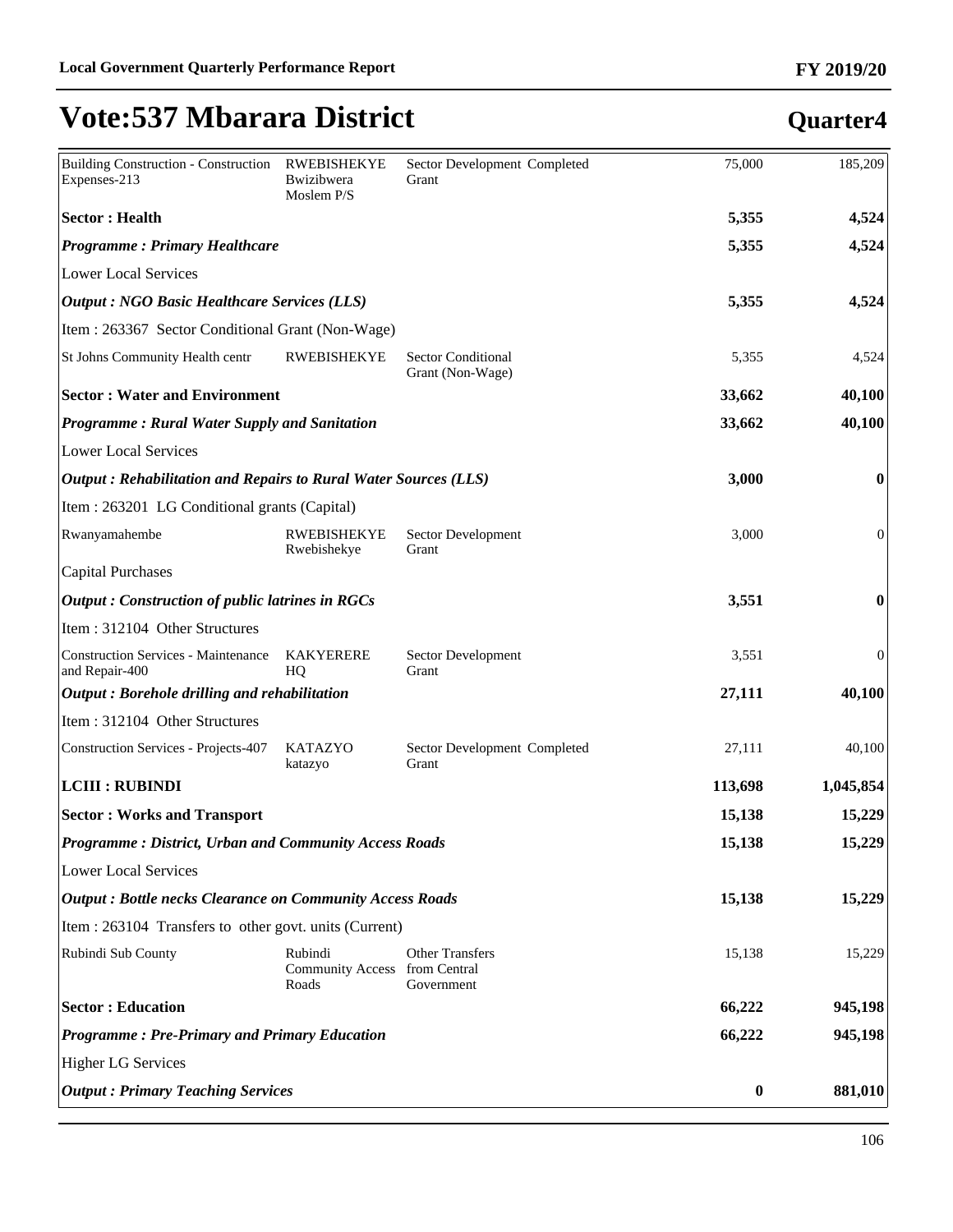#### Item : 211101 General Staff Salaries

|                                                    | KARWENSANGA Sector Conditional                      | Grant (Wage)                                  | ,,,,,,,,,, | $\mathbf{0}$ | 881,010 |
|----------------------------------------------------|-----------------------------------------------------|-----------------------------------------------|------------|--------------|---------|
|                                                    | <b>RWAMUHIIGI</b>                                   | <b>Sector Conditional</b><br>Grant (Wage)     | ,,,,,,,,,, | $\mathbf{0}$ | 881,010 |
|                                                    | KARWENSANGA<br><b>KAIHIRO P/S</b>                   | Sector Conditional<br>Grant (Wage)            | ,,,,,,,,,, | $\mathbf{0}$ | 881,010 |
|                                                    | <b>KARIRO</b><br><b>KARIRO</b><br><b>MOSLEM P/S</b> | <b>Sector Conditional</b><br>Grant (Wage)     | ,,,,,,,,,, | $\mathbf{0}$ | 881,010 |
|                                                    | <b>RWAMUHIIGI</b><br><b>KYAKATARA P/S</b>           | <b>Sector Conditional</b><br>Grant (Wage)     | ,,,,,,,,,, | $\mathbf{0}$ | 881,010 |
|                                                    | <b>NYAMIRIRO</b><br>NYAMIRIRO P/S                   | <b>Sector Conditional</b><br>Grant (Wage)     | ,,,,,,,,,, | $\mathbf{0}$ | 881,010 |
|                                                    | <b>KABAARE</b><br><b>RUBINDI BOYS</b><br>P/S        | <b>Sector Conditional</b><br>Grant (Wage)     | ,,,,,,,,,, | $\mathbf{0}$ | 881,010 |
|                                                    | <b>KABAARE</b><br><b>RUBINDI GIRLS</b><br>P/S       | <b>Sector Conditional</b><br>Grant (Wage)     | ,,,,,,,,,, | $\mathbf{0}$ | 881,010 |
|                                                    | <b>NYAMIRIRO</b><br><b>RUKANJA P/S</b>              | Sector Conditional<br>Grant (Wage)            | ,,,,,,,,,, | $\mathbf{0}$ | 881,010 |
|                                                    | <b>NYAMIRIRO</b><br><b>RWAMUHINGI</b><br>P/S        | Sector Conditional<br>Grant (Wage)            | ,,,,,,,,,, | $\mathbf{0}$ | 881,010 |
|                                                    | <b>KARIRO</b><br><b>RWEMBIRIZI P/S</b>              | <b>Sector Conditional</b><br>Grant (Wage)     | ,,,,,,,,,, | $\mathbf{0}$ | 881,010 |
| <b>Lower Local Services</b>                        |                                                     |                                               |            |              |         |
| <b>Output : Primary Schools Services UPE (LLS)</b> |                                                     |                                               |            | 66,222       | 64,188  |
| Item: 263367 Sector Conditional Grant (Non-Wage)   |                                                     |                                               |            |              |         |
| <b>AKARUNGU PS</b>                                 | KARWENSANGA Sector Conditional                      | Grant (Non-Wage)                              |            | 3,354        | 3,354   |
| <b>BUYENJE P.S.</b>                                | <b>RWAMUHIIGI</b>                                   | <b>Sector Conditional</b><br>Grant (Non-Wage) |            | 7,326        | 7,326   |
| <b>KAIHIRO</b>                                     | KARWENSANGA                                         | <b>Sector Conditional</b><br>Grant (Non-Wage) |            | 7,482        | 7,482   |
| <b>KARIRO PS</b>                                   | <b>KARIRO</b>                                       | <b>Sector Conditional</b><br>Grant (Non-Wage) |            | 4,146        | 4,146   |
| <b>KYAKATAARA PS</b>                               | <b>RWAMUHIIGI</b>                                   | <b>Sector Conditional</b><br>Grant (Non-Wage) |            | 6,078        | 6,078   |
| <b>NYAMIRIRO PS</b>                                | <b>NYAMIRIRO</b>                                    | <b>Sector Conditional</b><br>Grant (Non-Wage) |            | 4,974        | 4,974   |
| Rubindi Boys                                       | <b>KABAARE</b>                                      | <b>Sector Conditional</b><br>Grant (Non-Wage) |            | 7,218        | 7,218   |
| <b>RUBINDI GIRLS P.S</b>                           | <b>KABAARE</b>                                      | <b>Sector Conditional</b><br>Grant (Non-Wage) |            | 8,058        | 6,024   |
| <b>RUKANJA PS</b>                                  | <b>NYAMIRIRO</b>                                    | <b>Sector Conditional</b><br>Grant (Non-Wage) |            | 6,774        | 6,774   |
| <b>RWAMUHIGI PS</b>                                | <b>NYAMIRIRO</b>                                    | <b>Sector Conditional</b><br>Grant (Non-Wage) |            | 3,906        | 3,906   |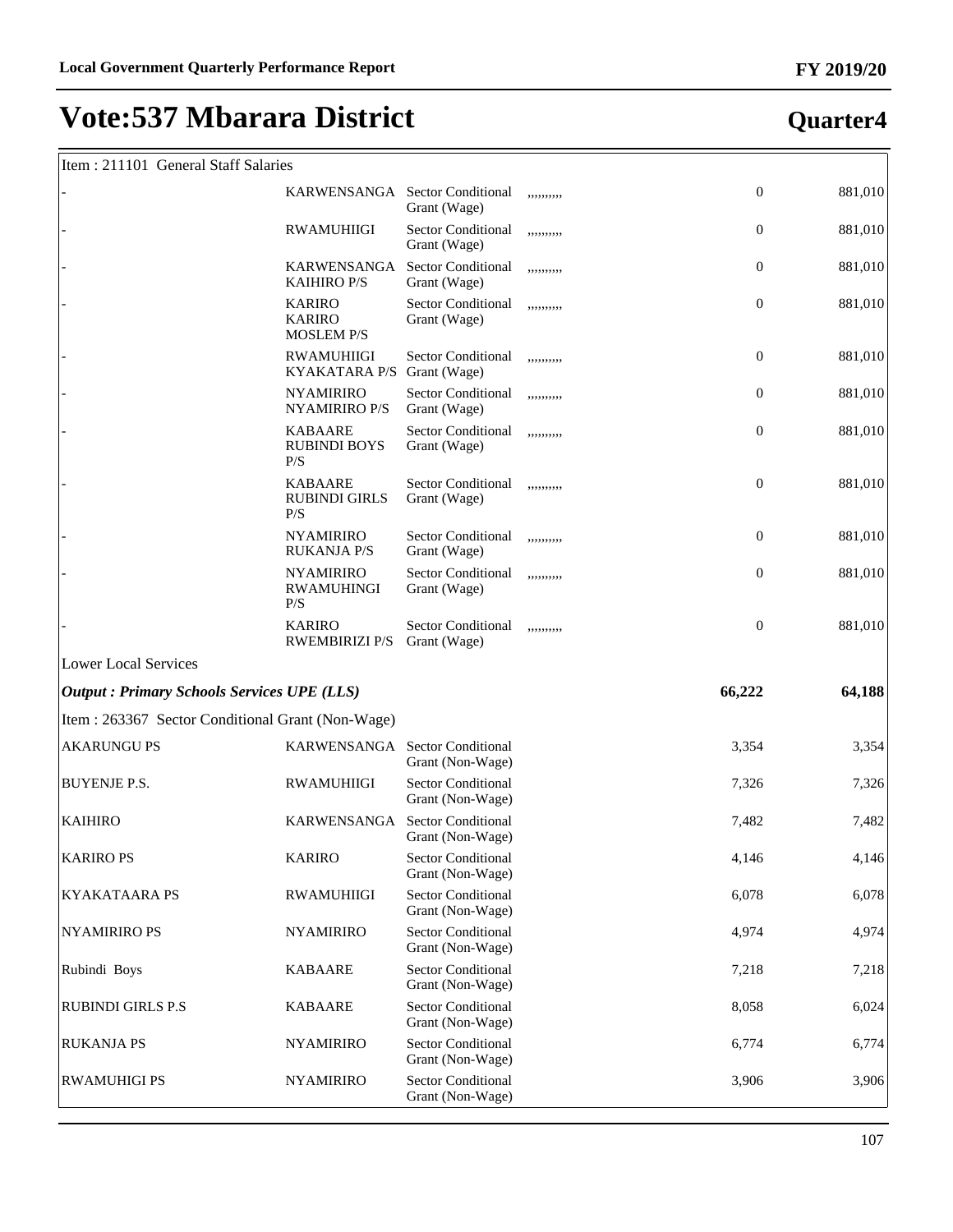| <b>RWEMBIRIZI PS</b>                                            | <b>KARIRO</b>                              | <b>Sector Conditional</b><br>Grant (Non-Wage)        |                                             | 6,906            | 6,906     |
|-----------------------------------------------------------------|--------------------------------------------|------------------------------------------------------|---------------------------------------------|------------------|-----------|
| <b>Sector: Health</b>                                           |                                            |                                                      |                                             | 5,226            | 5,226     |
| <b>Programme: Primary Healthcare</b>                            |                                            |                                                      |                                             | 5,226            | 5,226     |
| <b>Lower Local Services</b>                                     |                                            |                                                      |                                             |                  |           |
| <b>Output : Basic Healthcare Services (HCIV-HCII-LLS)</b>       |                                            |                                                      |                                             | 5,226            | 5,226     |
| Item: 263367 Sector Conditional Grant (Non-Wage)                |                                            |                                                      |                                             |                  |           |
| Mabira Health Centre 11                                         | <b>KARIRO</b>                              | <b>Sector Conditional</b><br>Grant (Non-Wage)        |                                             | 5,226            | 5,226     |
|                                                                 | <b>Sector: Water and Environment</b>       |                                                      |                                             |                  |           |
| Programme: Rural Water Supply and Sanitation                    |                                            |                                                      |                                             | 27,111           | 80,200    |
| <b>Capital Purchases</b>                                        |                                            |                                                      |                                             |                  |           |
| Output: Borehole drilling and rehabilitation                    |                                            |                                                      |                                             | 27,111           | 80,200    |
| Item: 312104 Other Structures                                   |                                            |                                                      |                                             |                  |           |
| <b>Construction Services - Projects-407</b>                     | <b>BITSYA</b><br>bitsya                    | Grant                                                | Sector Development Completed, Complet<br>ed | $\boldsymbol{0}$ | 80,200    |
| <b>Construction Services - Projects-407</b>                     | Rubindi<br><b>ST JOSEPH</b>                | Grant                                                | Sector Development Completed, Complet<br>ed | 27,111           | 80,200    |
| <b>LCIII : BUBAARE</b>                                          |                                            |                                                      |                                             | 431,650          | 1,408,887 |
| <b>Sector: Works and Transport</b>                              |                                            |                                                      |                                             |                  | 16,678    |
| <b>Programme: District, Urban and Community Access Roads</b>    |                                            |                                                      |                                             |                  | 16,678    |
| <b>Lower Local Services</b>                                     |                                            |                                                      |                                             |                  |           |
| <b>Output: Bottle necks Clearance on Community Access Roads</b> |                                            |                                                      |                                             | 16,806           | 16,678    |
| Item : 263104 Transfers to other govt. units (Current)          |                                            |                                                      |                                             |                  |           |
| <b>Bubaare Sub County</b>                                       | <b>KATOJO</b><br>Community access<br>Roads | <b>Other Transfers</b><br>from Central<br>Government |                                             | 16,806           | 16,678    |
| <b>Sector: Education</b>                                        |                                            |                                                      |                                             | 284,710          | 1,298,549 |
| <b>Programme: Pre-Primary and Primary Education</b>             |                                            |                                                      |                                             | 185,776          | 864,145   |
| <b>Higher LG Services</b>                                       |                                            |                                                      |                                             |                  |           |
| <b>Output: Primary Teaching Services</b>                        |                                            |                                                      |                                             | $\bf{0}$         | 808,369   |
| Item: 211101 General Staff Salaries                             |                                            |                                                      |                                             |                  |           |
|                                                                 | <b>KASHAKA</b>                             | <b>Sector Conditional</b><br>Grant (Wage)            |                                             | 0                | 808,369   |
|                                                                 | <b>KASHAKA</b><br><b>KASHAKA P/S</b>       | Sector Conditional<br>Grant (Wage)                   | ,,,,,,,,,,                                  | 0                | 808,369   |
|                                                                 | <b>KAMUSHOOKO</b><br>KATOOMA II P/S        | Sector Conditional<br>Grant (Wage)                   | ,,,,,,,,,,                                  | 0                | 808,369   |
|                                                                 | KAMUSHOOKO<br>KATSIKIZI P/S                | Sector Conditional<br>Grant (Wage)                   | ,,,,,,,,,,                                  | $\mathbf{0}$     | 808,369   |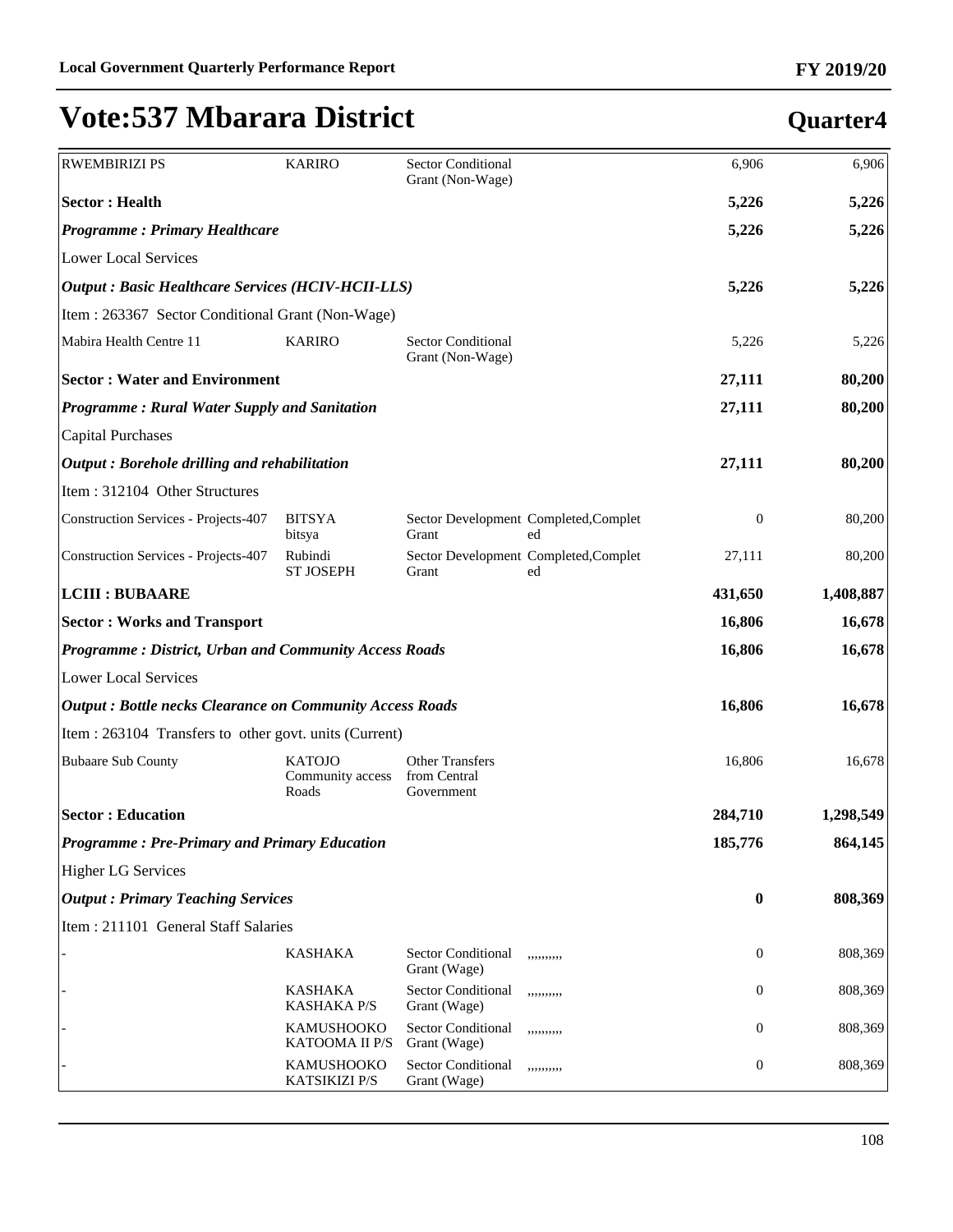|                                                             | KAMUSHOOKO<br><b>KOMUYAGA P/S</b>              | <b>Sector Conditional</b><br>Grant (Wage)     | ,,,,,,,,,, | $\boldsymbol{0}$ | 808,369          |
|-------------------------------------------------------------|------------------------------------------------|-----------------------------------------------|------------|------------------|------------------|
|                                                             | MUGARUTSYA<br>MUGARUTSYA<br>P/S                | <b>Sector Conditional</b><br>Grant (Wage)     | ,,,,,,,,,, | $\boldsymbol{0}$ | 808,369          |
|                                                             | <b>RWENSHANKU</b><br><b>MUKORA P/S</b>         | <b>Sector Conditional</b><br>Grant (Wage)     | ,,,,,,,,,, | $\boldsymbol{0}$ | 808,369          |
|                                                             | <b>KASHAKA</b><br><b>NSHOZI P/S</b>            | Sector Conditional<br>Grant (Wage)            | ,,,,,,,,,, | $\boldsymbol{0}$ | 808,369          |
|                                                             | <b>RUGARAMA</b><br>RUGARAMA II<br>P/S          | <b>Sector Conditional</b><br>Grant (Wage)     | ,,,,,,,,,, | $\boldsymbol{0}$ | 808,369          |
|                                                             | RWENSHANKU<br>RWENTANGA P/S Grant (Wage)       | <b>Sector Conditional</b>                     | ,,,,,,,,,, | $\boldsymbol{0}$ | 808,369          |
|                                                             | <b>KASHAKA</b><br><b>ST.SIMON</b><br>KOOGA P/S | <b>Sector Conditional</b><br>Grant (Wage)     | ,,,,,,,,,, | $\boldsymbol{0}$ | 808,369          |
| <b>Lower Local Services</b>                                 |                                                |                                               |            |                  |                  |
| <b>Output: Primary Schools Services UPE (LLS)</b>           |                                                |                                               |            | 55,776           | 55,776           |
| Item : 263367 Sector Conditional Grant (Non-Wage)           |                                                |                                               |            |                  |                  |
| <b>KASHAKA PS</b>                                           | <b>KASHAKA</b>                                 | <b>Sector Conditional</b><br>Grant (Non-Wage) |            | 4,806            | 4,806            |
| <b>KATOOMA II PS</b>                                        | KAMUSHOOKO                                     | <b>Sector Conditional</b><br>Grant (Non-Wage) |            | 5,142            | 5,142            |
| <b>KATSIKIZI PS</b>                                         | <b>KAMUSHOOKO</b>                              | <b>Sector Conditional</b><br>Grant (Non-Wage) |            | 2,994            | 2,994            |
| <b>KOMUYAGA PS</b>                                          | <b>KAMUSHOOKO</b>                              | <b>Sector Conditional</b><br>Grant (Non-Wage) |            | 4,494            | 4,494            |
| <b>MUGARUSTYA P.S</b>                                       | MUGARUTSYA                                     | <b>Sector Conditional</b><br>Grant (Non-Wage) |            | 9,570            | 9,570            |
| <b>MUKORA PS</b>                                            | RWENSHANKU                                     | <b>Sector Conditional</b><br>Grant (Non-Wage) |            | 5,394            | 5,394            |
| <b>NSHOZI PS</b>                                            | <b>KASHAKA</b>                                 | <b>Sector Conditional</b><br>Grant (Non-Wage) |            | 3,810            | 3,810            |
| <b>RUGARAMA II PS</b>                                       | <b>RUGARAMA</b>                                | <b>Sector Conditional</b><br>Grant (Non-Wage) |            | 5,766            | 5,766            |
| <b>RWENTANGA PS</b>                                         | RWENSHANKU                                     | <b>Sector Conditional</b><br>Grant (Non-Wage) |            | 8,202            | 8,202            |
| <b>ST. SIMON KOOGA PS</b>                                   | <b>KASHAKA</b>                                 | <b>Sector Conditional</b><br>Grant (Non-Wage) |            | 5,598            | 5,598            |
| Capital Purchases                                           |                                                |                                               |            |                  |                  |
| $\vert$ Output : Classroom construction and rehabilitation  |                                                |                                               |            | 130,000          | 0                |
| Item: 312101 Non-Residential Buildings                      |                                                |                                               |            |                  |                  |
| <b>Building Construction - Construction</b><br>Expenses-213 | <b>RWENSHANKU</b><br>Katsikizi P/s             | Transitional<br>Development Grant             | -,-        | 65,000           | $\overline{0}$   |
| <b>Building Construction - Construction</b><br>Expenses-213 | <b>RUGARAMA</b><br>Rugarama II P/S             | Transitional<br>Development Grant             | $-,-$      | 65,000           | $\boldsymbol{0}$ |
| <b>Programme: Secondary Education</b>                       |                                                |                                               |            | 98,934           | 434,403          |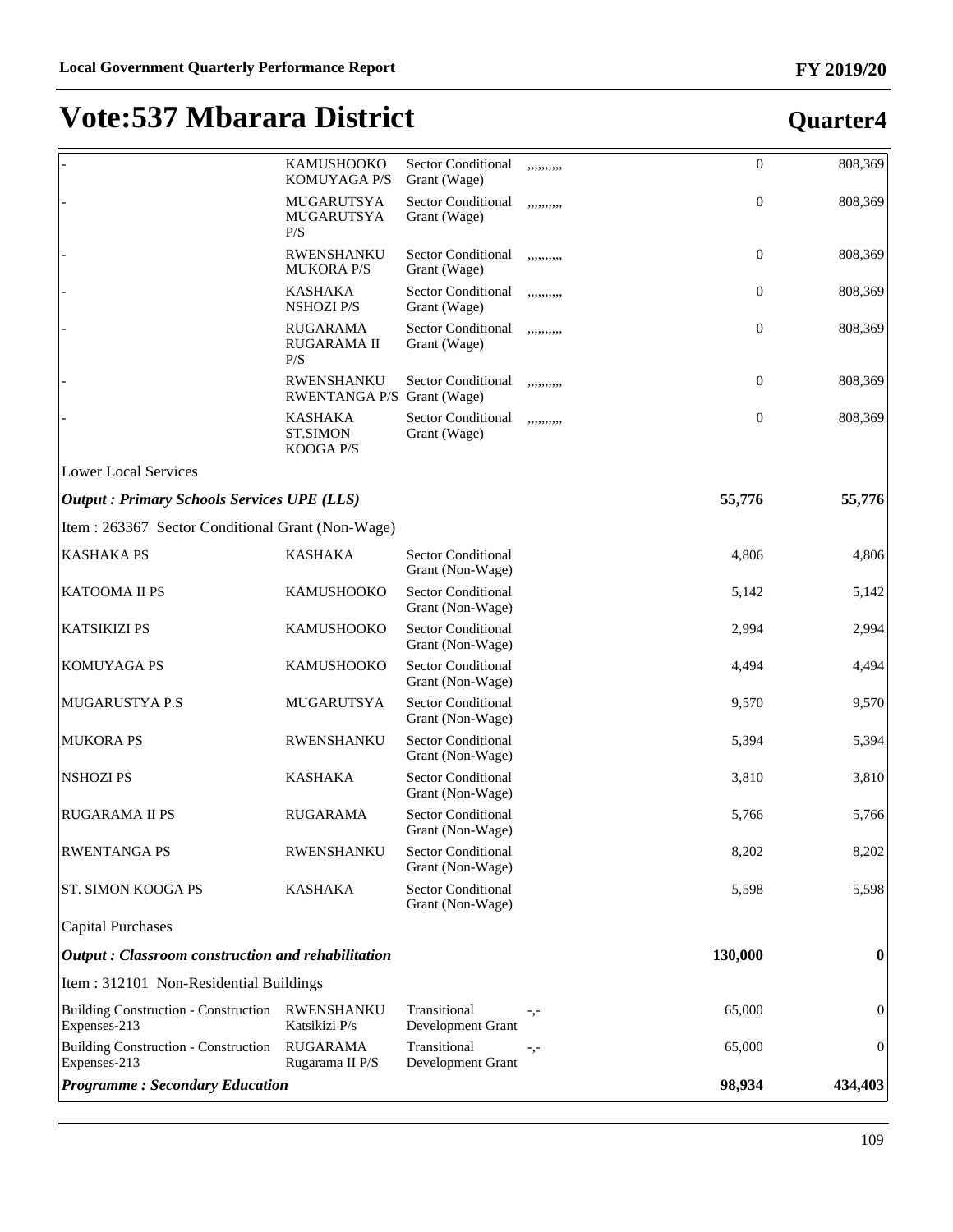| <b>Higher LG Services</b>                                       |                                            |                                                                       |                               |              |              |
|-----------------------------------------------------------------|--------------------------------------------|-----------------------------------------------------------------------|-------------------------------|--------------|--------------|
| <b>Output: Secondary Teaching Services</b>                      |                                            |                                                                       |                               | 0            | 335,469      |
| Item: 211101 General Staff Salaries                             |                                            |                                                                       |                               |              |              |
|                                                                 | <b>KAMUSHOOKO</b>                          | <b>Sector Conditional</b><br>Grant (Wage)                             |                               | $\mathbf{0}$ | 335,469      |
| <b>Lower Local Services</b>                                     |                                            |                                                                       |                               |              |              |
| <b>Output: Secondary Capitation(USE)(LLS)</b>                   |                                            |                                                                       |                               | 98,934       | 98,934       |
| Item: 263367 Sector Conditional Grant (Non-Wage)                |                                            |                                                                       |                               |              |              |
| ST PAULS SS KAGONGI                                             | <b>KAMUSHOOKO</b>                          | <b>Sector Conditional</b><br>Grant (Non-Wage)                         |                               | 98,934       | 98,934       |
| <b>Sector: Health</b>                                           |                                            |                                                                       |                               | 75,938       | 93,660       |
| <b>Programme: Primary Healthcare</b>                            |                                            |                                                                       |                               | 75,938       | 93,660       |
| <b>Lower Local Services</b>                                     |                                            |                                                                       |                               |              |              |
| <b>Output : Basic Healthcare Services (HCIV-HCII-LLS)</b>       |                                            |                                                                       |                               | 14,284       | 13,173       |
| Item: 263367 Sector Conditional Grant (Non-Wage)                |                                            |                                                                       |                               |              |              |
| Kagongi Health centre 11                                        | RWENSHANKU                                 | <b>Sector Conditional</b><br>Grant (Non-Wage)                         |                               | 14,284       | 13,173       |
| Capital Purchases                                               |                                            |                                                                       |                               |              |              |
| Output: OPD and other ward Construction and Rehabilitation      |                                            |                                                                       |                               | 61,653       | 80,487       |
| Item: 312101 Non-Residential Buildings                          |                                            |                                                                       |                               |              |              |
| <b>Building Construction - Construction</b><br>Expenses-213     | <b>RWENSHANKU</b><br><b>Bubaare HC III</b> | District<br>Discretionary<br>Development<br><b>Equalization Grant</b> | Phase II works in<br>progress | 61,653       | 80,487       |
| <b>Sector: Water and Environment</b>                            |                                            |                                                                       |                               | 12,000       | 0            |
| Programme: Rural Water Supply and Sanitation                    |                                            |                                                                       |                               | 12,000       | $\bf{0}$     |
| <b>Lower Local Services</b>                                     |                                            |                                                                       |                               |              |              |
| Output: Rehabilitation and Repairs to Rural Water Sources (LLS) |                                            |                                                                       |                               | 12,000       | 0            |
| Item : 263201 LG Conditional grants (Capital)                   |                                            |                                                                       |                               |              |              |
| Buabaare                                                        | KAMUSHOOKO<br>kamushoko                    | Sector Development<br>Grant                                           |                               | 9,000        | $\mathbf{0}$ |
| bubaare                                                         | <b>RWENSHANKU</b><br>Rwenshanku            | Sector Development<br>Grant                                           |                               | 3,000        | $\mathbf{0}$ |
| <b>Sector: Public Sector Management</b>                         |                                            |                                                                       |                               | 42,197       | $\bf{0}$     |
| Programme: District and Urban Administration                    |                                            |                                                                       |                               | 42,197       | $\bf{0}$     |
| <b>Lower Local Services</b>                                     |                                            |                                                                       |                               |              |              |
| <b>Output : Lower Local Government Administration</b>           |                                            |                                                                       |                               | 42,197       | 0            |
| Item : 263104 Transfers to other govt. units (Current)          |                                            |                                                                       |                               |              |              |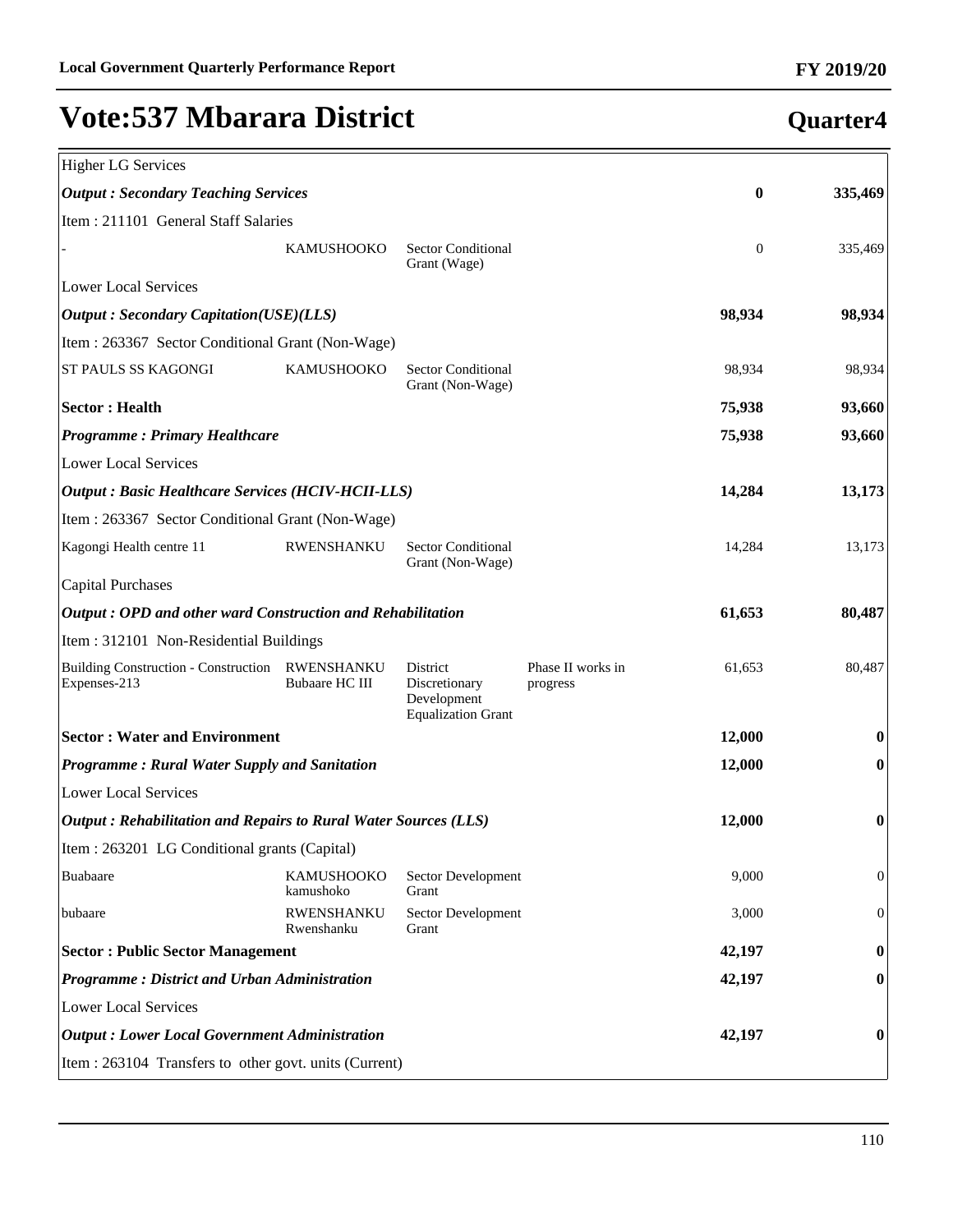| Transfers to other government units                             | <b>KASHAKA</b><br>Lower Local<br>Governments                 | <b>Locally Raised</b><br>Revenues                    |            | 42,197         | $\Omega$  |
|-----------------------------------------------------------------|--------------------------------------------------------------|------------------------------------------------------|------------|----------------|-----------|
| <b>LCIII : RUBAYA</b>                                           |                                                              |                                                      |            | 430,827        | 1,412,168 |
| <b>Sector: Works and Transport</b>                              |                                                              |                                                      |            | 13,525         | 13,434    |
| <b>Programme: District, Urban and Community Access Roads</b>    |                                                              |                                                      |            | 13,525         | 13,434    |
| <b>Lower Local Services</b>                                     |                                                              |                                                      |            |                |           |
| <b>Output: Bottle necks Clearance on Community Access Roads</b> |                                                              |                                                      |            | 13,525         | 13,434    |
| Item : 263104 Transfers to other govt. units (Current)          |                                                              |                                                      |            |                |           |
| Rubaya Sub County                                               | <b>RUHUNGA</b><br><b>Community Access</b><br>Roads           | <b>Other Transfers</b><br>from Central<br>Government |            | 13,525         | 13,434    |
| <b>Sector: Education</b>                                        |                                                              |                                                      |            | 190,721        | 1,258,310 |
| <b>Programme: Pre-Primary and Primary Education</b>             |                                                              |                                                      |            | 116,306        | 851,616   |
| <b>Higher LG Services</b>                                       |                                                              |                                                      |            |                |           |
| <b>Output: Primary Teaching Services</b>                        |                                                              |                                                      |            | $\bf{0}$       | 800,310   |
| Item: 211101 General Staff Salaries                             |                                                              |                                                      |            |                |           |
|                                                                 | <b>BUNENERO</b>                                              | <b>Sector Conditional</b><br>Grant (Wage)            | ,,,,,,,,,, | $\overline{0}$ | 800,310   |
|                                                                 | <b>RUSHOZI</b><br>Esteeri Kokundeka<br>Memorial P/S          | <b>Sector Conditional</b><br>Grant (Wage)            | ,,,,,,,,,, | $\overline{0}$ | 800,310   |
|                                                                 | <b>ITARA</b><br><b>ITARA P/S</b>                             | <b>Sector Conditional</b><br>Grant (Wage)            | ,,,,,,,,,, | $\mathbf{0}$   | 800,310   |
|                                                                 | <b>RUHUNGA</b><br>KAGUHANZYA<br>P/S                          | <b>Sector Conditional</b><br>Grant (Wage)            | ,,,,,,,,,, | $\mathbf{0}$   | 800,310   |
|                                                                 | <b>RUSHOZI</b><br>KYAMATAMBAR Grant (Wage)<br><b>IRE P/S</b> | <b>Sector Conditional</b>                            | ,,,,,,,,,, | $\overline{0}$ | 800,310   |
|                                                                 | <b>ITARA</b><br><b>OMUKIGANDO</b>                            | <b>Sector Conditional</b><br>Grant (Wage)            | ,,,,,,,,,, | $\theta$       | 800,310   |
|                                                                 | <b>BUNENERO</b><br><b>RUBAYA P/S</b>                         | <b>Sector Conditional</b><br>Grant (Wage)            | ,,,,,,,,,, | $\bf{0}$       | 800,310   |
|                                                                 | <b>BUNENERO</b><br><b>RUBURARA P/S</b>                       | <b>Sector Conditional</b><br>Grant (Wage)            | ,,,,,,,,,, | $\mathbf{0}$   | 800,310   |
|                                                                 | <b>RUHUNGA</b><br><b>RUHUNGA P/S</b>                         | <b>Sector Conditional</b><br>Grant (Wage)            | ,,,,,,,,,, | $\mathbf{0}$   | 800,310   |
|                                                                 | <b>RUSHOZI</b><br><b>RUSHOZI P/S</b>                         | <b>Sector Conditional</b><br>Grant (Wage)            | ,,,,,,,,,, | $\mathbf{0}$   | 800,310   |
|                                                                 | <b>BUNENERO</b><br><b>RWATSINGA P/S</b>                      | <b>Sector Conditional</b><br>Grant (Wage)            | ,,,,,,,,,, | $\mathbf{0}$   | 800,310   |
| <b>Lower Local Services</b>                                     |                                                              |                                                      |            |                |           |
| <b>Output : Primary Schools Services UPE (LLS)</b>              |                                                              |                                                      |            | 51,306         | 51,306    |
| Item: 263367 Sector Conditional Grant (Non-Wage)                |                                                              |                                                      |            |                |           |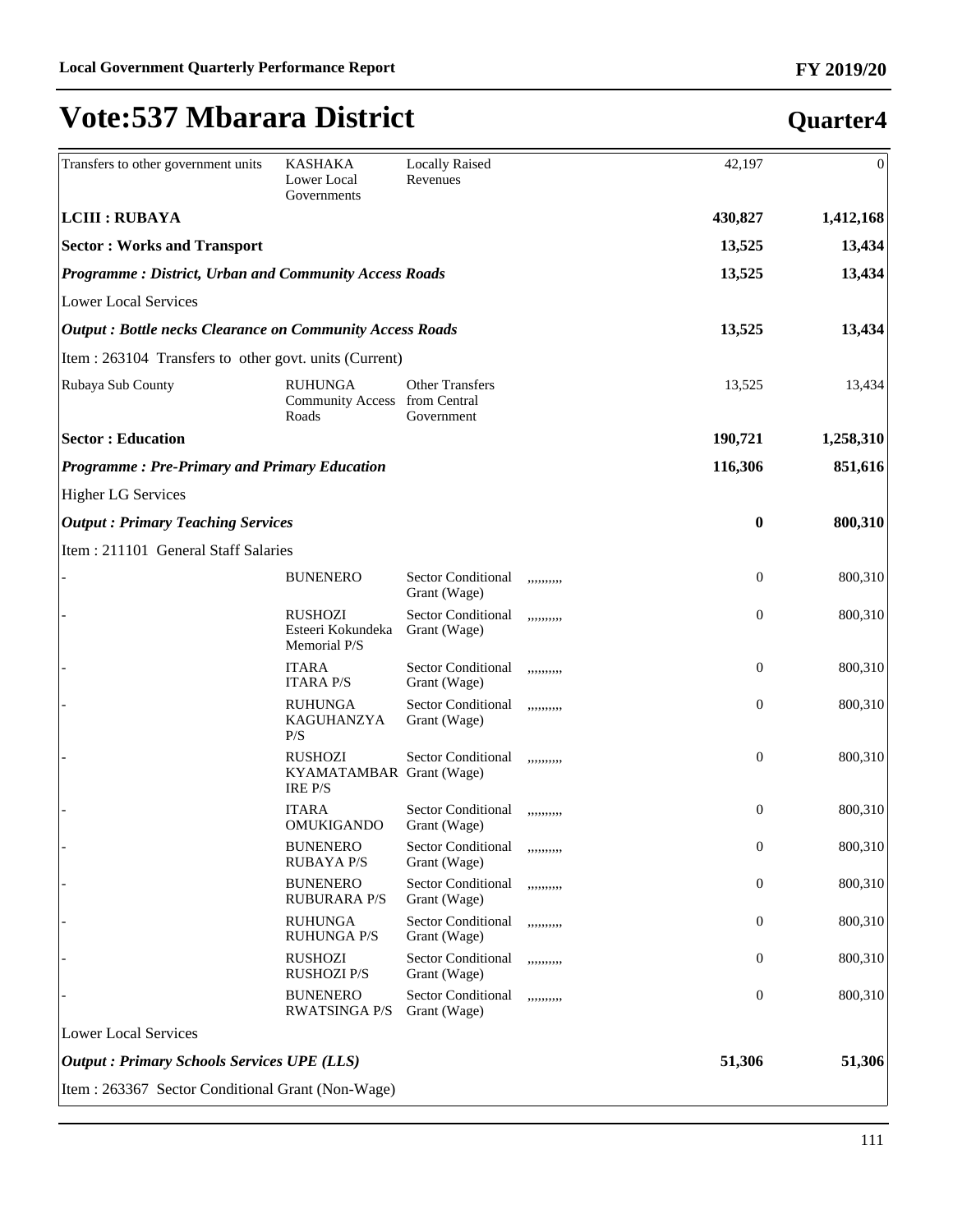| <b>BUNENERO PS</b>                                          | <b>BUNENERO</b>                 | <b>Sector Conditional</b><br>Grant (Non-Wage) | 6,270        | 6,270            |
|-------------------------------------------------------------|---------------------------------|-----------------------------------------------|--------------|------------------|
| ESTERI KOKUNDEKA MEM. PS                                    | <b>RUSHOZI</b>                  | <b>Sector Conditional</b><br>Grant (Non-Wage) | 5,106        | 5,106            |
| <b>ITARA PS</b>                                             | <b>ITARA</b>                    | <b>Sector Conditional</b><br>Grant (Non-Wage) | 4,686        | 4,686            |
| KAGUHANZYA PS                                               | <b>RUHUNGA</b>                  | <b>Sector Conditional</b><br>Grant (Non-Wage) | 8,814        | 8,814            |
| <b>KYAMATAMBARIRE PS</b>                                    | <b>RUSHOZI</b>                  | <b>Sector Conditional</b><br>Grant (Non-Wage) | 4,026        | 4,026            |
| <b>OMUKIGANDO PS</b>                                        | <b>ITARA</b>                    | <b>Sector Conditional</b><br>Grant (Non-Wage) | 3,990        | 3,990            |
| <b>RUBAYA PS</b>                                            | <b>BUNENERO</b>                 | <b>Sector Conditional</b><br>Grant (Non-Wage) | 3,282        | 3,282            |
| <b>RUBURARA PS</b>                                          | <b>BUNENERO</b>                 | <b>Sector Conditional</b><br>Grant (Non-Wage) | 3,762        | 3,762            |
| <b>RUHUNGA PS</b>                                           | <b>RUHUNGA</b>                  | <b>Sector Conditional</b><br>Grant (Non-Wage) | 3,474        | 3,474            |
| <b>RUSHOZI PS</b>                                           | <b>RUSHOZI</b>                  | <b>Sector Conditional</b><br>Grant (Non-Wage) | 3,522        | 3,522            |
| <b>RWANTSINGA PS</b>                                        | <b>BUNENERO</b>                 | <b>Sector Conditional</b><br>Grant (Non-Wage) | 4,374        | 4,374            |
| <b>Capital Purchases</b>                                    |                                 |                                               |              |                  |
| Output: Classroom construction and rehabilitation           |                                 |                                               | 65,000       | $\bf{0}$         |
| Item: 312101 Non-Residential Buildings                      |                                 |                                               |              |                  |
| <b>Building Construction - Construction</b><br>Expenses-213 | <b>RUBURARA</b><br>Ruburara P/S | Transitional<br>Development Grant             | 65,000       | $\boldsymbol{0}$ |
| <b>Programme: Secondary Education</b>                       |                                 |                                               | 74,415       | 406,694          |
| <b>Higher LG Services</b>                                   |                                 |                                               |              |                  |
| <b>Output: Secondary Teaching Services</b>                  |                                 |                                               | $\bf{0}$     | 332,279          |
| Item: 211101 General Staff Salaries                         |                                 |                                               |              |                  |
|                                                             | <b>BUNENERO</b>                 | <b>Sector Conditional</b><br>Grant (Wage)     | $\mathbf{0}$ | 332,279          |
| Lower Local Services                                        |                                 |                                               |              |                  |
| <b>Output: Secondary Capitation(USE)(LLS)</b>               |                                 |                                               | 74,415       | 74,415           |
| Item : 263367 Sector Conditional Grant (Non-Wage)           |                                 |                                               |              |                  |
| <b>RUTOOMA SS</b>                                           | <b>BUNENERO</b>                 | <b>Sector Conditional</b><br>Grant (Non-Wage) | 74,415       | 74,415           |
| <b>Sector: Health</b>                                       |                                 |                                               | 100,000      | 30,245           |
| <b>Programme: Health Management and Supervision</b>         |                                 |                                               | 100,000      | 30,245           |
| <b>Capital Purchases</b>                                    |                                 |                                               |              |                  |
| <b>Output</b> : Administrative Capital                      |                                 |                                               | 100,000      | 30,245           |
| Item: 312101 Non-Residential Buildings                      |                                 |                                               |              |                  |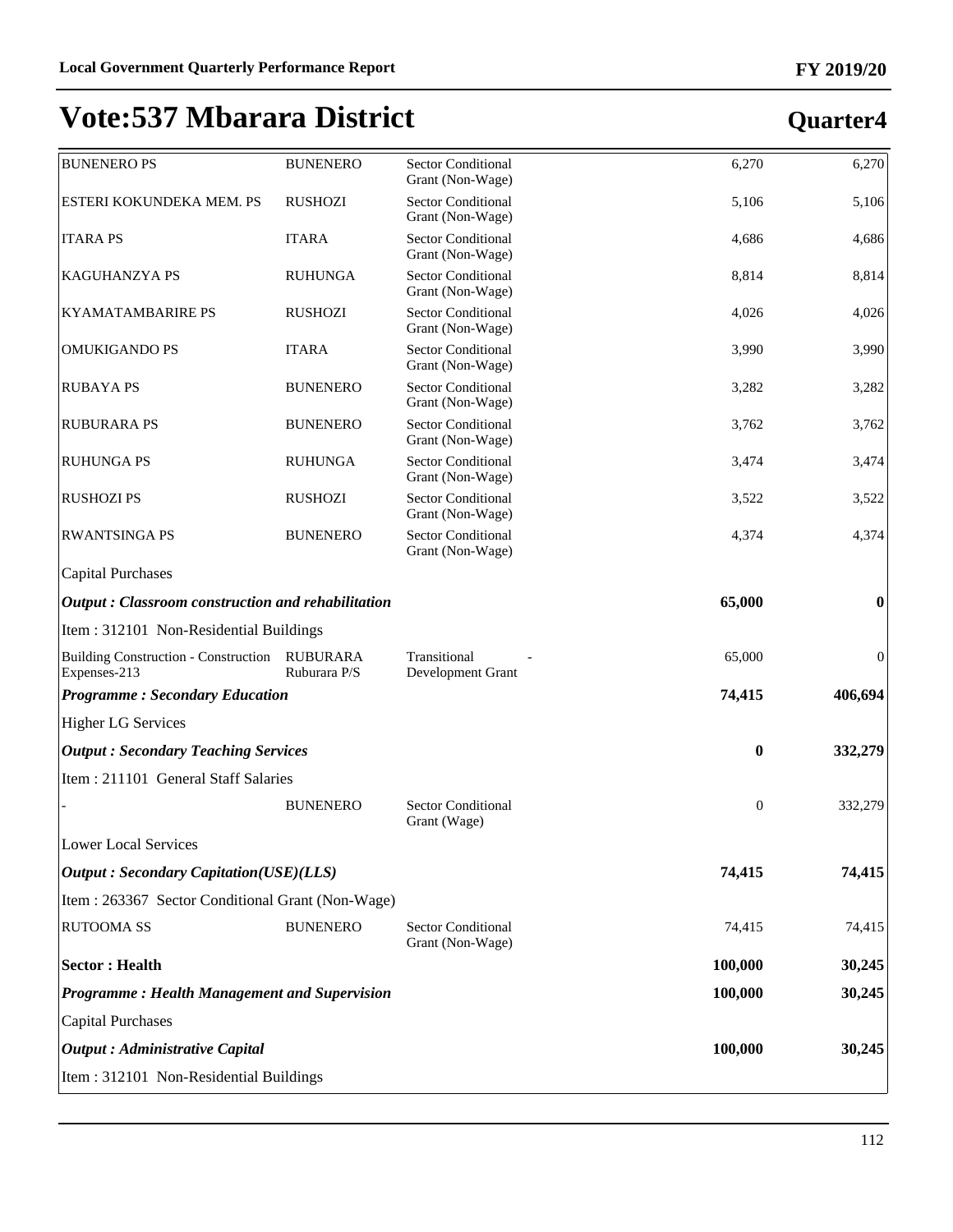| <b>Building Construction - Construction</b><br>Expenses-213              | <b>BUNENERO</b><br>Staff House at<br>Rubaaya HC III      | Transitional<br>Development Grant     | 100,000   | 30,245         |
|--------------------------------------------------------------------------|----------------------------------------------------------|---------------------------------------|-----------|----------------|
| <b>Sector: Water and Environment</b>                                     |                                                          |                                       | 126,581   | 110,179        |
| <b>Programme: Rural Water Supply and Sanitation</b>                      |                                                          |                                       | 126,581   | 110,179        |
| <b>Lower Local Services</b>                                              |                                                          |                                       |           |                |
| Output: Rehabilitation and Repairs to Rural Water Sources (LLS)          |                                                          |                                       | 12,000    | 0              |
| Item : 263201 LG Conditional grants (Capital)                            |                                                          |                                       |           |                |
| Rubaya                                                                   | <b>BUNENERO</b><br><b>Bunenero</b>                       | Sector Development<br>Grant           | 12,000    | $\overline{0}$ |
| <b>Capital Purchases</b>                                                 |                                                          |                                       |           |                |
| <b>Output</b> : Administrative Capital                                   |                                                          |                                       | 10,000    | 10,980         |
| Item : 281504 Monitoring, Supervision & Appraisal of capital works       |                                                          |                                       |           |                |
| Monitoring, Supervision and<br>Appraisal - Supervision of Works-<br>1265 | <b>BUNENERO</b><br><b>Bunenero</b>                       | Sector Development -<br>Grant         | 10,000    | 10,980         |
| <b>Output: Construction of public latrines in RGCs</b>                   |                                                          |                                       | 23,248    | 59,099         |
| Item: 312104 Other Structures                                            |                                                          |                                       |           |                |
| <b>Construction Services - Sanitation</b><br>Facilities-409              | <b>BUNENERO</b><br>Rwatsinga primary<br>school           | Sector Development Completed<br>Grant | 23,248    | 59,099         |
| Output: Borehole drilling and rehabilitation                             |                                                          |                                       | 81,333    | 40,100         |
| Item: 312104 Other Structures                                            |                                                          |                                       |           |                |
| <b>Construction Services - Projects-407</b>                              | <b>BUNENERO</b><br>Bunenenero                            | Sector Development Completed<br>Grant | 81,333    | 40,100         |
| <b>LCIII : BUKIRO</b>                                                    |                                                          |                                       | 1,100,776 | 1,517,774      |
| <b>Sector: Works and Transport</b>                                       |                                                          |                                       | 9,640     | 9,657          |
| <b>Programme: District, Urban and Community Access Roads</b>             |                                                          |                                       | 9,640     | 9,657          |
| <b>Lower Local Services</b>                                              |                                                          |                                       |           |                |
| <b>Output: Bottle necks Clearance on Community Access Roads</b>          |                                                          |                                       | 9,640     | 9,657          |
| Item : 263104 Transfers to other govt. units (Current)                   |                                                          |                                       |           |                |
| <b>Bukiro Sub County</b>                                                 | <b>BUKIIRO</b><br>Community Access from Central<br>Roads | <b>Other Transfers</b><br>Government  | 9,640     | 9,657          |
| <b>Sector: Education</b>                                                 |                                                          |                                       | 1,001,614 | 1,468,017      |
| <b>Programme: Pre-Primary and Primary Education</b>                      |                                                          |                                       | 114,912   | 595,977        |
| <b>Higher LG Services</b>                                                |                                                          |                                       |           |                |
| <b>Output : Primary Teaching Services</b>                                |                                                          |                                       | $\bf{0}$  | 481,627        |
| Item : 211101 General Staff Salaries                                     |                                                          |                                       |           |                |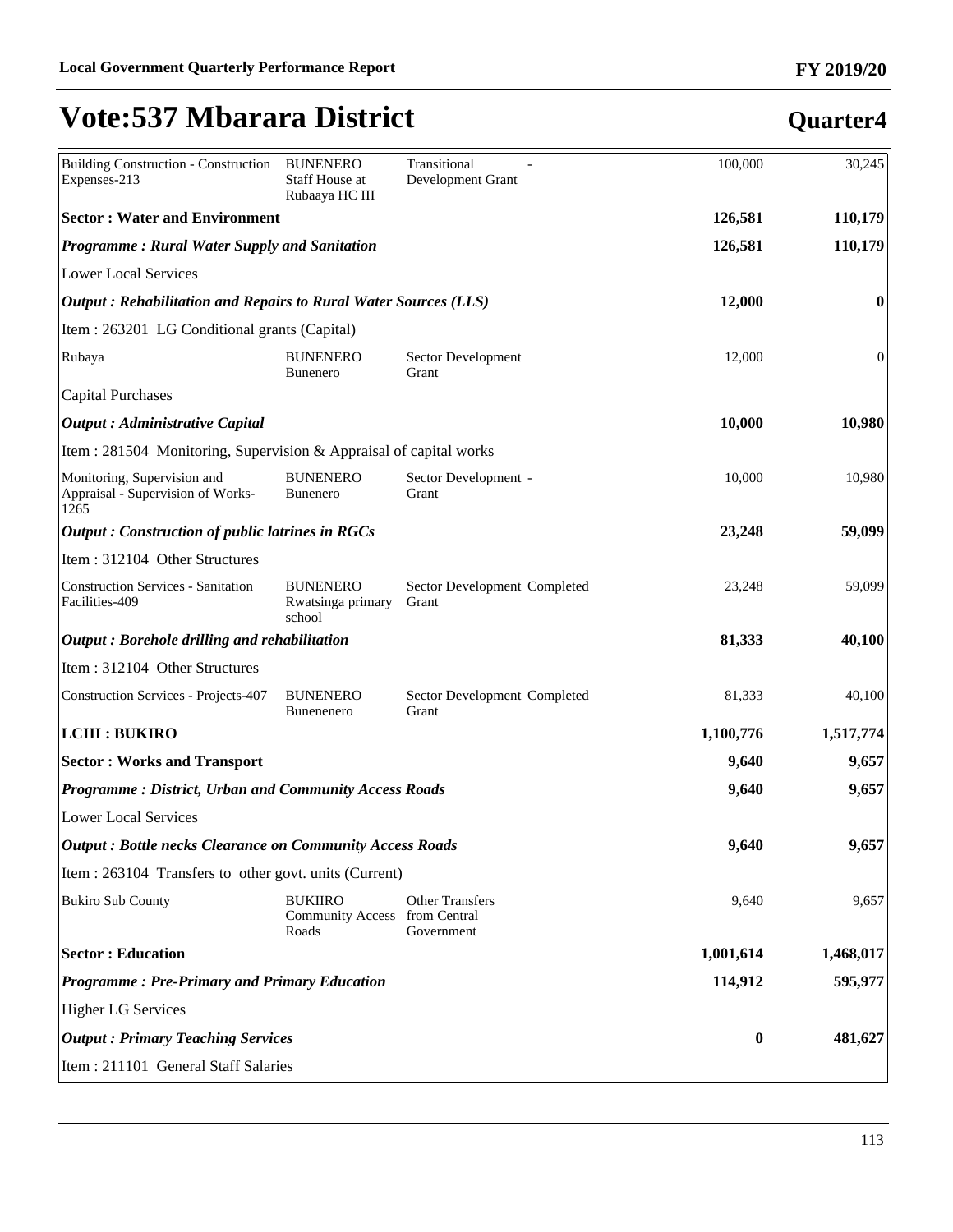|                                                                 | NYARUBUNGO                                   | <b>Sector Conditional</b><br>Grant (Wage)     | ,,,,, | $\boldsymbol{0}$ | 481,627 |
|-----------------------------------------------------------------|----------------------------------------------|-----------------------------------------------|-------|------------------|---------|
|                                                                 | NYARUBUNGO<br><b>NYARUBUNGO</b><br>P/S       | Sector Conditional<br>Grant (Wage)            | ,,,,, | $\boldsymbol{0}$ | 481,627 |
|                                                                 | Rubingo<br><b>NYATUNGU P/S</b>               | Sector Conditional<br>Grant (Wage)            | ,,,,, | $\boldsymbol{0}$ | 481,627 |
|                                                                 | Rubingo<br><b>RBINGO I P/S</b>               | Sector Conditional<br>Grant (Wage)            | ,,,,, | $\boldsymbol{0}$ | 481,627 |
|                                                                 | Rubingo<br>RUBINGO-NYAJA Grant (Wage)<br>P/S | <b>Sector Conditional</b>                     | ,,,,, | $\boldsymbol{0}$ | 481,627 |
|                                                                 | Rubingo<br><b>RWENGWE I P/S</b>              | Sector Conditional<br>Grant (Wage)            | ,,,,, | $\boldsymbol{0}$ | 481,627 |
| <b>Lower Local Services</b>                                     |                                              |                                               |       |                  |         |
| <b>Output : Primary Schools Services UPE (LLS)</b>              |                                              |                                               |       | 39,912           | 39,912  |
| Item: 263367 Sector Conditional Grant (Non-Wage)                |                                              |                                               |       |                  |         |
| <b>AKASHANDA PS</b>                                             | <b>NYARUBUNGO</b>                            | <b>Sector Conditional</b><br>Grant (Non-Wage) |       | 6,594            | 6,594   |
| NYANTUNGU PS                                                    | Rubingo                                      | <b>Sector Conditional</b><br>Grant (Non-Wage) |       | 8,958            | 8,958   |
| NYARUBUNGO PS                                                   | NYARUBUNGO                                   | <b>Sector Conditional</b><br>Grant (Non-Wage) |       | 5,154            | 5,154   |
| <b>RUBINGO I PS</b>                                             | Rubingo                                      | <b>Sector Conditional</b><br>Grant (Non-Wage) |       | 7,722            | 7,722   |
| RUBINGO NYANJA PS                                               | Rubingo                                      | <b>Sector Conditional</b><br>Grant (Non-Wage) |       | 5,250            | 5,250   |
| <b>RWENGWE I PS</b>                                             | Rubingo                                      | <b>Sector Conditional</b><br>Grant (Non-Wage) |       | 6,234            | 6,234   |
| <b>Capital Purchases</b>                                        |                                              |                                               |       |                  |         |
| Output: Classroom construction and rehabilitation               |                                              |                                               |       | 75,000           | 74,438  |
| Item: 312101 Non-Residential Buildings                          |                                              |                                               |       |                  |         |
| <b>Building Construction - Construction</b><br>Expenses-213     | Bukiro<br>Rwengwe I P/S                      | Sector Development Completed<br>Grant         |       | 75,000           | 74,438  |
| <b>Programme: Secondary Education</b>                           |                                              |                                               |       | 886,702          | 872,040 |
| <b>Lower Local Services</b>                                     |                                              |                                               |       |                  |         |
| <b>Output: Secondary Capitation(USE)(LLS)</b>                   |                                              |                                               |       | 43,851           | 29,234  |
| Item : 263367 Sector Conditional Grant (Non-Wage)               |                                              |                                               |       |                  |         |
| KASHAKA HIGH SCHOOL                                             | NYARUBUNGO                                   | <b>Sector Conditional</b><br>Grant (Non-Wage) |       | 16,497           | 10,998  |
| TROPICAL SS BWIZIBWERA                                          | <b>BUKIIRO</b>                               | <b>Sector Conditional</b><br>Grant (Non-Wage) |       | 27,354           | 18,236  |
| <b>Capital Purchases</b>                                        |                                              |                                               |       |                  |         |
| <b>Output: Secondary School Construction and Rehabilitation</b> |                                              |                                               |       | 842,851          | 842,806 |
| Item: 312101 Non-Residential Buildings                          |                                              |                                               |       |                  |         |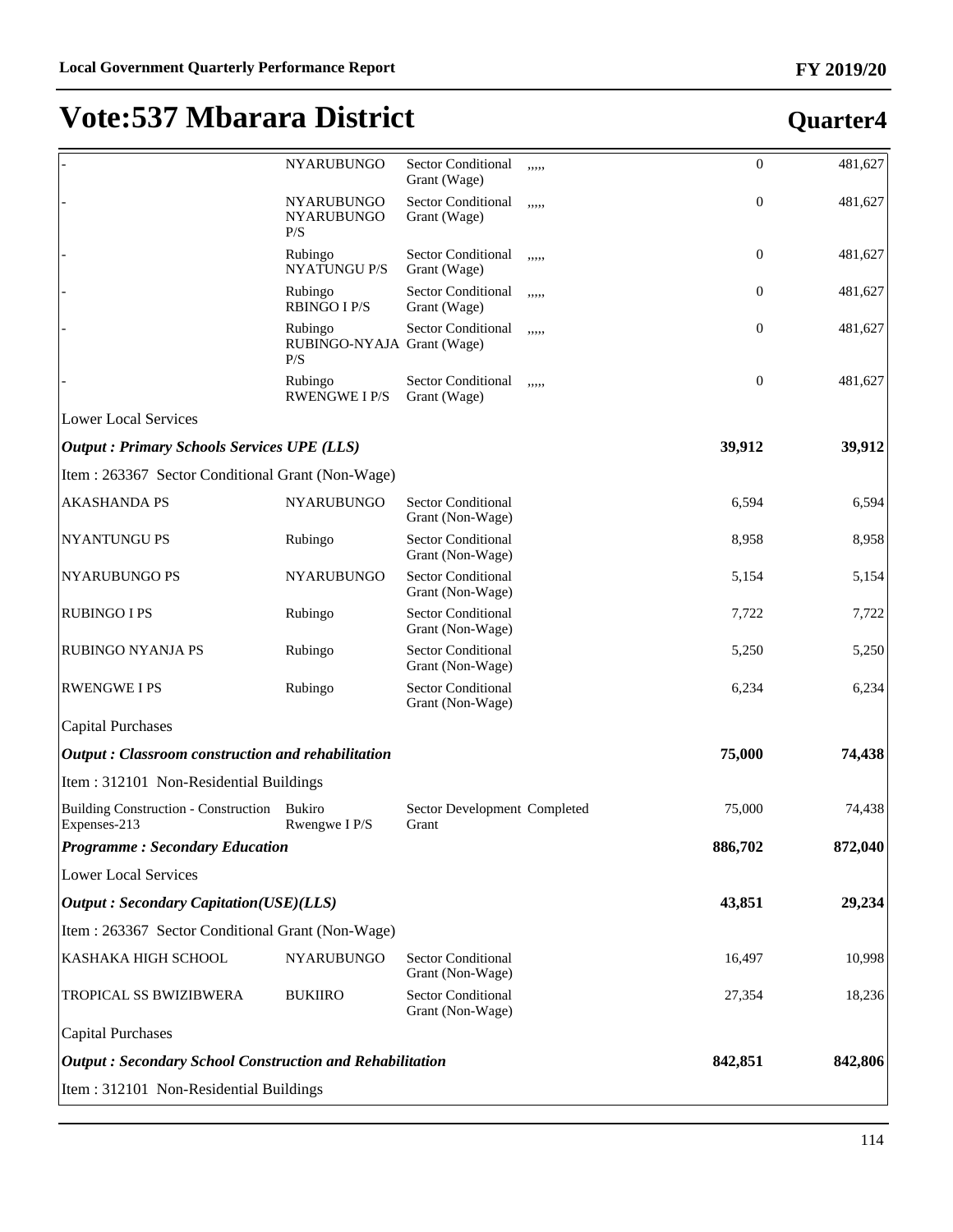| Building Construction - Construction NYANJA<br>Expenses-213     | Bukiro Seed School Grant                         | Sector Development Works in progress                         | 842,851  | 842,806          |
|-----------------------------------------------------------------|--------------------------------------------------|--------------------------------------------------------------|----------|------------------|
| <b>Sector: Water and Environment</b>                            |                                                  |                                                              | 89,522   | 40,100           |
| <b>Programme: Rural Water Supply and Sanitation</b>             |                                                  |                                                              | 89,522   | 40,100           |
| <b>Lower Local Services</b>                                     |                                                  |                                                              |          |                  |
| Output: Rehabilitation and Repairs to Rural Water Sources (LLS) |                                                  |                                                              | 3,000    | 0                |
| Item : 263201 LG Conditional grants (Capital)                   |                                                  |                                                              |          |                  |
| <b>Bukiro</b>                                                   | <b>BUKIIRO</b><br><b>Bukiro</b>                  | Sector Development<br>Grant                                  | 3,000    | $\boldsymbol{0}$ |
| <b>Capital Purchases</b>                                        |                                                  |                                                              |          |                  |
| <b>Output: Construction of public latrines in RGCs</b>          |                                                  |                                                              | 32,300   | $\bf{0}$         |
| Item: 312104 Other Structures                                   |                                                  |                                                              |          |                  |
| <b>Construction Services - Sewerage</b><br>System-410           | <b>Bukiro</b><br>kitengure P/S                   | Sector Development -<br>Grant                                | 32,300   | $\mathbf{0}$     |
| Output: Borehole drilling and rehabilitation                    |                                                  |                                                              | 54,222   | 40,100           |
| Item: 312104 Other Structures                                   |                                                  |                                                              |          |                  |
| <b>Construction Services - Projects-407</b>                     | <b>NYARUBUNGO</b><br>akashanda                   | Sector Development Completed<br>Grant                        | 54,222   | 40,100           |
| <b>LCIII : KASHARE</b>                                          |                                                  |                                                              | 416,786  | 1,785,863        |
| <b>Sector: Works and Transport</b>                              |                                                  |                                                              | 15,241   | 15,272           |
| <b>Programme: District, Urban and Community Access Roads</b>    |                                                  |                                                              | 15,241   | 15,272           |
| <b>Lower Local Services</b>                                     |                                                  |                                                              |          |                  |
| <b>Output: Bottle necks Clearance on Community Access Roads</b> |                                                  |                                                              | 15,241   | 15,272           |
| Item : 263104 Transfers to other govt. units (Current)          |                                                  |                                                              |          |                  |
| Kashare Sub County                                              | <b>NCUNE</b><br><b>Community Access</b><br>Roads | <b>Other Transfers</b><br>from Central<br>Government         | 15,241   | 15,272           |
| <b>Sector: Education</b>                                        |                                                  |                                                              | 218,730  | 1,647,116        |
| <b>Programme: Pre-Primary and Primary Education</b>             |                                                  |                                                              | 79,932   | 1,145,113        |
| <b>Higher LG Services</b>                                       |                                                  |                                                              |          |                  |
| <b>Output : Primary Teaching Services</b>                       |                                                  |                                                              | $\bf{0}$ | 1,063,117        |
| Item: 211101 General Staff Salaries                             |                                                  |                                                              |          |                  |
|                                                                 | <b>MIRONGO</b>                                   | <b>Sector Conditional</b><br>,,,,,,,,,,,,,,<br>Grant (Wage)  | 0        | 1,063,117        |
|                                                                 | <b>MITOOZO</b><br>17381.831                      | <b>Sector Conditional</b><br>,,,,,,,,,,,,,,,<br>Grant (Wage) | 0        | 1,063,117        |
|                                                                 | <b>MIRONGO</b><br><b>AMABAARE P/S</b>            | <b>Sector Conditional</b><br>,,,,,,,,,,,,,,,<br>Grant (Wage) | 0        | 1,063,117        |
|                                                                 | <b>MITOOZO</b><br>KITONGORE II<br>P/S            | <b>Sector Conditional</b><br>,,,,,,,,,,,,,,,<br>Grant (Wage) | 0        | 1,063,117        |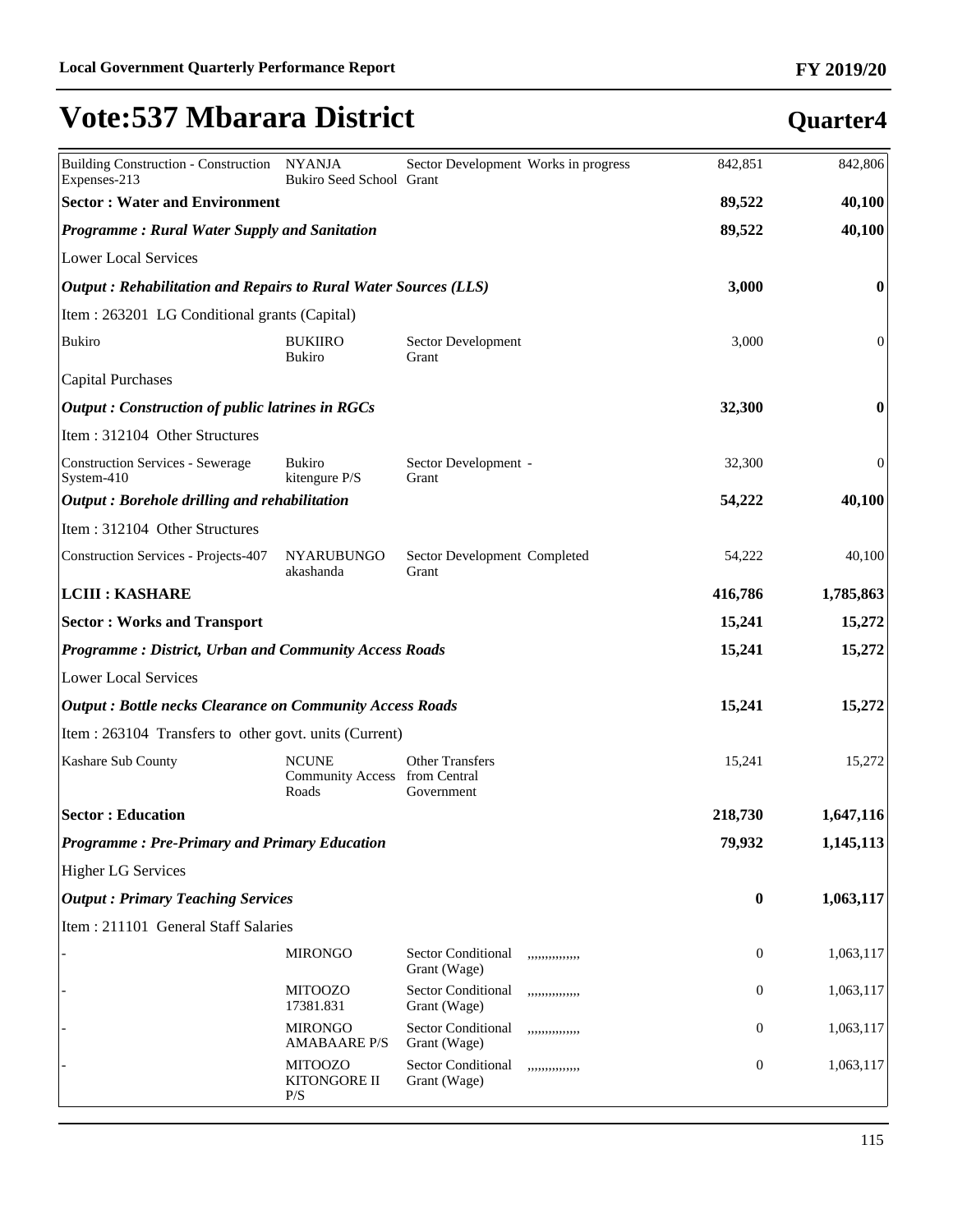|                                                   | <b>NYABISIRIRA</b><br><b>KYENSHAMA P/S</b>                | <b>Sector Conditional</b><br>Grant (Wage)     | ,,,,,,,,,,,,,,  | $\boldsymbol{0}$ | 1,063,117                                          |
|---------------------------------------------------|-----------------------------------------------------------|-----------------------------------------------|-----------------|------------------|----------------------------------------------------|
|                                                   | <b>MIRONGO</b><br><b>MIRONGO P/S</b>                      | <b>Sector Conditional</b><br>Grant (Wage)     | ,,,,,,,,,,,,,,, | $\mathbf{0}$     | 1,063,117                                          |
|                                                   | <b>NCUNE</b><br><b>NCHUNE P/S</b>                         | <b>Sector Conditional</b><br>Grant (Wage)     | ,,,,,,,,,,,,,,, | $\mathbf{0}$     | 1,063,117                                          |
|                                                   | <b>NCUNE</b><br><b>NOMBE P/S</b>                          | <b>Sector Conditional</b><br>Grant (Wage)     | ,,,,,,,,,,,,,,, | $\mathbf{0}$     | 1,063,117                                          |
|                                                   | <b>MIRONGO</b><br><b>NYAMIRIMA P/S</b>                    | <b>Sector Conditional</b><br>Grant (Wage)     | ,,,,,,,,,,,,,,, | $\mathbf{0}$     | 1,063,117                                          |
|                                                   | <b>NYABISIRIRA</b><br><b>OMUKABARE P/S</b> Grant (Wage)   | <b>Sector Conditional</b>                     | ,,,,,,,,,,,,,,, | $\mathbf{0}$     | 1,063,117                                          |
|                                                   | <b>NYABISIRIRA</b><br><b>OMUMABAARE</b><br>P/S            | <b>Sector Conditional</b><br>Grant (Wage)     | ,,,,,,,,,,,,,,, | $\mathbf{0}$     | 1,063,117                                          |
|                                                   | <b>NYABISIRIRA</b><br>Rugarura p/s                        | <b>Sector Conditional</b><br>Grant (Wage)     | ,,,,,,,,,,,,,,, | $\mathbf{0}$     | 1,063,117                                          |
|                                                   | <b>MITOOZO</b><br><b>RWAMUKONDO</b><br>P/S                | <b>Sector Conditional</b><br>Grant (Wage)     | ,,,,,,,,,,,,,,  | $\mathbf{0}$     | 1,063,117                                          |
|                                                   | <b>MIRONGO</b><br><b>RWEIBARE I P/S</b>                   | <b>Sector Conditional</b><br>Grant (Wage)     | ,,,,,,,,,,,,,,, | $\mathbf{0}$     | 1,063,117                                          |
|                                                   | <b>NYABISIRIRA</b><br><b>RWEIBARE II P/S</b>              | Sector Conditional<br>Grant (Wage)            | ,,,,,,,,,,,,,,, | $\overline{0}$   | 1,063,117                                          |
|                                                   | <b>MIRONGO</b><br><b>ST. MARYS</b><br><b>RWEIBARE P/S</b> | Sector Conditional<br>Grant (Wage)            | ,,,,,,,,,,,,,,  | $\mathbf{0}$     | 1,063,117                                          |
| <b>Lower Local Services</b>                       |                                                           |                                               |                 |                  |                                                    |
| <b>Output: Primary Schools Services UPE (LLS)</b> |                                                           |                                               |                 | 79,932           | 81,996                                             |
| Item : 263367 Sector Conditional Grant (Non-Wage) |                                                           |                                               |                 |                  |                                                    |
| Akabaare P/S                                      |                                                           |                                               |                 |                  |                                                    |
|                                                   | <b>MIRONGO</b>                                            | <b>Sector Conditional</b><br>Grant (Non-Wage) |                 | 5,622            |                                                    |
| <b>AMABAARE PS</b>                                | <b>NYABISIRIRA</b>                                        | <b>Sector Conditional</b><br>Grant (Non-Wage) |                 | 2,622            |                                                    |
| <b>KITONGORE II PS</b>                            | <b>MITOOZO</b>                                            | <b>Sector Conditional</b><br>Grant (Non-Wage) |                 | 2,142            | 5,622<br>2,622<br>4,206                            |
| <b>KYENSHAMA PS</b>                               | <b>NYABISIRIRA</b>                                        | Sector Conditional<br>Grant (Non-Wage)        |                 | 4,014            |                                                    |
| <b>MIRONGO PS</b>                                 | <b>MIRONGO</b>                                            | <b>Sector Conditional</b><br>Grant (Non-Wage) |                 | 5,022            |                                                    |
| <b>NCHUNE PS</b>                                  | <b>NCUNE</b>                                              | <b>Sector Conditional</b><br>Grant (Non-Wage) |                 | 7,122            |                                                    |
| <b>NOMBE PS</b>                                   | <b>NCUNE</b>                                              | <b>Sector Conditional</b><br>Grant (Non-Wage) |                 | 7,866            |                                                    |
| NYAMIRIMA MUSLIM PS                               | <b>MIRONGO</b>                                            | <b>Sector Conditional</b><br>Grant (Non-Wage) |                 | 2,826            |                                                    |
| <b>OMUKABARE PS</b>                               | <b>NYABISIRIRA</b>                                        | <b>Sector Conditional</b><br>Grant (Non-Wage) |                 | 4,254            | 4,014<br>5,022<br>7,122<br>7,866<br>2,826<br>4,254 |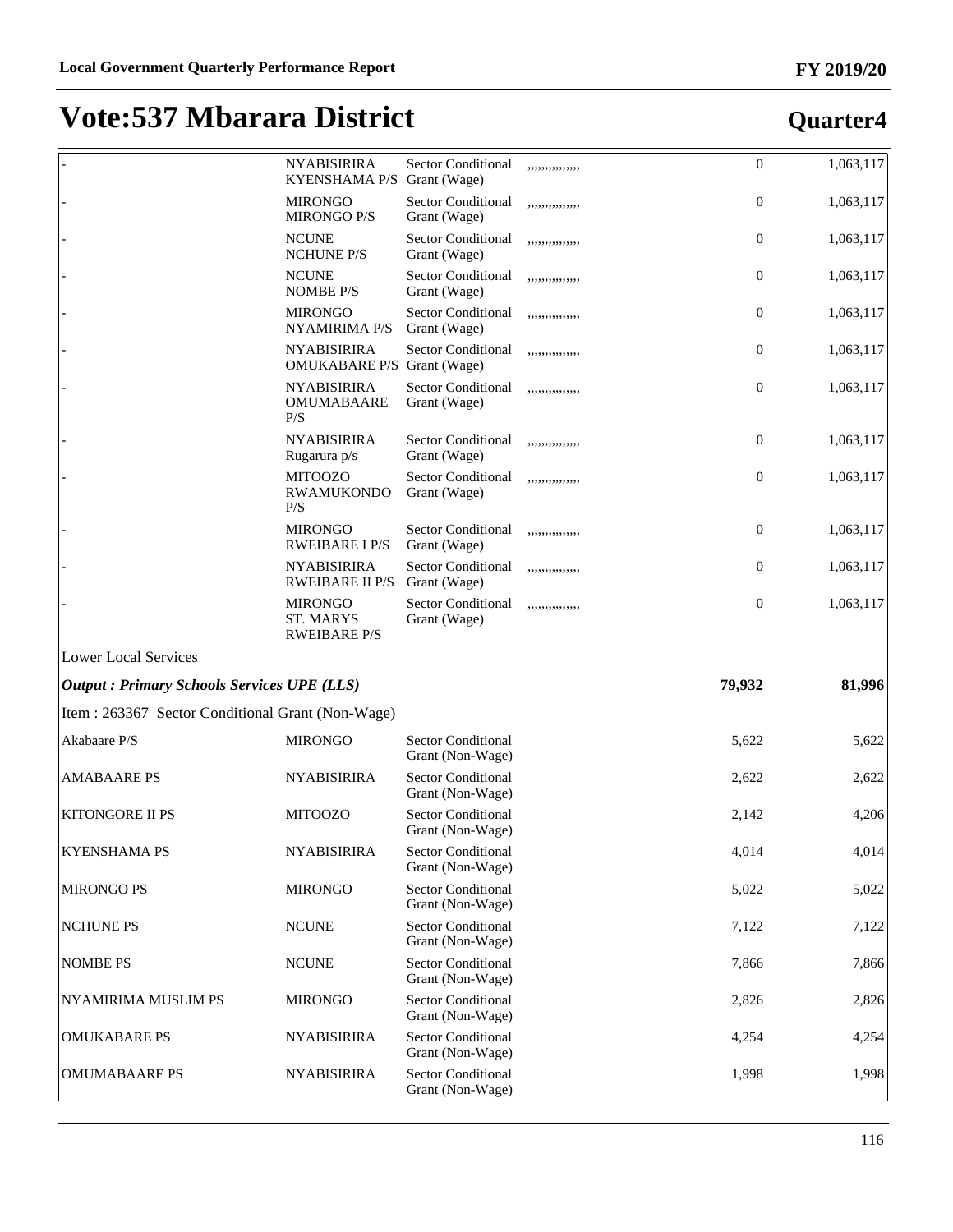#### **FY 2019/20**

| <b>RUGARURA PS</b>                                              | <b>NYABISIRIRA</b>             | <b>Sector Conditional</b><br>Grant (Non-Wage) | 5,838            | 5,838            |
|-----------------------------------------------------------------|--------------------------------|-----------------------------------------------|------------------|------------------|
| <b>RWAMUKONDO PS</b>                                            | <b>MITOOZO</b>                 | <b>Sector Conditional</b><br>Grant (Non-Wage) | 4,362            | 4,362            |
| <b>RWEIBAARE I PS</b>                                           | <b>MIRONGO</b>                 | <b>Sector Conditional</b><br>Grant (Non-Wage) | 4,110            | 4,110            |
| <b>RWEIBARE II PS</b>                                           | <b>NYABISIRIRA</b>             | <b>Sector Conditional</b><br>Grant (Non-Wage) | 10,410           | 10,410           |
| <b>RWOBUGOIGO PS</b>                                            | <b>MITOOZO</b>                 | <b>Sector Conditional</b><br>Grant (Non-Wage) | 5,298            | 5,298            |
| <b>ST. MARY S RWEIBAARE PS</b>                                  | <b>MIRONGO</b>                 | <b>Sector Conditional</b><br>Grant (Non-Wage) | 6,426            | 6,426            |
| <b>Programme: Secondary Education</b>                           |                                |                                               | 138,798          | 502,003          |
| <b>Higher LG Services</b>                                       |                                |                                               |                  |                  |
| <b>Output: Secondary Teaching Services</b>                      |                                |                                               | $\bf{0}$         | 409,471          |
| Item: 211101 General Staff Salaries                             |                                |                                               |                  |                  |
|                                                                 | <b>NCUNE</b>                   | <b>Sector Conditional</b><br>Grant (Wage)     | $\boldsymbol{0}$ | 409,471          |
| <b>Lower Local Services</b>                                     |                                |                                               |                  |                  |
| <b>Output: Secondary Capitation(USE)(LLS)</b>                   |                                |                                               | 138,798          | 92,532           |
| Item: 263367 Sector Conditional Grant (Non-Wage)                |                                |                                               |                  |                  |
| ST ANDREWS RUBINDI SS                                           | <b>NCUNE</b>                   | <b>Sector Conditional</b><br>Grant (Non-Wage) | 138,798          | 92,532           |
| <b>Sector: Health</b>                                           |                                |                                               | 35,593           | $\bf{0}$         |
| <b>Programme: Primary Healthcare</b>                            |                                |                                               | 35,593           | 0                |
| <b>Capital Purchases</b>                                        |                                |                                               |                  |                  |
| Output: OPD and other ward Construction and Rehabilitation      |                                |                                               | 35,593           | $\bf{0}$         |
| Item: 312101 Non-Residential Buildings                          |                                |                                               |                  |                  |
| <b>Building Construction - Construction</b><br>Expenses-213     | <b>NCUNE</b><br>Kashare HC III | Sector Development<br>Grant                   | 35,593           | $\mathbf{0}$     |
| <b>Sector: Water and Environment</b>                            |                                |                                               | 147,222          | 123,474          |
| <b>Programme: Rural Water Supply and Sanitation</b>             |                                |                                               | 147,222          | 123,474          |
| <b>Lower Local Services</b>                                     |                                |                                               |                  |                  |
| Output: Rehabilitation and Repairs to Rural Water Sources (LLS) |                                |                                               | 12,000           | $\boldsymbol{0}$ |
| Item : 263201 LG Conditional grants (Capital)                   |                                |                                               |                  |                  |
| Kashare                                                         | <b>MIRONGO</b><br>Mirongo      | Sector Development<br>Grant                   | 12,000           | $\mathbf{0}$     |
| <b>Capital Purchases</b>                                        |                                |                                               |                  |                  |
| Output: Borehole drilling and rehabilitation                    |                                |                                               | 54,222           | 43,500           |
| Item: 312104 Other Structures                                   |                                |                                               |                  |                  |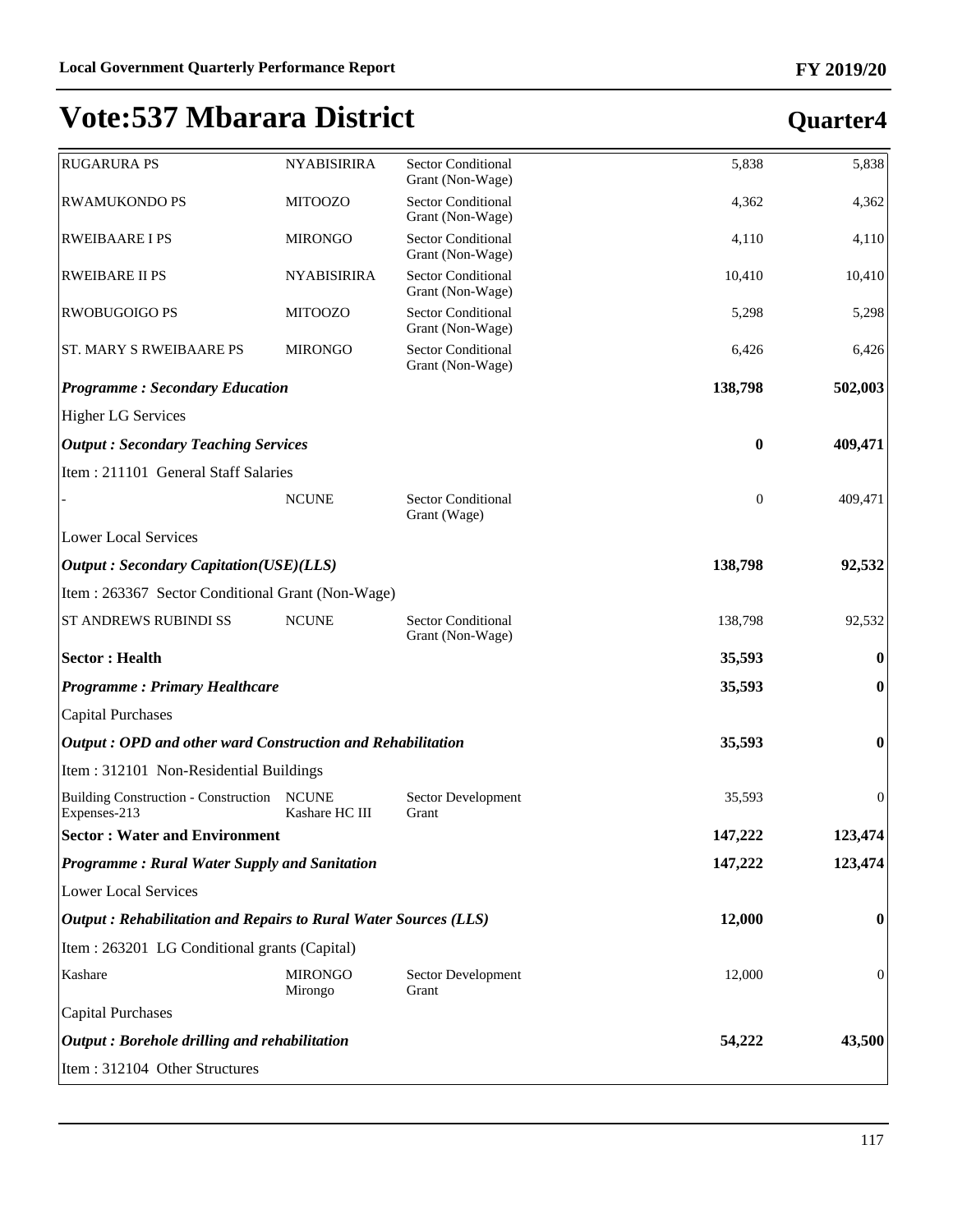| Construction Services - Projects-407                                           | <b>NCUNE</b><br>ncune kuryangye                     | Sector Development Completed<br>Grant         |                              | 54,222    | 43,500           |
|--------------------------------------------------------------------------------|-----------------------------------------------------|-----------------------------------------------|------------------------------|-----------|------------------|
| Output: Construction of piped water supply system                              |                                                     |                                               |                              | 81,000    | 79,974           |
| Item: 312104 Other Structures                                                  |                                                     |                                               |                              |           |                  |
| <b>Construction Services - Water</b><br>Schemes-418                            | <b>MIRONGO</b><br>milongo                           | Sector Development, Completed<br>Grant        |                              | 3,000     | 79,974           |
| <b>Construction Services - Water</b><br>Schemes-418                            | <b>MIRONGO</b><br>Mirongo                           | Sector Development, Completed<br>Grant        |                              | 78,000    | 79,974           |
| <b>LCIII : Missing Subcounty</b>                                               |                                                     |                                               |                              | 1,366,717 | 2,920,055        |
| <b>Sector : Agriculture</b>                                                    |                                                     |                                               |                              | 69,578    | 64,093           |
| <b>Programme: Agricultural Extension Services</b>                              |                                                     |                                               |                              | 44,999    | 55,900           |
| <b>Capital Purchases</b>                                                       |                                                     |                                               |                              |           |                  |
| <b>Output : Non Standard Service Delivery Capital</b>                          |                                                     |                                               |                              | 44,999    | 55,900           |
| Item : 281504 Monitoring, Supervision & Appraisal of capital works             |                                                     |                                               |                              |           |                  |
| Monitoring, Supervision and<br>Appraisal - Allowances and<br>Facilitation-1255 | <b>Missing Parish</b><br>District<br>Headquarters   | Sector Development -<br>Grant                 |                              | 1,820     | 0                |
| Item: 312104 Other Structures                                                  |                                                     |                                               |                              |           |                  |
| <b>Construction Services - New</b><br>Structures-402                           | <b>Missing Parish</b><br>District<br>Headquaerters  | Sector Development Irrigation scheme<br>Grant | constructed and<br>completed | 15,430    | 15,400           |
| <b>Construction Services - Water</b><br>Resevoirs-417                          | <b>Missing Parish</b><br>District<br>Headquarters   | Sector Development Water tank<br>Grant        | constructed                  | 3,500     | 3,500            |
| Item: 312201 Transport Equipment                                               |                                                     |                                               |                              |           |                  |
| Transport Equipment - Motorcycles-<br>1920                                     | <b>Missing Parish</b><br>District<br>Headquarters   | Sector Development 2 Motorcycles<br>Grant     | procured                     | 22,749    | 37,000           |
| Item: 312203 Furniture & Fixtures                                              |                                                     |                                               |                              |           |                  |
| Furniture and Fixtures - Assorted<br>Equipment-628                             | <b>Missing Parish</b><br>District Headquarter Grant | Sector Development                            |                              | 1,500     | $\boldsymbol{0}$ |
| <b>Programme: District Production Services</b>                                 |                                                     |                                               |                              | 24,579    | 8,193            |
| <b>Capital Purchases</b>                                                       |                                                     |                                               |                              |           |                  |
| <b>Output: Non Standard Service Delivery Capital</b>                           |                                                     |                                               |                              | 24,579    | 8,193            |
| Item : 281504 Monitoring, Supervision & Appraisal of capital works             |                                                     |                                               |                              |           |                  |
| Monitoring, Supervision and<br>Appraisal - Allowances and<br>Facilitation-1255 | <b>Missing Parish</b><br>District Headqurters Grant | Sector Development                            |                              | 1,659     | 0                |
| Item: 312101 Non-Residential Buildings                                         |                                                     |                                               |                              |           |                  |
| Building Construction - Laboratories- Missing Parish<br>236                    | District<br>Headquarters                            | Sector Development<br>Grant                   |                              | 2,920     | 0                |
| Item: 312104 Other Structures                                                  |                                                     |                                               |                              |           |                  |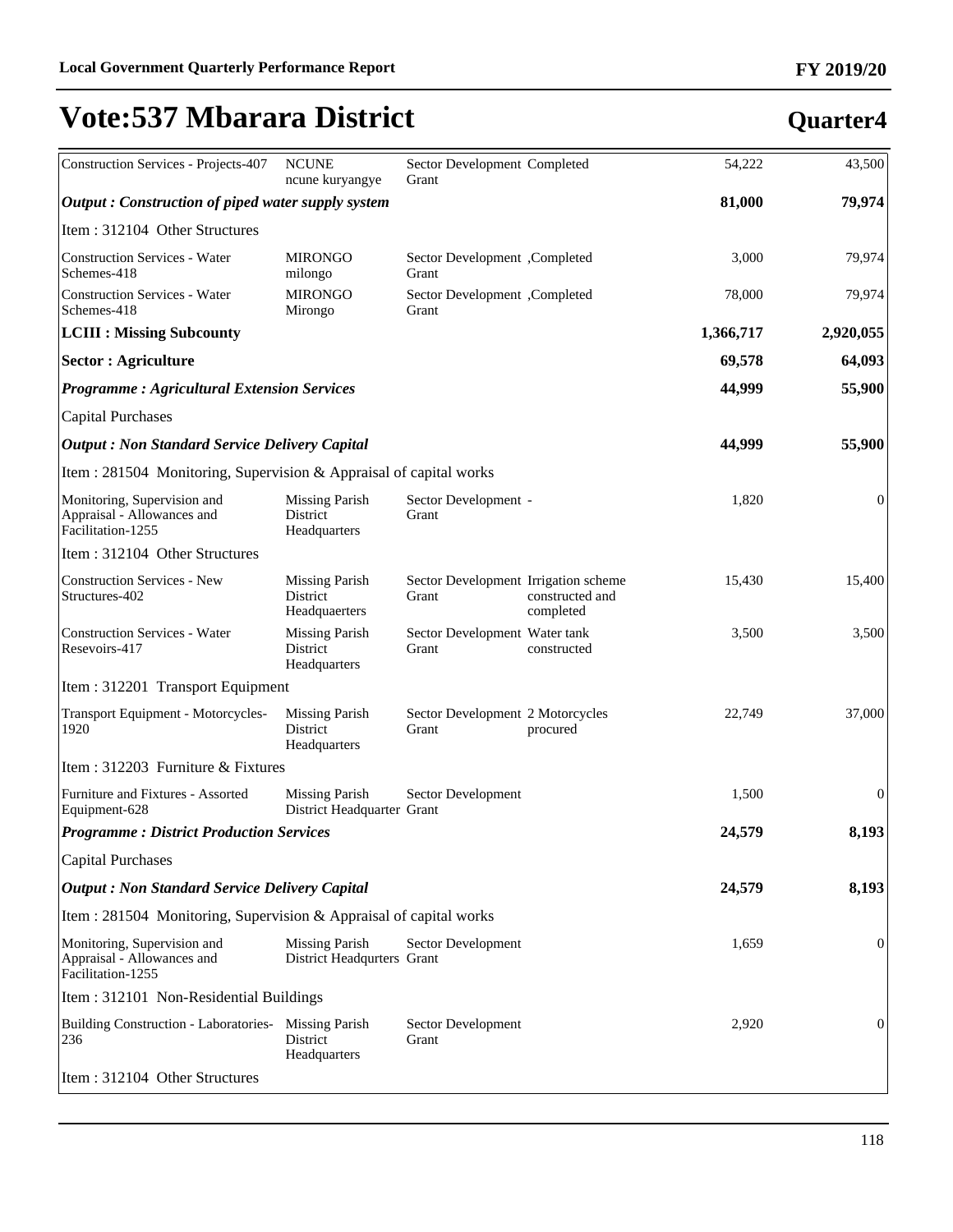| <b>Construction Services - New</b><br>Structures-402         | <b>Missing Parish</b><br>district Headquarter Grant        | Sector Development Completed                         |      | 20,000       | 8,193     |
|--------------------------------------------------------------|------------------------------------------------------------|------------------------------------------------------|------|--------------|-----------|
| <b>Sector: Works and Transport</b>                           |                                                            |                                                      |      | 369,495      | 268,014   |
| <b>Programme: District, Urban and Community Access Roads</b> |                                                            |                                                      |      | 369,495      | 268,014   |
| <b>Lower Local Services</b>                                  |                                                            |                                                      |      |              |           |
| <b>Output</b> : District Roads Maintainence (URF)            |                                                            |                                                      |      | 369,495      | 268,014   |
| Item : 263104 Transfers to other govt. units (Current)       |                                                            |                                                      |      |              |           |
| Feeder Roads Routine Manual<br>maintenance                   | <b>Missing Parish</b><br>Feeder Roads-<br>District wide    | <b>Other Transfers</b><br>from Central<br>Government |      | 184,995      | 71,796    |
| Culvert installation on District roads                       | <b>Missing Parish</b><br><b>Selected District</b><br>Roads | <b>Other Transfers</b><br>from Central<br>Government |      | 32,000       | 30,345    |
| Periodic Maintenance of Feeder Roads Missing Parish          | <b>Selected Feeder</b><br>Roads                            | <b>Other Transfers</b><br>from Central<br>Government |      | 152,500      | 165,874   |
| <b>Sector: Education</b>                                     |                                                            |                                                      |      | 504,002      | 2,261,678 |
| <b>Programme: Pre-Primary and Primary Education</b>          |                                                            |                                                      |      | 80,859       | 419,298   |
| <b>Higher LG Services</b>                                    |                                                            |                                                      |      |              |           |
| <b>Output: Primary Teaching Services</b>                     |                                                            |                                                      |      | $\bf{0}$     | 375,206   |
| Item: 211101 General Staff Salaries                          |                                                            |                                                      |      |              |           |
|                                                              | <b>Missing Parish</b><br><b>KARUHITSI P/S</b>              | Sector Conditional<br>Grant (Wage)                   | ,,,, | $\mathbf{0}$ | 375,206   |
|                                                              | <b>Missing Parish</b><br><b>KIBAARE P/S</b>                | Sector Conditional<br>Grant (Wage)                   | ,,,, | $\mathbf{0}$ | 375,206   |
|                                                              | <b>Missing Parish</b><br>KIBINGO III P/S                   | Sector Conditional<br>Grant (Wage)                   | ,,,, | $\mathbf{0}$ | 375,206   |
|                                                              | <b>Missing Parish</b><br><b>KITENGURE P/S</b>              | Sector Conditional<br>Grant (Wage)                   | ,,,, | $\mathbf{0}$ | 375,206   |
|                                                              | <b>Missing Parish</b><br><b>RUBAARE P/S</b>                | <b>Sector Conditional</b><br>Grant (Wage)            | ,,,, | $\mathbf{0}$ | 375,206   |
| <b>Lower Local Services</b>                                  |                                                            |                                                      |      |              |           |
| <b>Output : Primary Schools Services UPE (LLS)</b>           |                                                            |                                                      |      | 37,428       | 37,428    |
| Item: 263367 Sector Conditional Grant (Non-Wage)             |                                                            |                                                      |      |              |           |
| <b>KARUHITSI PS</b>                                          | <b>Missing Parish</b>                                      | <b>Sector Conditional</b><br>Grant (Non-Wage)        |      | 7,470        | 7,470     |
| <b>KASHENYI PS</b>                                           | <b>Missing Parish</b>                                      | <b>Sector Conditional</b><br>Grant (Non-Wage)        |      | 7,494        | 7,494     |
| <b>KIBAARE PS</b>                                            | <b>Missing Parish</b>                                      | <b>Sector Conditional</b><br>Grant (Non-Wage)        |      | 5,682        | 5,682     |
| KIBINGO 1 PS                                                 | <b>Missing Parish</b>                                      | <b>Sector Conditional</b><br>Grant (Non-Wage)        |      | 6,042        | 6,042     |
| <b>KITENGURE PS</b>                                          | <b>Missing Parish</b>                                      | <b>Sector Conditional</b><br>Grant (Non-Wage)        |      | 6,942        | 6,942     |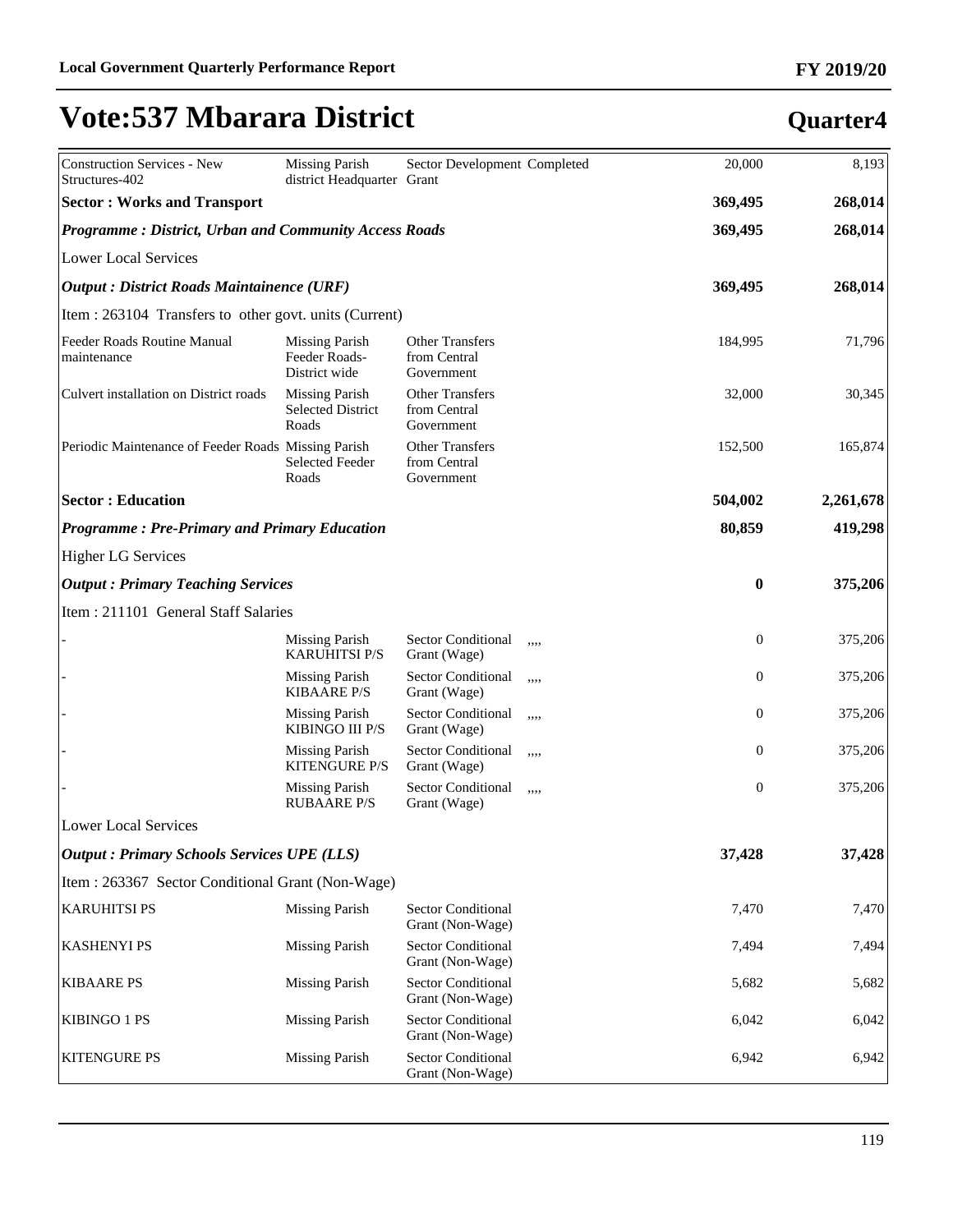| <b>RUBAARE PS</b>                                                              | <b>Missing Parish</b>                  | <b>Sector Conditional</b><br>Grant (Non-Wage) | 3,798            | 3,798            |
|--------------------------------------------------------------------------------|----------------------------------------|-----------------------------------------------|------------------|------------------|
| Capital Purchases                                                              |                                        |                                               |                  |                  |
| <b>Output</b> : Classroom construction and rehabilitation                      |                                        |                                               | 43,431           | 6,664            |
| Item : 281504 Monitoring, Supervision & Appraisal of capital works             |                                        |                                               |                  |                  |
| Monitoring, Supervision and<br>Appraisal - Allowances and<br>Facilitation-1255 | <b>Missing Parish</b><br>District Wide | Sector Development -,<br>Grant                | 10,000           | 6,664            |
| Monitoring, Supervision and<br>Appraisal - Allowances and<br>Facilitation-1255 | <b>Missing Parish</b><br>District Wide | Transitional<br>Development Grant             | 5,000            | 6,664            |
| Item : 312203 Furniture & Fixtures                                             |                                        |                                               |                  |                  |
| Furniture and Fixtures - Furniture<br>Expenses-640                             | <b>Missing Parish</b><br>District Wide | Sector Development<br>Grant                   | 28,431           | $\boldsymbol{0}$ |
| <b>Programme: Secondary Education</b>                                          |                                        |                                               | 178,155          | 921,614          |
| <b>Higher LG Services</b>                                                      |                                        |                                               |                  |                  |
| <b>Output</b> : Secondary Teaching Services                                    |                                        |                                               | $\bf{0}$         | 751,496          |
| Item : 211101 General Staff Salaries                                           |                                        |                                               |                  |                  |
|                                                                                | <b>Missing Parish</b>                  | Sector Conditional<br>Grant (Wage)            | $\boldsymbol{0}$ | 751,496          |
| <b>Lower Local Services</b>                                                    |                                        |                                               |                  |                  |
| <b>Output: Secondary Capitation(USE)(LLS)</b>                                  |                                        |                                               | 178,155          | 170,118          |
| Item : 263367 Sector Conditional Grant (Non-Wage)                              |                                        |                                               |                  |                  |
| ESTEERI KOKUNDEKA MEM. SS                                                      | <b>Missing Parish</b>                  | <b>Sector Conditional</b><br>Grant (Non-Wage) | 31,350           | 31,350           |
| NEW HIGH SCHOOL                                                                | <b>Missing Parish</b>                  | <b>Sector Conditional</b><br>Grant (Non-Wage) | 15,651           | 10,434           |
| <b>NOMBE SS</b>                                                                | <b>Missing Parish</b>                  | <b>Sector Conditional</b><br>Grant (Non-Wage) | 122,694          | 122,694          |
| <b>ST CHARLES LWANGA SS</b><br><b>AKASHANDA</b>                                | <b>Missing Parish</b>                  | <b>Sector Conditional</b><br>Grant (Non-Wage) | 8,460            | 5,640            |
| <b>Programme: Skills Development</b>                                           |                                        |                                               | 244,988          | 920,766          |
| <b>Higher LG Services</b>                                                      |                                        |                                               |                  |                  |
| <b>Output: Tertiary Education Services</b>                                     |                                        |                                               | $\bf{0}$         | 675,778          |
| Item : 211101 General Staff Salaries                                           |                                        |                                               |                  |                  |
|                                                                                | <b>Missing Parish</b>                  | <b>Sector Conditional</b><br>Grant (Wage)     | $\boldsymbol{0}$ | 675,778          |
| <b>Lower Local Services</b>                                                    |                                        |                                               |                  |                  |
| <b>Output: Skills Development Services</b>                                     |                                        |                                               | 244,988          | 244,988          |
| Item : 263367 Sector Conditional Grant (Non-Wage)                              |                                        |                                               |                  |                  |
| KADOGO COMMUNITY<br><b>POLYTEC</b>                                             | <b>Missing Parish</b>                  | <b>Sector Conditional</b><br>Grant (Non-Wage) | 64,920           | 64,920           |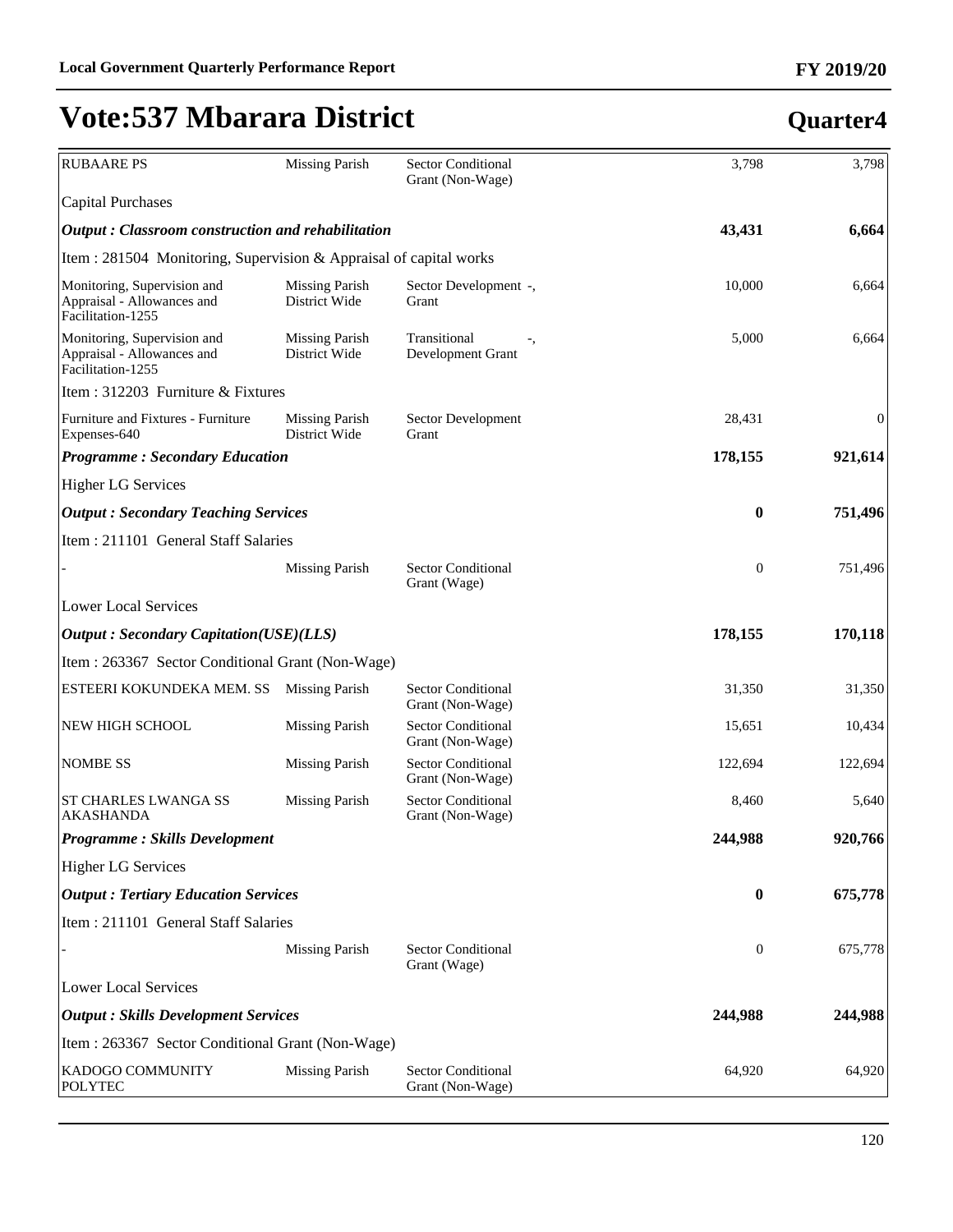| RWENTANGA TECHNICAL<br>INSTITUTE                          | <b>Missing Parish</b> | <b>Sector Conditional</b><br>Grant (Non-Wage) | 180,069 | 180,069 |  |  |
|-----------------------------------------------------------|-----------------------|-----------------------------------------------|---------|---------|--|--|
| <b>Sector: Health</b>                                     |                       |                                               | 411,311 | 310,961 |  |  |
| <b>Programme: Primary Healthcare</b>                      |                       |                                               | 179,366 | 179,989 |  |  |
| <b>Lower Local Services</b>                               |                       |                                               |         |         |  |  |
| <b>Output: NGO Basic Healthcare Services (LLS)</b>        | 8,034                 | 7,549                                         |         |         |  |  |
| Item: 263367 Sector Conditional Grant (Non-Wage)          |                       |                                               |         |         |  |  |
| Nyamitanga Health Unit                                    | <b>Missing Parish</b> | <b>Sector Conditional</b><br>Grant (Non-Wage) | 2,678   | 2,516   |  |  |
| StFranciskaMakonje Health ce                              | <b>Missing Parish</b> | <b>Sector Conditional</b><br>Grant (Non-Wage) | 2,678   | 2,516   |  |  |
| StJosephs rubindi health centr                            | <b>Missing Parish</b> | Sector Conditional<br>Grant (Non-Wage)        | 2,678   | 2,516   |  |  |
| <b>Output : Basic Healthcare Services (HCIV-HCII-LLS)</b> | 171,332               | 172,440                                       |         |         |  |  |
| Item: 263367 Sector Conditional Grant (Non-Wage)          |                       |                                               |         |         |  |  |
| Biharwe Health centre 11                                  | <b>Missing Parish</b> | <b>Sector Conditional</b><br>Grant (Non-Wage) | 14,284  | 13,173  |  |  |
| Bubaare Health centre 111                                 | <b>Missing Parish</b> | <b>Sector Conditional</b><br>Grant (Non-Wage) | 14,284  | 13,173  |  |  |
| <b>Bukiro Health Centre</b>                               | <b>Missing Parish</b> | <b>Sector Conditional</b><br>Grant (Non-Wage) | 14,284  | 13,173  |  |  |
| Bwengure Health centre 11                                 | <b>Missing Parish</b> | <b>Sector Conditional</b><br>Grant (Non-Wage) | 5,226   | 5,226   |  |  |
| Bwizibwera Health Sub District                            | <b>Missing Parish</b> | <b>Sector Conditional</b><br>Grant (Non-Wage) | 30,932  | 30,912  |  |  |
| Itara Health centre 11                                    | <b>Missing Parish</b> | <b>Sector Conditional</b><br>Grant (Non-Wage) | 5,226   | 5,226   |  |  |
| Kariro Health centre 11                                   | <b>Missing Parish</b> | <b>Sector Conditional</b><br>Grant (Non-Wage) | 5,226   | 5,226   |  |  |
| Karwensanga Health centre 11                              | <b>Missing Parish</b> | <b>Sector Conditional</b><br>Grant (Non-Wage) | 5,226   | 5,226   |  |  |
| Kashare Health centre 111                                 | <b>Missing Parish</b> | Sector Conditional<br>Grant (Non-Wage)        | 14,284  | 13,173  |  |  |
| Kicwamba Health centre 11                                 | <b>Missing Parish</b> | <b>Sector Conditional</b><br>Grant (Non-Wage) | 5,226   | 5,226   |  |  |
| KYARWABUGANDA HC II                                       | <b>Missing Parish</b> | <b>Sector Conditional</b><br>Grant (Non-Wage) | 5,226   | 7,485   |  |  |
| Mugarutsya Health centre 11                               | <b>Missing Parish</b> | <b>Sector Conditional</b><br>Grant (Non-Wage) | 5,226   | 5,226   |  |  |
| Nyakayojo Health centre 111                               | <b>Missing Parish</b> | Sector Conditional<br>Grant (Non-Wage)        | 14,284  | 13,173  |  |  |
| NyarubungoHealth Centre 11                                | <b>Missing Parish</b> | Sector Conditional<br>Grant (Non-Wage)        | 5,226   | 5,226   |  |  |
| Rubaya Health centre 111                                  | <b>Missing Parish</b> | <b>Sector Conditional</b><br>Grant (Non-Wage) | 14,284  | 13,173  |  |  |
| Rubindi Health centre 11                                  | <b>Missing Parish</b> | Sector Conditional<br>Grant (Non-Wage)        | 2,428   | 7,966   |  |  |